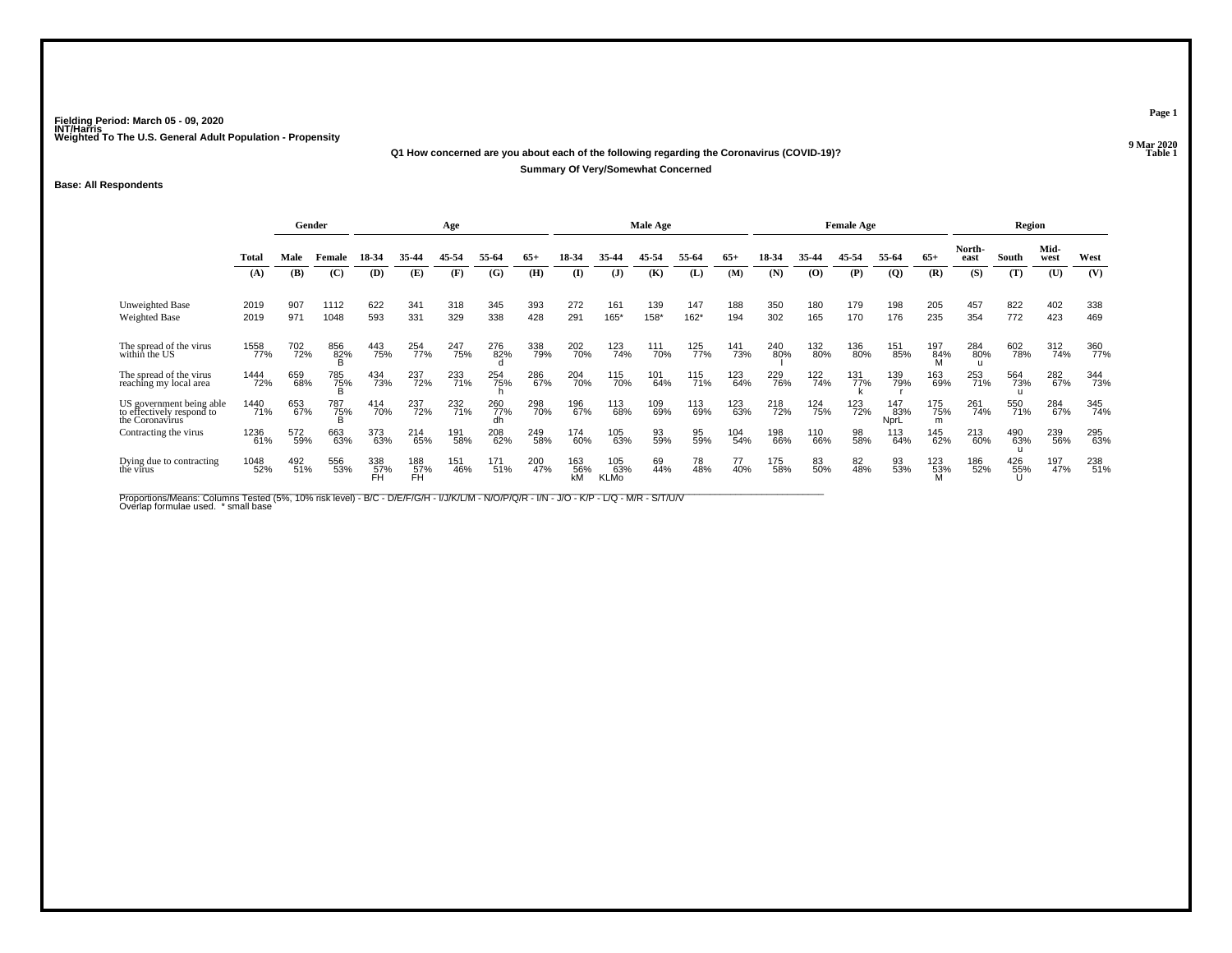# **Q1 How concerned are you about each of the following regarding the Coronavirus (COVID-19)?Summary Of Very/Somewhat Concerned**

### **Base: All Respondents**

|                                                                          |              |              |              | <b>Household Income</b> |                               |                  | <b>Education</b> |                  | <b>Employed</b> |                |                    | Children<br>in HH | <b>Parent of Child</b><br>Under 18 |                |                | Home<br>Ownership      |              | Marital<br><b>Status</b> |
|--------------------------------------------------------------------------|--------------|--------------|--------------|-------------------------|-------------------------------|------------------|------------------|------------------|-----------------|----------------|--------------------|-------------------|------------------------------------|----------------|----------------|------------------------|--------------|--------------------------|
|                                                                          | Total        | Less<br>Than | <b>\$50K</b> | \$75K                   | \$50K \$74.9K \$99.9K \$100K+ | HS<br>or<br>Less | Some<br>College  | College<br>Grad+ | Yes             | N <sub>0</sub> | Yes                | N <sub>0</sub>    | Yes                                | N <sub>0</sub> | Home-<br>owner | Renter                 | Marr-<br>ied | <b>Not</b><br>married    |
|                                                                          | (A)          | (B)          | (C)          | (D)                     | (E)                           | (F)              | (G)              | (H)              | $\mathbf{I}$    | (J)            | (K)                | (L)               | (M)                                | (N)            | (0)            | (P)                    | (Q)          | (R)                      |
| Unweighted Base<br><b>Weighted Base</b>                                  | 2019<br>2019 | 772<br>637   | 417<br>342   | 286<br>272              | 512<br>737                    | 563<br>644       | 666<br>690       | 790<br>685       | 1245<br>1247    | 774<br>772     | 766<br>757         | 1253<br>1262      | 693<br>699                         | 1326<br>1320   | 1345<br>1390   | 646<br>605             | 1011<br>969  | 1008<br>1050             |
| The spread of the virus<br>within the US                                 | 1558<br>77%  | 491<br>77%   | 260<br>76%   | 212<br>78%              | 568<br>77%                    | 490<br>76%       | 516<br>75%       | 552<br>81%<br>G  | 956<br>77%      | 603            | 589<br>78% 78%     | 969<br>77%        | 549<br>79%                         | 1009<br>76%    | 1067<br>77%    | 475<br>79%             | 754<br>78%   | 804<br>77%               |
| The spread of the virus<br>reaching my local area                        | 1444<br>72%  | 459<br>72%   | 245<br>72%   | 193<br>71%              | 519<br>70%                    | 464<br>72%       | 470<br>68%       | 510<br>74%<br>G  | 906<br>73%      |                | 538 547<br>70% 72% | 897<br>71%        | 517<br>74%                         | 927<br>70%     | 969<br>70%     | 459<br>76%             | 702<br>72%   | <sup>741</sup> %         |
| US government being able<br>to effectively respond to<br>the Coronavirus | 1440<br>71%  | 467<br>73%   | 239<br>70%   | 182<br>67%              | 526<br>71%                    | 470<br>73%       | 481<br>70%       | 489<br>71%       | 880<br>71%      | 560            | 523<br>73% 69%     | 917<br>73%        | 483<br>69%                         | 957<br>73%     | 961<br>69%     | 464<br>77%             | 682<br>70%   | 758<br>72%               |
| Contracting the virus                                                    | 1236<br>61%  | 402<br>63%   | 192<br>56%   | 168<br>62%              | 451<br>61%                    | 409<br>63%       | 400<br>58%       | 427<br>62%       | 778<br>62%      | 458            | 468<br>59% 62%     | 768<br>61%        | 449<br>64%                         | 787<br>60%     | 832<br>60%     | 388<br>64%             | 596<br>62%   | 640<br>61%               |
| Dying due to contracting<br>the virus                                    | 1048<br>52%  | 342<br>54%   | 173<br>51%   | 132<br>49%              | 380<br>52%                    | 374<br>58%<br>ĠН | 332<br>48%       | 341<br>50%       | 664<br>53%      | 384            | 384 421<br>50% 56% | 627<br>50%        | 394<br>56%                         | 653<br>49%     | 691<br>50%     | 345<br>57%<br>$\Omega$ | 509<br>52%   | 539<br>51%               |

Proportions/Means: Columns Tested (5%, 10% risk level) - B/C/D/E - F/G/H - I/J - K/L - M/N - O/P - Q/R<br>Overlap formulae used.

**Page 2**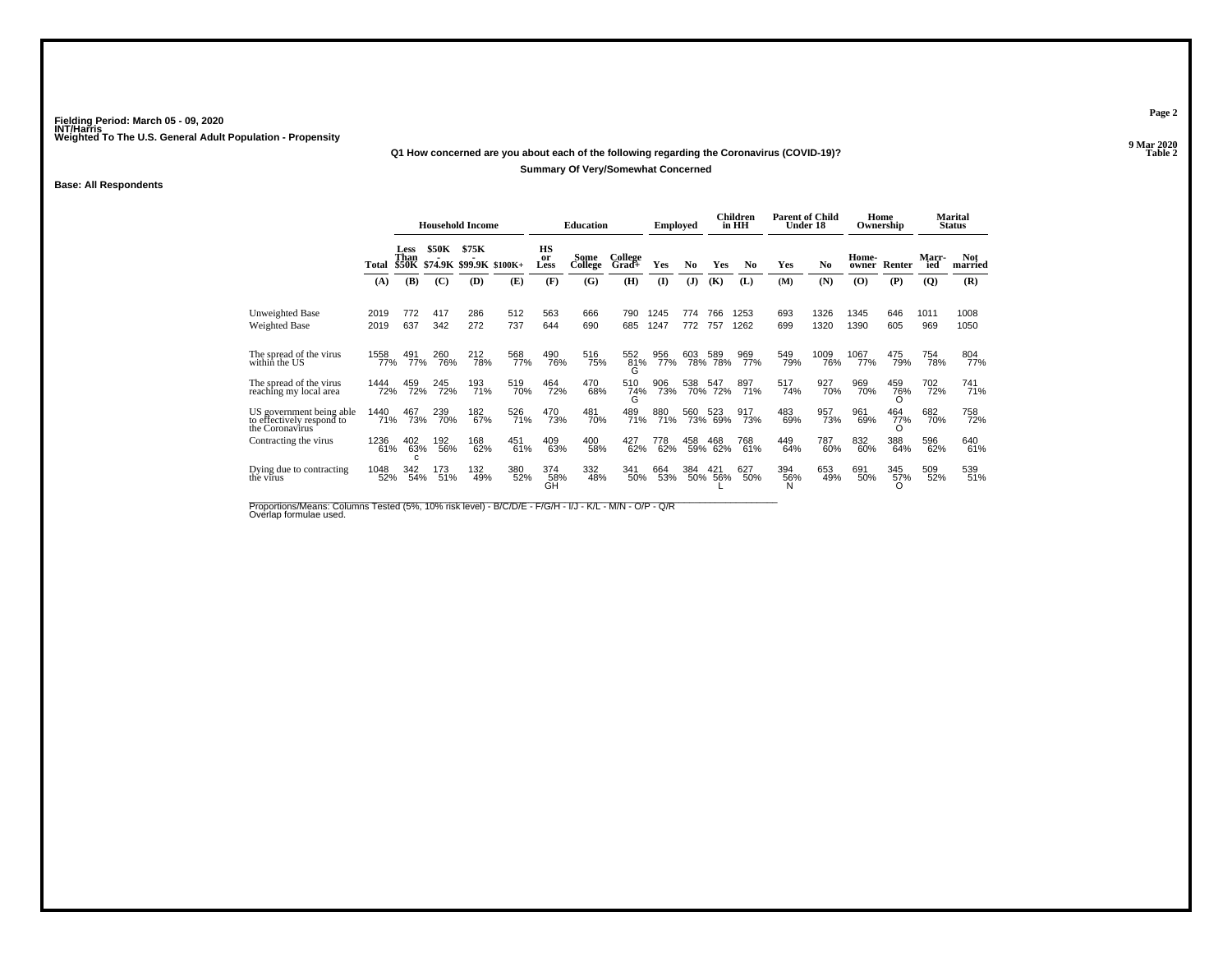# **Q1 How concerned are you about each of the following regarding the Coronavirus (COVID-19)?Summary Of Very/Somewhat Concerned**

### **Base: All Respondents**

|                                                                          | <b>Total</b> | <b>Feel Know-</b><br>ledgeable<br>About Coro- About Coro-<br>navirus | Do Not<br><b>Feel Know-</b><br>ledgeable<br>navirus |
|--------------------------------------------------------------------------|--------------|----------------------------------------------------------------------|-----------------------------------------------------|
|                                                                          | (A)          | (B)                                                                  | (C)                                                 |
| Unweighted Base                                                          | 2019         | 1541                                                                 | 478                                                 |
| Weighted Base                                                            | 2019         | 1536                                                                 | 483                                                 |
| The spread of the virus<br>within the US                                 | 1558<br>77%  | 1189<br>77%                                                          | 369<br>76%                                          |
| The spread of the virus                                                  | 1444         | 1108                                                                 | 336                                                 |
| reaching my local area                                                   | 72%          | 72%                                                                  | 70%                                                 |
| US government being able<br>to effectively respond to<br>the Coronavirus | 1440         | 1081                                                                 | 359                                                 |
|                                                                          | 71%          | 70%                                                                  | 74%                                                 |
| Contracting the virus                                                    | 1236         | 960                                                                  | 276                                                 |
|                                                                          | 61%          | 63%                                                                  | 57%                                                 |
| Dying due to contracting                                                 | 1048         | 810                                                                  | 238                                                 |
| the virus                                                                | 52%          | 53%                                                                  | 49%                                                 |
|                                                                          |              |                                                                      |                                                     |

Proportions/Means: Columns Tested (5%, 10% risk level) - B/C<br>Overlap formulae used.

**Page 3**

9 Mar 2020<br>Table 3 **P Table 3**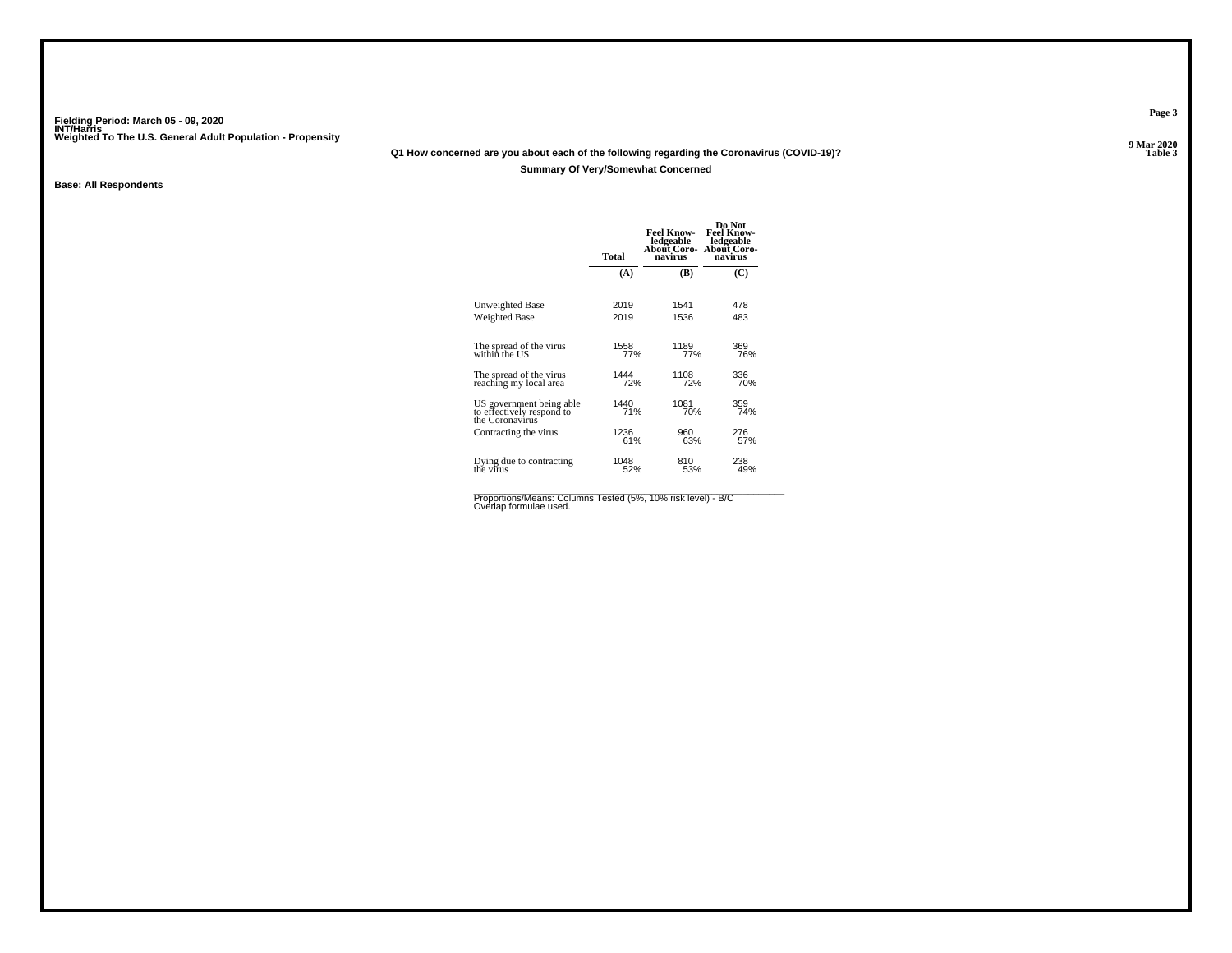#### **Q1 How concerned are you about each of the following regarding the Coronavirus (COVID-19)?Table 4 Summary Of Not At All/Not Very Concerned**

### **Base: All Respondents**

|                                                                          |              |            | Gender       |                 |            | Age              |            |                  |              |              | Male Age    |             |                          |                |                   | <b>Female Age</b> |                |            |                | Region     |              |            |
|--------------------------------------------------------------------------|--------------|------------|--------------|-----------------|------------|------------------|------------|------------------|--------------|--------------|-------------|-------------|--------------------------|----------------|-------------------|-------------------|----------------|------------|----------------|------------|--------------|------------|
|                                                                          | <b>Total</b> | Male       | Female       | 18-34           | 35-44      | 45-54            | 55-64      | $65+$            | 18-34        | 35.44        | 45-54       | 55-64       | $65+$                    | 18-34          | 35-44             | 45-54             | 55-64          | $65+$      | North-<br>east | South      | Mid-<br>west | West       |
|                                                                          | (A)          | (B)        | (C)          | (D)             | (E)        | (F)              | (G)        | (H)              | $\mathbf{I}$ | $\mathbf{J}$ | (K)         | (L)         | (M)                      | (N)            | (0)               | (P)               | $\overline{Q}$ | (R)        | (S)            | (T)        | (U)          | (V)        |
| <b>Unweighted Base</b><br><b>Weighted Base</b>                           | 2019<br>2019 | 907<br>971 | 1112<br>1048 | 622<br>593      | 341<br>331 | 318<br>329       | 345<br>338 | 393<br>428       | 272<br>291   | 161<br>165*  | 139<br>158* | 147<br>162* | 188<br>194               | 350<br>302     | 180<br>165        | 179<br>170        | 198<br>176     | 205<br>235 | 457<br>354     | 822<br>772 | 402<br>423   | 338<br>469 |
| Dying due to contracting<br>the virus                                    | 971<br>48%   | 479<br>49% | 492<br>47%   | 255<br>43%      | 143<br>43% | 178<br>54%<br>ĎЕ | 167<br>49% | 228<br>53%<br>DÉ | 128<br>44%   | 61<br>37%    | 89<br>56%   | 84<br>52%   | 117<br>60%<br><b>IJR</b> | 127<br>42%     | 82<br>50%         | 89<br>52%         | 83<br>47%      | 111<br>47% | 169<br>48%     | 346<br>45% | 226<br>53%   | 231<br>49% |
| Contracting the virus                                                    | 783<br>39%   | 399<br>41% | 385<br>37%   | 220<br>37%      | 116<br>35% | 138<br>42%       | 130<br>38% | 179<br>42%       | 117<br>40%   | 61<br>37%    | 65<br>41%   | 67<br>41%   | 89<br>46%                | 103<br>34%     | 56<br>34%         | 72<br>42%         | 63<br>36%      | 90<br>38%  | 142<br>40%     | 282<br>37% | 184<br>44%   | 175<br>37% |
| US government being able<br>to effectively respond to<br>the Coronavirus | 579<br>29%   | 318<br>33% | 261<br>25%   | 179<br>30%<br>g | 94<br>28%  | 97<br>29%        | 79<br>23%  | 130<br>30%       | 96<br>33%    | 53<br>32%    | 50<br>31%   | 49<br>31%   | 71<br>37%                | 84<br>28%<br>Q | $\frac{41}{25\%}$ | 47<br>28%         | 29<br>17%      | 60<br>25%  | 93<br>26%      | 222<br>29% | 139<br>33%   | 124<br>26% |
| The spread of the virus<br>reaching my local area                        | 575<br>28%   | 312<br>32% | 264<br>25%   | 159<br>27%      | 93<br>28%  | 96<br>29%        | 84<br>25%  | 142<br>33%       | 87<br>30%    | 50<br>30%    | 57<br>36%   | 47<br>29%   | 70<br>36%                | 72<br>24%      | 43<br>26%         | 39 <sub>%</sub>   | 37<br>21%      | 72<br>31%  | 101<br>29%     | 208<br>27% | 141<br>33%   | 125<br>27% |
| The spread of the virus<br>within the US                                 | 461<br>23%   | 268<br>28% | 192<br>18%   | 150<br>25%<br>g | 76<br>23%  | 82<br>25%        | 62<br>18%  | 90<br>21%        | 89<br>30%    | 43<br>26%    | 47<br>30%   | 37<br>23%   | 53<br>27%                | 61<br>20%      | 34<br>20%         | 34<br>20%         | 26<br>15%      | 37<br>16%  | 71<br>20%      | 170<br>22% | 111<br>26%   | 109<br>23% |

Proportions/Means: Columns Tested (5%, 10% risk level) - B/C - D/E/F/G/H - I/J/K/L/M - N/O/P/Q/R - I/N - J/O - K/P - L/Q - M/R - S/T/U/V<br>Overlap formulae used. \*small base

**Page 4**

**9 Mar 2020<br>Table 4**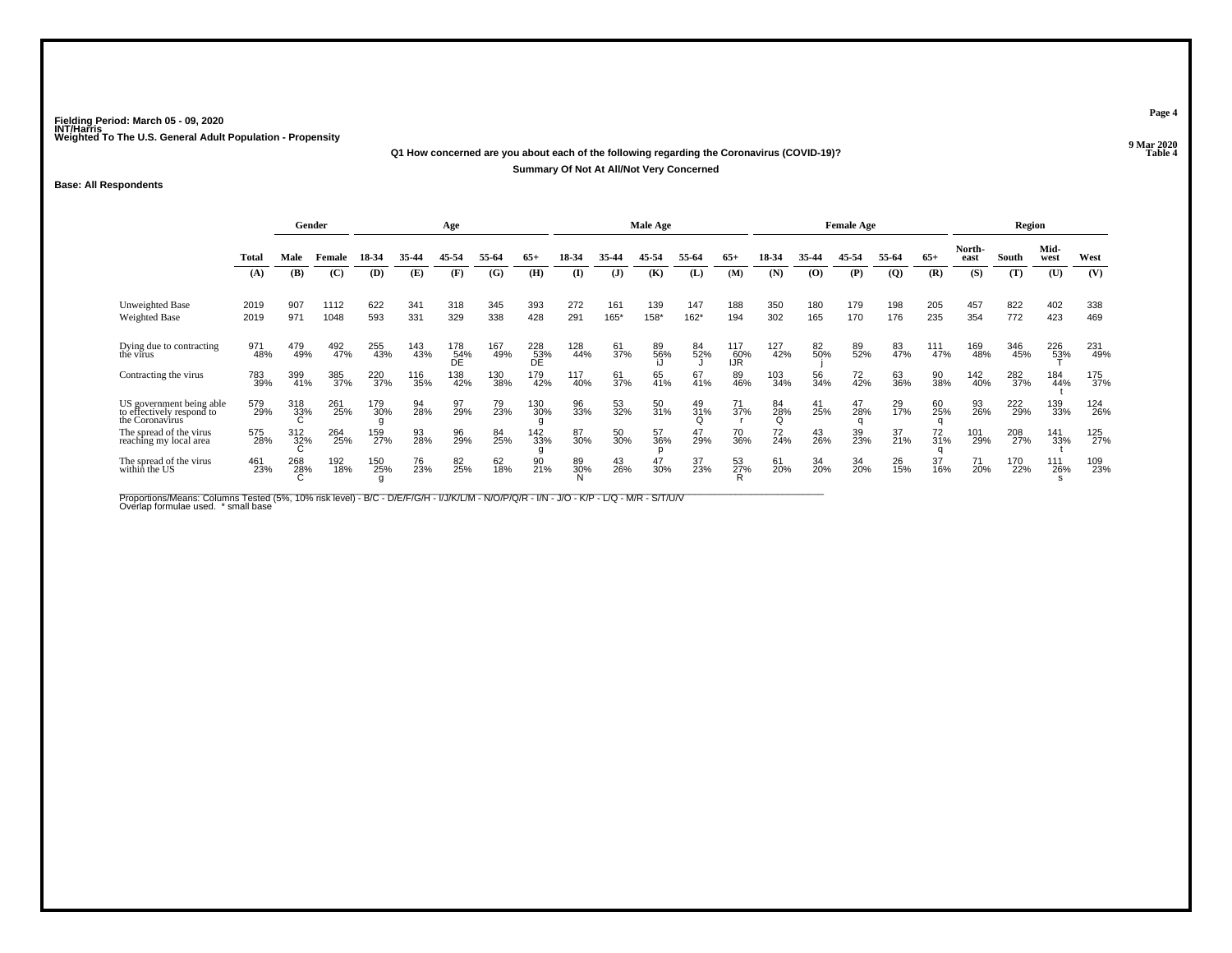# **Q1 How concerned are you about each of the following regarding the Coronavirus (COVID-19)?Summary Of Not At All/Not Very Concerned**

### **Base: All Respondents**

|                                                                          |            |                              |                 | <b>Household Income</b>          |            |                  | <b>Education</b> |                  | Employed     |                |                | Children<br>in HH | <b>Parent of Child</b><br>Under 18 |                 | Ownership       | Home       |              | Marital<br><b>Status</b> |
|--------------------------------------------------------------------------|------------|------------------------------|-----------------|----------------------------------|------------|------------------|------------------|------------------|--------------|----------------|----------------|-------------------|------------------------------------|-----------------|-----------------|------------|--------------|--------------------------|
|                                                                          | Total      | Less<br>Than<br><b>\$50K</b> | \$50K           | \$75K<br>\$74.9K \$99.9K \$100K+ |            | HS<br>or<br>Less | Some<br>College  | College<br>Grad+ | Yes          | N <sub>0</sub> | Yes            | No                | Yes                                | No              | Home-<br>owner  | Renter     | Marr-<br>ied | <b>Not</b><br>married    |
|                                                                          | (A)        | (B)                          | (C)             | (D)                              | (E)        | (F)              | (G)              | (H)              | $($ $\Gamma$ | (J)            | (K)            | (L)               | (M)                                | (N)             | (O)             | (P)        | (Q)          | (R)                      |
| Unweighted Base                                                          | 2019       | 772                          | 417             | 286                              | 512        | 563              | 666              | 790              | 1245         | 774            | 766            | 1253              | 693                                | 1326            | 1345            | 646        | 1011         | 1008                     |
| Weighted Base                                                            | 2019       | 637                          | 342             | 272                              | 737        | 644              | 690              | 685              | 1247         | 772            | 757            | 1262              | 699                                | 1320            | 1390            | 605        | 969          | 1050                     |
| Dying due to contracting<br>the virus                                    | 971<br>48% | 294<br>46%                   | 168<br>49%      | 140<br>51%                       | 357<br>48% | 270<br>42%       | 358<br>52%       | 343<br>50%       | 583<br>47%   | 388            | 336<br>50% 44% | 635<br>50%        | 304<br>44%                         | 667<br>51%<br>M | 699<br>50%<br>Þ | 260<br>43% | 460<br>48%   | 511<br>49%               |
| Contracting the virus                                                    | 783<br>39% | 234<br>37%                   | 150<br>44%<br>b | 104<br>38%                       | 286<br>39% | 235<br>37%       | 291<br>42%       | 258<br>38%       | 470<br>38%   | 314            | 289<br>41% 38% | 494<br>39%        | 250<br>36%                         | 533<br>40%      | 558<br>40%      | 216<br>36% | 373<br>38%   | 410<br>39%               |
| US government being able<br>to effectively respond to<br>the Coronavirus | 579<br>29% | 169<br>27%                   | 103<br>30%      | 90<br>33%                        | 211<br>29% | 173<br>27%       | 209<br>30%       | 196<br>29%       | 367<br>29%   | 212            | 234<br>27% 31% | 345<br>27%        | 216<br>31%                         | 363<br>27%      | 429<br>31%      | 141<br>23% | 287<br>30%   | 292<br>28%               |
| The spread of the virus<br>reaching my local area                        | 575<br>28% | 177<br>28%                   | 97<br>28%       | 79<br>29%                        | 217<br>30% | 180<br>28%       | 220<br>32%<br>н  | 175<br>26%       | 341<br>27%   | 234            | 210<br>30% 28% | 365<br>29%        | 182<br>26%                         | 393<br>30%      | 421<br>30%      | 145<br>24% | 267<br>28%   | 309<br>29%               |
| The spread of the virus<br>within the US                                 | 461<br>23% | 145<br>23%                   | 82<br>24%       | 60<br>22%                        | 169<br>23% | 154<br>24%       | 174<br>25%       | 133<br>19%       | 292<br>23%   | 169<br>22%     | 168<br>22%     | 293<br>23%        | 149<br>21%                         | 311<br>24%      | 323<br>23%      | 129<br>21% | 215<br>22%   | 246<br>23%               |

Proportions/Means: Columns Tested (5%, 10% risk level) - B/C/D/E - F/G/H - I/J - K/L - M/N - O/P - Q/R<br>Overlap formulae used.

**Page 5**

9 Mar 2020<br>Table 5 **Table 5 Table 5**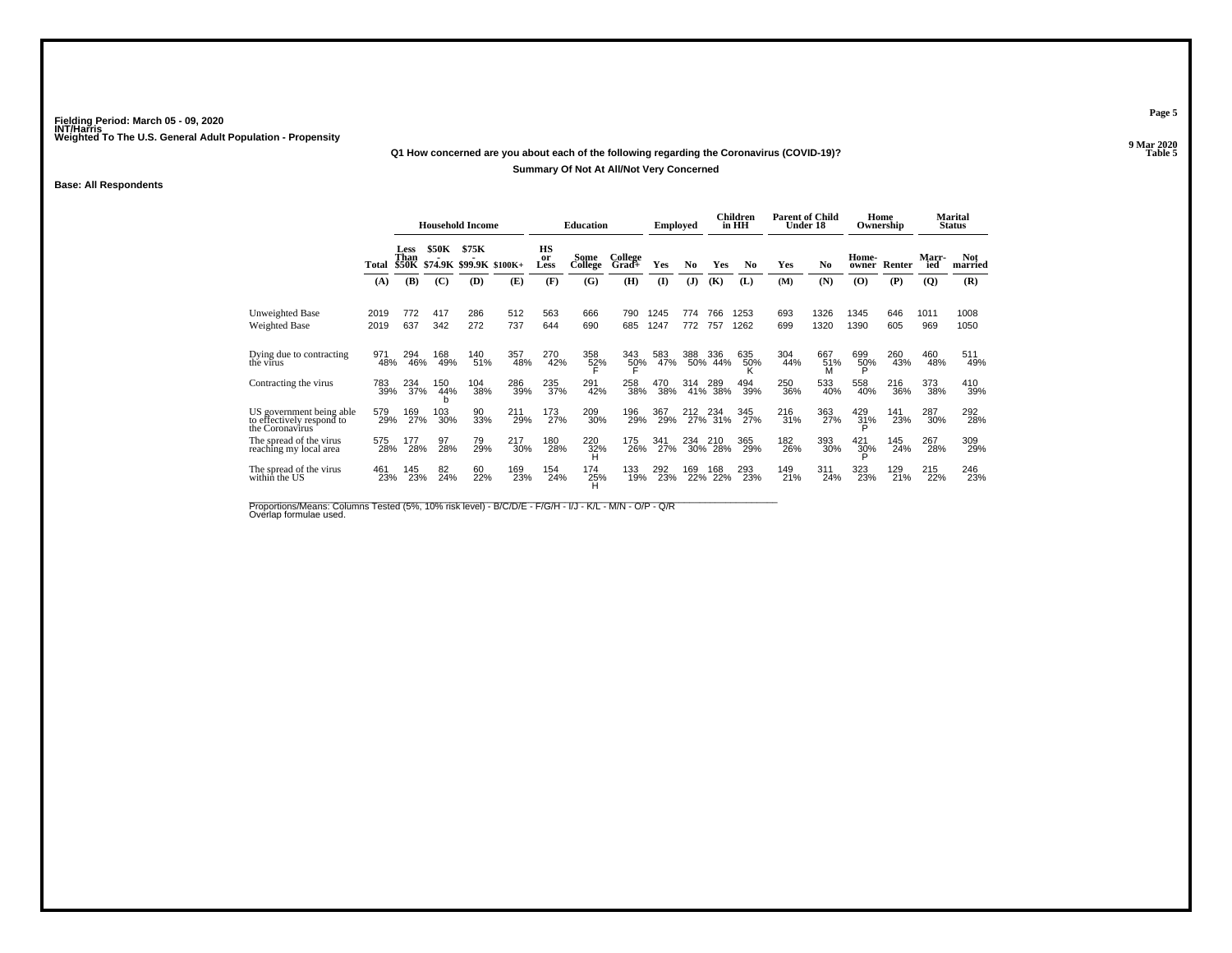# **Q1 How concerned are you about each of the following regarding the Coronavirus (COVID-19)?**

### **Summary Of Not At All/Not Very Concerned**

### **Base: All Respondents**

|                                                                          | <b>Total</b> | <b>Feel Know-</b><br>ledgeable<br>About Coro-<br>navirus | Do Not<br><b>Feel Know-</b><br>ledgeable<br>About Coro-<br>navirus |
|--------------------------------------------------------------------------|--------------|----------------------------------------------------------|--------------------------------------------------------------------|
|                                                                          | (A)          | (B)                                                      | (C)                                                                |
| Unweighted Base                                                          | 2019         | 1541                                                     | 478                                                                |
| Weighted Base                                                            | 2019         | 1536                                                     | 483                                                                |
| Dying due to contracting<br>the virus                                    | 971<br>48%   | 726<br>47%                                               | 245<br>51%                                                         |
| Contracting the virus                                                    | 783<br>39%   | 576<br>37%                                               | 208<br>43%                                                         |
| US government being able<br>to effectively respond to<br>the Coronavirus | 579<br>29%   | 455<br>30%                                               | 124<br>26%                                                         |
| The spread of the virus<br>reaching my local area                        | 575<br>28%   | 428<br>28%                                               | 147<br>30%                                                         |
| The spread of the virus<br>withint the US                                | 461<br>23%   | 347<br>23%                                               | 114<br>24%                                                         |
|                                                                          |              |                                                          |                                                                    |

Proportions/Means: Columns Tested (5%, 10% risk level) - B/C<br>Overlap formulae used.

**Page 6**

**9 Mar 2020<br>Table 6 Table 6 Table 6**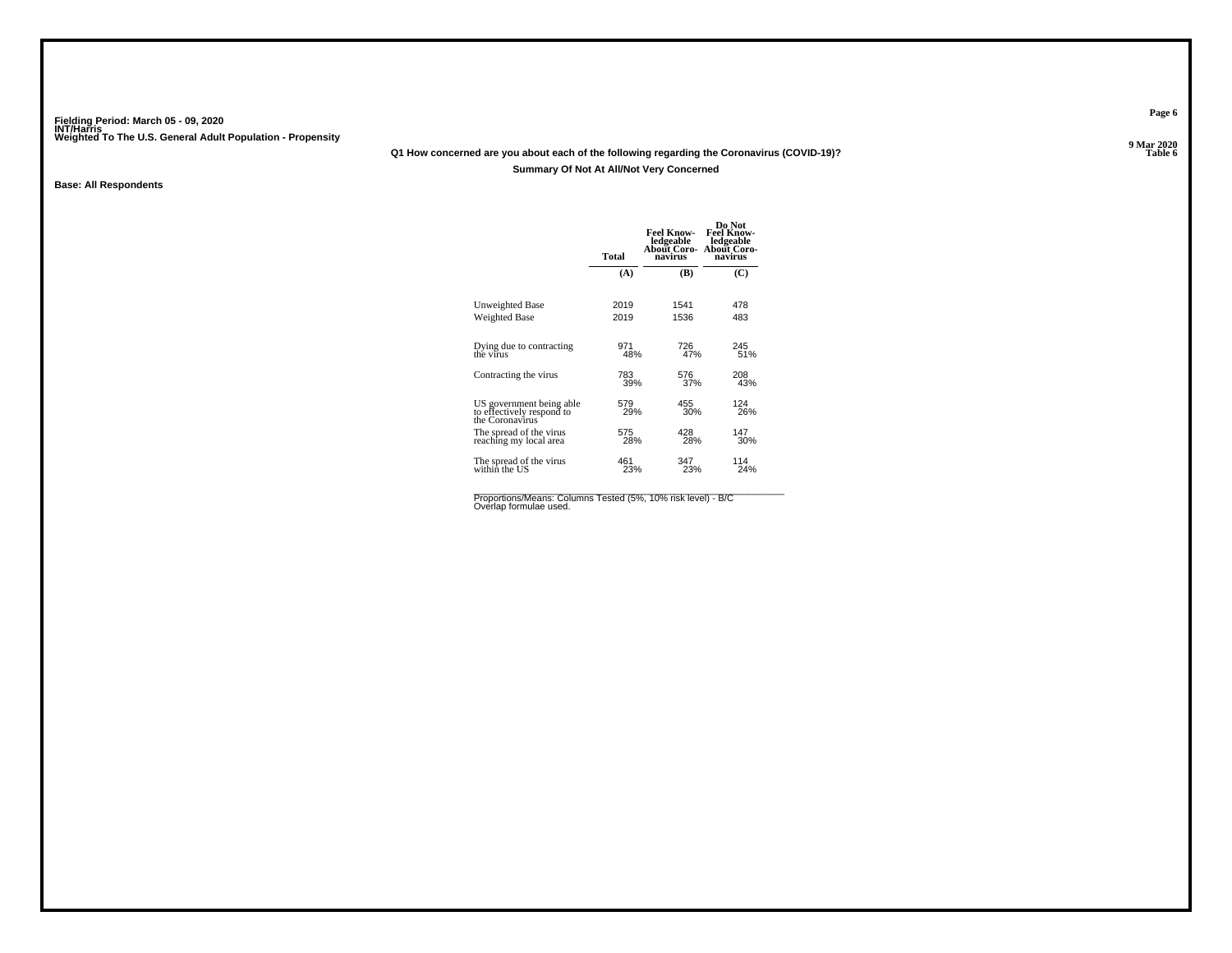**Q1\_1 How concerned are you about each of the following regarding the Coronavirus (COVID-19)?**

**Contracting the virus**

### **Base: All Respondents**

|                                        | Gender<br>Age |             |                       |             |                               |                  | Male Age        |                    |                |                |             | <b>Female Age</b> |             |             |             | Region          |                |                 |                |                            |                 |             |
|----------------------------------------|---------------|-------------|-----------------------|-------------|-------------------------------|------------------|-----------------|--------------------|----------------|----------------|-------------|-------------------|-------------|-------------|-------------|-----------------|----------------|-----------------|----------------|----------------------------|-----------------|-------------|
|                                        | <b>Total</b>  | Male        | Female                | 18-34       | 35.44                         | 45-54            | 55-64           | $65+$              | 18-34          | 35.44          | 45-54       | 55.64             | $65+$       | 18-34       | 35-44       | 45-54           | 55-64          | $65+$           | North-<br>east | South                      | Mid-<br>west    | West        |
|                                        | (A)           | (B)         | (C)                   | (D)         | (E)                           | (F)              | (G)             | (H)                | $\mathbf{I}$   | $\mathbf{J}$   | (K)         | (L)               | (M)         | (N)         | (0)         | (P)             | $\overline{Q}$ | (R)             | (S)            | (T)                        | (U)             | (V)         |
| Unweighted Base<br>Weighted Base       | 2019<br>2019  | 907<br>971  | 1112<br>1048          | 622<br>593  | 341<br>331                    | 318<br>329       | 345<br>338      | 393<br>428         | 272<br>291     | 161<br>165*    | 139<br>158* | 147<br>$162*$     | 188<br>194  | 350<br>302  | 180<br>165  | 179<br>170      | 198<br>176     | 205<br>235      | 457<br>354     | 822<br>772                 | 402<br>423      | 338<br>469  |
| Very/Somewhat<br>Concerned (Net)       | 1236<br>61%   | 572<br>59%  | 663<br>63%            | 373<br>63%  | 214<br>65%                    | 191<br>58%       | 208<br>62%      | 249<br>58%         | 174<br>60%     | 105<br>63%     | 93<br>59%   | 95<br>59%         | 104<br>54%  | 198<br>66%  | 110<br>66%  | 98<br>58%       | 113<br>64%     | 145<br>62%      | 213<br>60%     | 490<br>63%                 | 239<br>56%      | 295<br>63%  |
| Very concerned                         | 599<br>30%    | 305<br>31%  | 293<br>28%            | 187<br>32%  | 114<br>34%                    | $^{100}_{30\%}$  | $^{109}_{32\%}$ | 90<br>21%          | 96<br>33%<br>M | 64<br>39%<br>M | 47<br>30%   | 58<br>36%<br>M    | 39<br>20%   | 90<br>30%   | 49<br>30%   | 53<br>31%       | 50<br>29%      | 51<br>22%       | 117<br>33%     | 232<br>30%<br>$\mathbf{u}$ | 102<br>24%      | 148<br>32%  |
| Somewhat concerned                     | 637<br>32%    | 267<br>27%  | 370<br>35%            | 186<br>31%  | 101<br>30%                    | 91<br>28%        | 99<br>29%       | 159<br>37%<br>Fg   | 78<br>27%      | 40<br>24%      | 46<br>29%   | 37<br>23%         | 65<br>34%   | 108<br>36%  | 60<br>36%   | 45<br>26%       | 62<br>35%      | 94<br>40%<br>Đ. | 95<br>27%      | 258<br>33%                 | 137<br>32%      | 146<br>31%  |
| Not At All/Not Very<br>Concerned (Net) | 783<br>39%    | 399<br>41%  | 385<br>37%            | 220<br>37%  | <sup>116</sup> <sub>35%</sub> | 138<br>42%       | 130<br>38%      | 179<br>42%         | 117<br>40%     | 61<br>37%      | 65<br>41%   | 67<br>41%         | 89<br>46%   | 103<br>34%  | 56<br>34%   | 72 <sub>%</sub> | 63<br>36%      | 90<br>38%       | 142<br>40%     | 282<br>37%                 | 184<br>44%      | 175<br>37%  |
| Not very concerned                     | 477<br>24%    | 220<br>23%  | 258<br>25%            | 125<br>21%  | 76<br>23%                     | 71<br>22%        | 84<br>25%       | $\frac{122}{28\%}$ | 59<br>20%      | 39<br>23%      | 30<br>19%   | 37<br>23%         | 55<br>28%   | 66<br>22%   | 37<br>22%   | $^{42}_{24\%}$  | 47<br>27%      | 67<br>28%       | 99<br>28%      | 177<br>23%                 | 103<br>24%      | 98<br>21%   |
| Not at all concerned                   | 306<br>15%    | 179<br>18%  | 127<br>$\frac{1}{2%}$ | 95<br>16%   | 41<br>12%                     | 66<br>20%<br>Egh | 46<br>14%       | 57<br>13%          | 58<br>20%      | $^{22}_{13\%}$ | 36<br>22%   | 30<br>18%         | 34<br>18%   | 38<br>12%   | 19<br>11%   | 31<br>18%<br>ar | 17<br>9%       | $^{23}_{10\%}$  | 43<br>12%      | 105<br>14%                 | 81<br>19%<br>ST | 77<br>16%   |
| Sigma                                  | 2019<br>100%  | 971<br>100% | 1048<br>100%          | 593<br>100% | 331<br>100%                   | 329<br>100%      | 338<br>100%     | 428<br>100%        | 291<br>100%    | 165<br>100%    | 158<br>100% | 162<br>100%       | 194<br>100% | 302<br>100% | 165<br>100% | 170<br>100%     | 176<br>100%    | 235<br>100%     | 354<br>100%    | 772<br>100%                | 423<br>100%     | 469<br>100% |

Proportions/Means: Columns Tested (5%, 10% risk level) - B/C - D/E/F/G/H - I/J/K/L/M - N/O/P/Q/R - I/N - J/O - K/P - L/Q - M/R - S/T/U/V<br>Overlap formulae used. \*small base

**Page 7**

**9 Mar 2020<br>Table 7 Table 7 Table 7**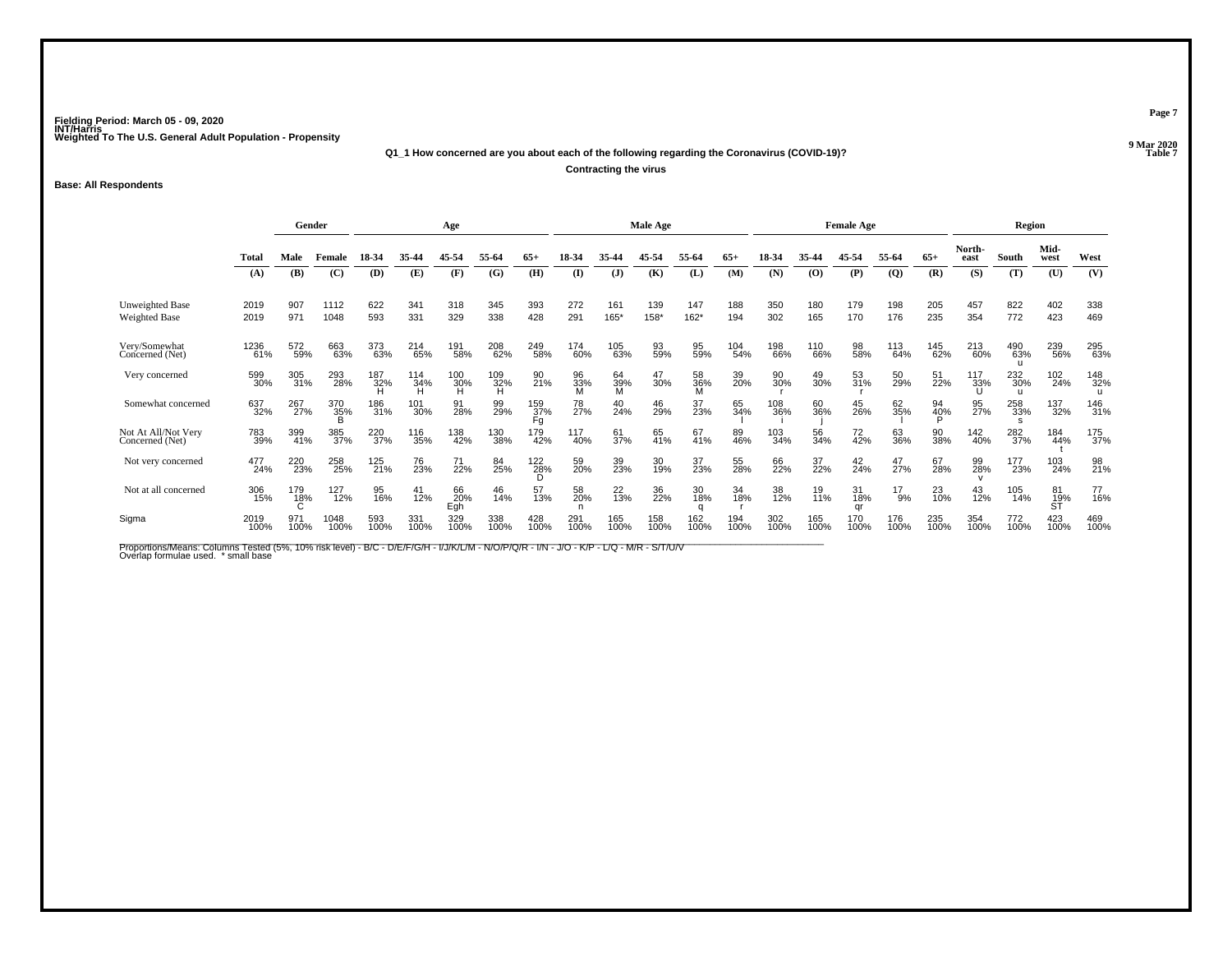**Q1\_1 How concerned are you about each of the following regarding the Coronavirus (COVID-19)?**

**Contracting the virus**

### **Base: All Respondents**

|                                         |              |                              |                 | <b>Household Income</b>  |                 |                  | <b>Education</b> |                  | <b>Employed</b> |                |                  | Children<br>in HH | <b>Parent of Child</b><br>Under 18 |                | Ownership      | Home            |                | <b>Marital</b><br><b>Status</b> |
|-----------------------------------------|--------------|------------------------------|-----------------|--------------------------|-----------------|------------------|------------------|------------------|-----------------|----------------|------------------|-------------------|------------------------------------|----------------|----------------|-----------------|----------------|---------------------------------|
|                                         | Total        | Less<br>Than<br><b>\$50K</b> | \$50K           | \$75K<br>\$74.9K \$99.9K | $$100K+$        | HS<br>or<br>Less | Some<br>College  | College<br>Grad+ | Yes             | N <sub>0</sub> | Yes              | N <sub>0</sub>    | Yes                                | N <sub>0</sub> | Home-<br>owner | Renter          | Marr-<br>ied   | <b>Not</b><br>married           |
|                                         | (A)          | (B)                          | (C)             | (D)                      | (E)             | (F)              | (G)              | (H)              | $($ $\Gamma$    | (J)            | (K)              | (L)               | (M)                                | (N)            | (O)            | (P)             | $\overline{Q}$ | (R)                             |
| <b>Unweighted Base</b><br>Weighted Base | 2019<br>2019 | 772<br>637                   | 417<br>342      | 286<br>272               | 512<br>737      | 563<br>644       | 666<br>690       | 790<br>685       | 1245<br>1247    | 774<br>772     | 766<br>757       | 1253<br>1262      | 693<br>699                         | 1326<br>1320   | 1345<br>1390   | 646<br>605      | 1011<br>969    | 1008<br>1050                    |
| Very/Somewhat<br>Concerned (Net)        | 1236<br>61%  | 402<br>63%<br>c              | 192<br>56%      | 168<br>62%               | $^{451}_{61\%}$ | 409<br>63%       | 400<br>58%       | 427<br>62%       | 778<br>62%      | 458<br>59%     | 468<br>62%       | 768<br>61%        | 449<br>64%                         | 787<br>60%     | 832<br>60%     | 388<br>64%      | 596<br>62%     | 640<br>61%                      |
| Very concerned                          | 599<br>30%   | 199<br>31%                   | 96<br>28%       | 71<br>26%                | 218<br>30%      | 241<br>38%<br>GĤ | 169<br>24%       | 189<br>28%       | 399<br>32%      | 200            | 248<br>26% 33%   | 351<br>28%        | 248<br>35%<br>N                    | 351<br>27%     | 386<br>28%     | 205<br>34%<br>∩ | 291<br>30%     | 307<br>29%                      |
| Somewhat concerned                      | 637<br>32%   | 204<br>32%                   | 96<br>28%       | 97<br>36%                | 233<br>32%      | 167<br>26%       | 231<br>32%       | 239<br>35%       | 379<br>30%      | 258<br>33%     | 220<br>29%       | 417<br>33%        | 201<br>29%                         | 436<br>33%     | 445<br>32%     | 183<br>30%      | 305<br>31%     | 332<br>32%                      |
| Not At All/Not Very<br>Concerned (Net)  | 783<br>39%   | 234<br>37%                   | 150<br>44%<br>h | 104<br>38%               | 286<br>39%      | 235<br>37%       | 291<br>42%       | 258<br>38%       | 470<br>38%      | 314<br>41%     | 289<br>38%       | 494<br>39%        | 250<br>36%                         | 533<br>40%     | 558<br>40%     | 216<br>36%      | 373<br>38%     | 410<br>39%                      |
| Not very concerned                      | 477<br>24%   | 146<br>23%                   | 99<br>29%       | 59<br>22%                | 168<br>23%      | 124<br>19%       | 169<br>24%       | 184<br>27%       | 269<br>22%      | 208<br>27%     | 176<br>23%       | 301<br>24%        | 156<br>22%                         | 321<br>24%     | 337<br>24%     | 136<br>22%      | 237<br>24%     | 240<br>23%                      |
| Not at all concerned                    | 306<br>15%   | 88<br>14%                    | 51<br>15%       | 45<br>16%                | 118<br>16%      | 111<br>17%<br>H  | 122<br>18%<br>H  | 73<br>11%        | 200<br>16%      | 106<br>14%     | 113<br>15%       | 193<br>15%        | 94<br>13%                          | 212<br>16%     | 221<br>16%     | 81<br>13%       | 136<br>14%     | 170<br>16%                      |
| Sigma                                   | 2019<br>100% | 637<br>100%                  | 342<br>100%     | 272<br>100%              | 737<br>100%     | 644<br>100%      | 690<br>100%      | 685<br>100%      | 1247<br>100%    | 772            | 757<br>100% 100% | 1262<br>100%      | 699<br>100%                        | 1320<br>100%   | 1390<br>100%   | 605<br>100%     | 969<br>100%    | 1050<br>100%                    |

Proportions/Means: Columns Tested (5%, 10% risk level) - B/C/D/E - F/G/H - I/J - K/L - M/N - O/P - Q/R<br>Overlap formulae used.

**Page 8**

**9 Mar 2020**<br>Table 8 **Table 8**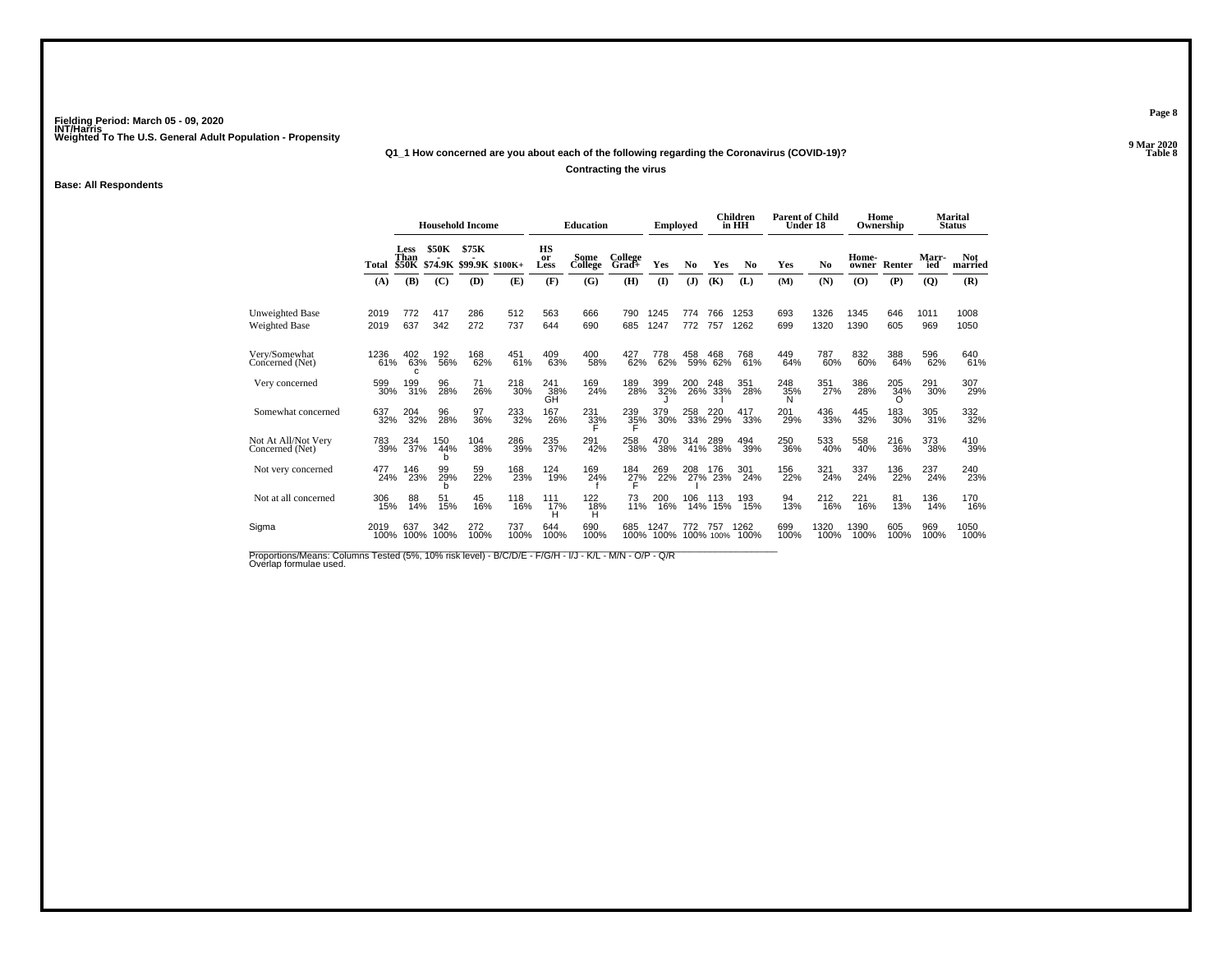**Q1\_1 How concerned are you about each of the following regarding the Coronavirus (COVID-19)?**

**Contracting the virus**

**Base: All Respondents**

|                                        | <b>Total</b> | Feel Know-<br>ledgeable<br>About Coro-<br>navirus | Do Not<br><b>Feel Know-</b><br>ledgeable<br>About Coro-<br>navirus |
|----------------------------------------|--------------|---------------------------------------------------|--------------------------------------------------------------------|
|                                        | (A)          | (B)                                               | $\mathbf C$                                                        |
| Unweighted Base                        | 2019         | 1541                                              | 478                                                                |
| <b>Weighted Base</b>                   | 2019         | 1536                                              | 483                                                                |
| Very/Somewhat<br>Concerned (Net)       | 1236<br>61%  | 960<br>63%                                        | 276<br>57%                                                         |
| Very concerned                         | 599<br>30%   | 492<br>32%                                        | 107<br>22%                                                         |
| Somewhat concerned                     | 637<br>32%   | 468<br>30%                                        | 169<br>35%                                                         |
| Not At All/Not Very<br>Concerned (Net) | 783<br>39%   | 576<br>37%                                        | 208<br>43%                                                         |
| Not very concerned                     | 477<br>24%   | 347<br>23%                                        | 131<br>27%                                                         |
| Not at all concerned                   | 306<br>15%   | 229<br>15%                                        | 77<br>16%                                                          |
| Sigma                                  | 2019<br>100% | 1536<br>100%                                      | 483<br>100%                                                        |
|                                        |              |                                                   |                                                                    |

Proportions/Means: Columns Tested (5%, 10% risk level) - B/C<br>Overlap formulae used.

**Page 9**

**9 Mar 2020<br>Table 9 P Table 9**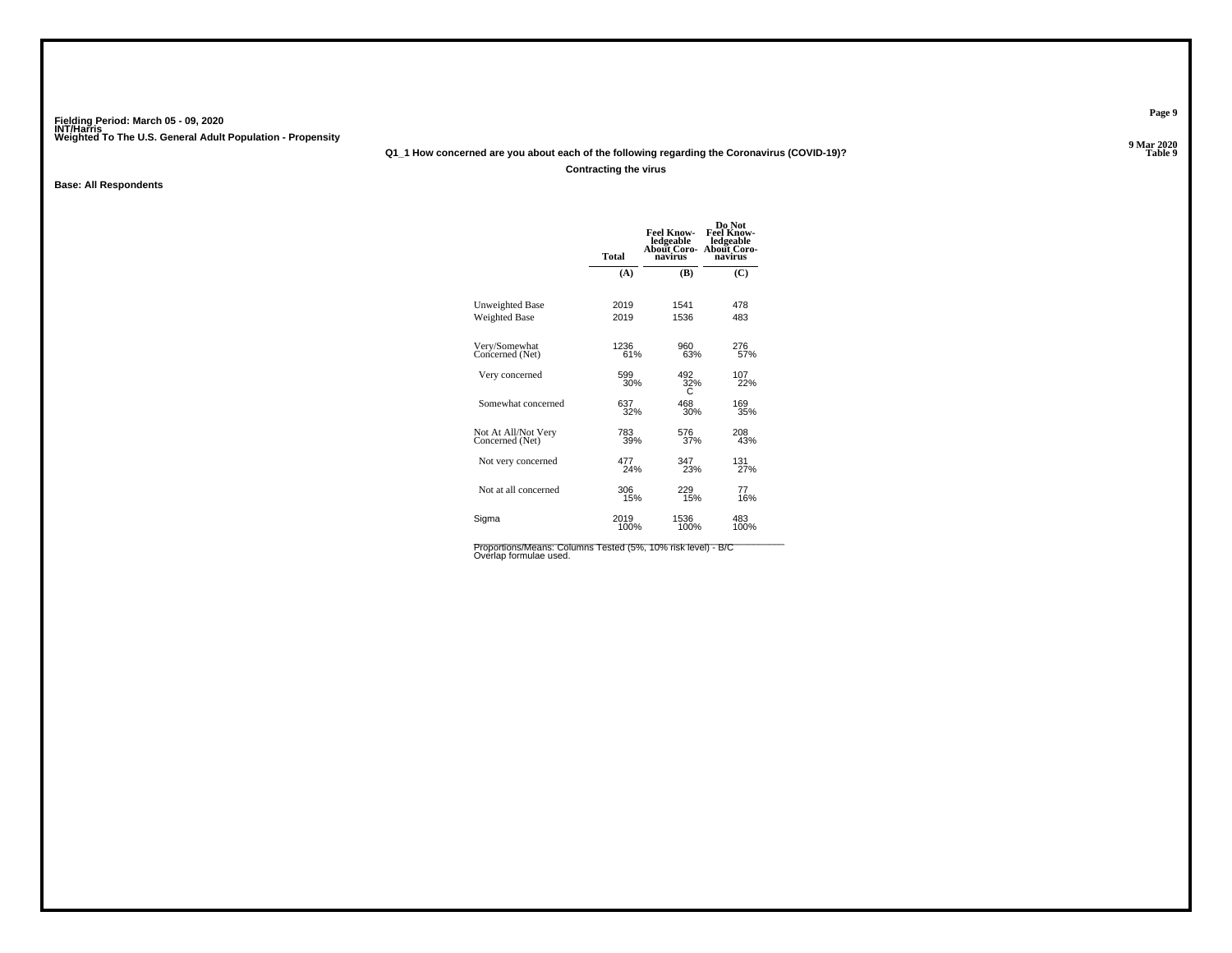# **Q1\_2 How concerned are you about each of the following regarding the Coronavirus (COVID-19)?The spread of the virus within the US**

### **Base: All Respondents**

|                                         |              |                     | Gender       |                 |               | Age                |               |                   |                 |                | Male Age    |               |                    |               |               | <b>Female Age</b> |                  |                  |                       | Region        |              |                  |
|-----------------------------------------|--------------|---------------------|--------------|-----------------|---------------|--------------------|---------------|-------------------|-----------------|----------------|-------------|---------------|--------------------|---------------|---------------|-------------------|------------------|------------------|-----------------------|---------------|--------------|------------------|
|                                         | <b>Total</b> | Male                | Female       | 18-34           | 35-44         | 45-54              | 55-64         | $65+$             | 18-34           | 35.44          | 45-54       | 55-64         | $65+$              | 18-34         | 35-44         | 45-54             | 55-64            | $65+$            | North-<br>east        | South         | Mid-<br>west | West             |
|                                         | (A)          | (B)                 | (C)          | (D)             | (E)           | (F)                | (G)           | (H)               | $\mathbf{I}$    | $\mathbf{J}$   | (K)         | (L)           | (M)                | (N)           | (0)           | (P)               | $\overline{Q}$   | (R)              | (S)                   | (T)           | (U)          | (V)              |
| <b>Unweighted Base</b><br>Weighted Base | 2019<br>2019 | 907<br>971          | 1112<br>1048 | 622<br>593      | 341<br>331    | 318<br>329         | 345<br>338    | 393<br>428        | 272<br>291      | 161<br>165*    | 139<br>158* | 147<br>$162*$ | 188<br>194         | 350<br>302    | 180<br>165    | 179<br>170        | 198<br>176       | 205<br>235       | 457<br>354            | 822<br>772    | 402<br>423   | 338<br>469       |
| Very/Somewhat<br>Concerned (Net)        | 1558<br>77%  | 702<br>72%          | 856<br>82%   | 443<br>75%      | 254<br>77%    | 247<br>75%         | 276<br>82%    | 338<br>79%        | 202<br>70%      | 123<br>74%     | 111<br>70%  | 125<br>77%    | <sup>141</sup> 73% | 240<br>80%    | 132<br>80%    | 136<br>80%        | 151<br>85%       | 197<br>84%       | 284<br>80%            | 602<br>78%    | 312<br>74%   | 360<br>77%       |
| Very concerned                          | 831<br>41%   | 372<br>38%          | 459<br>44%   | 249<br>42%      | 143<br>43%    | 135<br>41%         | 153<br>45%    | 150<br>35%        | 113<br>39%      | 77<br>46%<br>M | 60<br>38%   | 62<br>38%     | 60<br>31%          | 136<br>45%    | 67<br>40%     | 75<br>44%         | 91<br>51%<br>oRl | 90<br>38%        | 164<br>46%            | 319<br>41%    | 153<br>36%   | 195<br>42%       |
| Somewhat concerned                      | 728<br>36%   | 330<br>34%          | 397<br>38%   | 194<br>33%      | 111<br>34%    | $\frac{112}{34\%}$ | 123<br>36%    | 188<br>44%<br>DEF | 90<br>31%       | 46<br>28%      | 51<br>32%   | 63<br>39%     | 81<br>42%          | 104<br>34%    | 65<br>39%     | 62<br>36%         | 60<br>34%        | 107<br>46%<br>Ng | 120<br>34%            | 284<br>37%    | 159<br>38%   | 165<br>35%       |
| Not At All/Not Very<br>Concerned (Net)  | 461<br>23%   | 268<br>28%          | 192<br>18%   | 150<br>25%      | 76<br>23%     | 82<br>25%          | 62<br>18%     | 90<br>21%         | 89<br>30%       | 43<br>26%      | 47<br>30%   | 37<br>23%     | 53<br>27%          | 61<br>20%     | 34<br>20%     | 34<br>20%         | 26<br>15%        | 37<br>16%        | 71<br>20%             | 170<br>22%    | 111<br>26%   | 109<br>23%       |
| Not very concerned                      | 302<br>15%   | 170<br>1 <u>8</u> % | 132<br>13%   | 86<br>15%       | 51<br>15%     | 54<br>16%          | 40<br>12%     | 71<br>17%         | 47<br>16%       | 27<br>16%      | 31<br>20%   | 25<br>15%     | $^{40}_{21\%}$     | 39<br>13%     | 24<br>14%     | 23<br>13%         | $^{15}_{9\%}$    | 31<br>13%        | 47<br>13%             | 110<br>14%    | 69<br>16%    | 77<br>16%        |
| Not at all concerned                    | 158<br>8%    | 98<br>10%           | 60<br>6%     | 64<br>11%<br>gH | $^{25}_{8\%}$ | $^{28}_{8\%}$      | $^{22}_{6\%}$ | $^{19}_{\ 5\%}$   | 42<br>14%<br>mN | $^{16}_{9\%}$  | 16<br>10%   | $^{12}_{7\%}$ | $\frac{13}{7%}$    | $^{22}_{7\%}$ | $^{10}_{6\%}$ | $\frac{12}{7%}$   | $^{10}_{6\%}$    | $\frac{6}{3}$ %  | $^{24}$ <sub>7%</sub> | $^{60}_{8\%}$ | 43<br>10%    | $\frac{32}{7\%}$ |
| Sigma                                   | 2019<br>100% | 971<br>100%         | 1048<br>100% | 593<br>100%     | 331<br>100%   | 329<br>100%        | 338<br>100%   | 428<br>100%       | 291<br>100%     | 165<br>100%    | 158<br>100% | 162<br>100%   | 194<br>100%        | 302<br>100%   | 165<br>100%   | 170<br>100%       | 176<br>100%      | 235<br>100%      | 354<br>100%           | 772<br>100%   | 423<br>100%  | 469<br>100%      |

Proportions/Means: Columns Tested (5%, 10% risk level) - B/C - D/E/F/G/H - I/J/K/L/M - N/O/P/Q/R - I/N - J/O - K/P - L/Q - M/R - S/T/U/V<br>Overlap formulae used. \*small base

**Page 10**

**9 Mar 2020<br>Table 10 P** Table 10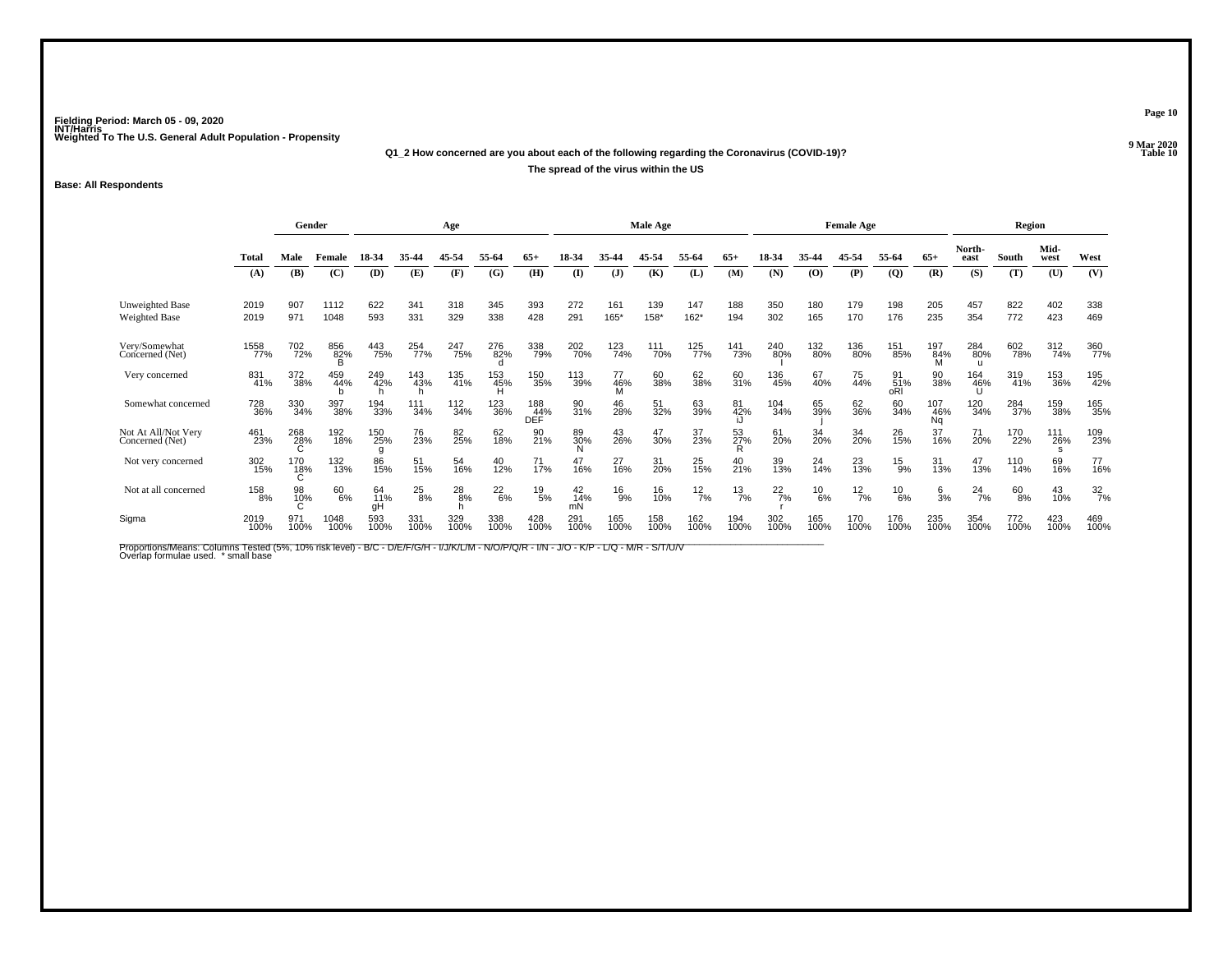# **Q1\_2 How concerned are you about each of the following regarding the Coronavirus (COVID-19)?The spread of the virus within the US**

### **Base: All Respondents**

|                                        |                  |                              |               | <b>Household Income</b>          |                 |                  | <b>Education</b> |                  | <b>Employed</b> |                |                  | Children<br>in HH | <b>Parent of Child</b><br>Under 18 |                |                | Home<br>Ownership |              | <b>Marital</b><br><b>Status</b> |
|----------------------------------------|------------------|------------------------------|---------------|----------------------------------|-----------------|------------------|------------------|------------------|-----------------|----------------|------------------|-------------------|------------------------------------|----------------|----------------|-------------------|--------------|---------------------------------|
|                                        | Total            | Less<br>Than<br><b>\$50K</b> | \$50K         | \$75K<br>\$74.9K \$99.9K \$100K+ |                 | HS<br>or<br>Less | Some<br>College  | College<br>Grad+ | Yes             | N <sub>0</sub> | Yes              | N <sub>0</sub>    | Yes                                | N <sub>0</sub> | Home-<br>owner | Renter            | Marr-<br>ied | <b>Not</b><br>married           |
|                                        | (A)              | (B)                          | (C)           | (D)                              | (E)             | (F)              | (G)              | (H)              | $\mathbf{I}$    | ( <b>J</b> )   | (K)              | (L)               | (M)                                | (N)            | (O)            | (P)               | (Q)          | (R)                             |
| Unweighted Base<br>Weighted Base       | 2019<br>2019     | 772<br>637                   | 417<br>342    | 286<br>272                       | 512<br>737      | 563<br>644       | 666<br>690       | 790<br>685       | 1245<br>1247    | 774<br>772     | 766<br>757       | 1253<br>1262      | 693<br>699                         | 1326<br>1320   | 1345<br>1390   | 646<br>605        | 1011<br>969  | 1008<br>1050                    |
| Very/Somewhat<br>Concerned (Net)       | 1558<br>77%      | 491<br>77%                   | 260<br>76%    | 212<br>78%                       | 568<br>77%      | 490<br>76%       | 516<br>75%       | 552<br>81%<br>G  | 956<br>77%      | 603<br>78%     | 589<br>78%       | 969<br>77%        | 549<br>79%                         | 1009<br>76%    | 1067<br>77%    | 475<br>79%        | 754<br>78%   | 804<br>77%                      |
| Very concerned                         | 831 <sub>%</sub> | 252<br>40%                   | 140<br>41%    | 111<br>41%                       | 308<br>42%      | 299<br>47%<br>Gh | 256<br>37%       | 276<br>40%       | 507<br>41%      | 324            | 322<br>42% 43%   | 508<br>40%        | 314<br>45%<br>n                    | 517<br>39%     | 554<br>40%     | 267<br>44%        | 418<br>43%   | 413<br>39%                      |
| Somewhat concerned                     | 728<br>36%       | 239<br>38%                   | 120<br>35%    | 101<br>37%                       | 260<br>35%      | 191<br>30%       | 261<br>38%       | 276<br>40%       | 449<br>36%      | 279<br>36%     | 267<br>35%       | 461<br>36%        | 236<br>34%                         | 492<br>37%     | 513<br>37%     | 209<br>34%        | 336<br>35%   | 392<br>37%                      |
| Not At All/Not Very<br>Concerned (Net) | 461<br>23%       | 145<br>23%                   | 82<br>24%     | 60<br>22%                        | 169<br>23%      | 154<br>24%       | 174<br>25%<br>H  | 133<br>19%       | 292<br>23%      | 169<br>22%     | 168<br>22%       | 293<br>23%        | 149<br>21%                         | 311<br>24%     | 323<br>23%     | 129<br>21%        | 215<br>22%   | 246<br>23%                      |
| Not very concerned                     | 302<br>15%       | 93<br>15%                    | 59<br>17%     | 38<br>14%                        | 110<br>15%      | 90<br>14%        | 120<br>17%       | 92<br>13%        | 178<br>14%      | 125            | 110<br>16% 15%   | 192<br>15%        | 97<br>14%                          | 205<br>16%     | 204<br>15%     | 92<br>15%         | 133<br>14%   | 170<br>16%                      |
| Not at all concerned                   | 158<br>8%        | $\frac{52}{8\%}$             | $^{23}_{7\%}$ | $^{22}_{8\%}$                    | $^{59}_{\ 8\%}$ | 63<br>10%        | $^{54}_{\ 8\%}$  | 41<br>6%         | 114<br>9%       | 44<br>6%       | 57<br>8%         | 101<br>8%         | $\frac{52}{7\%}$                   | 106<br>8%      | 118<br>9%      | 37<br>6%          | $^{82}_{9%}$ | <sup>76</sup> 7%                |
| Sigma                                  | 2019<br>100%     | 637<br>100%                  | 342<br>100%   | 272<br>100%                      | 737<br>100%     | 644<br>100%      | 690<br>100%      | 685<br>100%      | 1247<br>100%    | 772            | 757<br>100% 100% | 1262<br>100%      | 699<br>100%                        | 1320<br>100%   | 1390<br>100%   | 605<br>100%       | 969<br>100%  | 1050<br>100%                    |

Proportions/Means: Columns Tested (5%, 10% risk level) - B/C/D/E - F/G/H - I/J - K/L - M/N - O/P - Q/R<br>Overlap formulae used.

**Page 11**

**9 Mar 2020<br>Table 11 P Table 11**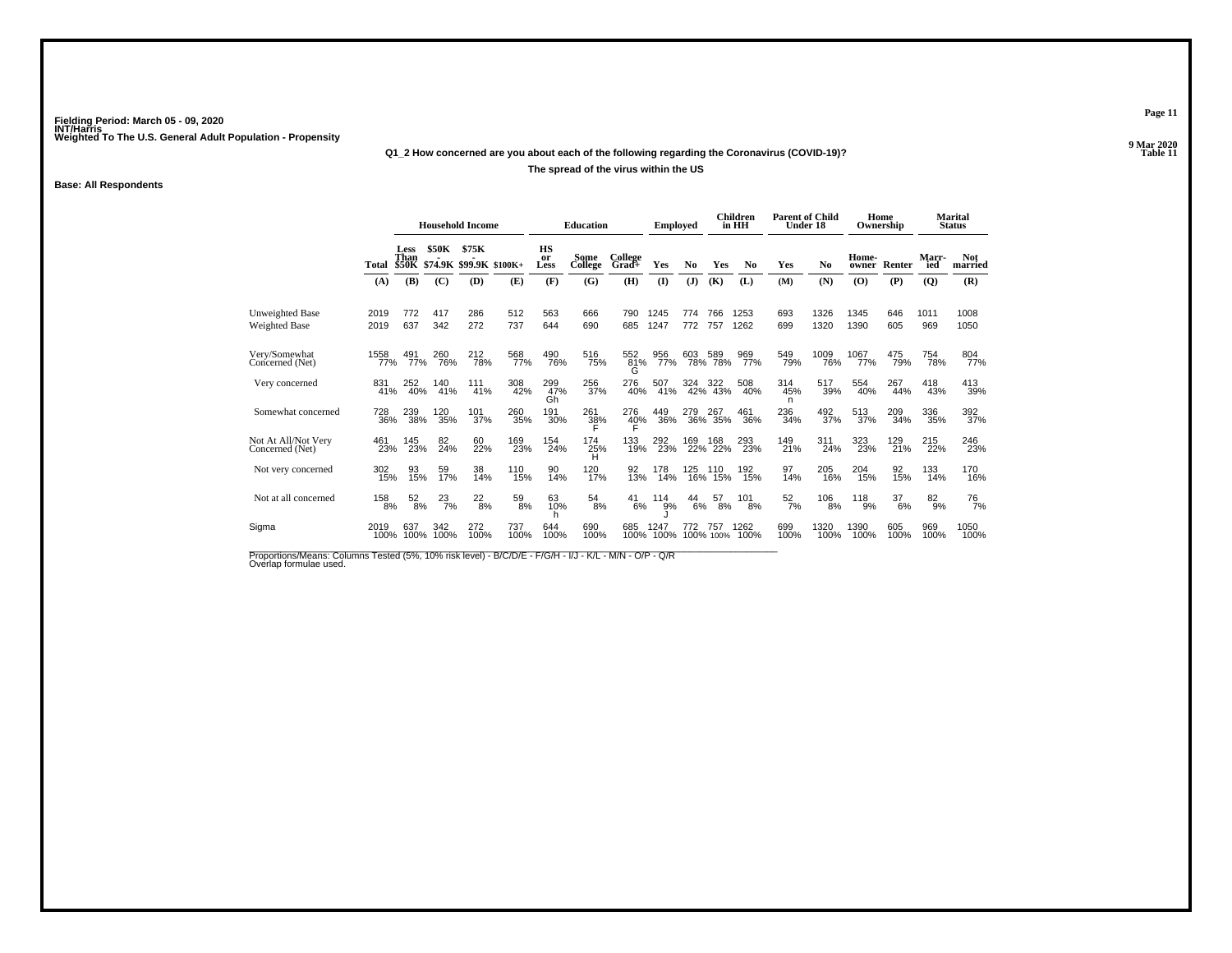# **Q1\_2 How concerned are you about each of the following regarding the Coronavirus (COVID-19)?**

### **The spread of the virus within the US**

### **Base: All Respondents**

| <b>Total</b> | <b>Feel Know-</b><br>ledgeable<br>About Coro-<br>navirus | Do Not<br><b>Feel Know-</b><br>ledgeable<br>About Coro-<br>navirus |
|--------------|----------------------------------------------------------|--------------------------------------------------------------------|
| (A)          | (B)                                                      | (C)                                                                |
| 2019         | 1541                                                     | 478                                                                |
| 2019         | 1536                                                     | 483                                                                |
| 1558<br>77%  | 1189<br>77%                                              | 369<br>76%                                                         |
| 831          | 649                                                      | 182                                                                |
| 41%          | 42%                                                      | 38%                                                                |
| 728          | 540                                                      | 187                                                                |
| 36%          | 35%                                                      | 39%                                                                |
| 461          | 347                                                      | 114                                                                |
| 23%          | 23%                                                      | 24%                                                                |
| 302          | 237                                                      | 65                                                                 |
| 15%          | 15%                                                      | 13%                                                                |
| 158          | 109                                                      | 49                                                                 |
| 8%           | 7%                                                       | 10%                                                                |
| 2019         | 1536                                                     | 483                                                                |
| 100%         | 100%                                                     | 100%                                                               |
|              |                                                          |                                                                    |

Proportions/Means: Columns Tested (5%, 10% risk level) - B/C<br>Overlap formulae used.

**Page 12**

**9 Mar 2020<br>Table 12 P** Table 12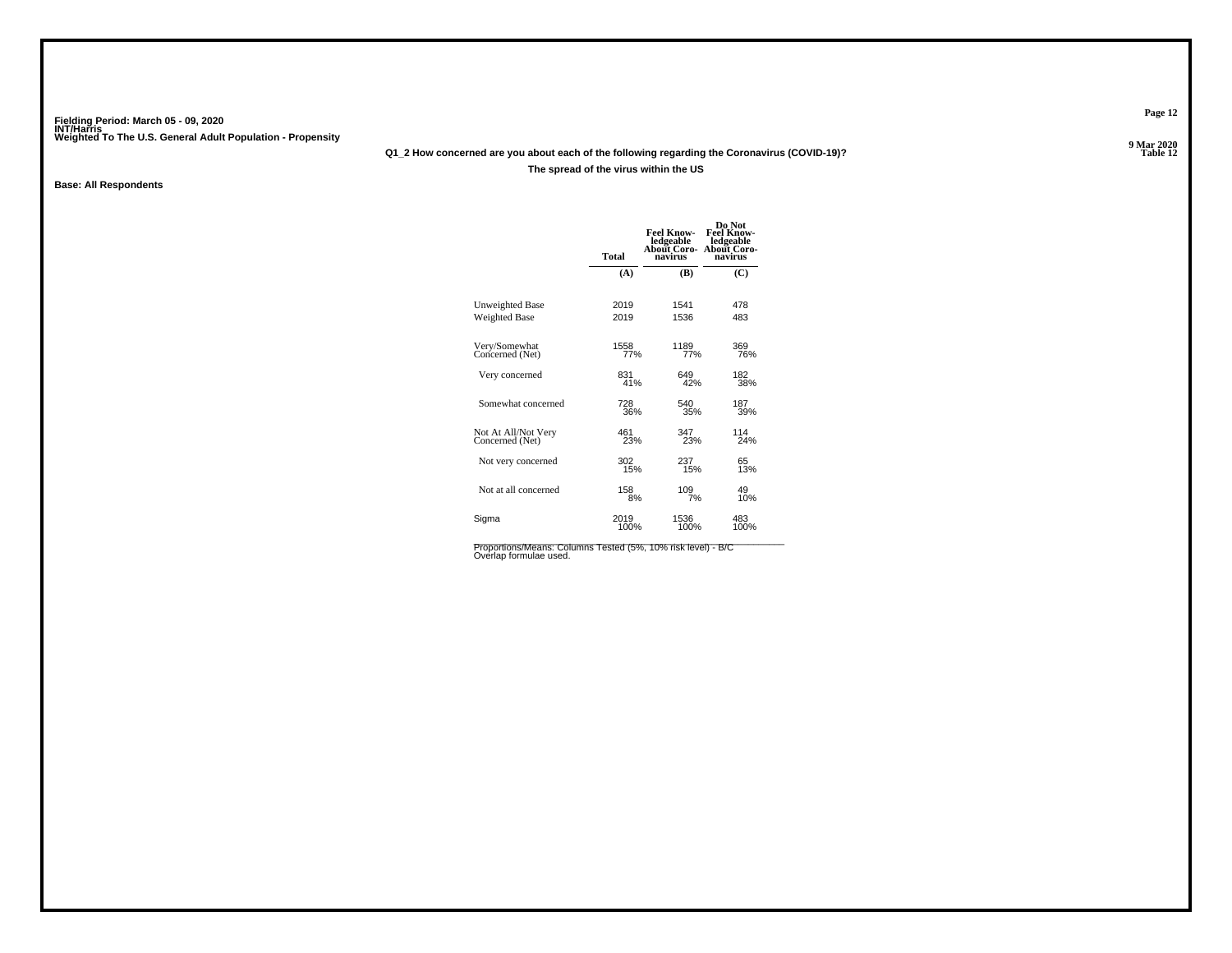# **Q1\_3 How concerned are you about each of the following regarding the Coronavirus (COVID-19)?The spread of the virus reaching my local area**

### **Base: All Respondents**

|                                        | Gender        |                    |               |                 |                 | Age         |                 |                    |                 |                 | Male Age       |                   |             |                    |                | <b>Female Age</b> |                |                  |                   | Region          |                 |                 |
|----------------------------------------|---------------|--------------------|---------------|-----------------|-----------------|-------------|-----------------|--------------------|-----------------|-----------------|----------------|-------------------|-------------|--------------------|----------------|-------------------|----------------|------------------|-------------------|-----------------|-----------------|-----------------|
|                                        | Total         | Male               | Female        | 18-34           | 35-44           | 45-54       | 55-64           | 65+                | 18-34           | 35.44           | 45.54          | 55-64             | $65+$       | 18-34              | 35-44          | 45-54             | 55-64          | $65+$            | North-<br>east    | South           | Mid-<br>west    | West            |
|                                        | (A)           | <b>(B)</b>         | (C)           | <b>(D)</b>      | (E)             | (F)         | (G)             | (H)                | $($ $\Gamma$    | $\mathbf{J}$    | (K)            | (L)               | (M)         | (N)                | (O)            | (P)               | $\overline{Q}$ | (R)              | (S)               | (T)             | (U)             | (V)             |
| Unweighted Base<br>Weighted Base       | 2019<br>2019  | 907<br>971         | 1112<br>1048  | 622<br>593      | 341<br>331      | 318<br>329  | 345<br>338      | 393<br>428         | 272<br>291      | 161<br>165*     | 139<br>158*    | 147<br>$162*$     | 188<br>194  | 350<br>302         | 180<br>165     | 179<br>170        | 198<br>176     | 205<br>235       | 457<br>354        | 822<br>772      | 402<br>423      | 338<br>469      |
| Very/Somewhat<br>Concerned (Net)       | 1444<br>72%   | 659<br>68%         | 785<br>75%    | 434<br>73%      | 237<br>72%      | 233<br>71%  | 254<br>75%      | 286<br>67%         | 204<br>70%      | 115<br>70%      | 101<br>64%     | 115<br>71%        | 123<br>64%  | <sup>229</sup> 76% | 122<br>74%     | 131<br>77%        | 139<br>79%     | 163<br>69%       | 253<br>71%        | 564<br>73%      | 282<br>67%      | 344<br>73%      |
| Very concerned                         | 736<br>36%    | 339<br>35%         | 397<br>38%    | 247<br>42%<br>H | 129<br>39%<br>H | 120<br>36%  | $^{131}_{39\%}$ | 110<br>26%         | 106<br>37%      | 64<br>39%<br>M  | 57<br>36%<br>m | 64<br>40%<br>M    | 47<br>24%   | 141<br>47%<br>Ri   | 65<br>39%<br>R | 63<br>37%         | 66<br>38%      | 62<br>26%        | 144<br>41%        | 278<br>36%      | 128<br>30%      | 186<br>40%<br>U |
| Somewhat concerned                     | 707<br>35%    | 320<br>33%         | 387<br>37%    | 186<br>31%      | 108<br>33%      | 113<br>34%  | 123<br>36%      | 176<br>41%<br>De   | 98<br>34%       | 51<br>31%       | 44<br>28%      | $\frac{51}{31\%}$ | 76<br>39%   | 88<br>29%          | 57<br>35%      | 69<br>40%<br>nk   | 73<br>41%      | 101<br>43%       | 109<br>31%        | 286<br>37%<br>s | 154<br>36%      | 159<br>34%      |
| Not At All/Not Very<br>Concerned (Net) | 575<br>28%    | $\frac{312}{32\%}$ | 264<br>25%    | 159<br>27%      | 93<br>28%       | 96<br>29%   | 84<br>25%       | 142<br>33%         | 87<br>30%       | 50 <sub>%</sub> | 57<br>36%      | 47<br>29%         | 70<br>36%   | 72<br>24%          | 43<br>26%      | 39<br>23%         | 37<br>21%      | 72<br>31%        | 101<br>29%        | 208<br>27%      | 141<br>33%      | 125<br>27%      |
| Not very concerned                     | 359<br>18%    | 180<br>19%         | 180<br>17%    | 78<br>13%       | 60<br>18%       | 59<br>18%   | 51<br>15%       | 112<br>26%<br>DEFG | 32<br>11%       | 30<br>18%       | 36<br>23%      | 28<br>17%         | 54<br>28%   | 45<br>15%          | 31<br>19%      | 22<br>13%         | 23<br>13%      | 58<br>25%<br>NPQ | $\frac{73}{21\%}$ | 139<br>18%      | 84<br>20%       | 63<br>13%       |
| Not at all concerned                   | 216<br>$71\%$ | 132<br>14%         | $^{84}_{8\%}$ | 82<br>14%       | 33<br>10%       | 38<br>11%   | 33<br>10%       | $\frac{31}{7\%}$   | 55<br>19%<br>MŃ | 20<br>12%       | 21<br>13%      | 19<br>12%         | 17<br>9%    | 27<br>$-9%$        | $^{13}_{8\%}$  | 17<br>10%         | $^{14}_{8\%}$  | $^{14}_{6\%}$    | $^{28}_{8\%}$     | 69<br>9%        | 57<br>14%<br>St | 62<br>13%<br>st |
| Sigma                                  | 2019<br>100%  | 971<br>100%        | 1048<br>100%  | 593<br>100%     | 331<br>100%     | 329<br>100% | 338<br>100%     | 428<br>100%        | 291<br>100%     | 165<br>100%     | 158<br>100%    | 162<br>100%       | 194<br>100% | 302<br>100%        | 165<br>100%    | 170<br>100%       | 176<br>100%    | 235<br>100%      | 354<br>100%       | 772<br>100%     | 423<br>100%     | 469<br>100%     |

Proportions/Means: Columns Tested (5%, 10% risk level) - B/C - D/E/F/G/H - I/J/K/L/M - N/O/P/Q/R - I/N - J/O - K/P - L/Q - M/R - S/T/U/V<br>Overlap formulae used. \*small base

**Page 13**

**9 Mar 2020<br>Table 13 P** Table 13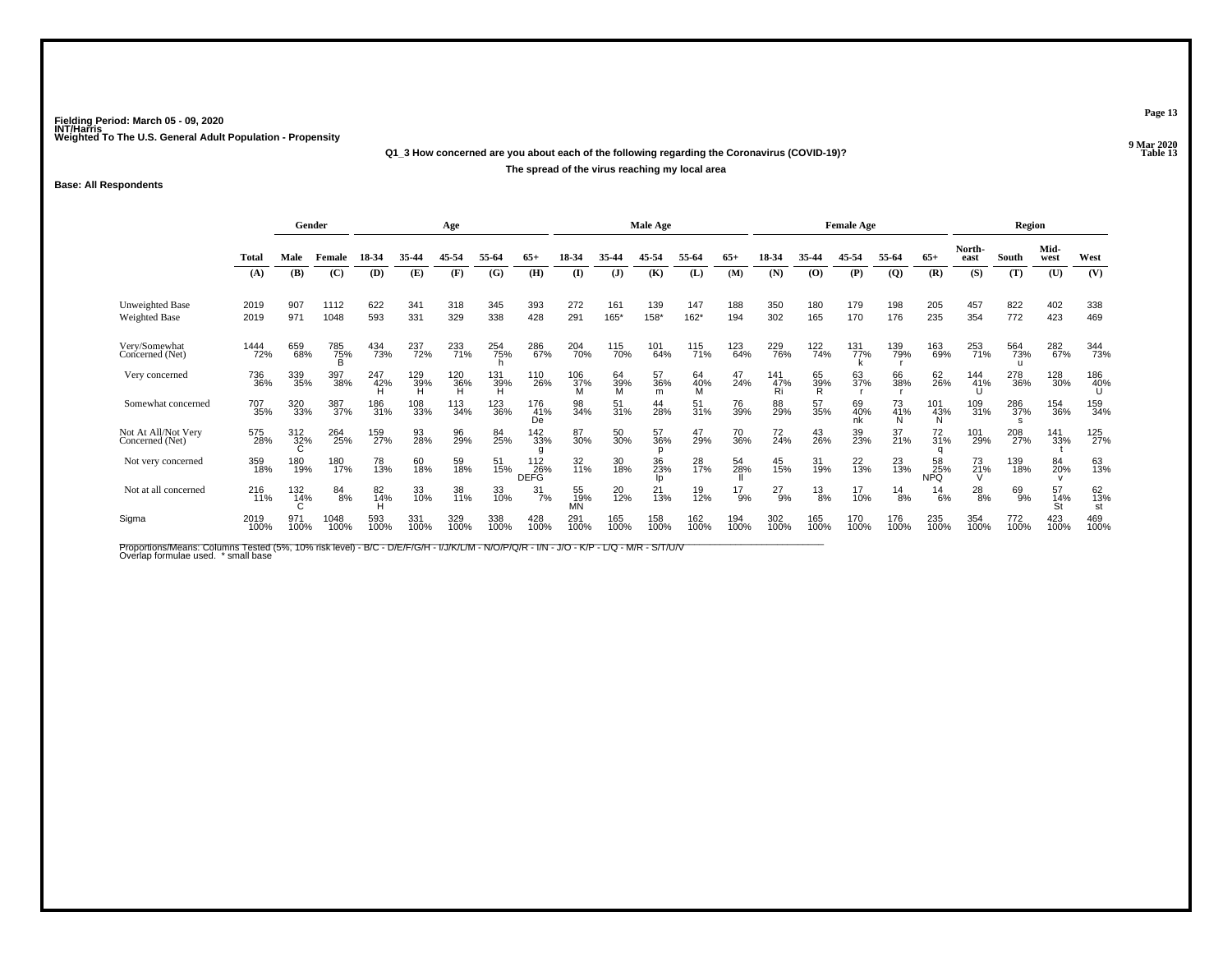# **Q1\_3 How concerned are you about each of the following regarding the Coronavirus (COVID-19)?**

### **The spread of the virus reaching my local area**

### **Base: All Respondents**

|                                         |              |                              |              | <b>Household Income</b>          |                   |                         | <b>Education</b>        |                  | <b>Employed</b> |              |                  | Children<br>in HH | <b>Parent of Child</b><br>Under 18 |                 | Home            | Ownership       |              | <b>Marital</b><br><b>Status</b> |
|-----------------------------------------|--------------|------------------------------|--------------|----------------------------------|-------------------|-------------------------|-------------------------|------------------|-----------------|--------------|------------------|-------------------|------------------------------------|-----------------|-----------------|-----------------|--------------|---------------------------------|
|                                         | Total        | Less<br>Than<br><b>\$50K</b> | <b>\$50K</b> | \$75K<br>\$74.9K \$99.9K \$100K+ |                   | <b>HS</b><br>or<br>Less | Some<br>College         | College<br>Grad+ | <b>Yes</b>      | No           | Yes              | N <sub>0</sub>    | Yes                                | N <sub>0</sub>  | Home-<br>owner  | Renter          | Marr-<br>ied | <b>Not</b><br>married           |
|                                         | (A)          | (B)                          | (C)          | (D)                              | (E)               | (F)                     | (G)                     | (H)              | $\mathbf{I}$    | ( <b>J</b> ) | (K)              | (L)               | (M)                                | (N)             | (O)             | (P)             | (Q)          | (R)                             |
| <b>Unweighted Base</b><br>Weighted Base | 2019<br>2019 | 772<br>637                   | 417<br>342   | 286<br>272                       | 512<br>737        | 563<br>644              | 666<br>690              | 790<br>685       | 1245<br>1247    | 774<br>772   | 766<br>757       | 1253<br>1262      | 693<br>699                         | 1326<br>1320    | 1345<br>1390    | 646<br>605      | 1011<br>969  | 1008<br>1050                    |
| Very/Somewhat<br>Concerned (Net)        | 1444<br>72%  | 459<br>72%                   | 245<br>72%   | 193<br>71%                       | 519<br>70%        | 464<br>72%              | 470<br>68%              | 510<br>74%<br>G  | 906<br>73%      | 538          | 547<br>70% 72%   | 897<br>71%        | 517<br>74%                         | 927<br>70%      | 969<br>70%      | 459<br>76%<br>O | 702<br>72%   | 741 <sub>%</sub>                |
| Very concerned                          | 736<br>36%   | 226<br>36%                   | 125<br>37%   | 94<br>35%                        | 278<br>38%        | 284<br>44%<br>GH        | 210<br>30%              | 242<br>35%       | 469<br>38%      | 267          | 311<br>35% 41%   | 426<br>34%        | 295<br>42%<br>N                    | 442<br>33%      | 479<br>34%      | 248<br>41%<br>Ω | 359<br>37%   | 377<br>36%                      |
| Somewhat concerned                      | 707<br>35%   | 233<br>37%                   | 119<br>35%   | 99<br>36%                        | 242<br>33%        | 180<br>28%              | 260<br>$\frac{38}{5}$ % | 267<br>39%       | 437<br>35%      | 270<br>35%   | 236<br>31%       | 471<br>37%        | 222<br>32%                         | 485<br>37%<br>m | 490<br>35%      | 211<br>35%      | 343<br>35%   | 364<br>35%                      |
| Not At All/Not Very<br>Concerned (Net)  | 575<br>28%   | 177<br>28%                   | 97<br>28%    | 79<br>29%                        | 217<br>30%        | 180<br>28%              | 220<br>32%<br>н         | 175<br>26%       | 341<br>27%      | 234          | 210<br>30% 28%   | 365<br>29%        | 182<br>26%                         | 393<br>30%      | 421<br>30%<br>D | 145<br>24%      | 267<br>28%   | 309<br>29%                      |
| Not very concerned                      | 359<br>18%   | 119<br>19%                   | 63<br>19%    | 46<br>17%                        | 129 <sub>0%</sub> | 92<br>14%               | $^{142}_{21\%}$         | 125<br>18%       | 191<br>15%      | 168          | 133<br>22% 18%   | 226<br>18%        | 118<br>17%                         | 241<br>18%      | 259<br>19%      | 94<br>16%       | 170<br>18%   | 189<br>18%                      |
| Not at all concerned                    | 216<br>11%   | $\frac{58}{9%}$              | 33<br>10%    | 33<br>12%                        | 89<br>12%         | 88<br>14%<br>H          | 78<br>$^{11\%}_{H}$     | $\frac{50}{7\%}$ | 151<br>12%      | 66<br>8%     | 77<br>10%        | 139<br>11%        | $64_{9\%}$                         | 152<br>12%      | 162<br>12%      | 51<br>8%        | 97<br>10%    | 120<br>11%                      |
| Sigma                                   | 2019<br>100% | 637<br>100%                  | 342<br>100%  | 272<br>100%                      | 737<br>100%       | 644<br>100%             | 690<br>100%             | 685<br>100%      | 1247<br>100%    | 772          | 757<br>100% 100% | 1262<br>100%      | 699<br>100%                        | 1320<br>100%    | 1390<br>100%    | 605<br>100%     | 969<br>100%  | 1050<br>100%                    |

Proportions/Means: Columns Tested (5%, 10% risk level) - B/C/D/E - F/G/H - I/J - K/L - M/N - O/P - Q/R<br>Overlap formulae used.

**Page 14**

**9 Mar 2020<br>Table 14 P** Table 14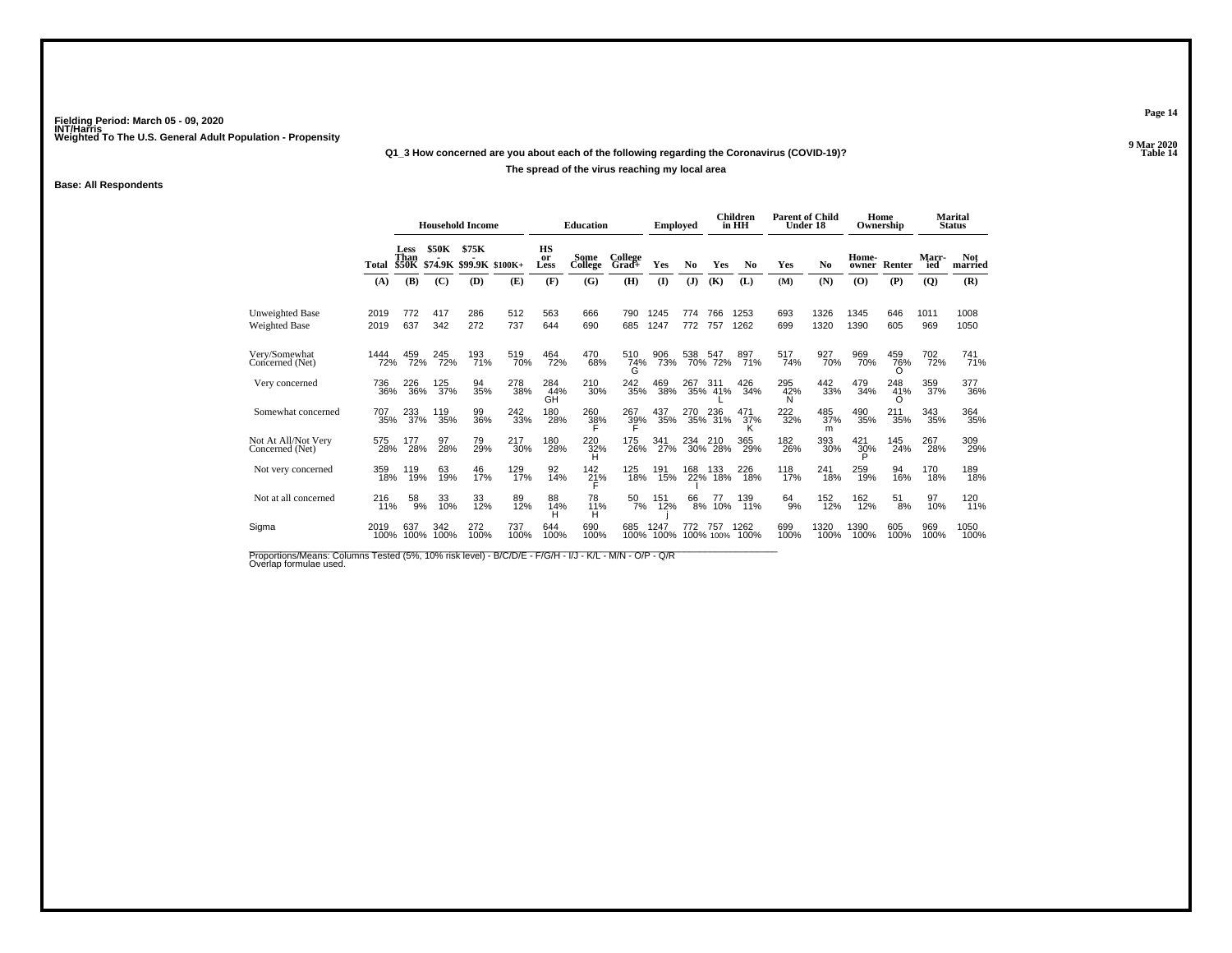# **Q1\_3 How concerned are you about each of the following regarding the Coronavirus (COVID-19)?**

### **The spread of the virus reaching my local area**

### **Base: All Respondents**

| About Coro-<br>navirus<br>(C) |
|-------------------------------|
|                               |
|                               |
| 478                           |
| 483                           |
| 336<br>70%                    |
| 143<br>30%                    |
| 192<br>40%<br>b               |
| 147<br>30%                    |
| 92<br>19%                     |
| 56<br>12%                     |
| 483<br>100%                   |
|                               |

Proportions/Means: Columns Tested (5%, 10% risk level) - B/C<br>Overlap formulae used.

**Page 15**

**9 Mar 2020<br>Table 15 P** Table 15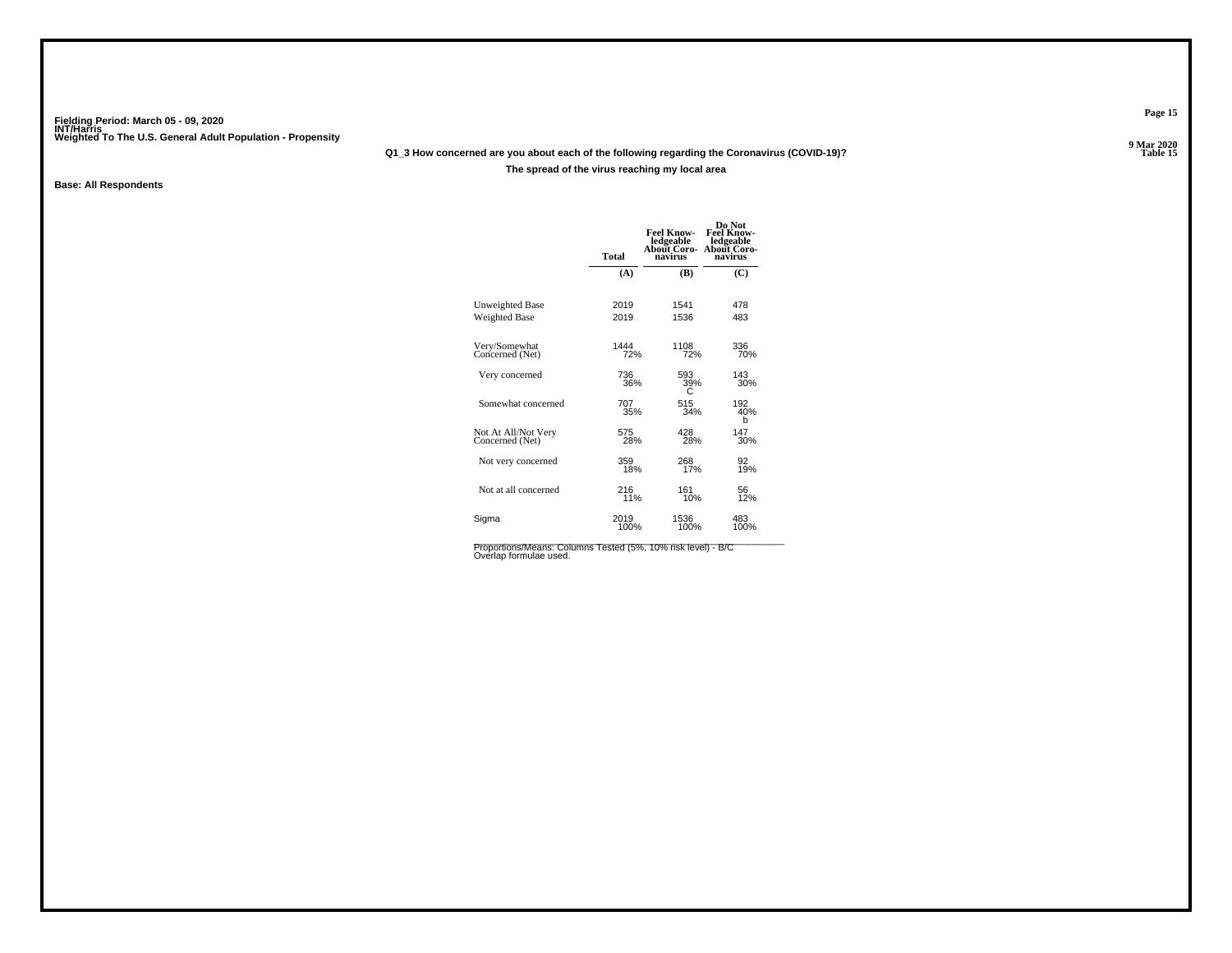**Base: All Respondents**

**Q1\_4 How concerned are you about each of the following regarding the Coronavirus (COVID-19)?P** Table 16 **Dying due to contracting the virus**

|                                        |              | Gender           |              |                                        |                  | Age              |                         |                    |                  |                           | Male Age       |                     |                   |                |                 | <b>Female Age</b> |                |                           |                | Region          |                  |             |
|----------------------------------------|--------------|------------------|--------------|----------------------------------------|------------------|------------------|-------------------------|--------------------|------------------|---------------------------|----------------|---------------------|-------------------|----------------|-----------------|-------------------|----------------|---------------------------|----------------|-----------------|------------------|-------------|
|                                        | <b>Total</b> | Male             | Female       | 18-34                                  | 35-44            | 45-54            | 55-64                   | $65+$              | 18-34            | 35.44                     | 45-54          | 55.64               | $65+$             | 18-34          | 35-44           | 45-54             | 55-64          | $65+$                     | North-<br>east | South           | Mid-<br>west     | West        |
|                                        | (A)          | (B)              | (C)          | (D)                                    | (E)              | (F)              | (G)                     | (H)                | $\mathbf{I}$     | $\mathbf{J}$              | (K)            | (L)                 | (M)               | (N)            | (0)             | (P)               | $\overline{Q}$ | (R)                       | (S)            | (T)             | (U)              | (V)         |
| Unweighted Base<br>Weighted Base       | 2019<br>2019 | 907<br>971       | 1112<br>1048 | 622<br>593                             | 341<br>331       | 318<br>329       | 345<br>338              | 393<br>428         | 272<br>291       | 161<br>165*               | 139<br>158*    | 147<br>162*         | 188<br>194        | 350<br>302     | 180<br>165      | 179<br>170        | 198<br>176     | 205<br>235                | 457<br>354     | 822<br>772      | 402<br>423       | 338<br>469  |
| Very/Somewhat<br>Concerned (Net)       | 1048<br>52%  | 492<br>51%       | 556<br>53%   | 338<br>57%<br>FH                       | 188<br>57%<br>FĤ | 151<br>46%       | $^{171}_{51\%}$         | 200<br>47%         | 163<br>56%<br>kM | 105<br>63%<br><b>KLMo</b> | 69<br>44%      | 78<br>48%           | 77<br>40%         | 175<br>58%     | 83<br>50%       | 82<br>48%         | 93<br>53%      | 123<br>53%                | 186<br>52%     | 426<br>55%      | 197<br>47%       | 238<br>51%  |
| Very concerned                         | 515<br>25%   | 272<br>28%<br>C. | 243<br>23%   | $^{184}_{\substack{31\%\\ \text{fH}}}$ | 105<br>32%<br>fH | 79<br>24%<br>H   | 88<br>26%<br>H          | 59<br>14%          | 96<br>33%        | 64<br>39%<br>IMO          | 43<br>27%<br>M | $^{41}_{25\%}$<br>m | 28<br>15%         | 88<br>29%<br>R | $^{41}_{25\%}$  | 36<br>21%         | 47<br>27%<br>R | 31<br>13%                 | 102<br>29%     | 203<br>26%<br>u | 84<br>20%        | 126<br>27%  |
| Somewhat concerned                     | 533<br>26%   | 220<br>23%       | 313<br>30%   | 154<br>26%                             | 83<br>25%        | 72<br>22%        | 83<br>25%               | 141<br>33%<br>deFg | 67<br>23%        | 41<br>25%                 | 26<br>16%      | 37<br>23%           | 48<br>25%         | 87<br>29%      | 42<br>25%       | 46<br>27%         | 46<br>26%      | 92<br>39%<br><b>NOPQM</b> | 84<br>24%      | 223<br>29%      | 114<br>27%       | 112<br>24%  |
| Not At All/Not Very<br>Concerned (Net) | 971<br>48%   | 479<br>49%       | 492<br>47%   | 255<br>43%                             | 143<br>43%       | 178<br>54%<br>DE | 167<br>49%              | 228<br>53%<br>DE   | 128<br>44%       | 61<br>37%                 | 89%            | 84<br>52%           | 117<br>60%<br>IJR | 127<br>42%     | 82 <sub>%</sub> | 89<br>52%         | 83<br>47%      | 111<br>47%                | 169<br>48%     | 346<br>45%      | 226<br>53%       | 231<br>49%  |
| Not very concerned                     | 465<br>23%   | 206<br>21%       | 259<br>25%   | 116<br>20%                             | 84<br>25%        | 74<br>23%        | 80<br>24%               | 111<br>26%         | 48<br>17%        | 36<br>22%                 | 36<br>22%      | 33<br>20%           | 53<br>28%         | 68<br>23%      | 47<br>29%       | 38<br>23%         | 48<br>27%      | 58<br>25%                 | 91<br>26%      | 173<br>22%      | 104<br>24%       | 98<br>21%   |
| Not at all concerned                   | 506<br>25%   | 273<br>28%       | 233<br>22%   | 139<br>23%                             | 59<br>18%        | 104<br>32%<br>DE | 87<br>26%<br>$\epsilon$ | 117<br>27%         | 80<br>27%<br>Jn  | 24<br>15%                 | 54<br>34%      | 51<br>32%<br>Ja     | 63<br>33%         | 59<br>19%      | 35<br>21%       | 50<br>29%         | 36<br>20%      | 54<br>23%                 | 78<br>22%      | 173<br>22%      | 122<br>29%<br>st | 133<br>28%  |
| Sigma                                  | 2019<br>100% | 971<br>100%      | 1048<br>100% | 593<br>100%                            | 331<br>100%      | 329<br>100%      | 338<br>100%             | 428<br>100%        | 291<br>100%      | 165<br>100%               | 158<br>100%    | 162<br>100%         | 194<br>100%       | 302<br>100%    | 165<br>100%     | 170<br>100%       | 176<br>100%    | 235<br>100%               | 354<br>100%    | 772<br>100%     | 423<br>100%      | 469<br>100% |

Proportions/Means: Columns Tested (5%, 10% risk level) - B/C - D/E/F/G/H - I/J/K/L/M - N/O/P/Q/R - I/N - J/O - K/P - L/Q - M/R - S/T/U/V<br>Overlap formulae used. \*small base

**9 Mar 2020<br>Table 16** 

**Page 16**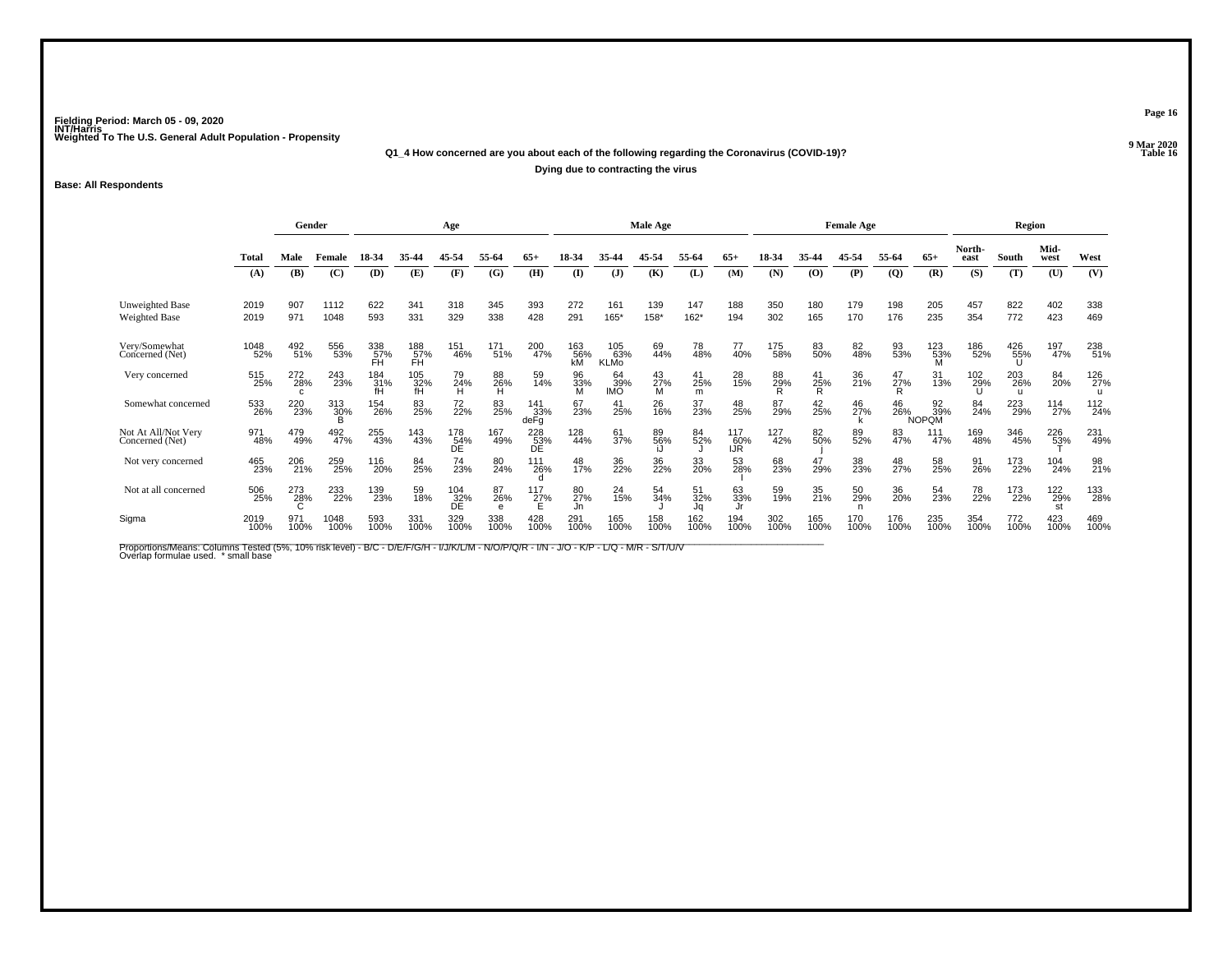# **Q1\_4 How concerned are you about each of the following regarding the Coronavirus (COVID-19)?**

### **Dying due to contracting the virus**

### **Base: All Respondents**

|                                         |              |                              |             | <b>Household Income</b>          |             |                         | <b>Education</b>      |                  | <b>Employed</b> |                |                            | <b>Children</b><br>in HH | <b>Parent of Child</b><br>Under 18 |                 |                 | Home<br>Ownership |              | <b>Marital</b><br><b>Status</b> |
|-----------------------------------------|--------------|------------------------------|-------------|----------------------------------|-------------|-------------------------|-----------------------|------------------|-----------------|----------------|----------------------------|--------------------------|------------------------------------|-----------------|-----------------|-------------------|--------------|---------------------------------|
|                                         | Total        | Less<br>Than<br><b>\$50K</b> | \$50K       | \$75K<br>\$74.9K \$99.9K \$100K+ |             | <b>HS</b><br>or<br>Less | Some<br>College       | College<br>Grad+ | Yes             | N <sub>0</sub> | Yes                        | N <sub>0</sub>           | Yes                                | N <sub>0</sub>  | Home-<br>owner  | Renter            | Marr-<br>ied | <b>Not</b><br>married           |
|                                         | (A)          | (B)                          | (C)         | (D)                              | (E)         | (F)                     | (G)                   | (H)              | $($ $\Gamma$    | ( <b>J</b> )   | (K)                        | (L)                      | (M)                                | (N)             | (O)             | (P)               | (Q)          | (R)                             |
| <b>Unweighted Base</b><br>Weighted Base | 2019<br>2019 | 772<br>637                   | 417<br>342  | 286<br>272                       | 512<br>737  | 563<br>644              | 666<br>690            | 790<br>685       | 1245<br>1247    | 774<br>772     | 766<br>757                 | 1253<br>1262             | 693<br>699                         | 1326<br>1320    | 1345<br>1390    | 646<br>605        | 1011<br>969  | 1008<br>1050                    |
| Very/Somewhat<br>Concerned (Net)        | 1048<br>52%  | 342<br>54%                   | 173<br>51%  | 132<br>49%                       | 380<br>52%  | 374<br>58%<br>GH        | 332<br>48%            | 341<br>50%       | 664<br>53%      | 384            | 42 <sup>2</sup><br>50% 56% | 627<br>50%               | 394<br>56%<br>Ν                    | 653<br>49%      | 691<br>50%      | 345<br>57%<br>O   | 509<br>52%   | 539<br>51%                      |
| Very concerned                          | 515<br>25%   | 175<br>28%                   | 90<br>26%   | 59<br>22%                        | 188<br>25%  | 206<br>32%<br>GĤ        | 145<br>21%            | 164<br>24%       | 352<br>28%      | 163            | 163 228<br>21% 30%         | 286<br>23%               | 221<br>32%<br>Ν                    | 294<br>22%      | 321<br>23%      | 186<br>31%<br>∩   | 252<br>26%   | 262 <sub>25%</sub>              |
| Somewhat concerned                      | 533<br>26%   | 167<br>26%                   | 83<br>24%   | 73<br>27%                        | 192<br>26%  | 168<br>26%              | 187<br>27%            | 178<br>26%       | 312<br>25%      | 221<br>29%     | 193<br>26%                 | 340<br>27%               | 174<br>25%                         | 359<br>27%      | 370<br>27%      | 158<br>26%        | 256<br>26%   | 277<br>26%                      |
| Not At All/Not Very<br>Concerned (Net)  | 971<br>48%   | 294<br>46%                   | 168<br>49%  | 140<br>51%                       | 357<br>48%  | 270<br>42%              | 358<br>$\frac{52}{5}$ | 343<br>50%       | 583<br>47%      | 388            | 336<br>50% 44%             | 635<br>50%               | 304<br>44%                         | 667<br>51%<br>M | 699<br>50%<br>P | 260<br>43%        | 460<br>48%   | 511<br>49%                      |
| Not very concerned                      | 465<br>23%   | 152<br>24%                   | 84<br>25%   | 63<br>23%                        | 160<br>22%  | 131<br>20%              | 158<br>23%            | 176<br>26%       | 265<br>21%      | 200            | 158<br>26% 21%             | 307<br>24%               | 150<br>21%                         | 315<br>24%      | 343<br>25%<br>Þ | 116<br>19%        | 231<br>24%   | 234<br>22%                      |
| Not at all concerned                    | 506<br>25%   | 142<br>22%                   | 84<br>25%   | 77<br>28%                        | 197<br>27%  | 139<br>22%              | 200<br>29%            | 167<br>24%       | 318<br>26%      | 188<br>24%     | 178<br>23%                 | 328<br>26%               | 154<br>22%                         | 352<br>27%<br>m | 356<br>26%      | 145<br>24%        | 230<br>24%   | 276<br>26%                      |
| Sigma                                   | 2019<br>100% | 637<br>100%                  | 342<br>100% | 272<br>100%                      | 737<br>100% | 644<br>100%             | 690<br>100%           | 685<br>100%      | 1247<br>100%    | 772            | 757<br>100% 100%           | 1262<br>100%             | 699<br>100%                        | 1320<br>100%    | 1390<br>100%    | 605<br>100%       | 969<br>100%  | 1050<br>100%                    |

Proportions/Means: Columns Tested (5%, 10% risk level) - B/C/D/E - F/G/H - I/J - K/L - M/N - O/P - Q/R<br>Overlap formulae used.

**Page 17**

**9 Mar 2020<br>Table 17 P** Table 17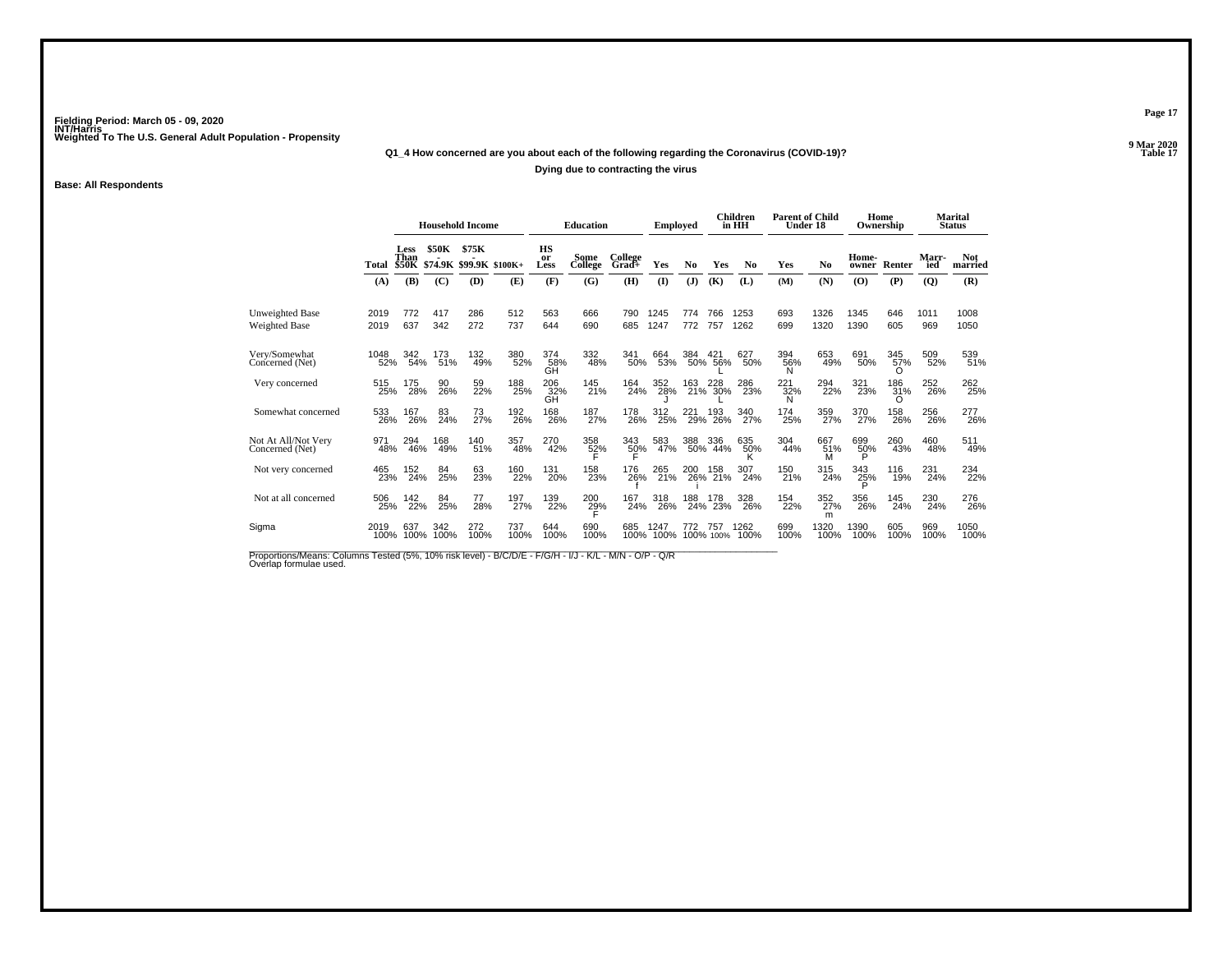# **Q1\_4 How concerned are you about each of the following regarding the Coronavirus (COVID-19)?**

**Dying due to contracting the virus**

**Base: All Respondents**

|                                        | <b>Total</b> | <b>Feel Know-</b><br>ledgeable<br>About Coro-<br>navirus | Do Not<br><b>Feel Know-</b><br>ledgeable<br>About Coro-<br>navirus |
|----------------------------------------|--------------|----------------------------------------------------------|--------------------------------------------------------------------|
|                                        | (A)          | (B)                                                      | (C)                                                                |
| Unweighted Base                        | 2019         | 1541                                                     | 478                                                                |
| <b>Weighted Base</b>                   | 2019         | 1536                                                     | 483                                                                |
| Very/Somewhat<br>Concerned (Net)       | 1048<br>52%  | 810<br>53%                                               | 238<br>49%                                                         |
| Very concerned                         | 515<br>25%   | 413<br>27%<br>C                                          | 102<br>21%                                                         |
| Somewhat concerned                     | 533<br>26%   | 397<br>26%                                               | 136<br>28%                                                         |
| Not At All/Not Very<br>Concerned (Net) | 971<br>48%   | 726<br>47%                                               | 245<br>51%                                                         |
| Not very concerned                     | 465<br>23%   | 337<br>22%                                               | 128<br>27%                                                         |
| Not at all concerned                   | 506<br>25%   | 389<br>25%                                               | 117<br>24%                                                         |
| Sigma                                  | 2019<br>100% | 1536<br>100%                                             | 483<br>100%                                                        |
|                                        |              |                                                          |                                                                    |

Proportions/Means: Columns Tested (5%, 10% risk level) - B/C<br>Overlap formulae used.

**Page 18**

**9 Mar 2020<br>Table 18 P** Table 18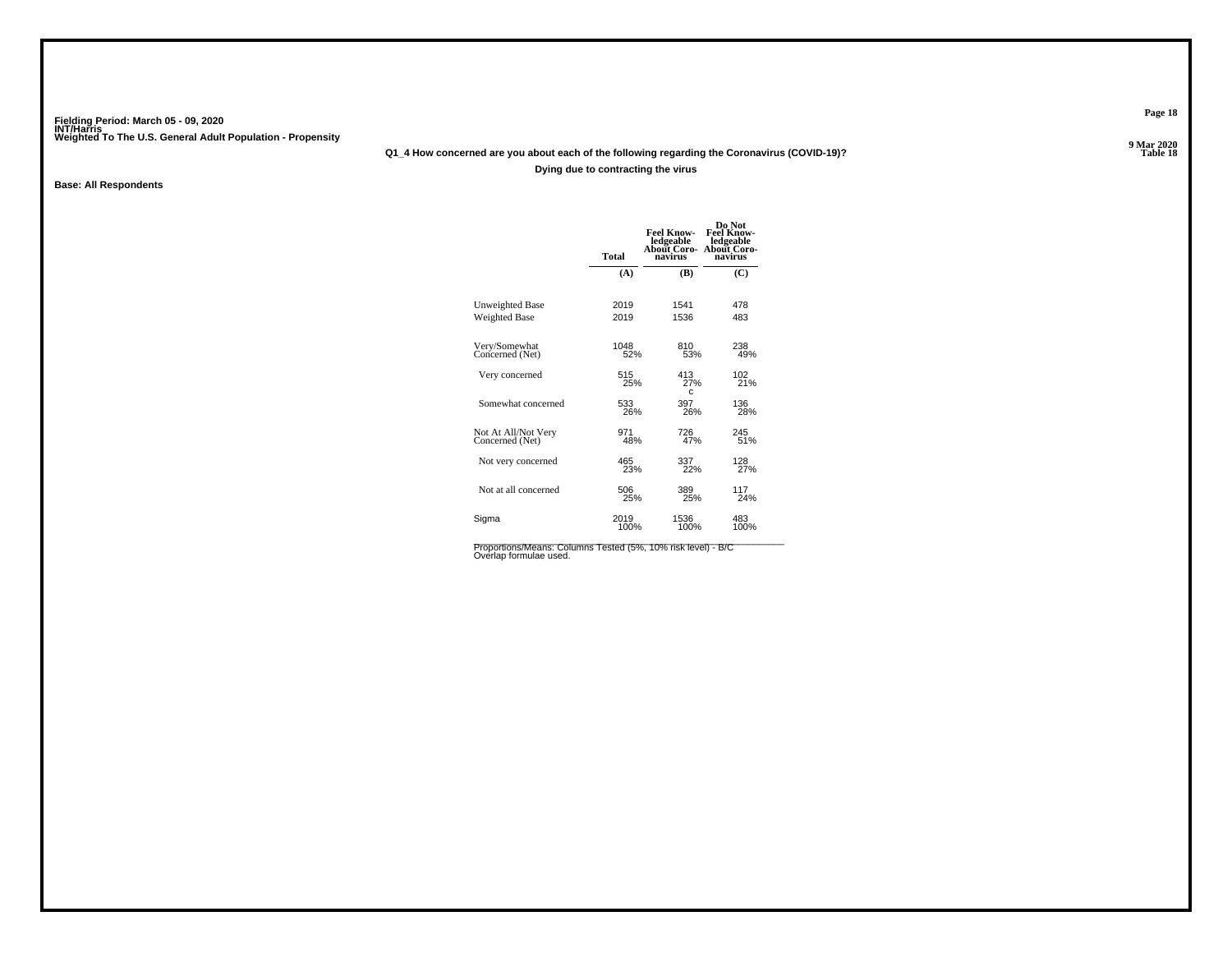**Q1\_5 How concerned are you about each of the following regarding the Coronavirus (COVID-19)?US government being able to effectively respond to the Coronavirus**

### **Base: All Respondents**

|                                        | Gender       |             |                 |             | Age         |                    |                   |             |                | Male Age             |             |                |                    |                | <b>Female Age</b> |                       |                    |                 | Region         |             |              |             |
|----------------------------------------|--------------|-------------|-----------------|-------------|-------------|--------------------|-------------------|-------------|----------------|----------------------|-------------|----------------|--------------------|----------------|-------------------|-----------------------|--------------------|-----------------|----------------|-------------|--------------|-------------|
|                                        | Total        | Male        | Female          | 18-34       | 35-44       | 45-54              | 55-64             | $65+$       | 18-34          | 35.44                | 45-54       | 55.64          | $65+$              | 18-34          | 35-44             | 45-54                 | 55-64              | $65+$           | North-<br>east | South       | Mid-<br>west | West        |
|                                        | (A)          | (B)         | (C)             | (D)         | (E)         | (F)                | (G)               | (H)         | $($ $\Gamma$   | $\mathbf{J}$         | (K)         | (L)            | (M)                | (N)            | (O)               | (P)                   | $\overline{Q}$     | (R)             | (S)            | (T)         | (U)          | (V)         |
| Unweighted Base<br>Weighted Base       | 2019<br>2019 | 907<br>971  | 1112<br>1048    | 622<br>593  | 341<br>331  | 318<br>329         | 345<br>338        | 393<br>428  | 272<br>291     | 161<br>165*          | 139<br>158* | 147<br>$162*$  | 188<br>194         | 350<br>302     | 180<br>165        | 179<br>170            | 198<br>176         | 205<br>235      | 457<br>354     | 822<br>772  | 402<br>423   | 338<br>469  |
| Very/Somewhat<br>Concerned (Net)       | 1440<br>71%  | 653<br>67%  | 787<br>75%<br>B | 414<br>70%  | 237<br>72%  | 232 <sub>71%</sub> | 260<br>77%<br>dh  | 298<br>70%  | 196<br>67%     | 113<br>68%           | 109<br>69%  | 113<br>69%     | 123<br>63%         | 218<br>72%     | 124<br>75%        | 123<br>72%            | 147<br>83%<br>NprL | 175<br>75%<br>m | 261<br>74%     | 550<br>71%  | 284<br>67%   | 345<br>74%  |
| Very concerned                         | 793<br>39%   | 382<br>39%  | 411<br>39%      | 222<br>37%  | 135<br>41%  | 120<br>37%         | 158<br>47%<br>DFH | 157<br>37%  | 100<br>34%     | 78<br>47%<br>Imo     | 63<br>40%   | 72<br>44%      | 69<br>36%          | 123<br>41%     | 57<br>34%         | 58<br>34%             | 86<br>49%<br>OPr   | 87<br>37%       | 151<br>43%     | 287<br>37%  | 155<br>37%   | 200<br>43%  |
| Somewhat concerned                     | 648<br>32%   | 271<br>28%  | 377<br>36%      | 191<br>32%  | 102<br>31%  | $\frac{112}{34\%}$ | 102<br>30%        | 141<br>33%  | 96<br>33%      | 34<br>21%            | 46<br>29%   | 41<br>25%      | 53<br>28%          | 95<br>32%      | 67<br>41%         | 66<br>39%             | 61<br>34%          | 88<br>37%       | 110<br>31%     | 262<br>34%  | 129<br>31%   | 146<br>31%  |
| Not At All/Not Very<br>Concerned (Net) | 579<br>29%   | 318<br>33%  | 261<br>25%      | 179<br>30%  | 94<br>28%   | 97<br>29%          | 79<br>23%         | 130<br>30%  | 96<br>33%      | 53<br>32%            | 50<br>31%   | 49<br>31%<br>Q | 71<br>37%          | 84<br>28%<br>Q | 41<br>25%         | 47<br>28%             | 29 <sub>%</sub>    | 60<br>25%       | 93<br>26%      | 222<br>29%  | 139<br>33%   | 124<br>26%  |
| Not very concerned                     | 329<br>16%   | 162<br>17%  | 167<br>16%      | 98<br>17%   | 51<br>15%   | 63<br>19%          | $^{42}_{13\%}$    | 75<br>17%   | $^{42}_{14\%}$ | 24<br>15%            | 33<br>21%   | 26<br>16%      | 35<br>18%          | 56<br>18%      | 26<br>16%         | 30<br>18%<br>$\Omega$ | $^{16}_{9%}$       | 39<br>17%       | 58<br>16%      | 121<br>16%  | 77<br>18%    | 73<br>16%   |
| Not at all concerned                   | 250<br>12%   | 156<br>16%  | 94<br>9%        | 81<br>14%   | 43<br>13%   | 34<br>10%          | 36<br>11%         | 55<br>13%   | 53<br>18%      | 28<br>17%<br>$\circ$ | 17<br>10%   | $^{23}_{14\%}$ | 35<br>1 <u>8</u> % | $^{28}_{9%}$   | $^{15}_{9\%}$     | 17<br>10%             | $^{13}_{8\%}$      | $^{20}_{9\%}$   | 35<br>10%      | 101<br>13%  | 62<br>15%    | 51<br>11%   |
| Sigma                                  | 2019<br>100% | 971<br>100% | 1048<br>100%    | 593<br>100% | 331<br>100% | 329<br>100%        | 338<br>100%       | 428<br>100% | 291<br>100%    | 165<br>100%          | 158<br>100% | 162<br>100%    | 194<br>100%        | 302<br>100%    | 165<br>100%       | 170<br>100%           | 176<br>100%        | 235<br>100%     | 354<br>100%    | 772<br>100% | 423<br>100%  | 469<br>100% |

Proportions/Means: Columns Tested (5%, 10% risk level) - B/C - D/E/F/G/H - I/J/K/L/M - N/O/P/Q/R - I/N - J/O - K/P - L/Q - M/R - S/T/U/V<br>Overlap formulae used. \*small base

**Page 19**

**9 Mar 2020<br>Table 19 P** Table 19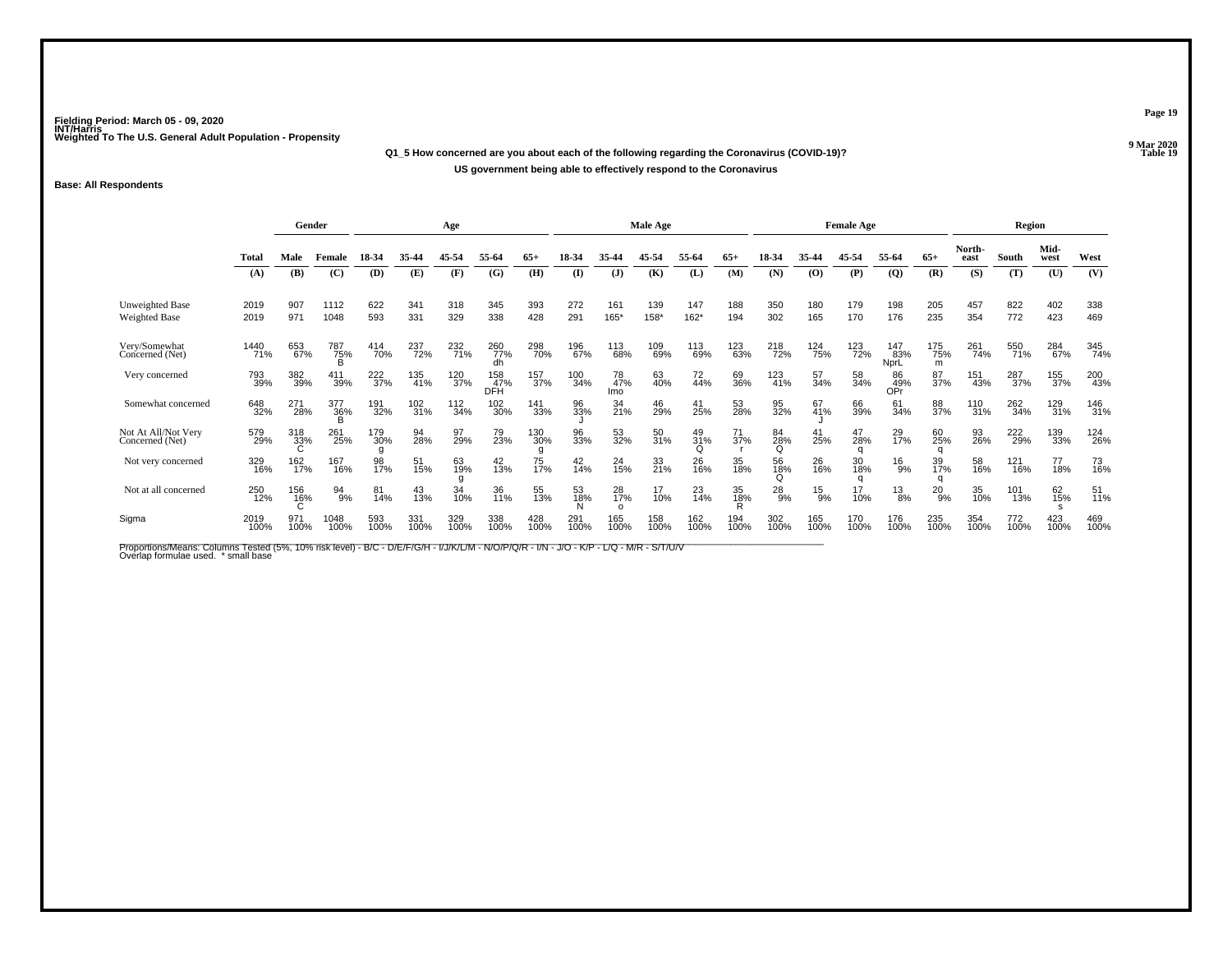### **Q1\_5 How concerned are you about each of the following regarding the Coronavirus (COVID-19)?**

### **US government being able to effectively respond to the Coronavirus**

### **Base: All Respondents**

|                                         |              |                              |              | <b>Household Income</b>          |             |                         | <b>Education</b> |                  | <b>Employed</b> |                |                  | Children<br>in HH | <b>Parent of Child</b><br>Under 18 |              |                 | Home<br>Ownership |                    | <b>Marital</b><br><b>Status</b> |
|-----------------------------------------|--------------|------------------------------|--------------|----------------------------------|-------------|-------------------------|------------------|------------------|-----------------|----------------|------------------|-------------------|------------------------------------|--------------|-----------------|-------------------|--------------------|---------------------------------|
|                                         | Total        | Less<br>Than<br><b>\$50K</b> | <b>\$50K</b> | \$75K<br>\$74.9K \$99.9K \$100K+ |             | <b>HS</b><br>or<br>Less | Some<br>College  | College<br>Grad+ | Yes             | N <sub>0</sub> | Yes              | N <sub>0</sub>    | Yes                                | No           | Home-<br>owner  | Renter            | <b>Marr</b><br>ied | <b>Not</b><br>married           |
|                                         | (A)          | (B)                          | (C)          | (D)                              | (E)         | (F)                     | (G)              | (H)              | $($ $\Gamma$    | (J)            | (K)              | (L)               | (M)                                | (N)          | (0)             | (P)               | $\overline{Q}$     | (R)                             |
| <b>Unweighted Base</b><br>Weighted Base | 2019<br>2019 | 772<br>637                   | 417<br>342   | 286<br>272                       | 512<br>737  | 563<br>644              | 666<br>690       | 790<br>685       | 1245<br>1247    | 774<br>772     | 766<br>757       | 1253<br>1262      | 693<br>699                         | 1326<br>1320 | 1345<br>1390    | 646<br>605        | 1011<br>969        | 1008<br>1050                    |
| Very/Somewhat<br>Concerned (Net)        | 1440<br>71%  | 467<br>73%                   | 239<br>70%   | 182<br>67%                       | 526<br>71%  | 470<br>73%              | 481<br>70%       | 489<br>71%       | 880<br>71%      | 560            | 523<br>73% 69%   | 917<br>73%        | 483<br>69%                         | 957<br>73%   | 961<br>69%      | 464<br>77%<br>O   | 682<br>70%         | 758<br>72%                      |
| Very concerned                          | 793<br>39%   | 253<br>40%                   | 136<br>40%   | 105<br>39%                       | 289<br>39%  | 273<br>42%<br>G         | $^{242}_{35\%}$  | 277<br>40%       | 498<br>40%      | 294            | 281<br>38% 37%   | 512<br>41%        | 263<br>38%                         | 529<br>40%   | 520<br>37%      | 266<br>44%<br>∩   | 370<br>38%         | 423<br>40%                      |
| Somewhat concerned                      | 648<br>32%   | 215<br>34%                   | 102<br>30%   | 76<br>28%                        | 237<br>32%  | 198<br>31%              | 238<br>35%       | 212<br>31%       | 382<br>31%      | 265<br>34%     | 242<br>32%       | 405<br>32%        | 220<br>31%                         | 428<br>32%   | 441<br>32%      | 198<br>33%        | 312<br>32%         | 335<br>32%                      |
| Not At All/Not Very<br>Concerned (Net)  | 579<br>29%   | 169<br>27%                   | 103<br>30%   | 90<br>33%                        | 211<br>29%  | 173<br>27%              | 209<br>30%       | 196<br>29%       | 367<br>29%      | 212            | 234<br>27% 31%   | 345<br>27%        | 216<br>31%                         | 363<br>27%   | 429<br>31%<br>P | 141<br>23%        | 287<br>30%         | 292<br>28%                      |
| Not very concerned                      | 329<br>16%   | 96<br>15%                    | 66<br>19%    | 54<br>20%                        | 110<br>15%  | 84<br>13%               | 125<br>18%       | 120<br>17%       | 209<br>17%      | 120            | 141<br>16% 19%   | 188<br>15%        | 135<br>19%<br>N                    | 194<br>15%   | 240<br>17%      | 85<br>14%         | 170<br>18%         | 159<br>15%                      |
| Not at all concerned                    | 250<br>12%   | 73<br>12%                    | 37<br>11%    | 36<br>13%                        | 101<br>14%  | 90<br>14%               | 84<br>12%        | 76<br>11%        | 158<br>13%      | 92<br>12%      | 93<br>12%        | 157<br>12%        | 81<br>12%                          | 169<br>13%   | 189<br>14%      | 56<br>9%          | 117<br>12%         | 133<br>13%                      |
| Sigma                                   | 2019<br>100% | 637<br>100%                  | 342<br>100%  | 272<br>100%                      | 737<br>100% | 644<br>100%             | 690<br>100%      | 685<br>100%      | 1247<br>100%    | 772            | 757<br>100% 100% | 1262<br>100%      | 699<br>100%                        | 1320<br>100% | 1390<br>100%    | 605<br>100%       | 969<br>100%        | 1050<br>100%                    |

Proportions/Means: Columns Tested (5%, 10% risk level) - B/C/D/E - F/G/H - I/J - K/L - M/N - O/P - Q/R<br>Overlap formulae used.

**Page 20**

**9 Mar 2020<br>Table 20 Properties and the contract of the Contract of Table 20**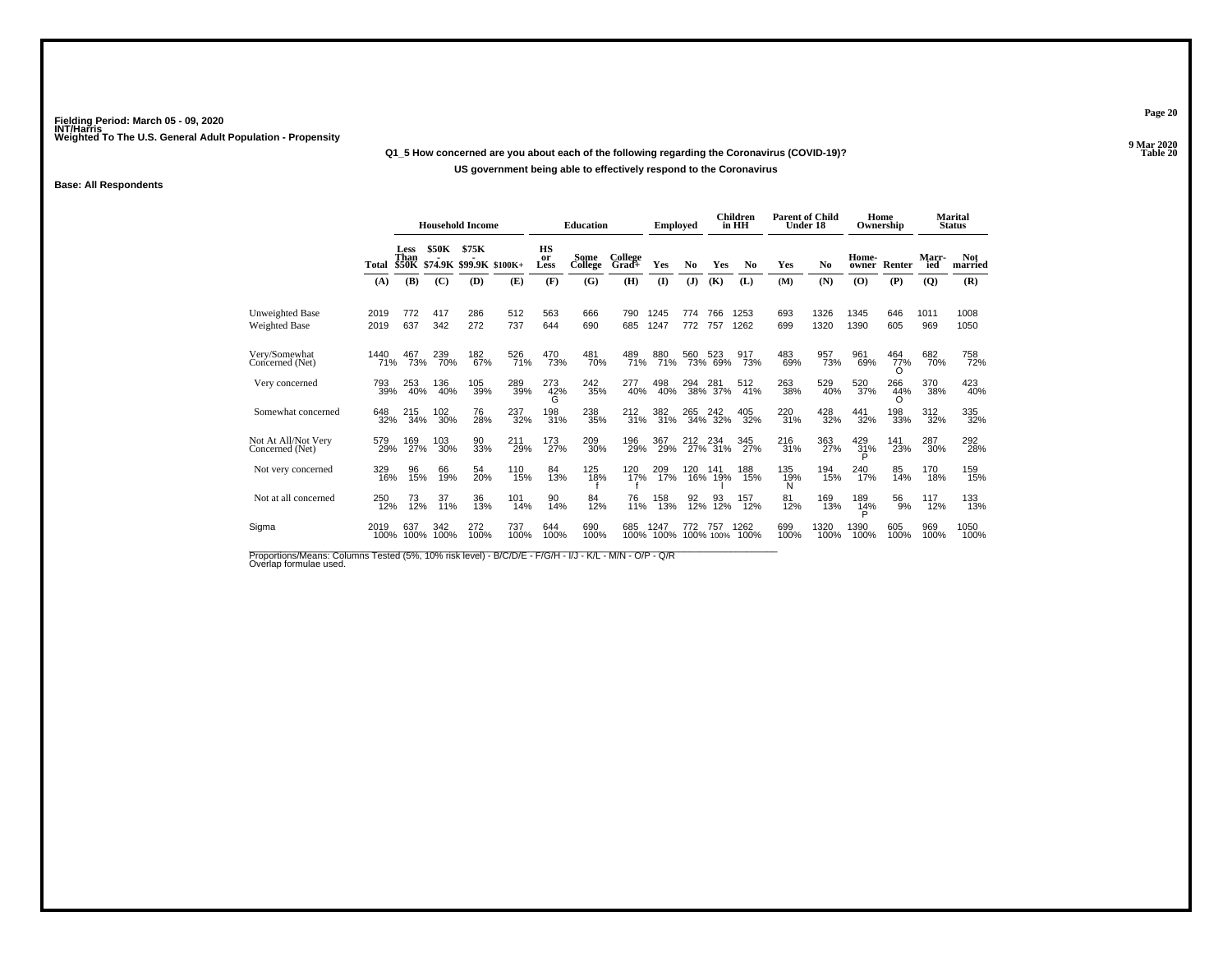# **Q1\_5 How concerned are you about each of the following regarding the Coronavirus (COVID-19)?**

**US government being able to effectively respond to the Coronavirus**

**Base: All Respondents**

|                                        | Total       | <b>Feel Know-</b><br>ledgeable<br><b>About Coro-</b><br>navirus | Do Not<br><b>Feel Know-</b><br>ledgeable<br><b>About Coro-</b><br>navirus |
|----------------------------------------|-------------|-----------------------------------------------------------------|---------------------------------------------------------------------------|
|                                        | (A)         | (B)                                                             | (C)                                                                       |
| Unweighted Base                        | 2019        | 1541                                                            | 478                                                                       |
| <b>Weighted Base</b>                   | 2019        | 1536                                                            | 483                                                                       |
| Very/Somewhat<br>Concerned (Net)       | 1440<br>71% | 1081<br>70%                                                     | 359<br>74%                                                                |
| Very concerned                         | 793         | 617                                                             | 176                                                                       |
|                                        | 39%         | 40%                                                             | 36%                                                                       |
| Somewhat concerned                     | 648<br>32%  | 464<br>30%                                                      | 184<br>38%<br>в                                                           |
| Not At All/Not Very<br>Concerned (Net) | 579<br>29%  | 455<br>30%                                                      | 124<br>26%                                                                |
| Not very concerned                     | 329         | 263                                                             | 65                                                                        |
|                                        | 16%         | 17%                                                             | 14%                                                                       |
| Not at all concerned                   | 250         | 192                                                             | 58                                                                        |
|                                        | 12%         | 12%                                                             | 12%                                                                       |
| Sigma                                  | 2019        | 1536                                                            | 483                                                                       |
|                                        | 100%        | 100%                                                            | 100%                                                                      |

Proportions/Means: Columns Tested (5%, 10% risk level) - B/C<br>Overlap formulae used.

**Page 21**

**9 Mar 2020<br>Table 21 P Table 21**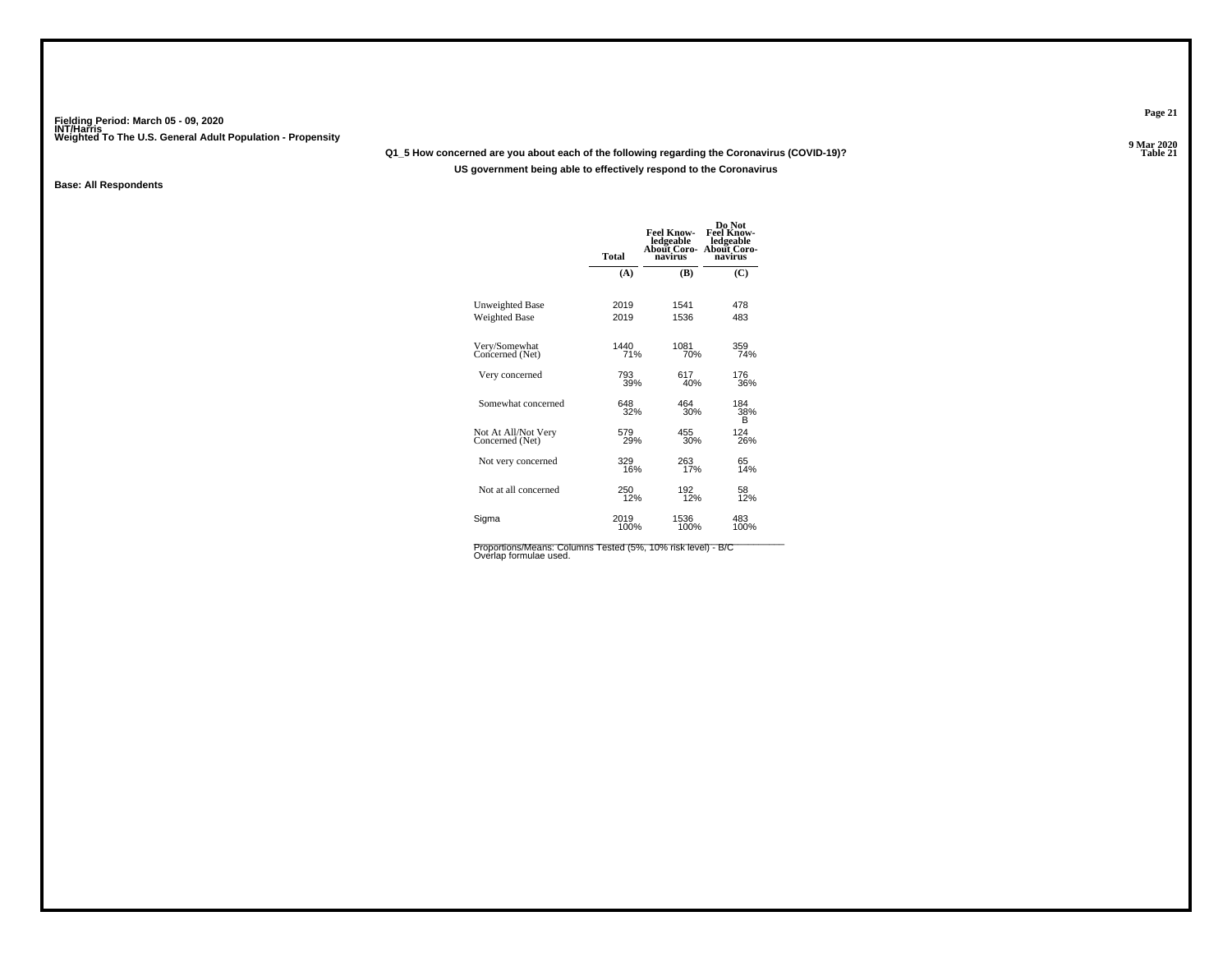**Q2 Which of the following have you done since learning about the outbreak of the Coronavirus (COVID-19)? Please select all that apply.**

**Since learning about the outbreak of the Coronavirus I have...**

**Base: All Respondents**

|                                                                                                       |              | Gender     |                       |                              |                          | Age                              |                 |            |                 |                           | Male Age               |                        |                         |                           |                      | <b>Female Age</b> |                   |                       |                            | Region                        |              |                 |
|-------------------------------------------------------------------------------------------------------|--------------|------------|-----------------------|------------------------------|--------------------------|----------------------------------|-----------------|------------|-----------------|---------------------------|------------------------|------------------------|-------------------------|---------------------------|----------------------|-------------------|-------------------|-----------------------|----------------------------|-------------------------------|--------------|-----------------|
|                                                                                                       | Total        | Male       | Female                | 18-34                        | 35-44                    | 45-54                            | 55-64           | $65+$      | 18-34           | 35-44                     | 45-54                  | 55-64                  | $65+$                   | 18-34                     | 35-44                | 45-54             | 55-64             | $65+$                 | North-<br>east             | South                         | Mid-<br>west | West            |
|                                                                                                       | (A)          | (B)        | (C)                   | (D)                          | (E)                      | (F)                              | (G)             | (H)        | $\mathbf{I}$    | $\mathbf{J}$              | (K)                    | (L)                    | (M)                     | (N)                       | (0)                  | (P)               | $\overline{Q}$    | (R)                   | (S)                        | (T)                           | (U)          | (V)             |
| <b>Unweighted Base</b><br><b>Weighted Base</b>                                                        | 2019<br>2019 | 907<br>971 | 1112<br>1048          | 622<br>593                   | 341<br>331               | 318<br>329                       | 345<br>338      | 393<br>428 | 272<br>291      | 161<br>165*               | 139<br>$158*$          | 147<br>$162*$          | 188<br>194              | 350<br>302                | 180<br>165           | 179<br>170        | 198<br>176        | 205<br>235            | 457<br>354                 | 822<br>772                    | 402<br>423   | 338<br>469      |
| Talked To Someone<br>About Coronavirus (Net)                                                          | 1270<br>63%  | 528<br>54% | 743<br>71%<br>B       | 391<br>66%<br>H              | 220<br>67%<br>н          | 193<br>59%                       | 224<br>66%<br>н | 243<br>57% | 167<br>57%<br>м | 106<br>64%<br>КM          | 77<br>48%              | 96<br>59%<br>м         | 82<br>42%               | 224<br>74%                | 114<br>69%           | 116<br>68%<br>ĸ   | 128<br>72%        | 161<br>69%<br>M       | 223<br>63%                 | 475<br>62%                    | 272<br>64%   | 300<br>64%      |
| Talked to my family<br>about the Coronavirus                                                          | 985<br>49%   | 358<br>37% | 627<br>60%<br>B       | 294<br>50%                   | 158<br>48%               | 149<br>45%                       | 174<br>52%      | 209<br>49% | 111<br>38%      | 65<br>40%                 | 57<br>36%              | 60<br>37%              | 65<br>33%               | 183<br>61%                | 92<br>56%            | 92<br>54%<br>ĸ    | 114<br>65%        | $^{145}_{62\%}$<br>M  | 169<br>48%                 | 388<br>50%                    | 214<br>51%   | 214<br>45%      |
| Talked to my friend(s)<br>about the Coronavirus                                                       | 830<br>41%   | 335<br>35% | 495<br>$\frac{47}{B}$ | 265<br>45%<br>fh             | 137<br>42%               | 121<br>37%                       | 149<br>44%      | 158<br>37% | 102<br>35%      | 63<br>38%                 | 51<br>32%              | 67<br>41%<br>M         | 53<br>27%               | 163<br>$\frac{54}{9}$     | 74<br>45%            | 70<br>41%         | 82<br>47%         | 105<br>45%            | 159<br>45%<br>$\mathsf{v}$ | 319<br>41%                    | 183<br>43%   | 169<br>36%      |
| Talked to my colleagues<br>about the Coronavirus                                                      | 420<br>21%   | 196<br>20% | 224<br>21%            | 138<br>23%<br>H              | 110<br>33%<br><b>DGH</b> | 87<br>26%<br><b>GH</b>           | 59<br>17%<br>н  | 26<br>6%   | 58<br>20%<br>м  | 57<br>35%<br>ILM          | 39<br>25%<br>м         | 31<br>19%<br>M         | 10<br>5%                | 80<br>26%<br>QR           | 53<br>32%<br>QR      | 48<br>28%<br>QR   | 28<br>16%<br>R    | 16<br>7%              | 86<br>24%                  | 161<br>21%                    | 82<br>19%    | 91<br>19%       |
| Talked to a medical<br>professional about my/my<br>family's risk of<br>contracting the<br>Coronavirus | 298<br>15%   | 147<br>15% | 151<br>14%            | 91<br>15%                    | 21%<br>dFGH              | 40<br>12%                        | 42 <sub>%</sub> | 55<br>13%  | 44<br>15%       | 43<br>26%<br><b>IKLMO</b> | 17<br>11%              | 21<br>$\overline{1}3%$ | 22 <sub>0%</sub>        | 48<br>16%                 | 27<br>16%            | 23<br>13%         | $^{21}_{12\%}$    | 32<br>14%             | 56<br>16%                  | 106<br>14%                    | 44<br>10%    | 93<br>20%<br>tÙ |
| Increased my use of hand<br>sanitizer                                                                 | 846<br>42%   | 354<br>36% | 492<br>47%<br>B       | 249<br>42%                   | 129<br>39%               | 132<br>40%                       | 153<br>45%      | 183<br>43% | 100<br>34%      | 59<br>36%                 | 65<br>41%              | 66<br>41%              | 64<br>33%               | 149<br>50%<br>pl          | 70<br>42%            | 67<br>39%         | 87<br>49%         | 120<br>51%<br>pM      | 149<br>42%                 | 331<br>43%                    | 179<br>42%   | 188<br>40%      |
| <b>Avoided Transportation</b><br>(Net)                                                                | 603<br>30%   | 290<br>30% | 313<br>30%            | 206<br>35%<br>qH             | 116<br>35%<br>gH         | $^{104}_{32\%}$                  | 91<br>27%<br>h  | 86<br>20%  | 96<br>33%<br>ΪЙ | 65<br>39%<br>LЙ           | 58<br>37%<br><b>IM</b> | 40<br>25%              | 30<br>16%               | 110<br>36%<br>pŘ          | 52<br>31%            | 45<br>27%         | 51<br>29%         | 56<br>24%             | 117<br>33%<br>$\mathbf{u}$ | 226<br>29%                    | 110<br>26%   | 150<br>32%      |
| Avoided going on<br>airplanes                                                                         | 411<br>20%   | 171<br>18% | $\frac{240}{23\%}$    | 124<br>21%                   | 67<br>$\frac{20\%}{20}$  | 76<br>23%                        | $^{71}_{21\%}$  | 74<br>17%  | 44<br>15%       | 36<br>22%<br>m            | 37<br>23%<br>m         | 29 <sub>0%</sub>       | 25<br>13%               | 80<br>26%                 | 30<br>18%            | 39 <sub>%</sub>   | 43<br>24%         | 48<br>21%             | 65<br>18%                  | 165<br>21%                    | 80<br>19%    | 101%            |
| Avoided going on busses                                                                               | 330<br>16%   | 141<br>15% | 188<br>18%            | 113<br>19%<br>H              | 62<br>$19\%$             | 57<br>$\tilde{H}^{\gamma\%}_{H}$ | 53<br>16%       | 45<br>11%  | 47<br>16%       | 29<br>18%<br>m            | 31<br>$\frac{20}{1}$   | 16<br>10%              | 17<br>9%                | 66<br>$\frac{22}{R}$      | 33<br>20%            | 26<br>15%         | 36<br>21%<br>rL   | 28<br>12%             | 73<br>21%<br>$\mathbf{H}$  | 126<br>16%                    | 60<br>14%    | 71<br>15%       |
| Avoided going on trains                                                                               | 317<br>16%   | 146<br>15% | 170<br>16%            | 114<br>$\overline{H}^{19\%}$ | 55<br>17%<br>h.          | 52<br>16%                        | 49<br>15%       | 46<br>11%  | 52<br>18%<br>m  | 26<br>16%                 | 28<br>18%              | 21<br>13%              | 19<br>10%               | 62<br>20%<br>Ŕ.           | 29<br>$\frac{18}{6}$ | 24<br>14%         | 28<br>16%         | 27<br>$\frac{1}{2}$ % | 65<br>18%                  | 122<br>16%                    | 58<br>14%    | 72<br>15%       |
| Avoided going on<br>subways                                                                           | 301<br>15%   | 132<br>14% | 169<br>16%            | 108<br>18%<br>H              | 53<br>16%                | 49<br>15%                        | 45<br>13%       | 11%        | 50<br>17%<br>m  | 24<br>14%                 | 24<br>15%              | $^{15}_{9\%}$          | 19<br>10%               | 58<br>19%<br>$\mathbf{r}$ | 29 <sub>0%</sub>     | 25<br>14%         | 30 <sub>17%</sub> | 28<br>12%             | 64<br>18%                  | <sup>116</sup> <sub>15%</sub> | 56<br>13%    | 66<br>14%       |
| Avoided carpooling                                                                                    | 225<br>11%   | 107<br>11% | 118<br>11%            | 80<br>14%<br>Ħ.              | 47<br>14%<br>H           | 30<br>9%                         | 34<br>10%       | 34<br>8%   | 43<br>15%<br>lm | 25<br>15%<br>lm           | 15<br>9%               | 10<br>6%               | 15<br>8%                | 37<br>12%                 | 23<br>14%            | $^{15}_{9\%}$     | 24<br>13%         | 19<br>$.8\%$          | 35<br>10%                  | 96<br>12%                     | 40<br>10%    | 53<br>11%       |
| Avoided going to airports                                                                             | 398<br>20%   | 171<br>18% | 227<br>22%<br>b.      | 139<br>23%<br>qΗ             | 78<br>24%<br>qH          | 66<br>20%                        | 56<br>17%       | 60<br>14%  | 48<br>16%       | 44<br>27%<br><b>ILM</b>   | 35<br>22%<br>m         | 21<br>13%              | 23<br>$\overline{12}\%$ | 91<br>30%<br>oPqRI        | 33<br>20%            | 31<br>18%         | 35<br>20%         | 36<br>15%             | 71<br>20%                  | 154<br>20%                    | 84<br>20%    | 89<br>19%       |
| Postponed vacation<br>planhing                                                                        | 344<br>17%   | 148<br>15% | 196<br>19%            | 100<br>17%                   | 65<br>20%                | 50<br>15%                        | 64<br>19%       | 66<br>15%  | 40<br>14%       | 33<br>20%<br>м            | <b>13%</b>             | 35<br>22%<br>M         | 18<br>10%               | 60 <sub>%</sub>           | 31<br>19%            | 28<br>17%         | 29<br>16%         | 47<br>20%<br>м        | 67<br>19%                  | 130<br>17%                    | 68<br>16%    | 80<br>17%       |
| Looked for protective face<br>masks (online or in store)                                              | 302<br>15%   | 131<br>14% | 170<br>16%            | 107<br>18%<br>н              | 59<br>18%<br>н           | 43<br>13%                        | 48<br>14%       | 46<br>11%  | 39<br>13%       | 32<br>19%<br>м            | 19 <sub>%</sub>        | 26<br>16%<br>m         | $^{15}_{8\%}$           | 68<br>22%<br><b>pQRI</b>  | 27<br>16%            | 23<br>14%         | $^{21}_{12\%}$    | 31<br>13%             | 42<br>12%                  | 130 <sub>17%</sub><br>s       | 55<br>13%    | 75<br>16%       |

H H H M M m pQRI<br>Proportions/Means: Columns Tested (5%, 10% risk level) - B/C - D/E/F/G/H - I/J/K/L/M - N/O/P/Q/R - I/N - J/O - K/P - L/Q - M/R - S/T/U/V<br>Overlap formulae used. \*small base

**Page 22**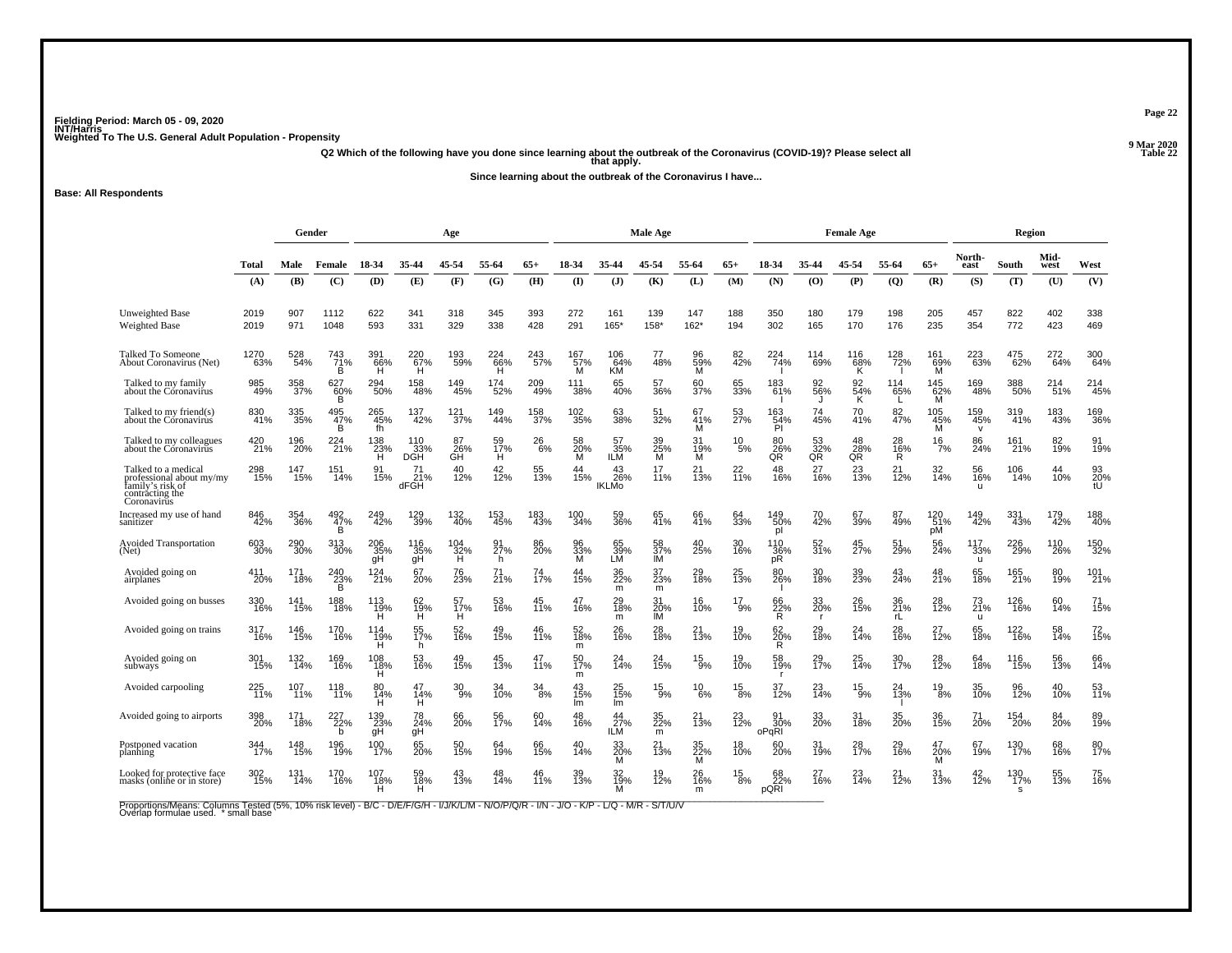**Q2 Which of the following have you done since learning about the outbreak of the Coronavirus (COVID-19)? Please select all that apply.**

**Since learning about the outbreak of the Coronavirus I have...**

### **Base: All Respondents**

|                                                                                                             | Gender         |                 |               |                  | Age            |                |                 |                           |               | Male Age                        |                 |                 |                           |               | <b>Female Age</b> |                  |                 |                | Region         |                         |                 |                  |
|-------------------------------------------------------------------------------------------------------------|----------------|-----------------|---------------|------------------|----------------|----------------|-----------------|---------------------------|---------------|---------------------------------|-----------------|-----------------|---------------------------|---------------|-------------------|------------------|-----------------|----------------|----------------|-------------------------|-----------------|------------------|
|                                                                                                             | Total          | Male            | Female        | 18-34            | 35-44          | 45-54          | 55-64           | $65+$                     | 18-34         | 35.4                            | 45-54           | 55-64           | $65+$                     | 18-34         | 35-44             | 15.54            | 55-64           | $65+$          | North-<br>east | South                   | Mid-<br>west    | West             |
|                                                                                                             | (A)            | (B)             | (C)           | (D)              | (E)            | (F)            | (G)             | (H)                       | $($ $\Gamma$  | (J)                             | (K)             | (L)             | (M)                       | (N)           | (O)               | (P)              | $\overline{Q}$  | (R)            | (S)            | (T)                     | (U)             | (V)              |
| <b>Weighted Base</b>                                                                                        | 2019           | 971             | 1048          | 593              | 331            | 329            | 338             | 428                       | 291           | $165*$                          | 158*            | $162*$          | 194                       | 302           | 165               | 170              | 176             | 235            | 354            | 772                     | 423             | 469              |
| Opted out of participating<br>in group activities (e.g.,<br>going out to dinner, going<br>out with friends) | 253<br>13%     | 114<br>12%      | 138<br>13%    | 77<br>13%        | 43<br>13%      | 42<br>13%      | $^{42}_{12\%}$  | 49<br>11%                 | 26<br>9%      | $^{22}_{14\%}$                  | 21<br>13%       | 21<br>13%       | 24<br>13%                 | 51<br>17%     | 21<br>12%         | $^{22}_{13\%}$   | 21<br>12%       | 24<br>10%      | 41<br>12%      | 120<br>16%<br><b>UV</b> | 44<br>10%       | 47<br>10%        |
| Decided to drive to a<br>destination instead of fly                                                         | 172<br>9%      | 67<br>7%        | 105<br>10%    | $^{50}_{\ 8\%}$  | 34<br>10%      | $^{24}_{7\%}$  | 30<br>9%        | $\frac{34}{8%}$           | $^{16}_{5\%}$ | 20<br>12%                       | $^{10}_{6\%}$   | 4%              | $^{14}$ 7%                | 34<br>11%     | $^{14}_{9\%}$     | $^{14}_{8\%}$    | 23<br>13%       | 20<br>9%       | 21<br>6%       | 63<br>8%                | 43<br>10%       | 46<br>10%        |
| Postponed or canceled a<br>business or personal trip                                                        | $^{172}_{9\%}$ | 86<br>9%        | 85<br>8%      | $^{48}_{8\%}$    | 40<br>12%      | $^{27}_{8\%}$  | $^{26}_{8\%}$   | $\frac{30}{7\%}$          | 19<br>6%      | 29 <sub>0%</sub><br><b>ILMO</b> | 16<br>10%       | $^{12}_{8\%}$   | $^{11}_{6\%}$             | 30<br>10%     | $12\frac{2}{7}$ % | $\frac{12}{7%}$  | $^{14}_{8\%}$   | $^{18}_{8\%}$  | $33\atop{9\%}$ | 74<br>10%               | $^{26}_{6\%}$   | 38<br>8%         |
| Rerouted a business or<br>personal trip                                                                     | 84<br>4%       | $^{42}_{4\%}$   | $^{43}_{4\%}$ | $\frac{35}{6}$ % | 21<br>6%       | $\frac{5}{2%}$ | 10<br>3%        | $\frac{14}{3%}$           | $^{15}_{5\%}$ | 14<br>9%<br>Km                  | $\frac{2}{1\%}$ | $\frac{5}{3}$ % | $\frac{6}{3}$ %           | $^{20}_{7\%}$ | 4%                | $\frac{3}{2\%}$  | 5<br>3%         | $\frac{8}{3%}$ | 19<br>5%       | 37<br>5%                | 17<br>4%        | $^{11}_{2\%}$    |
| Other                                                                                                       | 110<br>5%      | $^{44}_{\ 5\%}$ | 65<br>6%      | 37<br>6%         | $\frac{8}{2%}$ | $^{23}_{7\%}$  | $^{18}_{\ 5\%}$ | $^{23}_{5\%}$             | $^{22}_{8\%}$ | $\frac{3}{2\%}$                 | $\frac{5}{3%}$  | $\frac{8}{5%}$  | $\frac{6}{3}$ %           | $^{15}_{5\%}$ | $\frac{5}{3\%}$   | 18<br>10%<br>nOK | $^{10}_{\ 5\%}$ | $^{18}_{8\%}$  | 16<br>4%       | $^{41}_{5\%}$           | $^{20}_{\ 5\%}$ | $\frac{33}{7\%}$ |
| Nothing                                                                                                     | 395<br>20%     | 229<br>24%      | 167<br>16%    | 75<br>13%        | 60<br>18%      | 64<br>19%<br>n | 68<br>20%       | 129<br>30%<br><b>DEFG</b> | 45<br>16%     | 26<br>16%                       | 38<br>24%       | 39<br>24%       | 80<br>41%<br><b>IJKLR</b> | 30<br>10%     | 34<br>20%         | 26<br>15%        | 29<br>16%       | 49<br>21%<br>N | 70<br>20%      | 155<br>20%              | 86<br>20%       | 84<br>18%        |
| Sigma                                                                                                       | 7193<br>356%   | 3122<br>322%    | 4071<br>388%  | 2244<br>378%     | 1297<br>392%   | 1134<br>345%   | 1191<br>352%    | 1327<br>310%              | 919<br>316%   | 654<br>395%                     | 531<br>335%     | 511<br>315%     | 507<br>262%               | 1324<br>439%  | 644<br>390%       | 603<br>354%      | 679<br>386%     | 820<br>349%    | 1301<br>367%   | 2833<br>367%            | 1441<br>340%    | 1618<br>345%     |

Proportions/Means: Columns Tested (5%, 10% risk level) - B/C - D/E/F/G/H - I/J/K/L/M - N/O/P/Q/R - I/N - J/O - K/P - L/Q - M/R - S/T/U/V<br>Overlap formulae used. \*small base

**Page 23**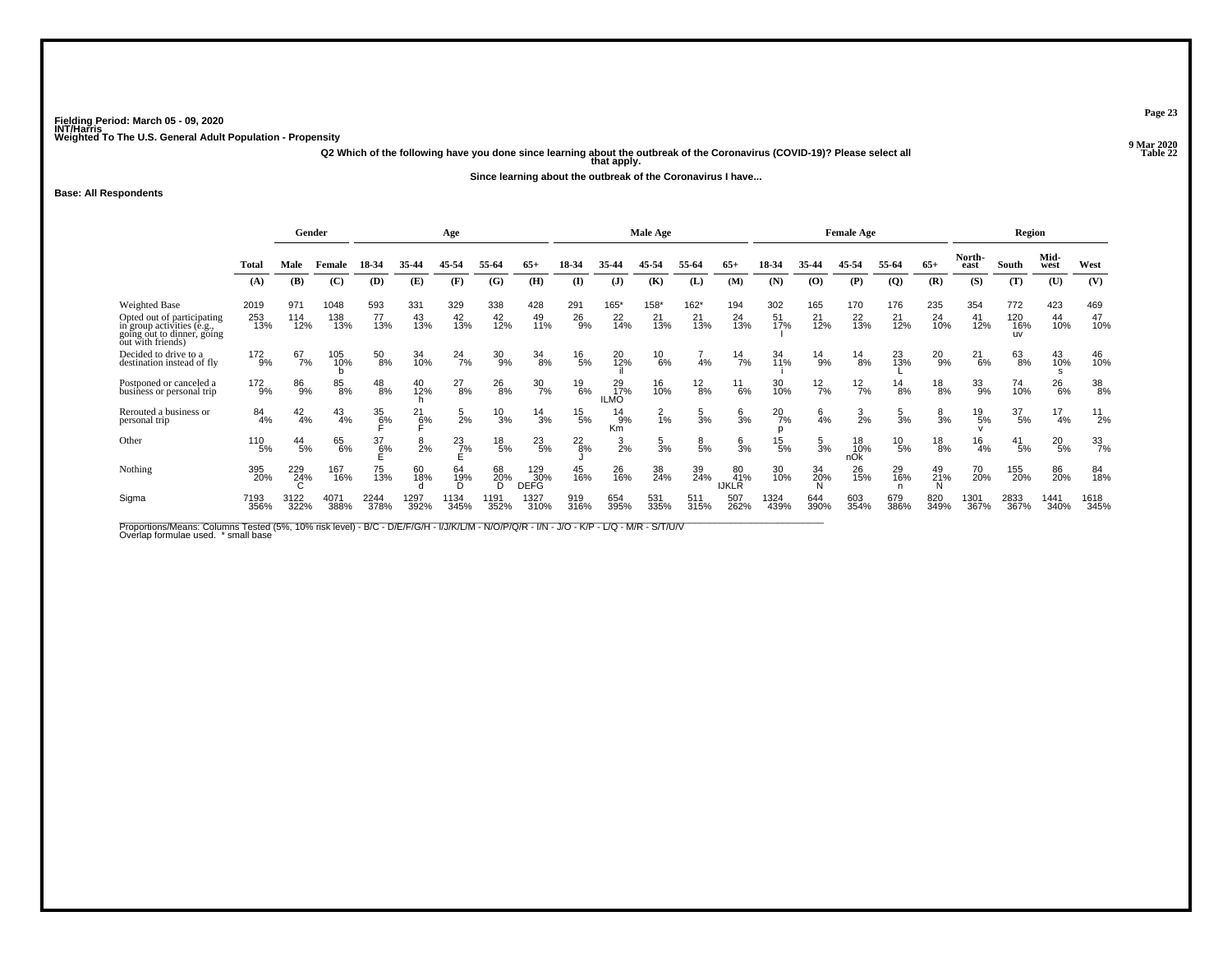**Q2 Which of the following have you done since learning about the outbreak of the Coronavirus (COVID-19)? Please select all that apply.**

**Since learning about the outbreak of the Coronavirus I have...**

**Base: All Respondents**

|                                                                                                       |              |                  |                | <b>Household Income</b>                |                       |                  | Education        |                  | <b>Employed</b>   |              |                    | Children<br>in HH | <b>Parent of Child</b><br>Under 18 |              |              | Home<br>Ownership      |                       | Marital<br><b>Status</b> |
|-------------------------------------------------------------------------------------------------------|--------------|------------------|----------------|----------------------------------------|-----------------------|------------------|------------------|------------------|-------------------|--------------|--------------------|-------------------|------------------------------------|--------------|--------------|------------------------|-----------------------|--------------------------|
|                                                                                                       | Total        | Less<br>Than     | <b>\$50K</b>   | \$75K<br>\$50K \$74.9K \$99.9K \$100K+ |                       | HS<br>or<br>Less | Some<br>College  | College<br>Grad+ | Yes               | No           | Yes                | N <sub>0</sub>    | Yes                                | No           | Home-        | owner Renter           | Marr-<br>ied          | Not<br>married           |
|                                                                                                       | (A)          | (B)              | (C)            | (D)                                    | (E)                   | (F)              | (G)              | (H)              | (1)               | (J)          | (K)                | (L)               | (M)                                | (N)          | (0)          | (P)                    | (Q)                   | (R)                      |
| <b>Unweighted Base</b><br><b>Weighted Base</b>                                                        | 2019<br>2019 | 772<br>637       | 417<br>342     | 286<br>272                             | 512<br>737            | 563<br>644       | 666<br>690       | 790<br>685       | 1245<br>1247      | 774<br>772   | 766<br>757         | 1253<br>1262      | 693<br>699                         | 1326<br>1320 | 1345<br>1390 | 646<br>605             | 1011<br>969           | 1008<br>1050             |
| Talked To Someone<br>About Coronavirus (Net)                                                          | 1270<br>63%  | 376<br>59%       | 203<br>60%     | 167<br>61%                             | 499<br>BC             | 396<br>62%       | 420<br>61%       | 454<br>66%<br>g  | 821<br>66%        | 450          | 524<br>58% 69%     | 747<br>59%        | 483<br>$\frac{69}{N}$              | 787<br>60%   | 865<br>62%   | 392<br>65%             | 634<br>65%            | 636<br>61%               |
| Talked to my family<br>about the Coronavirus                                                          | 985<br>49%   | 278<br>44%       | 167<br>49%     | 129<br>47%                             | 391<br>$\frac{33}{B}$ | 290<br>45%       | 342<br>50%       | 353<br>52%       | 601<br>48%        | 383<br>50%   | 401<br>53%         | 584<br>46%        | 363<br>52%                         | 622<br>47%   | 675<br>49%   | 298<br>49%             | 511<br>53%<br>R       | 473<br>45%               |
| Talked to my friend(s)<br>about the Coronavirus                                                       | 830<br>41%   | 234<br>37%       | 136<br>40%     | 126<br>46%<br>B                        | 318<br>43%<br>b       | 260<br>40%       | 263<br>38%       | 307<br>45%<br>g  | 533<br>43%        | 297 :<br>38% | 47%                | 38%               | 324<br>46%<br>N                    | 506<br>38%   | 572<br>41%   | 247<br>41%             | 397<br>41%            | 433<br>41%               |
| Talked to my colleagues<br>about the Coronavirus                                                      | 420<br>21%   | 82<br>13%        | 62<br>18%<br>b | 63<br>$^{23\%}_{B}$                    | $^{211}_{29\%}$ BC    | 85<br>13%        | 126<br>18%       | 209<br>31%<br>FG | $^{420}_{34\%}$   |              | 237<br>31%         | 183<br>14%        | 213<br>$\frac{31}{N}$              | 206<br>16%   | 306<br>22%   | 112<br>18%             | 236<br>$\frac{24}{R}$ | 184<br>17%               |
| Talked to a medical<br>professional about my/my<br>family's risk of<br>contracting the<br>Coronavirus | 298<br>15%   | 102<br>16%<br>D  | 41<br>12%      | 24<br>9%                               | 127<br>17%<br>cD      | 96<br>15%        | 83<br>12%        | 119<br>17%<br>G  | 208<br>17%<br>. I | 90           | 141<br>12% 19%     | 158<br>12%        | 137<br>20%<br>Ń                    | 161<br>12%   | 190<br>14%   | 106<br>18%<br>$\Omega$ | 151<br>16%            | 147<br>14%               |
| Increased my use of hand<br>sanitizer                                                                 | 846<br>42%   | 267<br>42%       | 145<br>42%     | 109<br>40%                             | 302<br>41%            | 249<br>39%       | 318<br>46%       | 279<br>41%       | 527<br>42%        | 319<br>41%   | 328<br>43%         | 518<br>41%        | 308<br>44%                         | 539<br>41%   | 578<br>42%   | 260<br>43%             | 430<br>44%            | 416<br>40%               |
| <b>Avoided Transportation</b><br>(Net)                                                                | 603<br>30%   | 208<br>33%<br>d  | 93<br>27%      | 67<br>24%                              | 228<br>31%            | 192<br>30%       | 185<br>27%       | 226<br>33%<br>g  | 426<br>34%        | 177<br>23%   | 274<br>36%         | 329<br>26%        | 269<br>38%<br>N                    | 334<br>25%   | 397<br>29%   | 198<br>33%             | 291<br>30%            | 312<br>30%               |
| Avoided going on<br>airplanes                                                                         | 411<br>20%   | 138<br>22%       | 69<br>20%      | 54<br>20%                              | 142<br>19%            | 141<br>22%       | 121<br>18%       | 149<br>22%       | 269<br>22%        | 142          | 187<br>18% 25%     | 224<br>18%        | 177<br>25%<br>Ñ                    | 234<br>18%   | 272<br>20%   | 131<br>22%             | 204<br>21%            | 207<br>20%               |
| Avoided going on busses                                                                               | 330<br>16%   | 127<br>20%<br>DE | 60<br>18%      | 33<br>12%                              | 103<br>14%            | 125<br>19%<br>g  | 98<br>14%        | 106<br>16%       | 18%               |              | 109 158<br>14% 21% | 172<br>14%        | 152<br>22%<br>Ñ                    | 178<br>13%   | 209<br>15%   | 114<br>19%<br>$\circ$  | 159<br>16%            | 171<br>16%               |
| Avoided going on trains                                                                               | 317<br>16%   | 112<br>18%<br>n  | 58<br>17%<br>d | 29<br>11%                              | 110<br>15%            | 116<br>18%       | 98<br>14%        | 103<br>15%       | 210<br>17%        | 107          | 139<br>14% 18%     | 177<br>14%        | 135<br>19%<br>Ñ                    | 182<br>14%   | 209<br>15%   | 101<br>17%             | 161<br>17%            | 156<br>15%               |
| Avoided going on<br>subways                                                                           | 301<br>15%   | 114<br>18%<br>De | 53<br>16%      | 31<br>11%                              | 96<br>13%             | 117<br>18%<br>н  | 98<br>14%        | 87<br>13%        | 206<br>17%        | 95           | 132<br>12% 17%     | 169<br>13%        | 128<br>18%<br>N                    | 173<br>13%   | 202<br>15%   | 93<br>15%              | 143<br>15%            | 159<br>15%               |
| Avoided carpooling                                                                                    | 225<br>11%   | 92<br>14%<br>De  | 36<br>11%      | $^{17}_{6\%}$                          | 73<br>10%             | 86<br>13%<br>g   | 61 <sub>9%</sub> | 79<br>11%        | 159<br>13%        | 66<br>9%     | 99<br>13%          | 126<br>10%        | 100<br>14%<br>Ν                    | 126<br>10%   | 158<br>11%   | 65<br>11%              | 109<br>11%            | 116<br>11%               |
| Avoided going to airports                                                                             | 398<br>20%   | 132<br>21%       | 68<br>20%      | 47<br>17%                              | 142<br>19%            | 138<br>21%       | 115<br>17%       | 144<br>21%       | 262<br>21%        | 136          | 199<br>18% 26%     | 199<br>16%        | 187<br>$\frac{27}{N}$              | 211<br>16%   | 271<br>19%   | 119<br>20%             | 214<br>22%<br>г       | 184<br>18%               |
| Postponed vacation<br>planning                                                                        | 344<br>17%   | 97<br>15%        | 58<br>17%      | 45<br>17%                              | 142<br>19%            | 95<br>15%        | 98<br>14%        | 150<br>22%<br>FG | 232<br>19%<br>J   | 112          | 158<br>15% 21%     | 186<br>15%        | 146<br>21%<br>N                    | 198<br>15%   | 242<br>17%   | 100<br>16%             | 174<br>18%            | 170<br>16%               |

Proportions/Means: Columns Tested (5%, 10% risk level) - B/C/D/E - F/G/H - I/J - K/L - M/N - O/P - Q/R<br>Overlap formulae used.

**Page 24**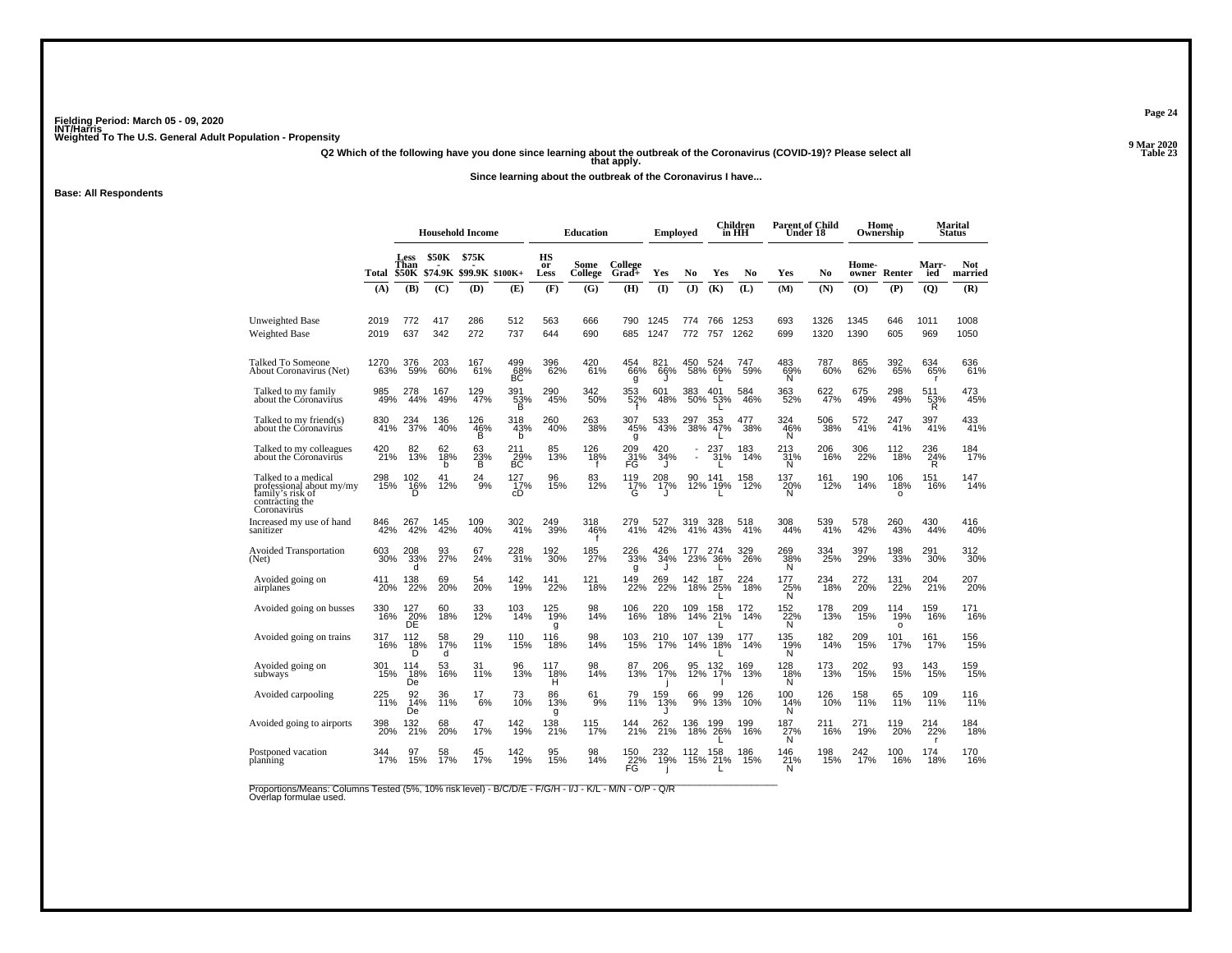**Q2 Which of the following have you done since learning about the outbreak of the Coronavirus (COVID-19)? Please select all that apply.**

**Since learning about the outbreak of the Coronavirus I have...**

**Base: All Respondents**

|                                                                                                             |                    |                     | <b>Household Income</b> |                                |                   |                         | <b>Education</b>       |                         | <b>Employed</b>        |                  |                       | Children<br>in HH  | <b>Parent of Child</b><br>Under 18 |                    |                    | Home<br>Ownership    |                   | Marital<br><b>Status</b> |
|-------------------------------------------------------------------------------------------------------------|--------------------|---------------------|-------------------------|--------------------------------|-------------------|-------------------------|------------------------|-------------------------|------------------------|------------------|-----------------------|--------------------|------------------------------------|--------------------|--------------------|----------------------|-------------------|--------------------------|
|                                                                                                             | Total              | <b>Less</b><br>Than | <b>\$50K</b>            | \$75K<br>\$50K \$74.9K \$99.9K | $$100K+$          | <b>HS</b><br>or<br>Less | Some<br>College        | College<br>Grad+        | Yes                    | N <sub>0</sub>   | Yes                   | N <sub>0</sub>     | Yes                                | N <sub>0</sub>     | Home-<br>owner     | Renter               | Marr-<br>ied      | <b>Not</b><br>married    |
|                                                                                                             | (A)                | (B)                 | (C)                     | (D)                            | (E)               | (F)                     | (G)                    | (H)                     | $\mathbf{I}$           | (J)              | (K)                   | (L)                | (M)                                | (N)                | (O)                | (P)                  | $\overline{Q}$    | (R)                      |
| Weighted Base<br>Looked for protective face<br>masks (online or in store)                                   | 2019<br>302<br>15% | 637<br>101<br>16%   | 342<br>52<br>15%        | 272<br>35<br>13%               | 737<br>109<br>15% | 644<br>103<br>16%       | 690<br>104<br>15%      | 685<br>95<br>14%        | 1247<br>200<br>16%     | 772<br>101       | 757<br>154<br>13% 20% | 1262<br>148<br>12% | 699<br>148<br>$^{21\%}_{N}$        | 1320<br>154<br>12% | 1390<br>214<br>15% | 605<br>81<br>13%     | 969<br>164<br>17% | 1050<br>137<br>13%       |
| Opted out of participating<br>in group activities (e.g.,<br>going out to dinner, going<br>out with friends) | 253<br>13%         | 85<br>13%           | 46<br>13%               | 27<br>10%                      | 86<br>12%         | 77<br>12%               | 87<br>13%              | 89<br>13%               | 136<br>11%             | 117              | 102<br>15% 14%        | 150<br>12%         | 108<br>15%<br>N                    | 145<br>11%         | 168<br>12%         | 79<br>13%            | 138<br>14%        | 114<br>11%               |
| Decided to drive to a<br>destination instead of fly                                                         | 172<br>9%          | 57<br>9%            | 31<br>9%                | $^{22}_{8\%}$                  | 59<br>8%          | 65<br>10%               | $\frac{51}{7\%}$       | 57<br>8%                | 110<br>9%              |                  | 62 81<br>8% 11%       | $\frac{92}{7\%}$   | 83<br>12%<br>N                     | 90<br>7%           | 113<br>8%          | 57<br>9%             | 93<br>10%         | $\substack{80\\8\%}$     |
| Postponed or canceled a<br>business or personal trip                                                        | $^{172}_{9%}$      | $^{50}_{\ 8\%}$     | $^{29}_{8\%}$           | $\frac{18}{7%}$                | 75<br>10%         | $\frac{37}{6\%}$        | $^{52}_{\ 8\%}$        | 83<br>12%<br>FG         | 119<br>10%             | $\frac{53}{7\%}$ | 85<br>11%             | $^{87}_{7\%}$      | 85<br>12%<br>N                     | $\frac{87}{7\%}$   | $^{125}_{9\%}$     | $^{45}_{7\%}$        | 100<br>10%<br>R   | $^{72}_{7\%}$            |
| Rerouted a business or<br>personal trip                                                                     | 84<br>4%           | 29<br>5%            | $^{18}_{\ 5\%}$         | 10<br>4%                       | 28<br>4%          | $^{21}_{3\%}$           | $^{25}_{4\%}$          | $\underset{6\%}{^{38}}$ | $58\phantom{.}5\%$     | 27<br>3%         | 45<br>6%              | 40<br>3%           | $\frac{38}{5\%}$                   | $^{46}_{4\%}$      | 58<br>4%           | 26<br>4%             | $\frac{44}{5\%}$  | $^{40}_{4\%}$            |
| Other                                                                                                       | 110<br>5%          | 31<br>5%            | 14<br>4%                | 13<br>5%                       | 48<br>6%          | 21<br>3%                | $\substack{38 \\ 5\%}$ | $\frac{50}{7}\%$        | 49<br>4%               | 61<br>8%         | 32<br>4%              | 78<br>6%           | 25<br>4%                           | 85<br>6%<br>M      | 64<br>5%           | 42<br>7%<br>$\Omega$ | 55<br>6%          | $\frac{54}{5\%}$         |
| Nothing                                                                                                     | 395<br>20%         | 138<br>22%          | 83<br>24%<br>dE         | 48<br>17%                      | 120<br>16%        | 150<br>23%              | 139<br>20%<br>h        | 107<br>16%              | 192<br>15%             | 203<br>26%       | 96<br>13%             | 300<br>24%         | 72<br>10%                          | 324<br>25%         | 274<br>20%         | 116<br>19%           | 184<br>19%        | 212<br>20%               |
| Sigma                                                                                                       | 7193               | 226.<br>356% 356%   | 226<br>359%             | 879<br>323%                    | 2680<br>364%      | 2270<br>353%            | 2319<br>336%           | 2604<br>380%            | 4713<br>378% 321% 413% | 2480             | 3126                  | 4067<br>322%       | 2928<br>419%                       | 4265<br>323%       | 4901<br>353%       | 2193<br>363%         | 3666<br>378%      | 3527<br>336%             |

Proportions/Means: Columns Tested (5%, 10% risk level) - B/C/D/E - F/G/H - I/J - K/L - M/N - O/P - Q/R<br>Overlap formulae used.

**Page 25**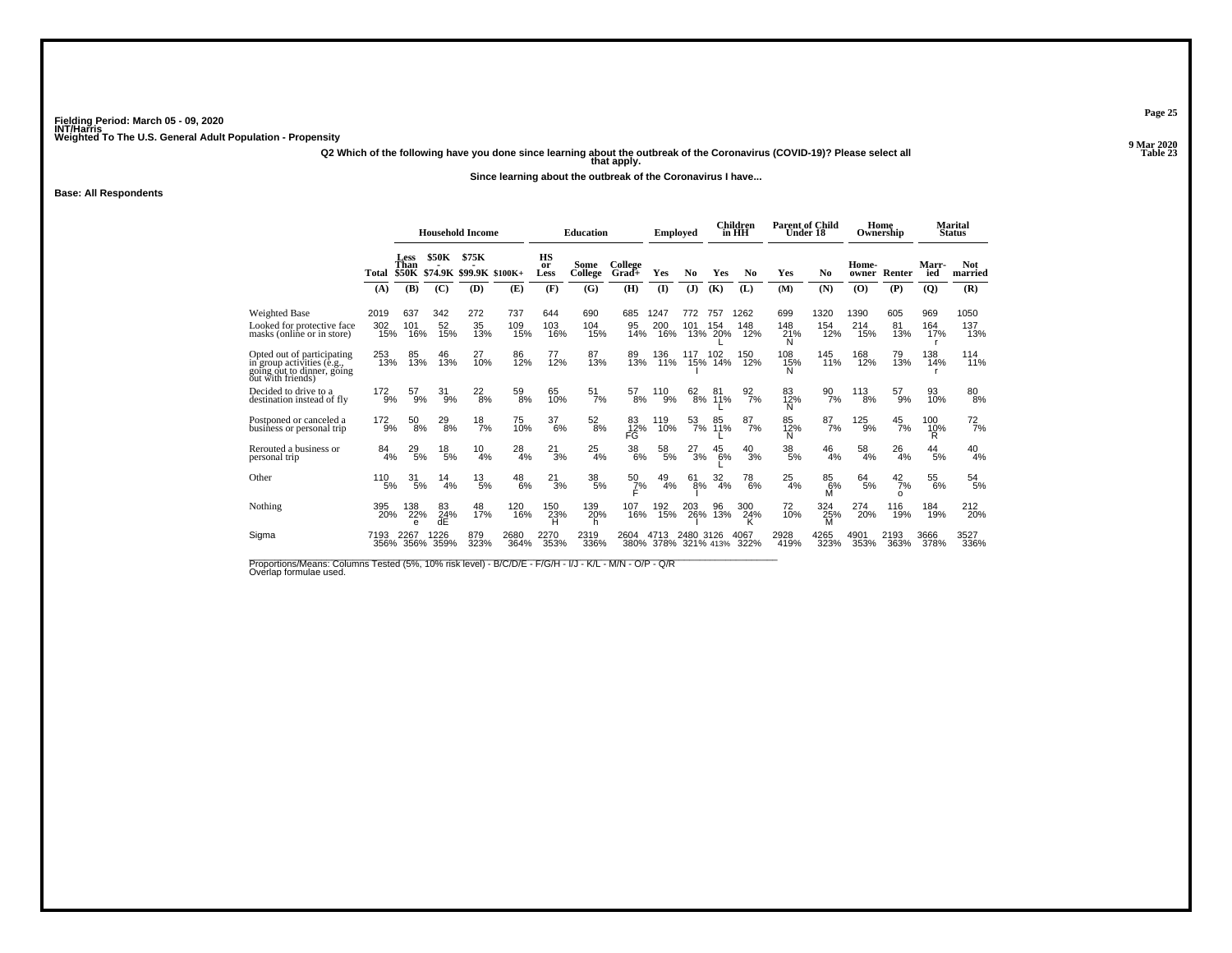**Q2 Which of the following have you done since learning about the outbreak of the Coronavirus (COVID-19)? Please select all that apply.**

**Since learning about the outbreak of the Coronavirus I have...**

**Base: All Respondents**

|                                                                                                       | Total        | <b>Feel Know-</b><br>ledgeable<br>About Coro-<br>navirus | Do Not<br><b>Feel Know-</b><br>ledgeable<br>About Coro-<br>navirus |
|-------------------------------------------------------------------------------------------------------|--------------|----------------------------------------------------------|--------------------------------------------------------------------|
|                                                                                                       | (A)          | (B)                                                      | (C)                                                                |
|                                                                                                       |              |                                                          |                                                                    |
| Unweighted Base<br><b>Weighted Base</b>                                                               | 2019<br>2019 | 1541<br>1536                                             | 478<br>483                                                         |
|                                                                                                       |              |                                                          |                                                                    |
| Talked To Someone<br>About Coronavirus (Net)                                                          | 1270<br>63%  | 1023<br>67%<br>С                                         | 248<br>51%                                                         |
| Talked to my family<br>about the Coronavirus                                                          | 985<br>49%   | 797<br>52%<br>C                                          | 187<br>39%                                                         |
| Talked to my friend(s)<br>about the Coronavirus                                                       | 830<br>41%   | 677<br>44%                                               | 153<br>32%                                                         |
| Talked to my colleagues<br>about the Coronavirus                                                      | 420<br>21%   | 334<br>22%                                               | 85<br>18%                                                          |
| Talked to a medical<br>professional about my/my<br>family's risk of<br>contrácting the<br>Coronavirus | 298<br>15%   | 252<br>16%                                               | 46<br>10%                                                          |
| Increased my use of hand<br>sanitizer                                                                 | 846<br>42%   | 661<br>43%                                               | 185<br>38%                                                         |
| Avoided Transportation<br>(Net)                                                                       | 603<br>30%   | 473<br>31%                                               | 130<br>27%                                                         |
| Avoided going on<br>airplanes                                                                         | 411<br>20%   | 331<br>22%<br>c                                          | 80<br>17%                                                          |
| Avoided going on busses                                                                               | 330<br>16%   | 260<br>17%                                               | 69<br>14%                                                          |
| Avoided going on trains                                                                               | 317<br>16%   | 239<br>16%                                               | 77<br>16%                                                          |
| Ayoided going on<br>subways                                                                           | 301<br>15%   | 233<br>15%                                               | 68<br>14%                                                          |
| Avoided carpooling                                                                                    | 225<br>11%   | 176<br>11%                                               | 50<br>10%                                                          |
| Avoided going to airports                                                                             | 398<br>20%   | 324<br>21%<br>C                                          | 74<br>15%                                                          |
| Postponed vacation<br>planhing                                                                        | 344<br>17%   | 281<br>18%                                               | 63<br>13%                                                          |
| Looked for protective face<br>masks (online or in store)                                              | 302<br>15%   | 235<br>15%                                               | 67<br>14%                                                          |

Proportions/Means: Columns Tested (5%, 10% risk level) - B/C<br>Overlap formulae used.

**Page 26**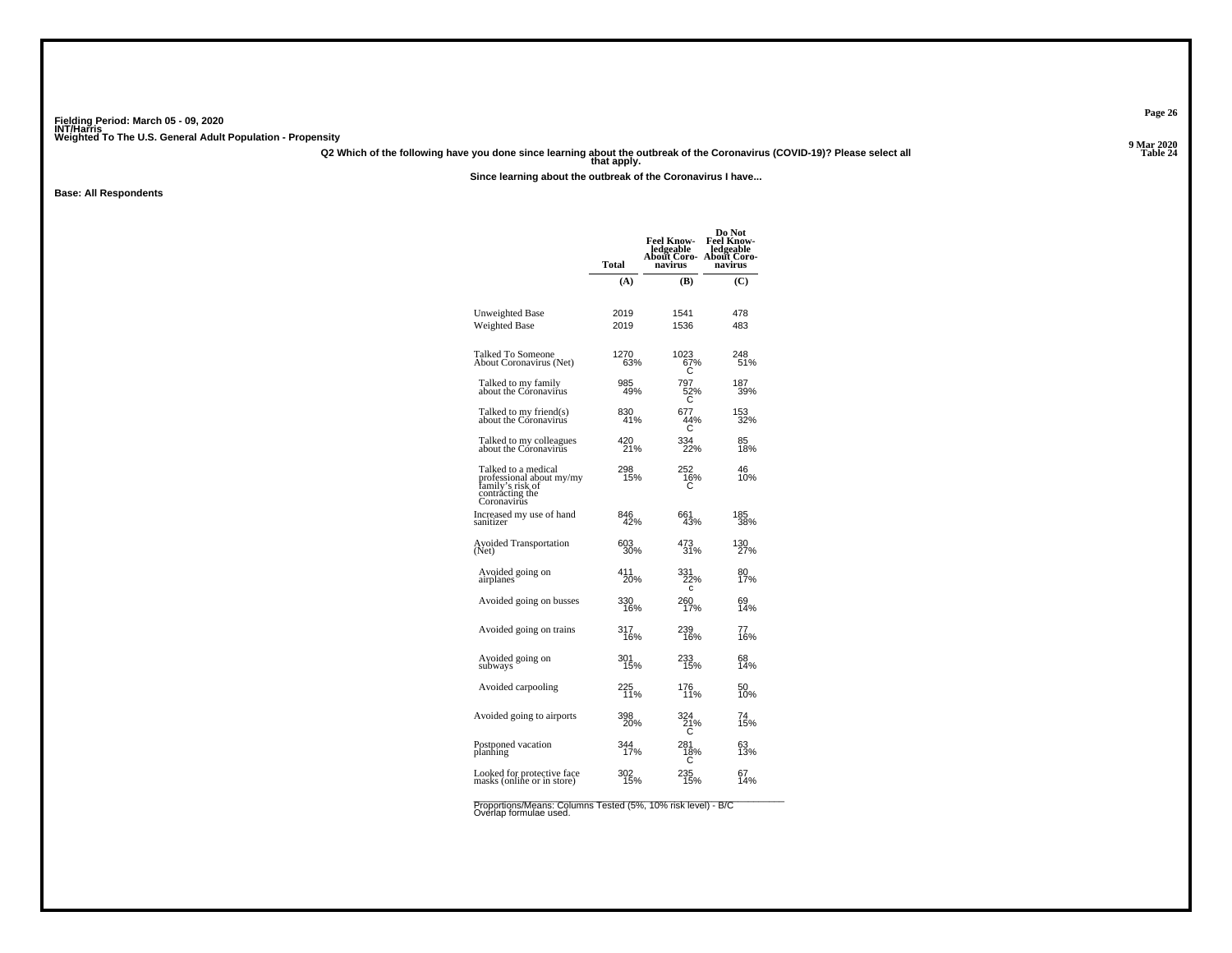**Q2 Which of the following have you done since learning about the outbreak of the Coronavirus (COVID-19)? Please select all that apply.**

**Since learning about the outbreak of the Coronavirus I have...**

**Base: All Respondents**

|                                                                                                             | Total         | Feel Know-<br>ledgeable<br>About Coro-<br>navirus | Do Not<br>Feel Know-<br>ledgeable<br>About Coro-<br>navirus |
|-------------------------------------------------------------------------------------------------------------|---------------|---------------------------------------------------|-------------------------------------------------------------|
|                                                                                                             | (A)           | (B)                                               | (C)                                                         |
| Weighted Base                                                                                               | 2019          | 1536                                              | 483                                                         |
| Opted out of participating<br>in group activities (e.g.,<br>going out to dinner, going<br>out with friends) | 253<br>13%    | 201<br>13%                                        | 52<br>11%                                                   |
| Decided to drive to a                                                                                       | 172           | 128                                               | 45                                                          |
| destination instead of fly                                                                                  | 9%            | 8%                                                | 9%                                                          |
| Postponed or canceled a                                                                                     | $^{172}_{9%}$ | 138                                               | 34                                                          |
| business or personal trip                                                                                   |               | 9%                                                | 7%                                                          |
| Rerouted a business or                                                                                      | 84            | 69                                                | 16                                                          |
| personal trip                                                                                               | 4%            | 4%                                                | 3%                                                          |
| Other                                                                                                       | 110           | 92                                                | 18                                                          |
|                                                                                                             | 5%            | 6%                                                | 4%                                                          |
| Nothing                                                                                                     | 395<br>20%    | 261<br>17%                                        | 135<br>28%<br>B                                             |
| Sigma                                                                                                       | 7193          | 5689                                              | 1504                                                        |
|                                                                                                             | 356%          | 370%                                              | 311%                                                        |

Proportions/Means: Columns Tested (5%, 10% risk level) - B/C<br>Overlap formulae used.

**Page 27**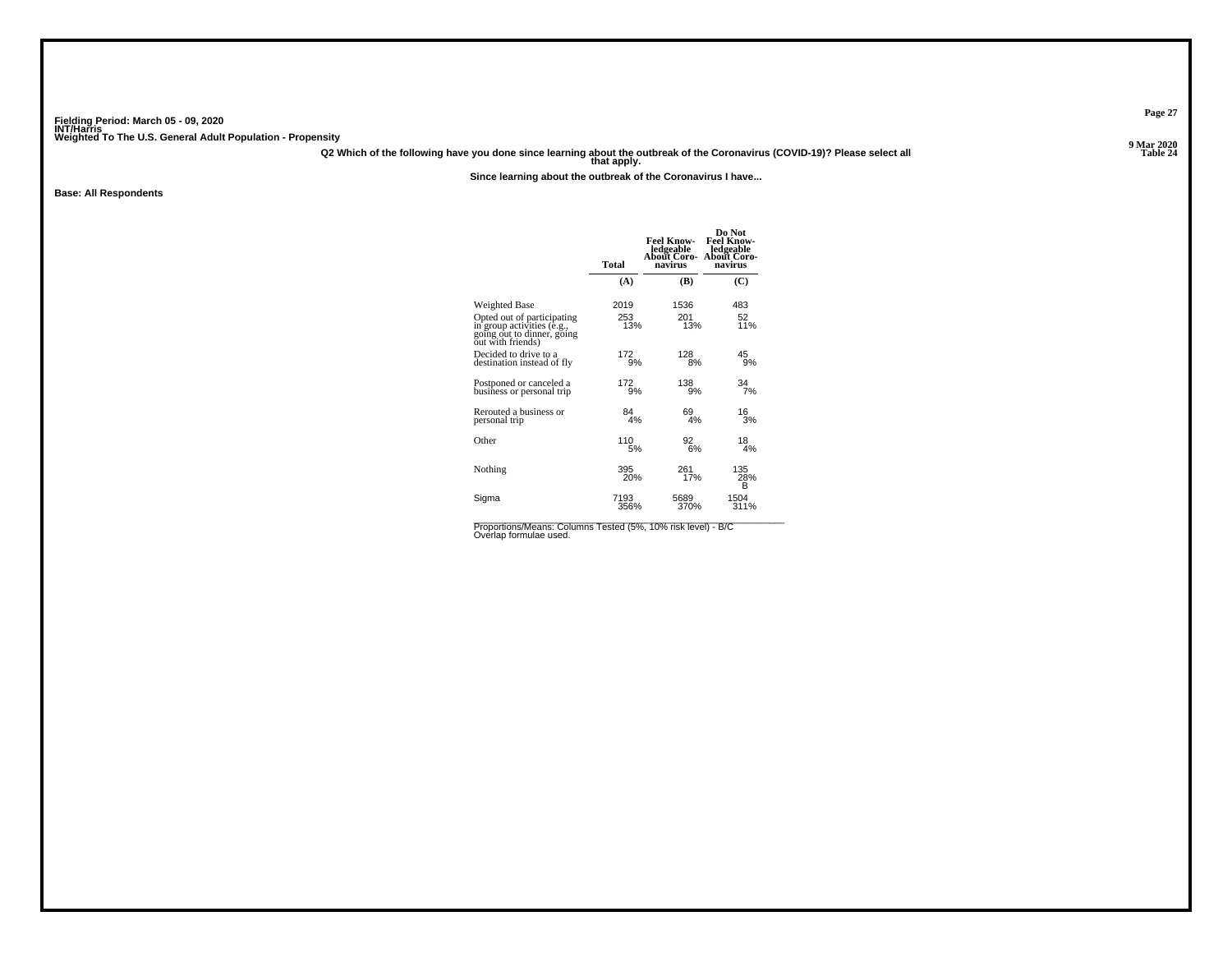**Q3 How willing would you be to go to each of the following with the current outbreak of the Coronavirus (COVID-19)?**

**Summary Of Very/Somewhat Willing**

**Base: All Respondents**

|                                         |              | Gender<br>Age      |              |                   |                          |                                            |                      |                  | Male Age                      |                           |                             |                       |            | <b>Female Age</b>        |                      |                      |                 | Region                   |                       |            |                     |                  |
|-----------------------------------------|--------------|--------------------|--------------|-------------------|--------------------------|--------------------------------------------|----------------------|------------------|-------------------------------|---------------------------|-----------------------------|-----------------------|------------|--------------------------|----------------------|----------------------|-----------------|--------------------------|-----------------------|------------|---------------------|------------------|
|                                         | <b>Total</b> | Male               | Female       | 18-34             | 35-44                    | 45-54                                      | 55-64                | $65+$            | 18-34                         | 35-44                     | 45-54                       | 55-64                 | $65+$      | 18-34                    | 35-44                | 45-54                | 55-64           | $65+$                    | North-<br>east        | South      | Mid-<br>west        | West             |
|                                         | (A)          | (B)                | (C)          | <b>(D)</b>        | (E)                      | (F)                                        | (G)                  | (H)              | $\mathbf{I}$                  | $\mathbf{J}$              | (K)                         | (L)                   | (M)        | (N)                      | (0)                  | (P)                  | (Q)             | (R)                      | (S)                   | (T)        | (U)                 | (V)              |
| <b>Unweighted Base</b><br>Weighted Base | 2019<br>2019 | 907<br>971         | 1112<br>1048 | 622<br>593        | 341<br>331               | 318<br>329                                 | 345<br>338           | 393<br>428       | 272<br>291                    | 161<br>165*               | 139<br>$158*$               | 147<br>$162*$         | 188<br>194 | 350<br>302               | 180<br>165           | 179<br>170           | 198<br>176      | 205<br>235               | 457<br>354            | 822<br>772 | 402<br>423          | 338<br>469       |
| Grocery store(s)                        | 1713<br>85%  | 814<br>84%         | 899<br>86%   | 457%              | 272 <sub>82%</sub>       | 297<br>90%<br>DE                           | $^{298}_{88\%}$<br>D | 389<br>91%<br>DE | 212<br>73%                    | 136<br>82%                | 147<br>93%                  | 148<br>91%            | 171<br>89% | 245<br>81%               | 136<br>82%           | 150<br>88%           | 150<br>85%      | $\frac{218}{93\%}$ NOQ   | 300<br>85%            | 640<br>83% | 375<br>8 <u>9</u> % | 398<br>85%       |
| Work                                    | 1033<br>83%  | 564<br>84%         | 469<br>82%   | 328<br>76%        | 237<br>86%               | $\overset{221}{\underset{\text{D}}{87\%}}$ | 156<br>86%<br>D      | 90<br>87%<br>d   | 171<br>74%                    | 132<br>88%                | 121<br>91%                  | 94<br>91%<br>la       | 45<br>85%  | 157<br>78%               | 105<br>85%           | 100<br>83%           | 62<br>78%       | 45<br>89%                | 189<br>86%            | 401<br>81% | 205<br>85%          | 238<br>81%       |
| Pharmacy(ies)                           | 1619<br>80%  | 778<br>80%         | 841<br>80%   | 420<br>71%        | 273<br>83%<br>D.         | 267<br>$-81%$<br>D                         | $^{288}_{85\%}$<br>D | 370<br>86%<br>D  | 204<br>70%                    | 134<br>81%                | 132<br>83%                  | 146<br>90%<br>ljq     | 162<br>84% | 217<br>72%               | 139<br>84%<br>N      | 135<br>79%           | 142<br>81%<br>n | 208<br>89%<br><b>NPq</b> | 296<br>83%            | 603<br>78% | 356<br>84%<br>tv    | 365<br>78%       |
| Family social gathering(s)              | 1590<br>79%  | <sup>766</sup> 79% | 825<br>79%   | 429<br>72%        | 279<br>84%               | 265<br>81%<br>D                            | 270<br>80%           | 347<br>81%<br>D  | 202<br>69%                    | 143<br>86%                | 131<br>83%                  | 137<br>84%            | 153<br>79% | 227<br>75%               | 136<br>82%           | 134<br>79%           | 133<br>76%      | 194<br>83%               | $\frac{294}{83\%}$ Tv | 581<br>75% | 360<br>85%<br>TV    | 356<br>76%       |
| Restaurant(s)                           | 1443<br>71%  | 701<br>72%         | 742<br>71%   | 401<br>68%        | 237<br>72%               | 234<br>71%                                 | 247<br>73%           | 324<br>76%<br>D  | 185<br>64%                    | 121<br>73%                | 118<br>74%                  | 131<br>81%<br>IQ      | 147<br>76% | 216<br>72%               | 116<br>70%           | 116<br>68%           | 116<br>66%      | 178<br>76%<br>q          | 254<br>72%            | 532<br>69% | 334<br>79%<br>sTV   | 324<br>69%       |
| Mall(s)/Retal outlet(s)                 | 1233<br>61%  | 620<br>64%<br>с    | 613<br>59%   | 377<br>64%<br>н   | 228<br>69%<br>fGH        | 200<br>61%                                 | 193<br>57%           | 235<br>55%       | 184<br>63%                    | 122<br>74%<br>iM          | 99<br>63%                   | 107<br>66%<br>Q       | 107<br>55% | 194<br>64%<br>Qr         | 106<br>64%<br>Q      | 101<br>59%           | 86<br>49%       | 128<br>54%               | 220<br>62%            | 457<br>59% | 260<br>61%          | 296<br>63%       |
| Hospital(s)/Clinic(s)                   | 1215<br>60%  | 623<br>64%         | 592<br>56%   | 340<br>57%        | 201<br>61%               | 200<br>61%                                 | 199%                 | 275<br>64%       | 173<br>59%                    | 108<br>65%                | 109<br>69%                  | 102<br>63%            | 132<br>68% | 167<br>56%               | 93<br>56%            | 91<br>54%            | 97<br>55%       | 143<br>61%               | 212<br>60%            | 459<br>59% | 255<br>60%          | 290<br>62%       |
| Church(es)                              | 1175<br>58%  | 581<br>60%         | 594<br>57%   | 307<br>52%        | $^{207}_{63\%}$<br>D     | 201 <sub>%</sub><br>D                      | $^{214}_{62\%}$<br>D | 245<br>57%       | 153<br>52%                    | 108<br>66%                | 107 <sub>%</sub>            | 105<br>65%            | 108<br>56% | 155<br>51%               | 99<br>60%            | 95<br>56%            | 109<br>62%<br>n | 137<br>58%               | 212<br>60%            | 462<br>60% | 261<br>62%          | 240<br>51%       |
| School(s)                               | 1063<br>53%  | 530<br>55%         | 533<br>51%   | 367<br>$G62$ %    | 213<br>64%<br>GH         | 187<br>57%<br>GH                           | 153<br>45%<br>H      | 143<br>33%       | 175<br>60%                    | 107<br>$\frac{65}{1}$     | 93<br>59%<br>M              | 85<br>52%<br>MQ       | 70<br>36%  | 192<br>64%<br>QR         | 106<br>64%<br>QR     | $\frac{94}{55\%}$ QR | 68<br>38%       | 73<br>31%                | 205<br>58%<br>tu      | 393<br>51% | 213<br>50%          | 253<br>54%       |
| Movie theatre(s)                        | 1052<br>52%  | 540<br>56%<br>Ğ    | 512<br>49%   | 349<br>59%<br>ĞĤ  | 204<br>62%<br>GH         | 178<br>54%<br>GH <sup>"</sup>              | 149<br>44%           | 172<br>40%       | 165<br>57%<br>м               | 116<br>70%<br><b>ILMO</b> | 95<br>60%<br>īΜ             | 90<br>55%<br>MQ       | 74<br>38%  | 184<br>61%<br><b>PQR</b> | 88<br>53%<br>Qr      | 83<br>49%<br>Q       | 59<br>33%       | 98<br>42%                | 185<br>52%            | 399<br>52% | 227<br>54%          | 240<br>51%       |
| Sporting event(s)/arena(s)              | 886<br>44%   | 513<br>53%<br>C    | 373<br>36%   | 300<br>51%<br>GH  | 184<br>56%<br>fGH        | 152<br>46%<br>GĤ                           | 117<br>34%           | 134<br>31%       | 166<br>57%<br><b>MN</b>       | 106<br>64%<br><b>IMO</b>  | 89<br>56%<br>MP <sup></sup> | 83<br>51%<br>MQ       | 69<br>36%  | $\frac{133}{44\%}$<br>QR | 78<br>47%<br>QR      | $\frac{63}{37\%}$    | 34<br>19%       | 65<br>28%                | 166<br>47%            | 336<br>44% | 170<br>40%          | 213<br>45%       |
| Bar(s)                                  | 795<br>42%   | 436<br>48%<br>C    | 360<br>37%   | 248<br>55%<br>FGH | 181<br>55%<br>FGH        | 136<br>41%<br>gH                           | 110<br>32%           | 121<br>28%       | 129<br>.57%<br>LM             | 114<br>iKLMO              | 75<br>47%<br>M              | 68<br>42%<br>MQ       | 50<br>26%  | 118<br>oPQR              | 67<br>$\frac{40}{9}$ | 61<br>36%<br>q       | 42<br>24%       | 71<br>30%                | 159<br>47%            | 280<br>39% | 162<br>42%          | 194<br>45%       |
| Gym(s)                                  | 850<br>42%   | $^{478}_{49\%}$    | 372<br>35%   | 304<br>51%<br>GH  | 180<br>54%<br><b>FGH</b> | $\frac{143}{44\%}$<br>GH                   | 102<br>30%           | 121<br>28%       | 162<br>55%<br>LM <sup>-</sup> | 107<br>65%<br><b>kLMO</b> | 79<br>50%<br>Mp             | 63<br>39%<br>$\Omega$ | 66<br>34%  | 142<br>47%<br>QR         | 72<br>44%<br>QR      | 64<br>37%<br>QR      | 39<br>22%       | 55<br>23%                | 165<br>46%<br>tu      | 305<br>39% | 161<br>38%          | 219<br>47%<br>tu |

Proportions/Means: Columns Tested (5%, 10% risk level) - B/C - D/E/F/G/H - I/J/K/L/M - N/O/P/Q/R - I/N - J/O - K/P - L/Q - M/R - S/T/U/V<br>Overlap formulae used. \*small base; \* very small base (under 30) ineligible for sig t

**Page 28**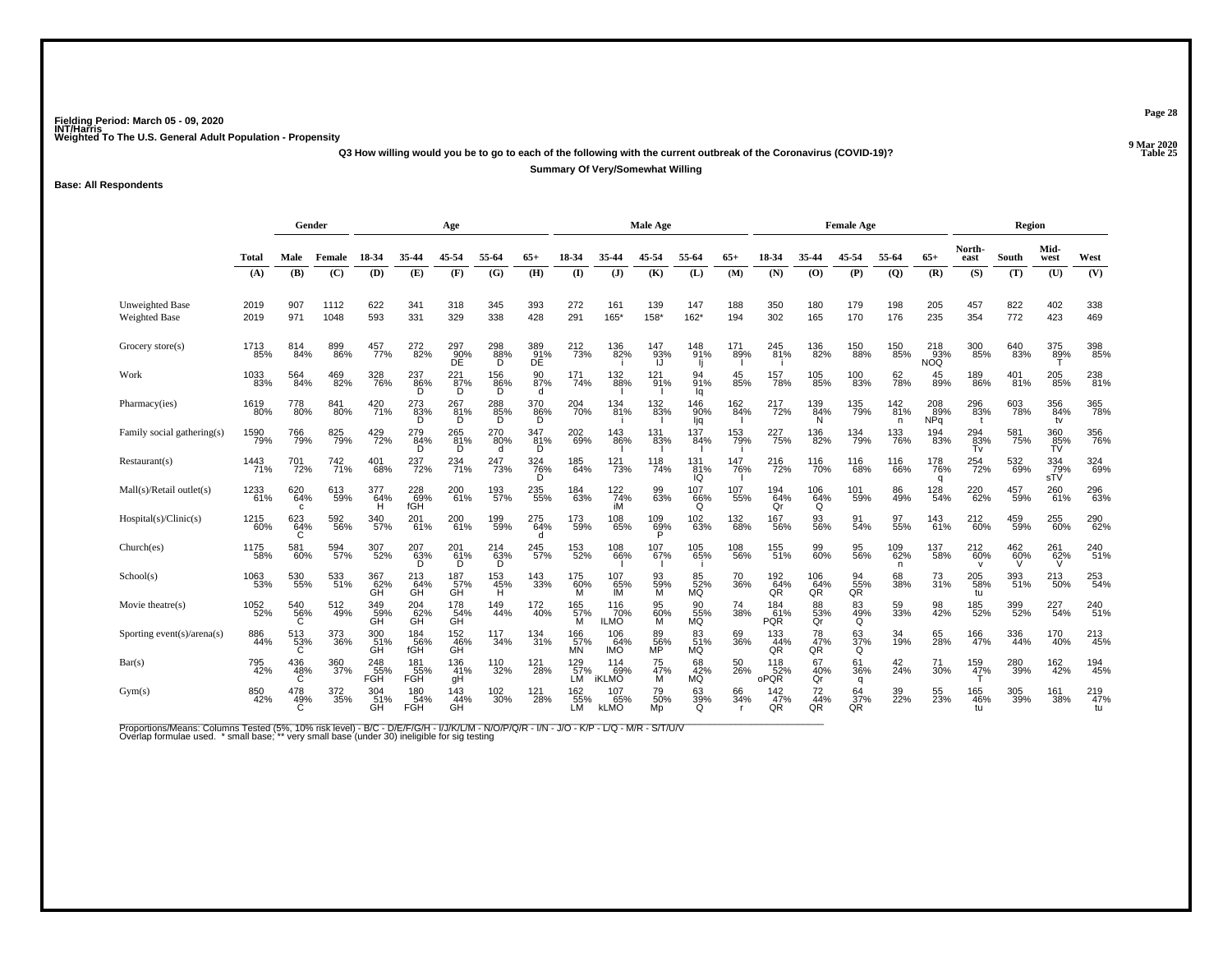**Q3 How willing would you be to go to each of the following with the current outbreak of the Coronavirus (COVID-19)?**

#### **Summary Of Very/Somewhat Willing**

**Base: All Respondents**

|                                         |              |              |                 | <b>Household Income</b>                      |                         |                  | <b>Education</b> |                                      | Emploved     |            |                 | Children<br>in HH | <b>Parent of Child</b><br>Under 18 |                  |                       | Home<br>Ownership     |                 | <b>Marital</b><br><b>Status</b> |
|-----------------------------------------|--------------|--------------|-----------------|----------------------------------------------|-------------------------|------------------|------------------|--------------------------------------|--------------|------------|-----------------|-------------------|------------------------------------|------------------|-----------------------|-----------------------|-----------------|---------------------------------|
|                                         |              | Less<br>Than | \$50K           | \$75K<br>Total \$50K \$74.9K \$99.9K \$100K+ |                         | HS<br>or<br>Less | Some<br>College  | College<br>Grad+                     | Yes          | No         | Yes             | N <sub>0</sub>    | Yes                                | N <sub>0</sub>   | Home-<br>owner        | Renter                | Marr-<br>ied    | <b>Not</b><br>married           |
|                                         | (A)          | (B)          | (C)             | (D)                                          | (E)                     | (F)              | (G)              | (H)                                  | $\mathbf{I}$ | (J)        | (K)             | (L)               | (M)                                | (N)              | (O)                   | (P)                   | (Q)             | (R)                             |
| Unweighted Base<br><b>Weighted Base</b> | 2019<br>2019 | 772<br>637   | 417<br>342      | 286<br>272                                   | 512<br>737              | 563<br>644       | 666<br>690       | 790<br>685                           | 1245<br>1247 | 774<br>772 | 766<br>757      | 1253<br>1262      | 693<br>699                         | 1326<br>1320     | 1345<br>1390          | 646<br>605            | 1011<br>969     | 1008<br>1050                    |
| Grocery store(s)                        | 1713<br>85%  | 518<br>81%   | 295<br>86%<br>h | 233<br>86%                                   | 639<br>87%<br>B         | 507<br>79%       | 607<br>88%       | 599<br>87%                           | 1056<br>85%  | 656<br>85% | 640<br>85%      | 1073<br>85%       | 594<br>85%                         | 1119<br>85%      | 1190<br>86%           | 504<br>83%            | 860<br>89%<br>R | 853<br>81%                      |
| Work                                    | 1033<br>83%  | 250<br>80%   | 146<br>78%      | 140<br>82%                                   | 486<br>86%<br>BС        | 281<br>80%       | 312<br>79%       | 440<br>88%<br>FG                     | 1033<br>83%  |            | 490<br>84%      | 543<br>82%        | 458<br>83%                         | 576<br>83%       | 724<br>83%            | 301<br>84%            | 512<br>85%      | 522<br>81%                      |
| Pharmacy(ies)                           | 1619<br>80%  | 481<br>75%   | 267<br>78%      | 231<br>85%<br>Bc                             | 613<br>$\frac{83}{B}$   | 494<br>77%       | 553<br>80%       | 572<br>$^{84\%}$                     | 1003<br>80%  | 616<br>80% | 602<br>80%      | 1017<br>81%       | 558<br>80%                         | 1062<br>80%      | 1122<br>81%           | 480<br>79%            | 819<br>85%<br>R | 801<br>76%                      |
| Family social gathering(s)              | 1590<br>79%  | 472<br>74%   | 257<br>75%      | 225<br>83%<br>Вc                             | 611<br>83%<br>BC        | 465<br>72%       | 560<br>81%<br>F  | 565<br>83%<br>F                      | 1009<br>81%  | 582<br>75% | 602<br>79%      | 988<br>78%        | 555<br>80%                         | 1035<br>78%      | 1118<br>80%<br>р      | 456<br>75%            | 800<br>83%<br>R | 790<br>75%                      |
| Restaurant(s)                           | 1443<br>71%  | 397<br>62%   | 238<br>70%<br>h | 199<br>73%<br>в                              | 587<br>80%<br>BС        | 412<br>64%       | 504<br>73%       | 527<br>77%                           | 909<br>73%   | 534<br>69% | 540<br>71%      | 903<br>72%        | 489<br>70%                         | 954<br>72%       | 1034<br>74%<br>P      | 391<br>65%            | 728<br>75%<br>R | 716<br>68%                      |
| Mall(s)/Retal outlet(s)                 | 1233<br>61%  | 339<br>53%   | 195<br>57%      | 169<br>62%                                   | 515<br>70%<br>BĊď       | 369<br>57%       | 411<br>60%       | 453<br>66%<br>FG                     | 832<br>67%   | 401        | 464<br>52% 61%  | 769<br>61%        | 437<br>63%                         | 796<br>60%       | 873<br>63%<br>р       | 345<br>57%            | 610<br>63%      | 623<br>59%                      |
| Hospital(s)/Clinic(s)                   | 1215<br>60%  | 352<br>55%   | 201<br>59%      | 172<br>63%                                   | 478<br>65%              | 370<br>58%       | 395<br>57%       | 449<br>66%<br>FG                     | 782<br>63%   | 433<br>56% | 448<br>59%      | 768<br>61%        | 414<br>59%                         | 801<br>61%       | 855<br>62%            | 347<br>57%            | 583<br>60%      | 633<br>60%                      |
| Church(es)                              | 1175<br>58%  | 356<br>56%   | 196<br>57%      | 156<br>57%                                   | 454<br>62%              | 372<br>58%       | 391<br>57%       | 412<br>60%                           | 734<br>59%   | 441        | 475<br>57% 63%  | 700<br>55%        | 437<br>63%<br>N                    | 738<br>56%       | 831<br>60%<br>p       | 327<br>54%            | 600<br>62%<br>R | 575<br>55%                      |
| School(s)                               | 1063<br>53%  | 314<br>49%   | 169%            | 138<br>51%                                   | 430<br>58%<br><b>BC</b> | 313<br>49%       | 347<br>50%       | 404<br>59%<br>FG                     | 745<br>60%   | 319        | 511<br>41% 67%  | 553<br>44%        | 475<br>68%<br>N                    | 589<br>45%       | 710<br>51%            | 343<br>57%<br>$\circ$ | 512<br>53%      | 552<br>53%                      |
| Movie theatre(s)                        | 1052<br>52%  | 283<br>44%   | 177<br>52%      | 149<br>$\frac{55}{B}$                        | 432<br>$\frac{50}{8}$ % | 311<br>48%       | 340<br>49%       | 400<br>58%                           | 739<br>59%   | 313<br>41% | 438<br>58%      | 614<br>49%        | 400<br>57%<br>N                    | 652<br>49%       | 747<br>54%<br>р       | 293<br>48%            | 499<br>52%      | 553<br>53%                      |
| Sporting event(s)/arena(s)              | 886<br>44%   | 236<br>37%   | 136<br>40%      | 119<br>44%                                   | 385<br>52%<br>BCd       | 245<br>38%       | 293<br>42%       | 348<br>F <sub>G</sub> <sup>51%</sup> | 642<br>51%   | 244<br>32% | 379<br>50%      | 507<br>40%        | 365<br>52%<br>N                    | 522<br>39%       | 634<br>46%<br>p       | 243<br>40%            | 428<br>44%      | 458<br>44%                      |
| Bar(s)                                  | 795<br>42%   | l99<br>34%   | 124<br>39%      | 112<br>44%<br>B                              | 351 <sub>%</sub><br>BC  | 200<br>36%       | 268<br>42%       | 327<br>48%<br>Fg                     | 591<br>51%   | 204<br>29% | 341<br>49%      | 454<br>38%        | 343<br>51%<br>N                    | 452 <sub>%</sub> | 555<br>42%            | 233<br>43%            | 408<br>42%      | 387<br>42%                      |
| Gym(s)                                  | 850<br>42%   | 220<br>35%   | 139<br>41%      | 107<br>39%                                   | 374<br>BCD              | 232<br>36%       | 277<br>40%       | 341<br>50%<br>FG                     | 622<br>50%   | 228<br>30% | 383<br>51%<br>L | 467<br>37%        | 367<br>53%<br>N                    | 482<br>37%       | 616<br>$\frac{44}{5}$ | 223<br>37%            | 413<br>43%      | 437<br>42%                      |

Proportions/Means: Columns Tested (5%, 10% risk level) - B/C/D/E - F/G/H - I/J - K/L - M/N - O/P - Q/R<br>Overlap formulae used. \*\* very small base (under 30) ineligible for sig testing

**Page 29**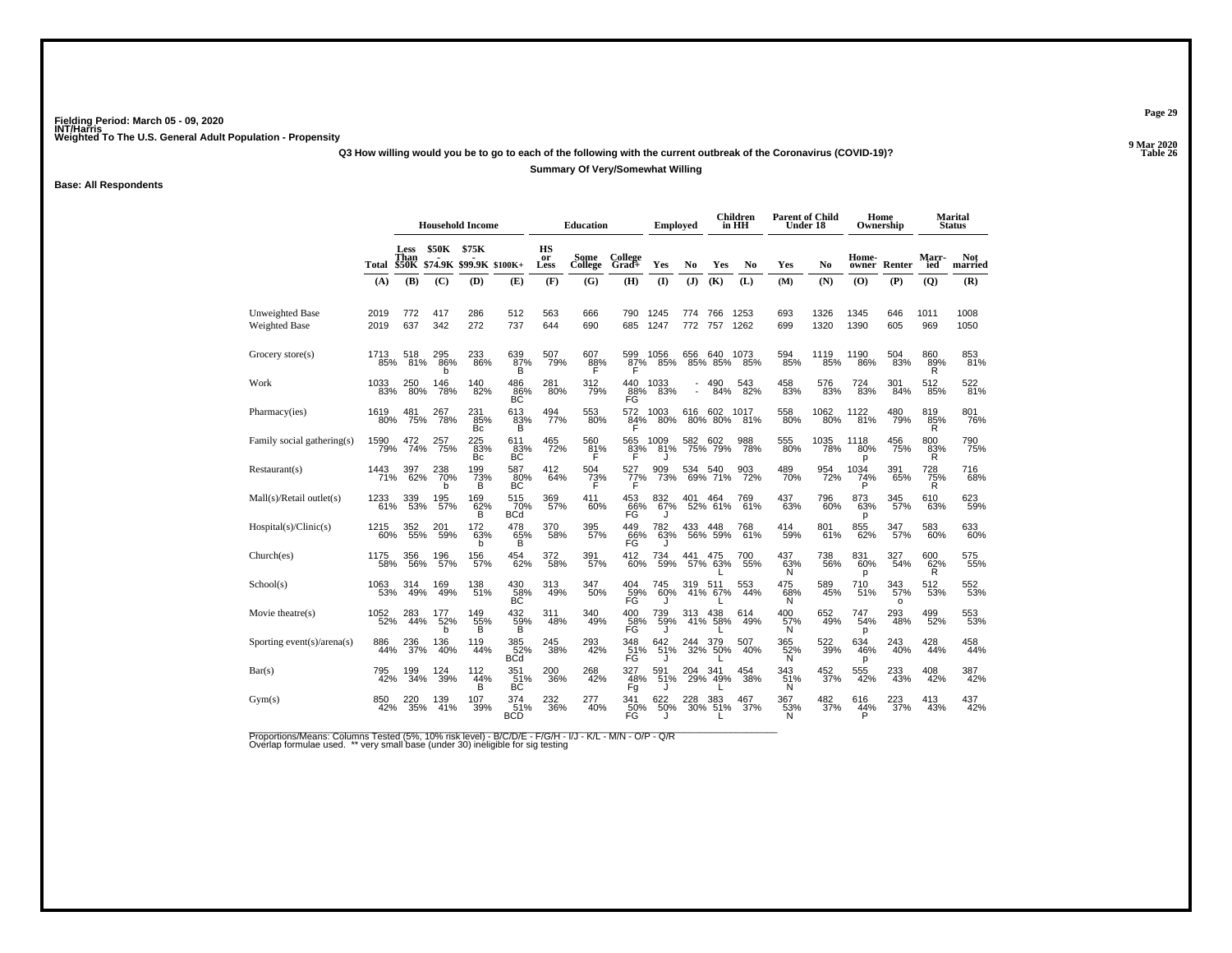**Q3 How willing would you be to go to each of the following with the current outbreak of the Coronavirus (COVID-19)?**

### **Summary Of Very/Somewhat Willing**

**Base: All Respondents**

|                                         | <b>Total</b> | <b>Feel Know-</b><br>ledgeable<br><b>About Coro-</b><br>navirus | Do Not<br><b>Feel Know-</b><br>ledgeable<br>About Coro-<br>navirus |
|-----------------------------------------|--------------|-----------------------------------------------------------------|--------------------------------------------------------------------|
|                                         | (A)          | <b>(B)</b>                                                      | (C)                                                                |
| <b>Unweighted Base</b><br>Weighted Base | 2019<br>2019 | 1541<br>1536                                                    | 478<br>483                                                         |
| Grocery store(s)                        | 1713<br>85%  | 1339<br>87%<br>С                                                | 374<br>77%                                                         |
| Work                                    | 1033<br>83%  | 824<br>86%                                                      | 209<br>73%                                                         |
| Pharmacy(ies)                           | 1619<br>80%  | 1271<br>83%                                                     | 348<br>72%                                                         |
| Family social gathering(s)              | 1590<br>79%  | 1253<br>82%<br>ō                                                | 337<br>70%                                                         |
| Restaurant(s)                           | 1443<br>71%  | 1145<br>75%                                                     | 298<br>62%                                                         |
| Mall(s)/Retal outlet(s)                 | 1233<br>61%  | 993<br>65%<br>С                                                 | 240<br>50%                                                         |
| Hospital(s)/Clinic(s)                   | 1215<br>60%  | 939<br>61%                                                      | 276<br>57%                                                         |
| Church(es)                              | 1175<br>58%  | 927<br>60%<br>С                                                 | 248<br>51%                                                         |
| School(s)                               | 1063<br>53%  | 838<br>55%<br>C                                                 | 226<br>47%                                                         |
| Movie theatre(s)                        | 1052<br>52%  | 835<br>54%                                                      | 217<br>45%                                                         |
| Sporting event(s)/arena(s)              | 886<br>44%   | 712<br>46%                                                      | 174<br>36%                                                         |
| Bar(s)                                  | 795<br>42%   | 638<br>45%                                                      | 158<br>35%                                                         |
| Gym(s)                                  | 850<br>42%   | 687<br>45%<br>С                                                 | 163<br>34%                                                         |

Proportions/Means: Columns Tested (5%, 10% risk level) - B/C<br>Overlap formulae used.

**Page 30**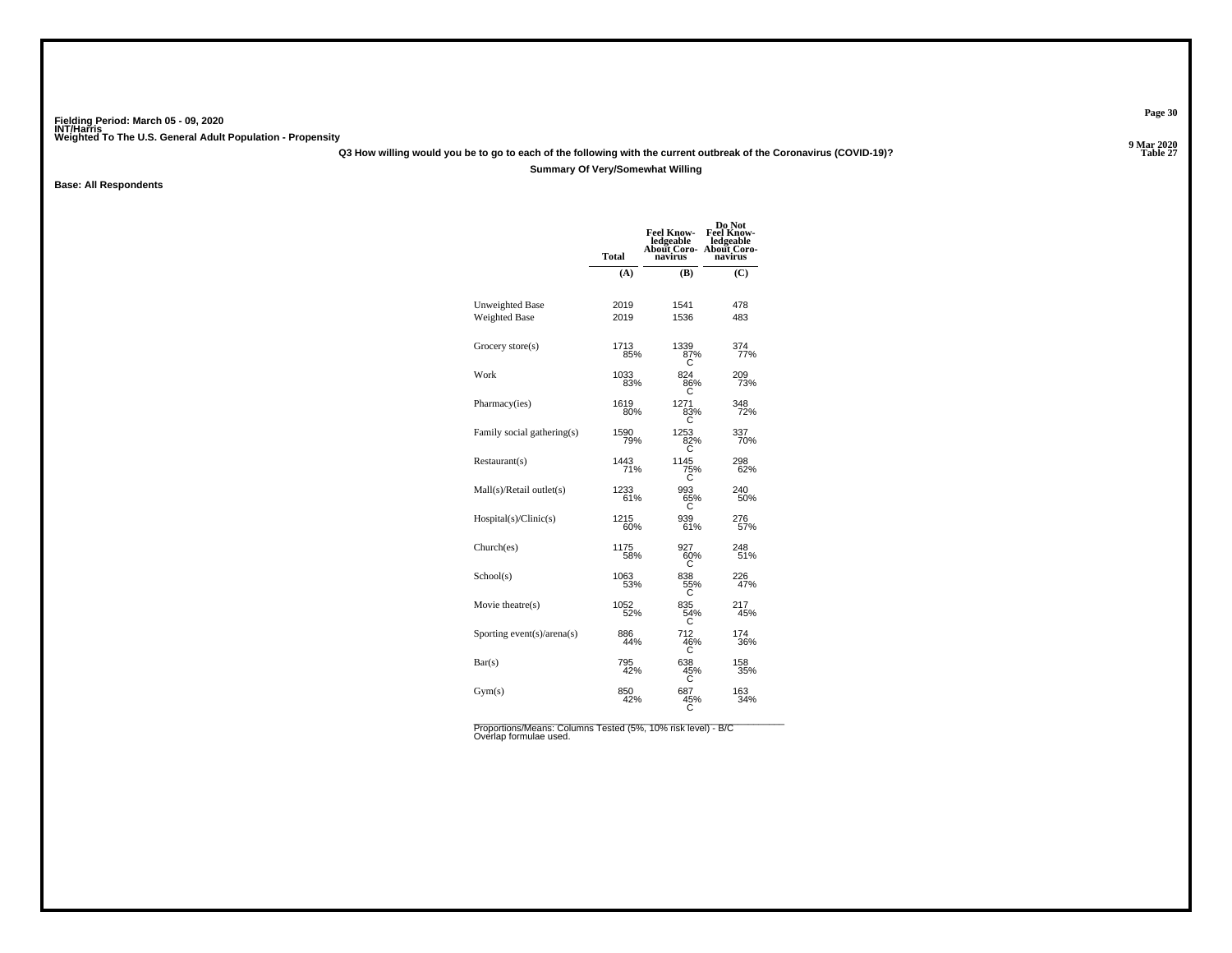**Q3 How willing would you be to go to each of the following with the current outbreak of the Coronavirus (COVID-19)?Summary Of Not At All/Not Very Willing**

**Base: All Respondents**

|                                                |              | Gender     |                 |                           |                  | Age             |                                 |                       |                          |                 | Male Age        |                  | <b>Female Age</b> |                         |                      |                      |                            |                         | Region         |                          |               |                    |
|------------------------------------------------|--------------|------------|-----------------|---------------------------|------------------|-----------------|---------------------------------|-----------------------|--------------------------|-----------------|-----------------|------------------|-------------------|-------------------------|----------------------|----------------------|----------------------------|-------------------------|----------------|--------------------------|---------------|--------------------|
|                                                | <b>Total</b> | Male       | Female          | 18-34                     | 35-44            | 45-54           | 55-64                           | $65+$                 | 18-34                    | 35-44           | 45-54           | 55-64            | $65+$             | 18-34                   | 35-44                | 45-54                | 55-64                      | $65+$                   | North-<br>east | South                    | Mid-<br>west  | West               |
|                                                | (A)          | (B)        | (C)             | <b>(D)</b>                | (E)              | (F)             | (G)                             | (H)                   | $\mathbf{I}$             | $($ $)$         | (K)             | (L)              | (M)               | (N)                     | (0)                  | (P)                  | (Q)                        | (R)                     | (S)            | (T)                      | (U)           | (V)                |
| <b>Unweighted Base</b><br><b>Weighted Base</b> | 2019<br>2019 | 907<br>971 | 1112<br>1048    | 622<br>593                | 341<br>331       | 318<br>329      | 345<br>338                      | 393<br>428            | 272<br>291               | 161<br>165*     | 139<br>158*     | 147<br>$162*$    | 188<br>194        | 350<br>302              | 180<br>165           | 179<br>170           | 198<br>176                 | 205<br>235              | 457<br>354     | 822<br>772               | 402<br>423    | 338<br>469         |
| Sporting event(s)/arena(s)                     | 891<br>44%   | 371<br>38% | 520<br>50%<br>B | 252<br>43%                | 130<br>39%       | 148<br>45%      | $^{172}_{51\%}$<br>dE           | 190<br>44%            | 110<br>38%               | 52<br>31%       | 64<br>41%       | 66<br>41%        | 79<br>41%         | 142%                    | $^{77}_{47\%}$       | 83<br>49%            | 105<br>60%<br><b>NOrL</b>  | 111<br>47%              | 146<br>41%     | 344<br>45%               | 197<br>46%    | 205<br>44%         |
| Bar(s)                                         | 785<br>42%   | 330<br>36% | 455<br>47%<br>B | 166<br>37%                | 122<br>37%       | 144<br>44%      | 171<br>$\overline{50\%}$<br>DEh | 181<br>42%            | 73<br>32%                | 47<br>28%       | 62<br>39%       | 67<br>41%        | 82<br>42%         | 94<br>41%               | 75<br>46%            | 82<br>48%            | 104<br>59%<br>NORL         | 100<br>42%              | 144<br>42%     | 319<br>44%               | 149<br>39%    | 173<br>40%         |
| Gym(s)                                         | 827<br>41%   | 352<br>36% | 475<br>45%<br>R | 232<br>39%                | 124<br>38%       | 130<br>39%      | 172<br>51%<br><b>DEFH</b>       | 170<br>40%            | 104<br>36%               | 50<br>30%       | 52<br>33%       | 75<br>46%<br>Jk  | 71<br>37%         | 128<br>42%              | 74<br>45%            | 78<br>46%            | 97<br>55%<br>NR.           | 98<br>42%               | 135<br>38%     | 349<br>45%<br>sV         | 172<br>41%    | 171<br>36%         |
| Movie theatre(s)                               | 807<br>40%   | 342<br>35% | 465<br>44%      | 210<br>35%                | 117<br>35%       | 124<br>38%      | 161<br>48%<br>DEf               | 195<br>46%<br>DE      | 104<br>36%               | 45<br>27%       | 49<br>31%       | 59<br>37%        | 85<br>44%<br>Jk   | 106<br>35%              | 72<br>44%            | 75<br>44%<br>k       | 102<br>58%<br><b>NOPrL</b> | $^{110}_{47\%}$<br>N    | 150<br>42%     | 315<br>41%               | 159<br>37%    | 184<br>39%         |
| Hospital(s)/Clinic(s)                          | 700<br>35%   | 301<br>31% | 399<br>38%<br>B | 212<br>36%                | 115<br>35%       | 113<br>34%      | 126<br>37%                      | 134<br>31%            | 95<br>33%                | 51<br>31%       | 44<br>28%       | 59<br>36%        | 52<br>27%         | 117<br>39%              | 64<br>39%            | 69<br>41%            | 67<br>38%                  | 82<br>35%               | 118<br>33%     | 275<br>36%               | 152<br>36%    | 155<br>33%         |
| Mall(s)/Retail outlet(s)                       | 689<br>34%   | 302<br>31% | 387<br>37%      | 188<br>32%                | 93<br>28%        | 113<br>34%      | $^{126}_{32\%}$                 | $\frac{169}{39\%}$ dE | 89<br>30%                | 36<br>22%       | 55<br>35%       | 49<br>30%        | 74<br>38%         | 99<br>33%               | 57<br>34%            | 58<br>34%            | 77<br>44%<br>nL            | 95<br>41%               | 122<br>35%     | 277<br>36%               | 143<br>34%    | $\frac{147}{31\%}$ |
| Church(es)                                     | 576<br>29%   | 277<br>28% | 299<br>29%      | 214<br>36%<br>EfGH        | 89<br>27%        | 91<br>28%       | 80<br>24%                       | 102<br>24%            | $^{109}_{.37\%}$<br>jKIM | 42<br>25%       | 37<br>23%       | 41<br>25%        | 48<br>25%         | 105<br>35%<br>QR        | 46<br>28%            | 54<br>32%<br>q       | 38<br>22%                  | 54<br>23%               | 93<br>26%      | 225<br>29%               | 112<br>26%    | 146<br>31%         |
| School(s)                                      | 569<br>28%   | 253<br>26% | 316<br>30%      | 182<br>31%                | 80<br>24%        | 75<br>23%       | 106<br>31%                      | 127<br>30%            | 90<br>31%<br>Κ           | 37<br>22%       | 26<br>17%       | 45<br>28%<br>k   | 55<br>28%<br>k    | 92<br>31%               | 43<br>26%            | 48<br>28%            | 61<br>35%                  | $\frac{72}{31\%}$       | 84<br>24%      | 233<br>30%<br>s          | 121<br>28%    | 132<br>28%         |
| Restaurant(s)                                  | 510<br>25%   | 231<br>24% | 279<br>27%      | 166<br>28%                | 87<br>26%        | 82<br>25%       | 81<br>24%                       | 94<br>22%             | 90<br>31%<br>Lm          | 40<br>24%       | 33<br>21%       | 28<br>17%        | 40<br>20%         | 76<br>25%               | 47<br>28%            | 49<br>29%            | 53<br>30%                  | 55<br>23%               | 89<br>25%      | 212<br>27%<br>U          | 80<br>19%     | 129<br>28%<br>U    |
| Family social gathering(s)                     | 352<br>17%   | 170<br>17% | 182<br>17%      | 144<br>24%<br><b>EFGH</b> | 46<br>14%        | 47<br>14%       | 58<br>17%                       | 58<br>14%             | 78<br>27%<br><b>JKLm</b> | 19<br>12%       | 16<br>10%       | 22<br>14%        | 34<br>18%         | 66<br>22%<br>R          | 26<br>16%            | 31<br>18%            | 35<br>20%<br>R             | 24<br>$\overline{10}$ % | 52<br>15%      | 158<br>21%<br>SU         | 54<br>13%     | 89<br>19%<br>u     |
| Pharmacy(ies)                                  | 315<br>16%   | 144<br>15% | 171<br>16%      | 139<br>23%<br><b>EFGH</b> | 51<br>15%<br>Ĥ   | 48<br>15%<br>h. | 40<br>12%                       | $\frac{37}{9%}$       | 63<br>22%<br>kLM         | 27 <sub>%</sub> | 19<br>12%       | $^{14}_{9\%}$    | $^{21}_{11\%}$    | 76<br>25%<br><b>OQR</b> | $^{24}_{14\%}$<br>r. | 29 <sub>%</sub><br>R | 26<br>15%<br>Ŕ.            | $\frac{16}{7%}$         | 47<br>13%      | $\frac{142}{18\%}$<br>sŰ | $^{40}_{9\%}$ | 86<br>18%<br>Ú     |
| Work                                           | 161<br>13%   | 79<br>12%  | 82<br>14%       | EFGH                      | 30<br>11%        | $^{20}_{\ 8\%}$ | $^{14}_{8\%}$                   | $\frac{4}{4%}$        | 52<br>22%<br>JKL         | 15<br>10%       | $\frac{5}{4%}$  | $\frac{5}{5\%}$  | $\frac{2}{3}$ %   | 41<br>20%               | 15<br>12%            | 14<br>12%            | 9<br>12%                   | $\frac{3}{5\%}$         | 24<br>11%      | 67<br>14%                | 29<br>12%     | $^{41}_{14\%}$     |
| Grocery store(s)                               | 260<br>13%   | 122<br>13% | 138<br>13%      | 105<br>18%<br><b>FGH</b>  | 54<br>16%<br>FgH | $^{29}_{9\%}$   | 34<br>10%                       | $\frac{38}{9\%}$      | 54<br>18%<br>KL          | 26<br>16%<br>Kl | $\frac{9}{6\%}$ | $\frac{11}{7\%}$ | $^{21}_{11\%}$    | 51<br>17%               | 28<br>17%<br>R       | 20<br>11%            | $^{22}_{13\%}$             | $^{17}_{7\%}$           | 49<br>14%      | 116<br>15%               | 45<br>11%     | 50<br>11%          |

Proportions/Means: Columns Tested (5%, 10% risk level) - B/C - D/E/F/G/H - I/J/K/L/M - N/O/P/Q/R - I/N - J/O - K/P - L/Q - M/R - S/T/U/V<br>Overlap formulae used. \*small base; \* very small base (under 30) ineligible for sig t

**Page 31**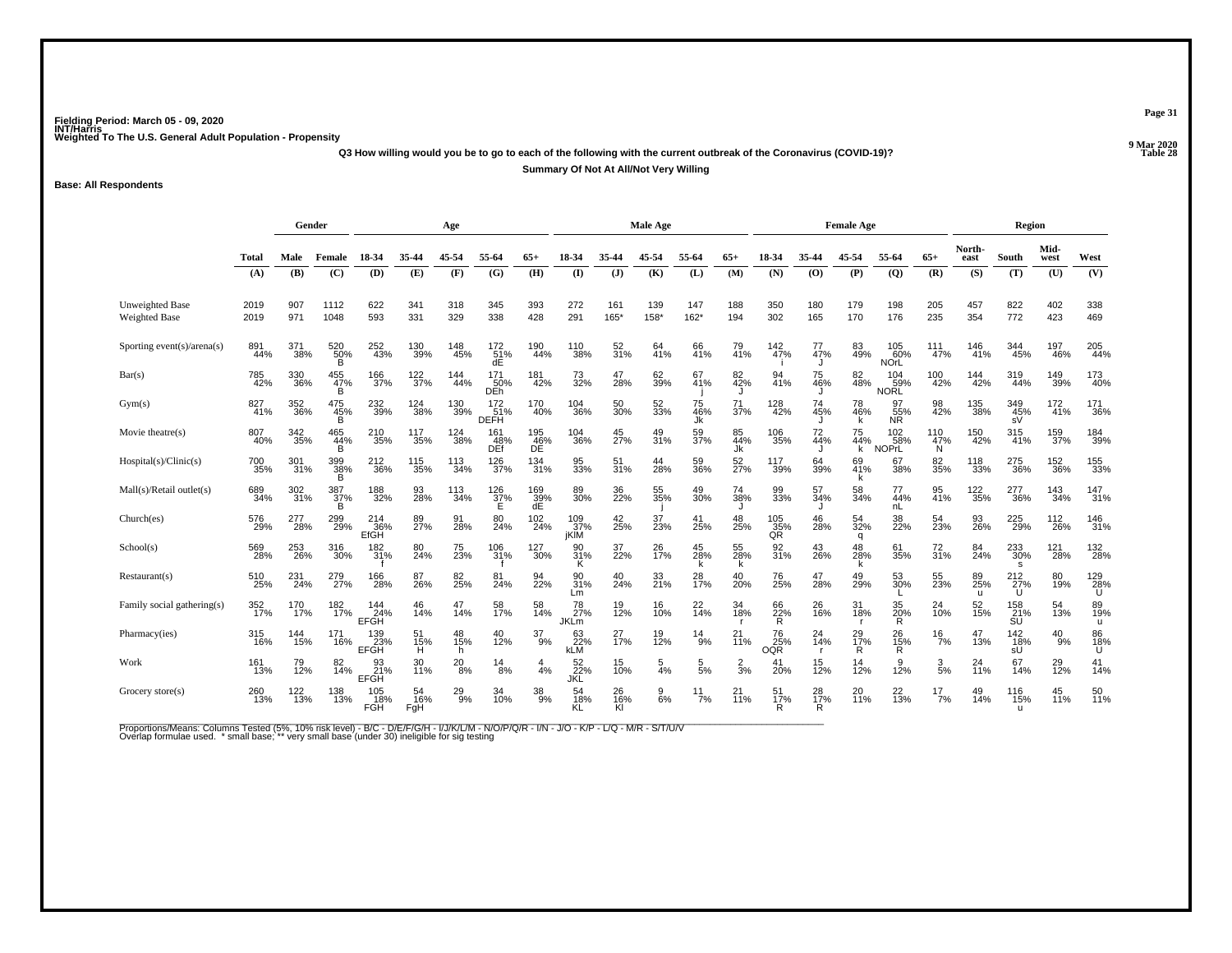**Q3 How willing would you be to go to each of the following with the current outbreak of the Coronavirus (COVID-19)?**

**Summary Of Not At All/Not Very Willing**

**Base: All Respondents**

|                                                |              | <b>Household Income</b>                |                       |                          |            |                         | <b>Education</b> |                  | Emploved     |                   |                    | Children<br>in HH | <b>Parent of Child</b><br>Under 18 |                 |                | Home<br>Ownership      |                | Marital<br><b>Status</b> |
|------------------------------------------------|--------------|----------------------------------------|-----------------------|--------------------------|------------|-------------------------|------------------|------------------|--------------|-------------------|--------------------|-------------------|------------------------------------|-----------------|----------------|------------------------|----------------|--------------------------|
|                                                | Total        | Less<br>Than<br><b>\$50K</b>           | <b>\$50K</b>          | \$75K<br>\$74.9K \$99.9K | $$100K+$   | <b>HS</b><br>or<br>Less | Some<br>College  | College<br>Grad+ | Yes          | No                | Yes                | No                | Yes                                | No              | Home-<br>owner | Renter                 | Marr-<br>ied   | Not<br>married           |
|                                                | (A)          | (B)                                    | (C)                   | (D)                      | (E)        | (F)                     | (G)              | (H)              | (1)          | (J)               | (K)                | (L)               | (M)                                | (N)             | (O)            | (P)                    | $\overline{Q}$ | (R)                      |
| <b>Unweighted Base</b><br><b>Weighted Base</b> | 2019<br>2019 | 772<br>637                             | 417<br>342            | 286<br>272               | 512<br>737 | 563<br>644              | 666<br>690       | 790<br>685       | 1245<br>1247 | 774<br>772        | 766<br>757         | 1253<br>1262      | 693<br>699                         | 1326<br>1320    | 1345<br>1390   | 646<br>605             | 1011<br>969    | 1008<br>1050             |
| Sporting event(s)/arena(s)                     | 891<br>44%   | 312<br>49%                             | 154<br>45%            | 120<br>44%               | 288<br>39% | 318<br>49%<br>н         | 316<br>46%<br>Ĥ  | 258<br>38%       | 504<br>40%   | 387               | 332<br>50% 44%     | 559<br>44%        | 306<br>44%                         | 585<br>44%      | 588<br>42%     | 290<br>48%<br>$\Omega$ | 448<br>46%     | 443<br>42%               |
| Bar(s)                                         | 785<br>42%   | $\frac{48}{5}$                         | 142<br>45%<br>E       | 108<br>42%               | 243<br>35% | 269<br>48%<br>gH        | 263<br>41%       | 253<br>37%       | 441<br>38%   | 344               | 292<br>48% 42%     | $^{493}_{42\%}$   | 273<br>41%                         | 512<br>42%      | 538<br>41%     | 239<br>44%             | 417<br>43%     | 368<br>40%               |
| Gym(s)                                         | 827<br>41%   | 298<br>47%<br>сE                       | 136<br>40%            | 118<br>43%<br>е          | 262<br>36% | 301<br>47%<br>gН        | 275<br>40%       | 252<br>37%       | 470<br>38%   | 357               | 304<br>46% 40%     | 523<br>41%        | 275<br>39%                         | 552<br>42%      | 535<br>39%     | 283<br>47%             | 392<br>40%     | 436<br>41%               |
| Movie theatre(s)                               | 807<br>40%   | 293<br>46%<br>dE                       | 138<br>40%            | 103<br>38%               | 256<br>35% | 272<br>42%<br>h         | 289<br>42%<br>h  | 246<br>36%       | 433<br>35%   | 373               | 295<br>48% 39%     | 511<br>41%        | 282<br>40%                         | 524<br>40%      | 531<br>38%     | 266<br>44%<br>$\circ$  | 406<br>42%     | 400<br>38%               |
| Hospital(s)/Clinic(s)                          | 700<br>35%   | 245<br>38%<br>Е                        | 129<br>38%<br>e       | 86<br>32%                | 224<br>30% | 231<br>36%              | 256<br>37%<br>h  | 214<br>31%       | 403<br>32%   | 297 2<br>38%      | 274<br>-36%        | 426<br>34%        | 263<br>38%                         | 438<br>33%      | 465<br>33%     | 227<br>38%             | 356<br>37%     | 345<br>33%               |
| Mall(s)/Retail outlet(s)                       | 689<br>34%   | 255<br>$\frac{40\%}{E}$                | 134<br>$\frac{39}{5}$ | 90<br>33%                | 195<br>27% | 241<br>$\frac{37}{H}$   | 239<br>35%       | 208<br>30%       | 366<br>29%   | 323<br>42%        | 263<br>35%         | 426<br>34%        | 244<br>35%                         | 445<br>34%      | 460<br>33%     | 222<br>37%             | 328<br>34%     | 361<br>34%               |
| Church(es)                                     | 576<br>29%   | 195<br>31%                             | 99<br>29%             | 80<br>29%                | 186<br>25% | 188<br>29%              | 204<br>30%       | 184<br>27%       | 374<br>30%   | 202               | 215<br>26% 28%     | 361<br>29%        | 210<br>30%                         | 366<br>28%      | 382<br>27%     | 189<br>31%             | 269<br>28%     | 306<br>29%               |
| School(s)                                      | 569<br>28%   | 207<br>$\frac{32}{5}$                  | 105<br>$\frac{31}{E}$ | 79<br>29%                | 168<br>23% | 214<br>33%<br>qΗ        | 188<br>27%       | 167<br>24%       | 316<br>25%   |                   | 254 180<br>33% 24% | 389<br>31%        | 169<br>24%                         | 400<br>30%<br>M | 382<br>27%     | 179<br>30%             | 262<br>27%     | 307<br>29%               |
| Restaurant(s)                                  | 510<br>25%   | $^{204}_{\substack{32\%\\ \text{DE}}}$ | 96<br>28%<br>E        | 63<br>23%                | 139<br>19% | 206<br>32%<br>GH        | 157<br>23%       | 146<br>21%       | 304<br>24%   | 206<br>27%        | 197<br>26%         | 312<br>25%        | 199<br>29%<br>n                    | 311<br>24%      | 318<br>23%     | 188<br>31%<br>O        | 230<br>24%     | 280<br>27%               |
| Family social gathering(s)                     | 352<br>17%   | 128<br>20%<br>de                       | 73<br>21%<br>dE       | 37<br>14%                | 110<br>15% | 145<br>22%<br>GH        | 109<br>16%       | 99<br>14%        | 208<br>17%   | 144<br>19%        | 139<br>18%         | 213<br>17%        | 132<br>19%                         | 220<br>17%      | 229<br>16%     | 117<br>19%             | 149<br>15%     | 203<br>19%<br>q          |
| Pharmacy(ies)                                  | 315<br>16%   | 119<br>19%<br>DÉ                       | 67<br>$\frac{19}{DE}$ | 29<br>11%                | 96<br>13%  | 122<br>19%<br>н         | 99<br>14%        | 93<br>14%        | 193<br>15%   | 122<br>16%        | 128<br>17%         | 187<br>15%        | 120<br>17%                         | 195<br>15%      | 212<br>15%     | 99<br>16%              | 135<br>14%     | 180<br>17%               |
| Work                                           | 161<br>13%   | 47<br>15%                              | 27<br>15%             | 24<br>14%                | 63<br>11%  | 54<br>15%<br>h.         | 58<br>15%<br>h.  | 49<br>10%        | 161<br>13%   |                   | 79<br>13%          | 82 <sub>%</sub>   | 75<br>14%                          | 86<br>12%       | 110<br>13%     | 49<br>13%              | 68<br>11%      | 93<br>14%                |
| Grocery store(s)                               | 260<br>13%   | 103<br>16%<br>ce                       | 37<br>11%             | 31<br>11%                | 85<br>12%  | 116<br>18%<br>GH        | 68<br>10%        | 76<br>11%        | 167<br>13%   | $\frac{93}{12\%}$ | 100<br>13%         | 160<br>13%        | 93<br>13%                          | 167<br>13%      | 172<br>12%     | 83<br>14%              | 99<br>10%      | 160<br>15%<br>Q          |

Proportions/Means: Columns Tested (5%, 10% risk level) - B/C/D/E - F/G/H - I/J - K/L - M/N - O/P - Q/R<br>Overlap formulae used. \*\* very small base (under 30) ineligible for sig testing

**Page 32**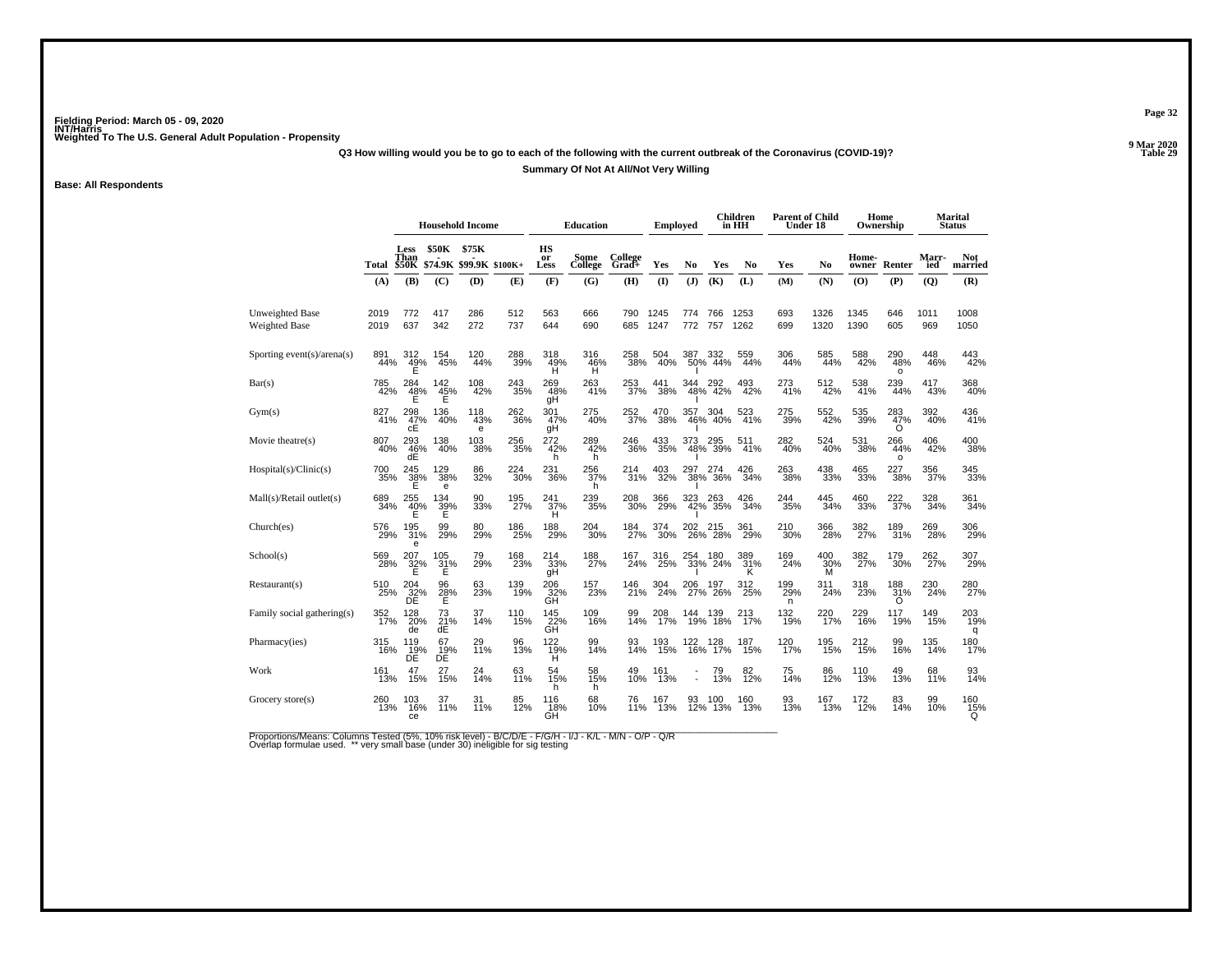**Q3 How willing would you be to go to each of the following with the current outbreak of the Coronavirus (COVID-19)?**

### **Summary Of Not At All/Not Very Willing**

**Base: All Respondents**

|                            | <b>Total</b> | <b>Feel Know-</b><br>ledgeable<br>About Coro-<br>navirus | Do Not<br><b>Feel Know-</b><br>ledgeable<br>About Coro-<br>navirus |
|----------------------------|--------------|----------------------------------------------------------|--------------------------------------------------------------------|
|                            | (A)          | <b>(B)</b>                                               | (C)                                                                |
|                            |              |                                                          |                                                                    |
| <b>Unweighted Base</b>     | 2019         | 1541                                                     | 478                                                                |
| Weighted Base              | 2019         | 1536                                                     | 483                                                                |
| Sporting event(s)/arena(s) | 891<br>44%   | 639<br>42%                                               | 252<br>52%<br>в                                                    |
| Bar(s)                     | 785<br>42%   | 559<br>39%                                               | 226<br>50%<br>B                                                    |
| Gym(s)                     | 827<br>41%   | 591<br>38%                                               | 236<br>49%<br>в                                                    |
| Movie theatre(s)           | 807<br>40%   | 580<br>38%                                               | 226<br>47%<br>B                                                    |
| Hospital(s)/Clinic(s)      | 700<br>35%   | 527<br>34%                                               | 173<br>36%                                                         |
| Mall(s)/Retail outlet(s)   | 689<br>34%   | 477<br>31%                                               | 211<br>44%<br>в                                                    |
| Church(es)                 | 576<br>29%   | 410<br>27%                                               | 165<br>34%<br>в                                                    |
| School(s)                  | 569<br>28%   | 406<br>26%                                               | 163<br>34%<br>в                                                    |
| Restaurant(s)              | 510<br>25%   | 349<br>23%                                               | 161<br>33%<br>B                                                    |
| Family social gathering(s) | 352<br>17%   | 237<br>15%                                               | 116<br>24%<br>R                                                    |
| Pharmacy(ies)              | 315<br>16%   | 213<br>14%                                               | 102<br>21%<br>В                                                    |
| Work                       | 161<br>13%   | 107<br>11%                                               | 54<br>19%<br>B                                                     |
| Grocery store $(s)$        | 260<br>13%   | 165<br>11%                                               | 95<br>20%<br>в                                                     |

Proportions/Means: Columns Tested (5%, 10% risk level) - B/C<br>Overlap formulae used.

**Page 33**

**P** Table 30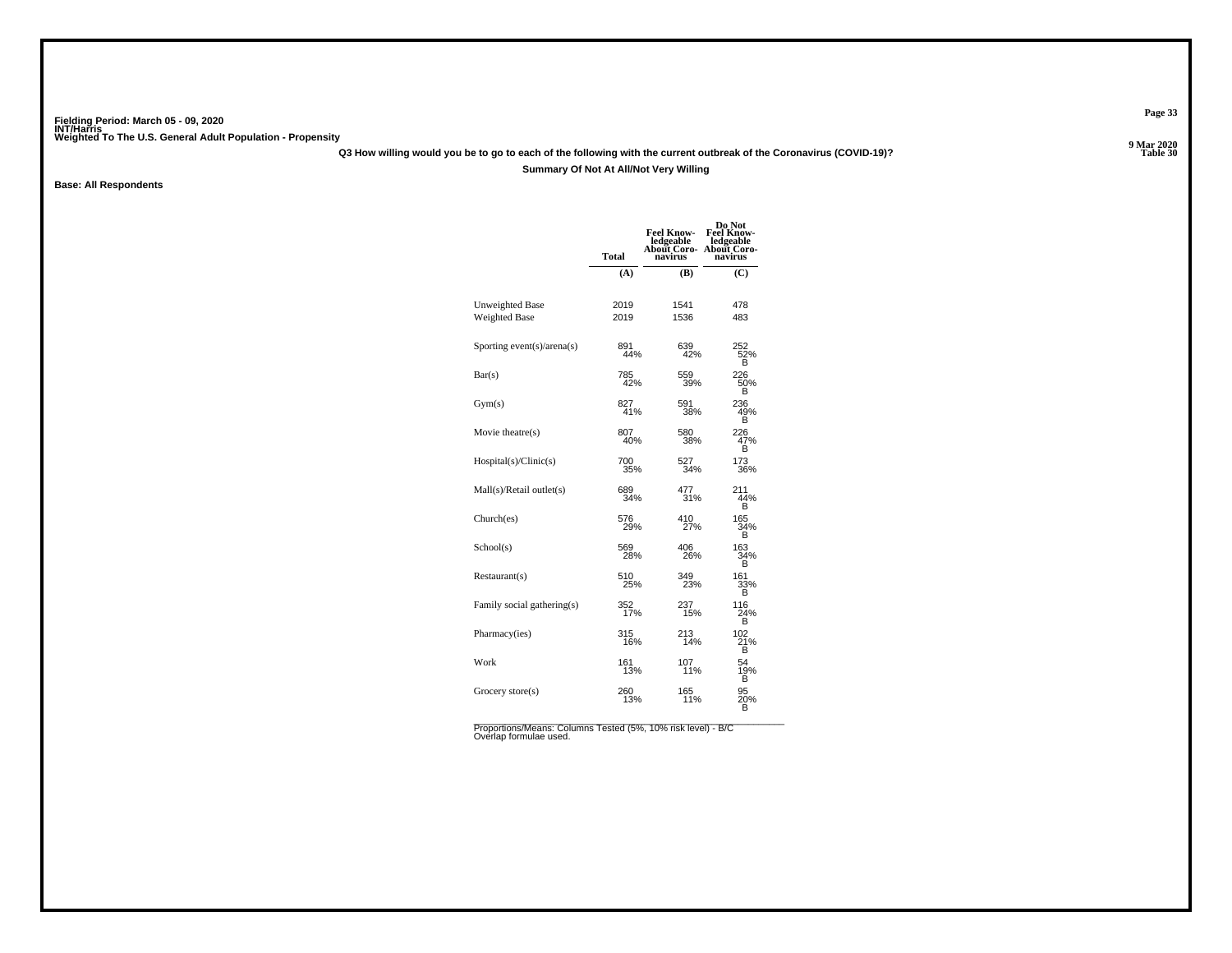**Q3\_1 How willing would you be to go to each of the following with the current outbreak of the Coronavirus (COVID-19)?**

**Sporting event(s)/arena(s)**

**Base: All Respondents**

|                                      | Gender<br>Age |                 |                     |                   |                   |                  | Male Age              |                           |                         |                          |                   | <b>Female Age</b>      |                   |                    |                   | Region            |                           |                         |                |             |              |                   |
|--------------------------------------|---------------|-----------------|---------------------|-------------------|-------------------|------------------|-----------------------|---------------------------|-------------------------|--------------------------|-------------------|------------------------|-------------------|--------------------|-------------------|-------------------|---------------------------|-------------------------|----------------|-------------|--------------|-------------------|
|                                      | <b>Total</b>  | Male            | Female              | 18-34             | 35-44             | 45-54            | 55-64                 | $65+$                     | 18-34                   | 35-44                    | 45-54             | 55-64                  | $65+$             | 18-34              | 35-44             | 45-54             | 55-64                     | $65+$                   | North-<br>east | South       | Mid-<br>west | West              |
|                                      | (A)           | (B)             | (C)                 | (D)               | (E)               | (F)              | (G)                   | (H)                       | $($ $\Gamma$            | $($ $\bf{J}$ )           | (K)               | (L)                    | (M)               | (N)                | (O)               | (P)               | $\overline{Q}$            | (R)                     | (S)            | (T)         | (U)          | (V)               |
| Unweighted Base<br>Weighted Base     | 2019<br>2019  | 907<br>971      | 1112<br>1048        | 622<br>593        | 341<br>331        | 318<br>329       | 345<br>338            | 393<br>428                | 272<br>291              | 161<br>165*              | 139<br>158*       | 147<br>$162*$          | 188<br>194        | 350<br>302         | 180<br>165        | 179<br>170        | 198<br>176                | 205<br>235              | 457<br>354     | 822<br>772  | 402<br>423   | 338<br>469        |
|                                      |               |                 |                     |                   |                   |                  |                       |                           |                         |                          |                   |                        |                   |                    |                   |                   |                           |                         |                |             |              |                   |
| Very/Somewhat Willing<br>(Net)       | 886<br>44%    | 513<br>53%<br>С | 373<br>36%          | 300<br>51%<br>GH  | 184<br>56%<br>fGH | 152<br>46%<br>GH | 117<br>34%            | 134<br>31%                | 166<br>57%<br><b>MN</b> | 106<br>64%<br><b>IMO</b> | 89<br>56%<br>MP   | 83<br>51%<br><b>MQ</b> | 69<br>36%         | 133<br>44%<br>QR   | 78<br>47%<br>QR   | 63<br>37%<br>Q    | 34<br>19%                 | 65<br>28%               | 166<br>47%     | 336<br>44%  | 170<br>40%   | 213<br>45%        |
| Very willing                         | 438<br>22%    | 266<br>27%<br>C | 172<br>16%          | 134<br>23%<br>H   | 95<br>29%<br>GH   | 91<br>28%<br>GH  | 63<br>19%             | 55<br>13%                 | 73<br>25%<br>m          | 57<br>34%<br>Мo          | $\frac{57}{36\%}$ | 47<br>29%<br>MQ        | 32<br>16%         | 61<br>20%<br>QR    | $\frac{38}{23\%}$ | $\frac{34}{20\%}$ | $^{15}_{9\%}$             | 24<br>10%               | 72<br>20%      | 163<br>21%  | 83<br>20%    | 120<br>25%        |
| Somewhat willing                     | 448<br>22%    | 247<br>25%      | 201<br>19%          | 165<br>28%<br>FGH | 89<br>27%<br>FGH  | 61<br>18%        | 54<br>16%             | 79<br>18%                 | 93<br>32%<br>kM         | 50<br>30%<br>m.          | 32<br>20%         | 35<br>22%<br>Q         | 37<br>19%         | 73<br>24%<br>Q     | 40<br>24%<br>Q    | 29<br>17%         | 18<br>10%                 | 41<br>18%               | 94<br>27%      | 173<br>22%  | 87<br>21%    | 93<br>20%         |
| Not At All/Not Very<br>Willing (Net) | 891<br>44%    | 371<br>38%      | 520<br>50%          | 252<br>43%        | 130<br>39%        | 148<br>45%       | $^{172}_{51\%}$<br>dE | 190<br>44%                | 110<br>38%              | 52<br>31%                | 64<br>41%         | 66<br>41%              | 79<br>41%         | $\frac{142}{47\%}$ | 77<br>47%         | 83<br>49%         | 105<br>60%<br>NOrL        | 111<br>47%              | 146<br>41%     | 344<br>45%  | 197<br>46%   | 205<br>44%        |
| Not very willing                     | 395<br>20%    | 183<br>19%      | 212<br>20%          | 116<br>20%        | 62<br>19%         | 76<br>23%        | 64<br>19%             | 77<br>18%                 | 56<br>19%               | 25<br>15%                | 41<br>26%         | 30<br>18%              | 32<br>17%         | 60<br>20%          | 37<br>22%         | 36<br>21%         | 34<br>19%                 | 45<br>19%               | 59<br>17%      | 146<br>19%  | 93<br>22%    | 97<br>21%         |
| Not at all willing                   | 496<br>25%    | 188<br>19%      | 308<br>29%          | 136<br>23%        | 68<br>21%         | 71<br>22%        | 108<br>32%<br>DEF     | 113<br>26%                | 54<br>19%               | 27<br>17%                | 24<br>15%         | 37<br>23%              | 47<br>24%         | 82<br>27%          | 40<br>24%         | 48<br>28%<br>K    | 71<br>40%<br><b>NOpRL</b> | 67<br>28%               | 87<br>25%      | 198<br>26%  | 104<br>25%   | 108<br>23%        |
| Not applicable                       | 242<br>12%    | 86<br>9%        | 156<br>1 <u>5</u> % | $^{41}_{7\%}$     | 17<br>5%          | $^{30}_{9\%}$    | 50<br>15%<br>DEf      | 104<br>24%<br><b>DEFG</b> | $^{15}_{5\%}$           | 4%                       | $\frac{5}{3%}$    | $^{13}_{8\%}$          | 46<br>24%<br>IJKL | 26<br>9%           | $^{10}_{6\%}$     | 24<br>14%<br>οK   | 37<br>21%<br><b>NOL</b>   | 58<br>25%<br><b>NOP</b> | $^{42}_{12\%}$ | 92<br>12%   | 56<br>13%    | $\frac{51}{11}$ % |
| Sigma                                | 2019<br>100%  | 971<br>100%     | 1048<br>100%        | 593<br>100%       | 331<br>100%       | 329<br>100%      | 338<br>100%           | 428<br>100%               | 291<br>100%             | 165<br>100%              | 158<br>100%       | 162<br>100%            | 194<br>100%       | 302<br>100%        | 165<br>100%       | 170<br>100%       | 176<br>100%               | 235<br>100%             | 354<br>100%    | 772<br>100% | 423<br>100%  | 469<br>100%       |

Proportions/Means: Columns Tested (5%, 10% risk level) - B/C - D/E/F/G/H - I/J/K/L/M - N/O/P/Q/R - I/N - J/O - K/P - L/Q - M/R - S/T/U/V<br>Overlap formulae used. \*small base

**Page 34**

**P Table 31**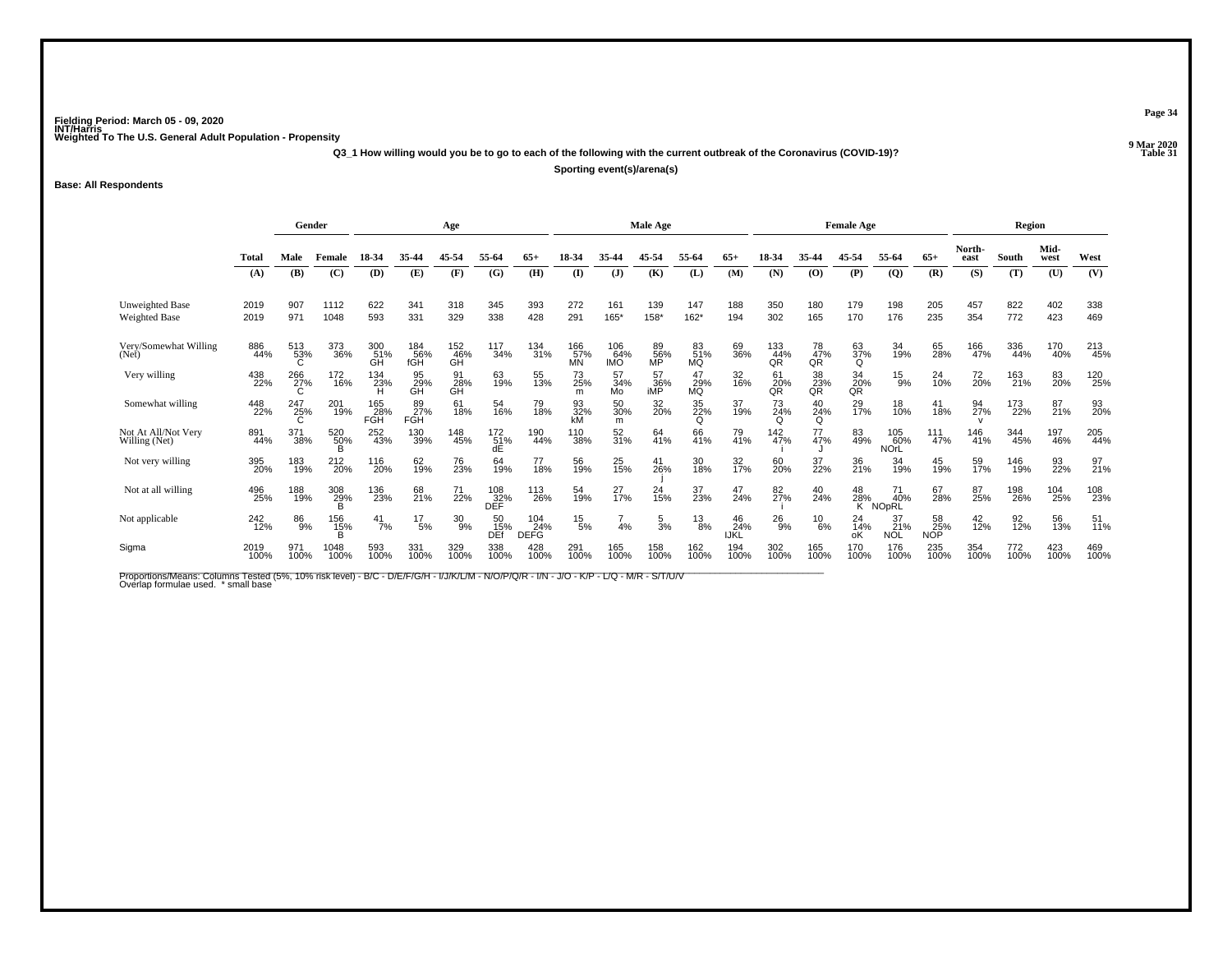**Q3\_1 How willing would you be to go to each of the following with the current outbreak of the Coronavirus (COVID-19)?**

**Sporting event(s)/arena(s)**

**Base: All Respondents**

|                                         |              |                              |                        | <b>Household Income</b>          |                                       |                   | <b>Education</b> |                  | <b>Employed</b> |            |                  | Children<br>in HH    | <b>Parent of Child</b><br>Under 18 |                 | Home<br>Ownership |                        |                       | <b>Marital</b><br><b>Status</b> |
|-----------------------------------------|--------------|------------------------------|------------------------|----------------------------------|---------------------------------------|-------------------|------------------|------------------|-----------------|------------|------------------|----------------------|------------------------------------|-----------------|-------------------|------------------------|-----------------------|---------------------------------|
|                                         | Total        | Less<br>Than<br><b>\$50K</b> | <b>\$50K</b>           | \$75K<br>\$74.9K \$99.9K \$100K+ |                                       | HS<br>or<br>Less  | Some<br>College  | College<br>Grad+ | Yes             | No         | Yes              | No.                  | Yes                                | No              | Home-<br>owner    | Renter                 | Marr-<br>ied          | <b>Not</b><br>married           |
|                                         | (A)          | (B)                          | (C)                    | (D)                              | (E)                                   | (F)               | (G)              | (H)              | (1)             | (J)        | (K)              | (L)                  | (M)                                | (N)             | (0)               | (P)                    | $\overline{Q}$        | (R)                             |
| Unweighted Base<br><b>Weighted Base</b> | 2019<br>2019 | 772<br>637                   | 417<br>342             | 286<br>272                       | 512<br>737                            | 563<br>644        | 666<br>690       | 790<br>685       | 1245<br>1247    | 774<br>772 | 766<br>757       | 1253<br>1262         | 693<br>699                         | 1326<br>1320    | 1345<br>1390      | 646<br>605             | 1011<br>969           | 1008<br>1050                    |
| Very/Somewhat Willing<br>(Net)          | 886<br>44%   | 236<br>37%                   | 136<br>40%             | 119<br>44%                       | 385<br>52%<br><b>B</b> C <sub>d</sub> | 245<br>38%        | 293<br>42%       | 348<br>51%<br>FG | 642<br>51%      | 244        | 379<br>32% 50%   | 507<br>40%           | 365<br>52%<br>N                    | 522<br>39%      | 634<br>46%<br>p   | 243<br>40%             | 428<br>44%            | 458<br>44%                      |
| Very willing                            | 438<br>22%   | 99<br>16%                    | 66<br>19%              | 55<br>20%                        | 213<br>29%<br><b>BCD</b>              | 134<br>21%        | 143<br>21%       | 161<br>24%       | 330<br>26%      | 108        | 200<br>14% 26%   | 238<br>19%           | 188<br>27%<br>N                    | 250<br>19%      | 328<br>24%<br>P   | 105<br>17%             | 231<br>24%            | 207<br>20%                      |
| Somewhat willing                        | 448<br>22%   | 138<br>22%                   | 70<br>21%              | 64<br>23%                        | $^{172}_{23\%}$                       | 111<br>17%        | 150<br>22%       | 187<br>27%<br>Fg | 312<br>25%      | 136        | 179<br>18% 24%   | 269<br>21%           | 177<br>25%<br>n                    | 271<br>21%      | 306<br>22%        | 138<br>23%             | 197<br>20%            | 251<br>24%                      |
| Not At All/Not Very<br>Willing (Net)    | 891<br>44%   | 312<br>$^{49%}_{E}$          | 154<br>45%             | 120<br>44%                       | 288<br>39%                            | 318<br>49%<br>H   | 316<br>46%<br>Ĥ  | 258<br>38%       | 504<br>40%      | 387        | 332<br>50% 44%   | 559<br>44%           | 306<br>44%                         | 585<br>44%      | 588<br>42%        | 290<br>48%<br>$\Omega$ | 448<br>46%            | 443<br>42%                      |
| Not very willing                        | 395<br>20%   | 128<br>20%                   | 61<br>18%              | 52<br>19%                        | 151<br>20%                            | 116<br>18%        | 152<br>22%       | 128<br>19%       | 248<br>20%      | 148<br>19% | 162<br>21%       | 233<br>18%           | 145<br>21%                         | 251<br>19%      | 261<br>19%        | 129 <sub>%</sub>       | 184<br>19%            | 211<br>20%                      |
| Not at all willing                      | 496<br>25%   | 184<br>$^{29\%}$             | 93<br>$\frac{27}{5}$ % | 68<br>25%                        | 137<br>19%                            | 202<br>_31%<br>GH | 164<br>24%<br>h. | 130<br>19%       | 256<br>21%      | 240<br>31% | 171<br>23%       | 326<br>26%           | 161<br>23%                         | 335<br>25%      | 327<br>23%        | 162<br>27%             | 264<br>$\frac{27}{8}$ | 232<br>22%                      |
| Not applicable                          | 242<br>12%   | 88<br>$^{14\%}_{E}$          | 52<br>15%<br>E         | 33<br>12%                        | $^{64}_{9\%}$                         | 82<br>13%         | 81<br>12%        | 79<br>12%        | 101<br>8%       | 140<br>18% | 45<br>6%         | 196<br>$^{16\%}_{K}$ | 28<br>4%                           | 213<br>16%<br>M | 168<br>12%        | 71<br>12%              | 93<br>10%             | 149<br>14%<br>Q                 |
| Sigma                                   | 2019<br>100% | 637<br>100%                  | 342<br>100%            | 272<br>100%                      | 737<br>100%                           | 644<br>100%       | 690<br>100%      | 685<br>100%      | 1247<br>100%    |            | 757<br>100% 100% | 1262<br>100%         | 699<br>100%                        | 1320<br>100%    | 1390<br>100%      | 605<br>100%            | 969<br>100%           | 1050<br>100%                    |

Proportions/Means: Columns Tested (5%, 10% risk level) - B/C/D/E - F/G/H - I/J - K/L - M/N - O/P - Q/R<br>Overlap formulae used.

**Page 35**

**P** Table 32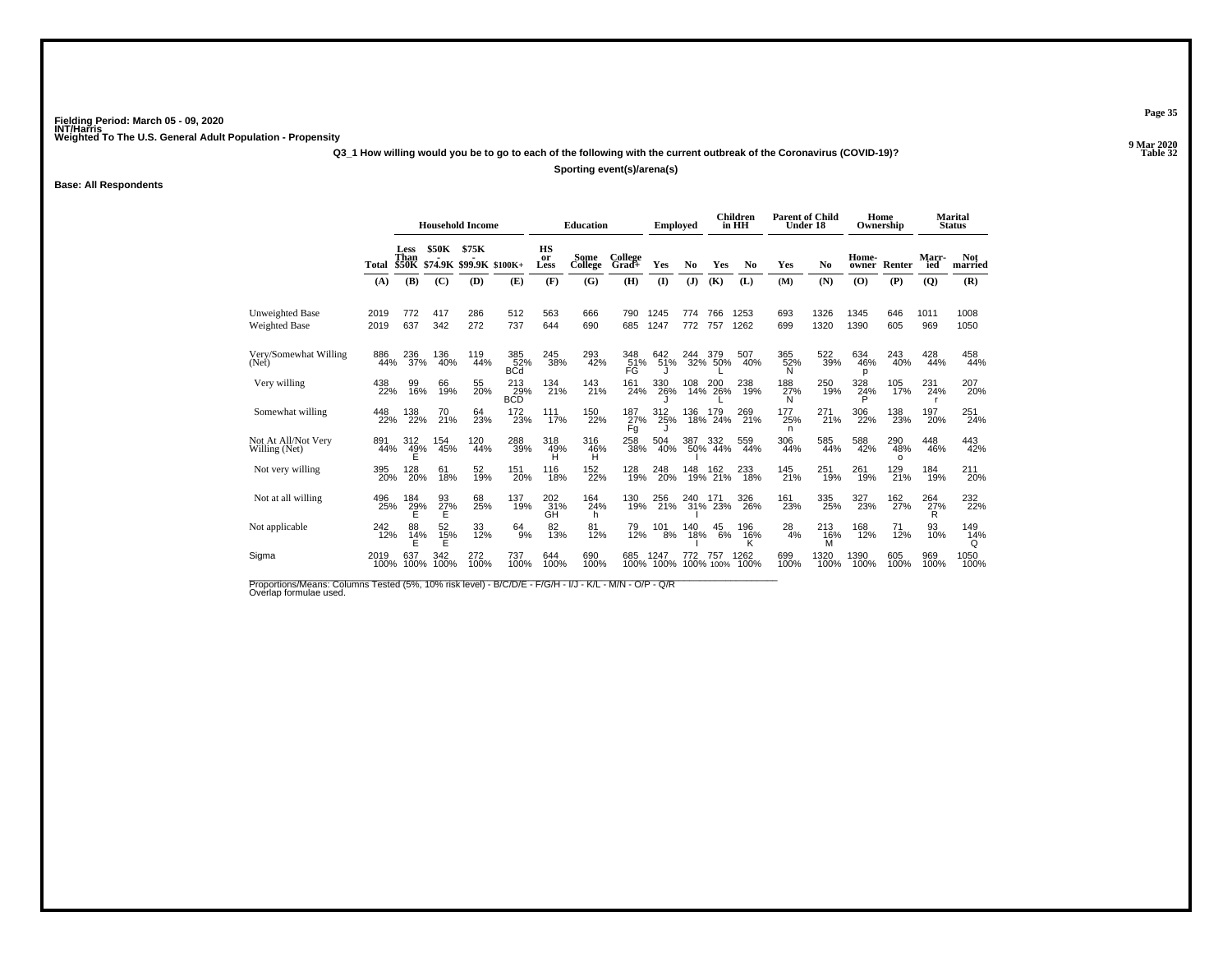**Q3\_1 How willing would you be to go to each of the following with the current outbreak of the Coronavirus (COVID-19)?**

#### **Sporting event(s)/arena(s)**

**Base: All Respondents**

|                                      | <b>Total</b> | <b>Feel Know-</b><br>ledgeable<br>About Coro-<br>navirus | Do Not<br><b>Feel Know-</b><br>ledgeable<br><b>About Coro-</b><br>navirus |
|--------------------------------------|--------------|----------------------------------------------------------|---------------------------------------------------------------------------|
|                                      | (A)          | (B)                                                      | (C)                                                                       |
| Unweighted Base                      | 2019         | 1541                                                     | 478                                                                       |
| Weighted Base                        | 2019         | 1536                                                     | 483                                                                       |
| Very/Somewhat Willing<br>(Net)       | 886<br>44%   | 712<br>46%<br>c                                          | 174<br>36%                                                                |
| Very willing                         | 438<br>22%   | 376<br>24%                                               | 62<br>13%                                                                 |
| Somewhat willing                     | 448<br>22%   | 336<br>22%                                               | 112<br>23%                                                                |
| Not At All/Not Very<br>Willing (Net) | 891<br>44%   | 639<br>42%                                               | 252<br>52%<br>в                                                           |
| Not very willing                     | 395<br>20%   | 283<br>18%                                               | 112<br>23%<br>b                                                           |
| Not at all willing                   | 496<br>25%   | 356<br>23%                                               | 140<br>29%<br>b                                                           |
| Not applicable                       | 242<br>12%   | 184<br>12%                                               | 57<br>12%                                                                 |
| Sigma                                | 2019<br>100% | 1536<br>100%                                             | 483<br>100%                                                               |
|                                      |              |                                                          |                                                                           |

Proportions/Means: Columns Tested (5%, 10% risk level) - B/C<br>Overlap formulae used.

**Page 36**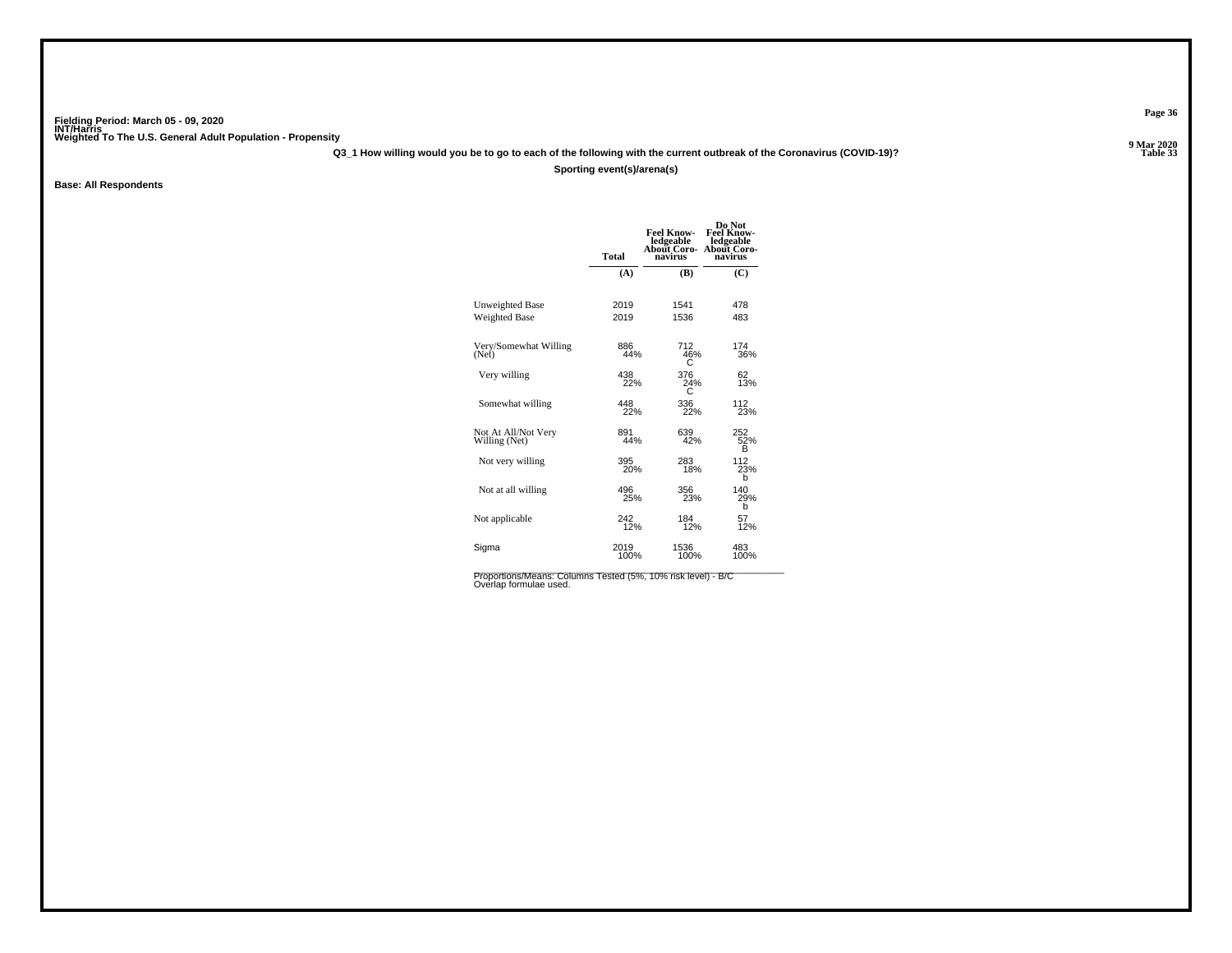**Q3\_2 How willing would you be to go to each of the following with the current outbreak of the Coronavirus (COVID-19)?**

**Restaurant(s)**

**Base: All Respondents**

|                                                |              | Gender           |                     |             |                | Age               |                 |                   |                 |                 | Male Age         |                        |                  |                 |                | <b>Female Age</b> |                |                 |                 | Region        |                     |                 |
|------------------------------------------------|--------------|------------------|---------------------|-------------|----------------|-------------------|-----------------|-------------------|-----------------|-----------------|------------------|------------------------|------------------|-----------------|----------------|-------------------|----------------|-----------------|-----------------|---------------|---------------------|-----------------|
|                                                | Total        | Male             | Female              | 18-34       | 35-44          | 45-54             | 55-64           | 65-               | 18-34           | 35.44           | 45-54            | 55-64                  | $65+$            | 18-34           | 35-44          | 45-54             | 55-64          | $65+$           | North-<br>east  | South         | Mid-<br>west        | West            |
|                                                | (A)          | (B)              | (C)                 | (D)         | (E)            | (F)               | (G)             | (H)               | (I)             | $\mathbf{J}$    | (K)              | (L)                    | (M)              | (N)             | (0)            | (P)               | $\overline{Q}$ | (R)             | (S)             | (T)           | (U)                 | (V)             |
| <b>Unweighted Base</b><br><b>Weighted Base</b> | 2019<br>2019 | 907<br>971       | 1112<br>1048        | 622<br>593  | 341<br>331     | 318<br>329        | 345<br>338      | 393<br>428        | 272<br>291      | 161<br>165*     | 139<br>158*      | 147<br>$162*$          | 188<br>194       | 350<br>302      | 180<br>165     | 179<br>170        | 198<br>176     | 205<br>235      | 457<br>354      | 822<br>772    | 402<br>423          | 338<br>469      |
| Very/Somewhat Willing<br>(Net)                 | 1443<br>71%  | 701<br>72%       | 742<br>71%          | 401<br>68%  | 237<br>72%     | 234<br>71%        | 247<br>73%      | 324<br>76%<br>D   | 185<br>64%      | 121<br>73%      | 118<br>74%       | 131 <sub>%</sub><br>IQ | 147<br>76%       | 216<br>72%      | 116<br>70%     | 116<br>68%        | 116<br>66%     | 178<br>76%<br>a | 254<br>72%      | 532<br>69%    | 334<br>79%<br>sTV   | 324<br>69%      |
| Very willing                                   | 722<br>36%   | 394<br>41%       | 329<br>31%          | 201<br>34%  | 128<br>39%     | 143<br>43%<br>DGH | 111<br>33%      | 140<br>33%        | 102<br>35%      | 75<br>45%       | 79<br>50%<br>lmp | 68<br>42%<br>Q         | 69<br>35%        | 99<br>33%       | 53<br>32%      | 63<br>37%<br>Q    | $^{42}_{24\%}$ | 71<br>30%       | 119<br>34%      | 245<br>32%    | 168<br>4 <u>0</u> % | 190<br>41%      |
| Somewhat willing                               | 721<br>36%   | 307<br>32%       | $^{414}_{39\%}$     | 200<br>34%  | 109<br>33%     | 91<br>28%         | $^{137}_{40\%}$ | 184<br>43%<br>DEF | 83<br>28%       | 46<br>28%       | 39<br>24%        | 62<br>39%              | 78<br>40%<br>liK | 117<br>39%      | 64<br>39%      | 53<br>31%         | 74<br>42%      | 106<br>45%<br>Đ | 134<br>38%      | 287<br>37%    | 166<br>39%<br>V     | 134<br>28%      |
| Not At All/Not Very<br>Willing (Net)           | 510<br>25%   | 231<br>24%       | 279<br>27%          | 166<br>28%  | 87<br>26%      | 82<br>25%         | 81<br>24%       | 94<br>22%         | 90<br>31%<br>Lm | 40<br>24%       | 33<br>21%        | 28<br>17%              | 40<br>20%        | 76<br>25%       | 47<br>28%      | 49<br>29%         | 53<br>30%      | 55<br>23%       | 89<br>25%       | 212 27%<br>IJ | 80<br>19%           | 129<br>28%<br>U |
| Not very willing                               | 277<br>14%   | 139<br>14%       | 138<br>13%          | 88<br>15%   | 57<br>17%<br>G | 47<br>14%         | 34<br>10%       | 51<br>12%         | 49<br>17%       | 30<br>18%       | 28<br>18%        | 11/7%                  | 20<br>10%        | 38<br>13%       | 28<br>17%      | $\frac{19}{11\%}$ | 23<br>13%      | 31<br>13%       | 49<br>14%       | 108<br>14%    | $\frac{36}{9%}$     | 84<br>18%<br>U  |
| Not at all willing                             | 233<br>12%   | $\frac{92}{9\%}$ | 141<br>1 <u>3</u> % | 78<br>13%   | $^{29}_{9\%}$  | 35<br>11%         | 47<br>14%       | 43<br>10%         | 40<br>14%<br>iK | $^{10}_{6\%}$   | $\frac{5}{3%}$   | 17<br>10%              | 19<br>10%        | 38<br>12%       | 19<br>12%      | 30<br>18%<br>rK   | 30<br>17%      | $^{24}_{10\%}$  | 40<br>11%       | 104<br>13%    | 44<br>10%           | 45<br>10%       |
| Not applicable                                 | 66<br>3%     | $\frac{39}{4\%}$ | $^{27}_{3\%}$       | 26<br>4%    | 2%             | $\frac{12}{4%}$   | $^{10}_{3\%}$   | $^{10}_{2\%}$     | $^{17}_{6\%}$   | $\frac{5}{3}$ % | 5%               | $\frac{3}{2\%}$        | 4%               | $\frac{10}{3%}$ | $\frac{2}{1%}$ | $\frac{5}{3%}$    | 4%             | 3<br>1%         | $\frac{12}{3%}$ | $^{28}_{4\%}$ | $\frac{9}{2}$ %     | $\frac{16}{4%}$ |
| Sigma                                          | 2019<br>100% | 971<br>100%      | 1048<br>100%        | 593<br>100% | 331<br>100%    | 329<br>100%       | 338<br>100%     | 428<br>100%       | 291<br>100%     | 165<br>100%     | 158<br>100%      | 162<br>100%            | 194<br>100%      | 302<br>100%     | 165<br>100%    | 170<br>100%       | 176<br>100%    | 235<br>100%     | 354<br>100%     | 772<br>100%   | 423<br>100%         | 469<br>100%     |

Proportions/Means: Columns Tested (5%, 10% risk level) - B/C - D/E/F/G/H - I/J/K/L/M - N/O/P/Q/R - I/N - J/O - K/P - L/Q - M/R - S/T/U/V<br>Overlap formulae used. \*small base

**Page 37**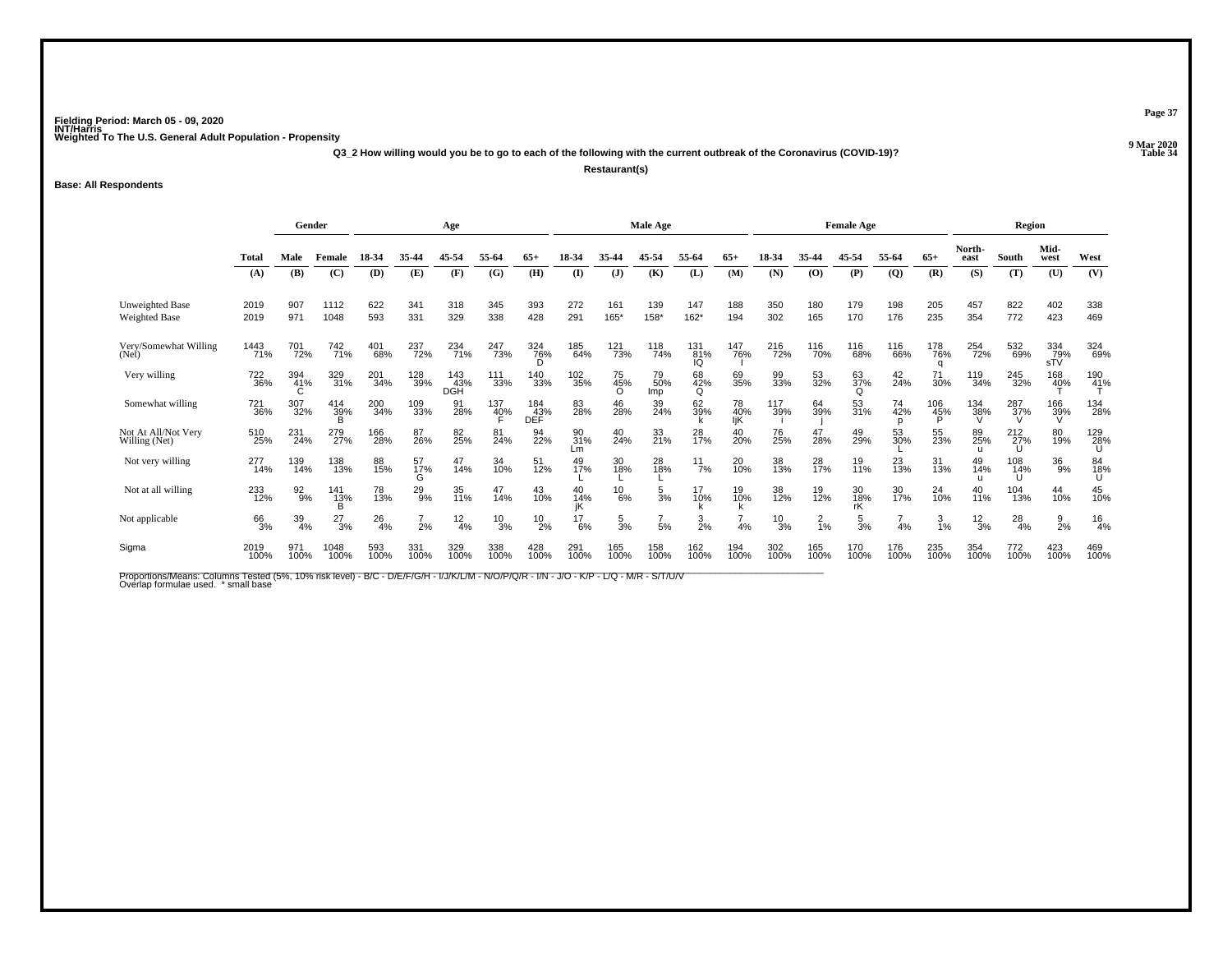**Q3\_2 How willing would you be to go to each of the following with the current outbreak of the Coronavirus (COVID-19)?**

**Restaurant(s)**

**Base: All Respondents**

|                                         |              |                      |                      | <b>Household Income</b>                |                          |                         | <b>Education</b> |                    | <b>Employed</b> |                   |                  | <b>Children</b><br>in HH | <b>Parent of Child</b><br>Under 18 |                 |                  | Home<br>Ownership     |                     | <b>Marital</b><br><b>Status</b> |
|-----------------------------------------|--------------|----------------------|----------------------|----------------------------------------|--------------------------|-------------------------|------------------|--------------------|-----------------|-------------------|------------------|--------------------------|------------------------------------|-----------------|------------------|-----------------------|---------------------|---------------------------------|
|                                         | Total        | Less<br>Than         | <b>\$50K</b>         | \$75K<br>\$50K \$74.9K \$99.9K \$100K+ |                          | <b>HS</b><br>or<br>Less | Some<br>College  | College<br>$Grad+$ | Yes             | No                | Yes              | N <sub>0</sub>           | Yes                                | No              | Home-<br>owner   | Renter                | <b>Marr-</b><br>ied | <b>Not</b><br>married           |
|                                         | (A)          | (B)                  | (C)                  | (D)                                    | (E)                      | (F)                     | (G)              | (H)                | (I)             | (J)               | (K)              | (L)                      | (M)                                | (N)             | (O)              | (P)                   | $\overline{Q}$      | (R)                             |
| Unweighted Base<br><b>Weighted Base</b> | 2019<br>2019 | 772<br>637           | 417<br>342           | 286<br>272                             | 512<br>737               | 563<br>644              | 666<br>690       | 790<br>685         | 1245<br>1247    | 774<br>772        | 766<br>757       | 1253<br>1262             | 693<br>699                         | 1326<br>1320    | 1345<br>1390     | 646<br>605            | 1011<br>969         | 1008<br>1050                    |
| Very/Somewhat Willing<br>(Net)          | 1443<br>71%  | 397<br>62%           | 238<br>70%           | 199<br>73%<br>в                        | 587<br>80%<br>BC         | $^{412}_{64\%}$         | 504<br>73%       | 527<br>77%         | 909<br>73%      | 534               | 540<br>69% 71%   | 903<br>72%               | 489<br>70%                         | 954<br>72%      | 1034<br>74%<br>P | 391<br>65%            | 728<br>75%<br>R     | 716<br>68%                      |
| Very willing                            | 722<br>36%   | 159<br>25%           | 114<br>34%<br>B      | 101<br>37%<br>B                        | 338<br>46%<br><b>BCd</b> | 203<br>32%              | 240<br>35%       | 279<br>41%<br>Fg   | 491<br>39%      | 231 2<br>30%      | 296<br>-39%      | $^{426}_{34\%}$          | 269<br>38%                         | 453<br>34%      | 536<br>39%       | 177<br>29%            | 375<br>39%          | 347<br>33%                      |
| Somewhat willing                        | 721<br>36%   | 238<br>37%           | 124<br>36%           | 98<br>36%                              | 250<br>34%               | 209<br>32%              | 264<br>38%       | 248<br>36%         | 418<br>34%      | 303               | 244<br>39% 32%   | 477<br>38%               | 220<br>31%                         | 501<br>38%<br>M | 498<br>36%       | 214<br>35%            | 352<br>36%          | 369<br>35%                      |
| Not At All/Not Very<br>Willing (Net)    | 510<br>25%   | 204<br>32%<br>DE     | 96<br>$\frac{28}{E}$ | 63<br>23%                              | 139<br>19%               | 206<br>32%<br>GΗ        | 157<br>23%       | 146<br>21%         | 304<br>24%      | 206<br>27%        | 197<br>26%       | 312<br>25%               | 199<br>29%<br>n                    | 311<br>24%      | 318<br>23%       | 188<br>31%<br>Ω       | 230<br>24%          | 280<br>27%                      |
| Not very willing                        | 277<br>14%   | 102<br>16%           | 14%                  | 33<br>12%                              | 95<br>13%                | 94<br>15%               | 86<br>12%        | 98<br>14%          | 179<br>14%      | $\frac{98}{13\%}$ | 15%              | 160<br>13%               | 116<br>17%<br>N                    | 161<br>12%      | 172<br>12%       | $^{102}_{17\%}$<br>Ω  | 118<br>12%          | 159<br>15%                      |
| Not at all willing                      | 233<br>12%   | 102<br>$^{16\%}_{E}$ | 49<br>$^{14\%}_{E}$  | 30<br>$^{11}_{E}$ %                    | 44<br>6%                 | 112<br>17%<br>GH        | 72<br>10%<br>h.  | $^{49}_{7\%}$      | 125<br>10%      | 108<br>14%        | 81<br>11%        | 152<br>12%               | 83<br>12%                          | 150<br>11%      | 146<br>10%       | 85<br>14%<br>$\Omega$ | 112<br>12%          | 121<br>11%                      |
| Not applicable                          | 66<br>3%     | 35<br>6%<br>СĒ       | 2%                   | 10<br>4%<br>e                          | 10<br>1%                 | 26<br>4%<br>h           | 28<br>4%<br>н    | $^{12}_{2\%}$      | 34<br>3%        | 32<br>4%          | 19<br>3%         | 47<br>4%                 | 11<br>2%                           | 55<br>4%<br>M   | 38<br>3%         | 26<br>4%              | 11<br>1%            | 55<br>5%<br>Q                   |
| Sigma                                   | 2019<br>100% | 637<br>100%          | 342<br>100%          | 272<br>100%                            | 737<br>100%              | 644<br>100%             | 690<br>100%      | 685<br>100%        | 1247<br>100%    | 772               | 757<br>100% 100% | 1262<br>100%             | 699<br>100%                        | 1320<br>100%    | 1390<br>100%     | 605<br>100%           | 969<br>100%         | 1050<br>100%                    |

Proportions/Means: Columns Tested (5%, 10% risk level) - B/C/D/E - F/G/H - I/J - K/L - M/N - O/P - Q/R<br>Overlap formulae used.

**Page 38**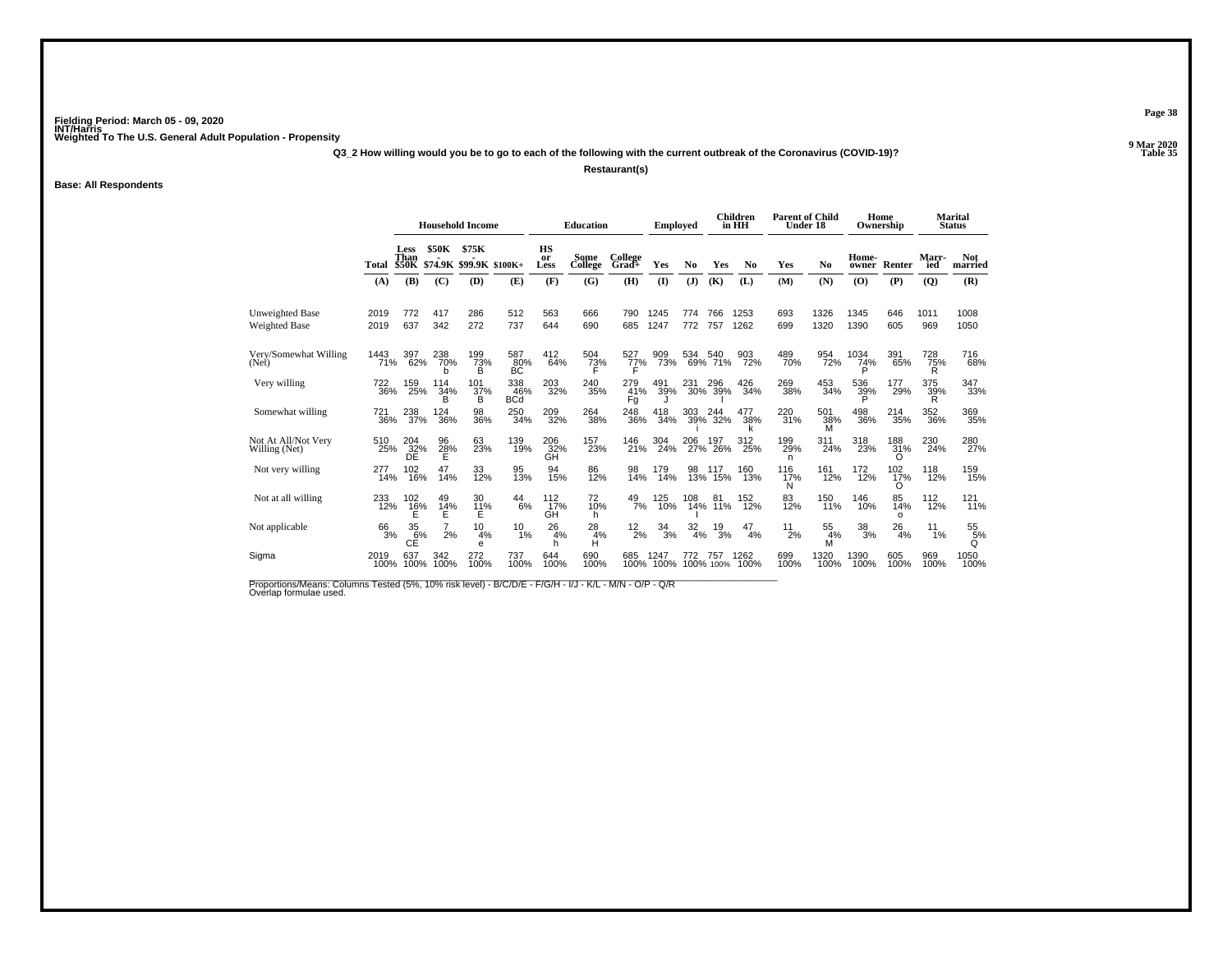**Q3\_2 How willing would you be to go to each of the following with the current outbreak of the Coronavirus (COVID-19)?**

**Restaurant(s)**

**Base: All Respondents**

|                                      | <b>Total</b> | <b>Feel Know-</b><br>ledgeable<br>About Coro-<br>navirus | Do Not<br><b>Feel Know-</b><br>ledgeable<br>About Coro-<br>navirus |
|--------------------------------------|--------------|----------------------------------------------------------|--------------------------------------------------------------------|
|                                      | (A)          | (B)                                                      | (C)                                                                |
| <b>Unweighted Base</b>               | 2019<br>2019 | 1541<br>1536                                             | 478<br>483                                                         |
| <b>Weighted Base</b>                 |              |                                                          |                                                                    |
| Very/Somewhat Willing<br>(Net)       | 1443<br>71%  | 1145<br>75%                                              | 298<br>62%                                                         |
| Very willing                         | 722<br>36%   | 602<br>39%                                               | 120<br>25%                                                         |
| Somewhat willing                     | 721<br>36%   | 543<br>35%                                               | 178<br>37%                                                         |
| Not At All/Not Very<br>Willing (Net) | 510<br>25%   | 349<br>23%                                               | 161<br>33%<br>в                                                    |
| Not very willing                     | 277<br>14%   | 189<br>12%                                               | 88<br>18%<br>в                                                     |
| Not at all willing                   | 233<br>12%   | 160<br>10%                                               | 72<br>15%<br>в                                                     |
| Not applicable                       | 66<br>3%     | 42<br>3%                                                 | 24<br>5%<br>b                                                      |
| Sigma                                | 2019<br>100% | 1536<br>100%                                             | 483<br>100%                                                        |

Proportions/Means: Columns Tested (5%, 10% risk level) - B/C<br>Overlap formulae used.

**Page 39**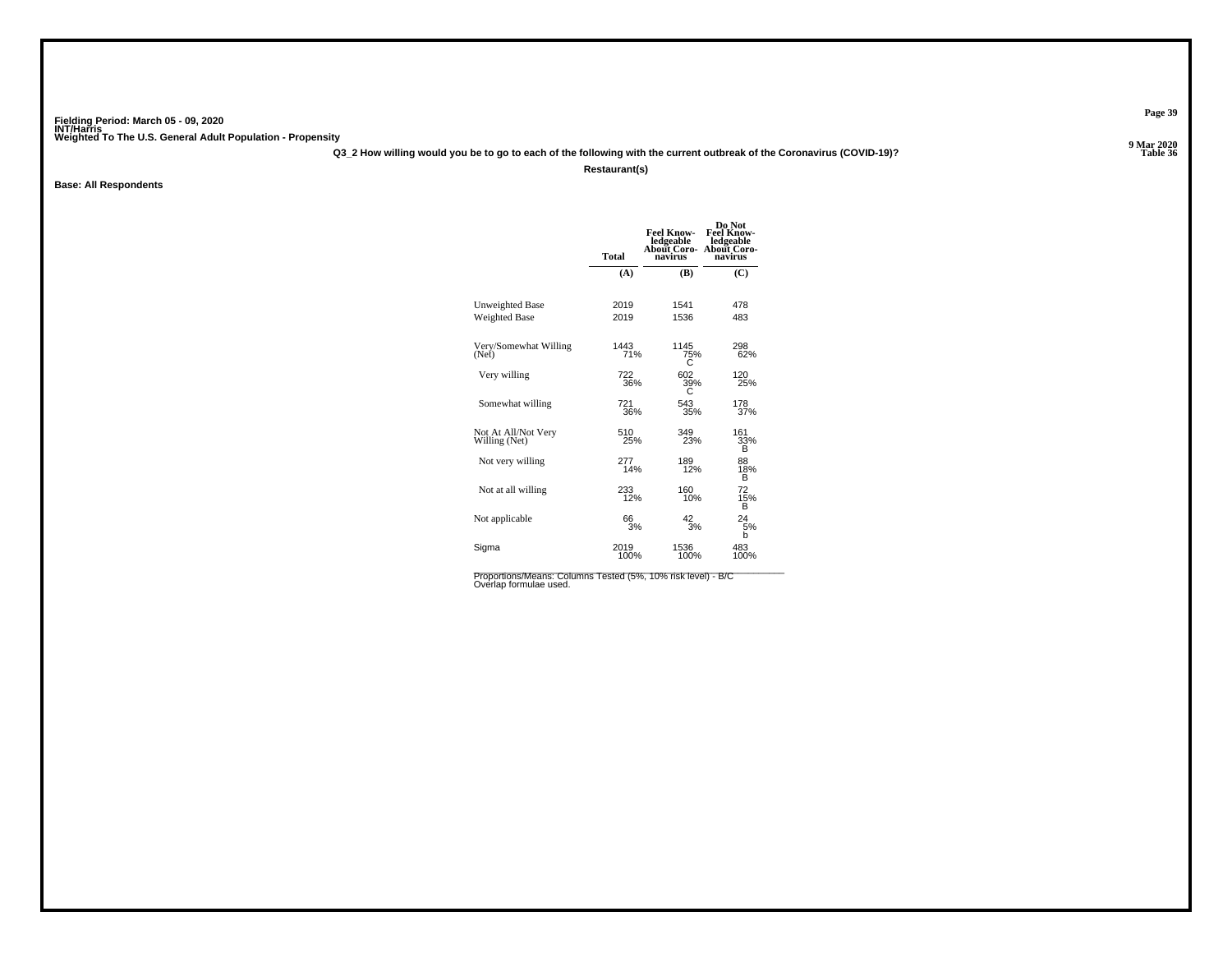**Q3\_3 How willing would you be to go to each of the following with the current outbreak of the Coronavirus (COVID-19)?**

**Bar(s)**

**Base: All Respondents**

|                                         | Gender       |                 |                 |                   | Age               |                  |                        |                           |                         | Male Age                        |                |                 |                          |                                      | <b>Female Age</b> |                |                           |                   | Region              |                 |                |             |
|-----------------------------------------|--------------|-----------------|-----------------|-------------------|-------------------|------------------|------------------------|---------------------------|-------------------------|---------------------------------|----------------|-----------------|--------------------------|--------------------------------------|-------------------|----------------|---------------------------|-------------------|---------------------|-----------------|----------------|-------------|
|                                         | Total        | Male            | Female          | 18-34             | 35-44             | 45-54            | 55-64                  | 65+                       | 18-34                   |                                 | 45-54          | 55-64           | $65+$                    | 18-34                                | 35-44             | 45-54          | 55-64                     | $65+$             | North-<br>east      | South           | Mid-<br>west   | West        |
|                                         | (A)          | (B)             | (C)             | (D)               | (E)               | (F)              | (G)                    | (H)                       | $\mathbf{I}$            | $\mathbf{J}$                    | (K)            | (L)             | (M)                      | (N)                                  | (O)               | (P)            | $\overline{Q}$            | (R)               | (S)                 | (T)             | (U)            | (V)         |
| <b>Unweighted Base</b><br>Weighted Base | 1885<br>1879 | 843<br>905      | 1042<br>974     | 488<br>453        | 341<br>331        | 318<br>329       | 345<br>338             | 393<br>428                | 208<br>225              | 161<br>165*                     | 139<br>158*    | 147<br>$162*$   | 188<br>194               | 280<br>228                           | 180<br>165        | 179<br>170     | 198<br>176                | 205<br>235        | 440<br>340          | 766<br>722      | 366<br>382     | 313<br>434  |
| Very/Somewhat Willing<br>(Net)          | 795<br>42%   | 436<br>48%      | 360<br>37%      | 248<br>55%<br>FGH | 181<br>55%<br>FGH | 136<br>41%<br>gH | 110<br>32%             | 121<br>28%                | 129<br>57%<br>LM        | $^{114}_{69\%}$<br><b>iKLMO</b> | 75<br>47%<br>М | 68<br>42%<br>MQ | 50<br>26%                | 118<br>52%<br>oPQR                   | 67<br>40%<br>Qr   | 61<br>36%<br>q | 42<br>24%                 | 71<br>30%         | 159<br>4 <u>7</u> % | 280<br>39%      | 162<br>42%     | 194<br>45%  |
| Very willing                            | 409<br>22%   | 232<br>26%<br>C | 177<br>18%      | 120<br>26%        | 96<br>29%<br>GH   | 82<br>25%<br>gH  | 58<br>17%              | 53<br>12%                 | 65<br>$\frac{29}{M}$    | 61<br>37%<br>LMO                | 48<br>30%<br>M | 38<br>24%<br>MQ | 20<br>11%                | 55<br>$\frac{\tilde{2}4}{\tilde{R}}$ | 35<br>21%<br>Q    | 35<br>20%<br>q | 20<br>11%                 | 33<br>14%         | 78<br>23%           | 147<br>20%      | 82<br>21%      | 102<br>23%  |
| Somewhat willing                        | 386<br>21%   | 204<br>23%      | 182<br>19%      | 128<br>28%<br>FGH | 84<br>25%<br>FGH  | 54<br>16%        | 52<br>15%              | 68<br>16%                 | 65<br><b>29%</b><br>kIM | 53<br>32%<br><b>KLMO</b>        | 27<br>17%      | 30<br>18%       | 30<br>15%                | 63<br>28%<br><b>PQR</b>              | 32<br>19%         | 27<br>16%      | 22<br>13%                 | 38<br>16%         | 81<br>24%           | 133<br>18%      | 80<br>21%      | 93<br>21%   |
| Not At All/Not Very<br>Willing (Net)    | 785<br>42%   | 330<br>36%      | 455<br>47%      | 166<br>37%        | 122 <sub>%</sub>  | 144<br>44%       | 171<br>50%<br>DEh      | 181<br>42%                | 73<br>32%               | 47<br>28%                       | 62<br>39%      | 67<br>41%       | 82 <sub>%</sub>          | 94<br>41%                            | 75<br>46%         | 82<br>48%      | 104<br>59%<br><b>NORL</b> | 100<br>42%        | 144<br>42%          | 319<br>44%      | 149<br>39%     | 173<br>40%  |
| Not very willing                        | 276<br>15%   | 141<br>16%      | 135<br>14%      | 64<br>14%         | 51<br>15%         | 50<br>15%        | 65<br>19%              | 46<br>11%                 | 39<br>17%               | 23<br>14%                       | 22<br>14%      | 31<br>19%       | 25<br>13%                | 25<br>11%                            | 28<br>17%         | 28<br>16%      | 33<br>19%<br>nR           | $^{22}_{9\%}$     | 53<br>15%           | 108<br>15%      | 46<br>12%      | 68<br>16%   |
| Not at all willing                      | 509<br>27%   | 189<br>21%      | 320<br>33%<br>R | 102<br>23%        | 71<br>22%         | 94<br>29%        | 106<br>31%<br>DE       | 135<br>32%<br>DE          | 33<br>15%               | 24<br>14%                       | 40<br>25%      | 35<br>22%       | 57<br>29%                | 69<br>30%                            | 48<br>29%         | 54<br>32%      | 71<br>40%<br>noL          | 78<br>33%         | 92<br>27%           | 210<br>29%      | 102<br>27%     | 105<br>24%  |
| Not applicable                          | 299<br>16%   | 139<br>15%      | 159<br>16%      | 39<br>9%          | 28<br>8%          | 49<br>15%<br>De  | 58<br>17%<br><b>DE</b> | 126<br>29%<br><b>DEFG</b> | 23<br>10%               | $\frac{5}{3}$ %                 | $^{22}_{14\%}$ | 28<br>17%       | 62<br>32%<br><b>IJKL</b> | $\frac{16}{7%}$                      | 23<br>14%<br>nJ   | 27<br>16%<br>N | 30<br>17%<br>N            | 64<br>27%<br>NOPa | 36<br>11%           | $^{124}_{17\%}$ | 72<br>19%<br>S | 67<br>15%   |
| Sigma                                   | 1879<br>100% | 905<br>100%     | 974<br>100%     | 453<br>100%       | 331<br>100%       | 329<br>100%      | 338<br>100%            | 428<br>100%               | 225<br>100%             | 165<br>100%                     | 158<br>100%    | 162<br>100%     | 194<br>100%              | 228<br>100%                          | 165<br>100%       | 170<br>100%    | 176<br>100%               | 235<br>100%       | 340<br>100%         | 722<br>100%     | 382<br>100%    | 434<br>100% |

Proportions/Means: Columns Tested (5%, 10% risk level) - B/C - D/E/F/G/H - I/J/K/L/M - N/O/P/Q/R - I/N - J/O - K/P - L/Q - M/R - S/T/U/V<br>Overlap formulae used. \*small base

**Page 40**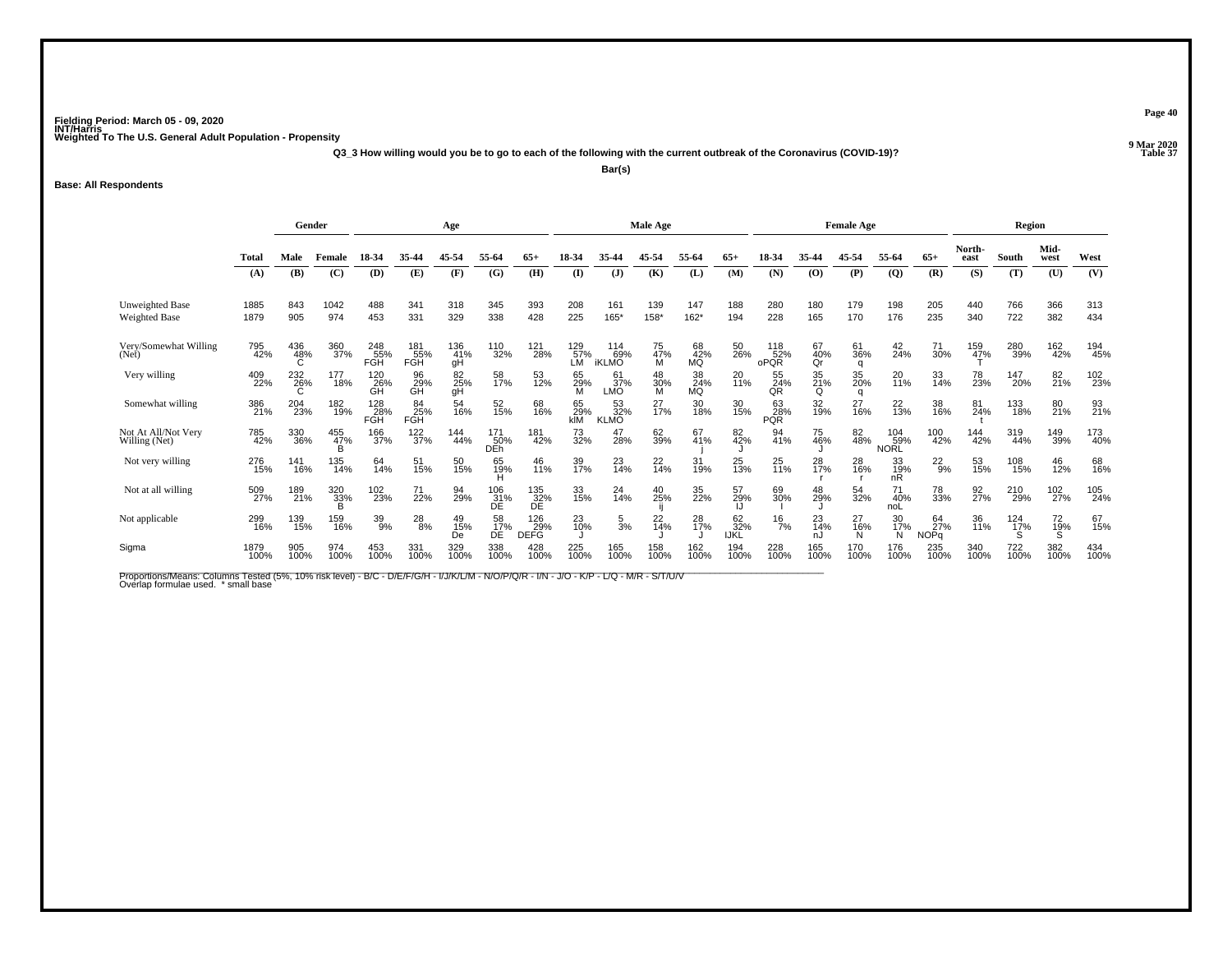**Q3\_3 How willing would you be to go to each of the following with the current outbreak of the Coronavirus (COVID-19)?**

**Bar(s)**

#### **Base: All Respondents**

|                                         |              |                              |                                 | <b>Household Income</b> |                          |                  | <b>Education</b> |                  | <b>Employed</b> |            |                    | <b>Children</b><br>in HH | <b>Parent of Child</b><br>Under 18 |                 | Home<br>Ownership |                               |                | Marital<br><b>Status</b> |
|-----------------------------------------|--------------|------------------------------|---------------------------------|-------------------------|--------------------------|------------------|------------------|------------------|-----------------|------------|--------------------|--------------------------|------------------------------------|-----------------|-------------------|-------------------------------|----------------|--------------------------|
|                                         | Total        | Less<br>Than<br><b>\$50K</b> | <b>\$50K</b><br>\$74.9K \$99.9K | \$75K                   | $$100K+$                 | HS<br>or<br>Less | Some<br>College  | College<br>Grad+ | Yes             | No         | Yes                | N <sub>0</sub>           | Yes                                | No              | Home-<br>owner    | Renter                        | Marr-<br>ied   | <b>Not</b><br>married    |
|                                         | (A)          | (B)                          | (C)                             | (D)                     | (E)                      | (F)              | (G)              | (H)              | $\mathbf{I}$    | (J)        | (K)                | (L)                      | (M)                                | (N)             | (O)               | (P)                           | $\overline{Q}$ | (R)                      |
| <b>Unweighted Base</b><br>Weighted Base | 1885<br>1879 | 710<br>590                   | 394<br>319                      | 271<br>255              | 482<br>685               | 495<br>555       | 603<br>640       | 787<br>683       | 1169<br>1167    | 716<br>712 | 710<br>697         | 1175<br>1182             | 666<br>673                         | 1219<br>1206    | 1277<br>1318      | 586<br>542                    | 999<br>961     | 886<br>918               |
| Very/Somewhat Willing<br>(Net)          | 795<br>42%   | 199<br>34%                   | 124<br>39%                      | 112<br>44%<br>в         | 351<br>51%<br>BC         | 200<br>36%       | 268<br>42%       | 327<br>48%<br>Fğ | 591<br>51%      | 204        | 341<br>29% 49%     | 454<br>38%               | 343<br>51%<br>N                    | 452<br>37%      | 555<br>42%        | 233<br>43%                    | 408<br>42%     | 387<br>42%               |
| Very willing                            | 409<br>22%   | 79<br>13%                    | 72<br>23%<br>в                  | 58<br>23%<br>в          | $^{192}_{28\%}$          | 100<br>18%       | 131<br>20%       | 179<br>26%<br>Fg | 320<br>27%      |            | 90 192<br>13% 28%  | $^{217}_{18\%}$          | 192%<br>Ń                          | $^{217}_{18\%}$ | 296<br>22%        | 108<br>20%                    | 210<br>22%     | 199<br>22%               |
| Somewhat willing                        | 386<br>21%   | 120<br>20%                   | 52<br>16%                       | 54<br>21%               | 159<br>23%<br>C          | 101<br>18%       | 137<br>21%       | 149<br>22%       | 272<br>23%      | 115        | 148<br>16% 21%     | 238<br>20%               | 151<br>22%                         | 235<br>20%      | 258<br>20%        | 125<br>23%                    | 198<br>21%     | 188<br>21%               |
| Not At All/Not Very<br>Willing (Net)    | 785<br>42%   | 284<br>$\frac{48\%}{E}$      | 142<br>$\frac{45}{5}$ %         | 108<br>42%              | $\substack{243 \\ 35\%}$ | 269<br>48%<br>qH | 263<br>41%       | 253<br>37%       | 441<br>38%      | 344        | 344 292<br>48% 42% | 493<br>42%               | 273<br>41%                         | 512<br>42%      | 538<br>41%        | 239<br>44%                    | 417<br>43%     | 368<br>40%               |
| Not very willing                        | 276<br>15%   | 102<br>17%<br>e              | 46<br>15%                       | 39<br>15%               | 86<br>13%                | 79<br>14%        | 97<br>15%        | 100<br>15%       | 180<br>15%      | 96<br>13%  | 110<br>16%         | 166<br>14%               | 99<br>15%                          | 177<br>15%      | 185<br>14%        | 87<br>16%                     | 139<br>14%     | 137<br>15%               |
| Not at all willing                      | 509<br>27%   | 182<br>$\frac{31}{5}$ %      | 96<br>30%<br>e                  | 69<br>27%               | 157<br>23%               | 190<br>34%<br>GH | 167<br>26%       | 152<br>22%       | 261<br>22%      | 248<br>35% | 181<br>26%         | 328<br>28%               | 174<br>26%                         | 335<br>28%      | 353<br>27%        | <sup>152</sup> <sub>28%</sub> | 278<br>29%     | 231<br>25%               |
| Not applicable                          | 299<br>16%   | 106<br>18%<br>e              | 53<br>17%                       | 36<br>14%               | 92<br>13%                | 86<br>15%        | 110<br>17%       | 103<br>15%       | 135<br>12%      | 164<br>23% | 64<br>9%           | 234<br>20%               | 57<br>8%                           | 242<br>20%<br>M | 225<br>17%<br>p   | 70<br>13%                     | 136<br>14%     | 163<br>18%               |
| Sigma                                   | 1879<br>100% | 590<br>100%                  | 319<br>100%                     | 255<br>100%             | 685<br>100%              | 555<br>100%      | 640<br>100%      | 683<br>100%      | 1167<br>100%    | 712        | 697<br>100% 100%   | 1182<br>100%             | 673<br>100%                        | 1206<br>100%    | 1318<br>100%      | 542<br>100%                   | 961<br>100%    | 918<br>100%              |
|                                         |              |                              |                                 |                         |                          |                  |                  |                  |                 |            |                    |                          |                                    |                 |                   |                               |                |                          |

Proportions/Means: Columns Tested (5%, 10% risk level) - B/C/D/E - F/G/H - I/J - K/L - M/N - O/P - Q/R<br>Overlap formulae used.

**Page 41**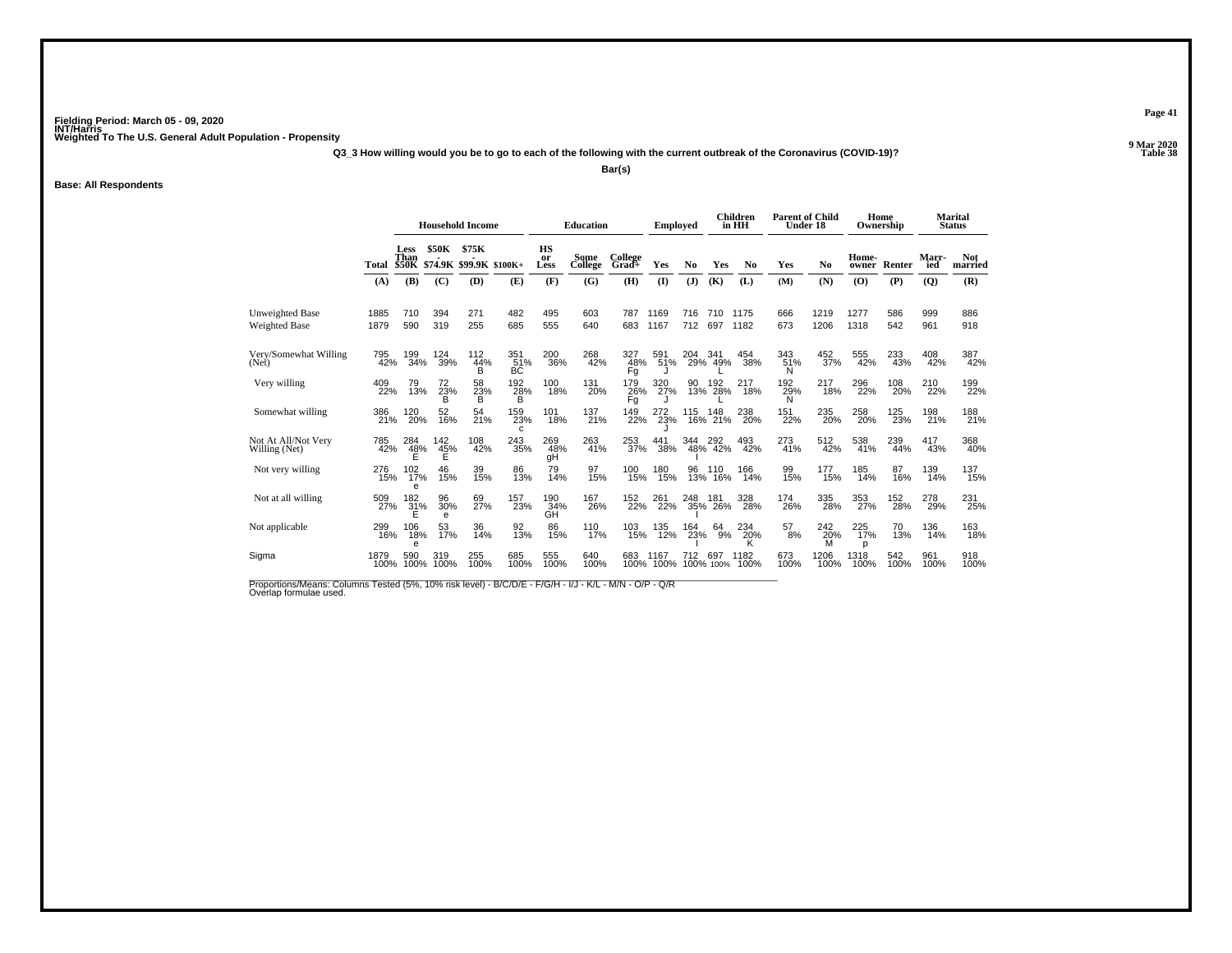**Q3\_3 How willing would you be to go to each of the following with the current outbreak of the Coronavirus (COVID-19)?**

**Bar(s)**

**Base: All Respondents**

|                                      | <b>Total</b> | Feel Know-<br>ledgeable<br>About Coro-<br>navirus | Do Not<br><b>Feel Know-</b><br>ledgeable<br>About Coro-<br>navirus |
|--------------------------------------|--------------|---------------------------------------------------|--------------------------------------------------------------------|
|                                      | (A)          | (B)                                               | (C)                                                                |
| <b>Unweighted Base</b>               | 1885         | 1440                                              | 445                                                                |
| <b>Weighted Base</b>                 | 1879         | 1428                                              | 451                                                                |
| Very/Somewhat Willing                | 795          | 638                                               | 158                                                                |
| (Net)                                | 42%          | 45%                                               | 35%                                                                |
| Very willing                         | 409          | 338                                               | 71                                                                 |
|                                      | 22%          | 24%                                               | 16%                                                                |
| Somewhat willing                     | 386          | 299                                               | 87                                                                 |
|                                      | 21%          | 21%                                               | 19%                                                                |
| Not At All/Not Very<br>Willing (Net) | 785<br>42%   | 559<br>39%                                        | 226<br>50%<br>в                                                    |
| Not very willing                     | 276          | 196                                               | 80                                                                 |
|                                      | 15%          | 14%                                               | 18%                                                                |
| Not at all willing                   | 509<br>27%   | 364<br>25%                                        | 146<br>32%<br>в                                                    |
| Not applicable                       | 299          | 232                                               | 67                                                                 |
|                                      | 16%          | 16%                                               | 15%                                                                |
| Sigma                                | 1879         | 1428                                              | 451                                                                |
|                                      | 100%         | 100%                                              | 100%                                                               |

Proportions/Means: Columns Tested (5%, 10% risk level) - B/C<br>Overlap formulae used.

**Page 42**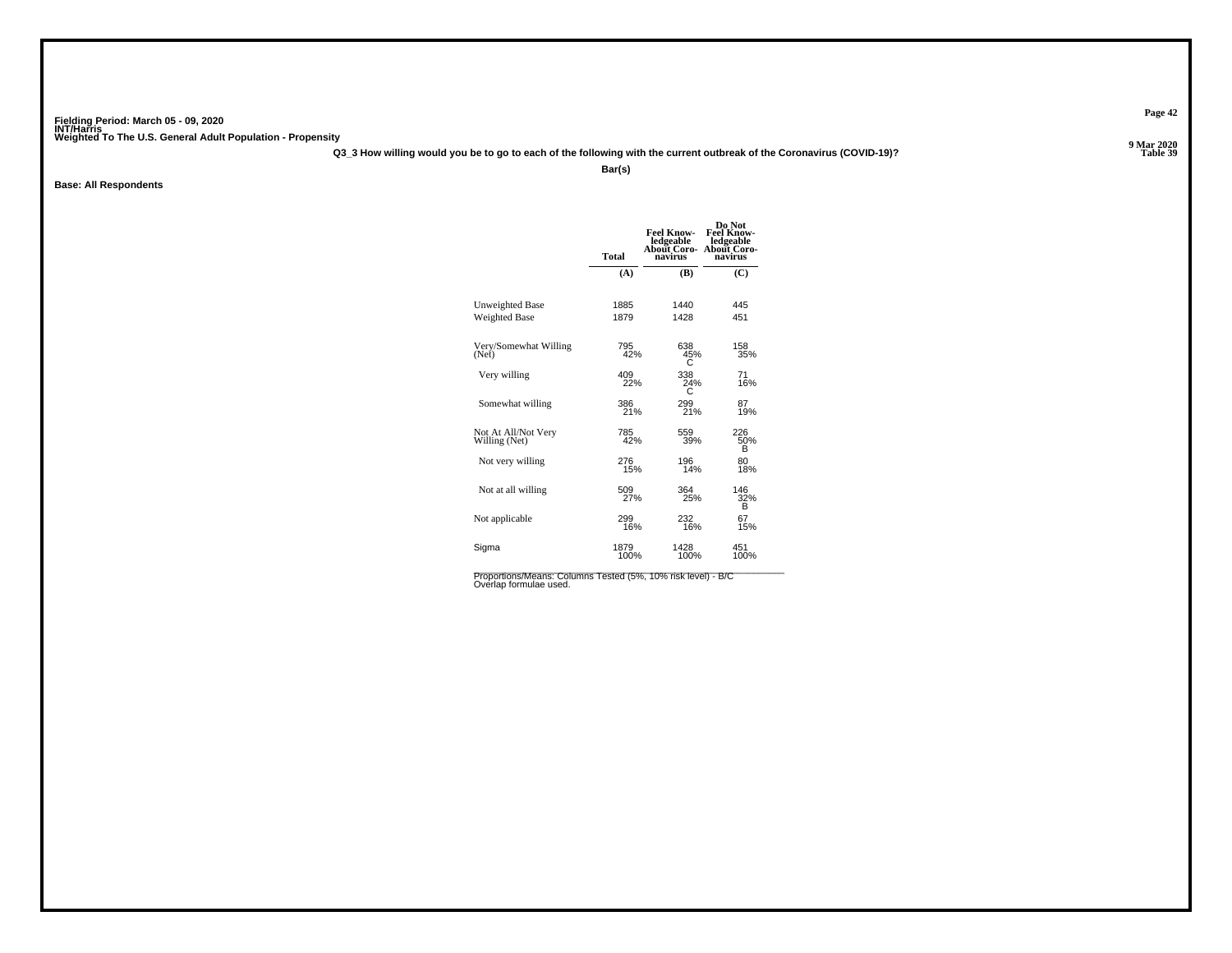**Q3\_4 How willing would you be to go to each of the following with the current outbreak of the Coronavirus (COVID-19)?**

**Grocery store(s)**

**Base: All Respondents**

|                                                | Gender        |                 |                  |                          | Age              |                  |                                 |                  |                                | Male Age        |                  |                  |                 |                   | <b>Female Age</b> |                  |                     |                          | Region           |                            |                     |                                                        |
|------------------------------------------------|---------------|-----------------|------------------|--------------------------|------------------|------------------|---------------------------------|------------------|--------------------------------|-----------------|------------------|------------------|-----------------|-------------------|-------------------|------------------|---------------------|--------------------------|------------------|----------------------------|---------------------|--------------------------------------------------------|
|                                                | Total         | Male            | Female           | 18-34                    | 35-44            | 45-54            | 55-64                           | 65-              | 18-34                          | 35.44           | 45-54            | 55-64            | $65+$           | 18-34             | 35-44             | 45-54            | 55-64               | $65+$                    | North-<br>east   | South                      | Mid-<br>west        | West                                                   |
|                                                | (A)           | (B)             | (C)              | (D)                      | (E)              | (F)              | (G)                             | (H)              | <b>(I)</b>                     | $\mathbf{J}$    | (K)              | (L)              | (M)             | (N)               | (0)               | (P)              | $\overline{Q}$      | (R)                      | (S)              | (T)                        | (U)                 | (V)                                                    |
| <b>Unweighted Base</b><br><b>Weighted Base</b> | 2019<br>2019  | 907<br>971      | 1112<br>1048     | 622<br>593               | 341<br>331       | 318<br>329       | 345<br>338                      | 393<br>428       | 272<br>291                     | 161<br>165*     | 139<br>158*      | 147<br>$162*$    | 188<br>194      | 350<br>302        | 180<br>165        | 179<br>170       | 198<br>176          | 205<br>235               | 457<br>354       | 822<br>772                 | 402<br>423          | 338<br>469                                             |
|                                                |               |                 |                  |                          |                  |                  |                                 |                  |                                |                 |                  |                  |                 |                   |                   |                  |                     |                          |                  |                            |                     |                                                        |
| Very/Somewhat Willing<br>(Net)                 | 1713<br>85%   | 814<br>84%      | 899<br>86%       | 457<br>77%               | 272<br>82%       | 297<br>90%<br>DE | 298<br>88%<br>D                 | 389<br>91%<br>DE | 212<br>73%                     | 136<br>82%      | 147<br>93%<br>IJ | 148<br>91%       | 171<br>89%      | 245<br>81%        | 136<br>82%        | 150<br>88%       | 150<br>85%          | 218<br>93%<br><b>NOQ</b> | 300<br>85%       | 640<br>83%                 | 375<br>8 <u>9</u> % | 398<br>85%                                             |
| Very willing                                   | 974<br>48%    | 486<br>50%      | 488<br>47%       | 251<br>42%               | 145<br>44%       | 174<br>53%<br>Ďе | $^{175}_{\substack{52\% \\ D}}$ | 229<br>53%<br>DE | 121<br>42%                     | 72<br>43%       | 90<br>57%        | 98<br>60%<br>IJQ | 106<br>55%      | 130<br>43%        | 73<br>44%         | 85<br>50%        | 77<br>44%           | 124<br>53%<br>n          | 162<br>46%       | 335<br>43%                 | 223<br>53%          | $\underset{\mathsf{s}\mathsf{T}}{\overset{255}{54\%}}$ |
| Somewhat willing                               | 738<br>37%    | 328<br>34%      | 410<br>39%       | 206<br>35%               | 127<br>38%       | 122<br>37%       | 123<br>36%                      | 160<br>37%       | 91<br>31%                      | 65<br>39%       | 57<br>36%        | 50<br>31%        | 66<br>34%       | 115<br>38%        | 62<br>38%         | 65<br>38%        | 73<br>41%           | 94<br>40%                | 138<br>39%       | 306<br>40%                 | 152<br>36%          | 143<br>30%                                             |
| Not At All/Not Very<br>Willing (Net)           | 260<br>13%    | 122<br>13%      | 138<br>13%       | 105<br>18%<br>FGH        | 54<br>16%<br>FqH | $^{29}_{9\%}$    | 34<br>10%                       | 38<br>9%         | 54<br>18%<br>KĹ                | 26<br>16%<br>ΚĪ | $\frac{9}{6%}$   | 11/7%            | $^{21}_{11\%}$  | 51<br>17%         | 28<br>17%<br>R    | 20 <sub>1%</sub> | $^{22}_{13\%}$      | $^{17}_{7\%}$            | 49<br>14%        | 116<br>15%<br>$\mathbf{u}$ | 45<br>11%           | 50<br>11%                                              |
| Not very willing                               | 161<br>8%     | $^{74}_{8\%}$   | 87<br>8%         | 73<br>12%<br>FGH         | 32<br>10%<br>gh  | $^{18}_{\ 5\%}$  | $^{17}_{\ 5\%}$                 | $^{22}_{\ 5\%}$  | 36<br>13%<br>Klm               | $^{13}_{8\%}$   | 4%               | $\frac{8}{5%}$   | $^{10}_{\ 5\%}$ | $\frac{36}{12\%}$ | 19<br>11%<br>ar   | $\frac{11}{7\%}$ | $\frac{9}{5\%}$     | $^{12}_{\ 5\%}$          | 35<br>10%        | 75<br>10%<br>u             | $^{24}_{6\%}$       | $^{28}_{6\%}$                                          |
| Not at all willing                             | 98<br>5%      | $^{48}_{\ 5\%}$ | $\frac{51}{5\%}$ | $\frac{32}{5\%}$         | $^{22}_{7\%}$    | $\frac{11}{3\%}$ | $^{17}_{\ 5\%}$                 | $^{16}_{4\%}$    | $^{17}_{6\%}$                  | $^{13}_{8\%}$   | $\frac{3}{2%}$   | $\frac{3}{2}$ %  | $^{11}_{6\%}$   | $^{15}_{5\%}$     | $\frac{9}{5\%}$   | $\frac{8}{5%}$   | $^{13}_{8\%}$<br>RI | $\frac{5}{2\%}$          | $\frac{15}{4\%}$ | $^{40}_{\ 5\%}$            | $^{21}_{5\%}$       | $^{23}_{\ 5\%}$                                        |
| Not applicable                                 | $^{46}_{2\%}$ | 35<br>4%        | $^{12}_{1\%}$    | $\frac{31}{5\%}$<br>EFgH | 4<br>1%          | 3<br>1%          | 2%                              |                  | $^{26}_{.9\%}$<br><b>JKLMN</b> | $\frac{3}{2\%}$ | $\frac{3}{2%}$   | $\frac{3}{2\%}$  | 1%              | $\frac{5}{2%}$    | $\frac{2}{1}$ %   |                  | 2%                  |                          | 5<br>1%          | $^{16}_{2\%}$              | $\frac{3}{1\%}$     | $^{22}_{\ 5\%}$<br>stÚ                                 |
| Sigma                                          | 2019<br>100%  | 971<br>100%     | 1048<br>100%     | 593<br>100%              | 331<br>100%      | 329<br>100%      | 338<br>100%                     | 428<br>100%      | 291<br>100%                    | 165<br>100%     | 158<br>100%      | 162<br>100%      | 194<br>100%     | 302<br>100%       | 165<br>100%       | 170<br>100%      | 176<br>100%         | 235<br>100%              | 354<br>100%      | 772<br>100%                | 423<br>100%         | 469<br>100%                                            |

Proportions/Means: Columns Tested (5%, 10% risk level) - B/C - D/E/F/G/H - I/J/K/L/M - N/O/P/Q/R - I/N - J/O - K/P - L/Q - M/R - S/T/U/V<br>Overlap formulae used. \*small base

**Page 43**

**Properties and the Contract of the Contract of Table 40**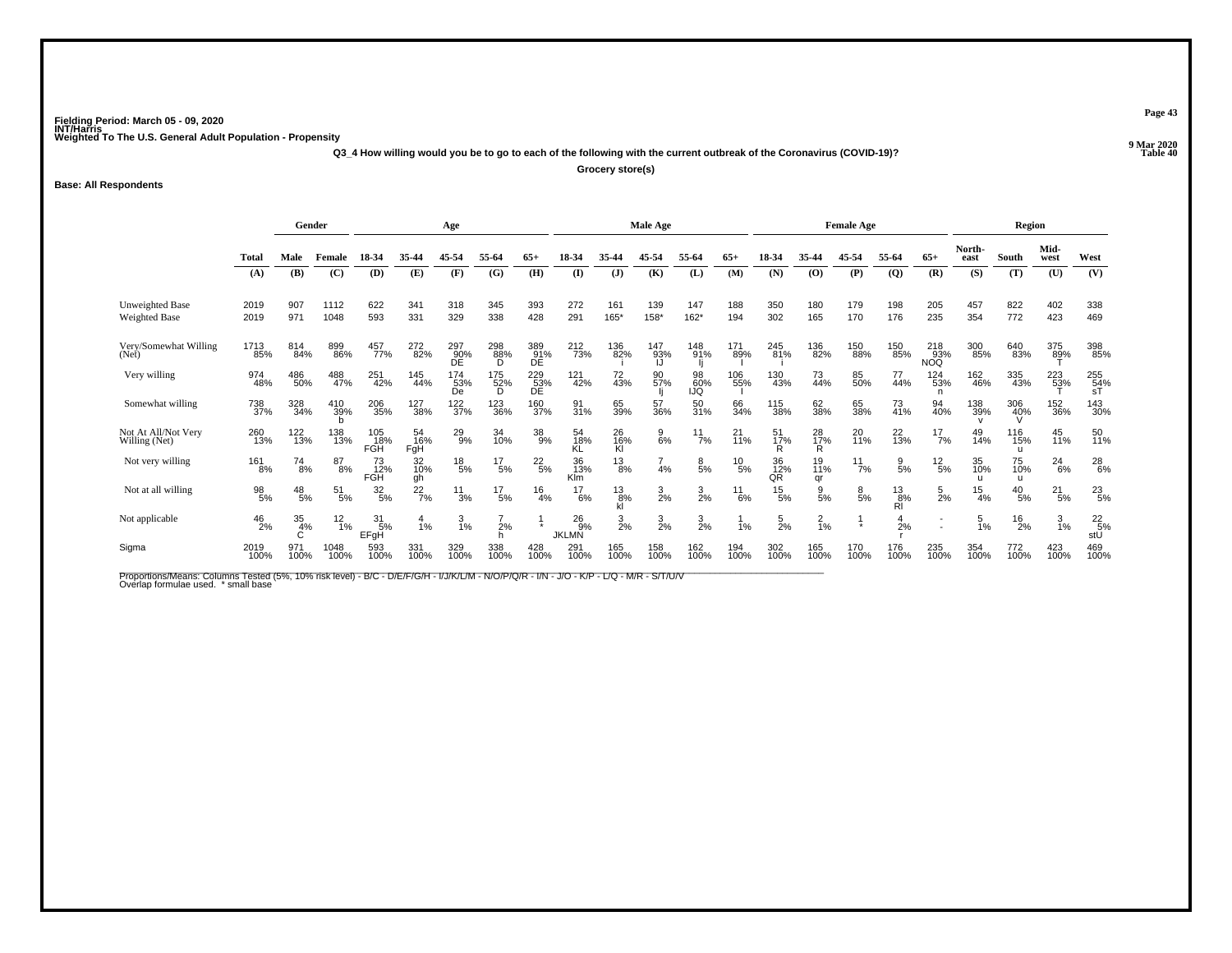**Q3\_4 How willing would you be to go to each of the following with the current outbreak of the Coronavirus (COVID-19)?**

**Grocery store(s)**

**Base: All Respondents**

|                                      |                  |                              |                 | <b>Household Income</b>          |                           |                          | <b>Education</b>        |                  | <b>Employed</b>   |                  |                    | <b>Children</b><br>in HH | <b>Parent of Child</b><br>Under 18 |                 | Home           | Ownership        |                 | <b>Marital</b><br><b>Status</b> |
|--------------------------------------|------------------|------------------------------|-----------------|----------------------------------|---------------------------|--------------------------|-------------------------|------------------|-------------------|------------------|--------------------|--------------------------|------------------------------------|-----------------|----------------|------------------|-----------------|---------------------------------|
|                                      | Total            | Less<br>Than<br><b>\$50K</b> | <b>\$50K</b>    | \$75K<br>\$74.9K \$99.9K \$100K+ |                           | <b>HS</b><br>or<br>Less  | Some<br>College         | College<br>Grad+ | Yes               | No               | Yes                | N <sub>0</sub>           | Yes                                | N <sub>0</sub>  | Home-<br>owner | Renter           | Marr-<br>ied    | <b>Not</b><br>married           |
|                                      | (A)              | (B)                          | (C)             | (D)                              | (E)                       | (F)                      | (G)                     | (H)              | $($ $\Gamma$      | (J)              | (K)                | (L)                      | (M)                                | (N)             | (0)            | (P)              | (Q)             | (R)                             |
| <b>Unweighted Base</b>               | 2019             | 772                          | 417             | 286                              | 512                       | 563                      | 666                     | 790              | 1245              | 774              | 766                | 1253                     | 693                                | 1326            | 1345           | 646              | 1011            | 1008                            |
| Weighted Base                        | 2019             | 637                          | 342             | 272                              | 737                       | 644                      | 690                     | 685              | 1247              | 772              | 757                | 1262                     | 699                                | 1320            | 1390           | 605              | 969             | 1050                            |
| Very/Somewhat Willing<br>(Net)       | 1713<br>85%      | 518<br>81%                   | 295<br>86%<br>h | 233<br>86%                       | 639<br>87%<br>B           | 507<br>79%               | 607<br>88%              | 599<br>87%       | 1056<br>85%       | 656              | 640<br>85% 85%     | 1073<br>85%              | 594<br>85%                         | 1119<br>85%     | 1190<br>86%    | 504<br>83%       | 860<br>89%<br>R | 853<br>81%                      |
| Very willing                         | 974<br>48%       | 278<br>44%                   | 168<br>49%      | $^{127}_{47\%}$                  | $391$ <sub>53%</sub><br>B | 294<br>46%               | 325<br>47%              | 355<br>52%       | 609<br>49%        | 366              | 366 353<br>47% 47% | 621<br>49%               | 327<br>47%                         | 647<br>49%      | 689<br>50%     | 272<br>45%       | 483<br>50%      | 491<br>47%                      |
| Somewhat willing                     | 738<br>37%       | 240<br>38%                   | 127<br>37%      | 106<br>39%                       | 248<br>34%                | $\substack{213 \\ 33\%}$ | 282<br>$\frac{41}{5}$ % | 243<br>36%       | 448<br>36%        | 291              | 287<br>38% 38%     | 451<br>36%               | 267<br>38%                         | 472<br>36%      | 501<br>36%     | 233<br>38%       | 376<br>39%      | 362<br>34%                      |
| Not At All/Not Very<br>Willing (Net) | 260<br>13%       | 103<br>16%<br>ce             | 37<br>11%       | 31<br>11%                        | 85<br>12%                 | 116<br>18%<br>GĤ         | 68<br>10%               | 76<br>11%        | 167<br>13%        | 93<br>12%        | 100<br>13%         | 160<br>13%               | 93<br>13%                          | 167<br>13%      | 172<br>12%     | 83<br>14%        | 99<br>10%       | 160<br>15%<br>Q                 |
| Not very willing                     | $^{161}_{8\%}$   | 62<br>10%<br>cd              | $^{18}_{\ 5\%}$ | $^{14}_{5\%}$                    | $^{64}_{9\%}$             | 69<br>11%<br>Gh          | $^{45}_{6\%}$           | $\frac{48}{7%}$  | 109 <sub>%</sub>  | $\frac{53}{7\%}$ | $^{54}_{7\%}$      | $^{108}_{9\%}$           | $^{47}_{7\%}$                      | $^{114}_{9\%}$  | 107<br>8%      | $^{51}_{\,8\%}$  | $^{64}_{7\%}$   | $^{98}_{9\%}$<br>q              |
| Not at all willing                   | $\frac{98}{5\%}$ | 41<br>$\frac{6}{5}$          | 19<br>5%        | 16<br>6%<br>е                    | 21<br>3%                  | 47<br>7%<br>GĤ           | $^{23}_{3\%}$           | 28<br>4%         | 58<br>5%          | 40<br>5%         | 46<br>6%           | 52<br>4%                 | 46<br>7%<br>Ń                      | 52<br>4%        | 64<br>5%       | $\frac{32}{5\%}$ | 36<br>4%        | $^{63}_{6\%}$<br>q              |
| Not applicable                       | 46<br>2%         | 15<br>2%                     | 9<br>3%         | 8<br>3%                          | $^{12}_{2\%}$             | $^{20}_{3\%}$            | $^{16}_{2\%}$           | 11<br>2%         | 24<br>2%          | $\frac{22}{3%}$  | $^{16}_{2\%}$      | $^{30}_{2\%}$            | $^{12}_{2\%}$                      | $\frac{34}{3%}$ | $^{28}_{2\%}$  | 17<br>3%         | 9<br>1%         | 37<br>4%<br>Q                   |
| Sigma                                | 2019<br>100%     | 637<br>100%                  | 342<br>100%     | 272<br>100%                      | 737<br>100%               | 644<br>100%              | 690<br>100%             | 685              | 1247<br>100% 100% | 772              | 757<br>100% 100%   | 1262<br>100%             | 699<br>100%                        | 1320<br>100%    | 1390<br>100%   | 605<br>100%      | 969<br>100%     | 1050<br>100%                    |

Proportions/Means: Columns Tested (5%, 10% risk level) - B/C/D/E - F/G/H - I/J - K/L - M/N - O/P - Q/R<br>Overlap formulae used.

**Page 44**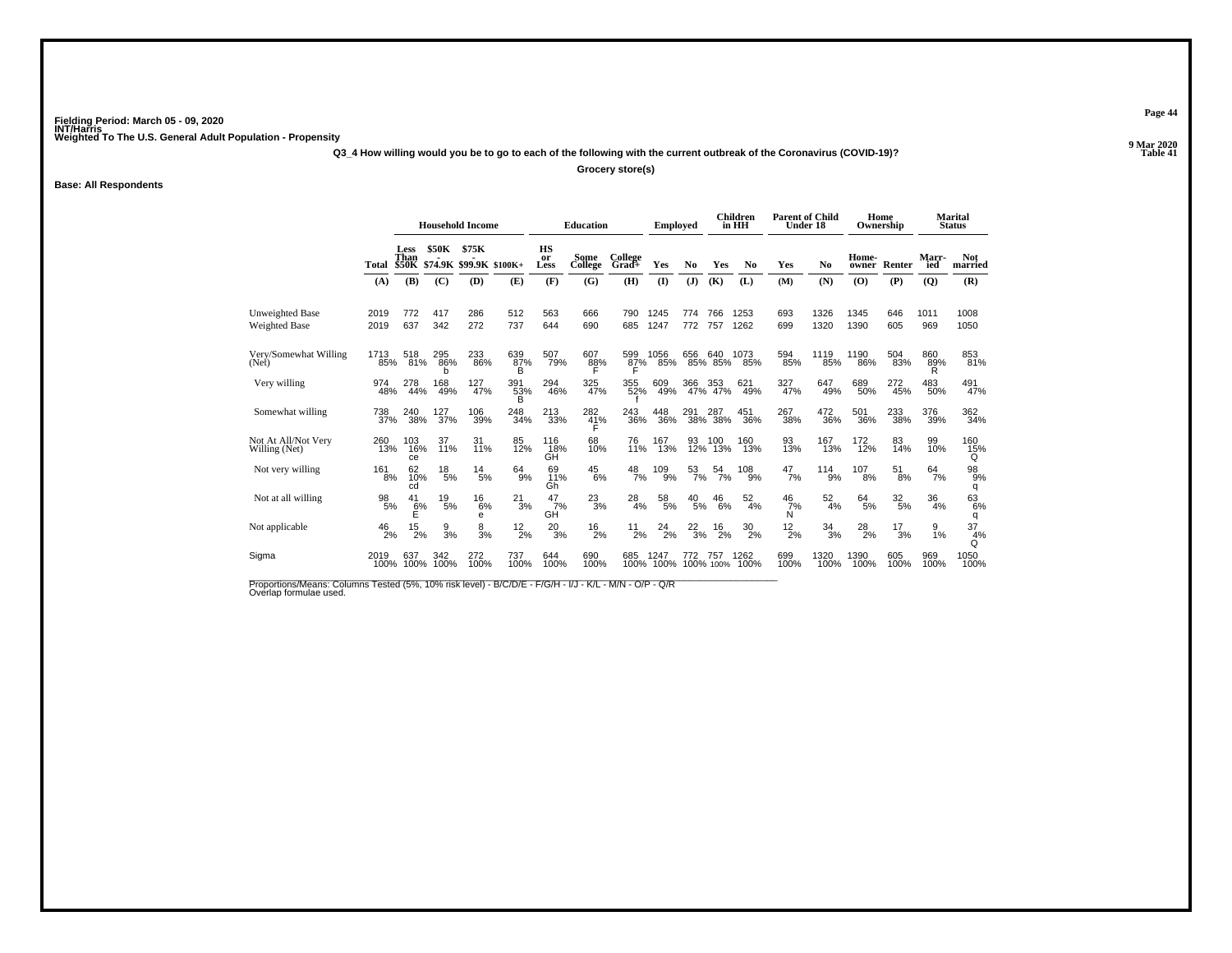**Q3\_4 How willing would you be to go to each of the following with the current outbreak of the Coronavirus (COVID-19)?**

**Grocery store(s)**

**Base: All Respondents**

|                                      | <b>Total</b> | <b>Feel Know-</b><br>ledgeable<br>About Coro-<br>navirus | Do Not<br>Feel Know-<br>ledgeable<br>About Coro-<br>navirus |
|--------------------------------------|--------------|----------------------------------------------------------|-------------------------------------------------------------|
|                                      | (A)          | (B)                                                      | (C)                                                         |
| Unweighted Base                      | 2019         | 1541                                                     | 478                                                         |
| Weighted Base                        | 2019         | 1536                                                     | 483                                                         |
| Very/Somewhat Willing<br>(Net)       | 1713<br>85%  | 1339<br>87%                                              | 374 <sub>%</sub>                                            |
| Very willing                         | 974<br>48%   | 813<br>53%                                               | 162<br>33%                                                  |
| Somewhat willing                     | 738<br>37%   | 526<br>34%                                               | 212<br>44%<br>в                                             |
| Not At All/Not Very<br>Willing (Net) | 260<br>13%   | 165<br>11%                                               | 95<br>20%<br>B                                              |
| Not very willing                     | 161<br>8%    | 110<br>7%                                                | 51<br>11%<br>b                                              |
| Not at all willing                   | 98<br>5%     | 55<br>4%                                                 | 43<br>ğ%<br>В                                               |
| Not applicable                       | 46<br>2%     | $\frac{32}{2\%}$                                         | 15<br>3%                                                    |
| Sigma                                | 2019<br>100% | 1536<br>100%                                             | 483<br>100%                                                 |

Proportions/Means: Columns Tested (5%, 10% risk level) - B/C<br>Overlap formulae used.

**Page 45**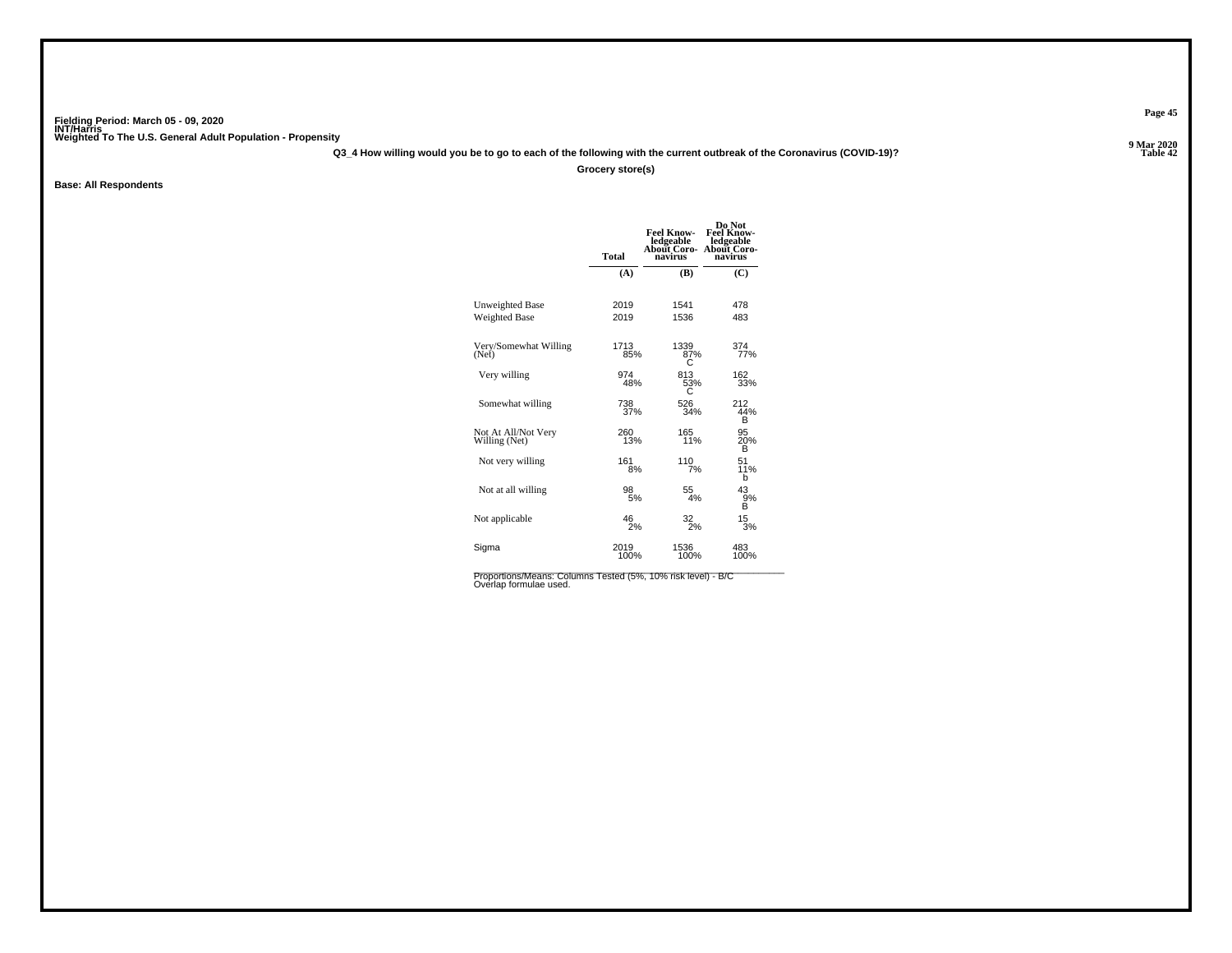**Q3\_5 How willing would you be to go to each of the following with the current outbreak of the Coronavirus (COVID-19)?**

**Mall(s)/Retail outlet(s)**

**Base: All Respondents**

|                                      | Gender           |                 |                          | Age             |                   |                  |                 |                  | Male Age      |                    |                   |                 |                 | <b>Female Age</b> |                 |                              |                         | Region          |                 |             |               |                   |
|--------------------------------------|------------------|-----------------|--------------------------|-----------------|-------------------|------------------|-----------------|------------------|---------------|--------------------|-------------------|-----------------|-----------------|-------------------|-----------------|------------------------------|-------------------------|-----------------|-----------------|-------------|---------------|-------------------|
|                                      | Total            | Male            | Female                   | 18-34           | 35-44             | 45-54            | 55-64           | $65+$            | 18-34         | 35-44              | 45-54             | 55-64           | $65+$           | 18-34             | 35-44           | 45-54                        | 55-64                   | $65+$           | North-<br>east  | South       | Mid-<br>west  | West              |
|                                      | (A)              | (B)             | (C)                      | (D)             | (E)               | (F)              | (G)             | (H)              | (I)           | $($ $)$            | (K)               | (L)             | (M)             | (N)               | (O)             | (P)                          | $\overline{Q}$          | (R)             | (S)             | (T)         | (U)           | (V)               |
| <b>Unweighted Base</b>               | 2019             | 907             | 1112                     | 622             | 341               | 318              | 345             | 393              | 272           | 161                | 139               | 147             | 188             | 350               | 180             | 179                          | 198                     | 205             | 457             | 822         | 402           | 338               |
| Weighted Base                        | 2019             | 971             | 1048                     | 593             | 331               | 329              | 338             | 428              | 291           | 165*               | 158*              | 162*            | 194             | 302               | 165             | 170                          | 176                     | 235             | 354             | 772         | 423           | 469               |
| Very/Somewhat Willing<br>(Net)       | 1233<br>61%      | 620<br>64%<br>c | 613<br>59%               | 377<br>64%      | 228<br>69%<br>fGH | 200<br>61%       | 193<br>57%      | 235<br>55%       | 184<br>63%    | $^{122}_{74\%}$ iM | 99<br>63%         | 107<br>66%<br>Q | 107<br>55%      | 194<br>64%<br>Or  | 106<br>64%<br>Q | 101<br>59%                   | 86<br>49%               | 128<br>54%      | 220<br>62%      | 457<br>59%  | 260<br>61%    | 296<br>63%        |
| Very willing                         | 570<br>28%       | 301<br>31%<br>C | 269<br>26%               | 175<br>30%      | 111<br>34%<br>GH  | 106<br>32%<br>gH | 79<br>23%       | 99<br>23%        | 85<br>29%     | 63<br>38%<br>M     | 65<br>41%<br>ilMP | 44<br>27%       | 44<br>23%       | 90<br>30%<br>q    | 48<br>29%<br>q  | 41<br>24%                    | 35<br>20%               | 55<br>23%       | 97<br>27%       | 208<br>27%  | 123<br>29%    | 142<br>30%        |
| Somewhat willing                     | 663<br>33%       | 319<br>33%      | 345<br>33%               | 202<br>34%      | 117<br>35%        | 94<br>29%        | 114<br>34%      | 136<br>32%       | 99<br>34%     | 59<br>36%<br>K     | 35<br>22%         | 63<br>39%<br>Κ  | 63<br>32%       | 103<br>34%        | 58<br>35%       | 60<br>35%                    | 51<br>29%               | 73<br>31%       | 123<br>35%      | 249<br>32%  | 137<br>32%    | 154<br>33%        |
| Not At All/Not Very<br>Willing (Net) | 689<br>34%       | 302<br>31%      | 387%<br>R                | 188<br>32%      | 93<br>28%         | $^{113}_{34\%}$  | $^{126}_{37\%}$ | 169<br>39%<br>dE | 89<br>30%     | 36<br>22%          | 55<br>35%         | 49<br>30%       | 74<br>38%       | 99<br>33%         | 57<br>34%       | 58<br>34%                    | 77<br>44%<br>nL         | 95<br>41%       | 122<br>35%      | 277<br>36%  | 143<br>34%    | $\frac{147}{31%}$ |
| Not very willing                     | 346<br>17%       | 166<br>17%      | 181<br>17%               | 106<br>18%      | 43<br>13%         | 60<br>18%        | 56<br>16%       | 82<br>19%<br>e   | 53<br>18%     | $^{15}_{9\%}$      | 35<br>22%         | 26<br>16%       | 36<br>18%       | 53<br>18%         | 28<br>17%       | 25<br>14%                    | 29<br>17%               | 46<br>20%       | 63<br>18%       | 132<br>17%  | 76<br>18%     | 75<br>16%         |
| Not at all willing                   | 342<br>17%       | 136<br>14%      | 206<br>2 <u>0</u> %<br>B | 81<br>14%       | 50<br>15%         | 53<br>16%        | 70<br>21%<br>D  | 87<br>20%<br>D   | 35<br>12%     | 21<br>13%          | 19<br>12%         | $^{22}_{14\%}$  | 38<br>20%       | 46<br>15%         | 29<br>18%       | 34<br>20%                    | 48<br>27%<br><b>NoL</b> | 49<br>21%       | 59<br>17%       | 145<br>19%  | 67<br>16%     | 72<br>15%         |
| Not applicable                       | $\frac{97}{5\%}$ | $^{49}_{\ 5\%}$ | $^{48}_{\ 5\%}$          | $^{28}_{\ 5\%}$ | $\frac{10}{3%}$   | $^{16}_{5\%}$    | $^{19}_{6\%}$   | $^{25}_{6\%}$    | $^{19}_{6\%}$ | 4%                 | 4<br>3%           | $6\over 4%$     | $\frac{13}{7%}$ | $\frac{9}{3%}$    | $\frac{3}{2\%}$ | $\frac{11}{7\%}$<br>$\Omega$ | 13<br>7%<br>nO          | $^{12}_{\ 5\%}$ | $\frac{12}{3%}$ | 38<br>5%    | $^{21}_{5\%}$ | $^{27}_{6\%}$     |
| Sigma                                | 2019<br>100%     | 971<br>100%     | 1048<br>100%             | 593<br>100%     | 331<br>100%       | 329<br>100%      | 338<br>100%     | 428<br>100%      | 291<br>100%   | 165<br>100%        | 158<br>100%       | 162<br>100%     | 194<br>100%     | 302<br>100%       | 165<br>100%     | 170<br>100%                  | 176<br>100%             | 235<br>100%     | 354<br>100%     | 772<br>100% | 423<br>100%   | 469<br>100%       |

Proportions/Means: Columns Tested (5%, 10% risk level) - B/C - D/E/F/G/H - I/J/K/L/M - N/O/P/Q/R - I/N - J/O - K/P - L/Q - M/R - S/T/U/V<br>Overlap formulae used. \*small base

**Page 46**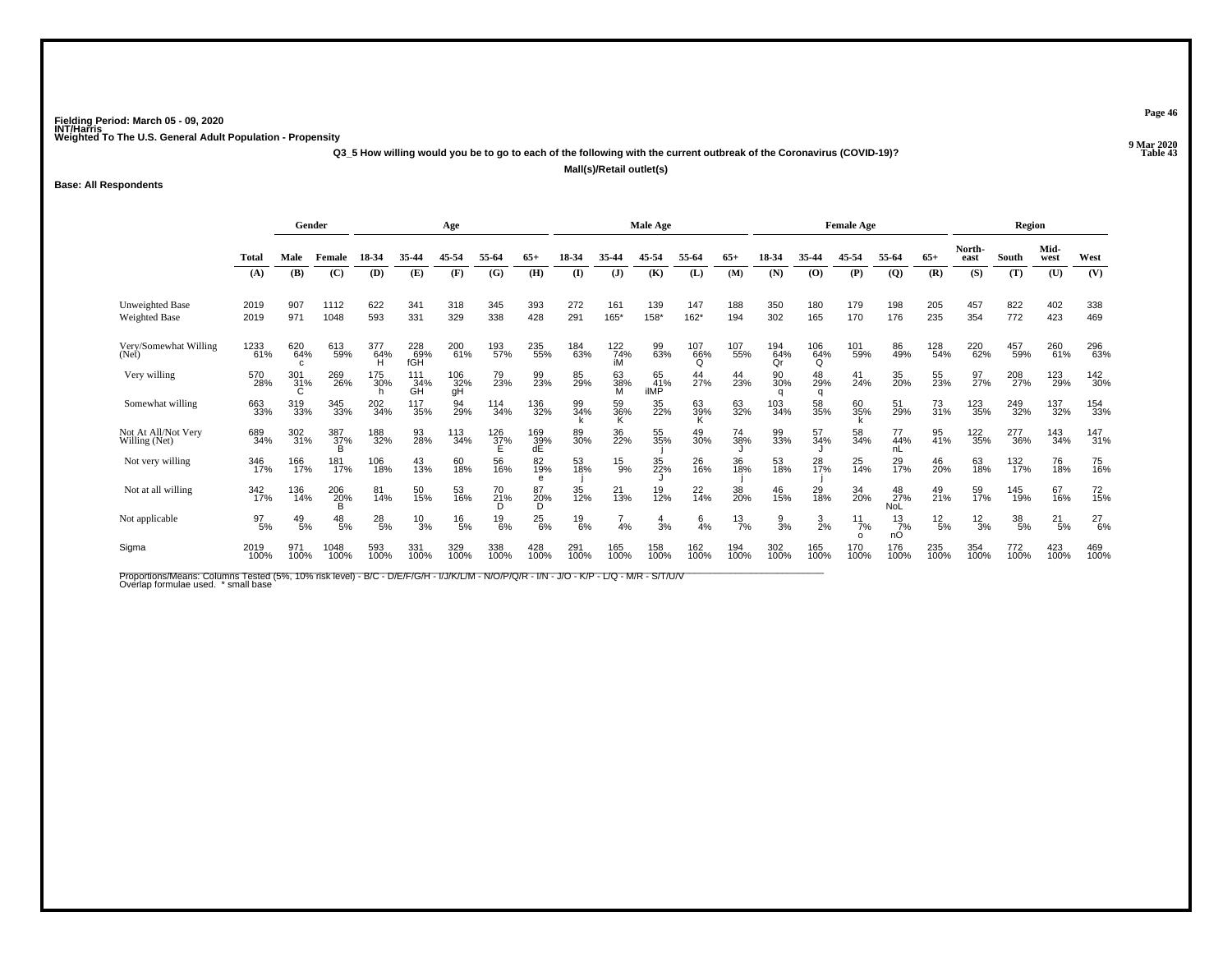**Q3\_5 How willing would you be to go to each of the following with the current outbreak of the Coronavirus (COVID-19)?**

**Mall(s)/Retail outlet(s)**

**Base: All Respondents**

|                                         |              |                         |                       | <b>Household Income</b>        |                          |                      | <b>Education</b> |                    | Employed          |            |                    | <b>Children</b><br>in HH | <b>Parent of Child</b><br>Under 18 |               | Home<br>Ownership |             |              | <b>Marital</b><br><b>Status</b> |
|-----------------------------------------|--------------|-------------------------|-----------------------|--------------------------------|--------------------------|----------------------|------------------|--------------------|-------------------|------------|--------------------|--------------------------|------------------------------------|---------------|-------------------|-------------|--------------|---------------------------------|
|                                         | Total        | <b>Less</b><br>Than     | <b>\$50K</b>          | \$75K<br>\$50K \$74.9K \$99.9K | $$100K+$                 | HS<br>or<br>Less     | Some<br>College  | College<br>Grad+   | Yes               | No         | Yes                | No                       | Yes                                | No            | Home-<br>owner    | Renter      | Marr-<br>ied | <b>Not</b><br>married           |
|                                         | (A)          | (B)                     | (C)                   | (D)                            | (E)                      | (F)                  | (G)              | (H)                | $\mathbf{I}$      | (J)        | (K)                | (L)                      | (M)                                | (N)           | (0)               | (P)         | (Q)          | (R)                             |
| <b>Unweighted Base</b><br>Weighted Base | 2019<br>2019 | 772<br>637              | 417<br>342            | 286<br>272                     | 512<br>737               | 563<br>644           | 666<br>690       | 790<br>685         | 1245<br>1247      | 774<br>772 | 766<br>757         | 1253<br>1262             | 693<br>699                         | 1326<br>1320  | 1345<br>1390      | 646<br>605  | 1011<br>969  | 1008<br>1050                    |
| Very/Somewhat Willing<br>(Net)          | 1233<br>61%  | 339<br>53%              | 195<br>57%            | 169<br>62%<br>B                | 515<br>70%<br><b>BCd</b> | 369<br>57%           | 411<br>60%       | 453<br>66%<br>FĜ   | 832<br>67%        | 401        | 464<br>52% 61%     | 769<br>61%               | 437<br>63%                         | 796<br>60%    | 873<br>63%<br>р   | 345<br>57%  | 610<br>63%   | 623<br>59%                      |
| Very willing                            | 570<br>28%   | 142<br>22%              | 92<br>27%             | 70<br>26%                      | 261<br>35%<br><b>BCD</b> | 188<br>29%           | 172<br>25%       | 210<br>31%<br>q    | 405<br>32%        |            | 165 223<br>21% 29% | 347<br>27%               | $^{212}_{30\%}$                    | 357<br>27%    | 427<br>31%<br>D   | 136<br>23%  | 281<br>29%   | 289<br>28%                      |
| Somewhat willing                        | 663<br>33%   | 198<br>31%              | 102<br>30%            | 99<br>37%                      | 254<br>34%               | 181<br>28%           | 239<br>35%       | $\frac{243}{36}\%$ | 427<br>34%        | 236        | 236 242<br>31% 32% | $\frac{422}{33\%}$       | 224<br>32%                         | 439<br>33%    | 446<br>32%        | 209<br>35%  | 329<br>34%   | 334<br>32%                      |
| Not At All/Not Very<br>Willing (Net)    | 689<br>34%   | 255<br>$^{40\%}_{E}$    | 134<br>$\frac{39}{5}$ | 90<br>33%                      | 195<br>27%               | 241<br>37%           | 239<br>35%       | 208<br>30%         | 366<br>29%        | 323<br>42% | 263<br>35%         | 426<br>34%               | 244<br>35%                         | 445<br>34%    | 460<br>33%        | 222<br>37%  | 328<br>34%   | 361<br>34%                      |
| Not very willing                        | 346<br>17%   | 118<br>19%              | 62<br>18%             | 39<br>14%                      | $^{117}_{16\%}$          | 107<br>17%           | 121<br>18%       | 118<br>17%         | 195<br>16%        | 151<br>20% | 136<br>18%         | 211<br>17%               | $121$ <sub>17%</sub>               | 226<br>17%    | 230<br>17%        | 113<br>19%  | 159<br>16%   | 188<br>18%                      |
| Not at all willing                      | 342<br>17%   | 137<br>$\frac{21}{E}$ % | 73<br>$^{21}_{E}$ %   | 51<br>19%                      | 78<br>11%                | 135<br>$^{21\%}_{H}$ | 118<br>17%       | 89<br>13%          | 171<br>14%        | 171<br>22% | 127<br>17%         | 215<br>17%               | 123<br>18%                         | 219<br>17%    | 229<br>16%        | 109<br>18%  | 169<br>17%   | 173<br>16%                      |
| Not applicable                          | 97<br>5%     | 42<br>7%<br>e           | 13<br>4%              | 13<br>5%                       | 26<br>4%                 | $\frac{34}{5\%}$     | $^{40}_{6\%}$    | 24<br>3%           | 49<br>4%          | 48<br>6%   | 30<br>4%           | 67<br>5%                 | $\frac{18}{3%}$                    | 79<br>6%<br>M | 57<br>4%          | 37<br>6%    | 31<br>3%     | 66<br>6%<br>Q                   |
| Sigma                                   | 2019<br>100% | 637<br>100%             | 342<br>100%           | 272<br>100%                    | 737<br>100%              | 644<br>100%          | 690<br>100%      | 685                | 1247<br>100% 100% |            | 757<br>100% 100%   | 1262<br>100%             | 699<br>100%                        | 1320<br>100%  | 1390<br>100%      | 605<br>100% | 969<br>100%  | 1050<br>100%                    |

Proportions/Means: Columns Tested (5%, 10% risk level) - B/C/D/E - F/G/H - I/J - K/L - M/N - O/P - Q/R<br>Overlap formulae used.

**Page 47**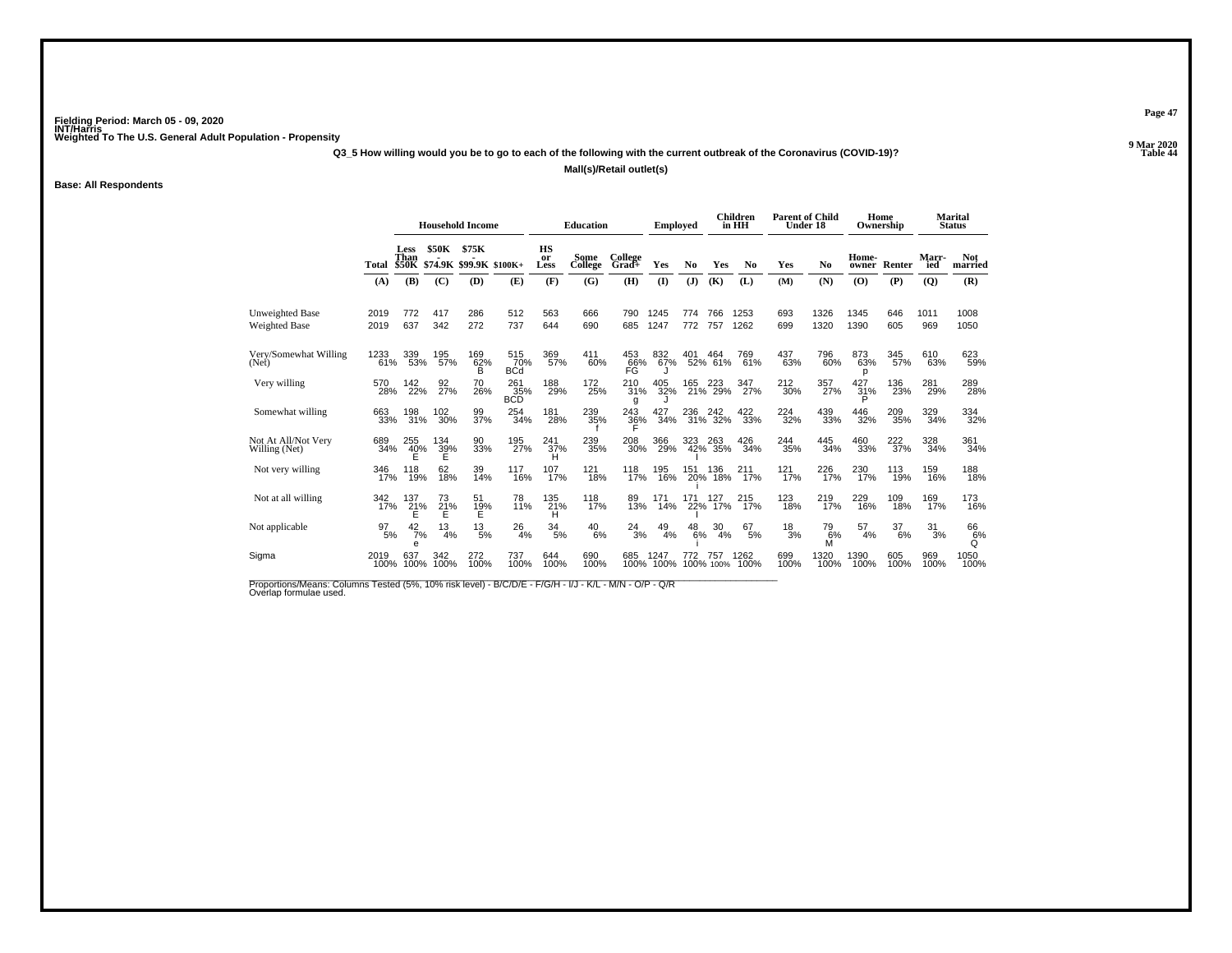**Q3\_5 How willing would you be to go to each of the following with the current outbreak of the Coronavirus (COVID-19)?**

**Mall(s)/Retail outlet(s)**

**Base: All Respondents**

|                                                | <b>Total</b> | <b>Feel Know-</b><br>ledgeable<br>About Coro-<br>navirus | Do Not<br><b>Feel Know-</b><br>ledgeable<br>About Coro-<br>navirus |
|------------------------------------------------|--------------|----------------------------------------------------------|--------------------------------------------------------------------|
|                                                | (A)          | (B)                                                      | (C)                                                                |
| <b>Unweighted Base</b><br><b>Weighted Base</b> | 2019<br>2019 | 1541<br>1536                                             | 478<br>483                                                         |
| Very/Somewhat Willing                          | 1233         | 993                                                      | 240                                                                |
| (Net)                                          | 61%          | 65%<br>C                                                 | 50%                                                                |
| Very willing                                   | 570<br>28%   | 484<br>32%                                               | 85<br>18%                                                          |
| Somewhat willing                               | 663<br>33%   | 509<br>33%                                               | 154<br>32%                                                         |
| Not At All/Not Very<br>Willing (Net)           | 689<br>34%   | 477<br>31%                                               | 211<br>44%<br>в                                                    |
| Not very willing                               | 346<br>17%   | 247<br>16%                                               | 99<br>21%<br>b                                                     |
| Not at all willing                             | 342<br>17%   | 230<br>15%                                               | 112<br>23%<br>в                                                    |
| Not applicable                                 | 97<br>5%     | 65<br>4%                                                 | $\frac{32}{7%}$                                                    |
| Sigma                                          | 2019<br>100% | 1536<br>100%                                             | 483<br>100%                                                        |

Proportions/Means: Columns Tested (5%, 10% risk level) - B/C<br>Overlap formulae used.

**Page 48**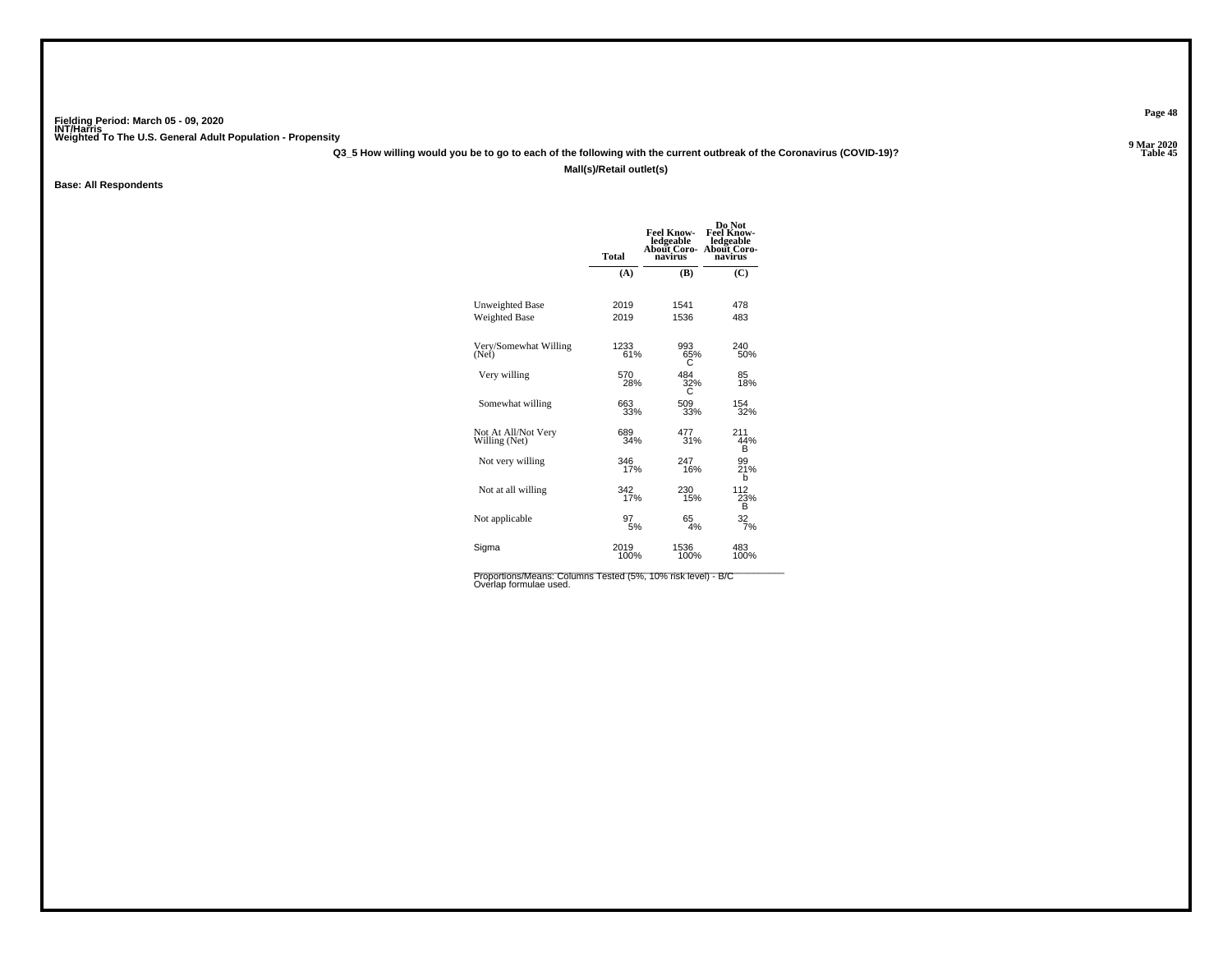**Q3\_6 How willing would you be to go to each of the following with the current outbreak of the Coronavirus (COVID-19)?**

**Movie theatre(s)**

**Base: All Respondents**

|                                      |              | Gender<br>Age    |                 |                  |                               |                  |                   | Male Age                 |                      |                           |                 |                  | <b>Female Age</b> |                          |                 |                        | Region                     |                 |                |             |                            |                 |
|--------------------------------------|--------------|------------------|-----------------|------------------|-------------------------------|------------------|-------------------|--------------------------|----------------------|---------------------------|-----------------|------------------|-------------------|--------------------------|-----------------|------------------------|----------------------------|-----------------|----------------|-------------|----------------------------|-----------------|
|                                      | Total        | Male             | Female          | 18-34            | 35-44                         | 45-54            | 55-64             | 65+                      | 18-34                | 35.44                     | 45-54           | 55-64            | $65+$             | 18-34                    | 35-44           | 45-54                  | 55-64                      | $65+$           | North-<br>east | South       | Mid-<br>west               | West            |
|                                      | (A)          | (B)              | (C)             | (D)              | (E)                           | (F)              | (G)               | (H)                      | $\bf{I}$             | $\mathbf{J}$              | (K)             | (L)              | (M)               | (N)                      | (0)             | (P)                    | $\overline{Q}$             | (R)             | (S)            | (T)         | (U)                        | (V)             |
| <b>Unweighted Base</b>               | 2019         | 907              | 1112            | 622              | 341                           | 318              | 345               | 393                      | 272                  | 161                       | 139             | 147              | 188               | 350                      | 180             | 179                    | 198                        | 205             | 457            | 822         | 402                        | 338             |
| Weighted Base                        | 2019         | 971              | 1048            | 593              | 331                           | 329              | 338               | 428                      | 291                  | 165*                      | 158*            | $162*$           | 194               | 302                      | 165             | 170                    | 176                        | 235             | 354            | 772         | 423                        | 469             |
| Very/Somewhat Willing<br>(Net)       | 1052<br>52%  | 540<br>56%<br>C. | 512<br>49%      | 349<br>59%<br>GH | 204<br>62%<br>GH              | 178<br>54%<br>ĞH | 149<br>44%        | 172<br>40%               | 165<br>57%<br>м      | 116<br>70%<br><b>ILMO</b> | 95<br>60%<br>M  | 90<br>55%<br>MQ  | 74<br>38%         | 184<br>61%<br><b>PQR</b> | 88<br>53%<br>Qr | 83<br>49%<br>Q         | 59<br>33%                  | 98<br>42%       | 185<br>52%     | 399<br>52%  | 227<br>54%                 | 240<br>51%      |
| Very willing                         | 497<br>25%   | 270<br>28%<br>C  | 227<br>22%      | 162<br>27%<br>qΗ | 105<br>32%<br>GH              | 90<br>27%<br>gH  | 68<br>20%         | 72<br>17%                | 83<br>$\frac{29}{M}$ | 60<br>36%<br>M            | 55<br>35%<br>MP | 41<br>26%<br>mq  | 29<br>15%         | 78<br>26%<br>O           | 45<br>27%<br>Qr | 35<br>21%              | 27<br>15%                  | 43<br>18%       | 74<br>21%      | 182<br>24%  | 104<br>25%                 | $^{137}_{29\%}$ |
| Somewhat willing                     | 555<br>27%   | 270<br>28%       | 284<br>27%      | 187<br>32%<br>qH | 99<br>30%                     | 88<br>27%        | 80<br>24%         | 100<br>23%               | 82<br>28%            | 56<br>34%<br>m            | 40<br>25%       | 48<br>30%<br>a   | 45<br>23%         | 106<br>35%<br>QR         | 43<br>26%       | 48<br>28%<br>a         | 32<br>18%                  | 55<br>24%       | 111<br>31%     | 217<br>28%  | 123<br>29%<br>$\mathsf{v}$ | 102<br>22%      |
| Not At All/Not Very<br>Willing (Net) | 807<br>40%   | 342<br>35%       | 465<br>44%<br>B | 210<br>35%       | <sup>117</sup> <sub>35%</sub> | 124<br>38%       | 161<br>48%<br>DEf | 195<br>46%<br>DÉ         | 104<br>36%           | 45<br>27%                 | 49<br>31%       | 59<br>37%        | 85<br>44%<br>Jk   | 106<br>35%               | 72<br>44%       | 75<br>44%<br>k         | 102<br>58%<br><b>NOPrL</b> | 110<br>47%<br>N | 150<br>42%     | 315<br>41%  | 159<br>37%                 | 184<br>39%      |
| Not very willing                     | 381<br>19%   | 177<br>18%       | 204<br>19%      | 104<br>17%       | 63<br>19%                     | 52<br>16%        | 64<br>19%         | 98<br>23%                | 53<br>18%            | 25<br>15%                 | 30<br>19%       | 27<br>17%        | 42<br>22%         | 50<br>17%                | 38<br>23%       | $^{23}_{13\%}$         | 37<br>21%                  | 56<br>24%       | 65<br>18%      | 148<br>19%  | 75<br>18%                  | 93<br>20%       |
| Not at all willing                   | 426<br>21%   | 164<br>17%       | 261<br>25%<br>B | 106<br>18%       | 54<br>16%                     | 71<br>22%        | 96<br>29%<br>DE   | 97<br>23%                | 50<br>17%            | 20<br>12%                 | 19<br>12%       | 32<br>20%        | 43<br>22%         | 56<br>18%                | 35<br>21%       | 52<br>31%<br><b>NK</b> | 64<br>37%<br><b>NORL</b>   | 54<br>23%       | 84<br>24%      | 167<br>22%  | 83<br>20%                  | 91<br>19%       |
| Not applicable                       | 161<br>8%    | 89<br>9%         | $^{72}_{7\%}$   | $\frac{34}{6\%}$ | 9<br>3%                       | $^{27}_{8\%}$    | $^{29}_{8\%}$     | 61<br>14%<br><b>DEfg</b> | $^{22}_{8\%}$        | $\frac{5}{3\%}$           | $^{15}_{9\%}$   | $\frac{13}{8\%}$ | 35<br>18%<br>IJkĹ | $\frac{12}{4%}$          | $\frac{5}{3%}$  | $^{12}_{7\%}$          | 16<br>9%<br>nO             | 27<br>11%<br>NO | $^{20}_{6\%}$  | 58<br>8%    | $^{37}_{9\%}$              | 45<br>10%       |
| Sigma                                | 2019<br>100% | 971<br>100%      | 1048<br>100%    | 593<br>100%      | 331<br>100%                   | 329<br>100%      | 338<br>100%       | 428<br>100%              | 291<br>100%          | 165<br>100%               | 158<br>100%     | 162<br>100%      | 194<br>100%       | 302<br>100%              | 165<br>100%     | 170<br>100%            | 176<br>100%                | 235<br>100%     | 354<br>100%    | 772<br>100% | 423<br>100%                | 469<br>100%     |

Proportions/Means: Columns Tested (5%, 10% risk level) - B/C - D/E/F/G/H - I/J/K/L/M - N/O/P/Q/R - I/N - J/O - K/P - L/Q - M/R - S/T/U/V<br>Overlap formulae used. \*small base

**Page 49**

**Properties and the Contract of the Contract of Table 46**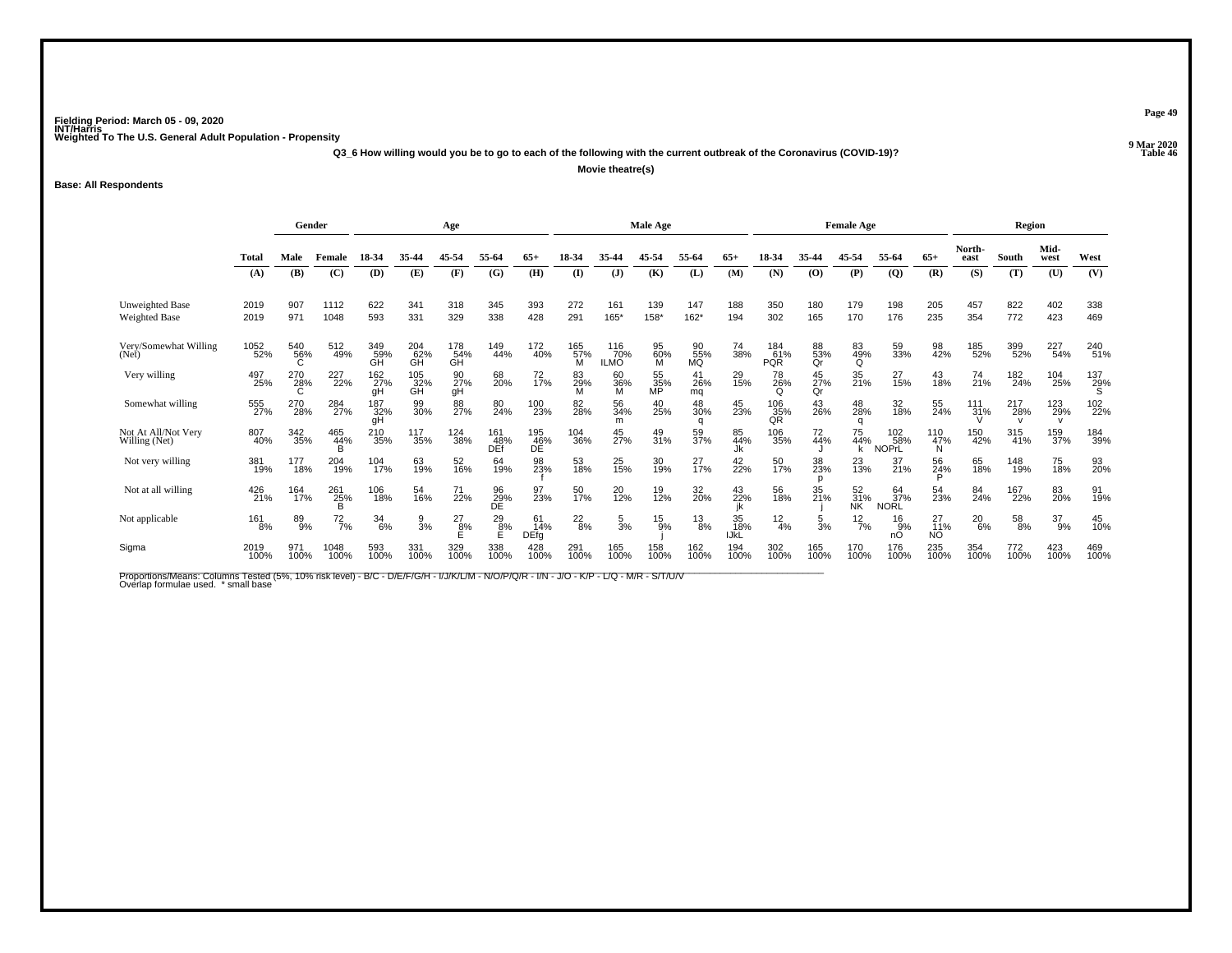**Q3\_6 How willing would you be to go to each of the following with the current outbreak of the Coronavirus (COVID-19)?**

**Movie theatre(s)**

**Base: All Respondents**

|                                         |              |                                                   |                 | <b>Household Income</b>          |                       |                         | <b>Education</b>    |                    | Employed     |                |                  | <b>Children</b><br>in HH | <b>Parent of Child</b><br>Under 18 |                         |                 | Home<br>Ownership             |                     | <b>Marital</b><br><b>Status</b> |
|-----------------------------------------|--------------|---------------------------------------------------|-----------------|----------------------------------|-----------------------|-------------------------|---------------------|--------------------|--------------|----------------|------------------|--------------------------|------------------------------------|-------------------------|-----------------|-------------------------------|---------------------|---------------------------------|
|                                         | Total        | <b>Less</b><br>Than<br><b>\$50K</b>               | <b>\$50K</b>    | \$75K<br>\$74.9K \$99.9K \$100K+ |                       | <b>HS</b><br>or<br>Less | Some<br>College     | College<br>$Grad+$ | Yes          | No             | Yes              | No                       | Yes                                | No                      | Home-<br>owner  | Renter                        | <b>Marr-</b><br>ied | <b>Not</b><br>married           |
|                                         | (A)          | (B)                                               | (C)             | (D)                              | (E)                   | (F)                     | (G)                 | (H)                | $\mathbf{I}$ | $(\mathbf{J})$ | (K)              | (L)                      | (M)                                | (N)                     | (O)             | (P)                           | $\overline{Q}$      | (R)                             |
| <b>Unweighted Base</b><br>Weighted Base | 2019<br>2019 | 772<br>637                                        | 417<br>342      | 286<br>272                       | 512<br>737            | 563<br>644              | 666<br>690          | 790<br>685         | 1245<br>1247 | 774<br>772     | 766<br>757       | 1253<br>1262             | 693<br>699                         | 1326<br>1320            | 1345<br>1390    | 646<br>605                    | 1011<br>969         | 1008<br>1050                    |
| Very/Somewhat Willing<br>(Net)          | 1052<br>52%  | 283<br>44%                                        | 177<br>52%<br>b | 149<br>55%<br>B                  | 432<br>59%<br>B       | 311<br>48%              | 340<br>49%          | 400<br>58%<br>FG   | 739<br>59%   | 313<br>41%     | 438<br>58%       | 614<br>49%               | 400<br>57%<br>N                    | 652<br>49%              | 747<br>54%<br>D | 293<br>48%                    | 499<br>52%          | 553<br>53%                      |
| Very willing                            | 497<br>25%   | 125<br>20%                                        | 78<br>23%       | 66<br>24%                        | $^{221}_{30\%}$<br>Bc | 143<br>22%              | 165<br>24%          | 189<br>28%         | 365<br>29%   | 133<br>17%     | 223<br>29%       | 275<br>22%               | 208<br>30%<br>N                    | 289<br>22%              | 368<br>26%<br>P | <sup>122</sup> <sub>20%</sub> | 251<br>26%          | 246<br>23%                      |
| Somewhat willing                        | 555<br>27%   | 158<br>25%                                        | 99<br>29%       | 82<br>30%                        | 211<br>29%            | 168<br>26%              | 175<br>25%          | 211<br>31%<br>g    | 374<br>30%   | 180<br>23%     | 215<br>28%       | 339<br>27%               | 192<br>27%                         | 363<br>27%              | 379<br>27%      | 171<br>28%                    | 248<br>26%          | 307<br>29%                      |
| Not At All/Not Very<br>Willing (Net)    | 807<br>40%   | 293<br>46%<br>dĖ                                  | 138<br>40%      | 103<br>38%                       | 256<br>35%            | 272<br>42%              | 289<br>42%<br>h     | 246<br>36%         | 433<br>35%   | 373<br>48%     | 295<br>39%       | 511<br>41%               | 282<br>40%                         | 524<br>40%              | 531<br>38%      | 266<br>44%<br>$\Omega$        | 406<br>42%          | 400<br>38%                      |
| Not very willing                        | 381<br>19%   | 117<br>18%                                        | 67<br>20%       | 48<br>17%                        | 142<br>19%            | 101<br>16%              | $\frac{152}{27\%}$  | 128<br>19%         | 220<br>18%   | 162<br>21%     | 147<br>19%       | 234<br>19%               | 145<br>21%                         | 236<br>18%              | 251<br>18%      | 125<br>21%                    | 197<br>20%          | 184<br>18%                      |
| Not at all willing                      | 426          | 176<br>$\overline{21\%}$ $\overline{28\%}$<br>CdE | 70<br>21%       | 55<br>20%                        | 115<br>16%            | 170<br>26%<br>GH        | 137<br>20%          | 118<br>17%         | 214<br>17%   | 212<br>27%     | 148<br>20%       | 277<br>22%               | 137<br>20%                         | 289<br>22%              | 280<br>20%      | 142<br>23%                    | 209<br>22%          | 216<br>21%                      |
| Not applicable                          | 161<br>8%    | 60<br>9%                                          | 27<br>8%        | 21<br>8%                         | $^{49}_{7\%}$         | 61<br>$H^9$             | $^{62}_{9\%}$<br>h. | $^{38}_{\ 6\%}$    | 75<br>6%     | 85<br>11%      | 24<br>3%         | 137<br>11%               | 17<br>2%                           | 144<br>$\frac{11\%}{M}$ | 112<br>8%       | 45<br>8%                      | 63<br>7%            | 97<br>9%<br>q                   |
| Sigma                                   | 2019<br>100% | 637<br>100%                                       | 342<br>100%     | 272<br>100%                      | 737<br>100%           | 644<br>100%             | 690<br>100%         | 685<br>100%        | 1247<br>100% | 772            | 757<br>100% 100% | 1262<br>100%             | 699<br>100%                        | 1320<br>100%            | 1390<br>100%    | 605<br>100%                   | 969<br>100%         | 1050<br>100%                    |
|                                         |              |                                                   |                 |                                  |                       |                         |                     |                    |              |                |                  |                          |                                    |                         |                 |                               |                     |                                 |

Proportions/Means: Columns Tested (5%, 10% risk level) - B/C/D/E - F/G/H - I/J - K/L - M/N - O/P - Q/R<br>Overlap formulae used.

**Page 50**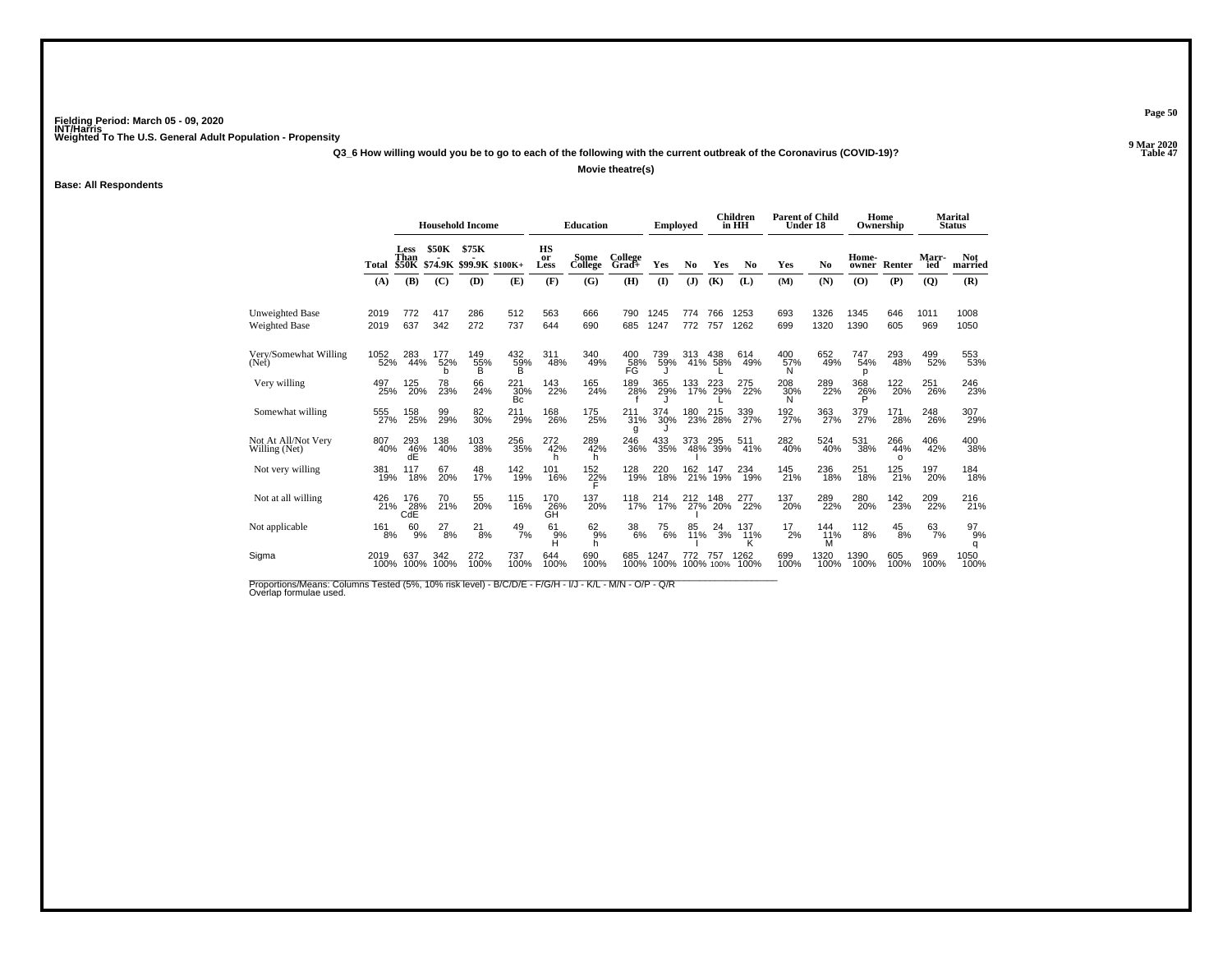**Q3\_6 How willing would you be to go to each of the following with the current outbreak of the Coronavirus (COVID-19)?**

**Movie theatre(s)**

**Base: All Respondents**

|                                      | <b>Total</b> | <b>Feel Know-</b><br>ledgeable<br>About Coro-<br>navirus | Do Not<br><b>Feel Know-</b><br>ledgeable<br>About Coro-<br>navirus |
|--------------------------------------|--------------|----------------------------------------------------------|--------------------------------------------------------------------|
|                                      | (A)          | (B)                                                      | (C)                                                                |
| <b>Unweighted Base</b>               | 2019         | 1541                                                     | 478                                                                |
| <b>Weighted Base</b>                 | 2019         | 1536                                                     | 483                                                                |
| Very/Somewhat Willing<br>(Net)       | 1052%        | 835<br>54%<br>С                                          | 217<br>45%                                                         |
| Very willing                         | 497<br>25%   | 416<br>27%                                               | 81<br>17%                                                          |
| Somewhat willing                     | 555<br>27%   | 419<br>27%                                               | 135<br>28%                                                         |
| Not At All/Not Very<br>Willing (Net) | 807<br>40%   | 580<br>38%                                               | 226<br>47%<br>в                                                    |
| Not very willing                     | 381<br>19%   | 281<br>18%                                               | 100<br>21%                                                         |
| Not at all willing                   | 426<br>21%   | 300<br>20%                                               | 126<br>26%<br>в                                                    |
| Not applicable                       | 161<br>8%    | 120<br>8%                                                | 40<br>8%                                                           |
| Sigma                                | 2019<br>100% | 1536<br>100%                                             | 483<br>100%                                                        |

Proportions/Means: Columns Tested (5%, 10% risk level) - B/C<br>Overlap formulae used.

**Page 51**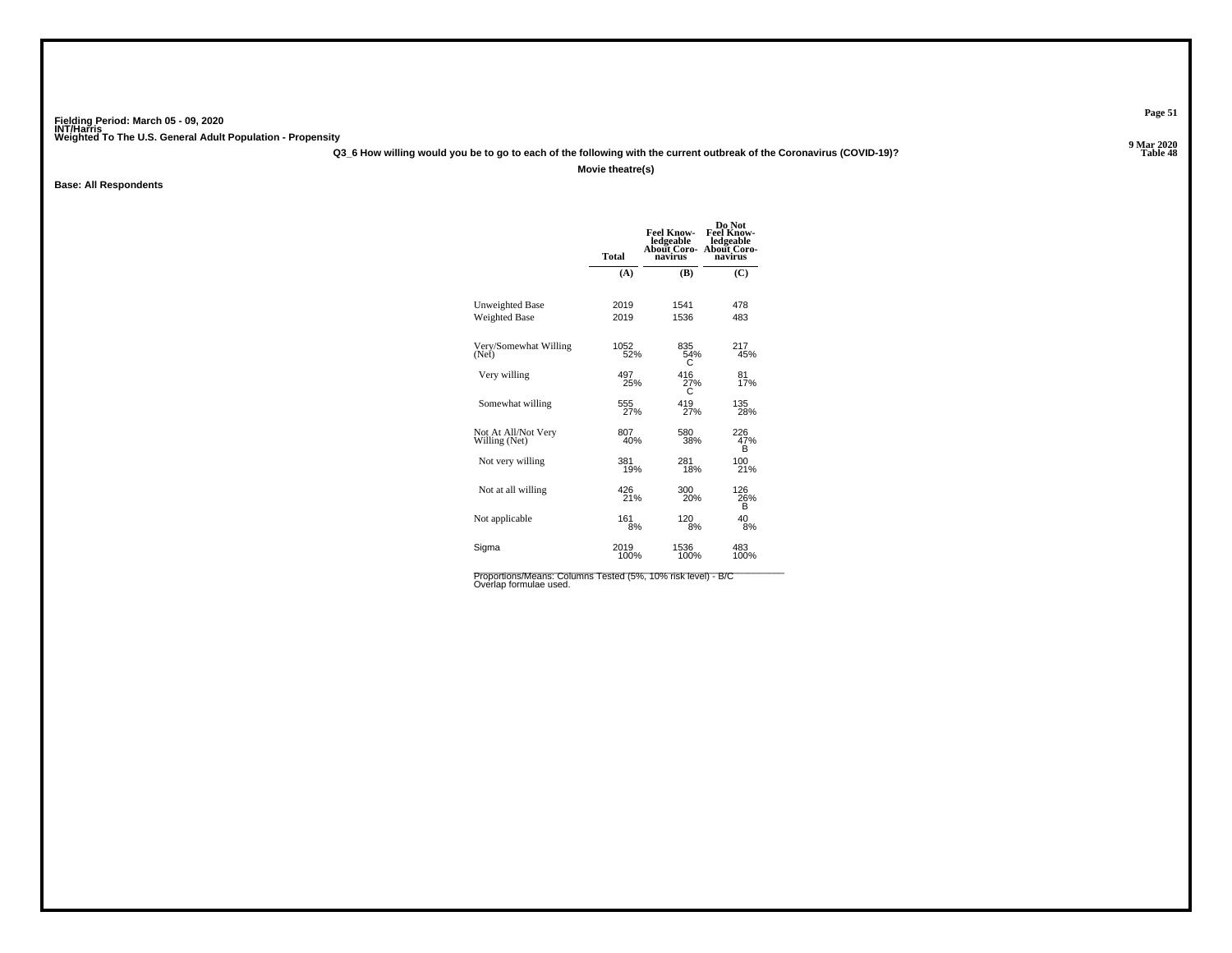**Q3\_7 How willing would you be to go to each of the following with the current outbreak of the Coronavirus (COVID-19)?**

**Church(es)**

**Base: All Respondents**

|                                         |              | Gender<br>Age |              |                    |             |                         | Male Age        |                                  |                          |                |                | <b>Female Age</b> |                   |                          |                | Region          |                 |             |                |                 |                  |                 |
|-----------------------------------------|--------------|---------------|--------------|--------------------|-------------|-------------------------|-----------------|----------------------------------|--------------------------|----------------|----------------|-------------------|-------------------|--------------------------|----------------|-----------------|-----------------|-------------|----------------|-----------------|------------------|-----------------|
|                                         | <b>Total</b> | Male          | Female       | 18-34              | 35-44       | 45-54                   | 55-64           | 65+                              | 18-34                    |                | 45-54          | 55-64             | $65+$             | 18-34                    | 35-44          | 45-54           | 55-64           | $65+$       | North-<br>east | South           | Mid-<br>west     | West            |
|                                         | (A)          | (B)           | (C)          | (D)                | (E)         | (F)                     | (G)             | (H)                              | $\mathbf{I}$             | $\mathbf{J}$   | (K)            | (L)               | (M)               | (N)                      | (O)            | (P)             | $\overline{Q}$  | (R)         | (S)            | (T)             | (U)              | (V)             |
| <b>Unweighted Base</b><br>Weighted Base | 2019<br>2019 | 907<br>971    | 1112<br>1048 | 622<br>593         | 341<br>331  | 318<br>329              | 345<br>338      | 393<br>428                       | 272<br>291               | 161<br>165*    | 139<br>158*    | 147<br>162*       | 188<br>194        | 350<br>302               | 180<br>165     | 179<br>170      | 198<br>176      | 205<br>235  | 457<br>354     | 822<br>772      | 402<br>423       | 338<br>469      |
| Very/Somewhat Willing<br>(Net)          | 1175<br>58%  | 581<br>60%    | 594<br>57%   | 307<br>52%         | 207<br>63%  | 201 <sub>%</sub><br>D   | 214<br>63%<br>D | 245<br>57%                       | 153<br>52%               | 108<br>66%     | 107%           | 105<br>65%        | 108<br>56%        | 155<br>51%               | 99<br>60%      | 95<br>56%       | 109<br>62%<br>n | 137<br>58%  | 212<br>60%     | 462<br>60%      | 261<br>62%       | 240<br>51%      |
| Very willing                            | 657<br>33%   | 332<br>34%    | 325<br>31%   | 158<br>27%         | 12<br>34%   | $\frac{121}{32\%}$<br>D | 115<br>34%<br>d | $\overset{151}{\substack{35\%}}$ | 78<br>27%                | 56<br>34%      | 61<br>39%      | 63<br>39%         | 74<br>38%         | 81<br>27%                | 56<br>34%      | 60<br>35%       | 52<br>30%       | 77<br>33%   | 106<br>30%     | 268<br>35%      | 141<br>33%       | 142<br>30%      |
| Somewhat willing                        | 518<br>26%   | 249<br>26%    | 269<br>26%   | 149<br>25%         | 95<br>29%   | 80<br>24%               | 100<br>29%      | 94<br>22%                        | 75<br>26%                | 52<br>31%<br>м | 46<br>29%<br>m | 43<br>26%         | 34<br>18%         | 74<br>25%                | 43<br>26%      | 35<br>20%       | 57<br>32%       | 60<br>26%   | 106<br>30%     | 194<br>25%      | 120<br>28%       | 98<br>21%       |
| Not At All/Not Very<br>Willing (Net)    | 576<br>29%   | 277<br>28%    | 299<br>29%   | 214<br>36%<br>EfGH | 89<br>27%   | 91<br>28%               | 80<br>24%       | 102<br>24%                       | 109<br>37%<br>iKIM       | $^{42}_{25\%}$ | 37<br>23%      | 41<br>25%         | 48<br>25%         | 105<br>35%<br>QR         | 46<br>28%      | 54<br>32%<br>q  | 38<br>22%       | 54<br>23%   | 93<br>26%      | 225<br>29%      | 112<br>26%       | 146<br>31%      |
| Not very willing                        | 266<br>13%   | 141<br>15%    | 125<br>12%   | 94<br>16%          | 44<br>13%   | 43<br>13%               | 37<br>11%       | 49<br>11%                        | 61<br>21%<br><b>iLMN</b> | 20<br>12%      | $^{22}_{14\%}$ | 16<br>10%         | $^{22}_{11\%}$    | 33<br>11%                | $^{24}_{14\%}$ | $^{21}_{12\%}$  | 21<br>12%       | 26<br>11%   | 49<br>14%      | 109<br>14%<br>u | 39 <sub>9%</sub> | 69<br>15%       |
| Not at all willing                      | 310<br>15%   | 135<br>14%    | 175<br>17%   | 120<br>20%<br>EGH  | 45<br>14%   | 48<br>15%               | 43<br>13%       | 54<br>13%                        | 47<br>16%                | 22<br>13%      | $^{15}_{9\%}$  | 25<br>16%         | 26<br>13%         | 73<br>24%<br><b>OQRi</b> | 23<br>14%      | 34<br>20%<br>Qk | 17<br>10%       | 28<br>12%   | 44<br>12%      | 116<br>15%      | 73<br>17%        | 76<br>16%       |
| Not applicable                          | 268<br>13%   | 113<br>12%    | 156<br>15%   | 72<br>12%          | 35<br>11%   | 36<br>11%               | 44<br>13%       | 81<br>19%<br><b>DEFg</b>         | 30<br>10%                | $^{15}_{9\%}$  | $^{15}_{9\%}$  | 15<br>10%         | 38<br>19%<br>IJkl | $^{42}_{14\%}$           | 20<br>12%      | 21<br>12%       | 29<br>16%       | 44<br>19%   | 49<br>14%      | 85<br>11%       | 51<br>12%        | 84<br>18%<br>Tu |
| Sigma                                   | 2019<br>100% | 971<br>100%   | 1048<br>100% | 593<br>100%        | 331<br>100% | 329<br>100%             | 338<br>100%     | 428<br>100%                      | 291<br>100%              | 165<br>100%    | 158<br>100%    | 162<br>100%       | 194<br>100%       | 302<br>100%              | 165<br>100%    | 170<br>100%     | 176<br>100%     | 235<br>100% | 354<br>100%    | 772<br>100%     | 423<br>100%      | 469<br>100%     |

Proportions/Means: Columns Tested (5%, 10% risk level) - B/C - D/E/F/G/H - I/J/K/L/M - N/O/P/Q/R - I/N - J/O - K/P - L/Q - M/R - S/T/U/V<br>Overlap formulae used. \*small base

**Page 52**

**Properties and the Contract of the Contract of Table 49**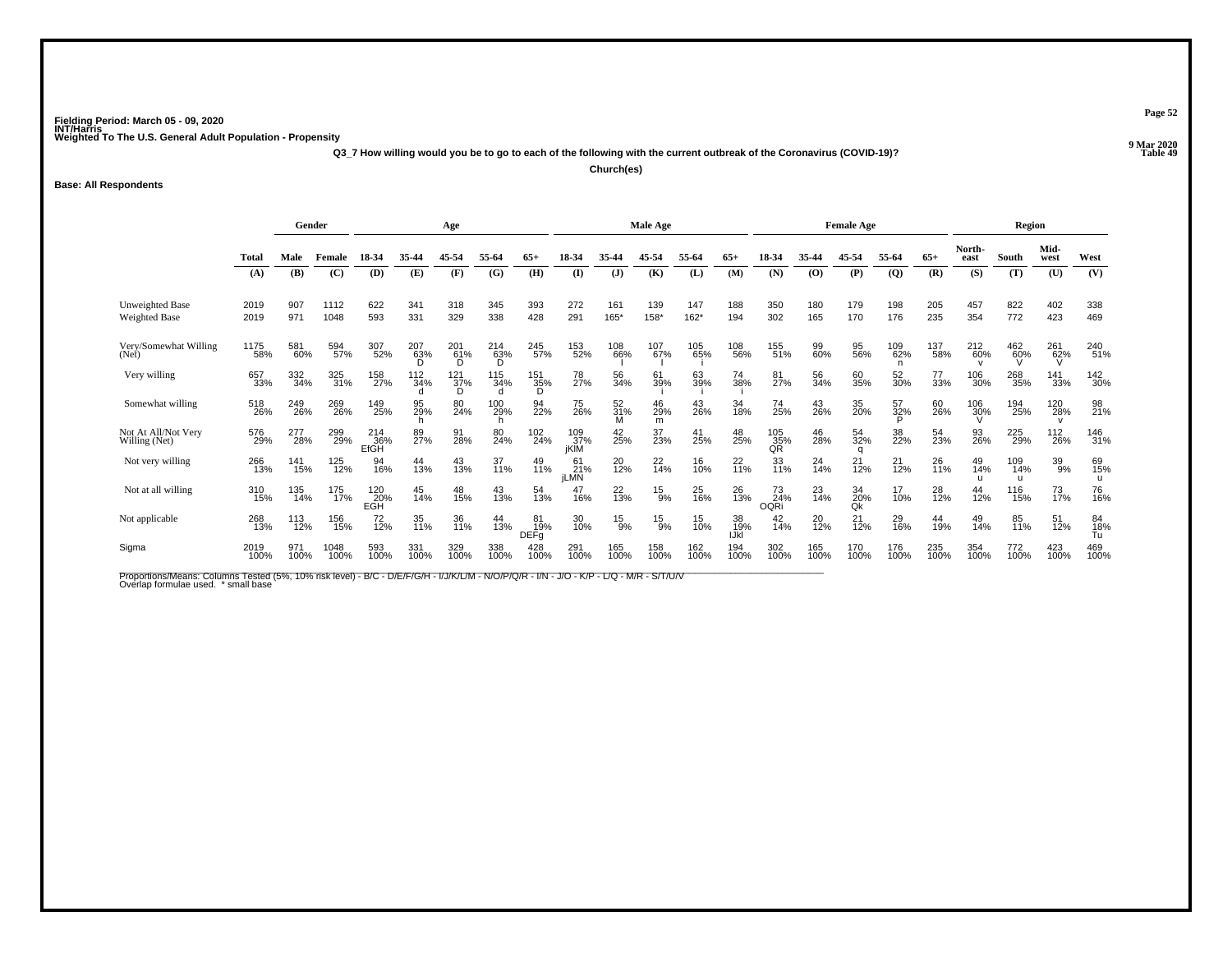**Q3\_7 How willing would you be to go to each of the following with the current outbreak of the Coronavirus (COVID-19)?**

**Church(es)**

**Base: All Respondents**

|                                         |              | <b>Household Income</b> |              |                                        |                      |                  | <b>Education</b> |                  | <b>Employed</b>   |            |                    | <b>Children</b><br>in HH | <b>Parent of Child</b><br>Under 18 |                 |                 | Home<br>Ownership |                     | <b>Marital</b><br><b>Status</b> |
|-----------------------------------------|--------------|-------------------------|--------------|----------------------------------------|----------------------|------------------|------------------|------------------|-------------------|------------|--------------------|--------------------------|------------------------------------|-----------------|-----------------|-------------------|---------------------|---------------------------------|
|                                         | Total        | Less<br>Than            | <b>\$50K</b> | \$75K<br>\$50K \$74.9K \$99.9K \$100K+ |                      | HS<br>or<br>Less | Some<br>College  | College<br>Grad+ | Yes               | No         | Yes                | N <sub>0</sub>           | Yes                                | No              | Home-<br>owner  | Renter            | <b>Marr-</b><br>ied | <b>Not</b><br>married           |
|                                         | (A)          | (B)                     | (C)          | (D)                                    | (E)                  | (F)              | (G)              | (H)              | (1)               | (J)        | (K)                | (L)                      | (M)                                | (N)             | (0)             | (P)               | $\overline{Q}$      | (R)                             |
| <b>Unweighted Base</b><br>Weighted Base | 2019<br>2019 | 772<br>637              | 417<br>342   | 286<br>272                             | 512<br>737           | 563<br>644       | 666<br>690       | 790<br>685       | 1245<br>1247      | 774<br>772 | 766<br>757         | 1253<br>1262             | 693<br>699                         | 1326<br>1320    | 1345<br>1390    | 646<br>605        | 1011<br>969         | 1008<br>1050                    |
| Very/Somewhat Willing<br>(Net)          | 1175<br>58%  | 356<br>56%              | 196<br>57%   | 156<br>57%                             | 454<br>62%           | 372<br>58%       | 391<br>57%       | 412<br>60%       | 734<br>59%        | 441        | 475<br>57% 63%     | 700<br>55%               | 437<br>63%<br>N                    | 738<br>56%      | 831<br>60%<br>p | 327<br>54%        | 600<br>62%<br>R     | 575<br>55%                      |
| Very willing                            | 657<br>33%   | 179<br>28%              | 121<br>35%   | 88<br>32%                              | $^{262}_{36\%}$<br>в | 209<br>32%       | $^{221}_{32\%}$  | 228<br>33%       | 429<br>34%        |            | 228 266<br>30% 35% | 391%                     | 241<br>35%                         | 416<br>31%      | $^{483}_{35\%}$ | 164<br>27%        | 354<br>36%<br>R     | 304<br>29%                      |
| Somewhat willing                        | 518<br>26%   | 177<br>28%              | 76<br>22%    | 68<br>25%                              | 192<br>26%           | 164<br>25%       | 170<br>25%       | 184<br>27%       | 305<br>24%        | 213        | 209<br>28% 28%     | 309<br>24%               | 195<br>28%                         | 322<br>24%      | 348<br>25%      | 163<br>27%        | 247<br>25%          | 271<br>26%                      |
| Not At All/Not Very<br>Willing (Net)    | 576<br>29%   | 195<br>31%<br>e         | 99<br>29%    | 80<br>29%                              | 186<br>25%           | 188<br>29%       | 204<br>30%       | 184<br>27%       | 374<br>30%        | 202        | 215<br>26% 28%     | 361<br>29%               | 210<br>30%                         | 366<br>28%      | 382<br>27%      | 189<br>31%        | 269<br>28%          | 306<br>29%                      |
| Not very willing                        | 266<br>13%   | 83<br>13%               | 43<br>13%    | 38<br>14%                              | 96<br>13%            | 78<br>12%        | 103<br>15%       | 85<br>12%        | 178<br>14%        | 88<br>11%  | 100<br>13%         | 166<br>13%               | 95<br>14%                          | 171<br>13%      | 174<br>13%      | 89<br>15%         | 122 <sub>0%</sub>   | $144$<br>$14%$                  |
| Not at all willing                      | 310<br>15%   | 112<br>$^{18\%}_{E}$    | 56<br>16%    | 42<br>15%                              | 90<br>12%            | 110<br>17%       | 101<br>15%       | 99<br>14%        | 196<br>16%        | 114<br>15% | 115<br>15%         | 195<br>15%               | 115<br>16%                         | 195<br>15%      | 208<br>15%      | 99<br>16%         | 147<br>15%          | 162<br>15%                      |
| Not applicable                          | 268<br>13%   | 85<br>13%               | 46<br>14%    | 36<br>13%                              | 96<br>13%            | 84<br>13%        | 95<br>14%        | 89<br>13%        | 140<br>11%        | 129<br>17% | 67<br>9%           | 201<br>$^{16\%}_{K}$     | $\frac{52}{7\%}$                   | 216<br>16%<br>м | 177<br>13%      | 89<br>15%         | 99<br>10%           | 169<br>16%<br>Q                 |
| Sigma                                   | 2019<br>100% | 637<br>100%             | 342<br>100%  | 272<br>100%                            | 737<br>100%          | 644<br>100%      | 690<br>100%      | 685              | 1247<br>100% 100% | 772        | 757<br>100% 100%   | 1262<br>100%             | 699<br>100%                        | 1320<br>100%    | 1390<br>100%    | 605<br>100%       | 969<br>100%         | 1050<br>100%                    |

Proportions/Means: Columns Tested (5%, 10% risk level) - B/C/D/E - F/G/H - I/J - K/L - M/N - O/P - Q/R<br>Overlap formulae used.

**Page 53**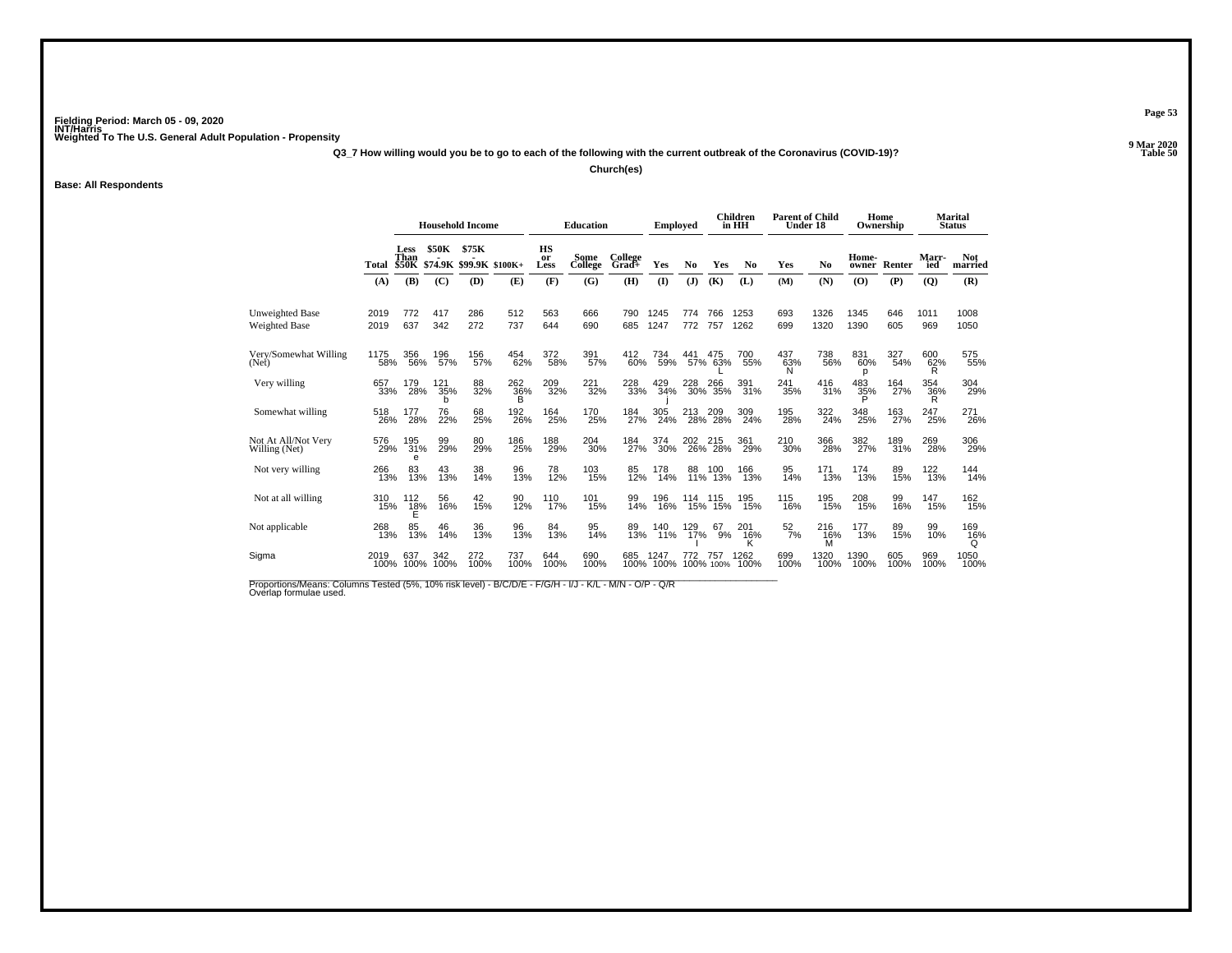**Q3\_7 How willing would you be to go to each of the following with the current outbreak of the Coronavirus (COVID-19)?**

**Church(es)**

**Base: All Respondents**

|                                      | <b>Total</b> | <b>Feel Know-</b><br>ledgeable<br>About Coro-<br>navirus | Do Not<br><b>Feel Know-</b><br>ledgeable<br>About Coro-<br>navirus |
|--------------------------------------|--------------|----------------------------------------------------------|--------------------------------------------------------------------|
|                                      | (A)          | (B)                                                      | (C)                                                                |
| Unweighted Base                      | 2019         | 1541                                                     | 478                                                                |
| <b>Weighted Base</b>                 | 2019         | 1536                                                     | 483                                                                |
| Very/Somewhat Willing<br>(Net)       | 1175<br>58%  | 927<br>60%<br>С                                          | 248<br>51%                                                         |
| Very willing                         | 657          | 540                                                      | 117                                                                |
|                                      | 33%          | 35%                                                      | 24%                                                                |
| Somewhat willing                     | 518          | 387                                                      | 130                                                                |
|                                      | 26%          | 25%                                                      | 27%                                                                |
| Not At All/Not Very<br>Willing (Net) | 576<br>29%   | 410<br>27%                                               | 165<br>34%<br>B                                                    |
| Not very willing                     | 266          | 188                                                      | 78                                                                 |
|                                      | 13%          | 12%                                                      | 16%                                                                |
| Not at all willing                   | 310          | 222                                                      | 88                                                                 |
|                                      | 15%          | 14%                                                      | 18%                                                                |
| Not applicable                       | 268          | 198                                                      | 70                                                                 |
|                                      | 13%          | 13%                                                      | 15%                                                                |
| Sigma                                | 2019         | 1536                                                     | 483                                                                |
|                                      | 100%         | 100%                                                     | 100%                                                               |

**Page 54**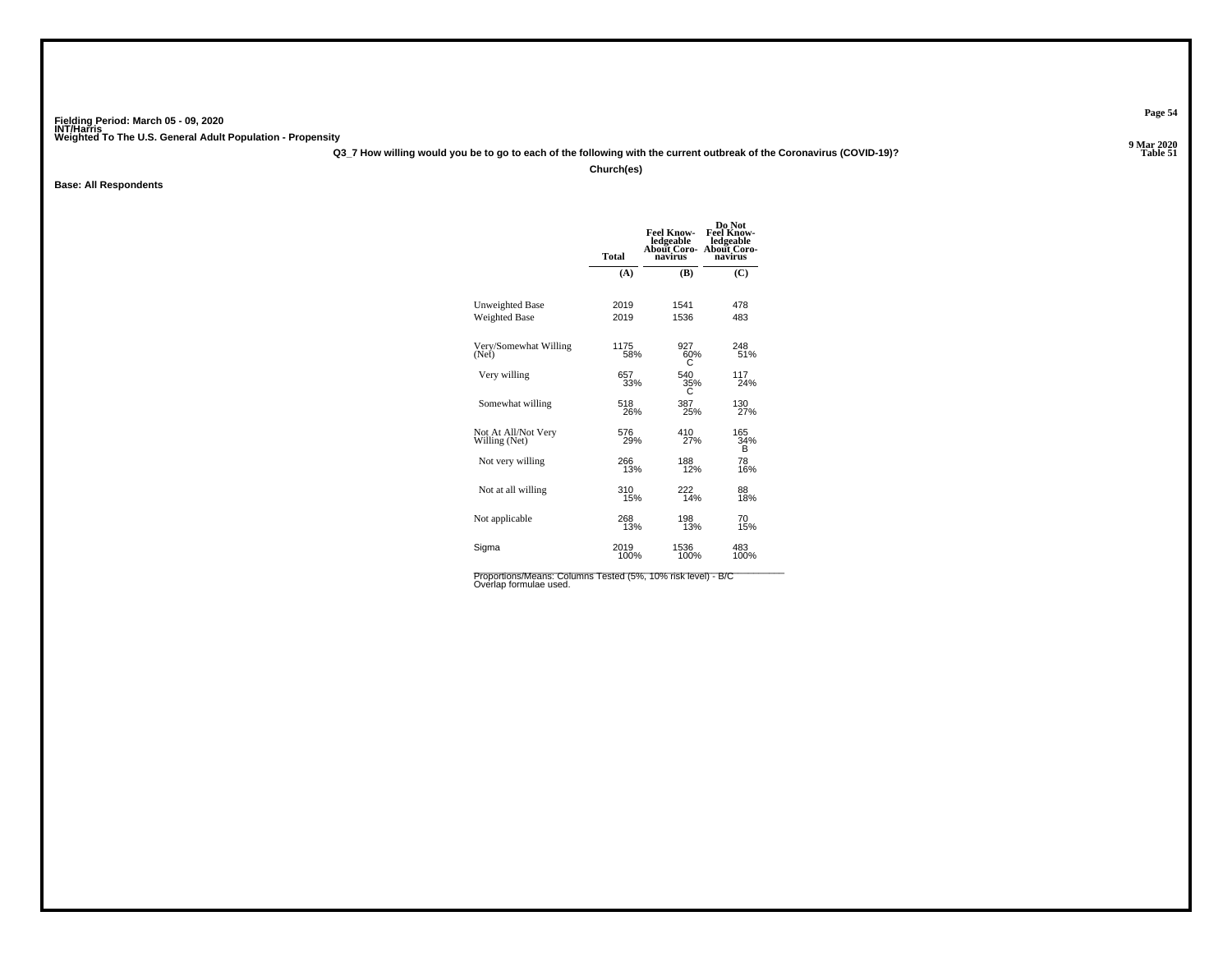**Q3\_8 How willing would you be to go to each of the following with the current outbreak of the Coronavirus (COVID-19)?**

**Work**

#### **Base: All Respondents**

|                                      |                  | Gender        |                     |                          |                  | Age                              |                 |                          |                       |                 | <b>Male Age</b> |                       | <b>Female Age</b>        |                         |                 |                 |                             | Region          |                |                  |                 |                 |
|--------------------------------------|------------------|---------------|---------------------|--------------------------|------------------|----------------------------------|-----------------|--------------------------|-----------------------|-----------------|-----------------|-----------------------|--------------------------|-------------------------|-----------------|-----------------|-----------------------------|-----------------|----------------|------------------|-----------------|-----------------|
|                                      | <b>Total</b>     | Male          | Female              | 18-34                    | 35-44            | 45-54                            | 55-64           | $65+$                    | 18-34                 | 35.44           | 45-54           | 55.64                 | $65+$                    | 18-34                   | 35-44           | 45-54           | 55-64                       | $65+$           | North-<br>east | South            | Mid-<br>west    | West            |
|                                      | (A)              | (B)           | (C)                 | (D)                      | (E)              | (F)                              | (G)             | (H)                      | (I)                   | $\mathbf{J}$    | (K)             | (L)                   | (M)                      | (N)                     | (O)             | (P)             | $\overline{Q}$              | (R)             | (S)            | (T)              | (U)             | (V)             |
| Unweighted Base<br>Weighted Base     | 1245<br>1247     | 612<br>671    | 633<br>576          | 465<br>433               | 278<br>275       | 238<br>254                       | 172<br>182      | 92<br>$104*$             | 215<br>233            | 144<br>150*     | 120<br>$132*$   | 85<br>$103*$          | 48<br>$53**$             | 250<br>201              | 134<br>$125*$   | 118<br>$122*$   | 87<br>$79*$                 | 44<br>$50**$    | 300<br>218     | 502<br>496       | 238<br>241      | 205<br>293      |
| Very/Somewhat Willing<br>(Net)       | 1033<br>83%      | 564<br>84%    | 469<br>82%          | 328<br>76%               | 237<br>86%<br>D. | $\frac{221}{87\%}$<br>D.         | 156<br>86%<br>D | 90<br>87%<br>d           | 171<br>74%            | 132<br>88%      | $^{121}_{91\%}$ | 94 <sub>%</sub><br>lq | 45<br>85%                | 157<br>78%              | 105<br>85%      | 100<br>83%      | 62<br>78%                   | 45<br>89%       | 189<br>86%     | $^{401}_{81\%}$  | 205<br>85%      | 238<br>81%      |
| Very willing                         | 721<br>58%       | 402<br>60%    | 319<br>55%          | 216<br>50%               | 162<br>59%       | $\overset{168}{\substack{66\%}}$ | 117<br>65%<br>D | 58<br>55%                | 112<br>48%            | 93<br>62%       | 93<br>71%       | 75<br>73%<br>IQ       | 28<br>52%                | 104<br>52%              | 69<br>55%       | 75<br>62%       | 42<br>53%                   | 30<br>59%       | 136<br>62%     | 274<br>55%       | 148<br>62%      | 163<br>56%      |
| Somewhat willing                     | 312<br>25%       | 162<br>24%    | 150<br>26%          | 113<br>26%               | 75<br>27%        | 53<br>21%                        | 38<br>21%       | 33<br>32%                | 59<br>25%             | 39<br>26%       | 28<br>21%       | 19<br>18%             | 17<br>33%                | 53<br>27%               | 37<br>29%       | $^{25}_{21\%}$  | 20<br>25%                   | 15<br>30%       | 53<br>24%      | 127<br>26%       | 57<br>24%       | 75<br>26%       |
| Not At All/Not Very<br>Willing (Net) | 161<br>13%       | 79<br>12%     | 82<br>14%           | 93<br>21%<br><b>EFGH</b> | 30<br>11%        | $^{20}_{8\%}$                    | $^{14}_{8\%}$   | $\frac{4}{4%}$           | 52<br>22%<br>JKL      | 15<br>10%       | $\frac{5}{4%}$  | $\frac{5}{5}$ %       | $\frac{2}{3}$ %          | 41<br>20%               | $^{15}_{12\%}$  | $14_{12\%}$     | 12%                         | $\frac{3}{5}$ % | 24<br>11%      | 67<br>14%        | 29 <sub>%</sub> | $^{41}_{14\%}$  |
| Not very willing                     | 95<br>8%         | $^{53}_{8\%}$ | $^{42}_{7\%}$       | 50<br>12%<br>FGh         | $^{25}_{9\%}$ fG | $\frac{11}{4%}$                  | $\frac{5}{3\%}$ | 4<br>4%                  | 31<br>$\frac{13}{18}$ | $^{11}_{8\%}$   | 5<br>4%         | 4<br>4%               | $\frac{2}{3}$ %          | 19<br>1 <u>0</u> %<br>O | 13<br>11%<br>Q  | $\frac{6}{5%}$  | 1%                          | $\frac{3}{5%}$  | $^{13}_{6\%}$  | $\frac{38}{8\%}$ | $^{19}_{8\%}$   | $^{24}_{8\%}$   |
| Not at all willing                   | $^{67}_{5\%}$    | 26<br>4%      | $^{40}$<br>$^{7\%}$ | 43<br>10%<br>EFH         | $6\over 2%$      | $\frac{9}{4%}$                   | 9<br>5%         | $\overline{\phantom{a}}$ | 21<br>9%<br>jKl       | $\frac{4}{2%}$  | 1%              | 1%                    | $\overline{\phantom{a}}$ | 22 <sub>0%</sub><br>O   | $\frac{2}{2}$ % | $\frac{8}{7\%}$ | 8<br>10%<br>OĹ              | $\blacksquare$  | 11<br>5%       | $^{29}_{6\%}$    | $\frac{10}{4%}$ | $^{17}_{6\%}$   |
| Not applicable                       | $\frac{53}{4\%}$ | $^{29}_{4\%}$ | 24<br>4%            | $\frac{12}{3%}$          | 3%               | 13<br>5%                         | $^{12}_{6\%}$   | $\frac{9}{9\%}$<br>DÉ    | 10<br>4%              | $\frac{3}{2\%}$ | 6<br>4%         | $\overline{4}$<br>4%  | 6<br>12%                 | $\frac{2}{1%}$          | $\frac{4}{3}$ % | 6%              | 8<br>10%<br>No <sup>1</sup> | $\frac{3}{6\%}$ | $\frac{6}{3%}$ | $^{27}_{5\%}$    | 3%              | $^{13}_{\ 5\%}$ |
| Sigma                                | 1247<br>100%     | 671<br>100%   | 576<br>100%         | 433<br>100%              | 275<br>100%      | 254<br>100%                      | 182<br>100%     | 104<br>100%              | 233<br>100%           | 150<br>100%     | 132<br>100%     | 103<br>100%           | 53<br>100%               | 201<br>100%             | 125<br>100%     | 122<br>100%     | 79<br>100%                  | 50<br>100%      | 218<br>100%    | 496<br>100%      | 241<br>100%     | 293<br>100%     |

Proportions/Means: Columns Tested (5%, 10% risk level) - B/C - D/E/F/G/H - I/J/K/L/M - N/O/P/Q/R - I/N - J/O - K/P - L/Q - M/R - S/T/U/V<br>Overlap formulae used. \*small base; \* very small base (under 30) ineligible for sig t

**Page 55**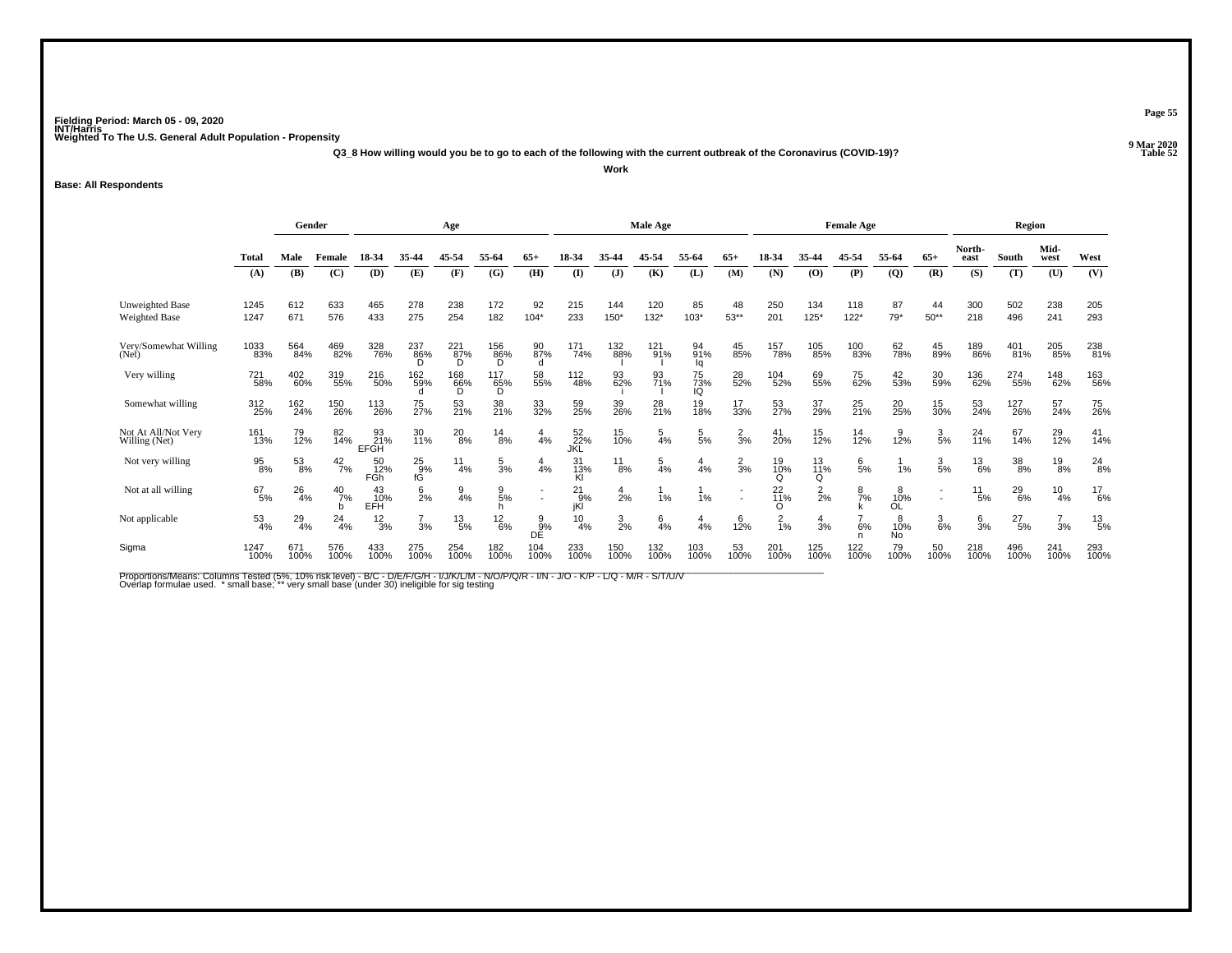**Q3\_8 How willing would you be to go to each of the following with the current outbreak of the Coronavirus (COVID-19)?Work**

**Base: All Respondents**

|                                         |                    |                              |                     | <b>Household Income</b>  |                         |                  | <b>Education</b> |                  | <b>Employed</b>   |                                            |                 | <b>Children</b><br>in HH | <b>Parent of Child</b><br>Under 18 |                        |                 | Home<br>Ownership |                 | <b>Marital</b><br><b>Status</b> |
|-----------------------------------------|--------------------|------------------------------|---------------------|--------------------------|-------------------------|------------------|------------------|------------------|-------------------|--------------------------------------------|-----------------|--------------------------|------------------------------------|------------------------|-----------------|-------------------|-----------------|---------------------------------|
|                                         | Total              | Less<br>Than<br><b>\$50K</b> | <b>\$50K</b>        | \$75K<br>\$74.9K \$99.9K | $$100K+$                | HS<br>or<br>Less | Some<br>College  | College<br>Grad+ | Yes               | N <sub>0</sub>                             | Yes             | N <sub>0</sub>           | Yes                                | No                     | Home-<br>owner  | Renter            | Marr-<br>ied    | <b>Not</b><br>married           |
|                                         | (A)                | (B)                          | (C)                 | (D)                      | (E)                     | (F)              | (G)              | (H)              | $($ $\Gamma$      | $(\mathbf{J})$                             | (K)             | (L)                      | (M)                                | (N)                    | (0)             | (P)               | $\overline{Q}$  | (R)                             |
| <b>Unweighted Base</b><br>Weighted Base | 1245<br>1247       | 392<br>314                   | 254<br>188          | 188<br>171               | 396<br>563              | 295<br>351       | 369<br>395       | 581<br>501       | 1245<br>1247      | $\cdot^{\star\star}$                       | 593<br>586      | 652<br>661               | 556<br>555                         | 689<br>693             | 849<br>875      | 381<br>360        | 628<br>604      | 617<br>644                      |
| Very/Somewhat Willing<br>(Net)          | 1033<br>83%        | 250<br>80%                   | 146<br>78%          | 140<br>82%               | 486<br>86%<br><b>BC</b> | 281<br>80%       | 312<br>79%       | 440<br>88%       | 1033<br>83%       | ٠                                          | 490<br>84%      | 543<br>82%               | 458<br>83%                         | 576<br>83%             | 724<br>83%      | 301<br>84%        | 512<br>85%      | 522<br>81%                      |
| Very willing                            | <sup>721</sup> 58% | 167<br>53%                   | 105<br>56%          | 96<br>56%                | 345<br>61%<br>b         | 190<br>54%       | 220<br>56%       | 312<br>62%       | 721<br>58%        | ٠<br>$\overline{a}$                        | 346<br>59%      | 376<br>57%               | 319<br>58%                         | 402<br>58%             | 507<br>58%      | 208<br>58%        | 375<br>62%<br>R | 346<br>54%                      |
| Somewhat willing                        | 312<br>25%         | 83<br>26%                    | 41<br>22%           | 44<br>26%                | 141<br>25%              | 91<br>26%        | 93<br>23%        | 128<br>26%       | 312<br>25%        | ٠<br>$\overline{a}$                        | 145<br>25%      | 167<br>25%               | 139<br>25%                         | 173<br>25%             | 217<br>25%      | 93<br>26%         | 136<br>23%      | 176<br>27%                      |
| Not At All/Not Very<br>Willing (Net)    | 161<br>13%         | 47<br>15%                    | 27<br>15%           | 24<br>14%                | 63<br>11%               | 54<br>15%<br>h   | 58<br>15%<br>h   | 49<br>10%        | 161<br>13%        | $\overline{\phantom{a}}$<br>$\overline{a}$ | 79<br>13%       | 82<br>12%                | 75<br>14%                          | 86<br>12%              | 110<br>13%      | 49<br>13%         | 68<br>11%       | 93<br>14%                       |
| Not very willing                        | $\frac{95}{8\%}$   | 31<br>10%                    | $^{13}_{7\%}$       | $^{10}_{6\%}$            | $^{40}_{7\%}$           | $\frac{32}{9%}$  | $\frac{32}{8\%}$ | 31<br>6%         | $\frac{95}{8\%}$  | $\overline{a}$                             | $^{46}_{\ 8\%}$ | $^{49}_{7\%}$            | $^{47}_{8\%}$                      | $^{48}_{7\%}$          | $^{62}_{7\%}$   | $^{29}_{8\%}$     | $^{45}_{7\%}$   | $^{50}_{\ 8\%}$                 |
| Not at all willing                      | 67<br>5%           | 16<br>5%                     | 14<br>8%<br>e       | 14<br>8%<br>е            | $^{22}_{4\%}$           | $^{22}_{6\%}$    | $^{26}_{7\%}$    | 19<br>4%         | 67<br>5%          | ÷.                                         | 33<br>6%        | 34<br>5%                 | $^{28}_{\ 5\%}$                    | $\substack{38 \\ 6\%}$ | $^{48}_{\ 5\%}$ | 19<br>5%          | 24<br>4%        | $^{43}_{7\%}$                   |
| Not applicable                          | 53<br>4%           | 17<br>5%<br>e                | 15<br>$\frac{8}{5}$ | 7<br>4%                  | $\frac{14}{3%}$         | $^{16}_{\ 5\%}$  | $^{25}_{6\%}$    | $^{12}_{2\%}$    | 53<br>4%          | $\overline{a}$                             | 17<br>3%        | $^{36}_{\ 5\%}$          | $^{22}_{4\%}$                      | 31<br>4%               | $^{42}_{\ 5\%}$ | 10<br>3%          | 24<br>4%        | $^{29}_{\ 5\%}$                 |
| Sigma                                   | 1247<br>100%       | 314<br>100%                  | 188<br>100%         | 171<br>100%              | 563<br>100%             | 351<br>100%      | 395<br>100%      | 501              | 1247<br>100% 100% |                                            | 586<br>100%     | 661<br>100%              | 555<br>100%                        | 693<br>100%            | 875<br>100%     | 360<br>100%       | 604<br>100%     | 644<br>100%                     |

Proportions/Means: Columns Tested (5%, 10% risk level) - B/C/D/E - F/G/H - I/J - K/L - M/N - O/P - Q/R<br>Overlap formulae used. \*\* very small base (under 30) ineligible for sig testing

**Page 56**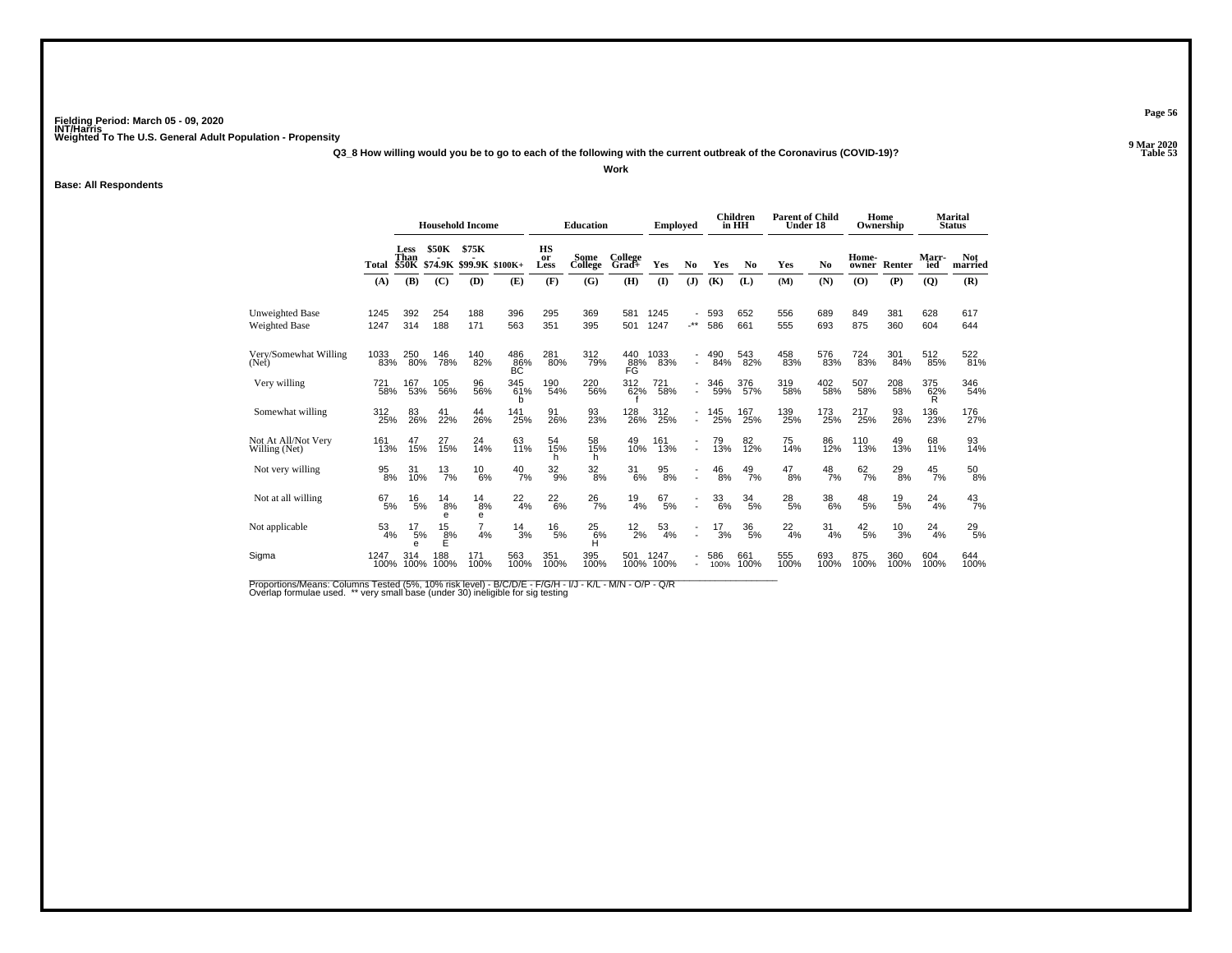**Q3\_8 How willing would you be to go to each of the following with the current outbreak of the Coronavirus (COVID-19)?**

**Work**

**Base: All Respondents**

|                                      | Total        | <b>Feel Know-</b><br>ledgeable<br><b>About Coro-</b><br>navirus | Do Not<br><b>Feel Know-</b><br>ledgeable<br><b>About Coro-</b><br>navirus |
|--------------------------------------|--------------|-----------------------------------------------------------------|---------------------------------------------------------------------------|
|                                      | (A)          | (B)                                                             | (C)                                                                       |
| <b>Unweighted Base</b>               | 1245         | 970                                                             | 275                                                                       |
| <b>Weighted Base</b>                 | 1247         | 961                                                             | 287                                                                       |
| Very/Somewhat Willing<br>(Net)       | 1033<br>83%  | 824<br>86%                                                      | 209<br>73%                                                                |
| Very willing                         | 721<br>58%   | 584<br>61%<br>С                                                 | 137<br>48%                                                                |
| Somewhat willing                     | 312<br>25%   | 240<br>25%                                                      | 72<br>25%                                                                 |
| Not At All/Not Very<br>Willing (Net) | 161<br>13%   | 107<br>11%                                                      | 54<br>19%<br>в                                                            |
| Not very willing                     | 95<br>8%     | 59<br>6%                                                        | 36<br>$\frac{12}{B}$                                                      |
| Not at all willing                   | 67<br>5%     | 49<br>5%                                                        | 18<br>6%                                                                  |
| Not applicable                       | 53<br>4%     | 30<br>3%                                                        | 23<br>8%<br>B                                                             |
| Sigma                                | 1247<br>100% | 961<br>100%                                                     | 287<br>100%                                                               |

Proportions/Means: Columns Tested (5%, 10% risk level) - B/C<br>Overlap formulae used.

**Page 57**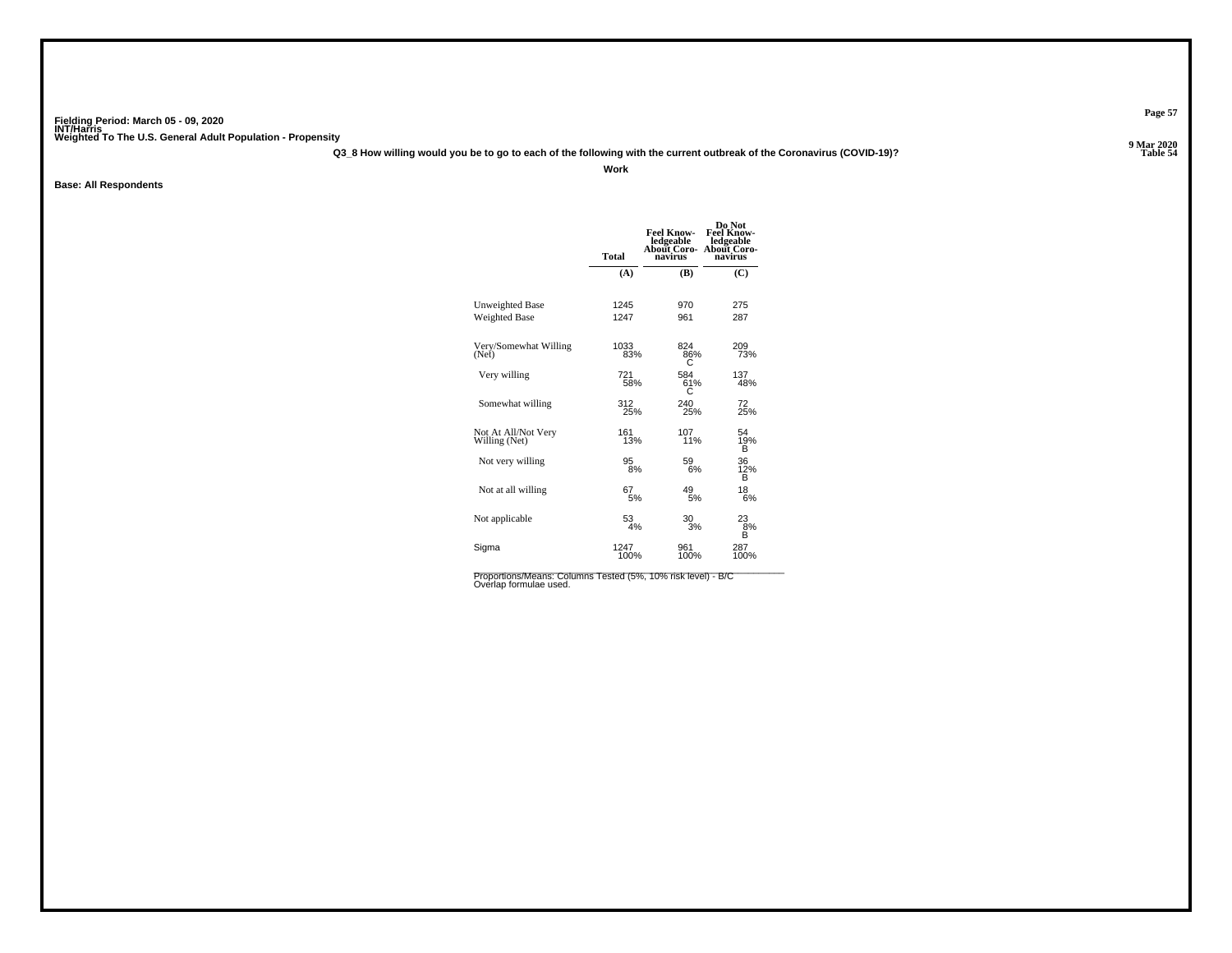**Q3\_9 How willing would you be to go to each of the following with the current outbreak of the Coronavirus (COVID-19)?**

**School(s)**

**Base: All Respondents**

|                                         |              | Gender<br>Age |                     |                  |                  |                        | Male Age          |                           |                 |                  |                | <b>Female Age</b> |                  |                  |                  | Region               |                         |                          |                  |             |              |                  |
|-----------------------------------------|--------------|---------------|---------------------|------------------|------------------|------------------------|-------------------|---------------------------|-----------------|------------------|----------------|-------------------|------------------|------------------|------------------|----------------------|-------------------------|--------------------------|------------------|-------------|--------------|------------------|
|                                         | <b>Total</b> | Male          | Female              | 18-34            | 35-44            | 45.54                  | 55-64             | 65+                       | 18-34           | 35-44            | 45-54          | 55-64             | $65+$            |                  | 35-44            | 45-54                | 55-64                   | $65+$                    | North-<br>east   | South       | Mid-<br>west | West             |
|                                         | (A)          | (B)           | (C)                 | (D)              | (E)              | (F)                    | (G)               | (H)                       | $\mathbf{I}$    | $\mathbf{J}$     | (K)            | (L)               | (M)              | (N)              | (0)              | (P)                  | $\overline{Q}$          | (R)                      | (S)              | (T)         | (U)          | (V)              |
| <b>Unweighted Base</b><br>Weighted Base | 2019<br>2019 | 907<br>971    | 1112<br>1048        | 622<br>593       | 341<br>331       | 318<br>329             | 345<br>338        | 393<br>428                | 272<br>291      | 161<br>165*      | 139<br>158*    | 147<br>162*       | 188<br>194       | 350<br>302       | 180<br>165       | 179<br>170           | 198<br>176              | 205<br>235               | 457<br>354       | 822<br>772  | 402<br>423   | 338<br>469       |
| Very/Somewhat Willing<br>(Net)          | 1063<br>53%  | 530<br>55%    | 533<br>51%          | 367<br>62%<br>ĞН | 213<br>64%<br>GH | 187 <sub>%</sub><br>ĞĤ | 153<br>45%<br>H   | 143<br>33%                | 175<br>60%<br>м | 107<br>65%<br>IM | 93<br>59%<br>M | 85<br>52%<br>MQ   | 70<br>36%        | 192<br>64%<br>QR | 106<br>64%<br>QR | $\frac{94}{55\%}$ QR | 68<br>38%               | $\frac{73}{31\%}$        | 205<br>58%<br>tu | 393<br>51%  | 213<br>50%   | 253<br>54%       |
| Very willing                            | 552<br>27%   | 270<br>28%    | 282<br>27%          | 206<br>35%<br>GH | 118<br>36%       | 106<br>$\frac{32}{6}$  | 69<br>20%<br>H    | 53<br>12%                 | 99<br>34%<br>м  | 54<br>33%<br>M   | 53<br>34%      | 39<br>24%<br>M    | 25<br>13%        | 107<br>35%<br>QR | 64<br>39%<br>QR  | $\frac{53}{31\%}$ QR | 30<br>17%               | 29<br>12%                | 107<br>30%       | 179<br>23%  | 107<br>25%   | 159<br>34%<br>Tu |
| Somewhat willing                        | 511<br>25%   | 260<br>27%    | 251<br>24%          | 162<br>27%       | 95<br>29%        | 81<br>25%              | 84<br>25%         | 90<br>21%                 | 76<br>26%       | 53<br>32%        | 40<br>25%      | 46<br>28%         | 45<br>23%        | 85<br>28%        | 42<br>25%        | 42<br>24%            | 37<br>21%               | 45<br>19%                | 98<br>28%        | 215<br>28%  | 105<br>25%   | 93<br>20%        |
| Not At All/Not Very<br>Willing (Net)    | 569<br>28%   | 253<br>26%    | 316<br>30%          | 182<br>31%       | 80<br>24%        | 75<br>23%              | 106<br>31%        | 127<br>30%                | 90<br>31%<br>ĸ  | 37<br>22%        | 26<br>17%      | 45<br>28%         | 55<br>28%        | 92<br>31%        | 43<br>26%        | 48<br>28%            | 61<br>35%               | $\frac{72}{31\%}$        | 84<br>24%        | 233<br>30%  | 121<br>28%   | 132<br>28%       |
| Not very willing                        | 277<br>14%   | 133<br>14%    | 144<br>14%          | 103<br>17%<br>Fh | 43<br>13%        | $^{29}_{9\%}$          | $\frac{52}{15\%}$ | 50<br>12%                 | 56<br>19%       | 20<br>12%        | $^{14}_{9\%}$  | 21<br>13%         | $^{22}_{12\%}$   | 47<br>15%        | 23<br>14%        | $^{15}_{9\%}$        | 31<br>18%               | 28<br>12%                | 41<br>11%        | 105<br>14%  | 52<br>12%    | 80<br>17%<br>s   |
| Not at all willing                      | 292<br>14%   | 120<br>12%    | 173<br>1 <u>6</u> % | 79<br>13%        | 37<br>11%        | 46<br>14%              | 53<br>16%         | 77<br>18%                 | 34<br>12%       | 17<br>10%        | $^{13}_{8\%}$  | 24<br>15%         | 33<br>17%        | 46<br>15%        | 20<br>12%        | 33<br>19%<br>ĸ       | 30<br>17%               | 44<br>19%                | 43<br>12%        | 128<br>17%  | 69<br>16%    | 52<br>11%        |
| Not applicable                          | 386<br>19%   | 188<br>19%    | 199<br>19%          | $\frac{44}{7\%}$ | 37<br>11%        | 67<br>20%<br>DÉ        | 80<br>24%<br>DE   | 159<br>37%<br><b>DEFG</b> | $^{26}_{9\%}$   | 22<br>13%        | 39<br>25%      | 32<br>20%         | 69<br>36%<br>IJĹ | $^{17}_{6\%}$    | 16<br>10%        | 28<br>16%            | 48<br>27%<br><b>NOp</b> | 90<br>38%<br><b>NOPq</b> | 66<br>19%        | 146<br>19%  | 90<br>21%    | 85<br>18%        |
| Sigma                                   | 2019<br>100% | 971<br>100%   | 1048<br>100%        | 593<br>100%      | 331<br>100%      | 329<br>100%            | 338<br>100%       | 428<br>100%               | 291<br>100%     | 165<br>100%      | 158<br>100%    | 162<br>100%       | 194<br>100%      | 302<br>100%      | 165<br>100%      | 170<br>100%          | 176<br>100%             | 235<br>100%              | 354<br>100%      | 772<br>100% | 423<br>100%  | 469<br>100%      |

Proportions/Means: Columns Tested (5%, 10% risk level) - B/C - D/E/F/G/H - I/J/K/L/M - N/O/P/Q/R - I/N - J/O - K/P - L/Q - M/R - S/T/U/V<br>Overlap formulae used. \*small base

**Page 58**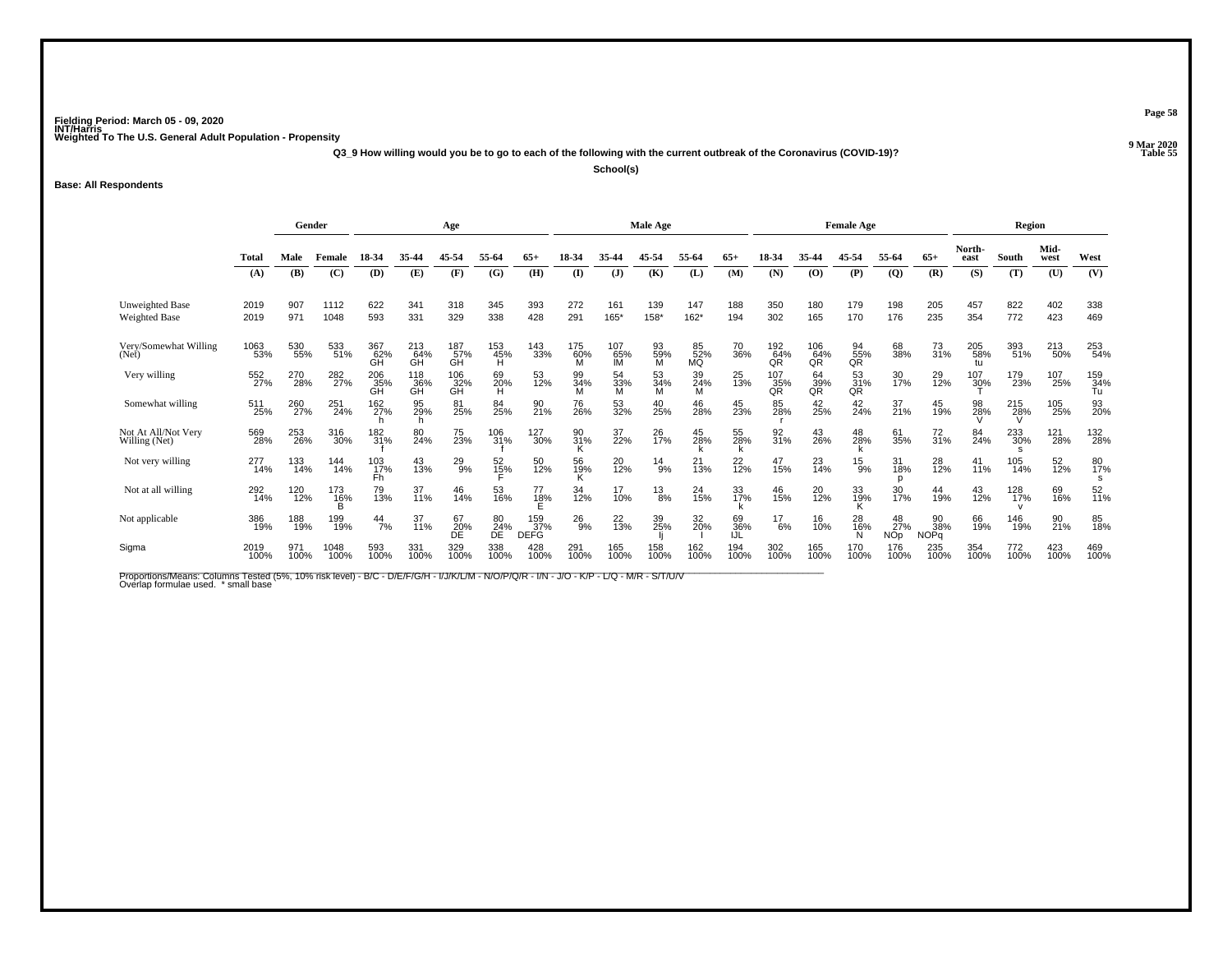**Q3\_9 How willing would you be to go to each of the following with the current outbreak of the Coronavirus (COVID-19)?**

**School(s)**

**Base: All Respondents**

|                                      |              | <b>Household Income</b> |                               |                         |                    |                                        | <b>Education</b> |                       | <b>Employed</b>   |            |                    | Children<br>in HH       | <b>Parent of Child</b><br>Under 18 |                       |                            | Home<br>Ownership      |                | Marital<br><b>Status</b> |
|--------------------------------------|--------------|-------------------------|-------------------------------|-------------------------|--------------------|----------------------------------------|------------------|-----------------------|-------------------|------------|--------------------|-------------------------|------------------------------------|-----------------------|----------------------------|------------------------|----------------|--------------------------|
|                                      | Total        | Less<br>Than            | <b>\$50K</b><br>\$50K \$74.9K | \$75K<br><b>\$99.9K</b> | $$100K+$           | HS<br>or<br>Less                       | Some<br>College  | College<br>Grad+      | Yes               | No         | Yes                | N <sub>0</sub>          | Yes                                | No                    | Home-<br>owner             | Renter                 | Marr-<br>ied   | <b>Not</b><br>married    |
|                                      | (A)          | (B)                     | (C)                           | (D)                     | (E)                | (F)                                    | (G)              | (H)                   | (1)               | (J)        | (K)                | (L)                     | (M)                                | (N)                   | (O)                        | (P)                    | $\overline{Q}$ | (R)                      |
| Unweighted Base<br>Weighted Base     | 2019<br>2019 | 772<br>637              | 417<br>342                    | 286<br>272              | 512<br>737         | 563<br>644                             | 666<br>690       | 790<br>685            | 1245<br>1247      | 774<br>772 | 766<br>757         | 1253<br>1262            | 693<br>699                         | 1326<br>1320          | 1345<br>1390               | 646<br>605             | 1011<br>969    | 1008<br>1050             |
| Very/Somewhat Willing<br>(Net)       | 1063<br>53%  | 314<br>49%              | 169<br>49%                    | 138<br>51%              | 430<br>58%<br>BC   | 313<br>49%                             | 347<br>50%       | 404<br>59%<br>FĜ      | 745<br>60%        | 319        | 511<br>41% 67%     | 553<br>44%              | 475<br>68%<br>N                    | 589<br>45%            | 710<br>51%                 | 343<br>57%<br>$\Omega$ | 512<br>53%     | 552<br>53%               |
| Very willing                         | 552<br>27%   | 140<br>22%              | 81<br>24%                     | 66<br>24%               | 262%<br><b>BCD</b> | 156<br>24%                             | 177<br>26%       | $^{220}_{32\%}$<br>FG | 407<br>33%        |            | 145 287<br>19% 38% | 265<br>21%              | 270<br>39%<br>N                    | 283<br>21%            | 393<br>28%                 | 152<br>25%             | 277<br>29%     | 275<br>26%               |
| Somewhat willing                     | 511<br>25%   | 174<br>27%              | 88<br>26%                     | 72<br>26%               | 168<br>23%         | 156<br>24%                             | 170<br>25%       | 184<br>27%            | 338<br>27%        | 174        | 223<br>23% 29%     | 288<br>23%              | 205<br>$\frac{29}{N}$              | 306<br>23%            | 317<br>23%                 | 191<br>$\frac{32}{6}$  | 234<br>24%     | 277<br>26%               |
| Not At All/Not Very<br>Willing (Net) | 569<br>28%   | 207<br>32%<br>E         | 105<br>31%                    | 79<br>29%               | 168<br>23%         | 214<br>33%<br>qΗ                       | 188<br>27%       | 167<br>24%            | 316<br>25%        | 254<br>33% | 180<br>24%         | 389<br>31%              | 169<br>24%                         | 400<br>30%<br>M       | $\frac{382}{27\%}$         | 179<br>30%             | 262<br>27%     | 307<br>29%               |
| Not very willing                     | 277<br>14%   | 95<br>15%               | 14%                           | 33<br>12%               | 99<br>13%          | 91<br>14%                              | 96<br>14%        | 90<br>13%             | 166<br>13%        | 14%        | 92<br>12%          | 185<br>15%              | 90<br>13%                          | 187<br>14%            | 178<br>13%                 | 95<br>16%              | l 25<br>13%    | 152<br>15%               |
| Not at all willing                   | 292<br>14%   | 112<br>$^{18}_{E}$ %    | 58<br>$\frac{17}{5}$          | 46<br>$^{17\%}_{E}$     | 68<br>9%           | 123<br>$\overline{G}^{\overline{9}}$ % | 92<br>13%        | 77<br>11%             | 150<br>12%        | 142<br>18% | 88<br>12%          | 205<br>$\frac{16\%}{K}$ | 79<br>11%                          | 213<br>16%            | 204<br>15%                 | 84<br>14%              | 138<br>14%     | 154<br>15%               |
| Not applicable                       | 386<br>19%   | 116<br>18%              | 68<br>20%                     | 55<br>20%               | 139<br>19%         | 117<br>18%                             | 156<br>23%<br>H  | 114<br>17%            | 187<br>15%        | 199<br>26% | 67<br>9%           | 320<br>$\frac{25}{6}$   | 55<br>8%                           | 332<br>$\frac{25}{M}$ | 298<br>$^{21}_{\text{B}}%$ | 82<br>14%              | 195<br>20%     | 192<br>18%               |
| Sigma                                | 2019<br>100% | 637<br>100%             | 342<br>100%                   | 272<br>100%             | 737<br>100%        | 644<br>100%                            | 690<br>100%      | 685                   | 1247<br>100% 100% | 772        | 757<br>100% 100%   | 1262<br>100%            | 699<br>100%                        | 1320<br>100%          | 1390<br>100%               | 605<br>100%            | 969<br>100%    | 1050<br>100%             |

Proportions/Means: Columns Tested (5%, 10% risk level) - B/C/D/E - F/G/H - I/J - K/L - M/N - O/P - Q/R<br>Overlap formulae used.

**Page 59**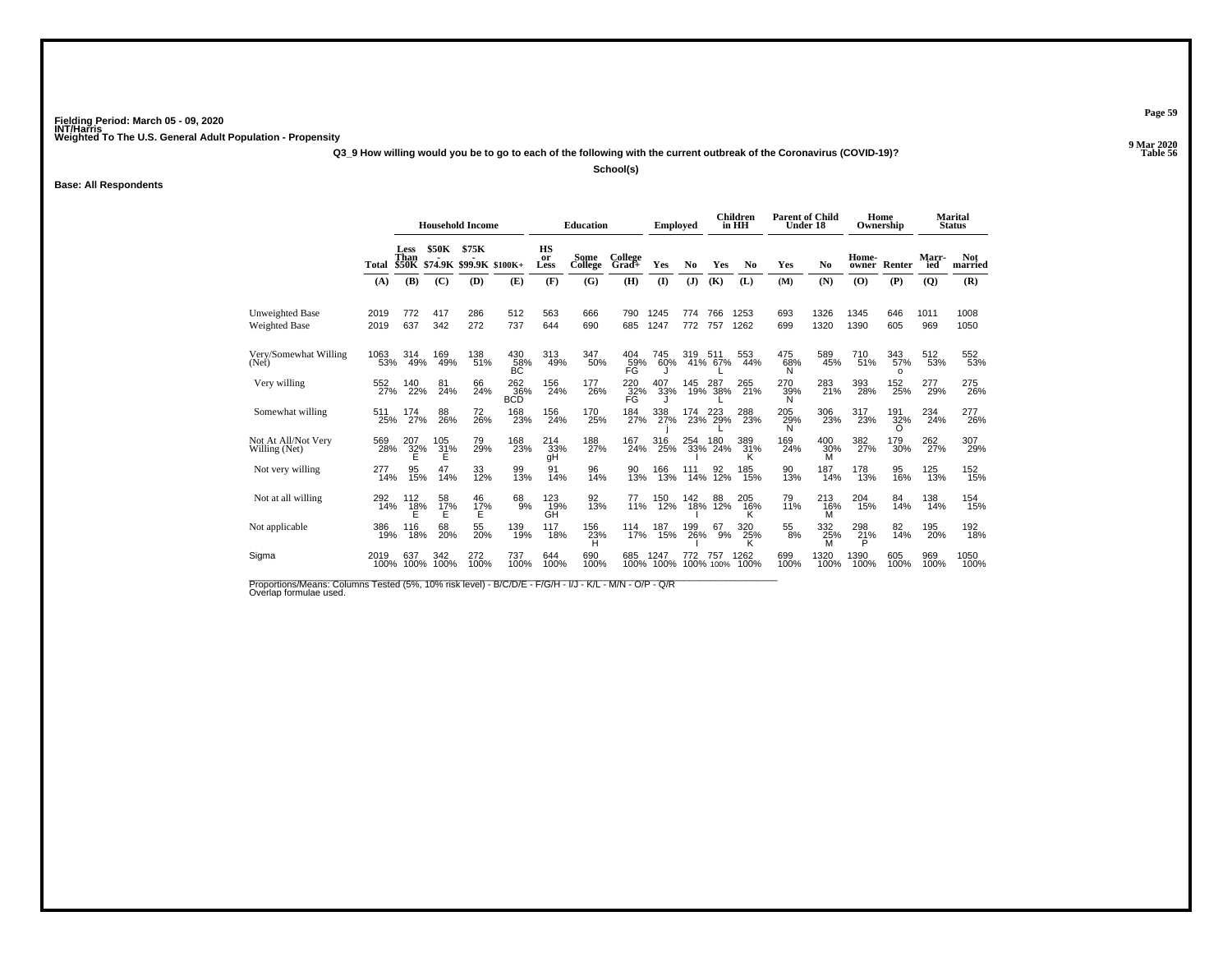**Q3\_9 How willing would you be to go to each of the following with the current outbreak of the Coronavirus (COVID-19)?**

**School(s)**

**Base: All Respondents**

|                                      | <b>Total</b> | <b>Feel Know-</b><br>ledgeable<br><b>About Coro-</b><br>navirus | Do Not<br><b>Feel Know-</b><br>ledgeable<br>About Coro-<br>navirus |
|--------------------------------------|--------------|-----------------------------------------------------------------|--------------------------------------------------------------------|
|                                      | (A)          | (B)                                                             | (C)                                                                |
| Unweighted Base                      | 2019         | 1541                                                            | 478                                                                |
| Weighted Base                        | 2019         | 1536                                                            | 483                                                                |
| Very/Somewhat Willing                | 1063         | 838                                                             | 226                                                                |
| (Net)                                | 53%          | 55%                                                             | 47%                                                                |
| Very willing                         | 552          | 464                                                             | 88                                                                 |
|                                      | 27%          | 30%                                                             | 18%                                                                |
| Somewhat willing                     | 511          | 373                                                             | 138                                                                |
|                                      | 25%          | 24%                                                             | 29%                                                                |
| Not At All/Not Very<br>Willing (Net) | 569<br>28%   | 406<br>26%                                                      | 163<br>34%<br>в                                                    |
| Not very willing                     | 277          | 203                                                             | 74                                                                 |
|                                      | 14%          | 13%                                                             | 15%                                                                |
| Not at all willing                   | 292<br>14%   | 203<br>13%                                                      | 89<br>18%<br>в                                                     |
| Not applicable                       | 386          | 292                                                             | 95                                                                 |
|                                      | 19%          | 19%                                                             | 20%                                                                |
| Sigma                                | 2019         | 1536                                                            | 483                                                                |
|                                      | 100%         | 100%                                                            | 100%                                                               |
|                                      |              |                                                                 |                                                                    |

Proportions/Means: Columns Tested (5%, 10% risk level) - B/C<br>Overlap formulae used.

**Page 60**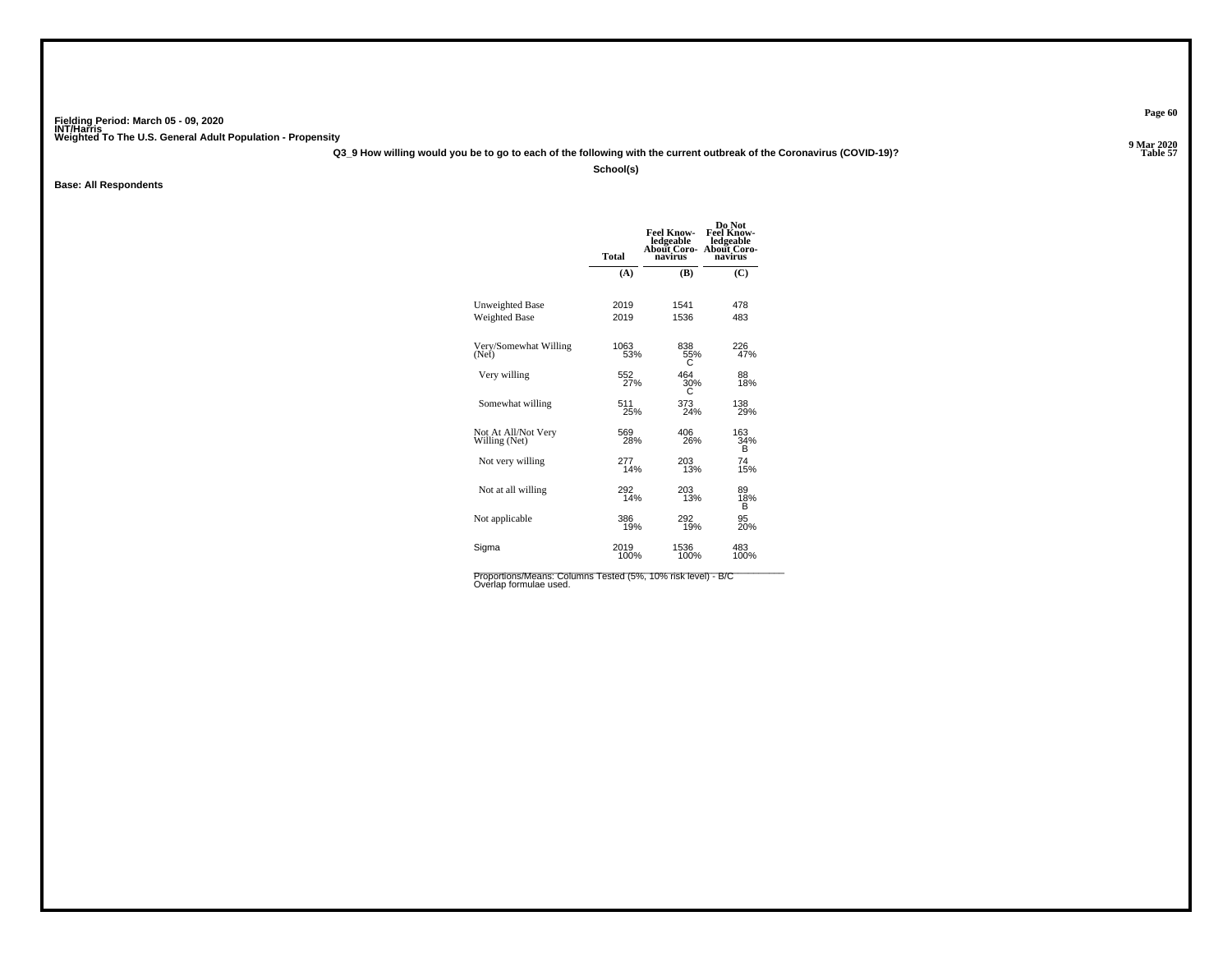**Q3\_10 How willing would you be to go to each of the following with the current outbreak of the Coronavirus (COVID-19)?**

**Hospital(s)/Clinic(s)**

**Base: All Respondents**

|                                      |              |                    | Gender<br>Age   |               |                  |                    | Male Age        |                 |                 |                   |             | <b>Female Age</b> |                  |                               |                | Region        |                 |                |                       |                  |                 |               |
|--------------------------------------|--------------|--------------------|-----------------|---------------|------------------|--------------------|-----------------|-----------------|-----------------|-------------------|-------------|-------------------|------------------|-------------------------------|----------------|---------------|-----------------|----------------|-----------------------|------------------|-----------------|---------------|
|                                      | Total        | Male               | Female          | 18-34         | 35-44            | 45-54              | 55-64           | $65+$           | 18-34           |                   | 45-54       | 55-64             | $65+$            | 18-34                         | 35-44          | 45-54         | 55-64           | $65+$          | North-<br>east        | South            | Mid-<br>west    | West          |
|                                      | (A)          | (B)                | (C)             | (D)           | (E)              | (F)                | (G)             | (H)             | (I)             | $\mathbf{J}$      | (K)         | (L)               | (M)              | (N)                           | (0)            | (P)           | $\overline{Q}$  | (R)            | (S)                   | (T)              | (U)             | (V)           |
| Unweighted Base<br>Weighted Base     | 2019<br>2019 | 907<br>971         | 1112<br>1048    | 622<br>593    | 341<br>331       | 318<br>329         | 345<br>338      | 393<br>428      | 272<br>291      | 161<br>165*       | 139<br>158* | 147<br>162*       | 188<br>194       | 350<br>302                    | 180<br>165     | 179<br>170    | 198<br>176      | 205<br>235     | 457<br>354            | 822<br>772       | 402<br>423      | 338<br>469    |
| Very/Somewhat Willing<br>(Net)       | 1215<br>60%  | 623<br>64%         | 592<br>56%      | 340<br>57%    | 201 <sub>%</sub> | 200<br>61%         | 199<br>59%      | 275<br>64%      | 173<br>59%      | 108<br>65%        | 109%        | 102<br>63%        | 132<br>68%       | <sup>167</sup> 56%            | 93<br>56%      | 91<br>54%     | 97<br>55%       | 143<br>61%     | 212<br>60%            | 459<br>59%       | 255<br>60%      | 290<br>62%    |
| Very willing                         | 635<br>31%   | 363<br>37%<br>C    | 272<br>26%      | 180<br>30%    | 106<br>32%       | 98<br>30%          | 115<br>34%      | 136<br>32%      | $^{107}_{37\%}$ | 65<br>39%<br>O    | 50<br>32%   | 69<br>43%<br>Q    | 72<br>37%        | 74<br>24%                     | 41<br>25%      | 48<br>28%     | 46<br>26%       | 64<br>27%      | 102<br>29%            | 231<br>30%       | 139<br>33%      | 164<br>35%    |
| Somewhat willing                     | 580<br>29%   | 260<br>27%         | 320<br>30%      | 160<br>27%    | 95<br>29%        | $\frac{102}{31\%}$ | 84<br>25%       | 139<br>32%<br>g | 66<br>23%       | $^{43}_{26\%}$    | 59<br>37%   | 33<br>20%         | 60<br>31%        | 94<br>31%                     | 52<br>32%      | 44<br>26%     | 51<br>29%       | 79<br>34%      | 110<br>31%            | 228<br>30%       | 116<br>27%      | 126<br>27%    |
| Not At All/Not Very<br>Willing (Net) | 700<br>35%   | $\frac{301}{31\%}$ | 399<br>38%<br>B | 212<br>36%    | 115<br>35%       | $\frac{113}{34\%}$ | 126<br>37%      | $^{134}_{31\%}$ | 95<br>33%       | $\frac{51}{31\%}$ | 44<br>28%   | 59<br>36%         | 52 <sub>7%</sub> | <sup>117</sup> <sub>39%</sub> | 64<br>39%      | 69<br>41%     | 67<br>38%       | 82<br>35%      | 118<br>33%            | 275<br>36%       | 152<br>36%      | 155<br>33%    |
| Not very willing                     | 395<br>20%   | 174<br>18%         | $^{221}_{21\%}$ | 124<br>21%    | 63<br>19%        | 64<br>20%          | 62<br>18%       | 82<br>19%       | 60<br>21%       | 30<br>18%         | 24<br>15%   | 31<br>19%         | 29<br>15%        | 63<br>21%                     | 33<br>20%      | 41<br>24%     | 31<br>18%       | 53<br>22%      | 67<br>19%             | 149<br>19%       | 75<br>18%       | 104<br>22%    |
| Not at all willing                   | 306<br>15%   | 127<br>13%         | 178<br>17%      | 89<br>15%     | 52<br>16%        | 49<br>15%          | 64<br>19%       | 53<br>12%       | 35<br>12%       | $^{21}_{13\%}$    | 20<br>13%   | 28<br>18%         | 23<br>12%        | 54<br>18%                     | 31<br>19%      | 29<br>17%     | 35<br>20%       | 30<br>13%      | 52<br>15%             | 126<br>16%       | 77<br>18%       | 51<br>11%     |
| Not applicable                       | 103<br>5%    | $^{47}_{\ 5\%}$    | $^{57}_{5\%}$   | $^{41}_{7\%}$ | 14<br>4%         | $^{16}_{5\%}$      | $\frac{14}{4%}$ | $\frac{19}{4%}$ | $^{24}_{8\%}$   | $6\over 4%$       | 6/4%        | 1%                | $^{10}_{\ 5\%}$  | $^{17}_{6\%}$                 | $\frac{8}{5%}$ | $^{10}_{6\%}$ | $\frac{13}{7%}$ | $\frac{9}{4%}$ | $^{24}$ <sup>7%</sup> | $\frac{38}{5\%}$ | $\frac{16}{4%}$ | $^{25}_{5\%}$ |
| Sigma                                | 2019<br>100% | 971<br>100%        | 1048<br>100%    | 593<br>100%   | 331<br>100%      | 329<br>100%        | 338<br>100%     | 428<br>100%     | 291<br>100%     | 165<br>100%       | 158<br>100% | 162<br>100%       | 194<br>100%      | 302<br>100%                   | 165<br>100%    | 170<br>100%   | 176<br>100%     | 235<br>100%    | 354<br>100%           | 772<br>100%      | 423<br>100%     | 469<br>100%   |

Proportions/Means: Columns Tested (5%, 10% risk level) - B/C - D/E/F/G/H - I/J/K/L/M - N/O/P/Q/R - I/N - J/O - K/P - L/Q - M/R - S/T/U/V<br>Overlap formulae used. \*small base

**Page 61**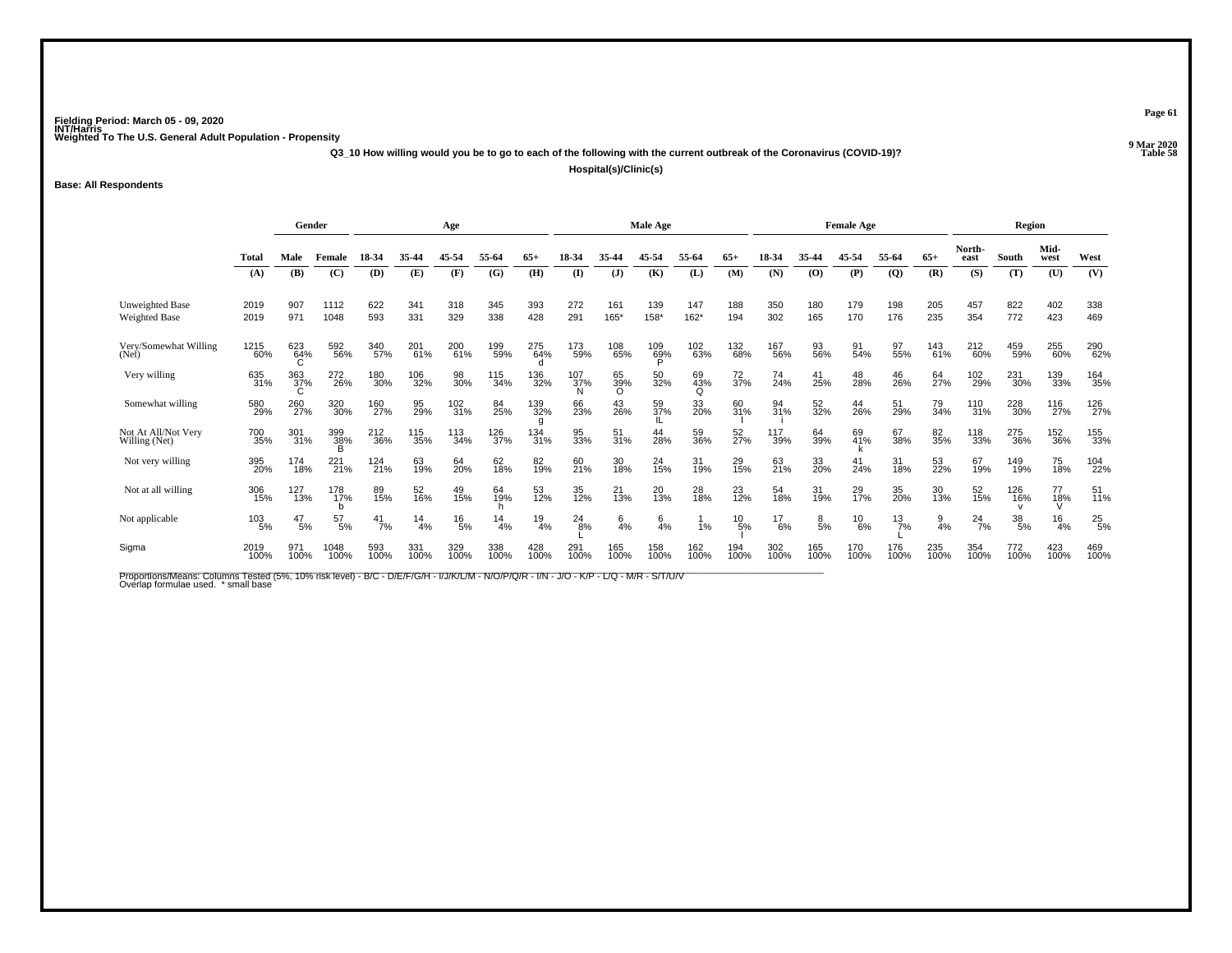**Q3\_10 How willing would you be to go to each of the following with the current outbreak of the Coronavirus (COVID-19)?**

**Hospital(s)/Clinic(s)**

**Base: All Respondents**

|                                      |              |                       | <b>Household Income</b> |                                |                        |                   | <b>Education</b>   |                  | <b>Employed</b>   |                 |                    | <b>Children</b><br>in HH | <b>Parent of Child</b><br>Under 18 |              |                      | Home<br>Ownership |                     | <b>Marital</b><br><b>Status</b> |
|--------------------------------------|--------------|-----------------------|-------------------------|--------------------------------|------------------------|-------------------|--------------------|------------------|-------------------|-----------------|--------------------|--------------------------|------------------------------------|--------------|----------------------|-------------------|---------------------|---------------------------------|
|                                      | Total        | Less<br>Than          | <b>\$50K</b>            | \$75K<br>\$50K \$74.9K \$99.9K | $$100K+$               | HS<br>or<br>Less  | Some<br>College    | College<br>Grad+ | Yes               | No              | Yes                | N <sub>0</sub>           | Yes                                | No           | Home-<br>owner       | Renter            | <b>Marr-</b><br>ied | <b>Not</b><br>married           |
|                                      | (A)          | (B)                   | (C)                     | (D)                            | (E)                    | (F)               | (G)                | (H)              | $($ $\Gamma$      | (J)             | (K)                | (L)                      | (M)                                | (N)          | (0)                  | (P)               | (Q)                 | (R)                             |
| Unweighted Base<br>Weighted Base     | 2019<br>2019 | 772<br>637            | 417<br>342              | 286<br>272                     | 512<br>737             | 563<br>644        | 666<br>690         | 790<br>685       | 1245<br>1247      | 774<br>772      | 766<br>757         | 1253<br>1262             | 693<br>699                         | 1326<br>1320 | 1345<br>1390         | 646<br>605        | 1011<br>969         | 1008<br>1050                    |
| Very/Somewhat Willing<br>(Net)       | 1215<br>60%  | 352<br>55%            | 201<br>59%              | 172<br>63%<br>b                | 478<br>65%<br>B        | 370<br>58%        | 395<br>57%         | 449<br>66%<br>FG | 782<br>63%        | 433             | 448<br>56% 59%     | 768<br>61%               | 414<br>59%                         | 801<br>61%   | 855<br>62%           | 347<br>57%        | 583<br>60%          | 633<br>60%                      |
| Very willing                         | 635<br>31%   | 175<br>28%            | 103<br>30%              | 91<br>34%                      | 260<br>35%             | 199<br>31%        | 194<br>28%         | 242<br>35%<br>G  | 427<br>34%        |                 | 208 243<br>27% 32% | 392<br>31%               | 234<br>33%                         | 401<br>30%   | $^{463}_{33\%}$<br>Đ | 163<br>27%        | 297<br>31%          | 338<br>32%                      |
| Somewhat willing                     | 580<br>29%   | 176<br>28%            | 98<br>29%               | 80<br>30%                      | 217<br>29%             | 171<br>27%        | 202<br>29%         | 207<br>30%       | 355<br>28%        |                 | 225 205<br>29% 27% | 375<br>30%               | 180<br>26%                         | 400<br>30%   | 392<br>28%           | 184<br>30%        | 286<br>29%          | 294<br>28%                      |
| Not At All/Not Very<br>Willing (Net) | 700<br>35%   | 245<br>38%<br>E       | 129<br>38%<br>e         | 86<br>32%                      | 224<br>30%             | 231<br>36%        | 256<br>37%<br>h    | 214<br>31%       | 403<br>32%        | 297             | 274<br>38% 36%     | 426<br>34%               | 263<br>38%                         | 438<br>33%   | 465<br>33%           | 227<br>38%        | 356<br>37%          | 345<br>33%                      |
| Not very willing                     | 395<br>20%   | 128<br>20%            | 79<br>23%               | 47<br>17%                      | 131<br>18%             | 122<br>19%        | 154<br>22%<br>h    | 118<br>17%       | 236<br>19%        | 159<br>21%      | 163<br>22%         | 232<br>18%               | 154<br>22%                         | 241<br>18%   | 261<br>19%           | 130<br>22%        | 192 <sub>0%</sub>   | 202 <sub>0%</sub>               |
| Not at all willing                   | 306<br>15%   | 117<br>$\frac{18}{5}$ | 50<br>15%               | 39<br>14%                      | 94<br>13%              | $\frac{108}{17%}$ | 101<br>15%         | 96<br>14%        | 168<br>13%        | 138<br>18%      | 111<br>15%         | 195<br>15%               | 109<br>16%                         | 197<br>15%   | 204<br>15%           | 97<br>16%         | 163<br>17%          | 143<br>14%                      |
| Not applicable                       | 103<br>5%    | 40<br>6%              | $^{12}_{3\%}$           | $^{14}_{\ 5\%}$                | $\substack{35 \\ 5\%}$ | $\frac{43}{7\%}$  | $^{39}_{6\%}$<br>h | $^{21}_{3\%}$    | 62/5%             | $^{42}_{\ 5\%}$ | $^{35}_{\ 5\%}$    | $^{68}_{5\%}$            | $^{22}_{3\%}$                      | 826%<br>M    | 70<br>5%             | 31<br>5%          | 31<br>3%            | $\frac{73}{7}\%$<br>Q           |
| Sigma                                | 2019<br>100% | 637<br>100%           | 342<br>100%             | 272<br>100%                    | 737<br>100%            | 644<br>100%       | 690<br>100%        | 685              | 1247<br>100% 100% | 772             | 757<br>100% 100%   | 1262<br>100%             | 699<br>100%                        | 1320<br>100% | 1390<br>100%         | 605<br>100%       | 969<br>100%         | 1050<br>100%                    |

Proportions/Means: Columns Tested (5%, 10% risk level) - B/C/D/E - F/G/H - I/J - K/L - M/N - O/P - Q/R<br>Overlap formulae used.

**Page 62**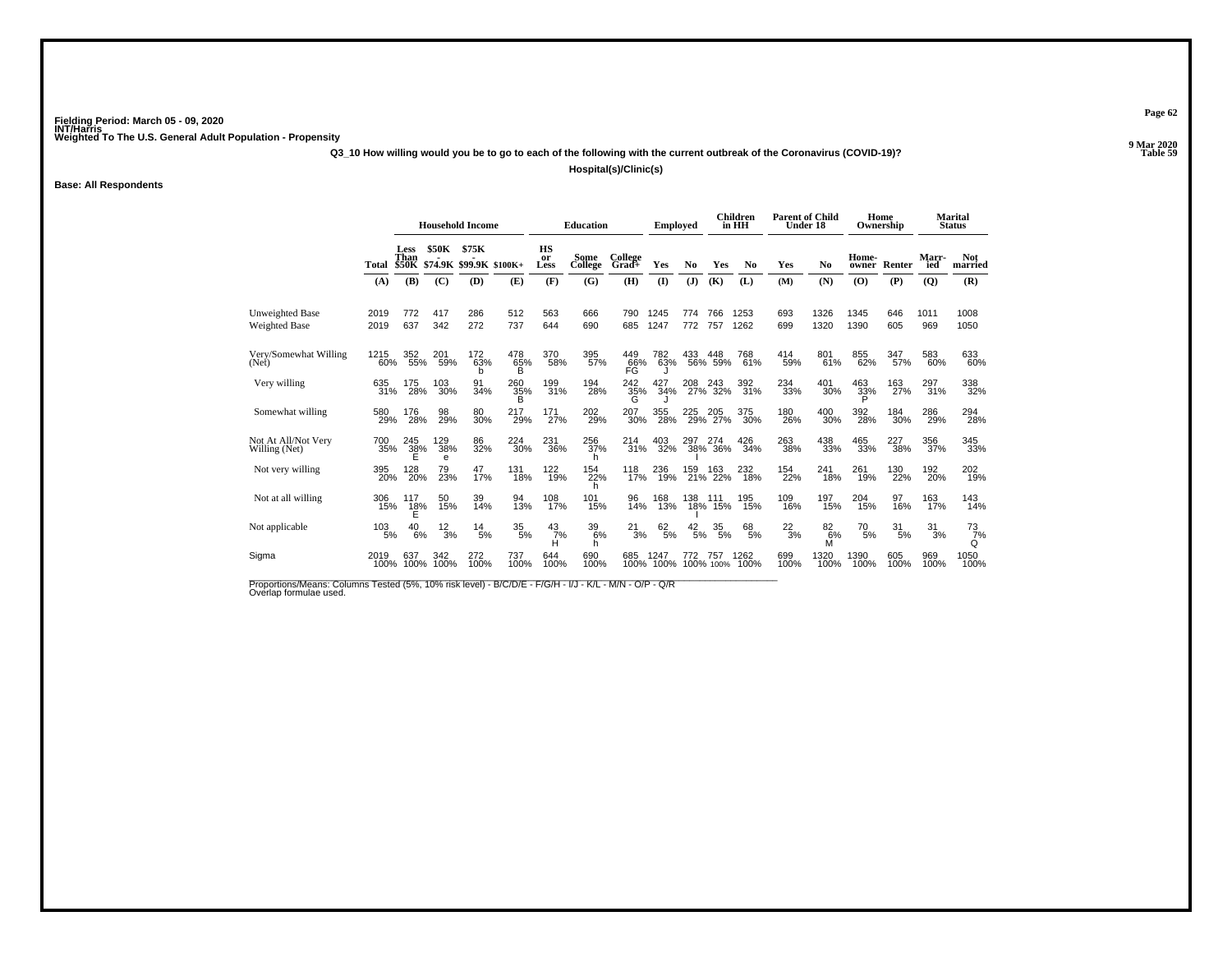**Q3\_10 How willing would you be to go to each of the following with the current outbreak of the Coronavirus (COVID-19)?**

**Hospital(s)/Clinic(s)**

**Base: All Respondents**

|                        | <b>Total</b> | <b>Feel Know-</b><br>ledgeable<br>About Coro-<br>navirus | Do Not<br><b>Feel Know-</b><br>ledgeable<br><b>About Coro-</b><br>navirus |
|------------------------|--------------|----------------------------------------------------------|---------------------------------------------------------------------------|
|                        | (A)          | (B)                                                      | (C)                                                                       |
| <b>Unweighted Base</b> | 2019         | 1541                                                     | 478                                                                       |
| <b>Weighted Base</b>   | 2019         | 1536                                                     | 483                                                                       |
| Very/Somewhat Willing  | 1215         | 939                                                      | 276<br>57%                                                                |
| (Net)                  | 60%          | 61%                                                      |                                                                           |
| Very willing           | 635          | 509                                                      | 127                                                                       |
|                        | 31%          | 33%                                                      | 26%                                                                       |
| Somewhat willing       | 580          | 430                                                      | 150                                                                       |
|                        | 29%          | 28%                                                      | 31%                                                                       |
| Not At All/Not Very    | 700          | 527                                                      | 173                                                                       |
| Willing (Net)          | 35%          | 34%                                                      | 36%                                                                       |
| Not very willing       | 395<br>20%   | 300<br>20%                                               | 95<br>20%                                                                 |
| Not at all willing     | 306          | 227                                                      | 79                                                                        |
|                        | 15%          | 15%                                                      | 16%                                                                       |
| Not applicable         | 103          | 70                                                       | 34                                                                        |
|                        | 5%           | 5%                                                       | 7%                                                                        |
| Sigma                  | 2019         | 1536                                                     | 483                                                                       |
|                        | 100%         | 100%                                                     | 100%                                                                      |
|                        |              |                                                          |                                                                           |

Proportions/Means: Columns Tested (5%, 10% risk level) - B/C<br>Overlap formulae used.

**Page 63**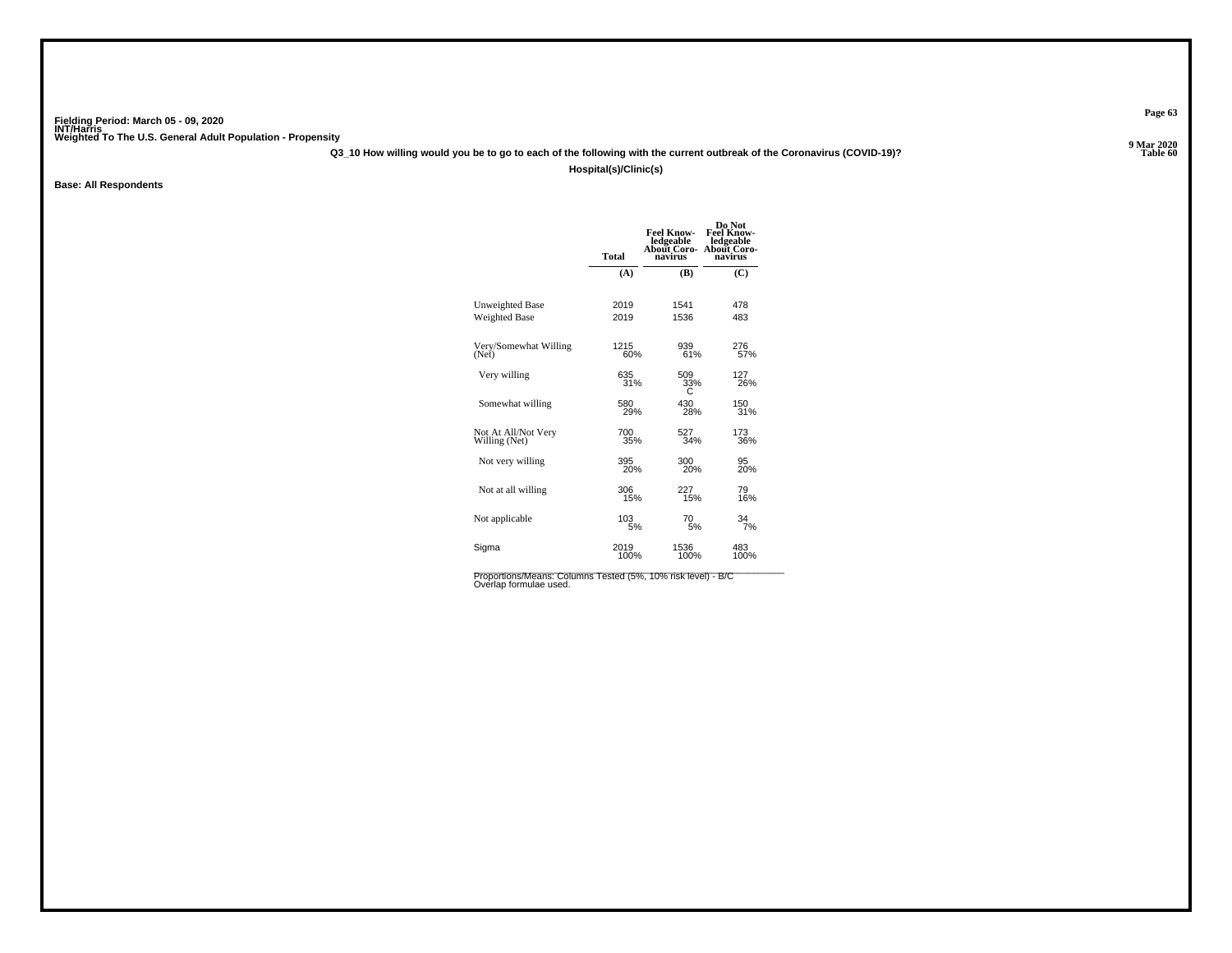**Q3\_11 How willing would you be to go to each of the following with the current outbreak of the Coronavirus (COVID-19)?**

**Pharmacy(ies)**

**Base: All Respondents**

|                                         | Gender         |                 |              | Age                |                    |                         |                 |                 | Male Age                |                  |                    |                   |                 | <b>Female Age</b>       |                 |                       |                        | Region                   |                 |                  |                     |                 |
|-----------------------------------------|----------------|-----------------|--------------|--------------------|--------------------|-------------------------|-----------------|-----------------|-------------------------|------------------|--------------------|-------------------|-----------------|-------------------------|-----------------|-----------------------|------------------------|--------------------------|-----------------|------------------|---------------------|-----------------|
|                                         | Total          | Male            | Female       | 18-34              | 35-44              | 45-54                   | 55-64           | $65+$           | 18-34                   |                  | 45-54              | 55-64             | $65+$           |                         | 35-44           | 45-54                 | 55-64                  | $65+$                    | North-<br>east  | South            | Mid-<br>west        | West            |
|                                         | (A)            | (B)             | (C)          | (D)                | (E)                | (F)                     | (G)             | (H)             | $\mathbf{I}$            | $\mathbf{J}$     | (K)                | (L)               | (M)             | (N)                     | (O)             | (P)                   | $\overline{Q}$         | (R)                      | (S)             | (T)              | (U)                 | (V)             |
| Unweighted Base<br><b>Weighted Base</b> | 2019<br>2019   | 907<br>971      | 1112<br>1048 | 622<br>593         | 341<br>331         | 318<br>329              | 345<br>338      | 393<br>428      | 272<br>291              | 161<br>165*      | 139<br>$158*$      | 147<br>$162*$     | 188<br>194      | 350<br>302              | 180<br>165      | 179<br>170            | 198<br>176             | 205<br>235               | 457<br>354      | 822<br>772       | 402<br>423          | 338<br>469      |
| Very/Somewhat Willing<br>(Net)          | 1619<br>80%    | 778<br>80%      | 841<br>80%   | 420<br>71%         | 273<br>83%         | 267 <sub>81%</sub><br>D | 288<br>85%<br>D | 370<br>86%<br>D | 204<br>70%              | 134<br>81%       | 132 <sub>83%</sub> | 146<br>90%<br>ljq | 162<br>84%      | 217<br>72%              | 139<br>84%      | 135<br>79%            | $^{142}_{81\%}$<br>n   | 208<br>89%<br><b>NPq</b> | 296<br>83%      | 603<br>78%       | 356<br>84%<br>tv    | 365<br>78%      |
| Very willing                            | 866<br>43%     | 440<br>45%      | 426<br>41%   | 216<br>36%         | 139<br>42%         | 145<br>44%              | 155<br>46%<br>Ď | 211<br>49%<br>Ď | 101<br>35%              | 70<br>42%        | 73<br>46%          | 95<br>59%<br>IJQ  | 102<br>53%      | 115<br>38%              | 69<br>42%       | 72<br>42%             | 61<br>34%              | 109<br>47%<br>q          | 162<br>46%      | 307<br>40%       | 191<br>45%          | 205<br>44%      |
| Somewhat willing                        | 754<br>37%     | 338<br>35%      | 416<br>40%   | 205<br>35%         | 134<br>41%         | 122<br>37%              | 133<br>39%      | 159<br>37%      | 103<br>35%              | 64<br>39%        | 59<br>37%          | 52<br>32%         | 61<br>31%       | 102<br>34%              | 70<br>43%       | 63<br>37%             | 81<br>46%<br><b>NL</b> | 99<br>42%<br>m           | 134<br>38%      | 296<br>38%       | 165<br>39%          | 160<br>34%      |
| Not At All/Not Very<br>Willing (Net)    | 315<br>16%     | 144<br>15%      | 171<br>16%   | 139<br>23%<br>EFGH | 51<br>15%<br>H     | 48<br>15%<br>h          | 40<br>12%       | $^{37}_{9\%}$   | 63<br>22%<br><b>kLM</b> | 27 <sub>%</sub>  | 19<br>12%          | $^{14}_{9\%}$     | $^{21}_{11\%}$  | 76<br>25%<br><b>OQR</b> | 24<br>14%       | 29 <sub>0%</sub><br>R | $^{26}_{15\%}$         | $\frac{16}{7%}$          | 47<br>13%       | 142<br>18%<br>sŰ | $^{40}_{9\%}$       | 86<br>18%<br>U  |
| Not very willing                        | $^{183}_{9\%}$ | 79<br>8%        | 103<br>10%   | 77<br>- 13%<br>fGH | $^{28}_{8\%}$      | $^{26}_{8\%}$           | $^{25}_{7\%}$   | $^{27}_{6\%}$   | 34<br>12%               | $\frac{11}{7\%}$ | $^{13}_{8\%}$      | 4%                | $^{15}_{8\%}$   | 43<br>14%<br>R          | 17<br>10%       | $^{13}_{8\%}$         | 18<br>10%              | $^{12}_{\ 5\%}$          | 35<br>10%       | 76<br>10%<br>U   | $\frac{15}{4\%}$    | 57<br>12%<br>U  |
| Not at all willing                      | 132<br>7%      | 65<br>7%        | 67<br>6%     | 61<br>10%<br>GH    | $^{23}_{7\%}$<br>н | $^{22}_{7\%}$<br>н      | $^{15}_{\ 5\%}$ | $\frac{11}{3%}$ | 28<br>10%<br>m          | 16<br>10%<br>m   | $6\frac{4}{6}$     | $\frac{8}{5%}$    | 3%              | 33<br>11%<br><b>OQR</b> | 4%              | $\frac{16}{9%}$<br>R  | 4%                     | $\frac{4}{2}$ %          | $\frac{12}{3%}$ | 66<br>9%<br>S    | $^{25}_{6\%}$       | $^{29}_{6\%}$   |
| Not applicable                          | 85<br>4%       | $^{48}_{\ 5\%}$ | 36<br>3%     | 34<br>6%           | $\frac{7}{2%}$     | $\frac{14}{4%}$         | $\frac{10}{3%}$ | $^{21}_{5\%}$   | $^{25}_{9%}$<br>iLÑ     | $\frac{4}{3%}$   | $\frac{8}{5%}$     | 1%                | $^{10}_{\ 5\%}$ | $\frac{9}{3%}$          | $\frac{2}{2}$ % | $\frac{6}{3%}$        | $\frac{9}{5\%}$        | $^{10}_{4\%}$            | $\frac{11}{3%}$ | $^{26}_{3\%}$    | $^{28}_{7\%}$<br>st | $\frac{19}{4%}$ |
| Sigma                                   | 2019<br>100%   | 971<br>100%     | 1048<br>100% | 593<br>100%        | 331<br>100%        | 329<br>100%             | 338<br>100%     | 428<br>100%     | 291<br>100%             | 165<br>100%      | 158<br>100%        | 162<br>100%       | 194<br>100%     | 302<br>100%             | 165<br>100%     | 170<br>100%           | 176<br>100%            | 235<br>100%              | 354<br>100%     | 772<br>100%      | 423<br>100%         | 469<br>100%     |

Proportions/Means: Columns Tested (5%, 10% risk level) - B/C - D/E/F/G/H - I/J/K/L/M - N/O/P/Q/R - I/N - J/O - K/P - L/Q - M/R - S/T/U/V<br>Overlap formulae used. \*small base

**Page 64**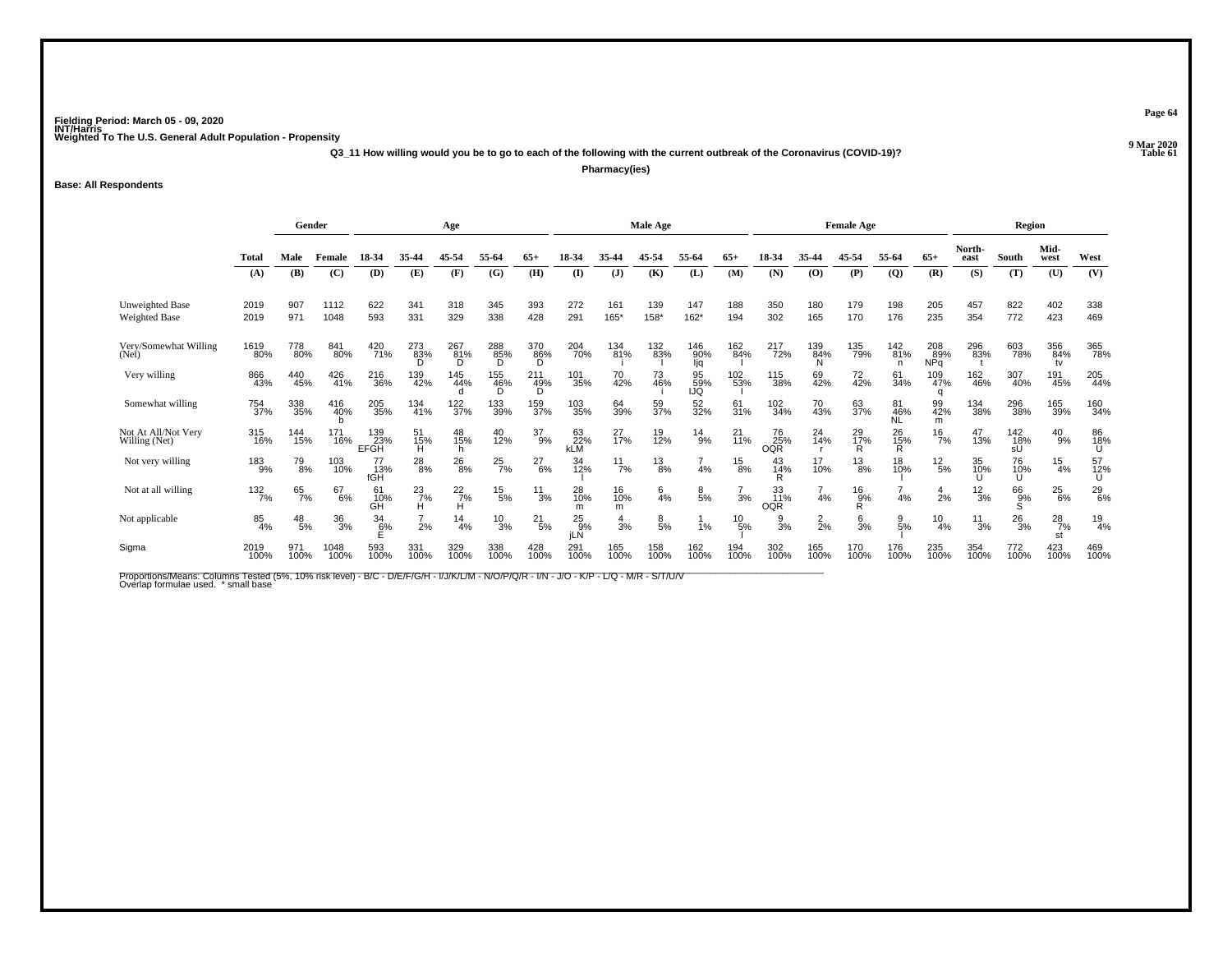**Q3\_11 How willing would you be to go to each of the following with the current outbreak of the Coronavirus (COVID-19)?**

**Pharmacy(ies)**

**Base: All Respondents**

|                                      |              | <b>Household Income</b> |                     |                                | <b>Education</b> |                  | <b>Employed</b> |                  |                | <b>Children</b><br>in HH | <b>Parent of Child</b><br>Under 18 |                | Home        | Ownership      |                | <b>Marital</b><br><b>Status</b> |                  |                       |
|--------------------------------------|--------------|-------------------------|---------------------|--------------------------------|------------------|------------------|-----------------|------------------|----------------|--------------------------|------------------------------------|----------------|-------------|----------------|----------------|---------------------------------|------------------|-----------------------|
|                                      | Total        | Less<br>Than            | <b>\$50K</b>        | \$75K<br>\$50K \$74.9K \$99.9K | $$100K+$         | HS<br>or<br>Less | Some<br>College | College<br>Grad+ | Yes            | No                       | Yes                                | N <sub>0</sub> | Yes         | No             | Home-<br>owner | Renter                          | Marr-<br>ied     | <b>Not</b><br>married |
|                                      | (A)          | (B)                     | (C)                 | (D)                            | (E)              | (F)              | (G)             | (H)              | $\mathbf{I}$   | (J)                      | (K)                                | (L)            | (M)         | (N)            | (0)            | (P)                             | $\overline{Q}$   | (R)                   |
| Unweighted Base<br>Weighted Base     | 2019<br>2019 | 772<br>637              | 417<br>342          | 286<br>272                     | 512<br>737       | 563<br>644       | 666<br>690      | 790<br>685       | 1245<br>1247   | 774<br>772               | 766<br>757                         | 1253<br>1262   | 693<br>699  | 1326<br>1320   | 1345<br>1390   | 646<br>605                      | 1011<br>969      | 1008<br>1050          |
| Very/Somewhat Willing<br>(Net)       | 1619<br>80%  | 481<br>75%              | 267<br>78%          | 231<br>85%<br><b>Bc</b>        | 613<br>83%<br>B  | 494<br>77%       | 553<br>80%      | 572<br>84%       | 1003<br>80%    | 616                      | 602<br>80% 80%                     | 1017<br>81%    | 558<br>80%  | 1062<br>80%    | 1122<br>81%    | 480<br>79%                      | 819<br>85%<br>R  | 801<br>76%            |
| Very willing                         | 866<br>43%   | 250<br>39%              | 147<br>43%          | 120<br>44%                     | 335<br>46%<br>b  | 263<br>41%       | 280<br>41%      | 323<br>47%<br>fg | 546<br>44%     | 320                      | 320 315<br>41% 42%                 | 551<br>44%     | 283<br>41%  | 582<br>44%     | 622<br>45%     | 231<br>38%                      | 439<br>45%       | 427<br>41%            |
| Somewhat willing                     | 754<br>37%   | 230<br>36%              | 120<br>35%          | 111<br>41%                     | 278<br>38%       | 231<br>36%       | 273<br>40%      | 249<br>36%       | 457<br>37%     | 297                      | 288<br>38% 38%                     | 466<br>37%     | 274<br>39%  | 479<br>36%     | 500<br>36%     | 248<br>41%<br>$\Omega$          | 380<br>39%       | 374<br>36%            |
| Not At All/Not Very<br>Willing (Net) | 315<br>16%   | 119<br>19%<br>DE        | 67<br>19%<br>DE     | 29<br>11%                      | 96<br>13%        | 122<br>19%<br>н  | 99<br>14%       | 93<br>14%        | 193<br>15%     | 122<br>16%               | 128<br>17%                         | 187<br>15%     | 120<br>17%  | 195<br>15%     | 212<br>15%     | 99<br>16%                       | 135<br>14%       | 180<br>17%            |
| Not very willing                     | 183<br>9%    | 67<br>10%<br>D          | 36<br>10%<br>d      | $^{14}_{5\%}$                  | $63\%$           | 59<br>9%         | $^{55}_{\,8\%}$ | 68<br>10%        | $^{106}_{9\%}$ | 76<br>10%                | 67<br>9%                           | $^{115}_{9\%}$ | 67<br>10%   | $^{115}_{9\%}$ | $^{125}_{9\%}$ | $^{55}_{9\%}$                   | $80\!\!\!_{8\%}$ | 103<br>10%            |
| Not at all willing                   | 132/7%       | 53<br>ខុ%<br>E          | 31<br>$\frac{9}{5}$ | 15<br>6%                       | $^{33}_{\ 5\%}$  | 63<br>10%<br>qΗ  | 44<br>6%<br>h   | 25<br>4%         | 87<br>7%       | 46<br>6%                 | 60<br>8%                           | $^{72}_{6\%}$  | 53<br>8%    | 80<br>6%       | 87<br>6%       | 44<br>7%                        | 55<br>6%         | $^{77}_{7\%}$         |
| Not applicable                       | 85<br>4%     | 37<br>6%                | 8<br>2%             | 11<br>4%                       | 27<br>4%         | 27<br>4%         | 38<br>5%<br>h   | 20<br>3%         | 51<br>4%       | 33<br>4%                 | 27<br>4%                           | 58<br>5%       | 21<br>3%    | $^{64}_{5\%}$  | 56<br>4%       | 26<br>4%                        | 15<br>2%         | 70<br>7%<br>Q         |
| Sigma                                | 2019<br>100% | 637<br>100%             | 342<br>100%         | 272<br>100%                    | 737<br>100%      | 644<br>100%      | 690<br>100%     | 685<br>100%      | 1247<br>100%   | 772                      | 757<br>100% 100%                   | 1262<br>100%   | 699<br>100% | 1320<br>100%   | 1390<br>100%   | 605<br>100%                     | 969<br>100%      | 1050<br>100%          |

Proportions/Means: Columns Tested (5%, 10% risk level) - B/C/D/E - F/G/H - I/J - K/L - M/N - O/P - Q/R<br>Overlap formulae used.

**Page 65**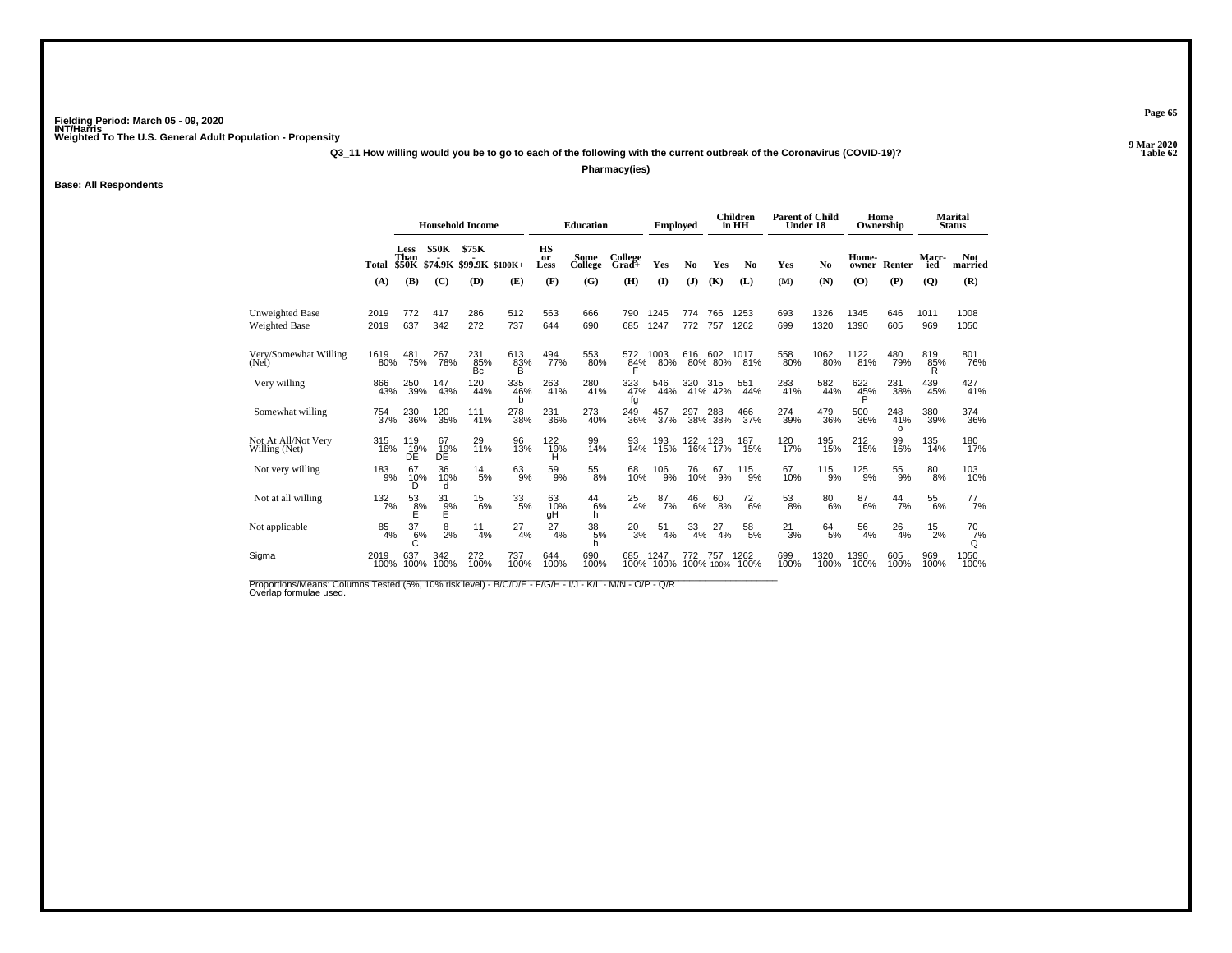**Q3\_11 How willing would you be to go to each of the following with the current outbreak of the Coronavirus (COVID-19)?**

**Pharmacy(ies)**

**Base: All Respondents**

|                                      | <b>Total</b> | <b>Feel Know-</b><br>ledgeable<br>About Coro-<br>navirus | Do Not<br><b>Feel Know-</b><br>ledgeable<br>About Coro-<br>navirus |
|--------------------------------------|--------------|----------------------------------------------------------|--------------------------------------------------------------------|
|                                      | (A)          | (B)                                                      | (C)                                                                |
| Unweighted Base                      | 2019         | 1541                                                     | 478                                                                |
| <b>Weighted Base</b>                 | 2019         | 1536                                                     | 483                                                                |
| Very/Somewhat Willing<br>(Net)       | 1619<br>80%  | 1271<br>83%                                              | 348<br>72%                                                         |
| Very willing                         | 866<br>43%   | 723<br>47%<br>С                                          | 143<br>30%                                                         |
| Somewhat willing                     | 754<br>37%   | 548<br>36%                                               | 205<br>43%<br>B                                                    |
| Not At All/Not Very<br>Willing (Net) | 315<br>16%   | 213<br>14%                                               | 102 <sub>1%</sub><br>в                                             |
| Not very willing                     | 183<br>9%    | 126<br>8%                                                | 57<br>12%<br>b                                                     |
| Not at all willing                   | 132<br>7%    | 87<br>6%                                                 | 45<br>9%<br>B                                                      |
| Not applicable                       | 85<br>4%     | 51<br>3%                                                 | 33<br>7%<br>в                                                      |
| Sigma                                | 2019<br>100% | 1536<br>100%                                             | 483<br>100%                                                        |

**Page 66**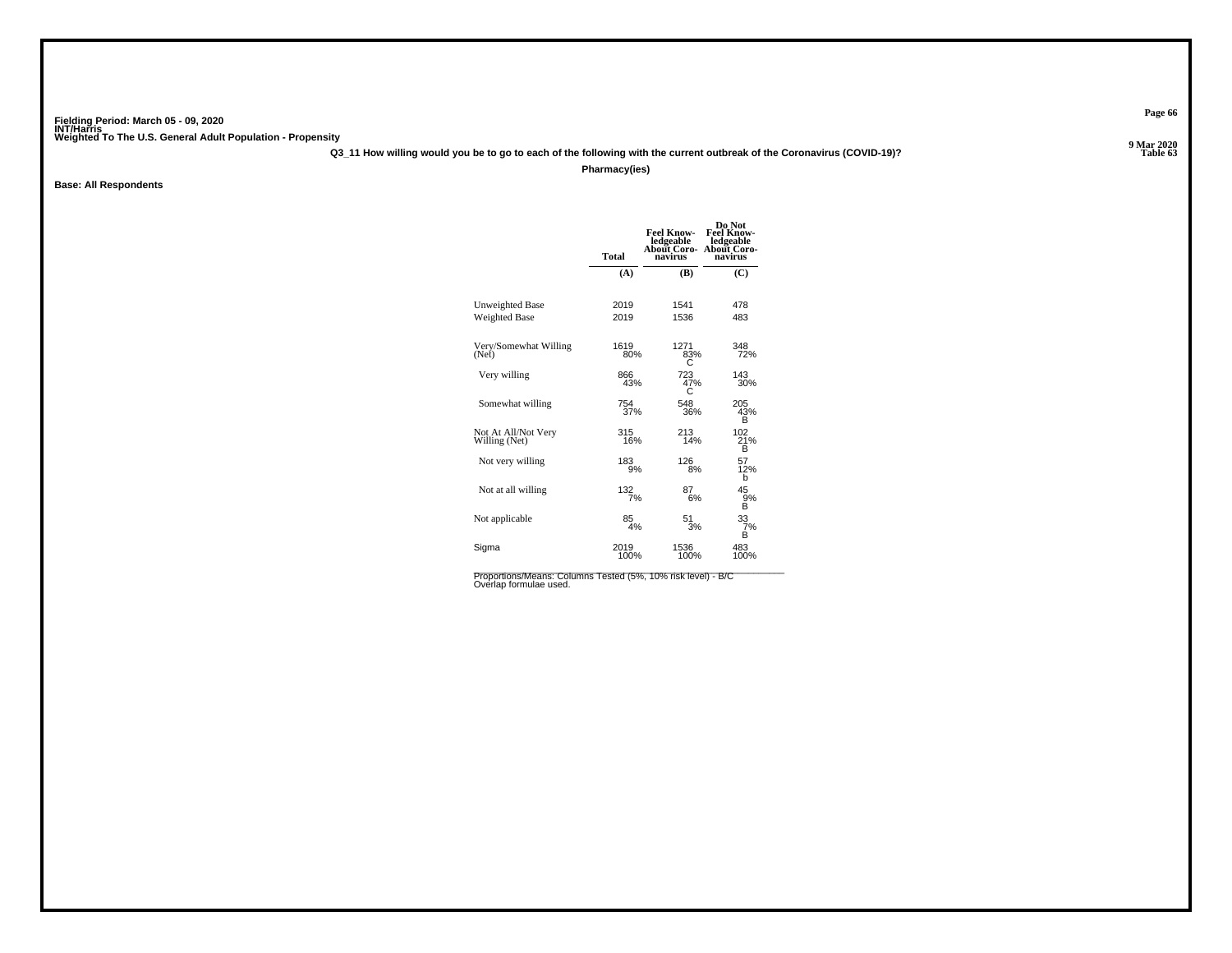**Q3\_12 How willing would you be to go to each of the following with the current outbreak of the Coronavirus (COVID-19)?**

**Family social gathering(s)**

**Base: All Respondents**

|                                         |              |                  | Gender<br>Age |                                |                  |                      |                 | Male Age               |                          |                  |                 |                 | <b>Female Age</b> |                |                  |                 | Region                  |                     |                       |                  |                  |                  |
|-----------------------------------------|--------------|------------------|---------------|--------------------------------|------------------|----------------------|-----------------|------------------------|--------------------------|------------------|-----------------|-----------------|-------------------|----------------|------------------|-----------------|-------------------------|---------------------|-----------------------|------------------|------------------|------------------|
|                                         | Total        | Male             | Female        | 18-34                          | 35-44            | 45-54                | 55-64           | $65+$                  | 18-34                    |                  | 45-54           | 55-64           | $65+$             | 18-34          | 35-44            | 45-54           | 55-64                   | $65+$               | North-<br>east        | South            | Mid-<br>west     | West             |
|                                         | (A)          | (B)              | (C)           | (D)                            | (E)              | (F)                  | (G)             | (H)                    | (I)                      | $\mathbf{J}$     | (K)             | (L)             | (M)               | (N)            | (O)              | (P)             | $\overline{Q}$          | (R)                 | (S)                   | (T)              | (U)              | (V)              |
| <b>Unweighted Base</b><br>Weighted Base | 2019<br>2019 | 907<br>971       | 1112<br>1048  | 622<br>593                     | 341<br>331       | 318<br>329           | 345<br>338      | 393<br>428             | 272<br>291               | 161<br>165*      | 139<br>158*     | 147<br>162*     | 188<br>194        | 350<br>302     | 180<br>165       | 179<br>170      | 198<br>176              | 205<br>235          | 457<br>354            | 822<br>772       | 402<br>423       | 338<br>469       |
| Very/Somewhat Willing<br>(Net)          | 1590<br>79%  | 766<br>79%       | 825<br>79%    | 429<br>72%                     | 279<br>84%       | 265<br>81%<br>D      | 270<br>80%<br>d | $\frac{347}{81%}$<br>D | 202<br>69%               | 143<br>86%       | 131<br>83%      | 137<br>84%      | 153<br>79%        | 227<br>75%     | 136<br>82%       | 134<br>79%      | 133<br>76%              | 194<br>83%          | $\frac{294}{83\%}$ Tv | 581<br>75%       | 360<br>85%<br>TV | 356<br>76%       |
| Very willing                            | 963<br>48%   | 476<br>49%       | 487<br>46%    | 269<br>45%                     | 153<br>46%       | 163<br>49%           | 162<br>48%      | 217<br>51%             | 126<br>43%               | 79<br>48%        | 83<br>53%       | 84<br>52%       | 104<br>54%        | 143<br>47%     | 74<br>45%        | 79<br>46%       | 78<br>44%               | 113<br>48%          | 181<br>51%            | 341<br>44%       | 236<br>56%<br>TV | 205<br>44%       |
| Somewhat willing                        | 627<br>31%   | 289<br>30%       | 338<br>32%    | 160<br>27%                     | 125<br>38%<br>Dh | $\frac{102}{31\%}$   | 108<br>32%      | 131<br>31%             | 75<br>26%                | 64<br>38%<br>lm  | 47<br>30%       | 53<br>33%       | 50<br>26%         | 85<br>28%      | 62<br>37%<br>n   | 55<br>32%       | 55<br>31%               | 81<br>35%           | 113<br>32%            | 240<br>31%       | 124<br>29%       | 151<br>32%       |
| Not At All/Not Very<br>Willing (Net)    | 352<br>17%   | 170<br>17%       | 182<br>17%    | 144<br>24%<br>EFGH             | 46<br>14%        | 47<br>14%            | 58<br>17%       | 58<br>14%              | 78<br>27%<br><b>JKLm</b> | 19<br>12%        | 16<br>10%       | $^{22}_{14\%}$  | 34<br>18%         | 66<br>22%<br>R | 26<br>16%        | 31<br>18%       | 35<br>20%               | 24<br>10%           | 52<br>15%             | 158<br>21%<br>SU | 54<br>13%        | 89<br>19%        |
| Not very willing                        | 193<br>10%   | 110<br>11%<br>C. | 83<br>8%      | 83<br>14%<br>EFGh <sup>1</sup> | $^{26}_{8\%}$    | $^{25}_{8\%}$        | $^{22}_{6\%}$   | 38<br>9%               | 52<br>18%<br><b>JKLN</b> | $\frac{11}{7\%}$ | $\frac{12}{8%}$ | $^{12}_{8\%}$   | 22<br>11%         | 30<br>10%      | $^{15}_{9\%}$    | $^{12}_{7\%}$   | 9<br>5%                 | $\frac{16}{7%}$     | $^{25}_{7\%}$         | 93<br>12%<br>SU  | $^{20}_{\ 5\%}$  | 54<br>12%<br>U   |
| Not at all willing                      | 159<br>8%    | 60<br>6%         | 99%<br>B      | 62<br>10%<br>еĤ                | 19<br>6%         | $^{22}_{7\%}$        | 36<br>11%<br>eH | $^{21}_{5\%}$          | 26<br>9%                 | $\frac{9}{5\%}$  | $\frac{4}{2%}$  | $^{10}_{6\%}$   | $\frac{13}{7%}$   | 36<br>12%<br>R | $\frac{11}{7\%}$ | 18<br>11%<br>RK | 26<br>15%<br><b>ORI</b> | $\frac{8}{3%}$      | $^{26}_{7\%}$         | 66<br>9%         | $\frac{33}{8\%}$ | $\frac{34}{7\%}$ |
| Not applicable                          | 77<br>4%     | 35<br>4%         | 41<br>4%      | $^{20}_{3\%}$                  | $^{6}_{2\%}$     | $^{17}_{\ 5\%}$<br>e | 11<br>3%        | $^{23}_{5\%}$<br>e     | $\frac{12}{4%}$          | $\frac{3}{2}$ %  | $\frac{12}{7%}$ | $\frac{3}{2\%}$ | $\frac{6}{3}$ %   | 8<br>3%        | $\frac{3}{2\%}$  | $\frac{6}{3%}$  | 8<br>4%                 | $^{17}_{7\%}$<br>no | $\frac{9}{3%}$        | $\frac{33}{4\%}$ | $^{10}_{2\%}$    | $^{25}_{5\%}$    |
| Sigma                                   | 2019<br>100% | 971<br>100%      | 1048<br>100%  | 593<br>100%                    | 331<br>100%      | 329<br>100%          | 338<br>100%     | 428<br>100%            | 291<br>100%              | 165<br>100%      | 158<br>100%     | 162<br>100%     | 194<br>100%       | 302<br>100%    | 165<br>100%      | 170<br>100%     | 176<br>100%             | 235<br>100%         | 354<br>100%           | 772<br>100%      | 423<br>100%      | 469<br>100%      |

Proportions/Means: Columns Tested (5%, 10% risk level) - B/C - D/E/F/G/H - I/J/K/L/M - N/O/P/Q/R - I/N - J/O - K/P - L/Q - M/R - S/T/U/V<br>Overlap formulae used. \*small base

**Page 67**

**Properties and the Contract of the Contract of Table 64**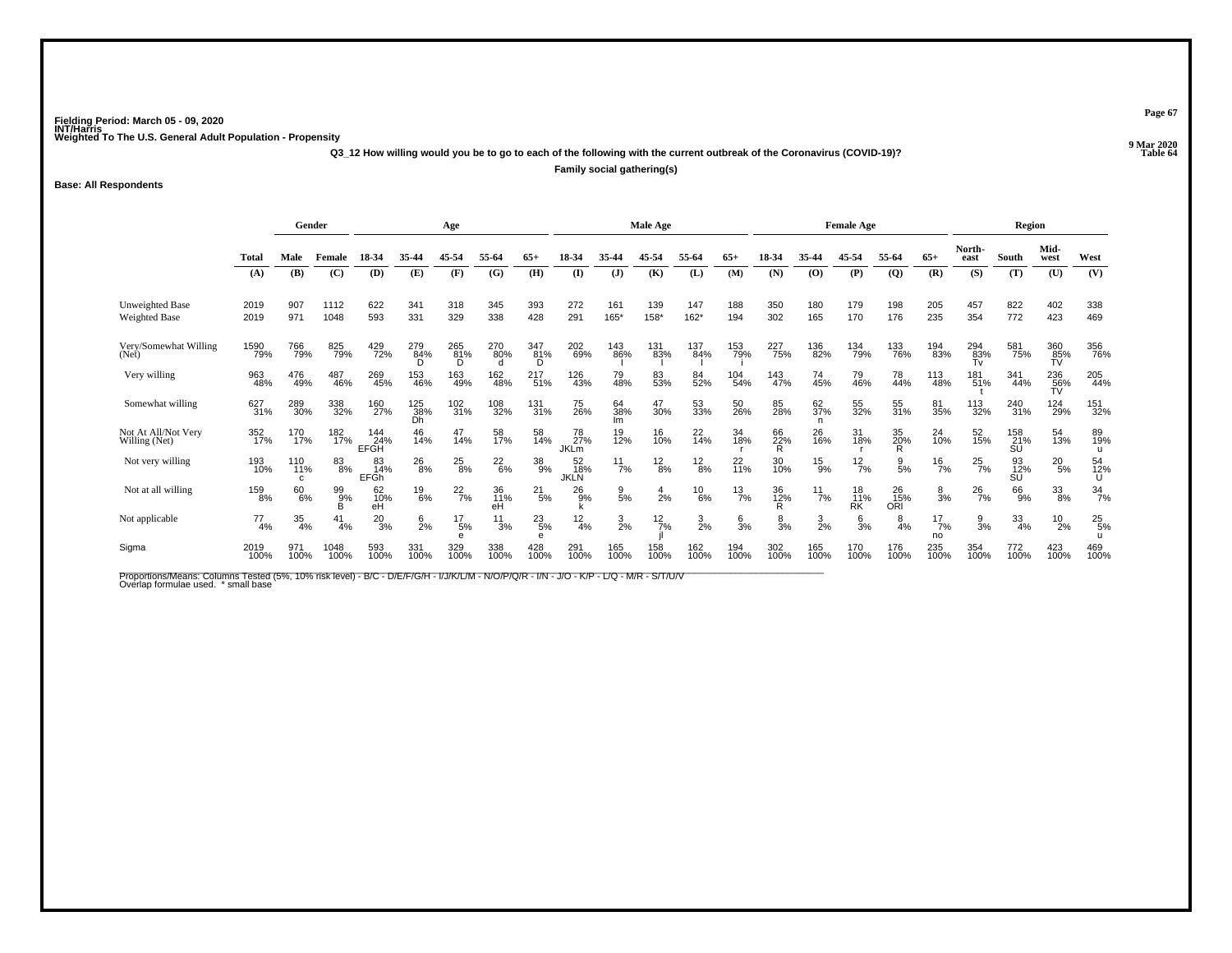**Q3\_12 How willing would you be to go to each of the following with the current outbreak of the Coronavirus (COVID-19)?**

**Family social gathering(s)**

#### **Base: All Respondents**

|                                      |              |                                     |                         | <b>Household Income</b> |                  |                  | <b>Education</b> |                  | <b>Employed</b>  |               |                    | <b>Children</b><br>in HH | <b>Parent of Child</b><br>Under 18 |                  | Home<br>Ownership |                       |                      | <b>Marital</b><br><b>Status</b> |
|--------------------------------------|--------------|-------------------------------------|-------------------------|-------------------------|------------------|------------------|------------------|------------------|------------------|---------------|--------------------|--------------------------|------------------------------------|------------------|-------------------|-----------------------|----------------------|---------------------------------|
|                                      | Total        | <b>Less</b><br>Than<br><b>\$50K</b> | <b>\$50K</b><br>\$74.9K | \$75K<br>\$99.9K        | $$100K+$         | HS<br>or<br>Less | Some<br>College  | College<br>Grad+ | Yes              | No            | Yes                | No                       | Yes                                | N <sub>0</sub>   | Home-<br>owner    | Renter                | Marr-<br>ied         | <b>Not</b><br>married           |
|                                      | (A)          | (B)                                 | (C)                     | (D)                     | (E)              | (F)              | (G)              | (H)              | $\mathbf{I}$     | (J)           | (K)                | (L)                      | (M)                                | (N)              | (O)               | (P)                   | $\overline{Q}$       | (R)                             |
| <b>Unweighted Base</b>               | 2019         | 772                                 | 417                     | 286                     | 512              | 563              | 666              | 790              | 1245             | 774           | 766                | 1253                     | 693                                | 1326             | 1345              | 646                   | 1011                 | 1008                            |
| Weighted Base                        | 2019         | 637                                 | 342                     | 272                     | 737              | 644              | 690              | 685              | 1247             | 772           | 757                | 1262                     | 699                                | 1320             | 1390              | 605                   | 969                  | 1050                            |
| Very/Somewhat Willing<br>(Net)       | 1590<br>79%  | 472<br>74%                          | 257<br>75%              | 225<br>83%<br>Bc        | 61183%<br>BC     | 465<br>72%       | 560<br>81%<br>F  | 565<br>83%       | 1009<br>81%      | 582           | 602<br>75% 79%     | 988<br>78%               | 555<br>80%                         | 1035<br>78%      | 1118<br>80%<br>р  | 456<br>75%            | 800<br>83%<br>R      | 790<br>75%                      |
| Very willing                         | 963<br>48%   | 261<br>41%                          | 165<br>48%<br>h         | 128<br>47%              | 396<br>54%<br>B  | 291<br>45%       | 334<br>48%       | 338<br>49%       | 624<br>50%       | 339           | 339 372<br>44% 49% | 591<br>47%               | 336<br>48%                         | 627<br>47%       | 697<br>50%<br>Þ   | 254<br>42%            | $^{497}_{51\%}$<br>R | 466<br>44%                      |
| Somewhat willing                     | 627<br>31%   | 211<br>33%<br>C                     | 92<br>27%               | 97<br>36%<br>C.         | 215<br>29%       | 174<br>27%       | 225<br>33%       | 227<br>33%       | 384<br>31%       | 243           | 243 229<br>31% 30% | 398<br>32%               | 220<br>31%                         | 408<br>31%       | 421<br>30%        | 202<br>33%            | 303<br>31%           | 324<br>31%                      |
| Not At All/Not Very<br>Willing (Net) | 352<br>17%   | 128<br>20%<br>de                    | 73<br>21%<br>dĖ         | 37<br>14%               | 110<br>15%       | 145<br>22%<br>ĞН | 109<br>16%       | 99<br>14%        | 208<br>17%       | 144<br>19%    | 139<br>18%         | 213<br>17%               | 132<br>19%                         | 220<br>17%       | 229<br>16%        | 117<br>19%            | 149<br>15%           | 203<br>19%<br>q                 |
| Not very willing                     | 193<br>10%   | $^{57}_{9\%}$                       | 37<br>11%               | $^{18}_{7\%}$           | 78<br>11%        | 62<br>10%        | $^{62}_{9\%}$    | 68<br>10%        | 120<br>10%       | $^{73}_{9\%}$ | 73<br>10%          | 120<br>10%               | 70<br>10%                          | $^{123}_{9\%}$   | $^{118}_{9\%}$    | 70<br>12%<br>$\Omega$ | $^{79}_{8\%}$        | $^{114}_{11\%}$                 |
| Not at all willing                   | 159<br>8%    | 71<br>$^{11\%}_{E}$                 | 36<br>$\frac{11}{5}$ %  | $^{20}_{7\%}$           | $\frac{32}{4\%}$ | 82<br>13%<br>GH  | $^{46}_{7\%}$    | 31<br>4%         | $\frac{89}{7\%}$ | $^{71}_{9\%}$ | $^{66}_{9\%}$      | $\frac{93}{7\%}$         | $^{63}_{9\%}$                      | $\frac{96}{7\%}$ | 110<br>8%         | 47<br>8%              | 70<br>7%             | $\underset{8\%}{^{89}}$         |
| Not applicable                       | 77<br>4%     | 37<br>$\frac{6}{5}$ %               | 12<br>3%                | 10<br>4%                | 15<br>2%         | 34<br>5%         | $^{22}_{3\%}$    | 21<br>3%         | 30<br>2%         | 46<br>6%      | 16<br>2%           | 60<br>, 5%<br>К          | 11<br>2%                           | 66<br>5%<br>M    | 43<br>3%          | 32<br>5%<br>$\Omega$  | 20<br>2%             | 57<br>5%<br>Q                   |
| Sigma                                | 2019<br>100% | 637<br>100%                         | 342<br>100%             | 272<br>100%             | 737<br>100%      | 644<br>100%      | 690<br>100%      | 685<br>100%      | 1247<br>100%     | 772           | 757<br>100% 100%   | 1262<br>100%             | 699<br>100%                        | 1320<br>100%     | 1390<br>100%      | 605<br>100%           | 969<br>100%          | 1050<br>100%                    |

Proportions/Means: Columns Tested (5%, 10% risk level) - B/C/D/E - F/G/H - I/J - K/L - M/N - O/P - Q/R<br>Overlap formulae used.

**Page 68**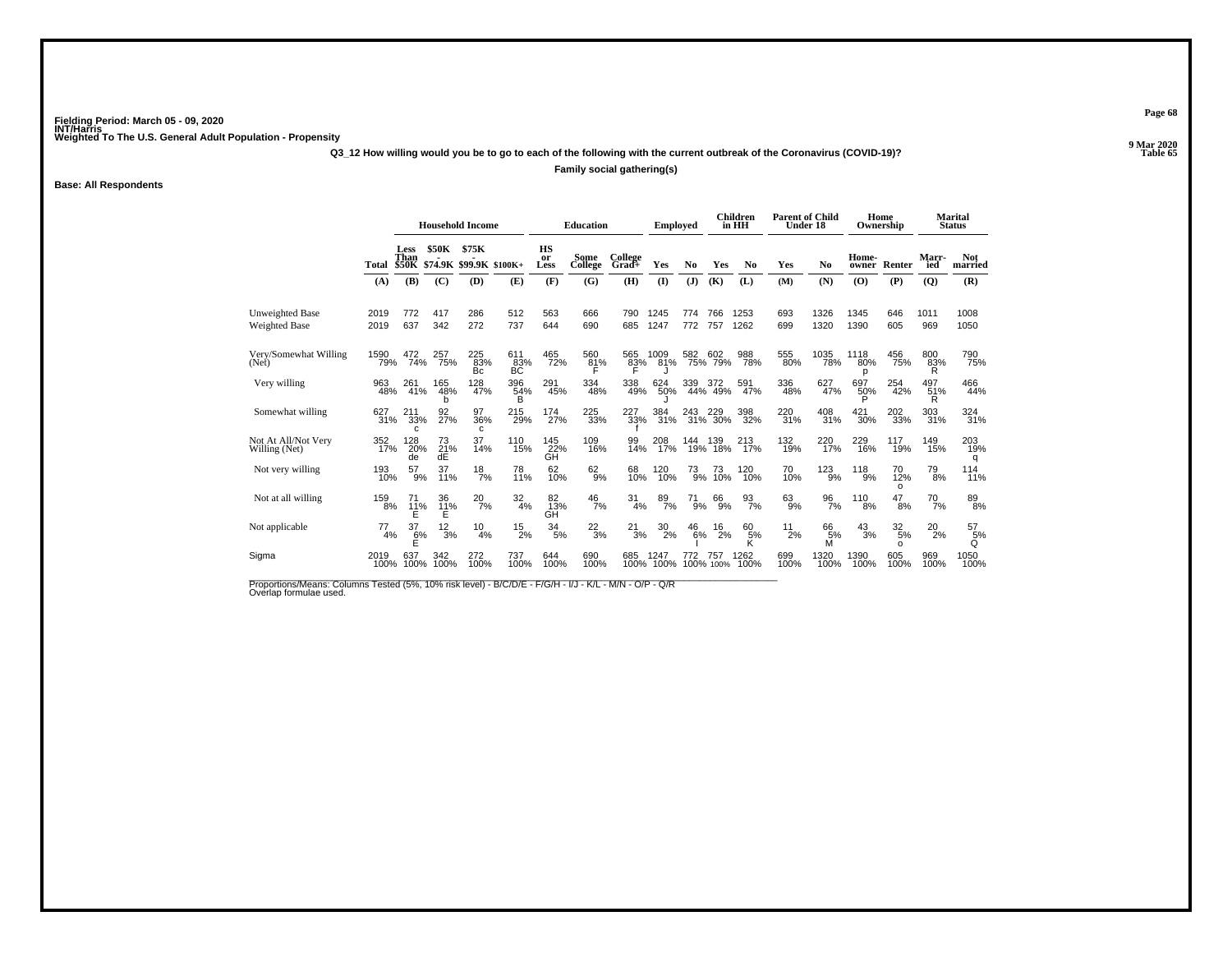**Q3\_12 How willing would you be to go to each of the following with the current outbreak of the Coronavirus (COVID-19)?**

#### **Family social gathering(s)**

**Base: All Respondents**

|                                      | <b>Total</b> | <b>Feel Know-</b><br>ledgeable<br>About Coro-<br>navirus | Do Not<br><b>Feel Know-</b><br>ledgeable<br>About Coro-<br>navirus |
|--------------------------------------|--------------|----------------------------------------------------------|--------------------------------------------------------------------|
|                                      | (A)          | (B)                                                      | (C)                                                                |
| <b>Unweighted Base</b>               | 2019         | 1541                                                     | 478                                                                |
| <b>Weighted Base</b>                 | 2019         | 1536                                                     | 483                                                                |
| Very/Somewhat Willing                | 1590         | 1253                                                     | 337                                                                |
| (Net)                                | 79%          | 82%                                                      | 70%                                                                |
| Very willing                         | 963          | 791                                                      | 172                                                                |
|                                      | 48%          | $\frac{52}{3}$                                           | 36%                                                                |
| Somewhat willing                     | 627          | 462                                                      | 165                                                                |
|                                      | 31%          | 30%                                                      | 34%                                                                |
| Not At All/Not Very<br>Willing (Net) | 352%         | 237<br>15%                                               | 116<br>24%<br>в                                                    |
| Not very willing                     | 193<br>10%   | 125<br>8%                                                | 68<br>14%<br>B                                                     |
| Not at all willing                   | 159          | 112                                                      | 47                                                                 |
|                                      | 8%           | 7%                                                       | 10%                                                                |
| Not applicable                       | 77<br>4%     | 46<br>3%                                                 | 31<br>6%<br>R                                                      |
| Sigma                                | 2019         | 1536                                                     | 483                                                                |
|                                      | 100%         | 100%                                                     | 100%                                                               |

Proportions/Means: Columns Tested (5%, 10% risk level) - B/C<br>Overlap formulae used.

**Page 69**

**Properties and the Contract of Table 66**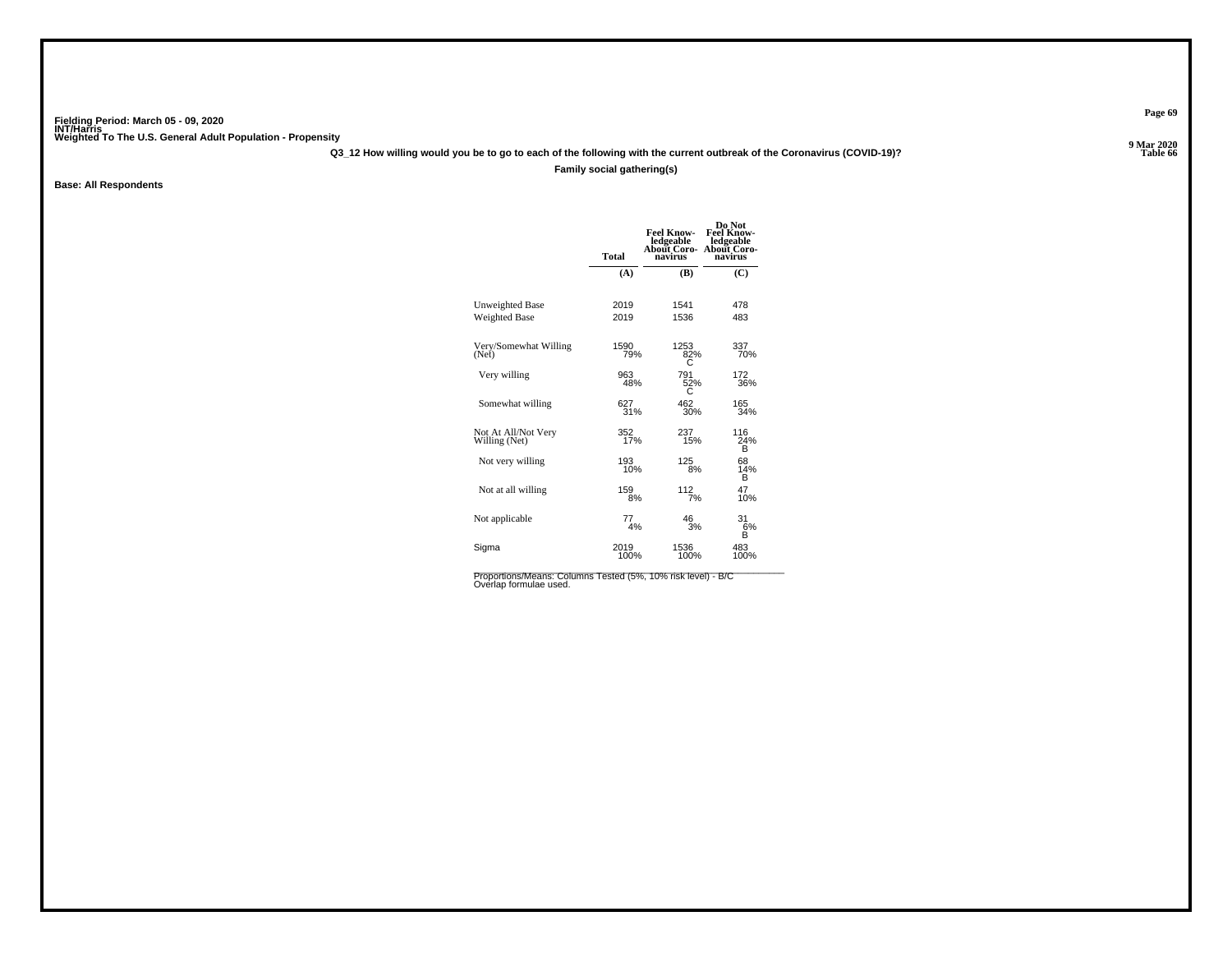**Q3\_13 How willing would you be to go to each of the following with the current outbreak of the Coronavirus (COVID-19)?**

**Gym(s)**

#### **Base: All Respondents**

|                                         |              | Gender          |                 |                  |                    | Age              |                    | Male Age<br><b>Female Age</b> |                  |                           |                    |                 |                   | Region                                       |                 |                 |                          |                          |                  |                  |                             |                  |
|-----------------------------------------|--------------|-----------------|-----------------|------------------|--------------------|------------------|--------------------|-------------------------------|------------------|---------------------------|--------------------|-----------------|-------------------|----------------------------------------------|-----------------|-----------------|--------------------------|--------------------------|------------------|------------------|-----------------------------|------------------|
|                                         | Total        | Male            | Female          | 18-34            | 35-44              | 45-54            | 55-64              | 65+                           | 18-34            |                           | 45-54              | 55-64           | $65+$             |                                              | 35-44           | 45.54           | 55-64                    | $65+$                    | North-<br>east   | South            | Mid-<br>west                | West             |
|                                         | (A)          | (B)             | (C)             | (D)              | (E)                | (F)              | (G)                | (H)                           | $\mathbf{I}$     | (J)                       | (K)                | (L)             | (M)               | (N)                                          | (0)             | (P)             | $\overline{Q}$           | (R)                      | (S)              | (T)              | (U)                         | (V)              |
| Unweighted Base<br><b>Weighted Base</b> | 2019<br>2019 | 907<br>971      | 1112<br>1048    | 622<br>593       | 341<br>331         | 318<br>329       | 345<br>338         | 393<br>428                    | 272<br>291       | 161<br>165*               | 139<br>158*        | 147<br>162*     | 188<br>194        | 350<br>302                                   | 180<br>165      | 179<br>170      | 198<br>176               | 205<br>235               | 457<br>354       | 822<br>772       | 402<br>423                  | 338<br>469       |
| Very/Somewhat Willing<br>(Nef)          | 850<br>42%   | 478<br>49%      | 372<br>35%      | 304<br>51%<br>ĞĤ | 180<br>54%<br>FGH  | 143<br>44%<br>GH | 102<br>30%         | 121<br>28%                    | 162<br>55%<br>LМ | 107<br>65%<br><b>kLMO</b> | 79<br>50%<br>Mp    | 63<br>39%<br>Q  | 66<br>34%         | 142<br>47%<br>QŔ                             | 72<br>44%<br>QR | 64<br>37%<br>QR | 39<br>22%                | 55<br>23%                | 165<br>46%<br>tu | 305<br>39%       | 161<br>38%                  | 219<br>47%<br>tu |
| Very willing                            | 436<br>22%   | $^{248}_{26\%}$ | 188<br>18%      | 154<br>26%<br>GH | 103<br>31%<br>fGH  | 77<br>23%<br>GH  | 46<br>14%          | 56<br>13%                     | 78<br>27%<br>Im  | 64<br>39%<br>iLMO         | $^{46}_{29\%}$ IMp | 28<br>17%       | 32<br>16%         | 76<br>25%<br>QR                              | 39<br>24%<br>QR | 30<br>18%       | 19<br>11%                | 24<br>10%                | 81<br>23%        | 162<br>21%       | 75<br>18%                   | 118<br>25%       |
| Somewhat willing                        | 414<br>20%   | 229<br>24%      | 184<br>18%      | 149<br>25%<br>GH | 77<br>23%<br>gH    | 67<br>20%        | 56<br>16%          | 65<br>15%                     | 83<br>29%        | 43<br>26%                 | 33<br>21%          | 35<br>22%<br>q  | 34<br>18%         | $\overset{66}{\underset{\mathsf{QR}}{22\%}}$ | 33<br>20%<br>a  | 33<br>20%       | 20<br>12%                | 31<br>13%                | 84<br>24%        | 143<br>18%       | 86<br>20%                   | 101<br>21%       |
| Not At All/Not Very<br>Willing (Net)    | 827<br>41%   | 352<br>36%      | 475<br>45%<br>B | 232<br>39%       | <sup>124</sup> 38% | 130<br>39%       | 172<br>51%<br>DEFH | 170<br>40%                    | 104<br>36%       | 50<br>30%                 | 52<br>33%          | 75<br>46%<br>Jk | 71<br>37%         | 128<br>42%                                   | 74<br>45%       | 78<br>46%       | 97<br>55%<br>NR          | 98<br>42%                | 135<br>38%       | 349<br>45%<br>sV | $^{172}_{41\%}$             | 171<br>36%       |
| Not very willing                        | 336<br>17%   | 166<br>17%      | 170<br>16%      | 100<br>17%       | 57<br>17%          | 54<br>16%        | 58<br>17%          | 67<br>16%                     | 46<br>16%        | 27<br>16%                 | 29<br>18%          | 33<br>20%       | 31<br>16%         | 55<br>18%                                    | 30<br>18%       | 25<br>14%       | 25<br>14%                | 36<br>15%                | 48<br>14%        | 141<br>18%       | 69<br>16%                   | 78<br>17%        |
| Not at all willing                      | 491<br>24%   | 187<br>19%      | 305<br>29%<br>B | 132<br>22%       | 68<br>20%          | 76<br>23%        | 113<br>33%<br>DEFH | 103<br>24%                    | 59<br>20%        | 23<br>14%                 | 23<br>14%          | 42<br>26%<br>Jk | 41<br>21%         | 73<br>24%                                    | 45<br>27%       | 53<br>31%<br>Κ  | 72<br>41%<br><b>NORL</b> | 62<br>27%                | 87<br>24%        | 208<br>27%       | 103<br>24%                  | 93<br>20%        |
| Not applicable                          | 342<br>17%   | 141<br>15%      | 201<br>19%<br>B | 57<br>10%        | $^{26}_{8\%}$      | 56<br>17%<br>DE  | 64<br>19%<br>DÉ    | 138<br>32%<br><b>DEFG</b>     | $^{25}_{9\%}$    | $\frac{8}{5\%}$           | 27<br>17%          | 24<br>15%       | 56<br>29%<br>IJkĹ | 32<br>11%                                    | 19<br>11%       | 29<br>17%       | 40<br>23%<br><b>NO</b>   | 82<br>35%<br><b>NOPQ</b> | 55<br>15%        | 118<br>15%       | 90<br>21%<br>s <sup>1</sup> | 79<br>17%        |
| Sigma                                   | 2019<br>100% | 971<br>100%     | 1048<br>100%    | 593<br>100%      | 331<br>100%        | 329<br>100%      | 338<br>100%        | 428<br>100%                   | 291<br>100%      | 165<br>100%               | 158<br>100%        | 162<br>100%     | 194<br>100%       | 302<br>100%                                  | 165<br>100%     | 170<br>100%     | 176<br>100%              | 235<br>100%              | 354<br>100%      | 772<br>100%      | 423<br>100%                 | 469<br>100%      |

Proportions/Means: Columns Tested (5%, 10% risk level) - B/C - D/E/F/G/H - I/J/K/L/M - N/O/P/Q/R - I/N - J/O - K/P - L/Q - M/R - S/T/U/V<br>Overlap formulae used. \*small base

**Page 70**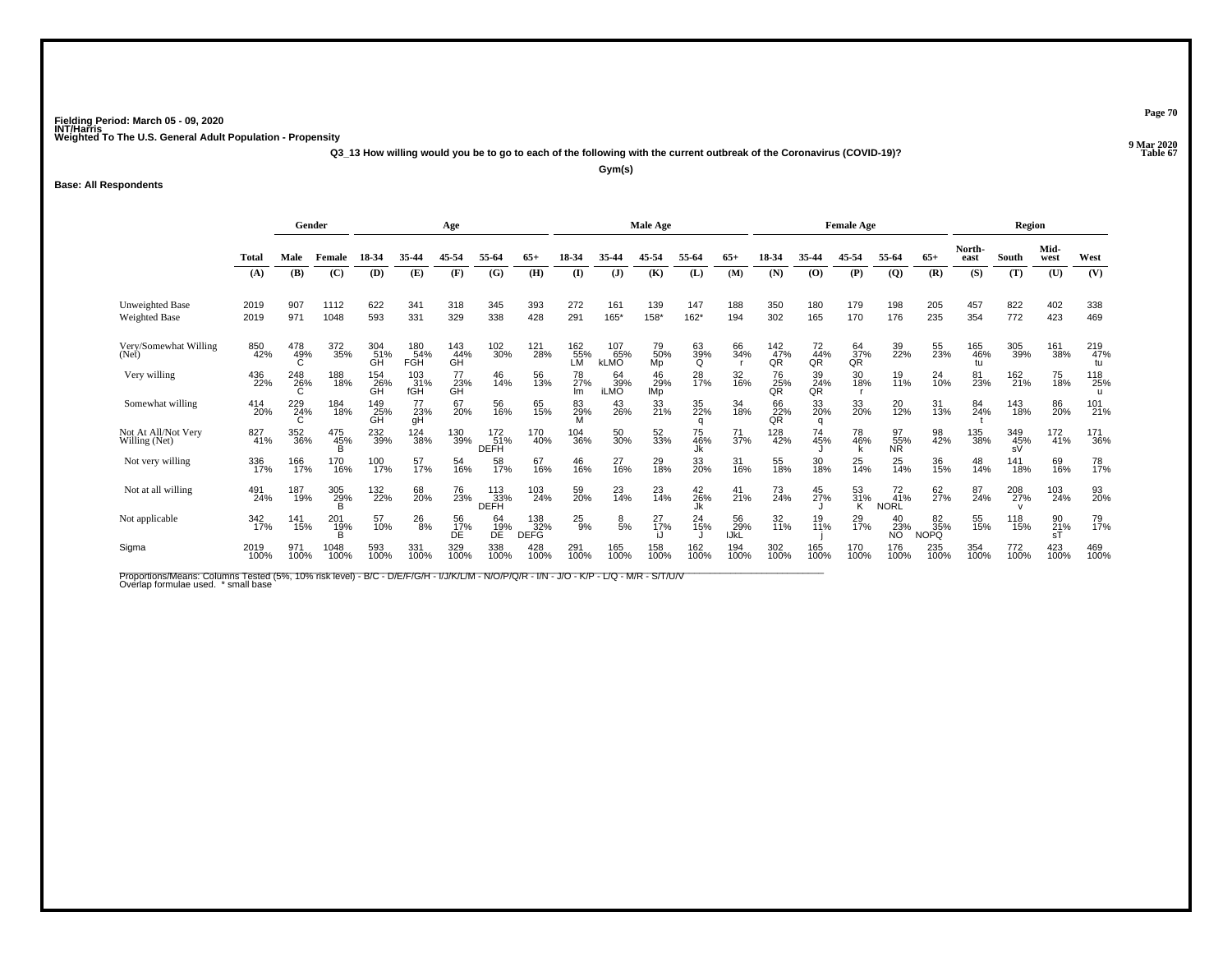**Q3\_13 How willing would you be to go to each of the following with the current outbreak of the Coronavirus (COVID-19)?**

**Gym(s)**

#### **Base: All Respondents**

|                                      |              | <b>Household Income</b> |                |                                  |                          | <b>Education</b> |                 | <b>Employed</b>         |              |            | Children<br>in HH | <b>Parent of Child</b><br>Under 18 |                       |                 | Home<br>Ownership |                        | <b>Marital</b><br><b>Status</b> |                       |
|--------------------------------------|--------------|-------------------------|----------------|----------------------------------|--------------------------|------------------|-----------------|-------------------------|--------------|------------|-------------------|------------------------------------|-----------------------|-----------------|-------------------|------------------------|---------------------------------|-----------------------|
|                                      | Total \$50K  | <b>Less</b><br>Than     | <b>\$50K</b>   | \$75K<br>\$74.9K \$99.9K \$100K+ |                          | HS<br>or<br>Less | Some<br>College | College<br>Grad+        | Yes          | No         | Yes               | N <sub>0</sub>                     | Yes                   | N <sub>0</sub>  | Home-<br>owner    | Renter                 | Marr-<br>ied                    | <b>Not</b><br>married |
|                                      | (A)          | (B)                     | (C)            | (D)                              | (E)                      | (F)              | (G)             | (H)                     | (1)          | (J)        | (K)               | (L)                                | (M)                   | (N)             | (0)               | (P)                    | $\overline{Q}$                  | (R)                   |
| Unweighted Base<br>Weighted Base     | 2019<br>2019 | 772<br>637              | 417<br>342     | 286<br>272                       | 512<br>737               | 563<br>644       | 666<br>690      | 790<br>685              | 1245<br>1247 | 774<br>772 | 766<br>757        | 1253<br>1262                       | 693<br>699            | 1326<br>1320    | 1345<br>1390      | 646<br>605             | 1011<br>969                     | 1008<br>1050          |
| Very/Somewhat Willing<br>(Net)       | 850<br>42%   | 220<br>35%              | 139<br>41%     | 107<br>39%                       | 374<br>51%<br><b>BCD</b> | 232<br>36%       | 277<br>40%      | 341<br>50%<br>FG        | 622<br>50%   | 228        | 383<br>30% 51%    | 467<br>37%                         | 367<br>53%<br>N       | 482<br>37%      | 616<br>44%<br>P   | 223<br>37%             | 413<br>43%                      | 437<br>42%            |
| Very willing                         | 436<br>22%   | 98<br>15%               | 63<br>19%      | 50<br>18%                        | 220 30%<br><b>BCD</b>    | 123<br>19%       | 140<br>20%      | 173<br>25%<br>Fg        | 330<br>26%   | 106        | 06 207<br>14% 27% | 229<br>18%                         | 197<br>28%<br>N       | 239<br>18%      | 317<br>23%<br>D   | $^{112}_{18\%}$        | 226<br>23%                      | 210<br>20%            |
| Somewhat willing                     | 414<br>20%   | 122<br>19%              | 76<br>22%      | 57<br>21%                        | 154<br>21%               | 110<br>17%       | 136<br>20%      | 168<br>$\frac{24}{5}$ % | 292<br>23%   | 122        | 175<br>16% 23%    | 238<br>19%                         | 170<br>$\frac{24}{N}$ | 244<br>18%      | 298<br>21%        | 112<br>18%             | 187<br>19%                      | 227<br>22%            |
| Not At All/Not Very<br>Willing (Net) | 827<br>41%   | 298<br>47%<br>cÊ        | 136<br>40%     | 118<br>43%<br>e                  | 262<br>36%               | 301<br>47%<br>qΗ | 275<br>40%      | 252<br>37%              | 470<br>38%   | 357<br>46% | 304<br>40%        | 523<br>41%                         | 275<br>39%            | 552<br>42%      | 535<br>39%        | 283<br>47%<br>O        | 392<br>40%                      | 436<br>41%            |
| Not very willing                     | 336<br>17%   | 113<br>18%              | 53<br>15%      | 48<br>18%                        | 120<br>16%               | 108<br>17%       | $^{111}_{16\%}$ | 117<br>17%              | 205<br>16%   | 131        | 127<br>17%        | 209<br>17%                         | 110<br>16%            | 226<br>17%      | 215 <sub>%</sub>  | 116<br>19%             | $^{145}_{15\%}$                 | 191<br>18%            |
| Not at all willing                   | 491<br>24%   | 186<br>$^{29\%}$        | 84<br>25%      | 70<br>26%                        | 143<br>19%               | 192<br>30%<br>qΗ | 164<br>24%      | 135<br>20%              | 265<br>21%   | 226<br>29% | 177<br>23%        | 314<br>25%                         | 165<br>24%            | 327<br>25%      | 320<br>23%        | 167<br>28%<br>$\Omega$ | 247<br>25%                      | 244<br>23%            |
| Not applicable                       | 342<br>17%   | 118<br>19%<br>e         | 66<br>19%<br>e | 47<br>17%                        | 100<br>14%               | 111<br>17%       | 139<br>20%<br>H | 92<br>13%               | 156<br>12%   | 186<br>24% | 70<br>9%          | 272<br>$^{22\%}_{K}$               | 57<br>8%              | 286<br>22%<br>M | 239<br>17%        | 98<br>16%              | 164<br>17%                      | 178<br>17%            |
| Sigma                                | 2019<br>100% | 637<br>100%             | 342<br>100%    | 272<br>100%                      | 737<br>100%              | 644<br>100%      | 690<br>100%     | 685<br>100%             | 1247<br>100% | 772        | 757<br>100% 100%  | 1262<br>100%                       | 699<br>100%           | 1320<br>100%    | 1390<br>100%      | 605<br>100%            | 969<br>100%                     | 1050<br>100%          |

Proportions/Means: Columns Tested (5%, 10% risk level) - B/C/D/E - F/G/H - I/J - K/L - M/N - O/P - Q/R<br>Overlap formulae used.

**Page 71**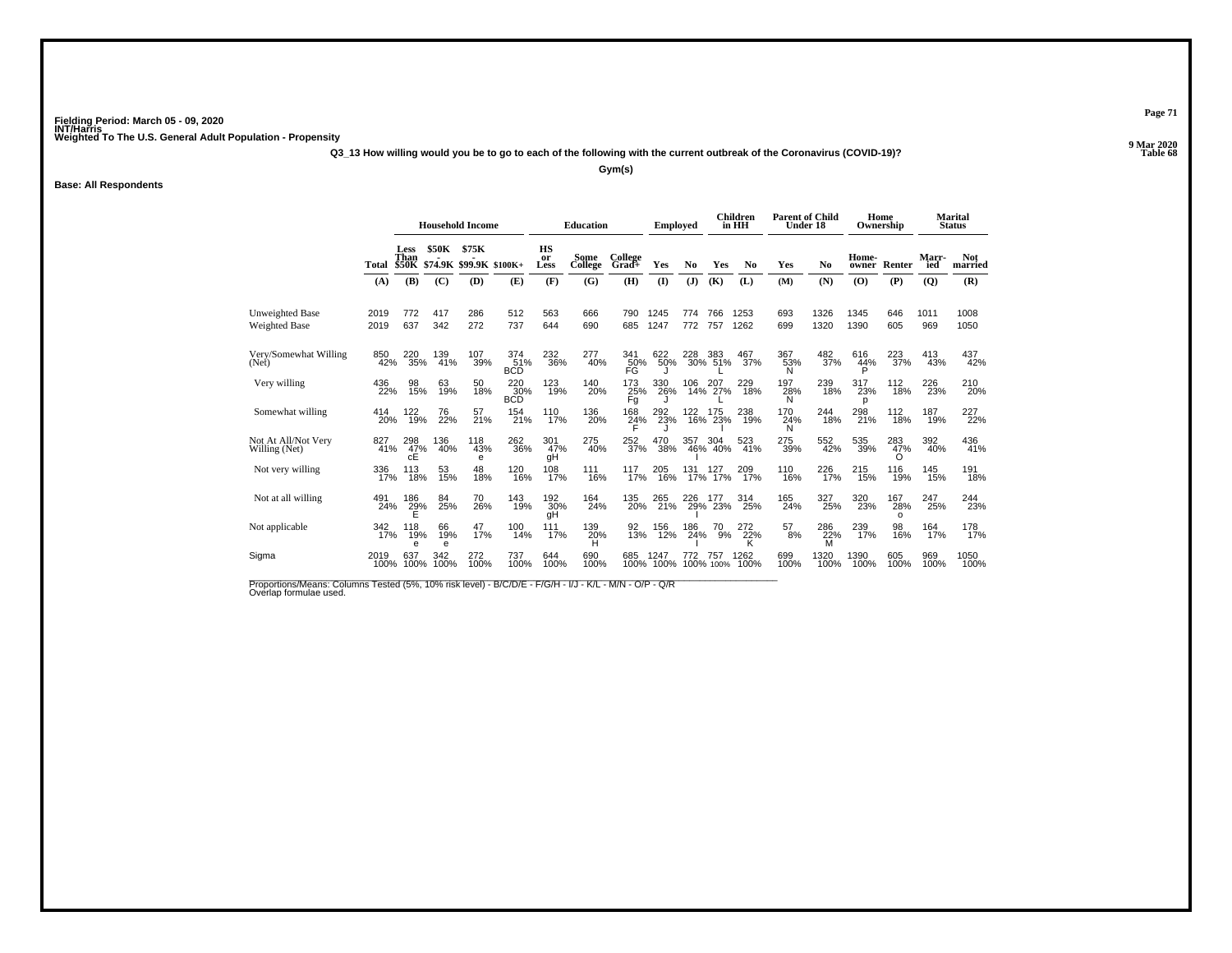**Q3\_13 How willing would you be to go to each of the following with the current outbreak of the Coronavirus (COVID-19)?**

**Gym(s)**

**Base: All Respondents**

| <b>Total</b> | <b>Feel Know-</b><br>ledgeable<br>About Coro-<br>navirus | Do Not<br><b>Feel Know-</b><br>ledgeable<br>About Coro-<br>navirus |
|--------------|----------------------------------------------------------|--------------------------------------------------------------------|
| (A)          | (B)                                                      | (C)                                                                |
| 2019         | 1541                                                     | 478                                                                |
| 2019         | 1536                                                     | 483                                                                |
|              | 687<br>45%<br>С                                          | 163<br>34%                                                         |
| 436          | 362<br>24%                                               | 74<br>15%                                                          |
| 414<br>20%   | 325<br>21%                                               | 89<br>18%                                                          |
| 827          | 591<br>38%                                               | 236<br>49%<br>B                                                    |
| 336          | 235<br>15%                                               | 101<br>21%<br>в                                                    |
| 491          | 356<br>23%                                               | 135<br>28%                                                         |
| 342          | 258<br>17%                                               | 84<br>17%                                                          |
| 2019<br>100% | 1536<br>100%                                             | 483<br>100%                                                        |
|              |                                                          | 850<br>42%<br>22%<br>41%<br>17%<br>24%<br>17%                      |

Proportions/Means: Columns Tested (5%, 10% risk level) - B/C<br>Overlap formulae used.

**Page 72**

**Properties and the Contract of Table 69**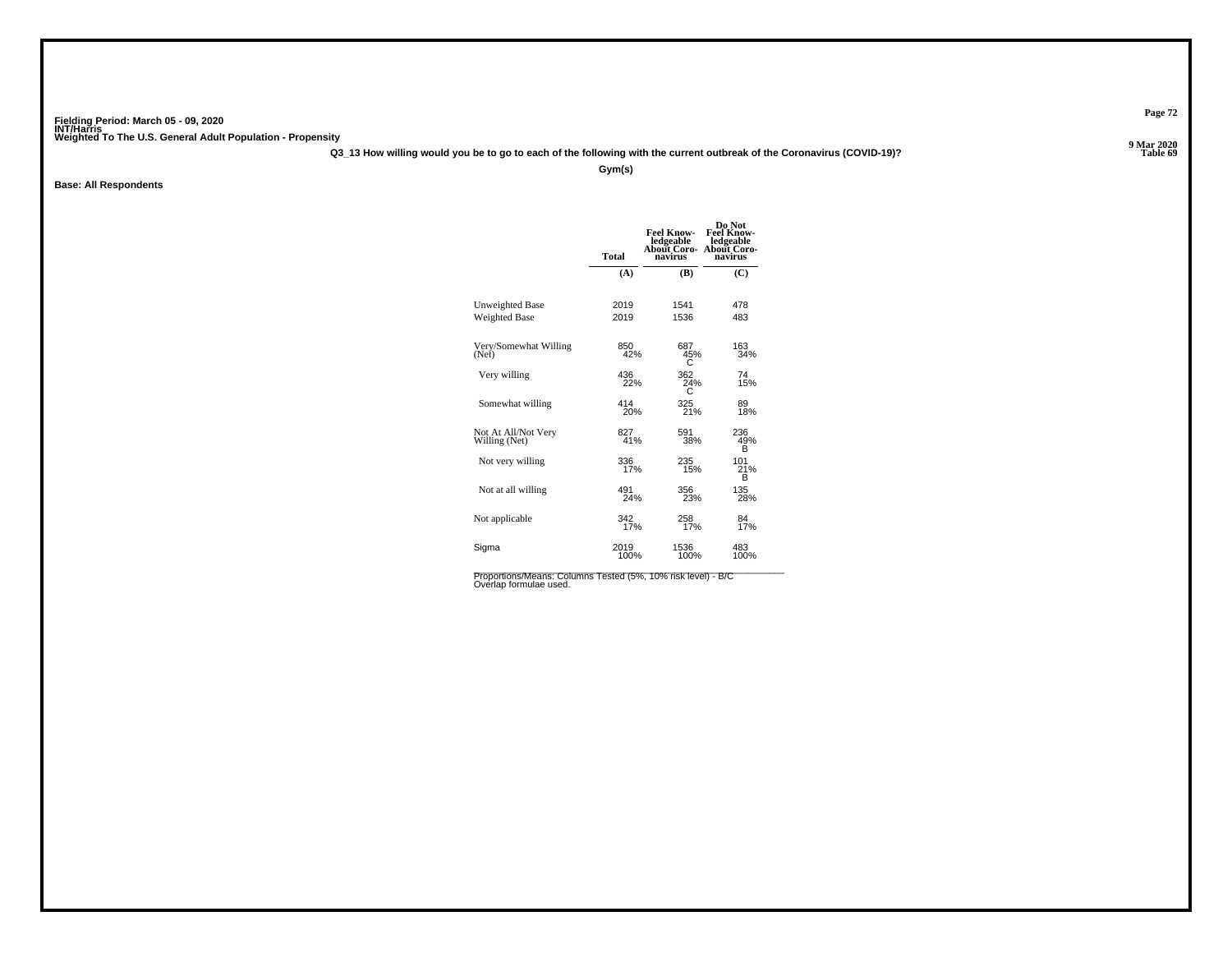### **Q4 How knowledgeable do feel about the Coronavirus (COVID-19)?**

**Base: All Respondents**

|                                                                                                                                                                                 |               |                  | Gender        |                    |                  | Age                |                 |                            |                            |                         | Male Age       |                 |                  |                 |             | <b>Female Age</b> |                |                   |                 | Region        |                            |                  |
|---------------------------------------------------------------------------------------------------------------------------------------------------------------------------------|---------------|------------------|---------------|--------------------|------------------|--------------------|-----------------|----------------------------|----------------------------|-------------------------|----------------|-----------------|------------------|-----------------|-------------|-------------------|----------------|-------------------|-----------------|---------------|----------------------------|------------------|
|                                                                                                                                                                                 | Total         | Male             | Female        | 18-34              | 35-44            | 45-54              | 55-64           | $65+$                      | 18-34                      | 35.44                   | 45-54          | 55-64           | $65+$            | 18-34           | 35-44       | 45-54             | 55-64          | $65+$             | North-<br>east  | South         | Mid-<br>west               | West             |
|                                                                                                                                                                                 | (A)           | (B)              | (C)           | (D)                | (E)              | (F)                | (G)             | (H)                        | $\mathbf{I}$               | $\mathbf{J}$            | (K)            | (L)             | (M)              | (N)             | (O)         | (P)               | $\overline{Q}$ | (R)               | (S)             | (T)           | (U)                        | (V)              |
| Unweighted Base<br><b>Weighted Base</b>                                                                                                                                         | 2019<br>2019  | 907<br>971       | 1112<br>1048  | 622<br>593         | 341<br>331       | 318<br>329         | 345<br>338      | 393<br>428                 | 272<br>291                 | 161<br>165*             | 139<br>158*    | 147<br>$162*$   | 188<br>194       | 350<br>302      | 180<br>165  | 179<br>170        | 198<br>176     | 205<br>235        | 457<br>354      | 822<br>772    | 402<br>423                 | 338<br>469       |
| Verv/Somewhat<br>Knowledgeable (Net)                                                                                                                                            | 1536<br>76%   | 720<br>74%       | 816<br>78%    | 464<br>78%         | 253<br>76%       | 236<br>72%         | 262<br>78%      | 320<br>75%                 | 219<br>75%                 | 123<br>74%              | 117<br>74%     | 130<br>80%<br>м | 131<br>67%       | 245<br>81%<br>D | 130<br>79%  | 119<br>70%        | 132<br>75%     | 190<br>81%<br>pM  | 276<br>78%      | 565<br>73%    | 315<br>74%                 | 381<br>81%<br>Tu |
| Very knowledgeable                                                                                                                                                              | 360<br>18%    | 202<br>21%       | 158<br>15%    | 104<br>18%<br>н    | 85<br>26%<br>DfH | 60<br>18%<br>н     | 66<br>20%<br>н  | 45<br>11%                  | 53<br>18%<br>m             | 53<br>32%<br><b>IMO</b> | 35<br>22%<br>м | 42<br>26%<br>MQ | 20 <sub>%</sub>  | 51<br>17%       | 32<br>19%   | 25 <sub>%</sub>   | $^{24}_{14\%}$ | 26<br>11%         | 83<br>24%<br>TU | 123<br>16%    | 59<br>14%                  | 94<br>20%        |
| Somewhat<br>knowledgeable                                                                                                                                                       | 1176<br>58%   | 518<br>53%       | 658<br>63%    | 360<br>61%         | 168<br>51%       | 177<br>54%         | 196<br>58%      | 275<br>$E$ F <sup>4%</sup> | 166<br>57%                 | 70<br>42%               | 83<br>52%      | 88<br>54%       | 111<br>57%       | 194<br>64%      | 98<br>59%   | 94<br>55%         | 108<br>61%     | 164<br>70%<br>oPM | 192<br>54%      | 442<br>57%    | 255<br>60%                 | 286<br>61%       |
| Not At All/Not Very<br>Knowledgeable (Net)                                                                                                                                      | 483<br>24%    | 251<br>26%       | 232<br>22%    | 129<br>22%         | 78<br>24%        | 92<br>28%          | 76<br>22%       | 108<br>25%                 | 72<br>25%                  | 43<br>26%               | 41<br>26%      | 32<br>20%       | 63<br>33%<br>LR  | 57<br>19%       | 35<br>21%   | 52<br>30%<br>Nr   | 44<br>25%      | 45<br>19%         | 79<br>22%       | 207<br>27%    | 109<br>26%<br>$\mathbf{v}$ | 89<br>19%        |
| Not very knowledgeable                                                                                                                                                          | 400<br>20%    | 199<br>20%       | 201<br>19%    | 95<br>16%          | 66<br>20%        | 75<br>23%          | 62<br>18%       | 102<br>24%<br>D.           | 45<br>15%                  | 35<br>21%               | 33<br>21%      | 25<br>15%       | 61<br>31%<br>IR. | 50<br>16%       | 31<br>19%   | 42<br>25%<br>n    | 37<br>21%      | 41<br>17%         | 67<br>19%       | 180<br>23%    | 86<br>20%<br>$\mathsf{V}$  | 66<br>14%        |
| Not at all knowledgeable                                                                                                                                                        | $^{83}_{4\%}$ | $\frac{52}{5\%}$ | $3^{1}_{3\%}$ | $^{34}_{6\%}$<br>н | $^{12}_{4\%}$    | $^{17}_{5\%}$<br>н | $\frac{14}{4%}$ | 2%                         | $^{27}_{9\%}$<br><b>MN</b> | $\frac{8}{5%}$          | $\frac{8}{5%}$ | 5%              | $\frac{2}{1%}$   | 2%              | 4<br>2%     | $\frac{9}{5\%}$   | 4%             | $\frac{4}{2}$ %   | $12\over 3%$    | $^{27}_{4\%}$ | $^{22}_{5\%}$              | $^{23}_{5\%}$    |
| Sigma                                                                                                                                                                           | 2019<br>100%  | 971<br>100%      | 1048<br>100%  | 593<br>100%        | 331<br>100%      | 329<br>100%        | 338<br>100%     | 428<br>100%                | 291<br>100%                | 165<br>100%             | 158<br>100%    | 162<br>100%     | 194<br>100%      | 302<br>100%     | 165<br>100% | 170<br>100%       | 176<br>100%    | 235<br>100%       | 354<br>100%     | 772<br>100%   | 423<br>100%                | 469<br>100%      |
| Proportions/Means: Columns Tested (5%, 10% risk level) - B/C - D/E/F/G/H - I/J/K/L/M - N/O/P/Q/R - I/N - J/O - K/P - L/Q - M/R - S/T/U/V<br>Overlap formulae used. * small base |               |                  |               |                    |                  |                    |                 |                            |                            |                         |                |                 |                  |                 |             |                   |                |                   |                 |               |                            |                  |

**Page 73**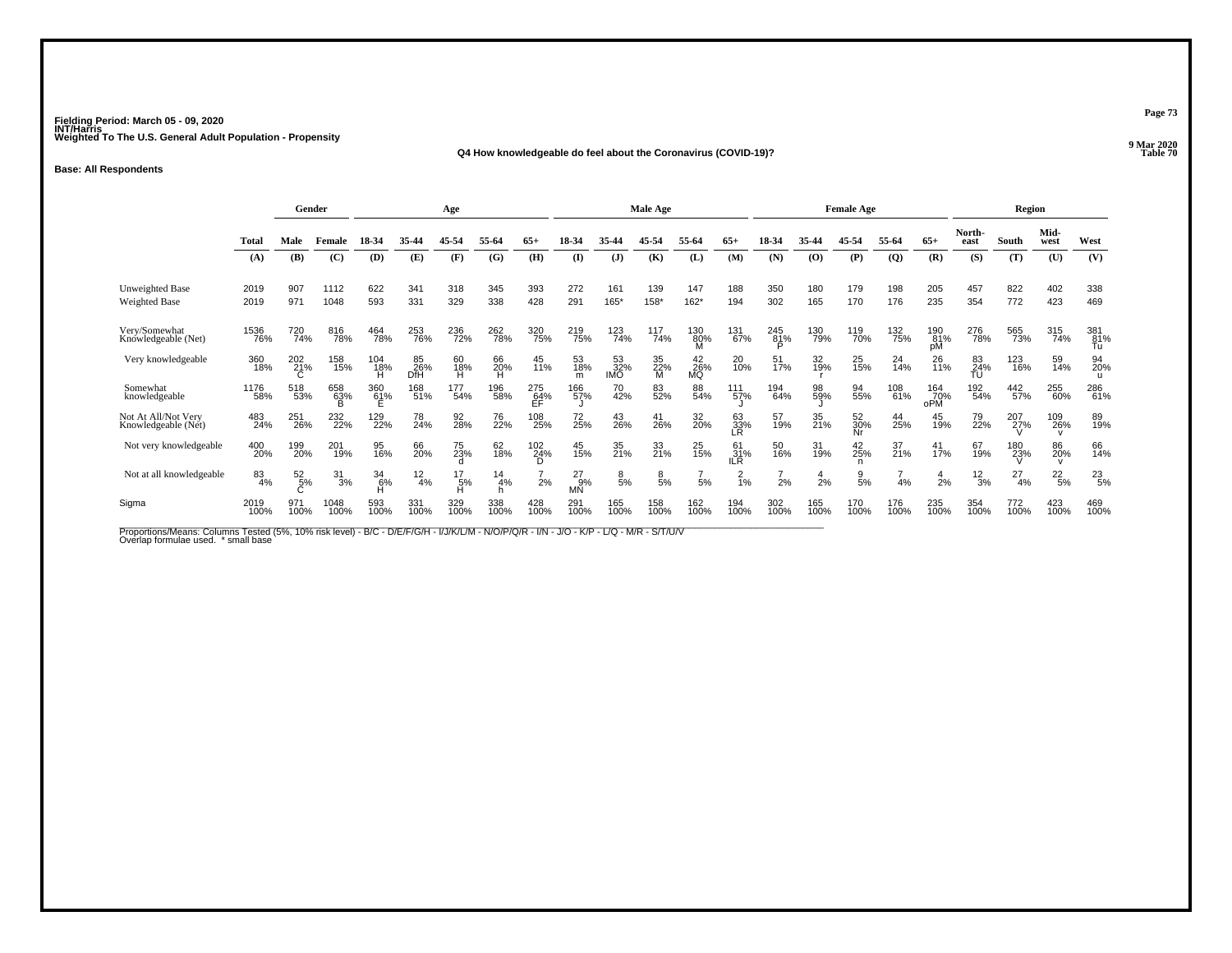**Q4 How knowledgeable do feel about the Coronavirus (COVID-19)?**

**Base: All Respondents**

|                                                |              | <b>Household Income</b>      |                 |                                  | <b>Education</b> |                         | <b>Employed</b>         |                        |              | <b>Children</b><br>in HH | <b>Parent of Child</b><br>Under 18 |                |                 | Home<br>Ownership |                | <b>Marital</b><br><b>Status</b> |              |                       |
|------------------------------------------------|--------------|------------------------------|-----------------|----------------------------------|------------------|-------------------------|-------------------------|------------------------|--------------|--------------------------|------------------------------------|----------------|-----------------|-------------------|----------------|---------------------------------|--------------|-----------------------|
|                                                | Total        | Less<br>Than<br><b>\$50K</b> | <b>\$50K</b>    | \$75K<br>\$74.9K \$99.9K \$100K+ |                  | <b>HS</b><br>or<br>Less | Some<br>College         | College<br>Grad+       | Yes          | N <sub>0</sub>           | Yes                                | N <sub>0</sub> | Yes             | N <sub>0</sub>    | Home-<br>owner | Renter                          | Marr-<br>ied | <b>Not</b><br>married |
|                                                | (A)          | (B)                          | (C)             | (D)                              | (E)              | (F)                     | (G)                     | (H)                    | $\mathbf{I}$ | (J)                      | (K)                                | (L)            | (M)             | (N)               | (O)            | (P)                             | (Q)          | (R)                   |
| <b>Unweighted Base</b><br><b>Weighted Base</b> | 2019<br>2019 | 772<br>637                   | 417<br>342      | 286<br>272                       | 512<br>737       | 563<br>644              | 666<br>690              | 790<br>685             | 1245<br>1247 | 774<br>772               | 766<br>757                         | 1253<br>1262   | 693<br>699      | 1326<br>1320      | 1345<br>1390   | 646<br>605                      | 1011<br>969  | 1008<br>1050          |
| Very/Somewhat<br>Knowledgeable (Net)           | 1536<br>76%  | 462<br>73%                   | 263<br>77%      | 205<br>75%                       | 580<br>79%       | 477<br>74%              | 503<br>73%              | 555<br>81%<br>FĜ       | 961<br>77%   | 575                      | 599<br>75% 79%                     | 937<br>74%     | 555<br>79%<br>n | 981<br>74%        | 1062<br>76%    | 458<br>76%                      | 774<br>80%   | 762<br>73%            |
| Very knowledgeable                             | 360<br>18%   | 77<br>12%                    | 51<br>15%       | 48<br>18%<br>h                   | 180<br>24%<br>ВC | 96<br>15%               | 113<br>16%              | 151<br>22%<br>FG       | 276<br>22%   | 84<br>11%                | 185<br>24%                         | 175<br>14%     | 174<br>25%<br>Ν | 186<br>14%        | 256<br>18%     | 101<br>17%                      | 194<br>20%   | 166<br>16%            |
| Somewhat<br>knowledgeable                      | 1176<br>58%  | 384<br>60%<br>e              | 213<br>62%<br>e | 156<br>58%                       | 400<br>54%       | 381<br>59%              | 391%                    | 404<br>59%             | 684<br>55%   | 491                      | 414<br>64% 55%                     | 761<br>60%     | 381<br>54%      | 795<br>60%<br>m   | 806<br>58%     | 357<br>59%                      | 580<br>60%   | 595<br>57%            |
| Not At All/Not Verv<br>Knowledgeable (Net)     | 483<br>24%   | 175<br>27%                   | 78<br>23%       | 67<br>25%                        | 157<br>21%       | 167<br>26%              | 187<br>27%<br>н         | 130<br>19%             | 287<br>23%   | 197<br>25%               | 158<br>21%                         | 325<br>26%     | 144<br>21%      | 339<br>26%<br>m   | 327<br>24%     | 147<br>24%                      | 195<br>20%   | 289<br>27%<br>Q       |
| Not very knowledgeable                         | 400<br>20%   | 140<br>22%                   | 69<br>20%       | 50<br>18%                        | 138<br>19%       | 115<br>18%              | 167<br>24%<br><b>FH</b> | 118<br>17%             | 237<br>19%   | 163<br>21%               | 132<br>17%                         | 268<br>21%     | 116<br>17%      | 284<br>21%<br>м   | 273<br>20%     | 121<br>20%                      | 171<br>18%   | 229<br>22%<br>q       |
| Not at all knowledgeable                       | 83<br>4%     | 35<br>6%<br>cÉ               | 9<br>3%         | 17<br>6%<br>cÉ                   | 19<br>3%         | 52<br>8%<br>GH          | 20<br>3%                | 12<br>$\overline{2}\%$ | 50<br>4%     | 34<br>4%                 | 26<br>3%                           | 58<br>5%       | 28<br>4%        | 56<br>4%          | 54<br>4%       | 26<br>4%                        | 24<br>2%     | 59<br>6%<br>Q         |
| Sigma                                          | 2019<br>100% | 637<br>100%                  | 342<br>100%     | 272<br>100%                      | 737<br>100%      | 644<br>100%             | 690<br>100%             | 685<br>100%            | 1247<br>100% | 772                      | 757<br>100% 100%                   | 1262<br>100%   | 699<br>100%     | 1320<br>100%      | 1390<br>100%   | 605<br>100%                     | 969<br>100%  | 1050<br>100%          |

Proportions/Means: Columns Tested (5%, 10% risk level) - B/C/D/E - F/G/H - I/J - K/L - M/N - O/P - Q/R<br>Overlap formulae used.

**Page 74**

**9 Mar 2020<br>Table 71 Table 71**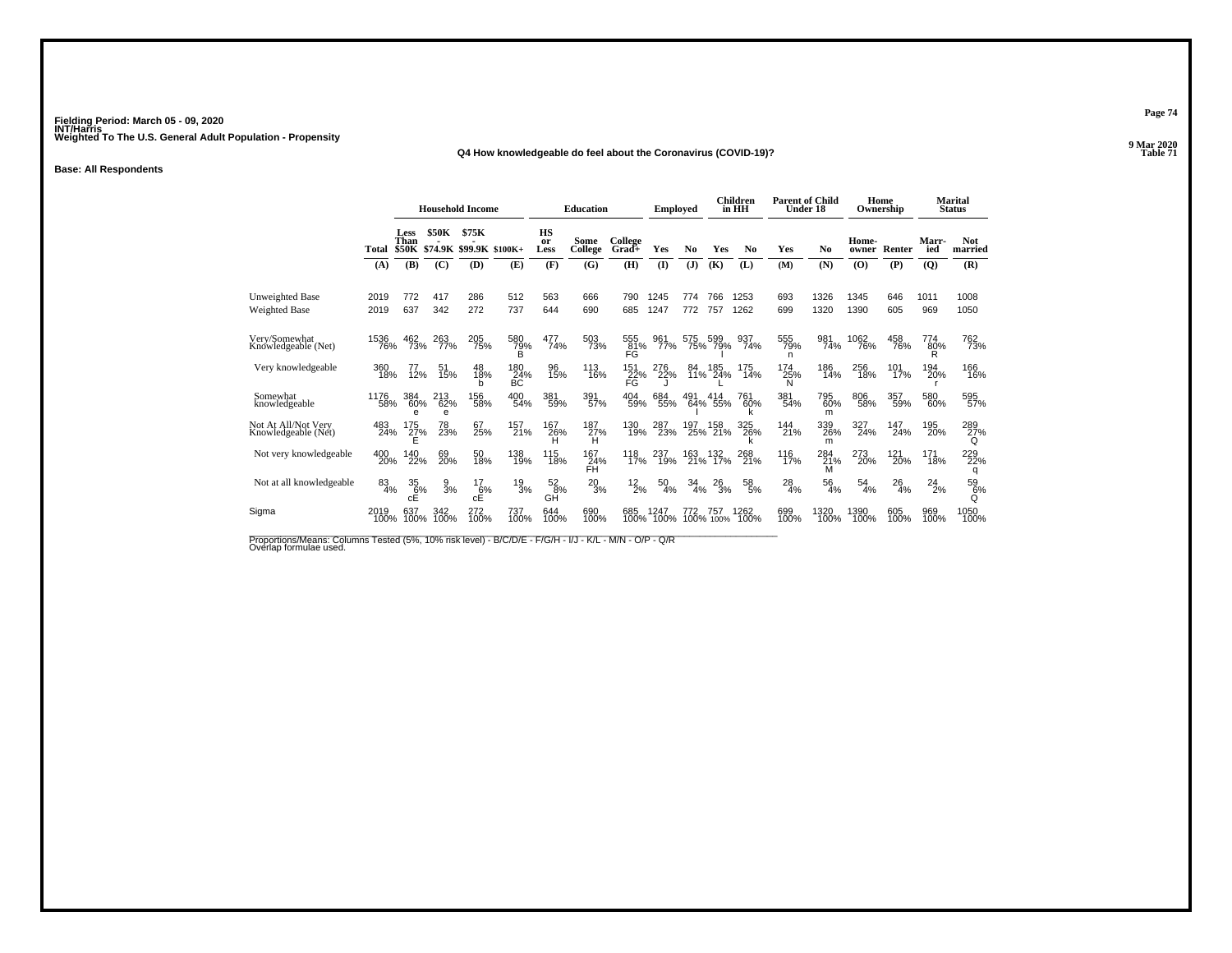### **Q4 How knowledgeable do feel about the Coronavirus (COVID-19)?**

#### **Base: All Respondents**

|                                            | Total        | <b>Feel Know-</b><br>ledgeable<br>About Coro-<br>navirus | Do Not<br><b>Feel Know-</b><br>ledgeable<br><b>About Coro-</b><br>navirus |
|--------------------------------------------|--------------|----------------------------------------------------------|---------------------------------------------------------------------------|
|                                            | (A)          | (B)                                                      | (C)                                                                       |
| Unweighted Base<br><b>Weighted Base</b>    | 2019<br>2019 | 1541<br>1536                                             | 478<br>483                                                                |
| Very/Somewhat<br>Knowledgeable (Net)       | 1536<br>76%  | 1536<br>100%                                             |                                                                           |
| Very knowledgeable                         | 360<br>18%   | 360<br>23%<br>C                                          |                                                                           |
| Somewhat<br>knowledgeable                  | 1176<br>58%  | 1176<br>77%<br>С                                         |                                                                           |
| Not At All/Not Very<br>Knowledgeable (Net) | 483<br>24%   |                                                          | 483<br>100%<br>в                                                          |
| Not very knowledgeable                     | 400<br>20%   |                                                          | 400<br>83%<br>в                                                           |
| Not at all knowledgeable                   | 83<br>4%     |                                                          | 83<br>17%<br>R                                                            |
| Sigma                                      | 2019<br>100% | 1536<br>100%                                             | 483<br>100%                                                               |

Proportions/Means: Columns Tested (5%, 10% risk level) - B/C<br>Overlap formulae used.

**Page 75**

**9 Mar 2020<br>Table 72 Table 72**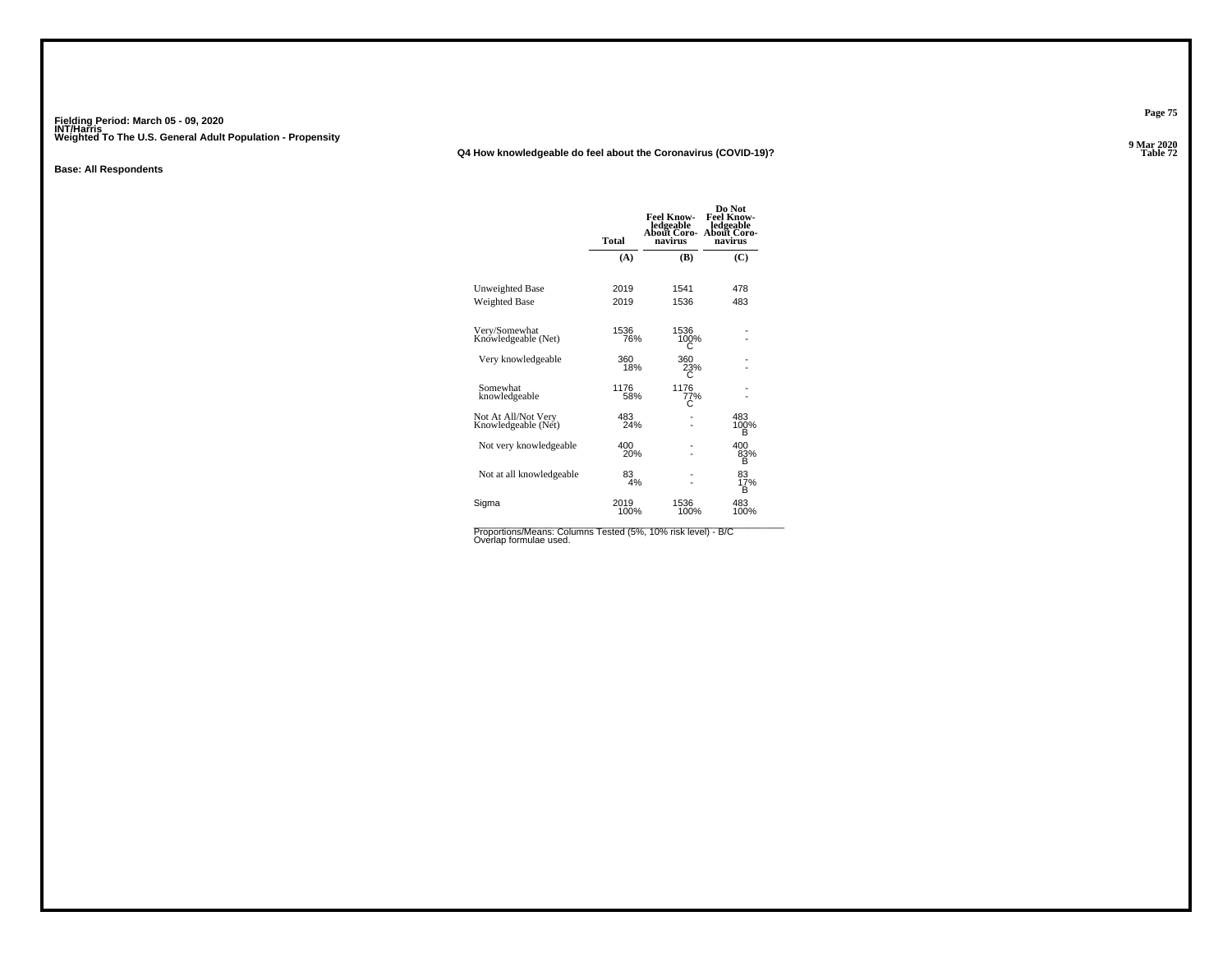**Q5\_1 Please indicate whether you believe the following statements about the Coronavirus (COVID-19) are true or false.Symptoms of the Coronavirus include coughing, shortness of breath, and fever.**

### **Base: All Respondents**

|                                  | Gender<br>Age |               |                 |                      |                      |                 |                  | Male Age          |                      |                      |                 |                 | <b>Female Age</b> |                 |                |                | Region         |                          |                |                 |                |               |
|----------------------------------|---------------|---------------|-----------------|----------------------|----------------------|-----------------|------------------|-------------------|----------------------|----------------------|-----------------|-----------------|-------------------|-----------------|----------------|----------------|----------------|--------------------------|----------------|-----------------|----------------|---------------|
|                                  | <b>Total</b>  | Male          | Female          | 18-34                | 35-44                | 45-54           | 55-64            | $65+$             | 18-34                | 35-44                | 45-54           | 55-64           | $65+$             | 18-34           | 35-44          | 45-54          | 55-64          | $65+$                    | North-<br>east | South           | Mid-<br>west   | West          |
|                                  | (A)           | (B)           | (C)             | (D)                  | (E)                  | (F)             | (G)              | (H)               | (I)                  | (J)                  | (K)             | (L)             | (M)               | (N)             | (O)            | (P)            | $\overline{Q}$ | (R)                      | (S)            | (T)             | (U)            | (V)           |
| Unweighted Base<br>Weighted Base | 2019<br>2019  | 907<br>971    | 1112<br>1048    | 622<br>593           | 341<br>331           | 318<br>329      | 345<br>338       | 393<br>428        | 272<br>291           | 161<br>165*          | 139<br>158*     | 147<br>162*     | 188<br>194        | 350<br>302      | 180<br>165     | 179<br>170     | 198<br>176     | 205<br>235               | 457<br>354     | 822<br>772      | 402<br>423     | 338<br>469    |
| True                             | 1743<br>86%   | 822<br>85%    | 921<br>88%      | 478<br>81%           | 276<br>84%           | 288<br>88%<br>D | 303<br>90%<br>De | 397<br>03%<br>DEf | 228<br>78%           | 132<br>80%           | 140<br>88%      | 146<br>90%      | 176<br>91%        | 250<br>83%      | 144<br>87%     | 149<br>87%     | 157<br>89%     | 222<br>94%<br><b>NOp</b> | 318<br>90%     | 650<br>84%      | 371<br>88%     | 404<br>86%    |
| Incorrect/Don't Know<br>(Net)    | 276<br>14%    | 149<br>15%    | 127<br>12%      | 115<br>__19%<br>FGH  | 54<br>16%<br>gH      | 40<br>12%       | 35<br>10%        | $\frac{31}{7\%}$  | 63<br>22%<br>kLM     | 34<br>20%<br>LM      | 19<br>12%       | 16<br>10%       | $^{18}_{9\%}$     | $^{52}_{17\%}$  | 21<br>13%<br>R | 22<br>13%      | 19<br>11%      | $^{13}_{6\%}$            | 37<br>10%      | $^{122}_{16\%}$ | 52<br>12%      | 65<br>14%     |
| False                            | $^{72}_{4\%}$ | $^{42}_{4\%}$ | $\frac{30}{3%}$ | $^{40}_{7\%}$<br>FGH | $^{17}_{5\%}$<br>fGH | $\frac{5}{2%}$  | 5<br>2%          | $\frac{4}{1\%}$   | $^{21}_{7\%}$<br>kIM | $\frac{11}{7%}$<br>m | $\frac{3}{2\%}$ | $\frac{3}{2\%}$ | $\frac{3}{2\%}$   | 18<br>6%<br>pQR | $6\over 4%$    | $\frac{2}{1%}$ | $^{2}_{1\%}$   | $\ddot{}$                | $\frac{8}{2%}$ | 36<br>5%        | $\frac{8}{2%}$ | $^{19}_{4\%}$ |
| Not at all sure                  | 204<br>10%    | 107<br>11%    | 97<br>9%        | 75<br>13%            | 37<br>11%            | 35<br>11%       | 30<br>9%         | $^{27}_{6\%}$     | 41<br>14%            | 23<br>14%            | 16<br>10%       | $^{12}_{8\%}$   | $^{15}_{8\%}$     | 34<br>11%       | $^{14}_{9\%}$  | 19<br>11%      | 18<br>10%      | $^{12}_{\ 5\%}$          | 28<br>8%       | 85<br>11%       | 43<br>10%      | 46<br>10%     |
| Sigma                            | 2019<br>100%  | 971<br>100%   | 1048<br>100%    | 593<br>100%          | 331<br>100%          | 329<br>100%     | 338<br>100%      | 428<br>100%       | 291<br>100%          | 165<br>100%          | 158<br>100%     | 162<br>100%     | 194<br>100%       | 302<br>100%     | 165<br>100%    | 170<br>100%    | 176<br>100%    | 235<br>100%              | 354<br>100%    | 772<br>100%     | 423<br>100%    | 469<br>100%   |

Proportions/Means: Columns Tested (5%, 10% risk level) - B/C - D/E/F/G/H - I/J/K/L/M - N/O/P/Q/R - I/N - J/O - K/P - L/Q - M/R - S/T/U/V<br>Overlap formulae used. \*small base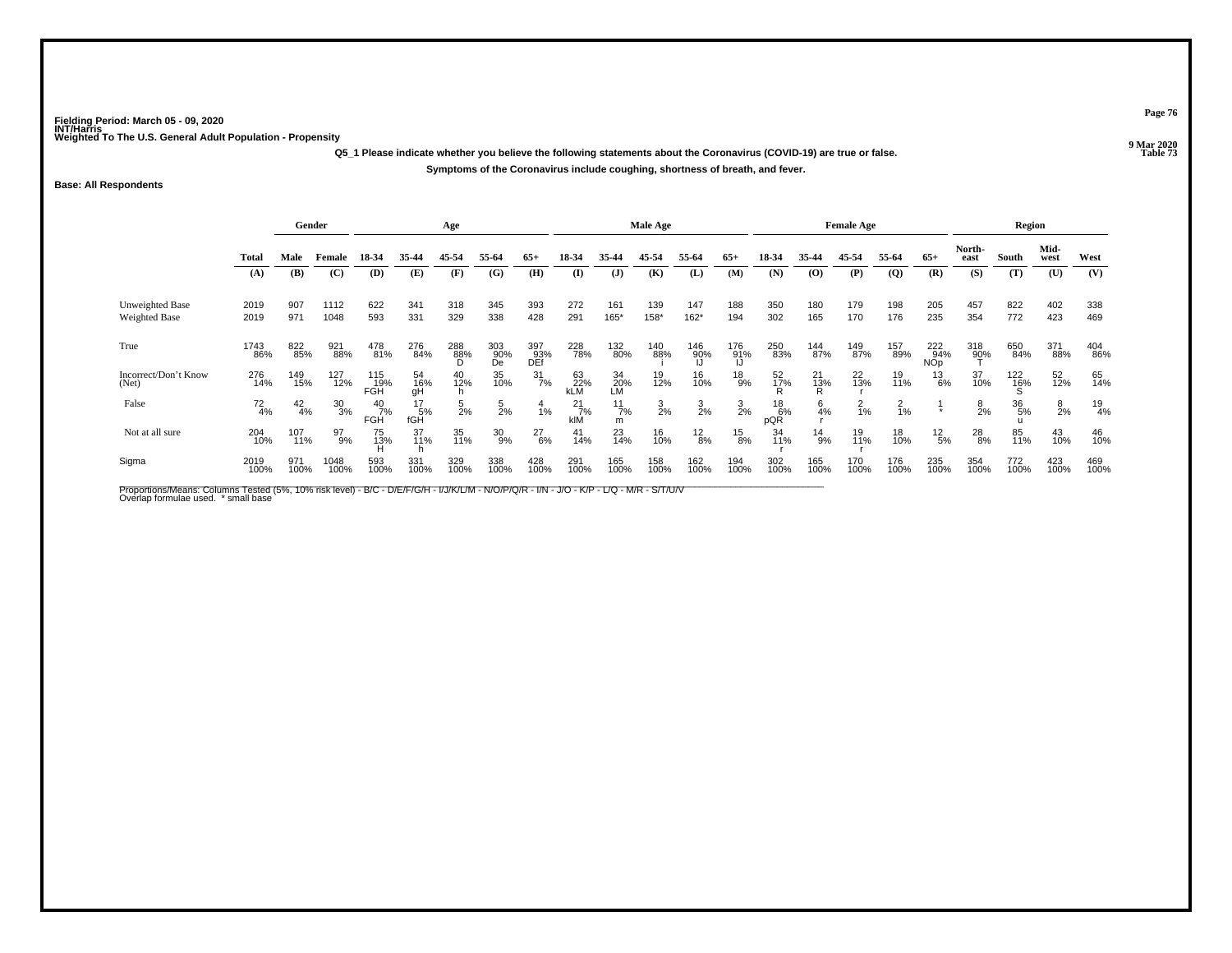**Q5\_1 Please indicate whether you believe the following statements about the Coronavirus (COVID-19) are true or false.**

**Symptoms of the Coronavirus include coughing, shortness of breath, and fever.**

### **Base: All Respondents**

|                                  |               |                      |                 | <b>Household Income</b>                |                         |                  | <b>Education</b> |                               | <b>Employed</b> |                   |                  | <b>Children</b><br>in HH | <b>Parent of Child</b><br>Under 18 |                 |                | Home<br>Ownership |                 | <b>Marital</b><br><b>Status</b> |
|----------------------------------|---------------|----------------------|-----------------|----------------------------------------|-------------------------|------------------|------------------|-------------------------------|-----------------|-------------------|------------------|--------------------------|------------------------------------|-----------------|----------------|-------------------|-----------------|---------------------------------|
|                                  | Total         | Less<br>Than         | <b>\$50K</b>    | \$75K<br>\$50K \$74.9K \$99.9K \$100K+ |                         | HS<br>or<br>Less | Some<br>College  | College<br>Grad+              | Yes             | No                | Yes              | N <sub>0</sub>           | Yes                                | N <sub>0</sub>  | Home-<br>owner | Renter            | Marr-<br>ied    | <b>Not</b><br>married           |
|                                  | (A)           | (B)                  | (C)             | (D)                                    | (E)                     | (F)              | (G)              | (H)                           | $\mathbf{I}$    | (J)               | (K)              | (L)                      | (M)                                | (N)             | (O)            | (P)               | (Q)             | (R)                             |
| Unweighted Base<br>Weighted Base | 2019<br>2019  | 772<br>637           | 417<br>342      | 286<br>272                             | 512<br>737              | 563<br>644       | 666<br>690       | 790<br>685                    | 1245<br>1247    | 774<br>772        | 766<br>757       | 1253<br>1262             | 693<br>699                         | 1326<br>1320    | 1345<br>1390   | 646<br>605        | 1011<br>969     | 1008<br>1050                    |
| True                             | 1743<br>86%   | 525<br>83%           | 292<br>86%      | 238<br>87%                             | 661<br>$\frac{90\%}{B}$ | 531<br>82%       | 580<br>84%       | 632<br>$\frac{92}{\text{FG}}$ | 1069<br>86%     | 675               | 644<br>87% 85%   | 1099<br>87%              | 604<br>86%                         | 1140<br>86%     | 1200<br>86%    | 528<br>87%        | 880<br>91%      | 864<br>82%                      |
| Incorrect/Don't Know<br>(Net)    | 276<br>14%    | 111<br>$^{17\%}_{E}$ | 49<br>14%       | 34<br>13%                              | 76<br>10%               | 113<br>18%<br>H  | 110<br>16%<br>H  | $^{52}_{8\%}$                 | 179<br>14%      | $\frac{97}{13\%}$ | 112<br>15%       | 163<br>13%               | 95<br>14%                          | 181<br>14%      | 190<br>14%     | 77<br>13%         | 89 <sub>%</sub> | 186<br>18%<br>Q                 |
| False                            | $^{72}_{4\%}$ | $^{26}_{4\%}$        | $^{16}_{\ 5\%}$ | 2%                                     | $^{24}_{3\%}$           | $^{25}_{4\%}$    | $^{21}_{3\%}$    | $^{26}_{4\%}$                 | 56<br>4%        | $^{16}_{2\%}$     | $\frac{35}{5\%}$ | $\frac{37}{3%}$          | 38<br>5%<br>N                      | $\frac{34}{3%}$ | $^{45}_{3\%}$  | $^{23}_{4\%}$     | $^{27}_{3\%}$   | $^{45}_{4\%}$                   |
| Not at all sure                  | 204<br>10%    | 85<br>$\frac{13}{5}$ | 34<br>10%       | 28<br>10%                              | $\frac{52}{7\%}$        | 88<br>14%        | 90<br>13%        | $^{26}_{4\%}$                 | 123<br>10%      | 81<br>10%         | 77<br>10%        | 127<br>10%               | $^{57}_{8\%}$                      | 147<br>11%      | 145<br>10%     | $^{54}_{9\%}$     | 62<br>6%        | 141<br>13%                      |
| Sigma                            | 2019<br>100%  | 637<br>100%          | 342<br>100%     | 272<br>100%                            | 737<br>100%             | 644<br>100%      | 690<br>100%      | 685<br>100%                   | 1247<br>100%    | 772               | 757<br>100% 100% | 1262<br>100%             | 699<br>100%                        | 1320<br>100%    | 1390<br>100%   | 605<br>100%       | 969<br>100%     | 1050<br>100%                    |

Proportions/Means: Columns Tested (5%, 10% risk level) - B/C/D/E - F/G/H - I/J - K/L - M/N - O/P - Q/R<br>Overlap formulae used.

**Page 77**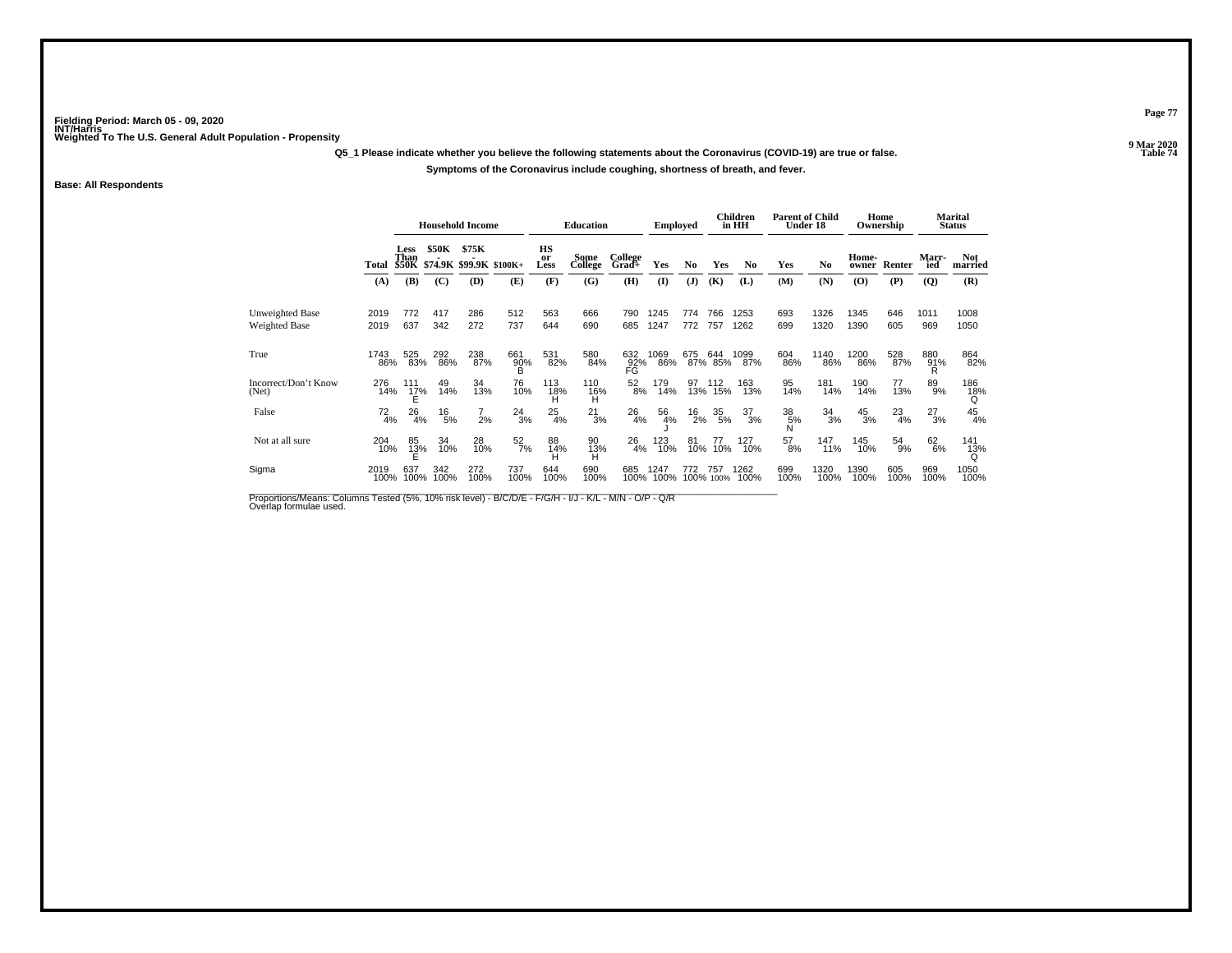**Q5\_1 Please indicate whether you believe the following statements about the Coronavirus (COVID-19) are true or false.**

**Symptoms of the Coronavirus include coughing, shortness of breath, and fever.**

**Base: All Respondents**

|                                         | <b>Total</b> | <b>Feel Know-</b><br>ledgeable<br>About Coro-<br>navirus | Do Not<br><b>Feel Know-</b><br>ledgeable<br><b>About Coro-</b><br>navirus |
|-----------------------------------------|--------------|----------------------------------------------------------|---------------------------------------------------------------------------|
|                                         | (A)          | (B)                                                      | $\mathbf C$                                                               |
| Unweighted Base<br><b>Weighted Base</b> | 2019<br>2019 | 1541<br>1536                                             | 478<br>483                                                                |
| True                                    | 1743<br>86%  | 1403<br>91%<br>C                                         | 340<br>70%                                                                |
| Incorrect/Don't Know<br>(Net)           | 276<br>14%   | 133<br>9%                                                | 143<br>30%<br>В                                                           |
| False                                   | $^{72}_{4%}$ | 50<br>3%                                                 | $^{22}_{4%}$                                                              |
| Not at all sure                         | 204<br>10%   | 82 <sub>5%</sub>                                         | 121<br>25%<br>в                                                           |
| Sigma                                   | 2019<br>100% | 1536<br>100%                                             | 483<br>100%                                                               |

Proportions/Means: Columns Tested (5%, 10% risk level) - B/C<br>Overlap formulae used.

**Page 78**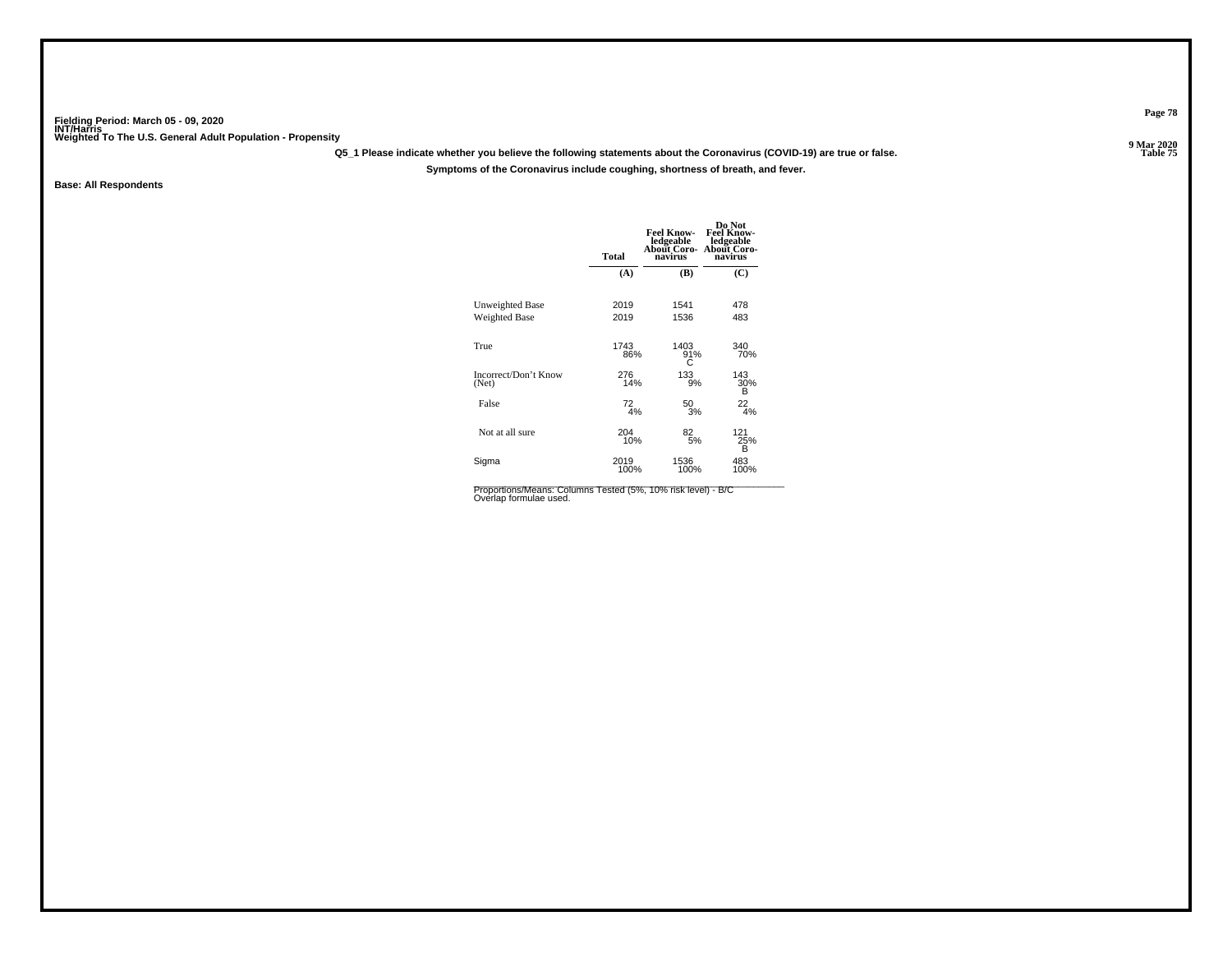**Q5\_2 Please indicate whether you believe the following statements about the Coronavirus (COVID-19) are true or false.Touching a surface or object that has the Coronavirus on it and then touching one's mouth, nose or eyes is the main way the virus is spread.**

**Base: All Respondents**

|                                  | Gender       |             |              |                         |             | Age              |                 |                    |                          |                     | Male Age           |                  |                   |             |             | <b>Female Age</b> |                               |               |                | Region           |                   |             |
|----------------------------------|--------------|-------------|--------------|-------------------------|-------------|------------------|-----------------|--------------------|--------------------------|---------------------|--------------------|------------------|-------------------|-------------|-------------|-------------------|-------------------------------|---------------|----------------|------------------|-------------------|-------------|
|                                  | Total        | Male        | Female       | 18-34                   | 35-44       | 45-54            | 55-64           | $65+$              | 18-34                    | 35.44               | 45-54              | 55-64            | $65+$             | 18-34       | 35-44       | 45-54             | 55-64                         | $65+$         | North-<br>east | South            | Mid-<br>west      | West        |
|                                  | (A)          | (B)         | (C)          | (D)                     | (E)         | (F)              | (G)             | (H)                | $\mathbf{I}$             | ( <b>J</b> )        | (K)                | (L)              | (M)               | (N)         | (0)         | (P)               | $\overline{Q}$                | (R)           | (S)            | (T)              | (U)               | (V)         |
| Unweighted Base<br>Weighted Base | 2019<br>2019 | 907<br>971  | 1112<br>1048 | 622<br>593              | 341<br>331  | 318<br>329       | 345<br>338      | 393<br>428         | 272<br>291               | 161<br>165*         | 139<br>158*        | 147<br>162*      | 188<br>194        | 350<br>302  | 180<br>165  | 179<br>170        | 198<br>176                    | 205<br>235    | 457<br>354     | 822<br>772       | 402<br>423        | 338<br>469  |
| Incorrect/Don't Know (Net)       | 1815<br>90%  | 862<br>89%  | 953<br>91%   | 509<br>86%              | 293<br>89%  | 307<br>94%<br>De | 310<br>92%<br>D | 395<br>92%<br>D    | 239<br>82%               | 145<br>88%          | 147<br>93%         | 149<br>92%       | 183<br>94%        | 270<br>89%  | 148<br>90%  | 160<br>94%        | <sup>162</sup> <sub>92%</sub> | 213<br>91%    | 313<br>88%     | 712<br>92%<br>sU | 366<br>86%        | 425<br>90%  |
| True                             | 1592<br>79%  | 751<br>77%  | 841<br>80%   | 437<br>74%              | 256<br>77%  | 257<br>78%       | 274<br>81%      | 368<br>086%<br>DEF | 203<br>70%               | 127<br>77%          | 114<br>72%         | 136<br>84%<br>Ik | 170<br>88%<br>IJK | 233<br>77%  | 129<br>78%  | 143<br>84%        | 139<br>79%                    | 198<br>84%    | 274<br>77%     | 618<br>80%       | 328<br>78%        | 372<br>79%  |
| Not at all sure                  | 223<br>11%   | 111<br>11%  | 112<br>11%   | 72<br>12%               | 37<br>11%   | 51<br>15%        | 36<br>11%       | $^{27}_{6\%}$      | 36<br>12%                | 18<br>11%           | 33<br>21%<br>ijLMp | $^{13}_{8\%}$    | $^{13}_{7\%}$     | 37<br>12%   | 20<br>12%   | 18<br>11%         | 23<br>13%                     | $^{15}_{6\%}$ | 39<br>11%      | 94<br>12%        | 38<br>9%          | 52<br>11%   |
| False                            | 204<br>10%   | 109<br>11%  | 95<br>9%     | 84<br>14%<br><b>FGH</b> | 37<br>11%   | $^{21}_{6\%}$    | $^{28}_{8\%}$   | 33<br>8%           | 52<br>18%<br><b>KLMn</b> | $^{21}_{12\%}$<br>m | $\frac{11}{7\%}$   | $^{14}_{8\%}$    | $^{11}_{6\%}$     | 32<br>11%   | 17<br>10%   | $^{10}_{6\%}$     | $^{14}_{8\%}$                 | $^{22}_{9\%}$ | 41<br>12%      | 60<br>8%         | $\frac{57}{14\%}$ | 45<br>10%   |
| Sigma                            | 2019<br>100% | 971<br>100% | 1048<br>100% | 593<br>100%             | 331<br>100% | 329<br>100%      | 338<br>100%     | 428<br>100%        | 291<br>100%              | 165<br>100%         | 158<br>100%        | 162<br>100%      | 194<br>100%       | 302<br>100% | 165<br>100% | 170<br>100%       | 176<br>100%                   | 235<br>100%   | 354<br>100%    | 772<br>100%      | 423<br>100%       | 469<br>100% |

Proportions/Means: Columns Tested (5%, 10% risk level) - B/C - D/E/F/G/H - I/J/K/L/M - N/O/P/Q/R - I/N - J/O - K/P - L/Q - M/R - S/T/U/V<br>Overlap formulae used. \*small base

**Page 79**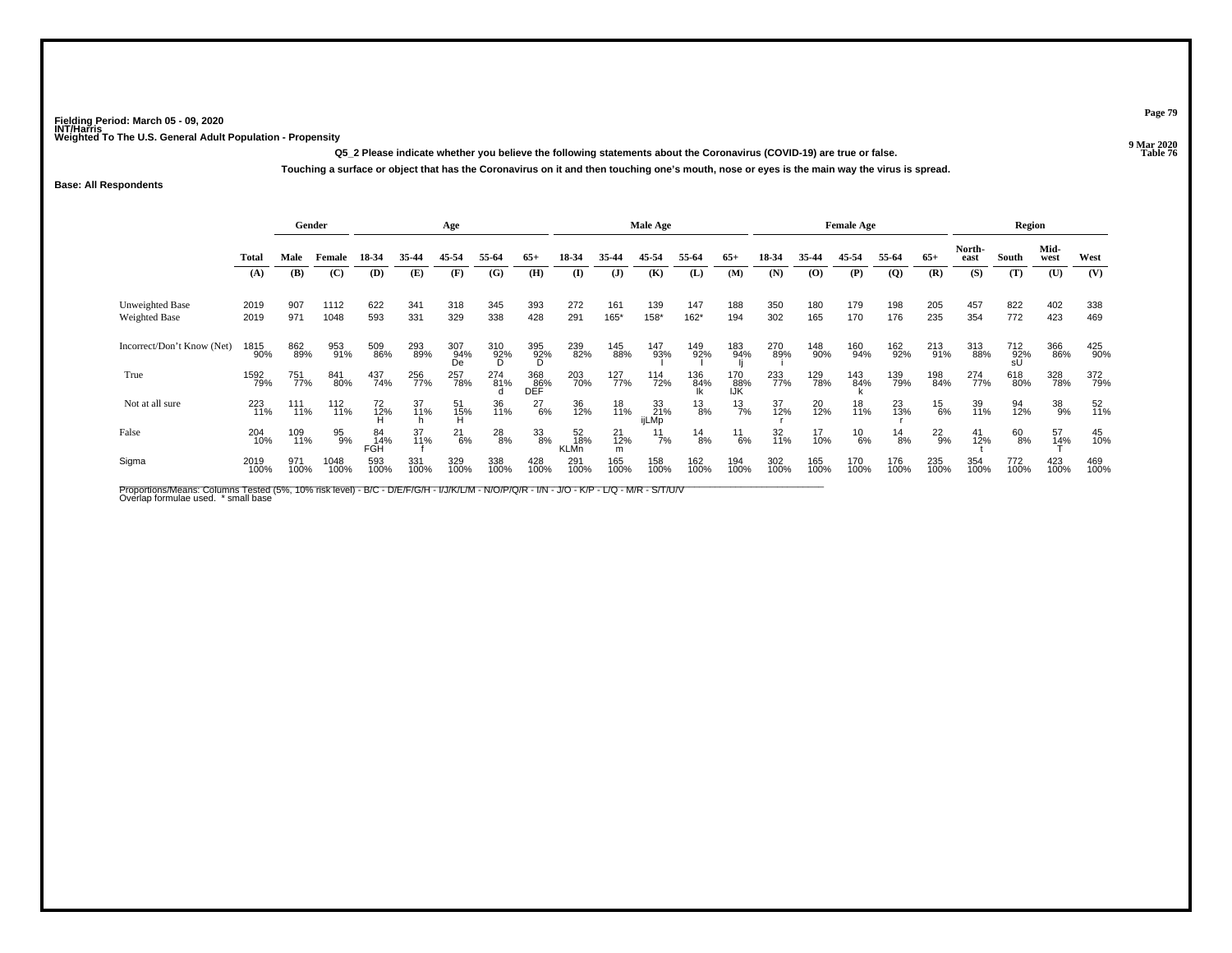**Q5\_2 Please indicate whether you believe the following statements about the Coronavirus (COVID-19) are true or false.**

**Touching a surface or object that has the Coronavirus on it and then touching one's mouth, nose or eyes is the main way the virus is spread.**

**Base: All Respondents**

|                                  |              | <b>Household Income</b>              |                  |                              |                               | <b>Education</b> |                 | <b>Employed</b>  |              |                | Children<br>in HH | <b>Parent of Child</b><br>Under 18 |             |              | Home<br>Ownership                        |             | Marital<br>Status |                       |
|----------------------------------|--------------|--------------------------------------|------------------|------------------------------|-------------------------------|------------------|-----------------|------------------|--------------|----------------|-------------------|------------------------------------|-------------|--------------|------------------------------------------|-------------|-------------------|-----------------------|
|                                  | Total        | Less<br>Than                         | <b>\$50K</b>     | \$75K                        | \$50K \$74.9K \$99.9K \$100K+ | HS<br>or<br>Less | Some<br>College | College<br>Grad+ | Yes          | N <sub>0</sub> | Yes               | N <sub>0</sub>                     | Yes         | No           | Home-<br>owner                           | Renter      | Marr-<br>ied      | <b>Not</b><br>married |
|                                  | (A)          | (B)                                  | (C)              | (D)                          | (E)                           | (F)              | (G)             | (H)              | $\mathbf{I}$ | (J)            | (K)               | (L)                                | (M)         | (N)          | $\boldsymbol{\left( \mathbf{O} \right)}$ | (P)         | (Q)               | (R)                   |
| Unweighted Base<br>Weighted Base | 2019<br>2019 | 772<br>637                           | 417<br>342       | 286<br>272                   | 512<br>737                    | 563<br>644       | 666<br>690      | 790<br>685       | 1245<br>1247 | 774<br>772     | 766<br>757        | 1253<br>1262                       | 693<br>699  | 1326<br>1320 | 1345<br>1390                             | 646<br>605  | 1011<br>969       | 1008<br>1050          |
| Incorrect/Don't Know (Net)       | 1815<br>90%  | 574<br>90%                           | 293<br>86%       | 252<br>93%                   | 665<br>90%                    | 586<br>91%       | 612<br>89%      | 618<br>90%       | 1123<br>90%  | 692            | 693<br>90% 92%    | 1122<br>89%                        | 636<br>91%  | 1179<br>89%  | 1259<br>91%                              | 537<br>89%  | 905<br>93%        | 910<br>87%            |
| True                             | 1592<br>79%  | 471<br>74%                           | 267<br>78%       | 214<br>79%                   | 616<br>84%                    | 492<br>76%       | 531<br>77%      | 569<br>83%<br>FG | 1000<br>80%  | 592            | 604<br>77% 80%    | 988<br>78%                         | 564<br>81%  | 1028<br>78%  | 1120<br>81%<br>D                         | 460<br>76%  | 821<br>85%        | 772<br>73%            |
| Not at all sure                  | 223<br>11%   | 103<br>C <sub>E</sub> <sup>16%</sup> | 26<br>8%         | 38<br>$CE^{\overline{14\%}}$ | 50<br>7%                      | 94<br>15%<br>H   | 81<br>12%<br>H  | $^{49}_{7\%}$    | 123<br>10%   | 100<br>13%     | 89<br>12%         | 134<br>11%                         | 72<br>10%   | 151<br>11%   | 139<br>10%                               | 77<br>13%   | 85<br>9%          | 139<br>13%            |
| False                            | 204<br>10%   | 63<br>10%                            | 48<br>14%<br>bDe | $^{20}_{7\%}$                | 71<br>10%                     | 58<br>9%         | 78<br>11%       | 67<br>10%        | 125<br>10%   | 79<br>10%      | $^{64}_{8\%}$     | 140<br>11%                         | 63<br>9%    | 141<br>11%   | 131<br>9%                                | 67<br>11%   | 64<br>7%          | 140<br>13%            |
| Sigma                            | 2019<br>100% | 637<br>100%                          | 342<br>100%      | 272<br>100%                  | 737<br>100%                   | 644<br>100%      | 690<br>100%     | 685<br>100%      | 1247<br>100% | 772<br>100%    | -757<br>100%      | 1262<br>100%                       | 699<br>100% | 1320<br>100% | 1390<br>100%                             | 605<br>100% | 969<br>100%       | 1050<br>100%          |

Proportions/Means: Columns Tested (5%, 10% risk level) - B/C/D/E - F/G/H - I/J - K/L - M/N - O/P - Q/R<br>Overlap formulae used.

**Page 80**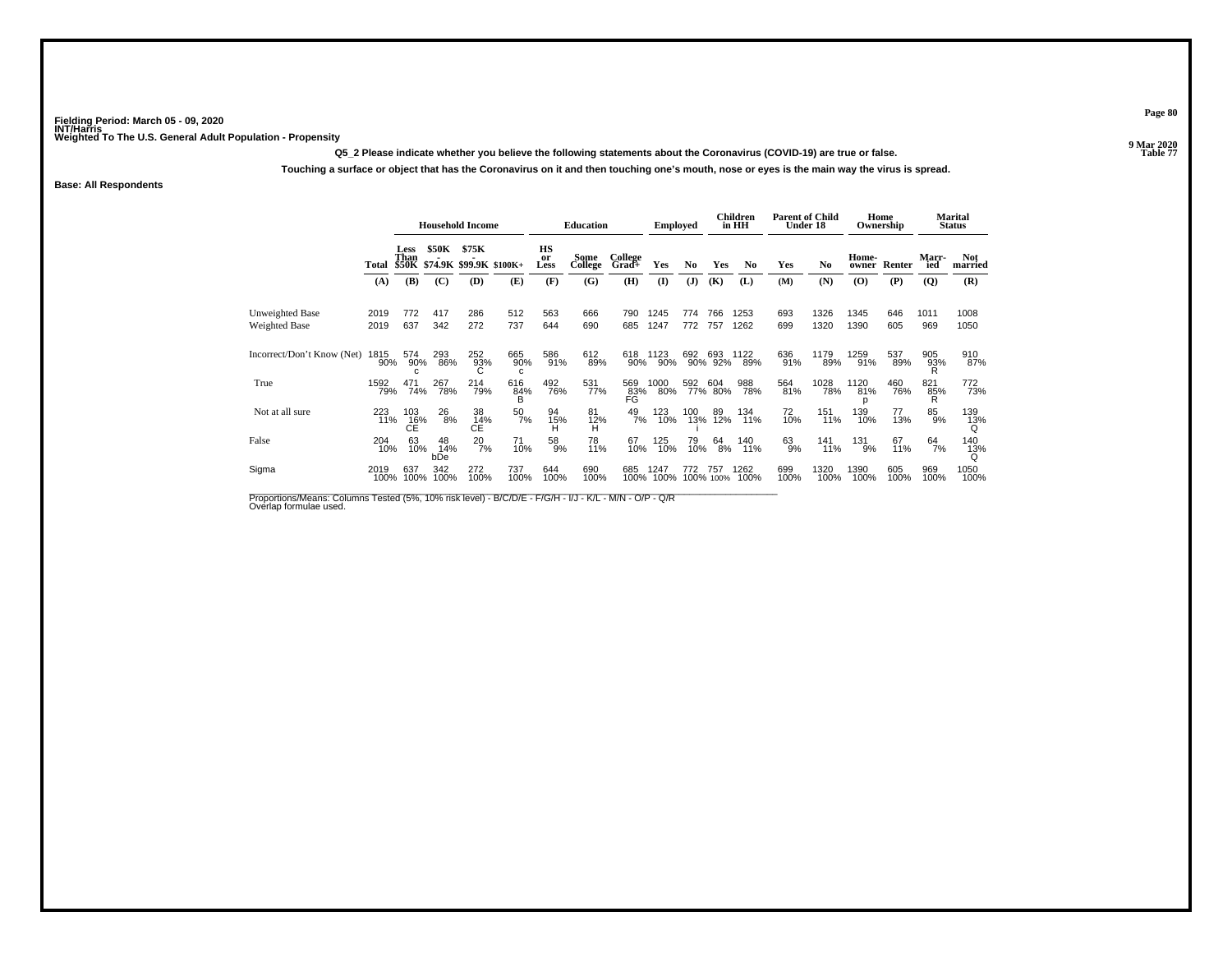**Q5\_2 Please indicate whether you believe the following statements about the Coronavirus (COVID-19) are true or false.**

**Touching a surface or object that has the Coronavirus on it and then touching one's mouth, nose or eyes is the main way the virus is spread.**

**Base: All Respondents**

|                            | <b>Total</b> | <b>Feel Know-</b><br>ledgeable<br>About Coro-<br>navirus | Do Not<br><b>Feel Know-</b><br>ledgeable<br>About Coro-<br>navirus |
|----------------------------|--------------|----------------------------------------------------------|--------------------------------------------------------------------|
|                            | (A)          | (B)                                                      | (C)                                                                |
| Unweighted Base            | 2019         | 1541                                                     | 478                                                                |
| <b>Weighted Base</b>       | 2019         | 1536                                                     | 483                                                                |
| Incorrect/Don't Know (Net) | 1815         | 1381                                                     | 434                                                                |
|                            | 90%          | 90%                                                      | 90%                                                                |
| True                       | 1592         | 1255                                                     | 337                                                                |
|                            | 79%          | 82%                                                      | 70%                                                                |
| Not at all sure            | 223          | 126                                                      | 97<br>20%                                                          |
|                            | 11%          | 8%                                                       | В                                                                  |
| False                      | 204<br>10%   | 154<br>10%                                               | 49<br>10%                                                          |
| Sigma                      | 2019         | 1536                                                     | 483                                                                |
|                            | 100%         | 100%                                                     | 100%                                                               |

Proportions/Means: Columns Tested (5%, 10% risk level) - B/C<br>Overlap formulae used.

**Page 81**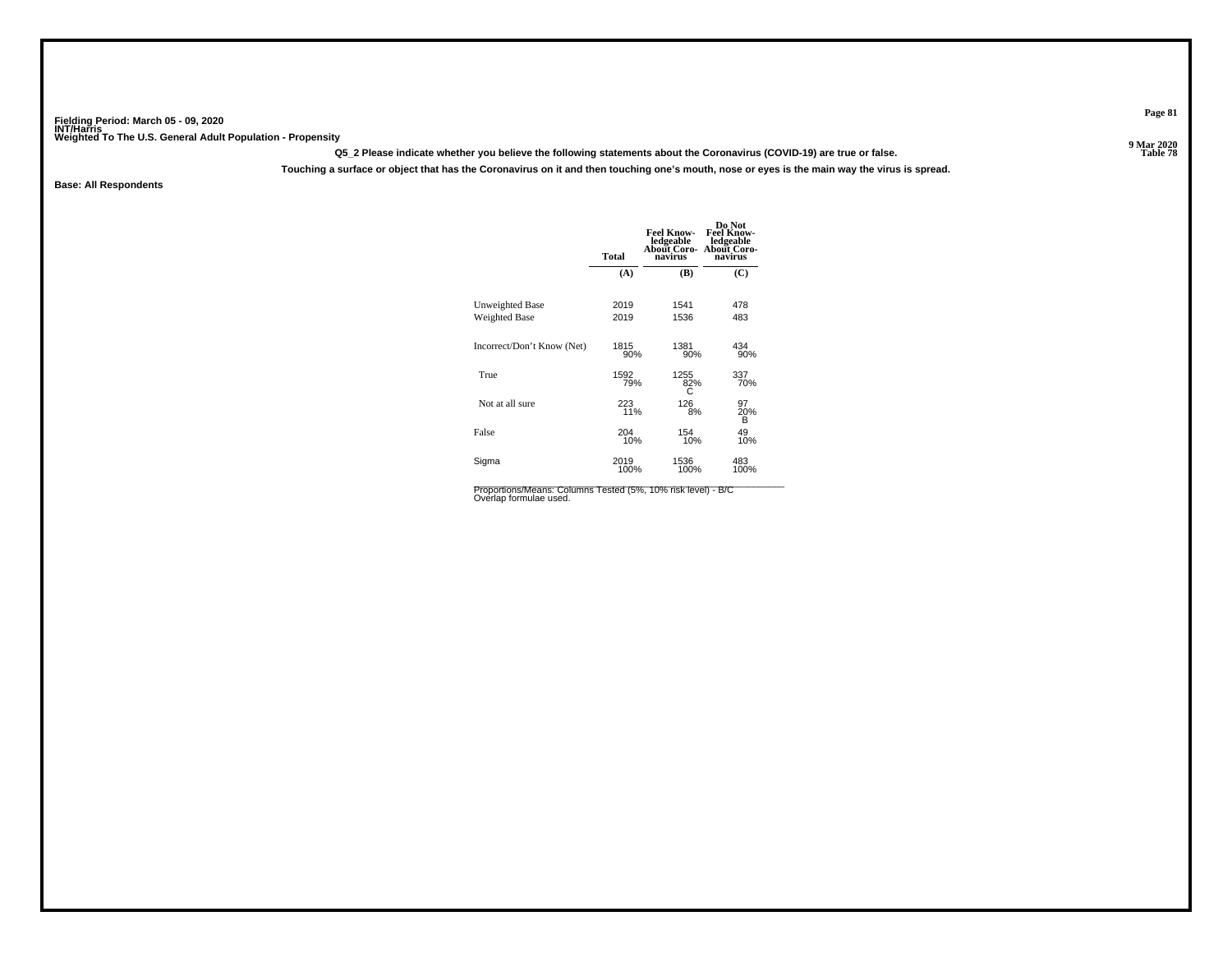**Q5\_3 Please indicate whether you believe the following statements about the Coronavirus (COVID-19) are true or false.Receiving a flu vaccine can help protect me from contracting the Coronavirus.**

### **Base: All Respondents**

|                                         | Gender       |             |                     |                   | Age                |                  |                   |                   |                    | Male Age                 |                        |                   |             |                  | <b>Female Age</b>    |                |                       |                           | Region         |             |              |             |
|-----------------------------------------|--------------|-------------|---------------------|-------------------|--------------------|------------------|-------------------|-------------------|--------------------|--------------------------|------------------------|-------------------|-------------|------------------|----------------------|----------------|-----------------------|---------------------------|----------------|-------------|--------------|-------------|
|                                         | <b>Total</b> | Male        | Female              | 18-34             | 35-44              | 45-54            | 55-64             | $65+$             | 18-34              | 35.44                    | 45-54                  | 55-64             | $65+$       | 18-34            | 35-44                | 45-54          | 55-64                 | $65+$                     | North-<br>east | South       | Mid-<br>west | West        |
|                                         | (A)          | (B)         | (C)                 | (D)               | (E)                | (F)              | (G)               | (H)               | (I)                | $\mathbf{J}$             | (K)                    | (L)               | (M)         | (N)              | (O)                  | (P)            | $\overline{Q}$        | (R)                       | (S)            | (T)         | (U)          | (V)         |
| <b>Unweighted Base</b><br>Weighted Base | 2019<br>2019 | 907<br>971  | 1112<br>1048        | 622<br>593        | 341<br>331         | 318<br>329       | 345<br>338        | 393<br>428        | 272<br>291         | 161<br>$165*$            | 139<br>158*            | 147<br>$162*$     | 188<br>194  | 350<br>302       | 180<br>165           | 179<br>170     | 198<br>176            | 205<br>235                | 457<br>354     | 822<br>772  | 402<br>423   | 338<br>469  |
| False                                   | 1179<br>58%  | 521<br>54%  | 658<br>6 <u>3</u> % | 302<br>51%        | 160<br>48%         | 188<br>57%<br>e  | 231<br>68%<br>DEF | 299<br>70%<br>DEF | 132<br>45%         | 72<br>43%                | 82%                    | 113<br>70%<br>IJK | 123<br>63%  | 169<br>56%       | 89<br>54%            | 106<br>62%     | $^{117}_{67\%}$<br>nО | 176<br>75%<br><b>NOPm</b> | 212<br>60%     | 442<br>57%  | 266<br>63%   | 259<br>55%  |
| Incorrect/Don't Know<br>(Net)           | 840<br>42%   | 449<br>46%  | 390<br>37%          | 291<br>49%<br>GH  | 171<br>.52%<br>fGH | 140<br>43%<br>GH | 108<br>32%        | 129<br>30%        | 159<br>.55%<br>∟Mn | 94<br>57%<br>LM          | 76<br>48%              | 49<br>30%         | 71<br>37%   | 132<br>44%<br>qR | 77<br>$\frac{46}{9}$ | 64<br>38%<br>R | 59<br>33%             | 59<br>25%                 | 142<br>40%     | 330<br>43%  | 157<br>37%   | 210<br>45%  |
| True                                    | 387<br>19%   | 222<br>23%  | 165<br>16%          | 145<br>24%<br>fĞĤ | 98<br>30%<br>FGH   | 58<br>18%<br>H   | 46<br>14%         | $^{40}_{9\%}$     | 86<br>29%<br>LMN   | 60<br>36%<br><b>KLMO</b> | 35<br>22%<br><b>Im</b> | 18<br>11%         | 22<br>11%   | 59<br>20%        | 38<br>23%<br>pR      | $^{23}_{14\%}$ | $^{28}_{16\%}$        | $^{18}_{\ 8\%}$           | 59<br>17%      | 140<br>18%  | 77<br>18%    | 111<br>24%  |
| Not at all sure                         | 453<br>22%   | 227<br>23%  | 225<br>21%          | 146<br>25%        | 73<br>22%          | 82 <sub>5%</sub> | 62<br>18%         | 90<br>21%         | 73<br>25%          | 33<br>20%                | 41<br>26%              | 31<br>19%         | 49<br>25%   | 73<br>24%        | 39<br>24%            | 41<br>24%      | 31<br>18%             | $\frac{41}{17\%}$         | 83<br>23%      | 190<br>25%  | 80<br>19%    | 100<br>21%  |
| Sigma                                   | 2019<br>100% | 971<br>100% | 1048<br>100%        | 593<br>100%       | 331<br>100%        | 329<br>100%      | 338<br>100%       | 428<br>100%       | 291<br>100%        | 165<br>100%              | 158<br>100%            | 162<br>100%       | 194<br>100% | 302<br>100%      | 165<br>100%          | 170<br>100%    | 176<br>100%           | 235<br>100%               | 354<br>100%    | 772<br>100% | 423<br>100%  | 469<br>100% |

Proportions/Means: Columns Tested (5%, 10% risk level) - B/C - D/E/F/G/H - I/J/K/L/M - N/O/P/Q/R - I/N - J/O - K/P - L/Q - M/R - S/T/U/V<br>Overlap formulae used. \*small base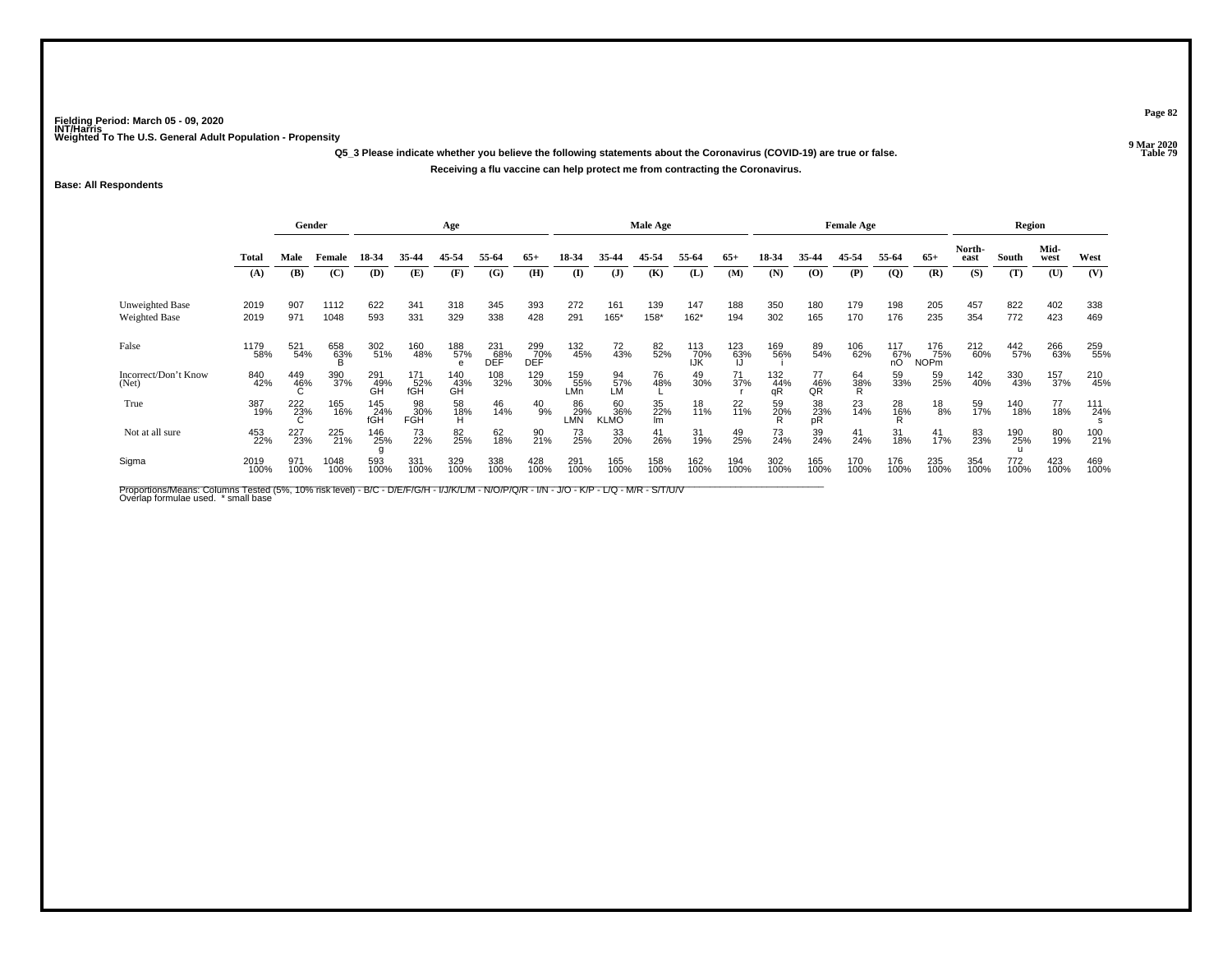**Q5\_3 Please indicate whether you believe the following statements about the Coronavirus (COVID-19) are true or false.**

### **Receiving a flu vaccine can help protect me from contracting the Coronavirus.**

**Base: All Respondents**

|                                  |              |                  |             | <b>Household Income</b>                      |             |                  | <b>Education</b> |                  | Emploved     |                |                | Children<br>in HH | <b>Parent of Child</b> | Under 18       |                                          | Home<br>Ownership |              | Marital<br><b>Status</b> |
|----------------------------------|--------------|------------------|-------------|----------------------------------------------|-------------|------------------|------------------|------------------|--------------|----------------|----------------|-------------------|------------------------|----------------|------------------------------------------|-------------------|--------------|--------------------------|
|                                  |              | Less<br>Than     | \$50K       | \$75K<br>Total \$50K \$74.9K \$99.9K \$100K+ |             | HS<br>or<br>Less | Some<br>College  | College<br>Grad+ | Yes          | N <sub>0</sub> | Yes            | No                | Yes                    | N <sub>0</sub> | Home-<br>owner                           | Renter            | Marr-<br>ied | <b>Not</b><br>married    |
|                                  | (A)          | (B)              | (C)         | (D)                                          | (E)         | (F)              | (G)              | (H)              | $\mathbf{I}$ | (J)            | (K)            | (L)               | (M)                    | (N)            | $\boldsymbol{\left( \mathbf{O} \right)}$ | (P)               | (Q)          | (R)                      |
| Unweighted Base<br>Weighted Base | 2019<br>2019 | 772<br>637       | 417<br>342  | 286<br>272                                   | 512<br>737  | 563<br>644       | 666<br>690       | 790<br>685       | 1245<br>1247 | 774<br>772     | 766<br>757     | 1253<br>1262      | 693<br>699             | 1326<br>1320   | 1345<br>1390                             | 646<br>605        | 1011<br>969  | 1008<br>1050             |
| False                            | 1179<br>58%  | 345<br>54%       | 216<br>63%  | 161<br>59%                                   | 439<br>60%  | 339<br>53%       | 414<br>60%       | 426<br>62%       | 683<br>55%   | 496            | 421<br>64% 56% | 759<br>60%        | 380<br>54%             | 800<br>61%     | 827<br>60%                               | 336<br>56%        | 594<br>61%   | 586<br>56%               |
| Incorrect/Don't Know<br>(Net)    | 840<br>42%   | 292<br>46%       | 126<br>37%  | 110<br>41%                                   | 298<br>40%  | 304<br>47%<br>qΗ | 276<br>40%       | 259<br>38%       | 564<br>45%   | 276            | 336<br>36% 44% | 503<br>40%        | 319<br>46%             | 521<br>39%     | 563<br>40%                               | 268<br>44%        | 375<br>39%   | 464<br>44%               |
| True                             | 387<br>19%   | 112<br>18%       | 68<br>20%   | 41<br>15%                                    | 162<br>22%  | 135<br>21%<br>g  | 107<br>16%       | 145<br>$^{21\%}$ | 287<br>23%   | 100            | 173<br>13% 23% | 214<br>17%        | 179<br>26%             | 208<br>16%     | 268<br>19%                               | 115<br>19%        | 181<br>19%   | 206<br>20%               |
| Not at all sure                  | 453<br>22%   | 180<br>28%<br>СÉ | 58<br>17%   | 69<br>25%<br>Сe                              | 136<br>18%  | 170<br>26%       | 169<br>24%<br>н  | 114<br>17%       | 277<br>22%   | 175            | 164<br>23% 22% | 289<br>23%        | 140<br>20%             | 312<br>24%     | 295<br>21%                               | 153<br>25%        | 194<br>20%   | 259<br>25%               |
| Sigma                            | 2019<br>100% | 637<br>100%      | 342<br>100% | 272<br>100%                                  | 737<br>100% | 644<br>100%      | 690<br>100%      | 685<br>100%      | 1247<br>100% | 772<br>100%    | 757<br>100%    | 1262<br>100%      | 699<br>100%            | 1320<br>100%   | 1390<br>100%                             | 605<br>100%       | 969<br>100%  | 1050<br>100%             |

Proportions/Means: Columns Tested (5%, 10% risk level) - B/C/D/E - F/G/H - I/J - K/L - M/N - O/P - Q/R<br>Overlap formulae used.

**Page 83**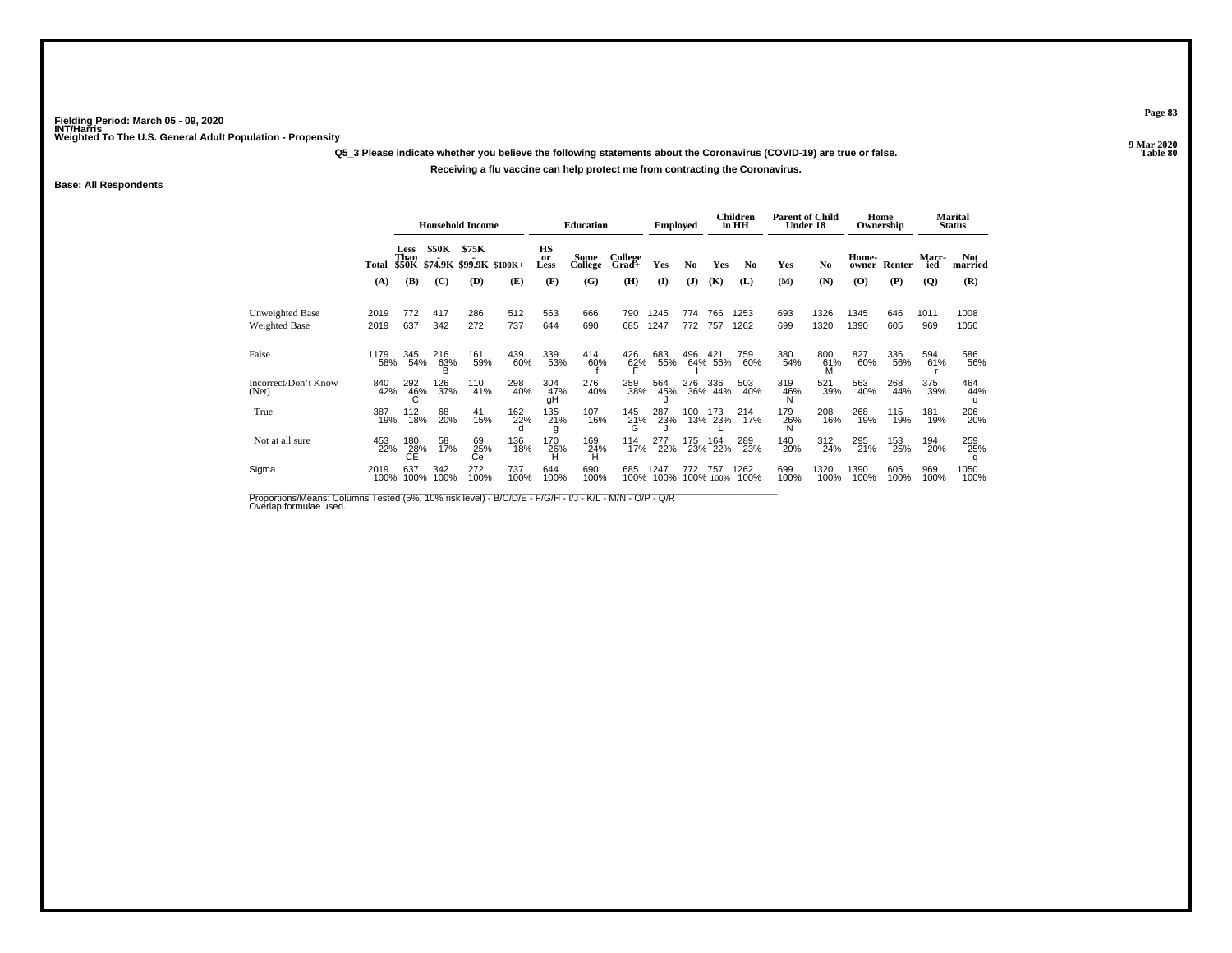**Q5\_3 Please indicate whether you believe the following statements about the Coronavirus (COVID-19) are true or false.**

**Receiving a flu vaccine can help protect me from contracting the Coronavirus.**

**Base: All Respondents**

|                                         | <b>Total</b> | <b>Feel Know-</b><br>ledgeable<br>About Coro-<br>navirus | Do Not<br><b>Feel Know-</b><br>ledgeable<br><b>About Coro-</b><br>navirus |
|-----------------------------------------|--------------|----------------------------------------------------------|---------------------------------------------------------------------------|
|                                         | (A)          | (B)                                                      | (C)                                                                       |
| Unweighted Base<br><b>Weighted Base</b> | 2019<br>2019 | 1541<br>1536                                             | 478<br>483                                                                |
| False                                   | 1179<br>58%  | 934<br>61%<br>C                                          | 245<br>51%                                                                |
| Incorrect/Don't Know<br>(Net)           | 840<br>42%   | 601<br>39%                                               | 238<br>49%<br>B                                                           |
| True                                    | 387<br>19%   | 319<br>21%<br>С                                          | 67<br>14%                                                                 |
| Not at all sure                         | 453<br>22%   | 282<br>18%                                               | 171<br>35%<br>B                                                           |
| Sigma                                   | 2019<br>100% | 1536<br>100%                                             | 483<br>100%                                                               |

Proportions/Means: Columns Tested (5%, 10% risk level) - B/C<br>Overlap formulae used.

**Page 84**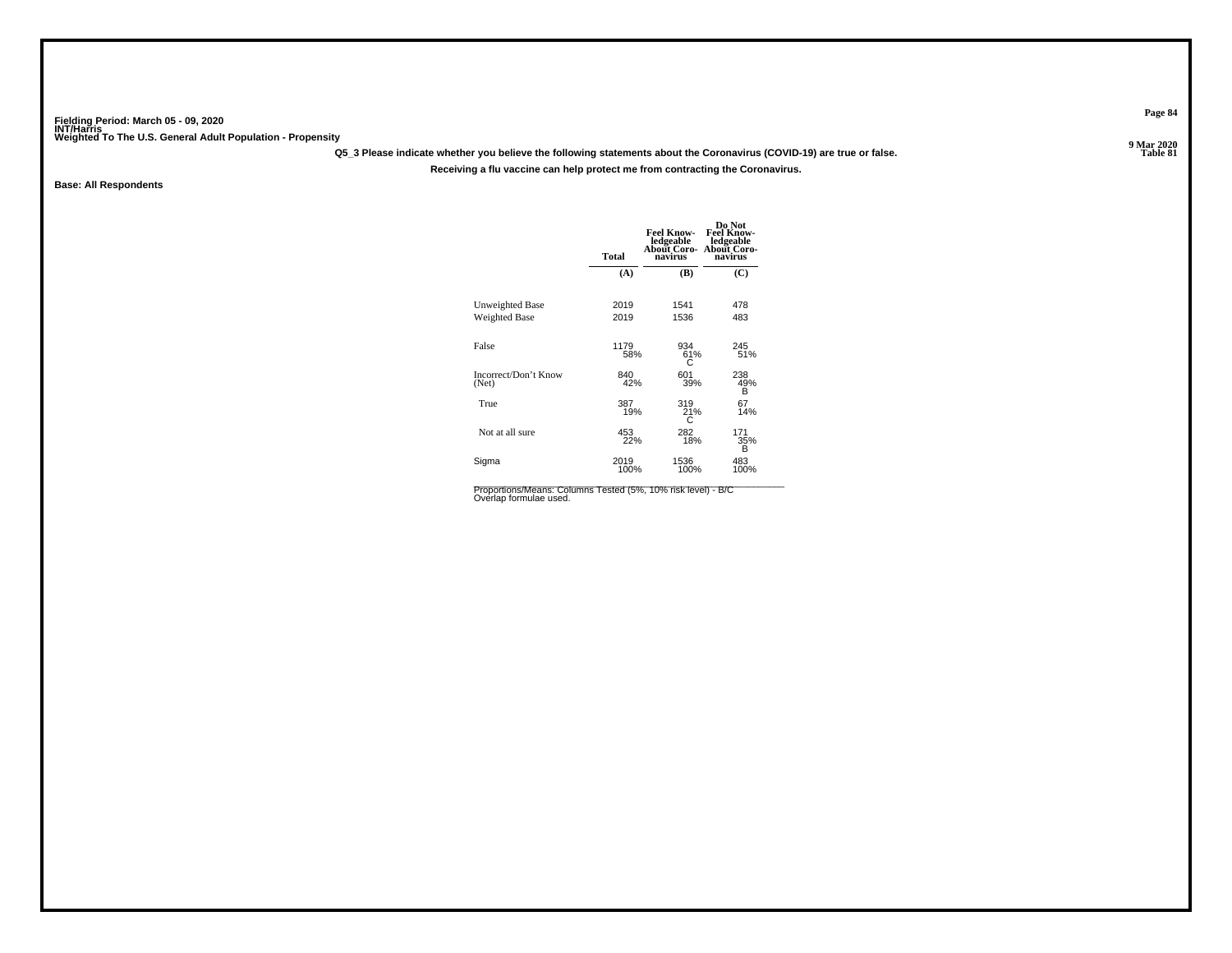**Q5\_4 Please indicate whether you believe the following statements about the Coronavirus (COVID-19) are true or false.Receiving a pneumonia vaccine can help protect me from contracting the Coronavirus.**

### **Base: All Respondents**

|                                         | Gender<br>Age |             |              |                   |                  |                  |                     | Male Age          |                  |                                                         |                  |                   | <b>Female Age</b>  |                                               |                      |                  | Region          |                           |                |             |                  |                 |
|-----------------------------------------|---------------|-------------|--------------|-------------------|------------------|------------------|---------------------|-------------------|------------------|---------------------------------------------------------|------------------|-------------------|--------------------|-----------------------------------------------|----------------------|------------------|-----------------|---------------------------|----------------|-------------|------------------|-----------------|
|                                         | <b>Total</b>  | Male        | Female       | 18-34             | 35-44            | 45-54            | 55-64               | $65+$             | 18-34            | 35.44                                                   | 45-54            | 55-64             | $65+$              | 18-34                                         | 35-44                | 45-54            | 55-64           | $65+$                     | North-<br>east | South       | Mid-<br>west     | West            |
|                                         | (A)           | (B)         | (C)          | (D)               | (E)              | (F)              | (G)                 | (H)               | $($ $\Gamma$     | (J)                                                     | (K)              | (L)               | (M)                | (N)                                           | (O)                  | (P)              | $\overline{Q}$  | (R)                       | (S)            | (T)         | (U)              | (V)             |
| Unweighted Base<br><b>Weighted Base</b> | 2019<br>2019  | 907<br>971  | 1112<br>1048 | 622<br>593        | 341<br>331       | 318<br>329       | 345<br>338          | 393<br>428        | 272<br>291       | 161<br>$165*$                                           | 139<br>158*      | 147<br>162*       | 188<br>194         | 350<br>302                                    | 180<br>165           | 179<br>170       | 198<br>176      | 205<br>235                | 457<br>354     | 822<br>772  | 402<br>423       | 338<br>469      |
| False                                   | 1205<br>60%   | 550<br>57%  | 655<br>63%   | 294<br>50%        | 168<br>51%       | 191<br>58%       | $^{233}_{69\%}$ DEF | 319<br>75%<br>DEF | 132<br>45%       | 78<br>47%                                               | 81 <sub>%</sub>  | 119<br>74%<br>IJK | 139<br>-72%<br>IJK | 162<br>54%                                    | 90<br>54%            | 110<br>65%<br>nk | 113<br>64%<br>n | 181<br>77%<br><b>NOPQ</b> | 220<br>62%     | 444<br>57%  | 283<br>67%<br>TV | 258<br>55%      |
| Incorrect/Don't Know<br>(Net)           | 814<br>40%    | 421<br>43%  | 393<br>37%   | 299<br>50%<br>fGH | 163<br>49%<br>GH | 137<br>42%<br>GH | 106<br>31%          | 109<br>25%        | 159<br>55%<br>LM | 87<br>53%<br>LM                                         | 77<br>49%<br>LMp | 43<br>26%         | 55<br>28%          | $\underset{\substack{46\\ \text{pqR}}}^{140}$ | 76<br>46%<br>R       | 60<br>35%<br>R   | 63<br>36%       | 54<br>23%                 | 134<br>38%     | 328<br>43%  | 140<br>33%       | 211<br>45%<br>U |
| True                                    | 287<br>14%    | 182<br>19%  | 105<br>10%   | 118<br>20%<br>fGH | 69<br>21%<br>FGH | 43<br>13%        | 34<br>10%           | $^{23}_{\ 5\%}$   | 76<br>26%<br>LMN | $\begin{array}{c} 45 \\ 27\% \\ \text{LMO} \end{array}$ | 31<br>19%<br>MP  | 17<br>10%         | $\frac{14}{7\%}$   | 42<br>14%                                     | $^{24}_{14\%}$<br>pR | $^{12}_{7\%}$    | 17<br>10%       | $^{10}_{4\%}$             | 50<br>14%      | 105<br>14%  | 43<br>10%        | 89<br>19%<br>tU |
| Not at all sure                         | 527<br>26%    | 239<br>25%  | 288<br>27%   | 181%<br>GΗ        | 94<br>29%<br>gH  | 95<br>29%<br>gH  | 71<br>21%           | 86<br>20%         | 83<br>28%        | 42<br>26%                                               | 46<br>29%        | 26 <sub>%</sub>   | $^{41}_{21\%}$     | 98<br>32%                                     | 52<br>31%            | 48<br>28%        | 45<br>26%       | 44<br>19%                 | 84<br>24%      | 223<br>29%  | 98<br>23%        | 122<br>26%      |
| Sigma                                   | 2019<br>100%  | 971<br>100% | 1048<br>100% | 593<br>100%       | 331<br>100%      | 329<br>100%      | 338<br>100%         | 428<br>100%       | 291<br>100%      | 165<br>100%                                             | 158<br>100%      | 162<br>100%       | 194<br>100%        | 302<br>100%                                   | 165<br>100%          | 170<br>100%      | 176<br>100%     | 235<br>100%               | 354<br>100%    | 772<br>100% | 423<br>100%      | 469<br>100%     |

Proportions/Means: Columns Tested (5%, 10% risk level) - B/C - D/E/F/G/H - I/J/K/L/M - N/O/P/Q/R - I/N - J/O - K/P - L/Q - M/R - S/T/U/V<br>Overlap formulae used. \*small base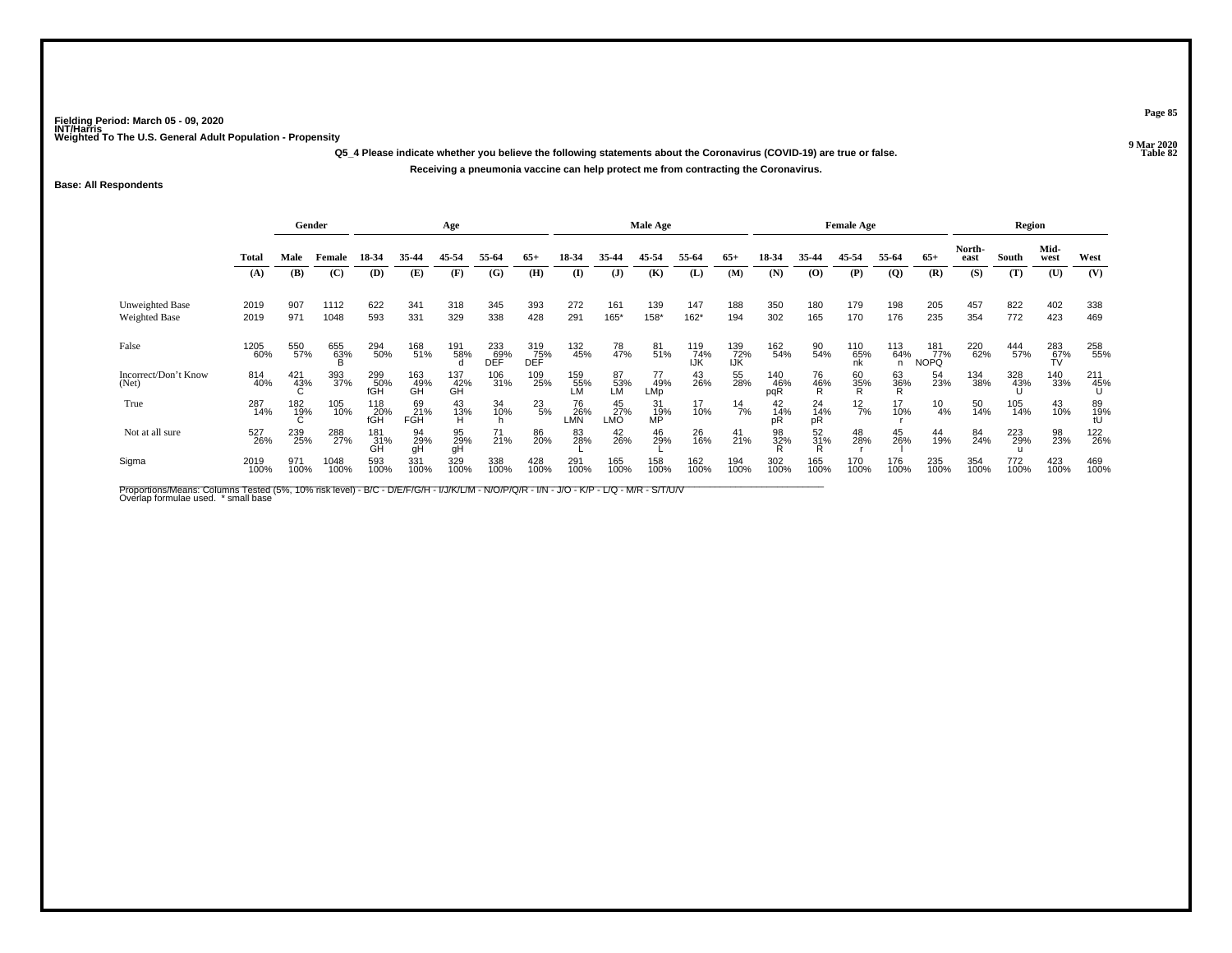**Q5\_4 Please indicate whether you believe the following statements about the Coronavirus (COVID-19) are true or false.**

#### **Receiving a pneumonia vaccine can help protect me from contracting the Coronavirus.**

**Base: All Respondents**

|                                         |              |                  |                  | <b>Household Income</b>                |                   |                  | <b>Education</b> |                       | <b>Employed</b> |                 |                | Children<br>in HH | <b>Parent of Child</b> | Under 18       |                                          | Home<br>Ownership |              | Marital<br><b>Status</b> |
|-----------------------------------------|--------------|------------------|------------------|----------------------------------------|-------------------|------------------|------------------|-----------------------|-----------------|-----------------|----------------|-------------------|------------------------|----------------|------------------------------------------|-------------------|--------------|--------------------------|
|                                         | Total        | Less<br>Than     | \$50K            | \$75K<br>\$50K \$74.9K \$99.9K \$100K+ |                   | HS<br>or<br>Less | Some<br>College  | College<br>Grad+      | Yes             | No              | Yes            | No                | Yes                    | N <sub>0</sub> | Home-<br>owner                           | Renter            | Marr-<br>ied | <b>Not</b><br>married    |
|                                         | (A)          | (B)              | (C)              | (D)                                    | (E)               | (F)              | (G)              | (H)                   | $\mathbf{I}$    | (J)             | (K)            | (L)               | (M)                    | (N)            | $\boldsymbol{\left( \mathbf{O} \right)}$ | (P)               | (Q)          | (R)                      |
| Unweighted Base<br><b>Weighted Base</b> | 2019<br>2019 | 772<br>637       | 417<br>342       | 286<br>272                             | 512<br>737        | 563<br>644       | 666<br>690       | 790<br>685            | 1245<br>1247    | 774<br>772      | 766<br>757     | 1253<br>1262      | 693<br>699             | 1326<br>1320   | 1345<br>1390                             | 646<br>605        | 1011<br>969  | 1008<br>1050             |
| False                                   | 1205<br>60%  | 331<br>52%       | 234<br>68%<br>Бă | 161<br>59%                             | 461<br>63%<br>R   | 365<br>57%       | 410<br>59%       | 429<br>63%            | 684<br>55%      | 520             | 420<br>67% 55% | 785<br>62%        | 383<br>55%             | 822<br>62%     | 850<br>61%                               | 341<br>56%        | 619<br>64%   | 585<br>56%               |
| Incorrect/Don't Know<br>(Net)           | 814<br>40%   | 306<br>48%<br>СĖ | 108<br>32%       | 111<br>41%<br>c                        | 276<br>37%        | 278<br>43%       | 280<br>41%       | 255<br>37%            | 563<br>45%      | $^{251}_{33\%}$ | 337<br>45%     | 477<br>38%        | 316<br>45%             | 498<br>38%     | 540<br>39%                               | 264<br>44%        | 349<br>36%   | 465<br>44%               |
| True                                    | 287<br>14%   | 87<br>14%        | 35<br>10%        | 28<br>10%                              | 136<br>18%<br>bCD | 85<br>13%        | 77<br>11%        | 124<br>$\frac{18}{6}$ | 225<br>18%      | 62<br>8%        | 137<br>18%     | 149<br>12%        | 145<br>21%             | 141<br>11%     | 201<br>14%                               | 82<br>14%         | 142<br>15%   | 145<br>14%               |
| Not at all sure                         | 527<br>26%   | 219<br>34%<br>ĆЕ | 73<br>21%        | 83<br>31%<br>ĆЕ                        | 139<br>19%        | 193<br>30%       | 203<br>29%<br>н  | 131<br>19%            | 338<br>27%      | 190             | 200<br>25% 26% | 327<br>26%        | 171<br>24%             | 357<br>27%     | 339<br>24%                               | 182<br>30%        | 208<br>21%   | 319<br>30%               |
| Sigma                                   | 2019<br>100% | 637<br>100%      | 342<br>100%      | 272<br>100%                            | 737<br>100%       | 644<br>100%      | 690<br>100%      | 685<br>100%           | 1247<br>100%    | 772<br>100%     | 757            | 1262<br>100%      | 699<br>100%            | 1320<br>100%   | 1390<br>100%                             | 605<br>100%       | 969<br>100%  | 1050<br>100%             |

Proportions/Means: Columns Tested (5%, 10% risk level) - B/C/D/E - F/G/H - I/J - K/L - M/N - O/P - Q/R<br>Overlap formulae used.

**Page 86**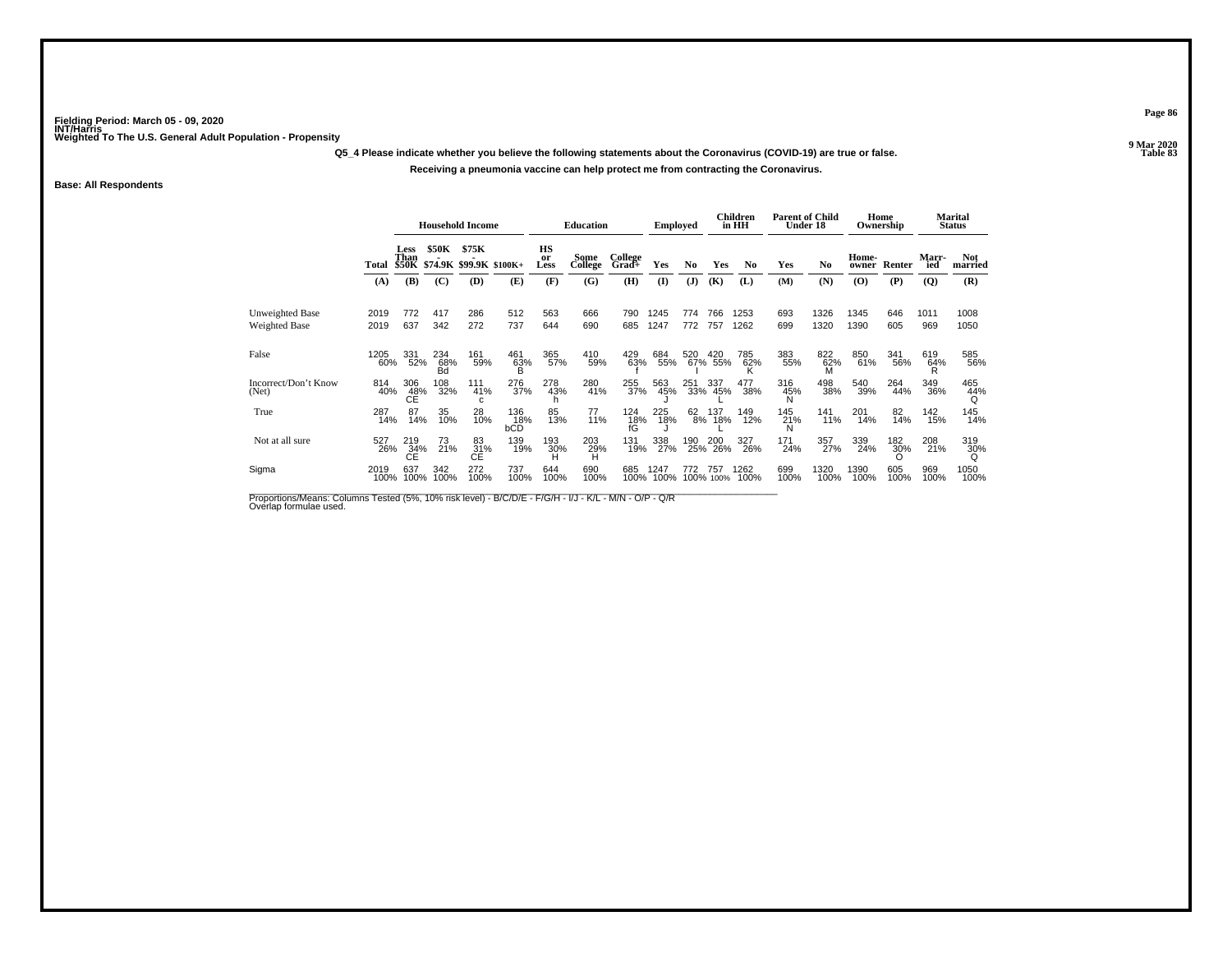**Q5\_4 Please indicate whether you believe the following statements about the Coronavirus (COVID-19) are true or false.**

**Receiving a pneumonia vaccine can help protect me from contracting the Coronavirus.**

**Base: All Respondents**

|                                         | <b>Total</b> | <b>Feel Know-</b><br>ledgeable<br>About Coro- About Coro-<br>navirus | Do Not<br><b>Feel Know-</b><br>ledgeable<br>navirus |
|-----------------------------------------|--------------|----------------------------------------------------------------------|-----------------------------------------------------|
|                                         | (A)          | (B)                                                                  | (C)                                                 |
| Unweighted Base<br><b>Weighted Base</b> | 2019<br>2019 | 1541<br>1536                                                         | 478<br>483                                          |
| False                                   | 1205<br>60%  | 955<br>62%                                                           | 250<br>52%                                          |
| Incorrect/Don't Know<br>(Net)           | 814<br>40%   | 580<br>38%                                                           | 234<br>48%<br>B                                     |
| True                                    | 287<br>14%   | 236<br>15%                                                           | 51<br>11%                                           |
| Not at all sure                         | 527<br>26%   | 345<br>22%                                                           | 183<br>38%<br>B                                     |
| Sigma                                   | 2019<br>100% | 1536<br>100%                                                         | 483<br>100%                                         |

Proportions/Means: Columns Tested (5%, 10% risk level) - B/C<br>Overlap formulae used.

**Page 87**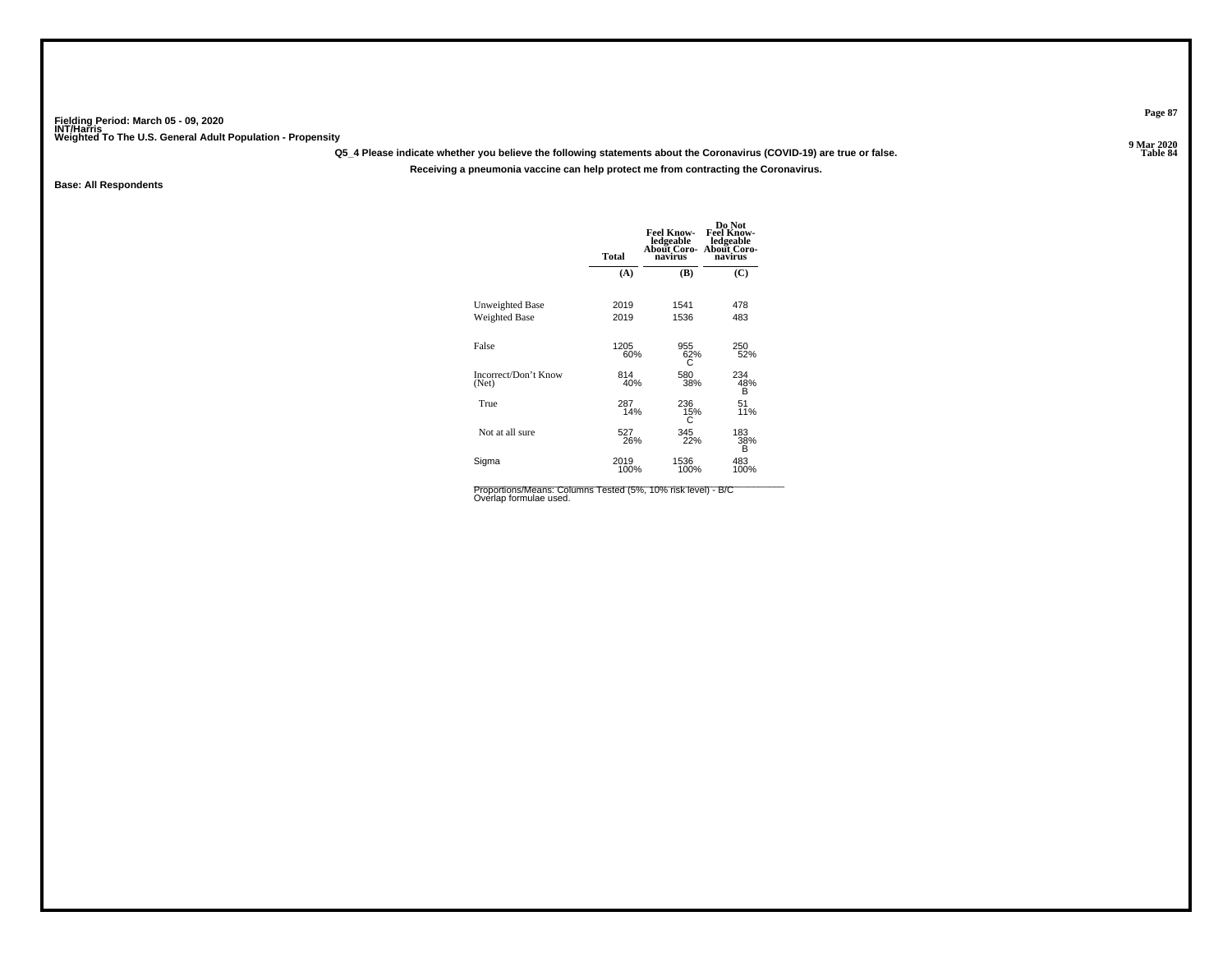**Q5\_5 Please indicate whether you believe the following statements about the Coronavirus (COVID-19) are true or false.Face masks cannot protect me from contracting the Coronavirus.**

**Base: All Respondents**

|                                  | Gender       |             | Age          |                  |                  |                 |             | Male Age          |                 |                |                   |                | <b>Female Age</b> |             |                |             | Region         |                  |                |             |              |             |
|----------------------------------|--------------|-------------|--------------|------------------|------------------|-----------------|-------------|-------------------|-----------------|----------------|-------------------|----------------|-------------------|-------------|----------------|-------------|----------------|------------------|----------------|-------------|--------------|-------------|
|                                  | <b>Total</b> | Male        | Female       | 18-34            | 35-44            | 45-54           | 55-64       | $65+$             | 18-34           | 35.44          | 45-54             | 55-64          | $65+$             | 18-34       | 35-44          | 45-54       | 55-64          | $65+$            | North-<br>east | South       | Mid-<br>west | West        |
|                                  | (A)          | (B)         | (C)          | (D)              | (E)              | (F)             | (G)         | (H)               | (I)             | $\mathbf{J}$   | (K)               | (L)            | (M)               | (N)         | (O)            | (P)         | $\overline{Q}$ | (R)              | (S)            | (T)         | (U)          | (V)         |
| Unweighted Base<br>Weighted Base | 2019<br>2019 | 907<br>971  | 1112<br>1048 | 622<br>593       | 341<br>331       | 318<br>329      | 345<br>338  | 393<br>428        | 272<br>291      | 161<br>165*    | 139<br>158*       | 147<br>162*    | 188<br>194        | 350<br>302  | 180<br>165     | 179<br>170  | 198<br>176     | 205<br>235       | 457<br>354     | 822<br>772  | 402<br>423   | 338<br>469  |
| True                             | 1159<br>57%  | 559<br>58%  | 600<br>57%   | 315<br>53%       | 167<br>50%       | 191<br>58%      | 203<br>60%  | 284<br>66%<br>DEf | 153<br>52%      | 85<br>51%      | 92<br>58%         | 100<br>62%     | 129<br>66%<br>IJ  | 162<br>54%  | 82<br>49%      | 98<br>58%   | 102<br>58%     | 156<br>66%<br>NO | 212<br>60%     | 416<br>54%  | 259<br>61%   | 273<br>58%  |
| Incorrect/Don't Know<br>(Net)    | 860<br>43%   | 412<br>42%  | 448<br>43%   | 278<br>47%       | 164<br>50%<br>gH | 138<br>42%      | 136<br>40%  | 144<br>34%        | 138<br>48%<br>M | 80<br>49%<br>M | 66<br>42%         | 62<br>38%      | 65<br>34%         | 140<br>46%  | 84<br>51%<br>R | 72<br>42%   | 74<br>42%      | 79<br>34%        | 142<br>40%     | 356<br>46%  | 164<br>39%   | 197<br>42%  |
| False                            | 516<br>26%   | 253<br>26%  | 264<br>25%   | 171<br>29%<br>FH | 101<br>31%<br>FH | 68<br>21%       | 88<br>26%   | 88<br>20%         | 86<br>29%       | 54<br>33%      | 31<br>20%         | 38<br>23%      | 44<br>23%         | 86<br>28%   | 48<br>29%      | 37<br>22%   | 50<br>28%      | 43<br>18%        | 102<br>29%     | 201<br>26%  | 94<br>22%    | 119<br>25%  |
| Not at all sure                  | 343<br>17%   | 159<br>16%  | 184<br>18%   | 107<br>18%       | 63<br>19%        | 70<br>21%<br>qΗ | 48<br>14%   | 56<br>13%         | 53<br>18%       | 27<br>16%      | $\frac{35}{22\%}$ | $^{24}_{15\%}$ | $^{21}_{11\%}$    | 54<br>18%   | 36<br>22%      | 35<br>20%   | $^{24}_{14\%}$ | 36<br>15%        | 40<br>11%      | 156<br>20%  | 70<br>17%    | 77<br>16%   |
| Sigma                            | 2019<br>100% | 971<br>100% | 1048<br>100% | 593<br>100%      | 331<br>100%      | 329<br>100%     | 338<br>100% | 428<br>100%       | 291<br>100%     | 165<br>100%    | 158<br>100%       | 162<br>100%    | 194<br>100%       | 302<br>100% | 165<br>100%    | 170<br>100% | 176<br>100%    | 235<br>100%      | 354<br>100%    | 772<br>100% | 423<br>100%  | 469<br>100% |

Proportions/Means: Columns Tested (5%, 10% risk level) - B/C - D/E/F/G/H - I/J/K/L/M - N/O/P/Q/R - I/N - J/O - K/P - L/Q - M/R - S/T/U/V<br>Overlap formulae used. \*small base

**Page 88**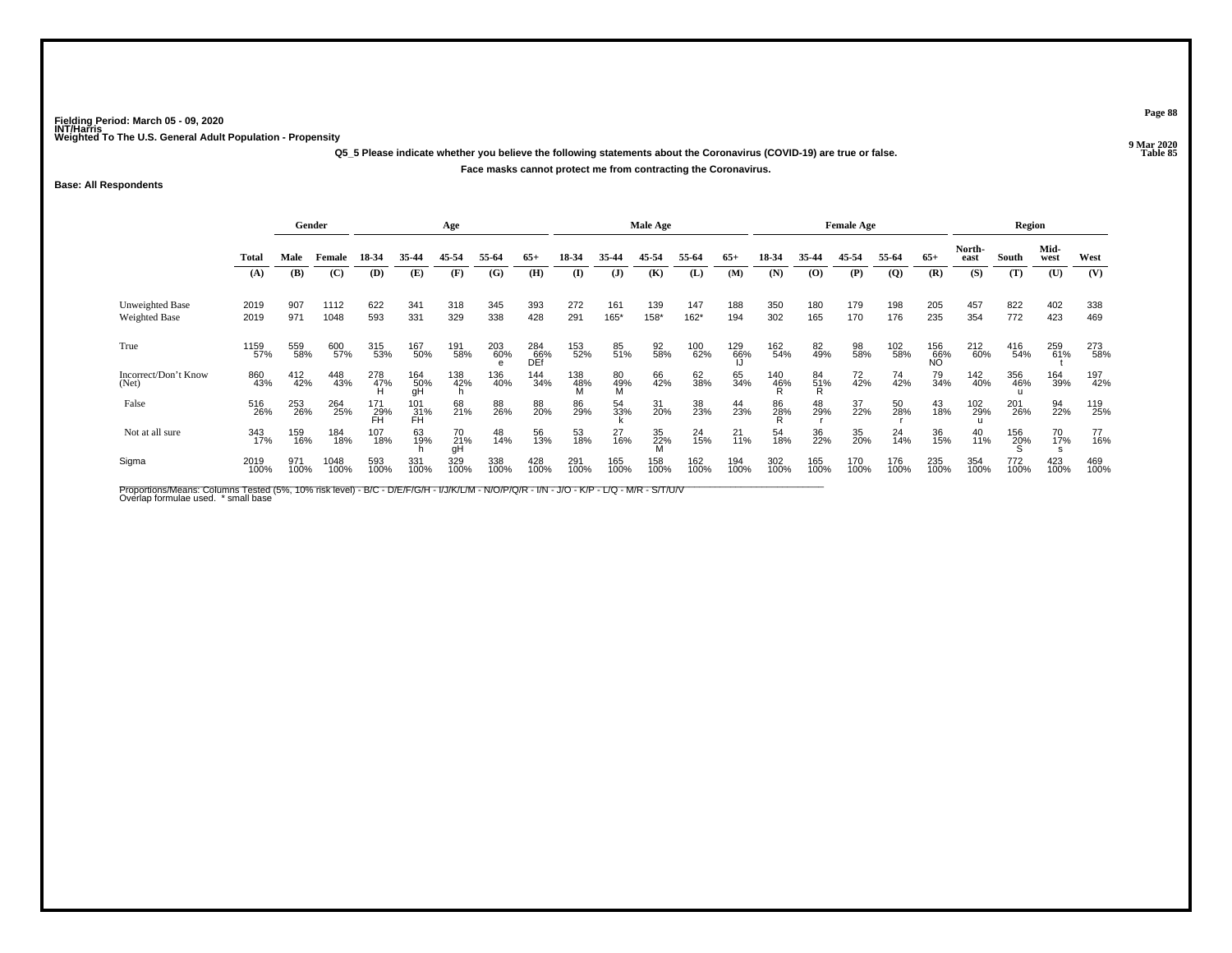**Q5\_5 Please indicate whether you believe the following statements about the Coronavirus (COVID-19) are true or false.**

### **Face masks cannot protect me from contracting the Coronavirus.**

**Base: All Respondents**

|                                  |              |                       |             | <b>Household Income</b> |                         |                             | <b>Education</b> |                  | <b>Employed</b> |                |                | <b>Children</b><br>in HH | <b>Parent of Child</b><br><b>Under 18</b> |                |                | Home<br>Ownership |              | Marital<br><b>Status</b> |
|----------------------------------|--------------|-----------------------|-------------|-------------------------|-------------------------|-----------------------------|------------------|------------------|-----------------|----------------|----------------|--------------------------|-------------------------------------------|----------------|----------------|-------------------|--------------|--------------------------|
|                                  | Total        | Less<br>Than<br>\$50K | \$50K       | \$75K                   | \$74.9K \$99.9K \$100K+ | HS<br><sub>or</sub><br>Less | Some<br>College  | College<br>Grad+ | Yes             | N <sub>0</sub> | Yes            | No                       | Yes                                       | N <sub>0</sub> | Home-<br>owner | Renter            | Marr-<br>ied | <b>Not</b><br>married    |
|                                  | (A)          | (B)                   | (C)         | (D)                     | (E)                     | (F)                         | (G)              | (H)              | $\mathbf{I}$    | (J)            | (K)            | (L)                      | (M)                                       | (N)            | (O)            | (P)               | $\mathbf{Q}$ | (R)                      |
| Unweighted Base<br>Weighted Base | 2019<br>2019 | 772<br>637            | 417<br>342  | 286<br>272              | 512<br>737              | 563<br>644                  | 666<br>690       | 790<br>685       | 1245<br>1247    | 774<br>772     | 766<br>757     | 1253<br>1262             | 693<br>699                                | 1326<br>1320   | 1345<br>1390   | 646<br>605        | 1011<br>969  | 1008<br>1050             |
| True                             | 1159<br>57%  | 323<br>51%            | 197<br>58%  | 158<br>58%              | 466<br>63%              | 334<br>52%                  | 405<br>59%       | 420<br>61%       | 734<br>59%      | 425            | 399<br>55% 53% | 760<br>60%               | 387<br>55%                                | 772<br>58%     | 828<br>60%     | 322<br>53%        | 602<br>62%   | 557<br>53%               |
| Incorrect/Don't Know<br>(Net)    | 860<br>43%   | 313<br>49%<br>cE      | 144<br>42%  | 114<br>42%              | $^{271}_{37\%}$         | 309<br>48%<br>qΗ            | 286<br>41%       | 265<br>39%       | 514<br>41%      | 346            | 358<br>45% 47% | 502<br>40%               | 311<br>45%                                | 548<br>42%     | 561<br>40%     | 283<br>47%        | 366<br>38%   | 493<br>47%               |
| False                            | 516<br>26%   | 166<br>26%            | 98<br>29%   | 63<br>23%               | 186<br>25%              | 184<br>29%                  | 159<br>23%       | 173<br>25%       | 323<br>26%      | 194            | 219<br>25% 29% | 297<br>24%               | 190<br>27%                                | 326<br>25%     | 356<br>26%     | 154<br>25%        | 236<br>24%   | 280<br>27%               |
| Not at all sure                  | 343<br>17%   | 147<br>23%<br>СĖ      | 46<br>14%   | 50<br>19%               | 85<br>12%               | 125<br>19%                  | 126<br>18%       | 92<br>13%        | 191<br>15%      | 153<br>20%     | 139<br>18%     | 205<br>16%               | 121<br>17%                                | 222<br>17%     | 206<br>15%     | 129<br>21%        | 130<br>13%   | 213<br>20%               |
| Sigma                            | 2019<br>100% | 637<br>100%           | 342<br>100% | 272<br>100%             | 737<br>100%             | 644<br>100%                 | 690<br>100%      | 685<br>100%      | 1247<br>100%    | 772<br>100%    | 757<br>100%    | 1262<br>100%             | 699<br>100%                               | 1320<br>100%   | 1390<br>100%   | 605<br>100%       | 969<br>100%  | 1050<br>100%             |

Proportions/Means: Columns Tested (5%, 10% risk level) - B/C/D/E - F/G/H - I/J - K/L - M/N - O/P - Q/R<br>Overlap formulae used.

**Page 89**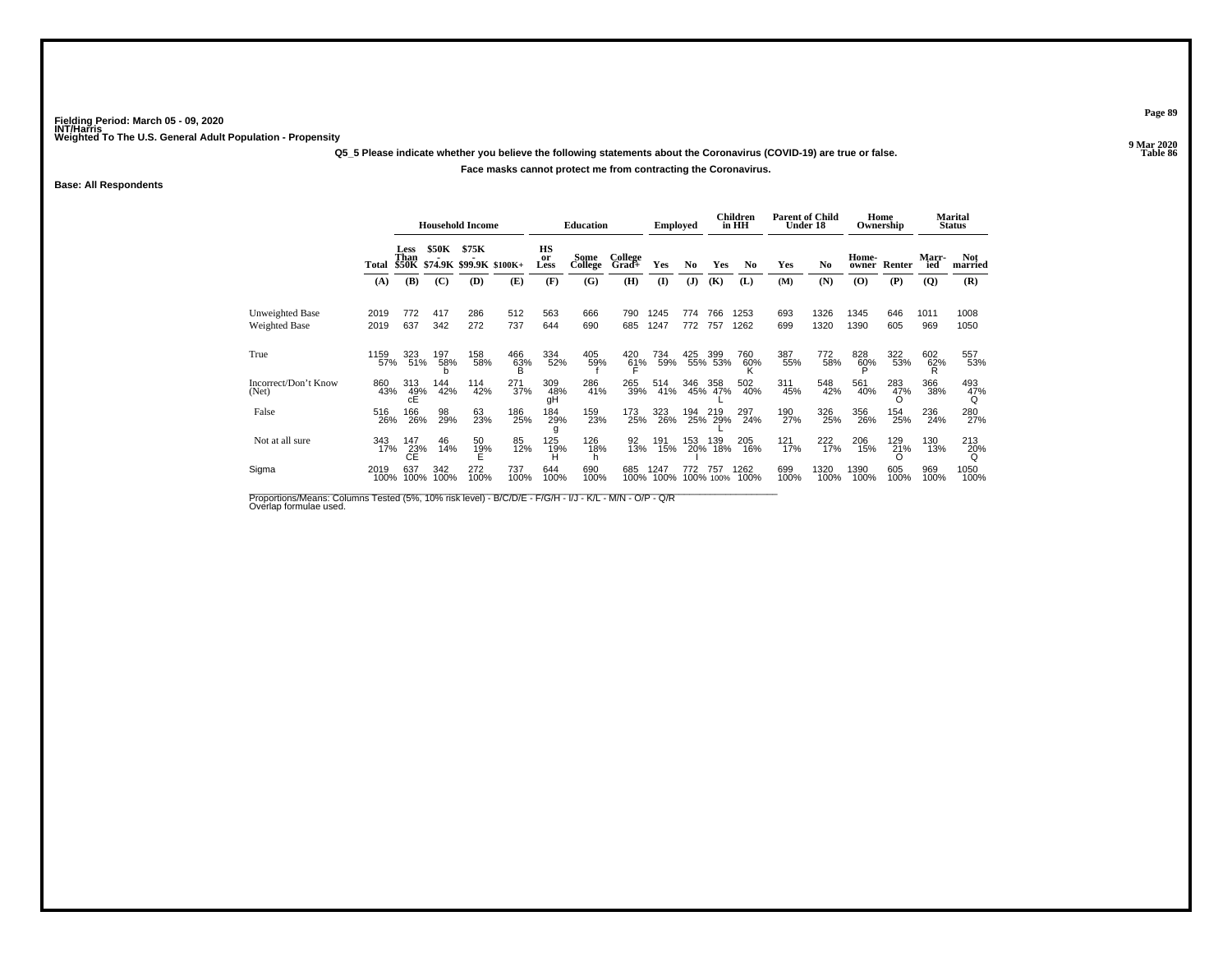**Q5\_5 Please indicate whether you believe the following statements about the Coronavirus (COVID-19) are true or false.**

**Face masks cannot protect me from contracting the Coronavirus.**

**Base: All Respondents**

|                               | <b>Total</b> | <b>Feel Know-</b><br>ledgeable<br>About Coro-<br>navirus | Do Not<br><b>Feel Know-</b><br>ledgeable<br><b>About Coro-</b><br>navirus |
|-------------------------------|--------------|----------------------------------------------------------|---------------------------------------------------------------------------|
|                               | (A)          | (B)                                                      | (C)                                                                       |
| Unweighted Base               | 2019         | 1541                                                     | 478                                                                       |
| <b>Weighted Base</b>          | 2019         | 1536                                                     | 483                                                                       |
| True                          | 1159<br>57%  | 923<br>60%<br>C                                          | 236<br>49%                                                                |
| Incorrect/Don't Know<br>(Net) | 860<br>43%   | 612<br>40%                                               | 247<br>51%<br>в                                                           |
| False                         | 516          | 401                                                      | 115                                                                       |
|                               | 26%          | 26%                                                      | 24%                                                                       |
| Not at all sure               | 343          | 211                                                      | 132 <sub>%</sub>                                                          |
|                               | 17%          | 14%                                                      | в                                                                         |
| Sigma                         | 2019         | 1536                                                     | 483                                                                       |
|                               | 100%         | 100%                                                     | 100%                                                                      |

Proportions/Means: Columns Tested (5%, 10% risk level) - B/C<br>Overlap formulae used.

**Page 90**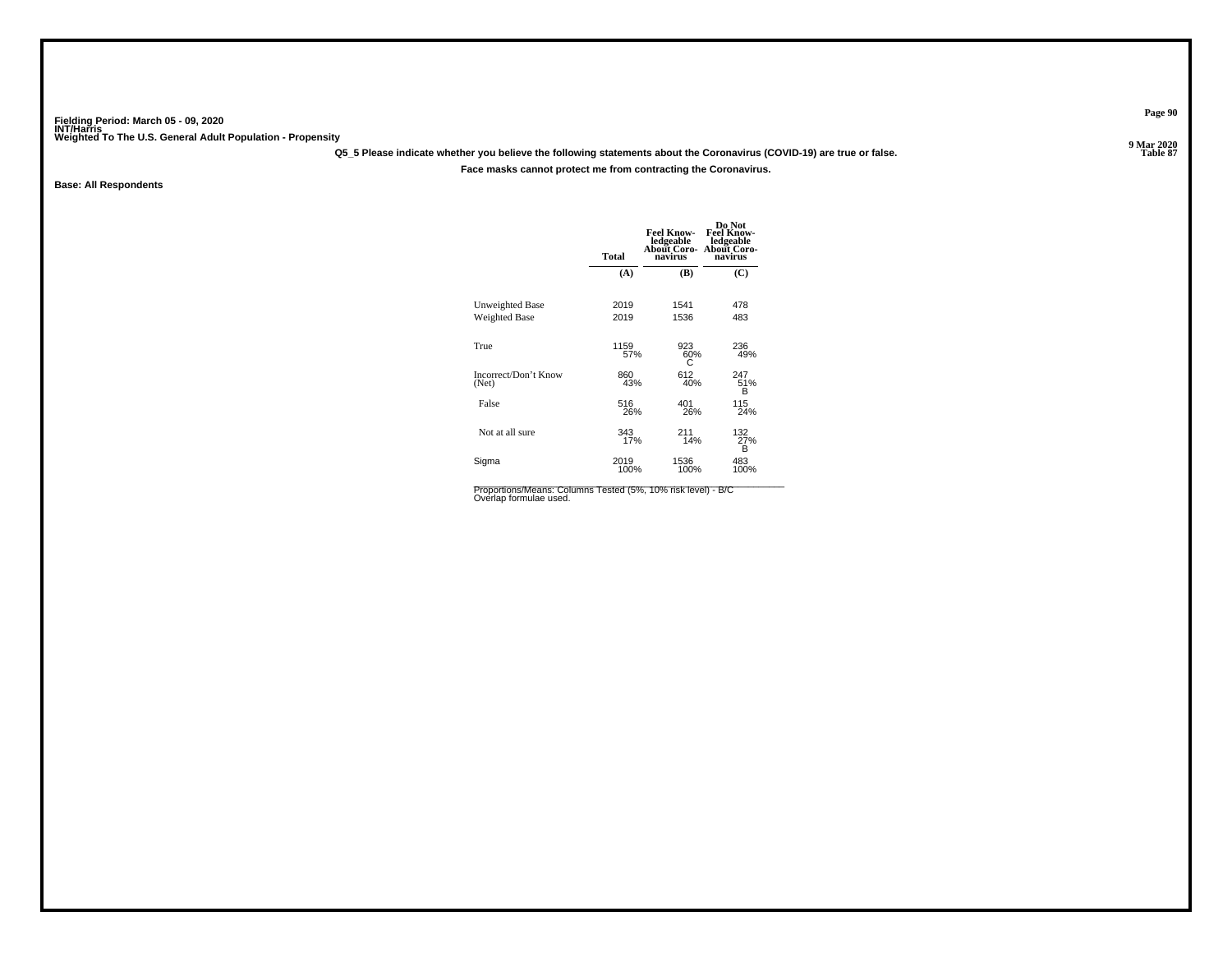**Q5\_6 Please indicate whether you believe the following statements about the Coronavirus (COVID-19) are true or false.The most common symptom of the Coronavirus is vomiting.**

**Base: All Respondents**

|                                  | Gender       |             |              | Age               |                   |                  |                    |                           | Male Age           |                          |                 |               |                   | <b>Female Age</b> |                      |                      |                  | Region                 |                  |                  |                  |                    |
|----------------------------------|--------------|-------------|--------------|-------------------|-------------------|------------------|--------------------|---------------------------|--------------------|--------------------------|-----------------|---------------|-------------------|-------------------|----------------------|----------------------|------------------|------------------------|------------------|------------------|------------------|--------------------|
|                                  | <b>Total</b> | Male        | Female       | 18-34             | 35-44             | 45-54            | 55-64              | $65+$                     | 18-34              | 35-44                    | 45-54           | 55-64         | $65+$             | 18-34             | 35-44                | 45-54                | 55-64            | $65+$                  | North-<br>east   | South            | Mid-<br>west     | West               |
|                                  | (A)          | (B)         | (C)          | (D)               | (E)               | (F)              | (G)                | (H)                       | $\mathbf{I}$       | $\mathbf{J}$             | (K)             | (L)           | (M)               | (N)               | $\mathbf{(O)}$       | (P)                  | $\overline{Q}$   | (R)                    | (S)              | (T)              | (U)              | (V)                |
| Unweighted Base<br>Weighted Base | 2019<br>2019 | 907<br>971  | 1112<br>1048 | 622<br>593        | 341<br>331        | 318<br>329       | 345<br>338         | 393<br>428                | 272<br>291         | 161<br>165*              | 139<br>158*     | 147<br>162*   | 188<br>194        | 350<br>302        | 180<br>165           | 179<br>170           | 198<br>176       | 205<br>235             | 457<br>354       | 822<br>772       | 402<br>423       | 338<br>469         |
| False                            | 1090<br>54%  | 465<br>48%  | 625<br>60%   | 258<br>44%        | 140<br>42%        | 172<br>52%       | 210<br>62%<br>DEf  | 309<br>72%<br><b>DEFG</b> | 109<br>37%         | 62 <sub>%</sub>          | 78<br>49%       | 96<br>59%     | 120<br>62%<br>IJk | 149<br>49%        | 79<br>48%            | 93<br>55%            | 115<br>65%       | 189<br>80%<br>NO NOPOM | 210<br>59%<br>TV | 396<br>51%       | 250<br>59%<br>Tv | 234<br>50%         |
| Incorrect/Don't Know<br>(Net)    | 929<br>46%   | 506<br>52%  | 424<br>40%   | 335<br>56%<br>fGH | 190<br>58%<br>fGH | 157<br>48%<br>gH | $\frac{128}{38\%}$ | 119<br>28%                | 182<br>63%<br>kLMN | 104<br>63%<br>LM         | 80<br>51%<br>m  | 66<br>41%     | 73<br>38%<br>R    | 152<br>51%<br>QR  | 87<br>52%<br>QR      | 77<br>45%<br>R       | 62<br>35%        | 46<br>20%              | 144<br>41%       | 376<br>49%<br>SU | 173<br>41%       | $^{236}_{50\%}$ Su |
| True                             | 335<br>17%   | 205<br>21%  | 130<br>12%   | 135<br>23%<br>GĤ  | 92<br>28%<br>FGH  | 62<br>19%<br>GH  | $^{23}_{7\%}$      | $^{23}_{5\%}$             | 83<br>29%<br>LMN   | 61<br>37%<br><b>KLMO</b> | 35<br>22%<br>LM | $^{12}_{7\%}$ | $^{14}_{7\%}$     | 52<br>17%<br>OR   | $\frac{31}{19\%}$ QR | $\frac{27}{16\%}$ QR | $\frac{11}{6\%}$ | $\frac{9}{4%}$         | 52<br>15%        | 128<br>17%       | 59<br>14%        | 96<br>20%          |
| Not at all sure                  | 594<br>29%   | 301<br>31%  | 294<br>28%   | 200<br>34%        | 99<br>30%         | 95<br>29%        | 105<br>31%         | 96<br>22%                 | 99<br>34%          | 43<br>26%                | 45<br>29%       | 54<br>33%     | 59<br>30%         | 100<br>33%        | 55<br>34%            | 50<br>29%            | 51<br>29%        | 37<br>16%              | 92<br>26%        | 249<br>32%       | 115<br>27%       | 140<br>30%         |
| Sigma                            | 2019<br>100% | 971<br>100% | 1048<br>100% | 593<br>100%       | 331<br>100%       | 329<br>100%      | 338<br>100%        | 428<br>100%               | 291<br>100%        | 165<br>100%              | 158<br>100%     | 162<br>100%   | 194<br>100%       | 302<br>100%       | 165<br>100%          | 170<br>100%          | 176<br>100%      | 235<br>100%            | 354<br>100%      | 772<br>100%      | 423<br>100%      | 469<br>100%        |

Proportions/Means: Columns Tested (5%, 10% risk level) - B/C - D/E/F/G/H - I/J/K/L/M - N/O/P/Q/R - I/N - J/O - K/P - L/Q - M/R - S/T/U/V<br>Overlap formulae used. \*small base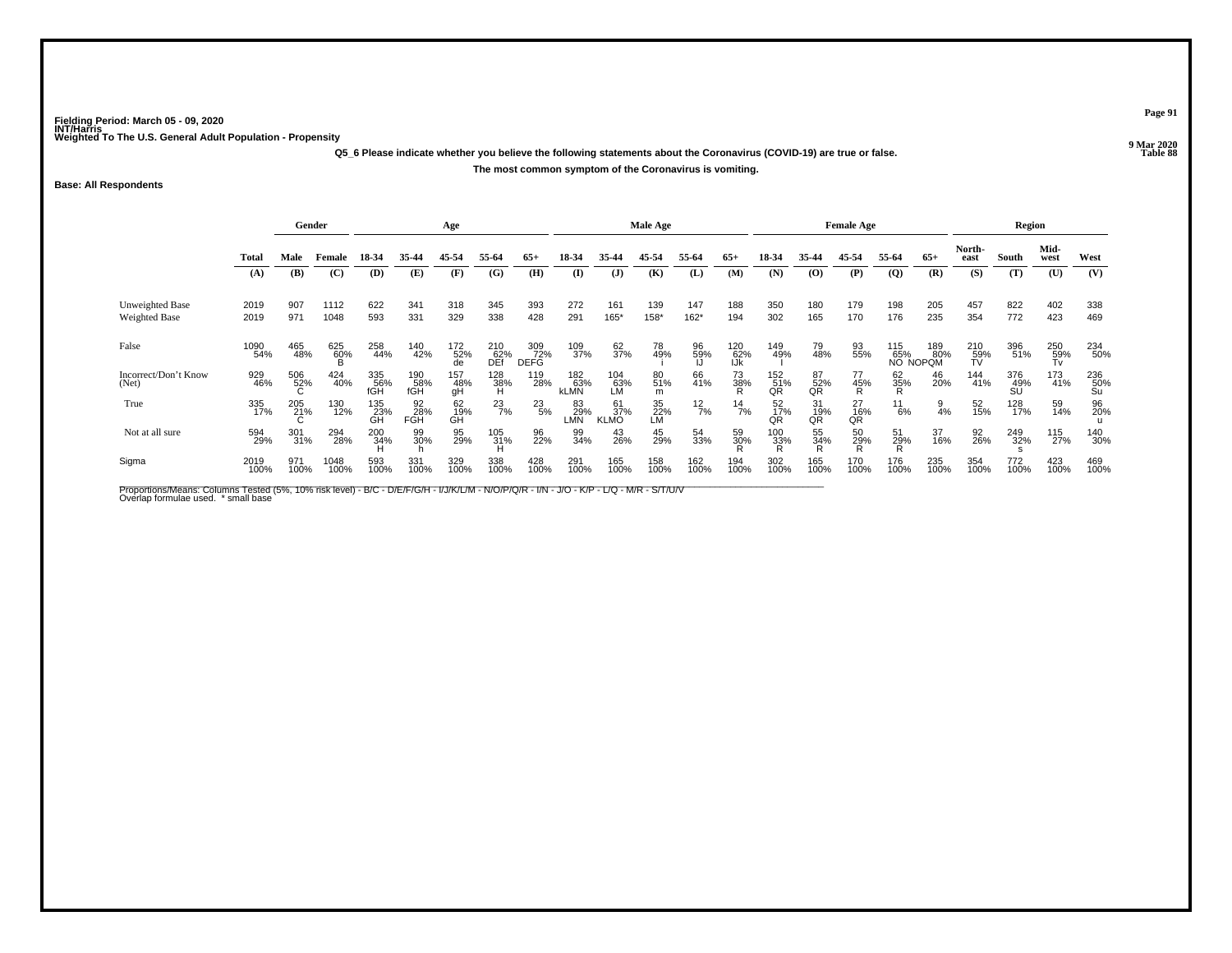**Q5\_6 Please indicate whether you believe the following statements about the Coronavirus (COVID-19) are true or false.**

#### **The most common symptom of the Coronavirus is vomiting.**

**Base: All Respondents**

|                                         |              | <b>Household Income</b> |                 |                 |                               | <b>Education</b>      |                 | <b>Employed</b>  |              |             | Children<br>in HH  | <b>Parent of Child</b> | Under 18    |              | Home<br>Ownership                        |             | Marital<br>Status |                       |
|-----------------------------------------|--------------|-------------------------|-----------------|-----------------|-------------------------------|-----------------------|-----------------|------------------|--------------|-------------|--------------------|------------------------|-------------|--------------|------------------------------------------|-------------|-------------------|-----------------------|
|                                         | Total        | Less<br>Than            | \$50K           | \$75K           | \$50K \$74.9K \$99.9K \$100K+ | HS<br>or<br>Less      | Some<br>College | College<br>Grad+ | Yes          | No          | Yes                | No                     | Yes         | No           | Home-<br>owner                           | Renter      | Marr-<br>ied      | <b>Not</b><br>married |
|                                         | (A)          | (B)                     | (C)             | (D)             | (E)                           | (F)                   | (G)             | (H)              | $\mathbf{I}$ | (J)         | (K)                | (L)                    | (M)         | (N)          | $\boldsymbol{\left( \mathbf{O} \right)}$ | (P)         | (Q)               | (R)                   |
| Unweighted Base<br><b>Weighted Base</b> | 2019<br>2019 | 772<br>637              | 417<br>342      | 286<br>272      | 512<br>737                    | 563<br>644            | 666<br>690      | 790<br>685       | 1245<br>1247 | 774<br>772  | 766<br>757         | 1253<br>1262           | 693<br>699  | 1326<br>1320 | 1345<br>1390                             | 646<br>605  | 1011<br>969       | 1008<br>1050          |
| False                                   | 1090<br>54%  | 301<br>47%              | 196<br>57%<br>B | 157<br>58%<br>B | 415<br>56%<br>B               | 287<br>45%            | 386<br>56%      | 416<br>61%       | 604<br>48%   | 485         | 353<br>63% 47%     | 736<br>58%             | 326<br>47%  | 764<br>58%   | 799<br>58%<br>Þ                          | 280<br>46%  | 580<br>60%        | 510<br>49%            |
| Incorrect/Don't Know<br>(Net)           | 929<br>46%   | 335<br>53%<br>CDE       | 146<br>43%      | 115<br>42%      | 322<br>44%                    | 356<br>55%<br>GH      | 304<br>44%      | 269<br>39%       | 643<br>52%   | 286<br>37%  | 404<br>53%         | 526<br>42%             | 373<br>53%  | 557<br>42%   | 591<br>42%                               | 325<br>54%  | 389<br>40%        | 540<br>51%            |
| True                                    | 335<br>17%   | 94<br>15%               | 52<br>15%       | 39<br>15%       | 149<br>$^{20\%}_{\text{B}}$   | 139<br>$\frac{22}{9}$ | 70<br>10%       | 126<br>18%       | 276<br>22%   | 59          | 177<br>8% 23%      | 158<br>13%             | 196<br>28%  | 139<br>10%   | 219<br>16%                               | 114<br>19%  | 155<br>16%        | 180<br>17%            |
| Not at all sure                         | 594<br>29%   | 241<br>38%<br>CDE       | 94<br>27%       | 76<br>28%       | 173<br>24%                    | 218<br>34%            | 234<br>34%<br>н | 143<br>21%       | 367<br>29%   |             | 228 227<br>30% 30% | 368<br>29%             | 177<br>25%  | 418<br>32%   | 372<br>27%                               | 211<br>35%  | 234<br>24%        | 360<br>34%<br>Q       |
| Sigma                                   | 2019<br>100% | 637<br>100%             | 342<br>100%     | 272<br>100%     | 737<br>100%                   | 644<br>100%           | 690<br>100%     | 685<br>100%      | 1247<br>100% | 772<br>100% | 757<br>100%        | 1262<br>100%           | 699<br>100% | 1320<br>100% | 1390<br>100%                             | 605<br>100% | 969<br>100%       | 1050<br>100%          |

Proportions/Means: Columns Tested (5%, 10% risk level) - B/C/D/E - F/G/H - I/J - K/L - M/N - O/P - Q/R<br>Overlap formulae used.

**Page 92**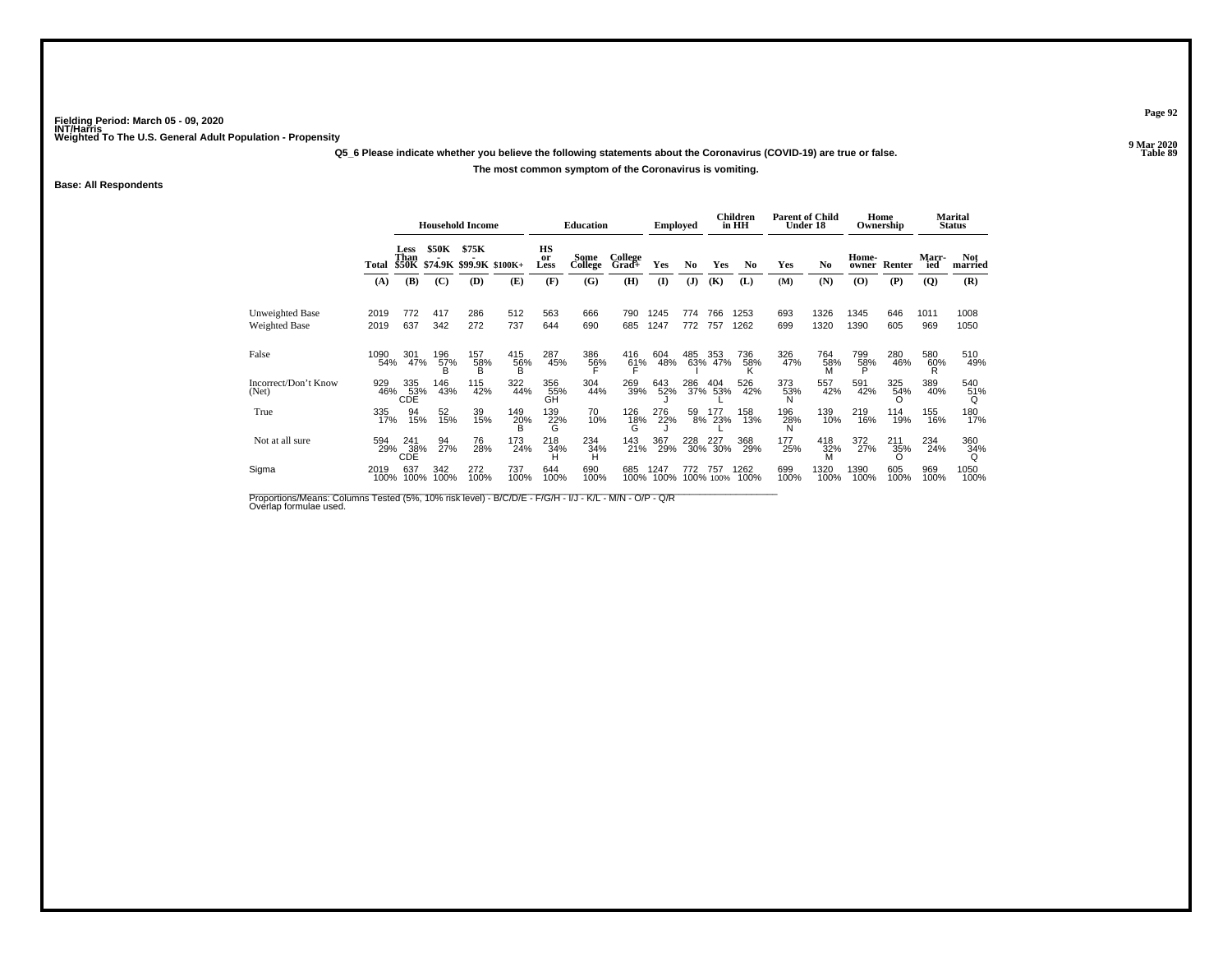**Q5\_6 Please indicate whether you believe the following statements about the Coronavirus (COVID-19) are true or false.**

**The most common symptom of the Coronavirus is vomiting.**

**Base: All Respondents**

|                                         | <b>Total</b> | <b>Feel Know-</b><br>ledgeable<br>About Coro-<br>navirus | Do Not<br><b>Feel Know-</b><br>ledgeable<br><b>About Coro-</b><br>navirus |
|-----------------------------------------|--------------|----------------------------------------------------------|---------------------------------------------------------------------------|
|                                         | (A)          | (B)                                                      | (C)                                                                       |
| Unweighted Base<br><b>Weighted Base</b> | 2019<br>2019 | 1541<br>1536                                             | 478<br>483                                                                |
| False                                   | 1090<br>54%  | 897<br>58%<br>0                                          | 193<br>40%                                                                |
| Incorrect/Don't Know<br>(Net)           | 929<br>46%   | 639<br>42%                                               | 290<br>60%<br>в                                                           |
| True                                    | 335<br>17%   | 266<br>17%                                               | 69<br>14%                                                                 |
| Not at all sure                         | 594<br>29%   | 373<br>24%                                               | 221<br>46%<br>B                                                           |
| Sigma                                   | 2019<br>100% | 1536<br>100%                                             | 483<br>100%                                                               |

Proportions/Means: Columns Tested (5%, 10% risk level) - B/C<br>Overlap formulae used.

**Page 93**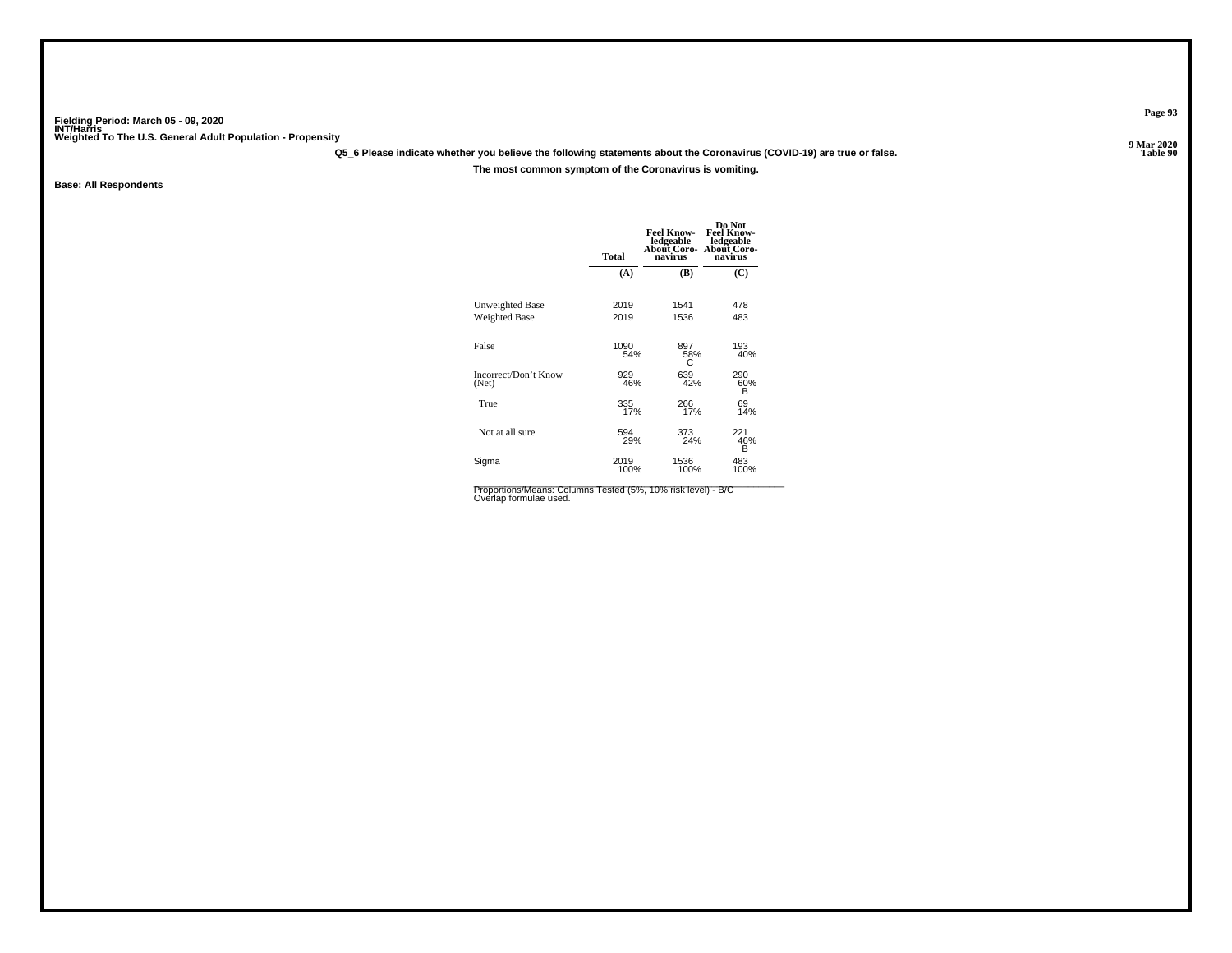#### **Q6 How much do you agree or disagree with each of the following statements?Properties and the Contract of the Contract of Table 91**

**Summary Of Strongly/Somewhat Agree**

### **Base: All Respondents**

|                                                                                                                                                               |              | Gender           |              |                   |                         | Age             |                   |                           |                  |                 | <b>Male Age</b> |                |                    | <b>Female Age</b>                    |                  |                  |                          |                        | Region                     |                            |                         |                            |
|---------------------------------------------------------------------------------------------------------------------------------------------------------------|--------------|------------------|--------------|-------------------|-------------------------|-----------------|-------------------|---------------------------|------------------|-----------------|-----------------|----------------|--------------------|--------------------------------------|------------------|------------------|--------------------------|------------------------|----------------------------|----------------------------|-------------------------|----------------------------|
|                                                                                                                                                               | Total        | Male             | Female       | 18-34             | 35-44                   |                 | 55-64             |                           |                  |                 | 45-54           | 55-64          | $65+$              |                                      |                  | 45-54            | 55-64                    | $65+$                  | North-<br>east             | South                      | Mid-<br>west            | West                       |
|                                                                                                                                                               | (A)          | (B)              | (C)          | (D)               | (E)                     | (F)             | (G)               | (H)                       | $\mathbf{I}$     | $\mathbf{J}$    | (K)             | (L)            | (M)                | (N)                                  | (O)              | (P)              | $\overline{Q}$           | (R)                    | (S)                        | (T)                        | (U)                     | (V)                        |
| <b>Unweighted Base</b><br><b>Weighted Base</b>                                                                                                                | 2019<br>2019 | 907<br>971       | 1112<br>1048 | 622<br>593        | 341<br>331              | 318<br>329      | 345<br>338        | 393<br>428                | 272<br>291       | 161<br>165*     | 139<br>158*     | 147<br>$162*$  | 188<br>194         | 350<br>302                           | 180<br>165       | 179<br>170       | 198<br>176               | 205<br>235             | 457<br>354                 | 822<br>772                 | 402<br>423              | 338<br>469                 |
| I would hesitate visiting<br>China in the future.                                                                                                             | 1605<br>79%  | 755<br>78%       | 850<br>81%   | 453<br>76%        | 238<br>72%              | 259<br>79%      | 294<br>87%<br>DEF | 360<br>84%<br>DE          | 220<br>75%       | 115<br>70%      | 123<br>78%      | 136<br>84%     | 161<br>83%         | 234<br>78%                           | 123<br>74%       | 136<br>80%       | 158<br>90%<br><b>NOP</b> | 199<br>85%<br>$\Omega$ | 272<br>77%                 | 618<br>80%                 | 356<br>84%<br><b>SV</b> | 359<br>76%                 |
| Given my personal<br>day-to-day habits. I believe<br>that I am unlikely to catch<br>the Coronavirus.                                                          | 1405<br>70%  | 700<br>72%<br>C. | 705<br>67%   | 399<br>67%        | 222<br>67%              | 225<br>69%      | 231<br>68%        | 328<br>77%<br><b>DEfG</b> | 203<br>70%       | 107<br>65%      | 120<br>76%      | 111<br>68%     | 159<br>82%<br>IJLr | 196<br>65%                           | 115<br>70%       | 105<br>62%       | 120<br>68%               | 169<br>72%<br>D        | 259<br>73%                 | 530<br>69%                 | 288<br>68%              | 328<br>70%                 |
| I'm concerned xenophobia<br>(i.e., dislike/prejudice<br>towards people in another<br>country) will increase in<br>America due to the<br>Coronavirus outbreak. | 1240<br>61%  | 593<br>61%       | 647<br>62%   | 369<br>62%        | 216<br>65%              | 202<br>61%      | 206<br>61%        | 247<br>58%                | 169<br>58%       | 109<br>66%      | 94<br>59%       | 99<br>61%      | 121<br>63%         | $^{199}_{66\%}_{R}$                  | 108<br>65%       | 108<br>63%       | 106<br>60%               | 126<br>54%             | 239<br>67%                 | 469<br>61%                 | 240<br>57%              | 292<br>62%                 |
| The media loves stories<br>like the Coronavirus, but in<br>reality it's overhyped in<br>the U.S.                                                              | 1224<br>61%  | 596<br>61%       | 629<br>60%   | 416<br>70%<br>FGH | 212<br>64%<br><b>GH</b> | 194<br>59%      | 184<br>54%        | 219<br>51%                | 194<br>67%<br>m  | 109<br>66%      | 95<br>60%       | 92<br>57%      | 106<br>55%         | 222<br>74%<br>OPOR                   | 103<br>62%<br>R. | 99<br>58%        | 92<br>52%                | 112<br>48%             | 234<br>66%<br>Tu           | 446<br>58%                 | 246<br>58%              | 298<br>63%                 |
| People I know talk about<br>the Coronavirus like it's a<br>horror movie.                                                                                      | 1208<br>60%  | 594<br>61%       | 614<br>59%   | 428<br>72%<br>FGH | 229<br>69%<br>GĤ        | 202<br>61%<br>н | 182<br>54%<br>н   | 167<br>39%                | 209<br>72%<br>IM | 116<br>70%<br>м | 98<br>62%<br>м  | 97<br>60%<br>M | 75<br>39%          | 220<br>$\frac{1}{73%}$<br><b>PQR</b> | 112<br>68%<br>QŘ | 104<br>61%<br>qR | 86<br>49%                | 92<br>39%              | 226<br>64%<br>$\mathbf{U}$ | 466<br>60%<br>$\mathbf{u}$ | 228<br>54%              | 287<br>61%                 |
| I think politicians are<br>downplaying (i.e., making<br>something appear less<br>important than it really is)<br>the risk of the Coronavirus<br>in the U.S.   | 1176<br>58%  | 576<br>59%       | 600          | 353<br>60%        | 195<br>59%              | 186<br>56%      | 201<br>59%        | 241<br>56%                | 175<br>60%       | 102<br>62%      | 96<br>61%       | 94<br>58%      | 109<br>56%         | 178<br>59%                           | 93<br>56%        | 90<br>53%        | 107<br>61%               | 132<br>56%             | 205<br>58%                 | 457<br>59%<br>$\mathbf{u}$ | 218<br>52%              | 296<br>63%<br>$\mathbf{U}$ |
| Only people with<br>pre-existing health<br>conditions are at risk of<br>dying from the<br>Coronavirus.                                                        | 952<br>47%   | 468<br>48%       | 483<br>46%   | 300<br>51%        | 152<br>46%              | 166<br>51%<br>G | 127<br>38%        | 206<br>48%                | 156<br>53%       | 76<br>46%       | 88<br>56%       | 64<br>40%      | 84<br>44%          | 144<br>48%                           | 77<br>46%        | 78<br>46%        | 63<br>36%                | 121<br>$\frac{1}{6}$   | 197<br>$\frac{56}{10}$     | 336<br>43%                 | 175<br>41%              | $^{244}_{\hbox{52\%}}$     |

Proportions/Means: Columns Tested (5%, 10% risk level) - B/C - D/E/F/G/H - I/J/K/L/M - N/O/P/Q/R - I/N - J/O - K/P - L/Q - M/R - S/T/U/V<br>Overlap formulae used. \*small base

**Page 94**

**9 Mar 2020<br>Table 91**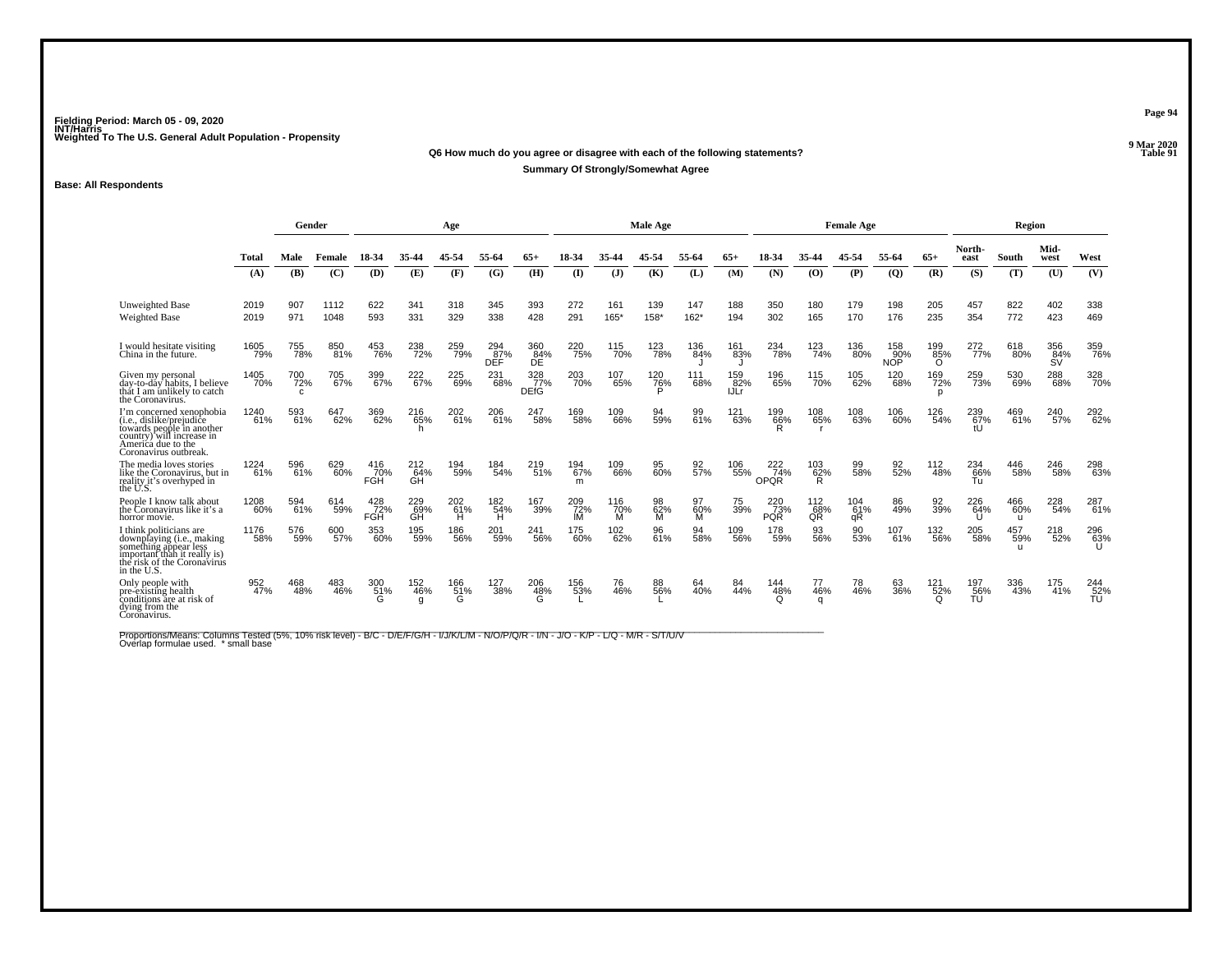### **Q6 How much do you agree or disagree with each of the following statements?**

### **Summary Of Strongly/Somewhat Agree**

### **Base: All Respondents**

|                                                                                                                                                               |             |                                     |                  | <b>Household Income</b>          |                          |                                    | <b>Education</b> |                  | <b>Employed</b> |     |                | Children<br>in HH | <b>Parent of Child</b><br>Under 18 |                  | Ownership       | Home            |                | <b>Marital</b><br><b>Status</b> |
|---------------------------------------------------------------------------------------------------------------------------------------------------------------|-------------|-------------------------------------|------------------|----------------------------------|--------------------------|------------------------------------|------------------|------------------|-----------------|-----|----------------|-------------------|------------------------------------|------------------|-----------------|-----------------|----------------|---------------------------------|
|                                                                                                                                                               | Total       | <b>Less</b><br>Than<br><b>\$50K</b> | <b>\$50K</b>     | \$75K<br>\$74.9K \$99.9K \$100K+ |                          | <b>HS</b><br><sub>or</sub><br>Less | Some<br>College  | College<br>Grad+ | Yes             | No  | Yes            | N <sub>0</sub>    | Yes                                | No               | Home-<br>owner  | Renter          | Marr-<br>ied   | <b>Not</b><br>married           |
|                                                                                                                                                               | (A)         | (B)                                 | (C)              | <b>(D)</b>                       | (E)                      | (F)                                | (G)              | (H)              | $\mathbf{I}$    | (J) | (K)            | (L)               | (M)                                | (N)              | (O)             | (P)             | $\overline{Q}$ | (R)                             |
| <b>Unweighted Base</b>                                                                                                                                        | 2019        | 772                                 | 417              | 286                              | 512                      | 563                                | 666              | 790              | 1245            | 774 | 766            | 1253              | 693                                | 1326             | 1345            | 646             | 1011           | 1008                            |
| Weighted Base                                                                                                                                                 | 2019        | 637                                 | 342              | 272                              | 737                      | 644                                | 690              | 685              | 1247            | 772 | 757            | 1262              | 699                                | 1320             | 1390            | 605             | 969            | 1050                            |
| I would hesitate visiting<br>China in the future.                                                                                                             | 1605<br>79% | 511<br>80%                          | 282<br>83%       | 211<br>78%                       | 572<br>78%               | 520<br>81%                         | 545<br>79%       | 539<br>79%       | 984<br>79%      | 621 | 570<br>81% 75% | 1035<br>82%<br>κ  | 533<br>76%                         | 1072<br>81%<br>m | 1112<br>80%     | 474<br>78%      | 776<br>80%     | 828<br>79%                      |
| Given my personal<br>day-to-dáy habits, I believe<br>thát I am unlikely to catch<br>the Coronavirus.                                                          | 1405<br>70% | 437<br>69%                          | 256<br>75%<br>bd | 182<br>67%                       | 512<br>69%               | $^{427}_{66\%}$                    | 497<br>72%       | 482<br>70%       | 855<br>69%      | 550 | 516<br>71% 68% | 889<br>70%        | 466<br>67%                         | 939<br>71%       | 997<br>72%      | 394<br>65%      | 689<br>71%     | 716<br>68%                      |
| I'm concerned xenophobia<br>(i.e., dislike/prejudiće<br>towards people in another<br>country) will increase in<br>America due to the<br>Coronavirus outbreak. | 1240<br>61% | 61%                                 | 198<br>58%       | 151<br>55%                       | 476<br>65%<br>D.         | 384<br>60%                         | 396<br>57%       | 459<br>67%<br>FG | 795<br>64%      | 445 | 452<br>58% 60% | 788<br>62%        | 417<br>60%                         | 822<br>62%       | 846<br>61%      | 378<br>63%      | 591<br>61%     | 649<br>62%                      |
| The media loves stories<br>like the Coronavirus, but in<br>reality it's overhyped in<br>the U.S.                                                              | 1224<br>61% | 380<br>60%                          | 201<br>59%       | 164<br>60%                       | 468<br>64%               | 402<br>62%                         | 435<br>63%<br>h  | 388<br>57%       | 805<br>65%      | 419 | 502<br>54% 66% | 723<br>57%        | 462<br>66%                         | 763<br>58%       | 853<br>61%      | 354<br>58%      | 606<br>63%     | 618<br>59%                      |
| People I know talk about<br>the Coronavirus like it's a<br>horror movie.                                                                                      | 1208<br>60% | 366<br>58%                          | 188<br>55%       | 154<br>57%                       | 481<br>65%<br><b>BCd</b> | 386<br>60%                         | 396<br>57%       | 425<br>62%       | 835<br>67%      | 372 | 510<br>48% 67% | 698<br>55%        | 492<br>70%<br>N                    | 715<br>54%       | 812<br>58%      | 377<br>62%      | 598<br>62%     | 610<br>58%                      |
| I think politicians are<br>downplaying (i.e., making<br>something appear less<br>important than it really is)<br>the risk of the Coronavirus<br>in the U.S.   | 1176<br>58% | 397<br>62%<br>Сe                    | 185<br>54%       | 156<br>57%                       | 415<br>56%               | 392<br>61%<br>G                    | 358<br>52%       | 426<br>62%<br>G  | 733<br>59%      | 443 | 442<br>57% 58% | 734<br>58%        | 420<br>60%                         | 756<br>57%       | 779<br>56%      | 381<br>63%<br>∩ | 558<br>58%     | 619<br>59%                      |
| Only people with<br>pre-existing health<br>conditions are at risk of<br>dying from the<br>Coronavirus.                                                        | 952<br>47%  | 264<br>42%                          | 151<br>44%       | 134<br>49%<br>b                  | 387<br>52%<br>Bc         | 303<br>47%                         | 311<br>45%       | 337<br>49%       | 615<br>49%      | 337 | 359<br>44% 47% | 592<br>47%        | 340<br>49%                         | 612<br>46%       | 685<br>49%<br>Þ | 256<br>42%      | 513<br>53%     | 438<br>42%                      |

Proportions/Means: Columns Tested (5%, 10% risk level) - B/C/D/E - F/G/H - I/J - K/L - M/N - O/P - Q/R<br>Overlap formulae used.

**Page 95**

**9 Mar 2020<br>Table 92 Properties and the set of the set of the set of the set of the set of the set of the set of the set of the set of the set of the set of the set of the set of the set of the set of the set of the set of the set of the set**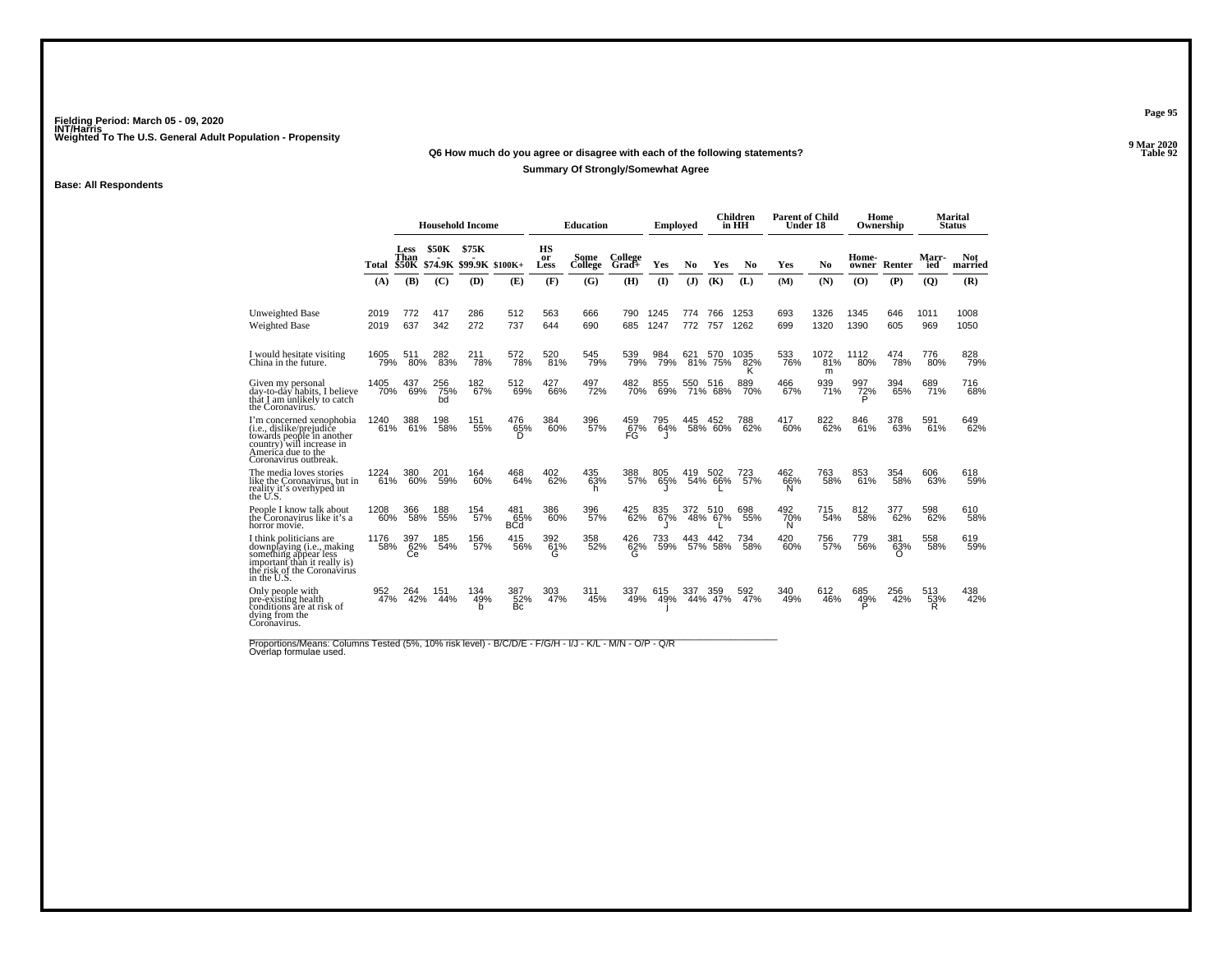### **Q6 How much do you agree or disagree with each of the following statements?**

### **Summary Of Strongly/Somewhat Agree**

### **Base: All Respondents**

|                                                                                                                                                                        | Total        | <b>Feel Know-</b><br>ledgeable<br>About Coro-<br>navirus | Do Not<br><b>Feel Know-</b><br>ledgeable<br>About Coro-<br>navirus |
|------------------------------------------------------------------------------------------------------------------------------------------------------------------------|--------------|----------------------------------------------------------|--------------------------------------------------------------------|
|                                                                                                                                                                        | (A)          | (B)                                                      | (C)                                                                |
| Unweighted Base<br>Weighted Base                                                                                                                                       | 2019<br>2019 | 1541<br>1536                                             | 478<br>483                                                         |
| I would hesitate visiting<br>China in the future.                                                                                                                      | 1605<br>79%  | 1231<br>80%                                              | 374<br>77%                                                         |
| Given my personal<br>day-to-day habits, I believe<br>thất I am únlikely to catch<br>the Coronavirus.                                                                   | 1405<br>70%  | 1099<br>72%                                              | 306<br>63%                                                         |
| I'm concerned xenophobia<br>( <i>i.e.</i> , dislike/prejudice<br>towards people in another<br>country) will increase in<br>America due to the<br>Coronavirus outbreak. | 1240<br>61%  | 954<br>62%                                               | 286<br>59%                                                         |
| The media loves stories<br>like the Coronavirus, but in<br>reality it's overhyped in<br>the U.S.                                                                       | 1224<br>61%  | 982<br>64%<br>С                                          | 243<br>50%                                                         |
| People I know talk about<br>the Coronavirus like it's a<br>horror movie.                                                                                               | 1208<br>60%  | 944<br>61%<br>С                                          | 264<br>55%                                                         |
| I think politicians are<br>downplaying (i.e., making<br>something appear less<br>important than it really is)<br>the risk of the Coronavirus<br>in the U.S.            | 1176<br>58%  | 898<br>58%                                               | 278<br>58%                                                         |
| Only people with<br>pre-existing health<br>conditions are at risk of<br>dying from the<br>Coronavirus.                                                                 | 952<br>47%   | 805<br>52%                                               | 147<br>30%                                                         |

Proportions/Means: Columns Tested (5%, 10% risk level) - B/C<br>Overlap formulae used.

**Page 96**

**9 Mar 2020<br>Table 93 P** Table 93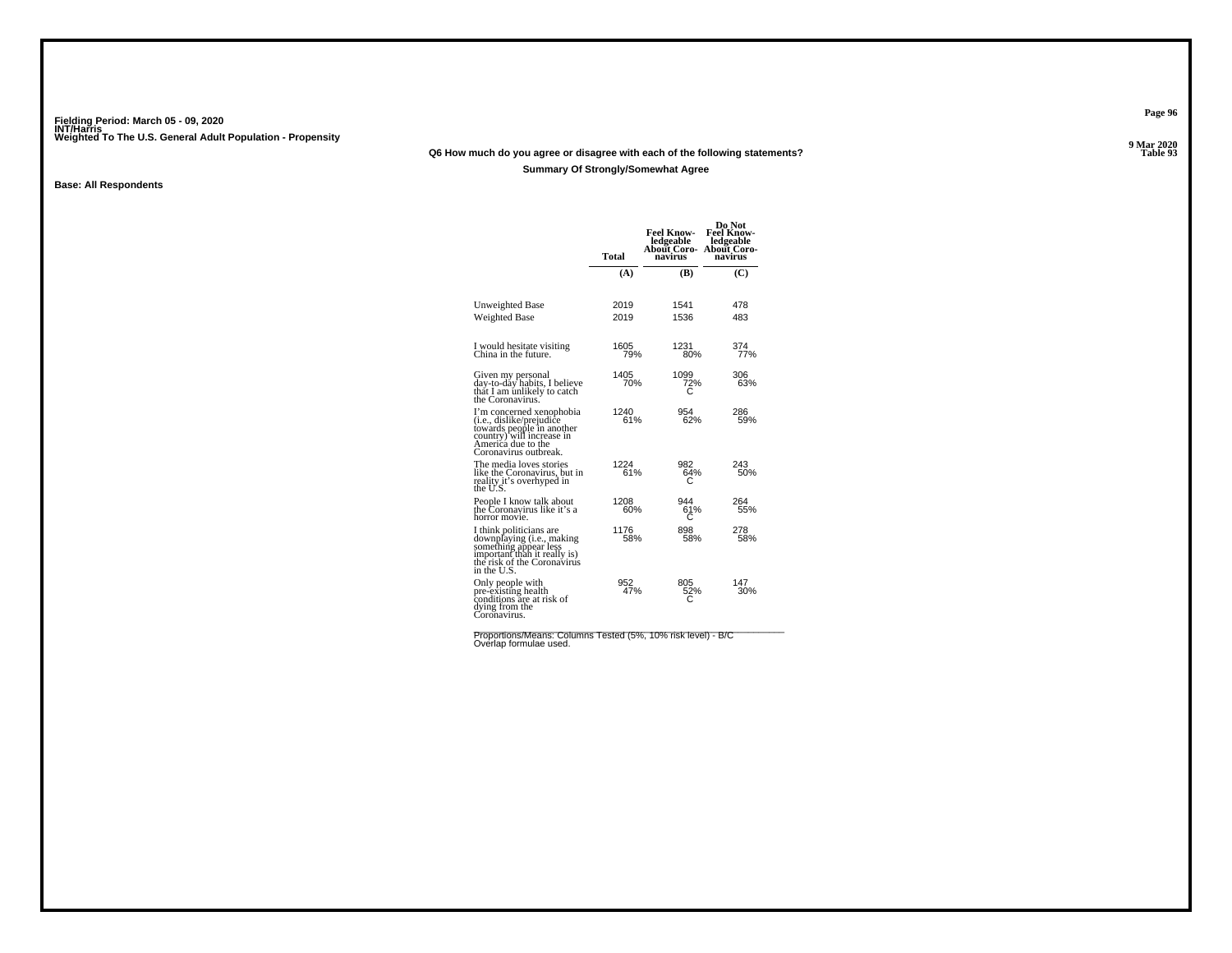#### **Q6 How much do you agree or disagree with each of the following statements?Properties and the Contract of the Contract of Table 94 Summary Of Strongly/Somewhat Disagree**

### **Base: All Respondents**

|                                                                                                                                                                      |              | Gender     |              |                  |                 | Age              |                                |                                |                 |                 | Male Age    |                |                    | <b>Female Age</b>     |                 |                       |                          |                          |                | Region                |                                 |            |
|----------------------------------------------------------------------------------------------------------------------------------------------------------------------|--------------|------------|--------------|------------------|-----------------|------------------|--------------------------------|--------------------------------|-----------------|-----------------|-------------|----------------|--------------------|-----------------------|-----------------|-----------------------|--------------------------|--------------------------|----------------|-----------------------|---------------------------------|------------|
|                                                                                                                                                                      | Total        | Male       | Female       |                  |                 |                  | 55-64                          |                                |                 |                 | 45.54       |                | 65+                | 18-34                 | 35-44           |                       | 55-64                    | $65+$                    | North-<br>east | South                 | Mid-<br>west                    | West       |
|                                                                                                                                                                      | (A)          | (B)        | (C)          | (D)              | (E)             | (F)              | (G)                            | (H)                            | $($ $\Gamma$    | $($ $)$         | (K)         | (L)            | (M)                | (N)                   | (0)             | (P)                   | $\overline{Q}$           | (R)                      | (S)            | (T)                   | (U)                             | (V)        |
| <b>Unweighted Base</b><br>Weighted Base                                                                                                                              | 2019<br>2019 | 907<br>971 | 1112<br>1048 | 622<br>593       | 341<br>331      | 318<br>329       | 345<br>338                     | 393<br>428                     | 272<br>291      | 161<br>$165*$   | 139<br>158* | 147<br>$162*$  | 188<br>194         | 350<br>302            | 180<br>165      | 179<br>170            | 198<br>176               | 205<br>235               | 457<br>354     | 822<br>772            | 402<br>423                      | 338<br>469 |
| Only people with<br>pre-existing health<br>conditions are at risk of<br>dying from the<br>Coronavirus.                                                               | 1067<br>53%  | 502<br>52% | 565<br>54%   | 293<br>49%       | 178<br>54%      | 162<br>49%       | $^{211}_{62\%}$<br><b>DeFH</b> | 223<br>52%                     | 136<br>47%      | 90<br>54%       | 70<br>44%   | 98<br>60%      | 109<br>56%         | 158<br>52%            | 89<br>54%       | 92<br>54%             | 113<br>64%<br><b>NoR</b> | 113<br>48%               | 157<br>44%     | $^{436}_{57\%}$<br>ŚV | $^{248}_{\substack{59\%\\\$V}}$ | 226<br>48% |
| I think politicians are<br>downplaying ( <i>i.e.</i> , making<br>something appear less<br>important than it really is)<br>the risk of the Coronavirus<br>in the U.S. | 843<br>42%   | 395<br>41% | 448<br>43%   | 240<br>40%       | 136<br>41%      | 143<br>44%       | 137<br>41%                     | 187<br>44%                     | 117<br>40%      | 63<br>38%       | 63<br>39%   | 68<br>42%      | 84<br>44%          | 123<br>41%            | 72<br>44%       | 81<br>47%             | 69<br>39%                | 102<br>44%               | 150<br>42%     | 315<br>41%            | 205<br>48%<br>tV                | 174<br>37% |
| People I know talk about<br>the Coronavirus like it's a<br>horror movie.                                                                                             | 811<br>40%   | 377<br>39% | 435<br>41%   | 165<br>28%       | 102<br>31%      | 127<br>39%<br>D. | 156<br>_46%<br>DĚ              | 262<br>61%<br><b>DEFG</b>      | 83 <sub>%</sub> | 49<br>30%       | 61<br>38%   | 66<br>40%      | 119<br>61%<br>ijkl | 82 <sub>7%</sub>      | 53<br>32%       | 66<br>39%<br>Ñ        | 90<br>51%<br><b>NOp</b>  | 143<br>61%<br><b>NOP</b> | 128<br>36%     | 306<br>40%            | 195<br>46%<br>St                | 182<br>39% |
| The media loves stories<br>like the Coronavirus, but in<br>reality it's overhyped in<br>the U.S.                                                                     | 795<br>39%   | 375<br>39% | 420<br>40%   | 177<br>30%       | 119<br>36%      | 134<br>41%<br>D. | 155<br>46%<br>DE               | 210<br>$\overline{AB}$ %<br>DE | 97<br>33%       | 57<br>34%       | 63<br>40%   | 70<br>43%      | 87<br>45%          | 79<br>26%             | 62<br>38%       | 71<br>42%             | 85<br>48%<br>N           | 122<br>$\frac{52}{100}$  | 120<br>34%     | 326<br>42%            | 177<br>42%<br>s                 | 171<br>37% |
| I'm concerned xenophobia<br>(i.e., dislike/prejudice<br>towards people in another<br>country) will increase in<br>America due to the<br>Coronavirus outbreak.        | 779<br>39%   | 378<br>39% | 401<br>38%   | 224<br>38%       | 114<br>35%      | 127<br>39%       | 133<br>39%                     | 181<br>42%<br>e                | 122<br>42%      | 57<br>34%       | 64<br>41%   | 63<br>39%      | 72<br>37%          | 103<br>34%            | 58<br>35%       | 62<br>37%             | 70<br>40%                | 109<br>46%<br><b>No</b>  | 116<br>33%     | 303<br>39%            | 183<br>43%                      | 178<br>38% |
| Given my personal<br>day-to-day habits, I believe<br>that I am unlikely to catch<br>the Coronavirus.                                                                 | 614<br>30%   | 271<br>28% | 344<br>33%   | 194<br>33%<br>н  | 109<br>33%<br>н | 103<br>31%<br>h  | 107<br>32%<br>н                | 100<br>23%                     | 88<br>30%       | 59<br>35%<br>M  | 38<br>24%   | 51<br>32%<br>M | 34<br>18%          | 106<br>35%            | 50<br>30%       | 65<br>38%<br>rK       | 56<br>32%                | 66<br>28%<br>m           | 96<br>27%      | 242<br>31%            | 135<br>32%                      | 142<br>30% |
| I would hesitate visiting<br>China in the future.                                                                                                                    | 414<br>21%   | 216<br>22% | 198<br>19%   | 139<br>24%<br>GH | 92<br>28%<br>GĤ | 70<br>21%<br>G   | 44<br>13%                      | 69<br>16%                      | 72<br>25%       | 50<br>30%<br>LM | 35<br>22%   | 26<br>16%      | 33<br>17%          | 68<br>22%<br>$\Omega$ | 42<br>26%<br>QR | 35<br>20%<br>$\Omega$ | 18<br>10%                | 36<br>15%                | 82<br>23%      | 154<br>20%            | 67<br>16%                       | 110<br>24% |

Proportions/Means: Columns Tested (5%, 10% risk level) - B/C - D/E/F/G/H - I/J/K/L/M - N/O/P/Q/R - I/N - J/O - K/P - L/Q - M/R - S/T/U/V<br>Overlap formulae used. \*small base

**Page 97**

**9 Mar 2020<br>Table 94**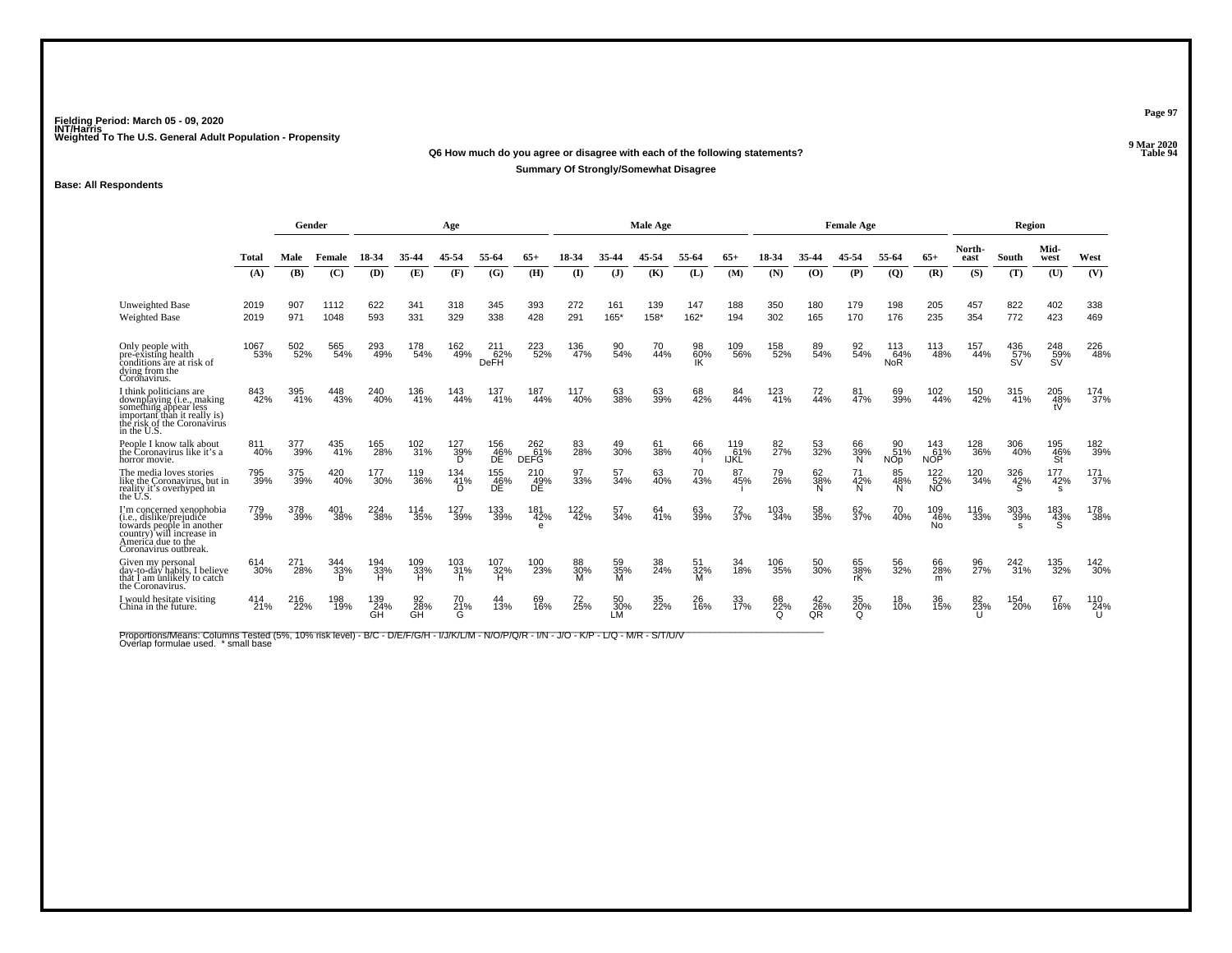### **Q6 How much do you agree or disagree with each of the following statements?**

### **Summary Of Strongly/Somewhat Disagree**

### **Base: All Respondents**

|                                                                                                                                                               |             |                              |                            | <b>Household Income</b>          |                 |                  | <b>Education</b>              |                  | <b>Employed</b> |            |                | Children<br>in HH | <b>Parent of Child</b><br>Under 18 |                 |                       | Home<br>Ownership  |              | Marital<br><b>Status</b> |
|---------------------------------------------------------------------------------------------------------------------------------------------------------------|-------------|------------------------------|----------------------------|----------------------------------|-----------------|------------------|-------------------------------|------------------|-----------------|------------|----------------|-------------------|------------------------------------|-----------------|-----------------------|--------------------|--------------|--------------------------|
|                                                                                                                                                               | Total       | Less<br>Than<br><b>\$50K</b> | <b>\$50K</b>               | \$75K<br>\$74.9K \$99.9K \$100K+ |                 | HS<br>or<br>Less | Some<br><b>College</b>        | College<br>Grad+ | Yes             | No         | Yes            | No                | Yes                                | No              | Home-<br>owner        | Renter             | Marr-<br>ied | <b>Not</b><br>married    |
|                                                                                                                                                               | (A)         | (B)                          | (C)                        | (D)                              | (E)             | (F)              | (G)                           | (H)              | $($ $\Gamma$    | (J)        | (K)            | (L)               | (M)                                | (N)             | (0)                   | (P)                | (Q)          | (R)                      |
| Unweighted Base                                                                                                                                               | 2019        | 772                          | 417                        | 286                              | 512             | 563              | 666                           | 790              | 1245            | 774        | 766            | 1253              | 693                                | 1326            | 1345                  | 646                | 1011         | 1008                     |
| Weighted Base                                                                                                                                                 | 2019        | 637                          | 342                        | 272                              | 737             | 644              | 690                           | 685              | 1247            | 772        | 757            | 1262              | 699                                | 1320            | 1390                  | 605                | 969          | 1050                     |
| Only people with<br>pre-existing health<br>conditions are at risk of<br>dying from the<br>Coronavirus.                                                        | 1067<br>53% | 372<br>58%<br>dÉ             | 191<br>56%<br>e            | 138<br>51%                       | 350<br>48%      | 340<br>53%       | 379<br>55%                    | 348<br>51%       | 632<br>51%      | 435        | 398<br>56% 53% | 670<br>53%        | 359<br>51%                         | 708<br>54%      | 704<br>51%            | 349<br>58%<br>O    | 456<br>47%   | 612<br>58%<br>Q          |
| I think politicians are<br>downplaying (i.e., making<br>something appear less<br>important than it really is)<br>the risk of the Coronavirus<br>in the U.S.   | 843<br>42%  | 239<br>38%                   | 156<br>$^{46}_{\sub{B}}$ % | 116<br>43%                       | 322<br>44%<br>h | 252<br>39%       | 332<br>$\frac{48}{\text{FH}}$ | 259<br>38%       | 515<br>41%      | 328        | 315<br>43% 42% | 528<br>42%        | 278<br>40%                         | 565<br>43%      | 610<br>$\frac{44}{5}$ | 223<br>37%         | 411<br>42%   | 432<br>41%               |
| People I know talk about<br>the Coronavirus like it's a<br>horror movie.                                                                                      | 811<br>40%  | 270<br>$^{42\%}_{E}$         | 153<br>45%<br>Е            | 118<br>43%<br>e                  | 256<br>35%      | 258<br>40%       | 294<br>43%                    | 260<br>38%       | 412<br>33%      | 399        | 247<br>52% 33% | 564<br>45%<br>κ   | 206<br>30%                         | 605<br>46%<br>M | 578<br>42%            | 228<br>38%         | 371<br>38%   | 440<br>42%               |
| The media loves stories<br>like the Coronavirus, but in<br>reality it's overhyped in<br>the U.S.                                                              | 795<br>39%  | 256<br>40%                   | 141<br>41%                 | 108<br>40%                       | 269<br>36%      | 242<br>38%       | 256<br>37%                    | 297<br>43%<br>g  | 442<br>35%      | 352<br>46% | 255<br>34%     | 539<br>43%        | 237<br>34%                         | 558<br>42%<br>м | 536<br>39%            | 251<br>42%         | 363<br>37%   | 432<br>41%               |
| I'm concerned xenophobia<br>(i.e., dislike/prejudice<br>towards people in another<br>country) will increase in<br>America due to the<br>Coronavirus outbreak. | 779<br>39%  | 248<br>39%                   | 144<br>42%                 | 121<br>45%<br>E                  | 261<br>35%      | 260<br>40%<br>н  | 294<br>43%<br>Ĥ               | 225<br>33%       | 453<br>36%      | 327        | 305<br>42% 40% | 474<br>38%        | 281<br>40%                         | 498<br>38%      | 544<br>39%            | 227 <sub>37%</sub> | 378<br>39%   | 401<br>38%               |
| Given my personal<br>day-to-dáy habits, I believe<br>thất I am únlikely to catch<br>the Coronavirus.                                                          | 614<br>30%  | 200<br>31%<br>c              | 86<br>25%                  | 90<br>33%<br>c                   | 225<br>31%      | 217<br>34%       | 194<br>28%                    | 203<br>30%       | 392<br>31%      | 29%        | 24<br>32%      | 373<br>30%        | 233<br>33%                         | 381<br>29%      | 393<br>28%            | 211<br>35%         | 280<br>29%   | 334<br>32%               |
| I would hesitate visiting<br>China in the future.                                                                                                             | 414<br>21%  | 125<br>20%                   | 59<br>17%                  | 61<br>22%                        | 165<br>22%      | 123<br>19%       | 145<br>21%                    | 146<br>21%       | 264<br>21%      | 150<br>19% | 187<br>25%     | 227<br>18%        | 166<br>24%<br>n                    | 249<br>19%      | 278<br>20%            | 130<br>22%         | 192<br>20%   | 222<br>21%               |

Proportions/Means: Columns Tested (5%, 10% risk level) - B/C/D/E - F/G/H - I/J - K/L - M/N - O/P - Q/R<br>Overlap formulae used.

**Page 98**

**9 Mar 2020<br>Table 95 Properties and the set of the set of the set of the set of the set of the set of the set of the set of the set of the set of the set of the set of the set of the set of the set of the set of the set of the set of the set**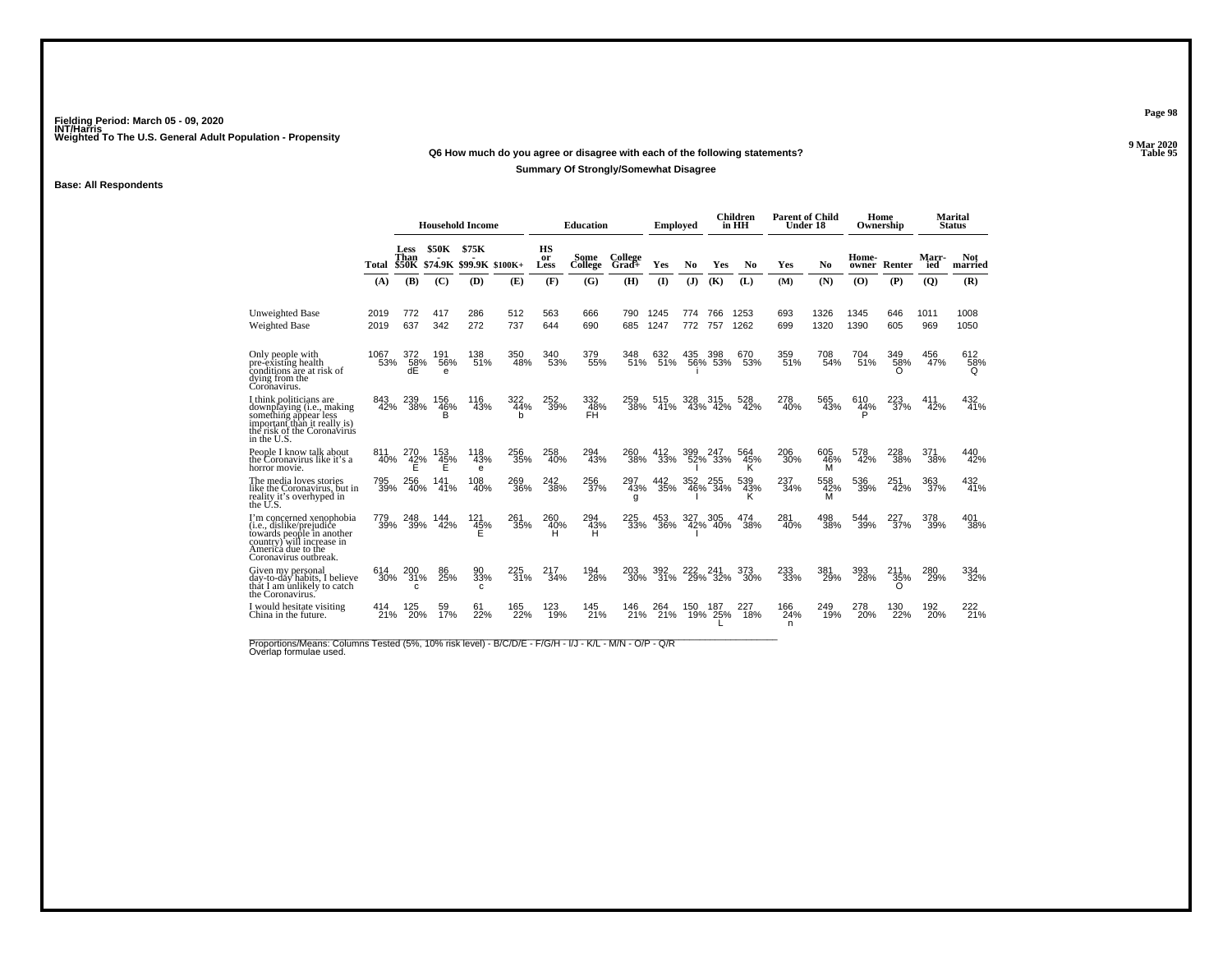### **Q6 How much do you agree or disagree with each of the following statements?**

### **Summary Of Strongly/Somewhat Disagree**

### **Base: All Respondents**

|                                                                                                                                                                        | Total       | <b>Feel Know-</b><br>ledgeable<br>About Coro-<br>navirus | Do Not<br><b>Feel Know-</b><br>ledgeable<br>About Coro-<br>navirus |
|------------------------------------------------------------------------------------------------------------------------------------------------------------------------|-------------|----------------------------------------------------------|--------------------------------------------------------------------|
|                                                                                                                                                                        | (A)         | (B)                                                      | (C)                                                                |
| Unweighted Base                                                                                                                                                        | 2019        | 1541                                                     | 478                                                                |
| Weighted Base                                                                                                                                                          | 2019        | 1536                                                     | 483                                                                |
| Only people with<br>pre-existing health<br>conditions are at risk of<br>dying from the<br>Coronavirus.                                                                 | 1067<br>53% | 731<br>48%                                               | 336<br>70%<br>в                                                    |
| I think politicians are<br>downplaying (i.e., making<br>something appear less<br>important than it really is)<br>the risk of the Coronavirus<br>in the U.S.            | 843<br>42%  | 638<br>42%                                               | 205<br>42%                                                         |
| People I know talk about<br>the Coronavirus like it's a<br>horror movie.                                                                                               | 811<br>40%  | 592<br>39%                                               | 219<br>45%<br>в                                                    |
| The media loves stories<br>like the Coronayirus, but in<br>reality it's overhyped in<br>the U.S.                                                                       | 795<br>39%  | 554<br>36%                                               | 240<br>50%<br>в                                                    |
| I'm concerned xenophobia<br>( <i>i.e.</i> , dislike/prejudice<br>towards people in another<br>country) will increase in<br>America due to the<br>Coronavirus outbreak. | 779<br>39%  | 582<br>38%                                               | 198<br>41%                                                         |
| Given my personal<br>day-to-day habits, I believe<br>that I am unlikely to catch<br>the Coronavirus.                                                                   | 614<br>30%  | 436<br>28%                                               | 178<br>37%<br>в                                                    |
| I would hesitate visiting<br>China in the future.                                                                                                                      | 414<br>21%  | 305<br>20%                                               | 109<br>23%                                                         |

Proportions/Means: Columns Tested (5%, 10% risk level) - B/C<br>Overlap formulae used.

**Page 99**

**9 Mar 2020<br>Table 96 Properties and the set of the set of the set of the set of the set of the set of the set of the set of the set of the set of the set of the set of the set of the set of the set of the set of the set of the set of the set**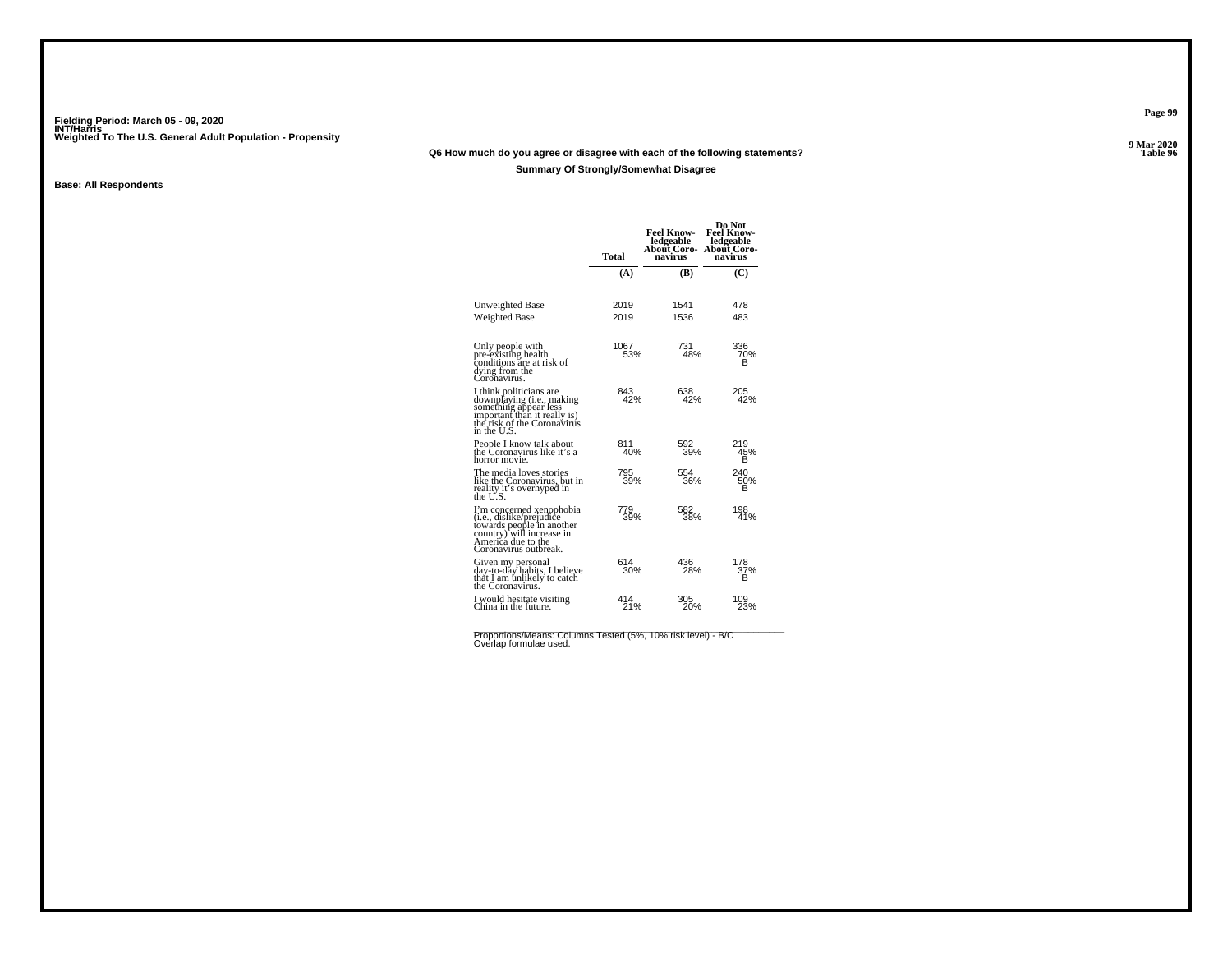**Q6\_1 How much do you agree or disagree with each of the following statements?The media loves stories like the Coronavirus, but in reality it's overhyped in the U.S.**

### **Base: All Respondents**

|                                         |              | Gender      |              |                   |                  | Age             |                  |                  |                 |                      | Male Age       |                   |             | <b>Female Age</b>         |                 |                        |                 |                               | Region           |             |              |             |
|-----------------------------------------|--------------|-------------|--------------|-------------------|------------------|-----------------|------------------|------------------|-----------------|----------------------|----------------|-------------------|-------------|---------------------------|-----------------|------------------------|-----------------|-------------------------------|------------------|-------------|--------------|-------------|
|                                         | Total        | Male        | Female       | 18-34             | 35.44            | 45-54           | 55-64            | $65+$            | 18-34           | 35.44                | 45-54          | 55-64             | $65+$       | 18-34                     | 35-44           | 45.54                  | 55-64           | $65+$                         | North-<br>east   | South       | Mid-<br>west | West        |
|                                         | (A)          | (B)         | (C)          | (D)               | (E)              | (F)             | (G)              | (H)              | $\mathbf{I}$    | $\mathbf{J}$         | (K)            | (L)               | (M)         | (N)                       | (0)             | (P)                    | $\overline{Q}$  | (R)                           | (S)              | (T)         | (U)          | (V)         |
| <b>Unweighted Base</b><br>Weighted Base | 2019<br>2019 | 907<br>971  | 1112<br>1048 | 622<br>593        | 341<br>331       | 318<br>329      | 345<br>338       | 393<br>428       | 272<br>291      | 161<br>165*          | 139<br>158*    | 147<br>$162*$     | 188<br>194  | 350<br>302                | 180<br>165      | 179<br>170             | 198<br>176      | 205<br>235                    | 457<br>354       | 822<br>772  | 402<br>423   | 338<br>469  |
| Strongly/Somewhat Agree<br>(Net)        | 1224<br>61%  | 596<br>61%  | 629<br>60%   | 416<br>70%<br>FGH | 212<br>64%<br>GH | 194<br>59%      | 184<br>54%       | 219<br>51%       | 194<br>67%<br>m | 109<br>66%           | 95<br>60%      | $\frac{92}{57\%}$ | 106<br>55%  | 222<br>74%<br><b>OPQR</b> | 103<br>62%<br>R | 99<br>58%              | 92%             | 112<br>48%                    | 234<br>66%<br>Tu | 446<br>58%  | 246<br>58%   | 298<br>63%  |
| Strongly agree                          | 547<br>27%   | 280<br>29%  | 268<br>26%   | 184<br>31%        | 102<br>31%<br>н  | $^{106}_{32\%}$ | 84<br>25%<br>H   | 70<br>16%        | 90<br>31%       | 57<br>$\frac{34}{M}$ | 56<br>35%<br>M | 45<br>28%<br>m    | 31<br>16%   | 94<br>31%<br>aR           | 45<br>27%       | 50<br>29%<br>R         | 39<br>22%       | 39<br>17%                     | 96<br>27%        | 190<br>25%  | 108<br>25%   | 153<br>33%  |
| Somewhat agree                          | 677<br>34%   | 316<br>33%  | 361<br>34%   | 232<br>39%<br>FĞ  | 109<br>33%       | 88<br>27%       | 99<br>29%        | 148<br>35%       | 104<br>36%      | 51<br>31%            | 39<br>25%      | 47<br>29%         | 75<br>39%   | 128<br>43%<br>PQR         | 58<br>35%       | 49<br>29%              | 52<br>30%       | 73<br>31%                     | 138<br>39%       | 256<br>33%  | 139<br>33%   | 145<br>31%  |
| Strongly/Somewhat<br>Disagree (Net)     | 795<br>39%   | 375<br>39%  | 420<br>40%   | 177<br>$30\%$     | 119<br>36%       | 134<br>41%<br>D | 155<br>46%<br>DĚ | 210<br>49%<br>DĚ | 97<br>33%       | 57<br>34%            | 63<br>40%      | 70<br>43%         | 87<br>45%   | 79<br>26%                 | 62<br>38%       | 71<br>42%              | 85<br>48%       | 122 <sub>%</sub><br><b>NO</b> | 120<br>34%       | 326<br>42%  | 177<br>42%   | 171<br>37%  |
| Somewhat disagree                       | 471<br>23%   | 217<br>22%  | 254<br>24%   | 115<br>19%        | 85<br>26%        | 78<br>24%       | 82<br>24%        | 111<br>26%       | 59<br>20%       | 37<br>22%            | 39<br>25%      | 40<br>25%         | 42<br>22%   | 56<br>19%                 | 48<br>29%       | 39<br>23%              | 41<br>23%       | 69<br>29%<br>N                | 67<br>19%        | 197<br>25%  | 105<br>25%   | 103<br>22%  |
| Strongly disagree                       | 323<br>16%   | 158<br>16%  | 166<br>16%   | 61<br>10%         | 34<br>10%        | 56<br>17%<br>De | 73<br>22%<br>DE  | 99<br>23%<br>DE  | 38<br>13%       | 20<br>12%            | 24<br>15%      | 30<br>18%         | 45<br>23%   | $^{23}_{8\%}$             | 14<br>8%        | 32<br>19%<br><b>NO</b> | 43<br>25%<br>NO | 53<br>23%<br><b>NO</b>        | 54<br>15%        | 129<br>17%  | 72<br>17%    | 68<br>15%   |
| Sigma                                   | 2019<br>100% | 971<br>100% | 1048<br>100% | 593<br>100%       | 331<br>100%      | 329<br>100%     | 338<br>100%      | 428<br>100%      | 291<br>100%     | 165<br>100%          | 158<br>100%    | 162<br>100%       | 194<br>100% | 302<br>100%               | 165<br>100%     | 170<br>100%            | 176<br>100%     | 235<br>100%                   | 354<br>100%      | 772<br>100% | 423<br>100%  | 469<br>100% |

Proportions/Means: Columns Tested (5%, 10% risk level) - B/C - D/E/F/G/H - I/J/K/L/M - N/O/P/Q/R - I/N - J/O - K/P - L/Q - M/R - S/T/U/V<br>Overlap formulae used. \*small base

**Page 100**

**9 Mar 2020<br>Table 97 Properties and the set of the set of the set of the set of the set of the set of the set of the set of the set of the set of the set of the set of the set of the set of the set of the set of the set of the set of the set**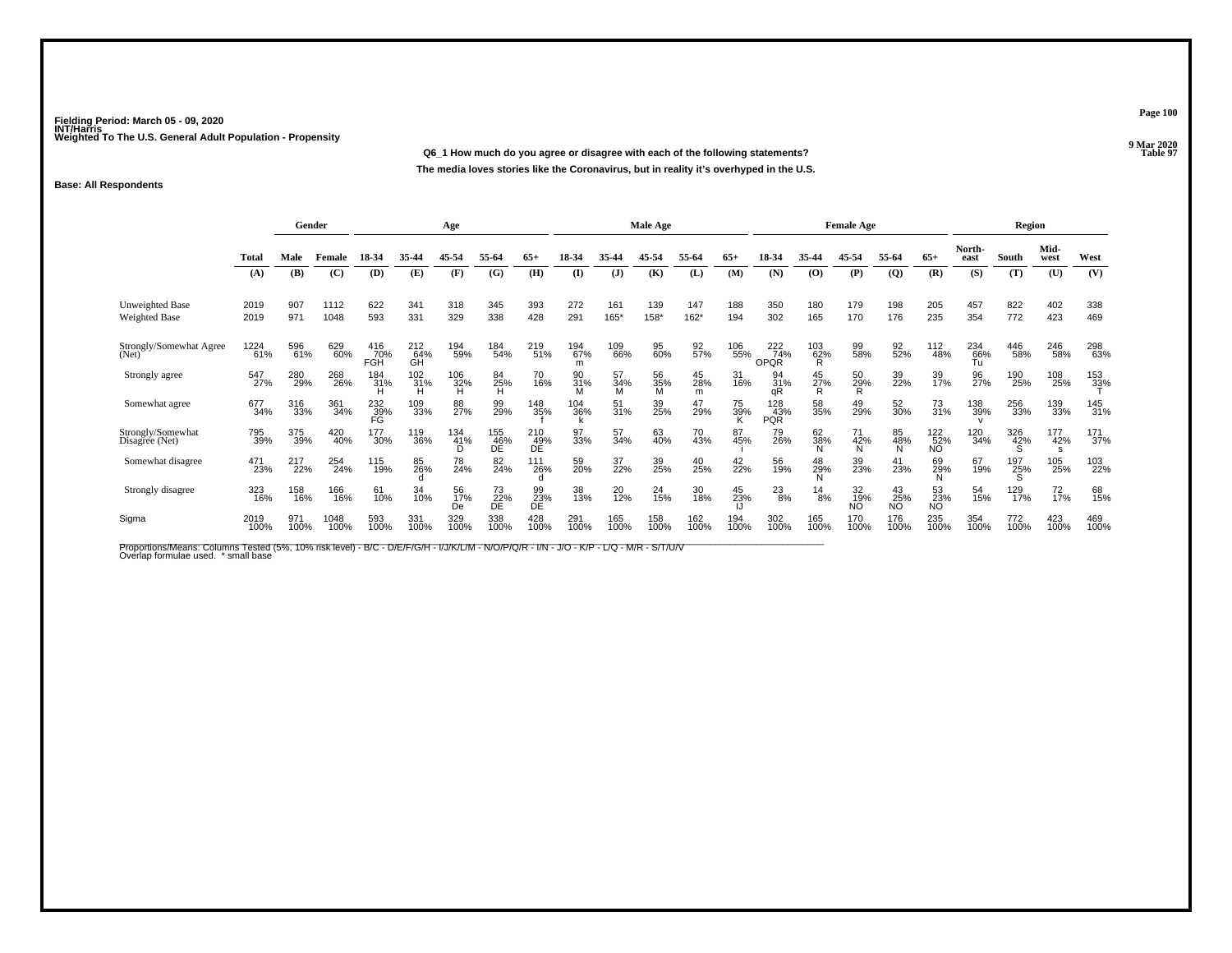### **Q6\_1 How much do you agree or disagree with each of the following statements?**

**The media loves stories like the Coronavirus, but in reality it's overhyped in the U.S.**

### **Base: All Respondents**

|                                         |              | <b>Household Income</b>             |              |                                  | <b>Education</b> |                  | <b>Employed</b> |                  |              | <b>Children</b><br>in HH | <b>Parent of Child</b><br>Under 18 |                | Home            | Ownership       |                | <b>Marital</b><br><b>Status</b> |                 |                       |
|-----------------------------------------|--------------|-------------------------------------|--------------|----------------------------------|------------------|------------------|-----------------|------------------|--------------|--------------------------|------------------------------------|----------------|-----------------|-----------------|----------------|---------------------------------|-----------------|-----------------------|
|                                         | Total        | <b>Less</b><br>Than<br><b>\$50K</b> | <b>\$50K</b> | \$75K<br>\$74.9K \$99.9K \$100K+ |                  | HS<br>or<br>Less | Some<br>College | College<br>Grad+ | <b>Yes</b>   | N <sub>0</sub>           | Yes                                | N <sub>0</sub> | Yes             | N <sub>0</sub>  | Home-<br>owner | Renter                          | Marr-<br>ied    | <b>Not</b><br>married |
|                                         | (A)          | (B)                                 | (C)          | (D)                              | (E)              | (F)              | (G)             | (H)              | $\mathbf{I}$ | ( <b>J</b> )             | (K)                                | (L)            | (M)             | (N)             | $\mathbf{(O)}$ | (P)                             | (Q)             | (R)                   |
| <b>Unweighted Base</b><br>Weighted Base | 2019<br>2019 | 772<br>637                          | 417<br>342   | 286<br>272                       | 512<br>737       | 563<br>644       | 666<br>690      | 790<br>685       | 1245<br>1247 | 774<br>772               | 766<br>757                         | 1253<br>1262   | 693<br>699      | 1326<br>1320    | 1345<br>1390   | 646<br>605                      | 1011<br>969     | 1008<br>1050          |
| Strongly/Somewhat Agree<br>(Net)        | 1224<br>61%  | 380<br>60%                          | 201<br>59%   | 164<br>60%                       | 468<br>64%       | 402<br>62%       | 435<br>63%      | 388<br>57%       | 805<br>65%   | 419                      | 502<br>54% 66%                     | 723<br>57%     | 462<br>66%<br>N | 763<br>58%      | 853<br>61%     | 354<br>58%                      | 606<br>63%      | 618<br>59%            |
| Strongly agree                          | 547<br>27%   | 156<br>24%                          | 79<br>23%    | 81<br>30%                        | 226<br>31%<br>bc | 188<br>29%       | 181<br>26%      | 178<br>26%       | 381<br>31%   | 166                      | 251<br>22% 33%                     | 296<br>23%     | 240<br>34%<br>N | 307<br>23%      | 392<br>28%     | 145<br>24%                      | 293<br>30%<br>R | 254 <sub>%</sub>      |
| Somewhat agree                          | 677<br>34%   | 225<br>35%                          | 121<br>36%   | 84<br>31%                        | 242<br>33%       | 214<br>33%       | 254<br>37%      | 210<br>31%       | 424<br>34%   | 253<br>33%               | 250<br>33%                         | 427<br>34%     | 222<br>32%      | 455<br>34%      | 462<br>33%     | 208<br>34%                      | 313<br>32%      | 364<br>35%            |
| Strongly/Somewhat<br>Disagree (Net)     | 795<br>39%   | 256<br>40%                          | 141<br>41%   | 108<br>40%                       | 269<br>36%       | 242<br>38%       | 256<br>37%      | 297<br>43%       | 442<br>35%   | 352                      | 255<br>46% 34%                     | 539<br>43%     | 237<br>34%      | 558<br>42%<br>M | 536<br>39%     | 251<br>42%                      | 363<br>37%      | 432<br>41%            |
| Somewhat disagree                       | 471<br>23%   | 151<br>24%                          | 79<br>23%    | 75<br>28%                        | 160<br>22%       | 133<br>21%       | 163<br>24%      | 175<br>25%       | 278<br>22%   | 193<br>25%               | 162<br>21%                         | 309<br>25%     | 146<br>21%      | 325<br>25%      | 322<br>23%     | 146<br>24%                      | 223<br>23%      | 248<br>24%            |
| Strongly disagree                       | 323<br>16%   | 105<br>17%                          | 62<br>18%    | 32<br>12%                        | 108<br>15%       | 109<br>17%       | 92<br>13%       | 123<br>18%<br>a  | 164<br>13%   | 159<br>21%               | 93<br>12%                          | 230<br>18%     | 91<br>13%       | 232<br>18%<br>м | 215<br>15%     | 105<br>17%                      | 140<br>14%      | 183<br>17%            |
| Sigma                                   | 2019<br>100% | 637<br>100%                         | 342<br>100%  | 272<br>100%                      | 737<br>100%      | 644<br>100%      | 690<br>100%     | 685<br>100%      | 247<br>100%  | 772                      | 757<br>100% 100%                   | 1262<br>100%   | 699<br>100%     | 1320<br>100%    | 390<br>100%    | 605<br>100%                     | 969<br>100%     | 1050<br>100%          |

Proportions/Means: Columns Tested (5%, 10% risk level) - B/C/D/E - F/G/H - I/J - K/L - M/N - O/P - Q/R<br>Overlap formulae used.

**Page 101**

**9 Mar 2020<br>Table 98 Table 98**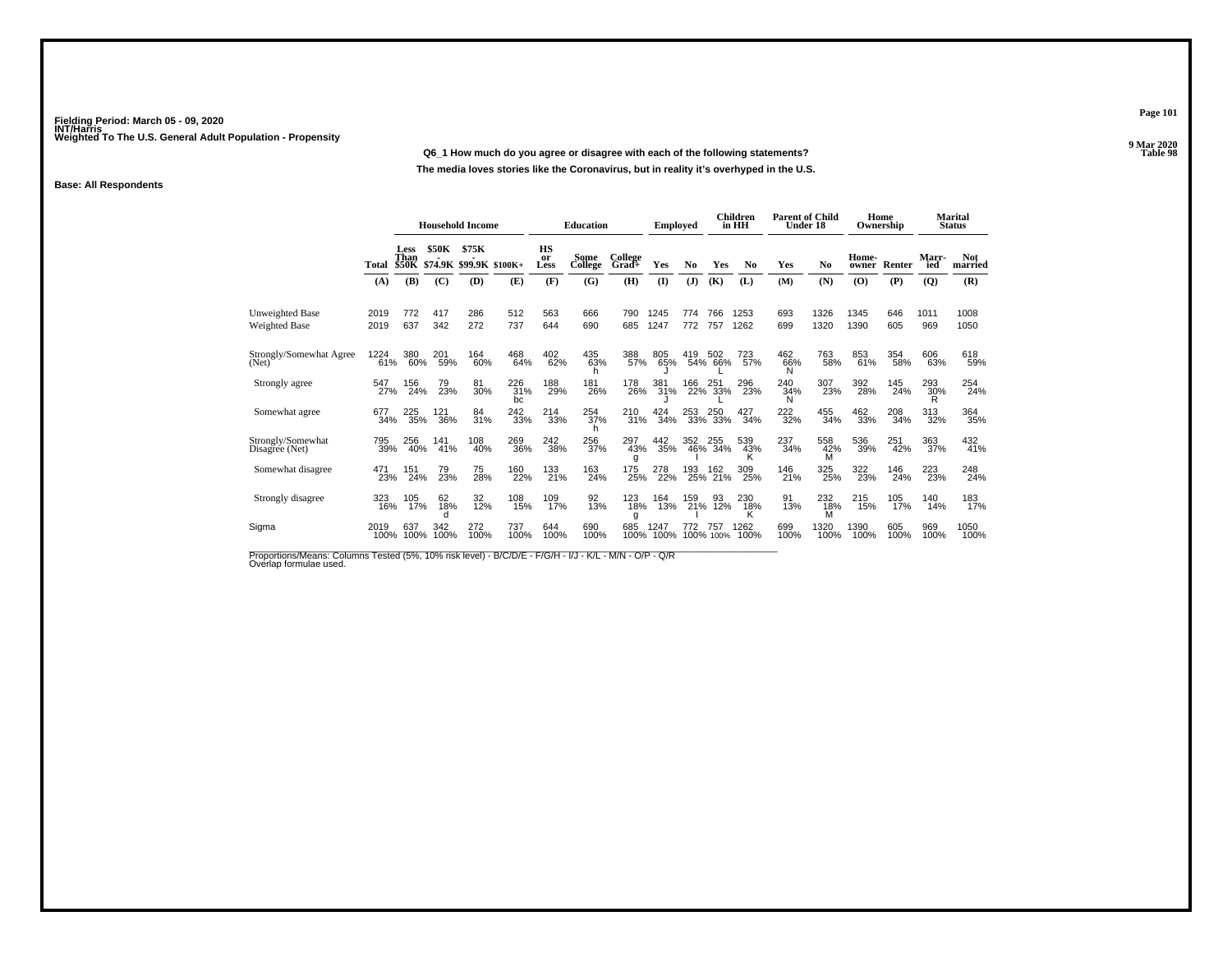### **Q6\_1 How much do you agree or disagree with each of the following statements?**

**The media loves stories like the Coronavirus, but in reality it's overhyped in the U.S.**

### **Base: All Respondents**

|                                     | <b>Total</b> | <b>Feel Know-</b><br>ledgeable<br>About Coro-<br>navirus | Do Not<br><b>Feel Know-</b><br>ledgeable<br>About Coro-<br>navirus |
|-------------------------------------|--------------|----------------------------------------------------------|--------------------------------------------------------------------|
|                                     | (A)          | (B)                                                      | (C)                                                                |
| Unweighted Base                     | 2019         | 1541                                                     | 478                                                                |
| Weighted Base                       | 2019         | 1536                                                     | 483                                                                |
| Strongly/Somewhat Agree<br>(Net)    | 1224<br>61%  | 982<br>64%<br>С                                          | 243<br>50%                                                         |
| Strongly agree                      | 547<br>27%   | 466<br>30%                                               | 81<br>17%                                                          |
| Somewhat agree                      | 677<br>34%   | 516<br>34%                                               | 162<br>33%                                                         |
| Strongly/Somewhat<br>Disagree (Net) | 795<br>39%   | 554<br>36%                                               | 240<br>50%<br>в                                                    |
| Somewhat disagree                   | 471<br>23%   | 319<br>21%                                               | 152<br>31%<br>в                                                    |
| Strongly disagree                   | 323<br>16%   | 235<br>15%                                               | 89<br>18%                                                          |
| Sigma                               | 2019<br>100% | 1536<br>100%                                             | 483<br>100%                                                        |

Proportions/Means: Columns Tested (5%, 10% risk level) - B/C<br>Overlap formulae used.

**Page 102**

**9 Mar 2020<br>Table 99 Table 99**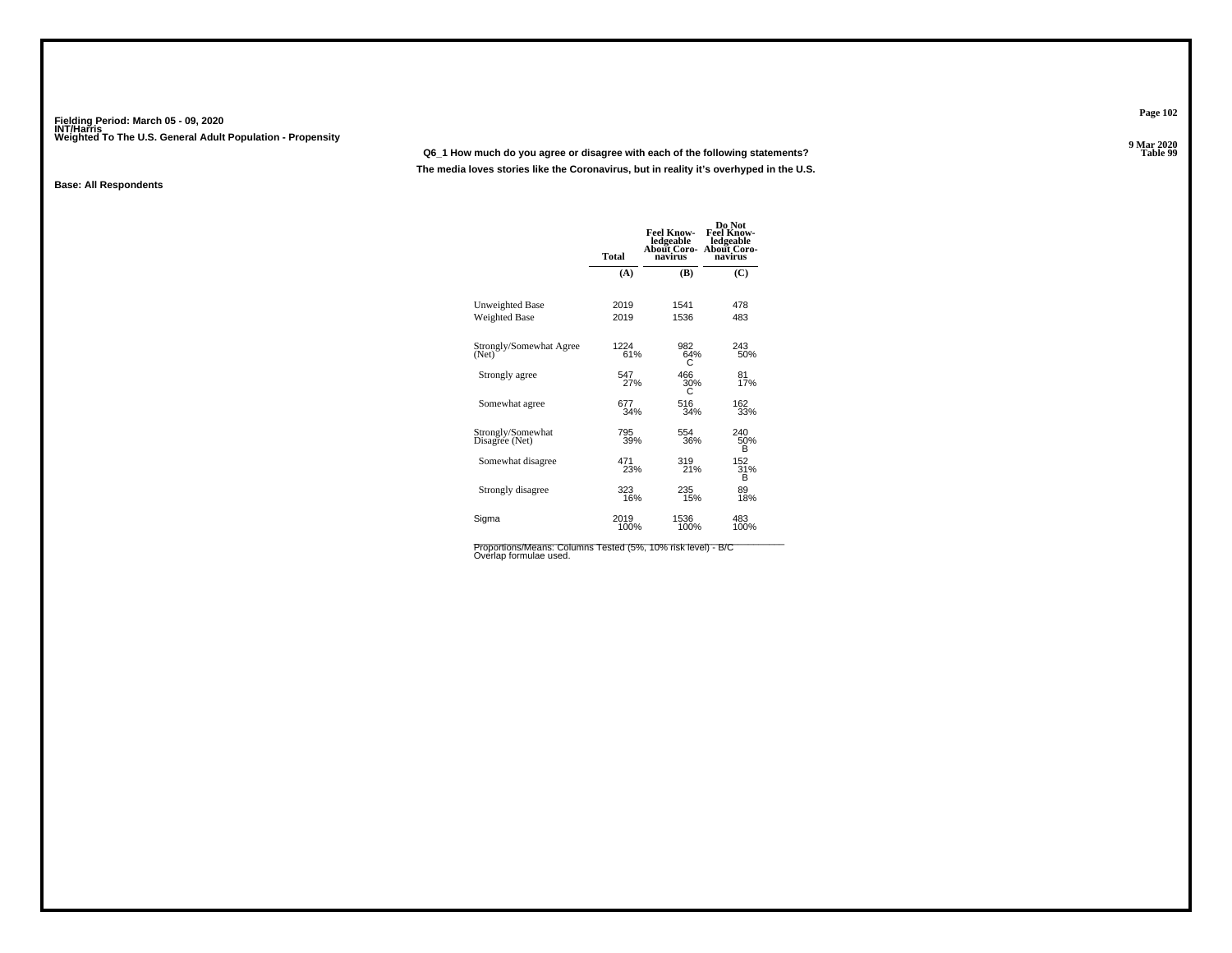**Q6\_2 How much do you agree or disagree with each of the following statements?Properties and the contract of the Contract of Table 100 People I know talk about the Coronavirus like it's a horror movie.**

### **Base: All Respondents**

|                                         |                     | Gender          |              |                                            |                  | Age             |                  |                                   |                  |                 | Male Age       |                  |                           | <b>Female Age</b>        |                       |                       |                         |                          | Region         |             |                  |             |
|-----------------------------------------|---------------------|-----------------|--------------|--------------------------------------------|------------------|-----------------|------------------|-----------------------------------|------------------|-----------------|----------------|------------------|---------------------------|--------------------------|-----------------------|-----------------------|-------------------------|--------------------------|----------------|-------------|------------------|-------------|
|                                         | <b>Total</b>        | Male            | Female       | 18-34                                      | 35-44            | 45-54           | 55-64            | $65+$                             | 18-34            | 35.44           | 45-54          | 55-64            | $65+$                     | 18-34                    | 35-44                 | 45-54                 | 55-64                   | $65+$                    | North-<br>east | South       | Mid-<br>west     | West        |
|                                         | (A)                 | (B)             | (C)          | (D)                                        | (E)              | (F)             | (G)              | (H)                               | $\mathbf{I}$     | (J)             | (K)            | (L)              | (M)                       | (N)                      | (0)                   | (P)                   | $\overline{Q}$          | (R)                      | (S)            | (T)         | (U)              | (V)         |
| Unweighted Base<br><b>Weighted Base</b> | 2019<br>2019        | 907<br>971      | 1112<br>1048 | 622<br>593                                 | 341<br>331       | 318<br>329      | 345<br>338       | 393<br>428                        | 272<br>291       | 161<br>$165*$   | 139<br>158*    | 147<br>162*      | 188<br>194                | 350<br>302               | 180<br>165            | 179<br>170            | 198<br>176              | 205<br>235               | 457<br>354     | 822<br>772  | 402<br>423       | 338<br>469  |
| Strongly/Somewhat Agree<br>(Net)        | <sup>1208</sup> 60% | 594<br>61%      | 614<br>59%   | 428<br>72%<br><b>FGH</b>                   | 229<br>69%<br>ĞĤ | 202<br>61%<br>н | 182%<br>н        | <sup>167</sup> 39%                | 209<br>72%       | 116<br>70%<br>М | 98<br>62%      | 97<br>60%<br>м   | 75<br>39%                 | 220<br>73%<br><b>PQR</b> | 112<br>68%<br>QŘ      | $^{104}_{61\%}$<br>qR | 86<br>49%               | 92<br>39%                | 226<br>64%     | 466<br>60%  | 228<br>54%       | 287<br>61%  |
| Strongly agree                          | 468<br>23%          | 214<br>22%      | 254<br>24%   | 201<br>34%<br>eFGH                         | 89<br>27%<br>qΗ  | 75<br>23%<br>H  | 65<br>19%<br>H   | 38<br>9%                          | 82<br>28%<br>M   | 44<br>27%<br>M  | 40<br>25%<br>M | $^{32}_{20\%}$   | $^{16}_{8\%}$             | 119<br>40%<br>OPQRI      | 44<br>27%             | 35<br>21%<br>R        | 34<br>19%<br>R          | $^{22}_{9%}$             | 94<br>27%      | 173<br>22%  | 83<br>20%        | 118<br>25%  |
| Somewhat agree                          | 740<br>37%          | 380<br>39%<br>c | 360<br>34%   | $\overset{227}{\underset{\text{H}}{38\%}}$ | 140<br>42%<br>Н  | 127<br>39%      | 117<br>35%       | 129<br>30%                        | 127<br>44%<br>Mn | 72<br>43%<br>m  | 58<br>37%      | 65<br>40%        | 59<br>31%                 | 100<br>33%               | 68<br>41%<br>$\alpha$ | 69<br>41%<br>qr       | 52<br>30%               | 70<br>30%                | 132<br>37%     | 293<br>38%  | 146<br>34%       | 169<br>36%  |
| Strongly/Somewhat<br>Disagree (Net)     | 811<br>40%          | 377<br>39%      | 435<br>41%   | 165<br>28%                                 | 102<br>31%       | 127<br>39%<br>D | 156<br>46%<br>DÉ | 262 <sub>61%</sub><br><b>DEFG</b> | 83<br>28%        | 49<br>30%       | 61<br>38%      | 66<br>40%        | 119<br>61%<br><b>IJKL</b> | 82 <sub>7%</sub>         | 53<br>32%             | 66<br>39%             | 90<br>51%<br><b>NOp</b> | 143<br>61%<br><b>NOP</b> | 128<br>36%     | 306<br>40%  | 195<br>46%<br>St | 182<br>39%  |
| Somewhat disagree                       | 487<br>24%          | 221<br>23%      | 266<br>25%   | 101<br>17%                                 | 69<br>21%        | 83<br>25%<br>D  | 79<br>23%<br>d   | 155<br>36%<br>DEFG                | 47<br>16%        | 32<br>19%       | 45<br>28%      | 28<br>18%        | 69<br>36%<br>IJL          | 54<br>18%                | 37<br>22%             | 38<br>22%             | 51<br>29%<br>Ni         | 86<br>37%<br>NOP         | 78<br>22%      | 196<br>25%  | 108<br>26%       | 104<br>22%  |
| Strongly disagree                       | 325<br>16%          | 156<br>16%      | 169<br>16%   | 64<br>11%                                  | 33<br>10%        | 44<br>13%       | 76<br>23%<br>DEF | 107<br>25%<br>DEF                 | 36<br>12%        | 17<br>10%       | 16<br>10%      | 37<br>23%<br>IJK | 50<br>26%<br>IJŔ          | $^{28}_{9%}$             | 16<br>10%             | $^{28}_{17\%}$        | 39<br>22%<br>NO         | 57<br>24%<br><b>NO</b>   | 50<br>14%      | 110<br>14%  | 86<br>20%<br>s"  | 79<br>17%   |
| Sigma                                   | 2019<br>100%        | 971<br>100%     | 1048<br>100% | 593<br>100%                                | 331<br>100%      | 329<br>100%     | 338<br>100%      | 428<br>100%                       | 291<br>100%      | 165<br>100%     | 158<br>100%    | 162<br>100%      | 194<br>100%               | 302<br>100%              | 165<br>100%           | 170<br>100%           | 176<br>100%             | 235<br>100%              | 354<br>100%    | 772<br>100% | 423<br>100%      | 469<br>100% |

Proportions/Means: Columns Tested (5%, 10% risk level) - B/C - D/E/F/G/H - I/J/K/L/M - N/O/P/Q/R - I/N - J/O - K/P - L/Q - M/R - S/T/U/V<br>Overlap formulae used. \*small base

**9 Mar 2020<br>Table 100** 

**Page 103**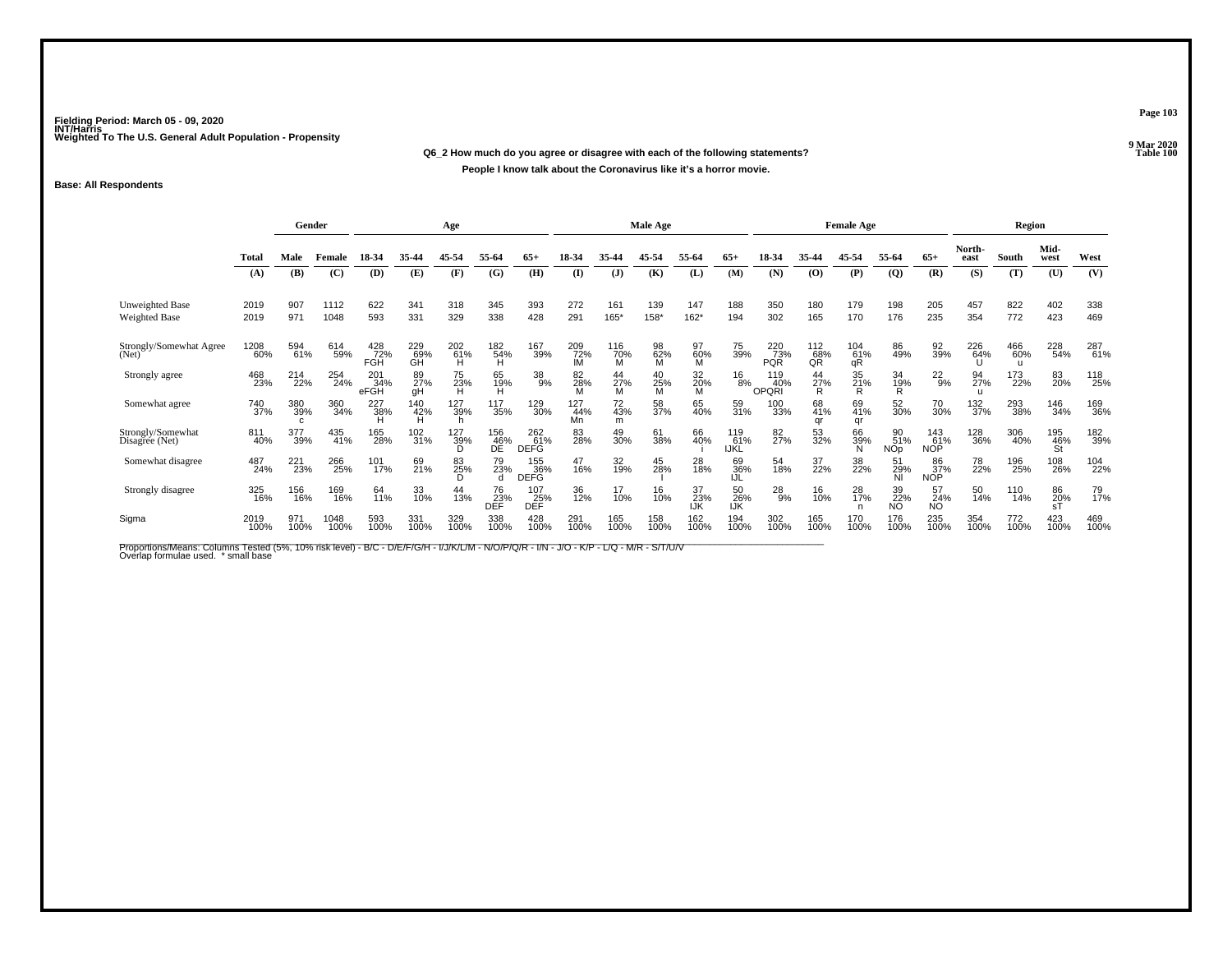### **Q6\_2 How much do you agree or disagree with each of the following statements?**

### **People I know talk about the Coronavirus like it's a horror movie.**

### **Base: All Respondents**

|                                         |              | <b>Household Income</b>      |                     |                                  | <b>Education</b>         |                         | <b>Employed</b> |                  |              | <b>Children</b><br>in HH | <b>Parent of Child</b><br>Under 18 |                 |                 | Home<br>Ownership |                | <b>Marital</b><br><b>Status</b> |                     |                       |
|-----------------------------------------|--------------|------------------------------|---------------------|----------------------------------|--------------------------|-------------------------|-----------------|------------------|--------------|--------------------------|------------------------------------|-----------------|-----------------|-------------------|----------------|---------------------------------|---------------------|-----------------------|
|                                         | Total        | Less<br>Than<br><b>\$50K</b> | <b>\$50K</b>        | \$75K<br>\$74.9K \$99.9K \$100K+ |                          | <b>HS</b><br>or<br>Less | Some<br>College | College<br>Grad+ | Yes          | No                       | Yes                                | N <sub>0</sub>  | Yes             | No                | Home-<br>owner | Renter                          | <b>Marr-</b><br>ied | <b>Not</b><br>married |
|                                         | (A)          | (B)                          | (C)                 | (D)                              | (E)                      | (F)                     | (G)             | (H)              | $\mathbf{I}$ | (J)                      | (K)                                | (L)             | (M)             | (N)               | (O)            | (P)                             | (Q)                 | (R)                   |
| <b>Unweighted Base</b><br>Weighted Base | 2019<br>2019 | 772<br>637                   | 417<br>342          | 286<br>272                       | 512<br>737               | 563<br>644              | 666<br>690      | 790<br>685       | 1245<br>1247 | 774<br>772               | 766<br>757                         | 1253<br>1262    | 693<br>699      | 1326<br>1320      | 1345<br>1390   | 646<br>605                      | 1011<br>969         | 1008<br>1050          |
| Strongly/Somewhat Agree<br>(Net)        | 1208<br>60%  | 366<br>58%                   | 188<br>55%          | 154<br>57%                       | 481<br>65%<br><b>BCd</b> | 386<br>60%              | 396<br>57%      | 425<br>62%       | 835<br>67%   | 372                      | 510<br>48% 67%                     | 698<br>55%      | 492<br>70%<br>N | 715<br>54%        | 812<br>58%     | 377<br>62%                      | 598<br>62%          | 610<br>58%            |
| Strongly agree                          | 468<br>23%   | 132<br>21%                   | 83<br>24%           | 54<br>20%                        | 196<br>27%               | 167<br>26%              | 154<br>22%      | 146<br>21%       | 338<br>27%   | 130                      | 239<br>17% 32%                     | 228<br>18%      | 222%<br>N       | 246<br>19%        | 305<br>22%     | 152<br>25%                      | 243<br>25%          | 225<br>21%            |
| Somewhat agree                          | 740<br>37%   | 235<br>37%                   | 105<br>31%          | 100<br>37%                       | 285<br>39%<br>c          | 219<br>34%              | 242<br>35%      | 279<br>41%<br>fg | 497<br>40%   | 243<br>31%               | 270<br>36%                         | 470<br>37%      | 271<br>39%      | 470<br>36%        | 507<br>36%     | 225<br>37%                      | 355<br>37%          | 385<br>37%            |
| Strongly/Somewhat<br>Disagree (Net)     | 811<br>40%   | 270<br>42%<br>Е              | 153<br>45%<br>Ė     | 118<br>43%<br>е                  | 256<br>35%               | 258<br>40%              | 294<br>43%      | 260<br>38%       | 412<br>33%   | 399                      | 247<br>52% 33%                     | 564<br>45%<br>ĸ | 206<br>30%      | 605<br>46%<br>M   | 578<br>42%     | 228<br>38%                      | 371<br>38%          | 440<br>42%            |
| Somewhat disagree                       | 487<br>24%   | 175<br>27%                   | 81<br>24%           | 60<br>22%                        | 165<br>22%               | 145<br>22%              | 176<br>25%      | 166<br>24%       | 257<br>21%   | 230                      | 145<br>30% 19%                     | 342<br>27%      | 127<br>18%      | 359<br>27%        | 344<br>25%     | 141<br>23%                      | 236<br>24%          | 250<br>24%            |
| Strongly disagree                       | 325<br>16%   | 95<br>15%                    | 72<br>$rac{21}{BE}$ | 57<br>21%<br>bE                  | 90<br>12%                | 113<br>18%              | 118<br>17%      | 94<br>14%        | 156<br>12%   | 169<br>22%               | 102<br>14%                         | 222<br>18%      | 79<br>11%       | 246<br>19%<br>M   | 234<br>17%     | 86<br>14%                       | 134<br>14%          | 190<br>18%<br>q       |
| Sigma                                   | 2019<br>100% | 637<br>100%                  | 342<br>100%         | 272<br>100%                      | 737<br>100%              | 644<br>100%             | 690<br>100%     | 685<br>100%      | 1247<br>100% | 772                      | 75.<br>100% 100%                   | 1262<br>100%    | 699<br>100%     | 1320<br>100%      | 1390<br>100%   | 605<br>100%                     | 969<br>100%         | 1050<br>100%          |

Proportions/Means: Columns Tested (5%, 10% risk level) - B/C/D/E - F/G/H - I/J - K/L - M/N - O/P - Q/R<br>Overlap formulae used.

**Page 104**

**9 Mar 2020<br>Table 101 Properties and the Contract of the Contract of Table 101**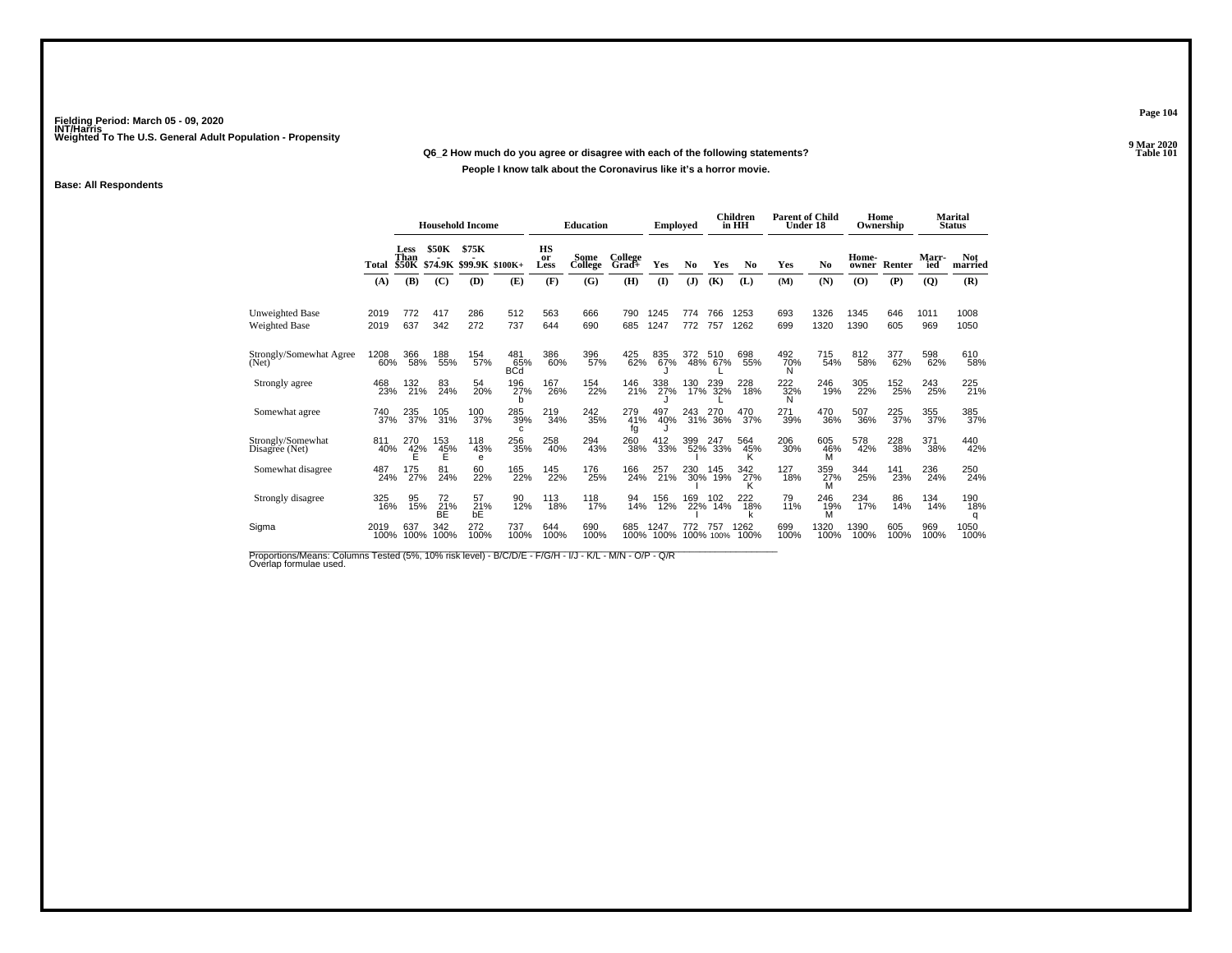### **Q6\_2 How much do you agree or disagree with each of the following statements?**

**People I know talk about the Coronavirus like it's a horror movie.**

### **Base: All Respondents**

|                                     | <b>Total</b> | Feel Know-<br>ledgeable<br>About Coro-<br>navirus | Do Not<br><b>Feel Know-</b><br>ledgeable<br><b>About Coro-</b><br>navirus |
|-------------------------------------|--------------|---------------------------------------------------|---------------------------------------------------------------------------|
|                                     | (A)          | (B)                                               | (C)                                                                       |
| Unweighted Base                     | 2019         | 1541                                              | 478                                                                       |
| <b>Weighted Base</b>                | 2019         | 1536                                              | 483                                                                       |
| Strongly/Somewhat Agree<br>(Net)    | 1208<br>60%  | 944<br>61%<br>С                                   | 264<br>55%                                                                |
| Strongly agree                      | 468<br>23%   | 387<br>25%                                        | 81<br>17%                                                                 |
| Somewhat agree                      | 740<br>37%   | 557<br>36%                                        | 183<br>38%                                                                |
| Strongly/Somewhat<br>Disagree (Net) | 811<br>40%   | 592<br>39%                                        | 219<br>45%<br>в                                                           |
| Somewhat disagree                   | 487<br>24%   | 368<br>24%                                        | 119<br>25%                                                                |
| Strongly disagree                   | 325<br>16%   | 224<br>15%                                        | 101<br>21%<br>B                                                           |
| Sigma                               | 2019<br>100% | 1536<br>100%                                      | 483<br>100%                                                               |

Proportions/Means: Columns Tested (5%, 10% risk level) - B/C<br>Overlap formulae used.

**Page 105**

**9 Mar 2020<br>Table 102 Properties and the contract of the Contract of Table 102**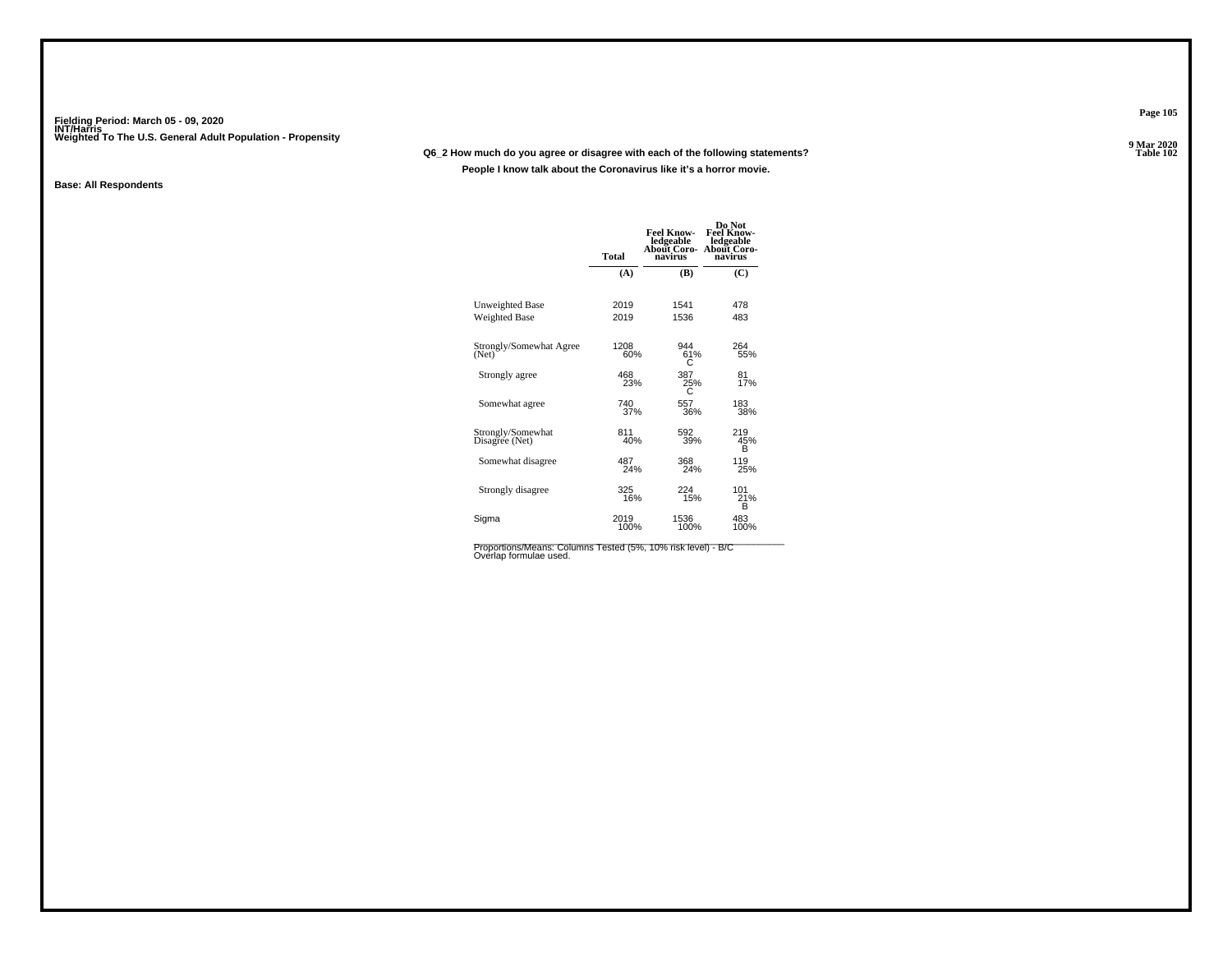#### **Q6\_3 How much do you agree or disagree with each of the following statements?Table 103**

**I'm concerned xenophobia (i.e., dislike/prejudice towards people in another country) will increase in America due to the Coronavirus outbreak.**

### **Base: All Respondents**

|                                                |              | Gender      |              |                               |             | Age            |             | Male Age<br><b>Female Age</b> |                  |                |                |                | Region           |             |                |                  |                |                         |                  |             |                 |                            |
|------------------------------------------------|--------------|-------------|--------------|-------------------------------|-------------|----------------|-------------|-------------------------------|------------------|----------------|----------------|----------------|------------------|-------------|----------------|------------------|----------------|-------------------------|------------------|-------------|-----------------|----------------------------|
|                                                | <b>Total</b> | Male        | Female       | 18-34                         | 35-44       | 45-54          | 55-64       | $65+$                         | 18-34            | 35-44          | 45-54          | 55-64          | $65+$            | 18-34       | 35-44          | 45-54            | 55-64          | $65+$                   | North-<br>east   | South       | Mid-<br>west    | West                       |
|                                                | (A)          | (B)         | (C)          | (D)                           | (E)         | (F)            | (G)         | (H)                           | $\mathbf{I}$     | ( <b>J</b> )   | (K)            | (L)            | (M)              | (N)         | (0)            | (P)              | $\overline{Q}$ | (R)                     | (S)              | (T)         | (U)             | (V)                        |
| <b>Unweighted Base</b><br><b>Weighted Base</b> | 2019<br>2019 | 907<br>971  | 1112<br>1048 | 622<br>593                    | 341<br>331  | 318<br>329     | 345<br>338  | 393<br>428                    | 272<br>291       | 161<br>165*    | 139<br>158*    | 147<br>$162*$  | 188<br>194       | 350<br>302  | 180<br>165     | 179<br>170       | 198<br>176     | 205<br>235              | 457<br>354       | 822<br>772  | 402<br>423      | 338<br>469                 |
| Strongly/Somewhat Agree<br>(Net)               | 1240<br>61%  | 593<br>61%  | 647<br>62%   | 369<br>62%                    | 216<br>65%  | 202<br>61%     | 206<br>61%  | 247<br>58%                    | 169<br>58%       | 109<br>66%     | 94<br>59%      | 99<br>61%      | 121<br>63%       | 199<br>66%  | 108<br>65%     | 108<br>63%       | 106<br>60%     | 126<br>54%              | 239<br>67%<br>tU | 469<br>61%  | 240<br>57%      | 292<br>62%                 |
| Strongly agree                                 | 459<br>23%   | 228<br>23%  | 231<br>22%   | 159<br>27%                    | 23%<br>H    | 82<br>25%<br>H | 85<br>25%   | 56<br>13%                     | 73<br>25%        | 38<br>23%<br>m | 43<br>27%<br>M | 48<br>30%<br>M | 26<br>13%        | 86<br>28%   | 39<br>23%<br>R | 39<br>23%<br>R   | 38<br>21%      | 30<br>13%               | 82<br>23%        | 174<br>22%  | 79<br>19%       | 124<br>26%<br>$\mathbf{u}$ |
| Somewhat agree                                 | 781<br>39%   | 365<br>38%  | 416<br>40%   | 210<br>35%                    | 140<br>42%  | 120<br>37%     | 120<br>35%  | 191<br>45%<br>Dfg             | 96<br>33%        | 71<br>43%      | 51<br>32%      | 52<br>32%      | 96<br>49%<br>IKL | 113<br>38%  | 69<br>42%      | 69<br>41%        | 69<br>39%      | 96<br>41%               | 157<br>44%       | 295<br>38%  | 161<br>38%      | 168<br>36%                 |
| Strongly/Somewhat<br>Disagree (Net)            | 779<br>39%   | 378<br>39%  | 401<br>38%   | <sup>224</sup> <sub>38%</sub> | 114<br>35%  | 127<br>39%     | 133<br>39%  | 181<br>42%<br>e               | 122 <sub>%</sub> | 57<br>34%      | 64<br>41%      | 63<br>39%      | $\frac{72}{37%}$ | 103<br>34%  | 58<br>35%      | 62 <sub>7%</sub> | 70<br>40%      | 109<br>46%<br><b>No</b> | 116<br>33%       | 303<br>39%  | 183<br>43%<br>Ŝ | 178<br>38%                 |
| Somewhat disagree                              | 460<br>23%   | 210<br>22%  | 250<br>24%   | 125<br>21%                    | 67<br>20%   | 68<br>21%      | 76<br>22%   | 125<br>29%<br>DEf             | 67<br>23%        | 28<br>17%      | 32<br>20%      | 37<br>23%      | 47<br>24%        | 58<br>19%   | 39<br>24%      | 36<br>21%        | 39<br>22%      | 78<br>33%<br>NoPQ       | 66<br>19%        | 183<br>24%  | 106<br>25%      | 105<br>22%                 |
| Strongly disagree                              | 319<br>16%   | 168<br>17%  | 152<br>14%   | 99<br>17%                     | 48<br>14%   | 59<br>18%      | 57<br>17%   | 57<br>13%                     | 55<br>19%        | 29<br>18%      | 33<br>21%      | 25<br>16%      | 26<br>13%        | 44<br>15%   | 19<br>11%      | 26<br>15%        | 31<br>18%      | 31<br>13%               | 49<br>14%        | 120<br>16%  | 77<br>18%       | 73<br>16%                  |
| Sigma                                          | 2019<br>100% | 971<br>100% | 1048<br>100% | 593<br>100%                   | 331<br>100% | 329<br>100%    | 338<br>100% | 428<br>100%                   | 291<br>100%      | 165<br>100%    | 158<br>100%    | 162<br>100%    | 194<br>100%      | 302<br>100% | 165<br>100%    | 170<br>100%      | 176<br>100%    | 235<br>100%             | 354<br>100%      | 772<br>100% | 423<br>100%     | 469<br>100%                |

Proportions/Means: Columns Tested (5%, 10% risk level) - B/C - D/E/F/G/H - I/J/K/L/M - N/O/P/Q/R - I/N - J/O - K/P - L/Q - M/R - S/T/U/V<br>Overlap formulae used. \*small base

**Page 106**

**9 Mar 2020<br>Table 103**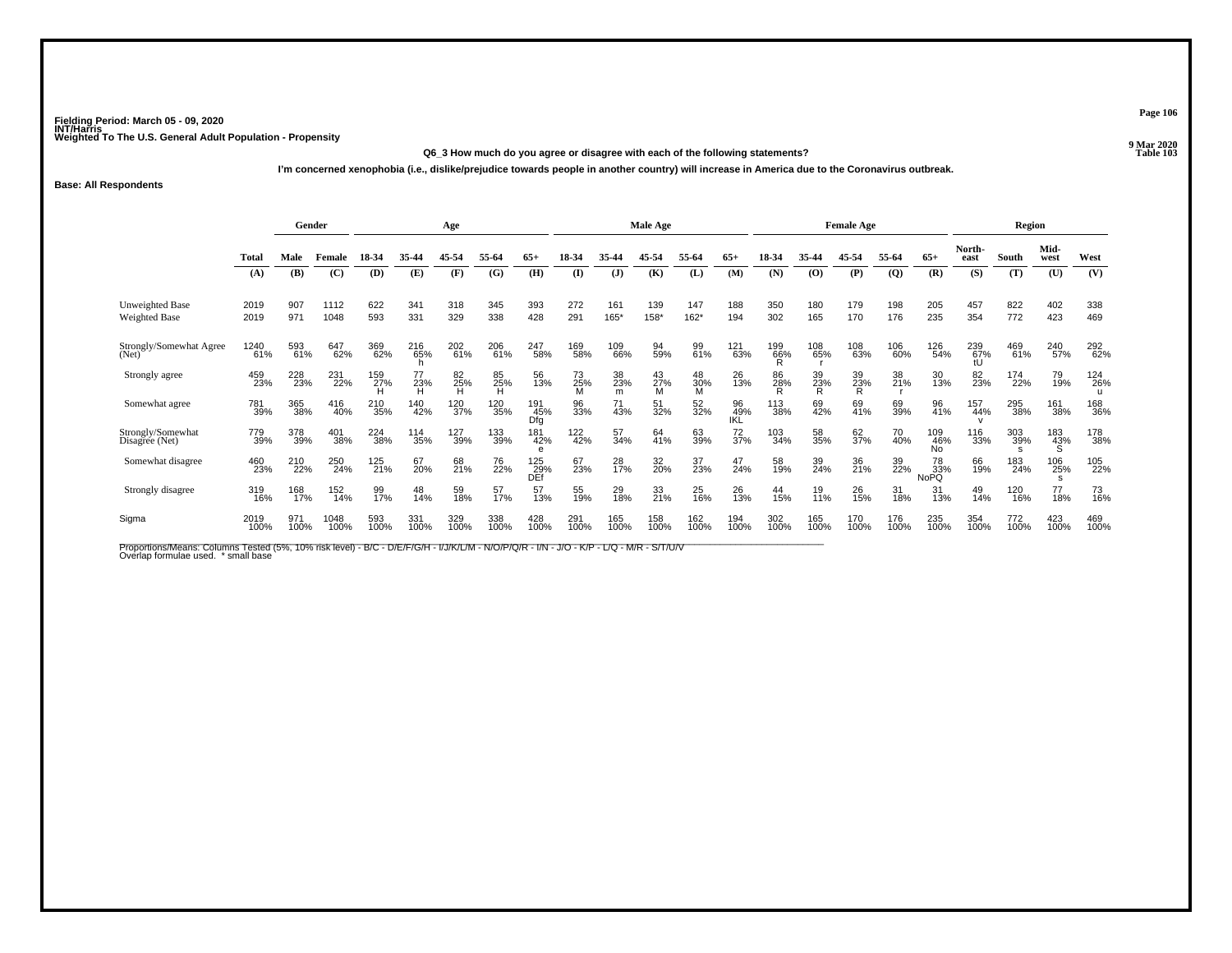### **Q6\_3 How much do you agree or disagree with each of the following statements?**

**I'm concerned xenophobia (i.e., dislike/prejudice towards people in another country) will increase in America due to the Coronavirus outbreak.**

**Base: All Respondents**

|                                     |              | <b>Household Income</b>      |              |                          | <b>Education</b> |                         | <b>Employed</b> |                  |              | Children<br>in HH | <b>Parent of Child</b> | Under 18       |             | Home<br>Ownership |                | Marital<br><b>Status</b> |              |                       |
|-------------------------------------|--------------|------------------------------|--------------|--------------------------|------------------|-------------------------|-----------------|------------------|--------------|-------------------|------------------------|----------------|-------------|-------------------|----------------|--------------------------|--------------|-----------------------|
|                                     | Total        | Less<br>Than<br><b>\$50K</b> | <b>\$50K</b> | \$75K<br>\$74.9K \$99.9K | $$100K+$         | <b>HS</b><br>or<br>Less | Some<br>College | College<br>Grad+ | Yes          | No                | Yes                    | N <sub>0</sub> | Yes         | N <sub>0</sub>    | Home-<br>owner | Renter                   | Marr-<br>ied | <b>Not</b><br>married |
|                                     | (A)          | (B)                          | (C)          | (D)                      | (E)              | (F)                     | (G)             | (H)              | $\mathbf{I}$ | (J)               | (K)                    | (L)            | (M)         | (N)               | (O)            | (P)                      | (Q)          | (R)                   |
| Unweighted Base<br>Weighted Base    | 2019<br>2019 | 772<br>637                   | 417<br>342   | 286<br>272               | 512<br>737       | 563<br>644              | 666<br>690      | 790<br>685       | 1245<br>1247 | 774<br>772        | 766<br>757             | 1253<br>1262   | 693<br>699  | 1326<br>1320      | 1345<br>1390   | 646<br>605               | 1011<br>969  | 1008<br>1050          |
| Strongly/Somewhat Agree<br>(Net)    | 1240<br>61%  | 388<br>61%                   | 198<br>58%   | 151<br>55%               | 476<br>65%<br>D  | 384<br>60%              | 396<br>57%      | 459<br>67%<br>FG | 795<br>64%   | 445               | 452<br>58% 60%         | 788<br>62%     | 417<br>60%  | 822<br>62%        | 846<br>61%     | 378<br>63%               | 591<br>61%   | 649<br>62%            |
| Strongly agree                      | 459<br>23%   | 136<br>21%                   | 69<br>20%    | 58<br>21%                | 190<br>26%       | 144<br>22%              | 145<br>21%      | 170<br>25%       | 313<br>25%   | 145               | 179<br>19% 24%         | 280<br>22%     | 170<br>24%  | 288<br>22%        | 298<br>21%     | 157<br>26%<br>$\Omega$   | 210<br>22%   | 249<br>24%            |
| Somewhat agree                      | 781<br>39%   | 252<br>40%                   | 129<br>38%   | 93<br>34%                | 285<br>39%       | 240<br>37%              | 251<br>36%      | 290<br>42%<br>g  | 481<br>39%   | 300<br>39%        | 273<br>36%             | 508<br>40%     | 247<br>35%  | 534<br>40%<br>m   | 547<br>39%     | 221<br>36%               | 381<br>39%   | 400<br>38%            |
| Strongly/Somewhat<br>Disagree (Net) | 779<br>39%   | 248<br>39%                   | 144<br>42%   | 121<br>45%               | 261<br>35%       | 260<br>40%<br>н         | 294<br>43%<br>н | 225<br>33%       | 453<br>36%   | 327<br>42%        | 305<br>40%             | 474<br>38%     | 281<br>40%  | 498<br>38%        | 544<br>39%     | 227<br>37%               | 378<br>39%   | 401<br>38%            |
| Somewhat disagree                   | 460<br>23%   | 153<br>24%                   | 86<br>25%    | 69<br>25%                | 151<br>20%       | 134<br>21%              | 178<br>26%      | 148<br>22%       | 272<br>22%   | 188<br>24%        | 169<br>22%             | 291<br>23%     | 163<br>23%  | 297<br>23%        | 319<br>23%     | 137<br>23%               | 227<br>23%   | 233<br>22%            |
| Strongly disagree                   | 319<br>16%   | 96<br>15%                    | 57<br>17%    | 53<br>19%                | 111<br>15%       | 125<br>19%              | 116<br>17%      | 78<br>11%        | 180<br>14%   | 139<br>18%        | 136<br>18%             | 183<br>15%     | 118<br>17%  | 201<br>15%        | 225<br>16%     | 90<br>15%                | 151<br>16%   | 168<br>16%            |
| Sigma                               | 2019<br>100% | 637<br>100%                  | 342<br>100%  | 272<br>100%              | 737<br>100%      | 644<br>100%             | 690<br>100%     | 685<br>100%      | 1247<br>100% | 772               | 757<br>100% 100%       | 1262<br>100%   | 699<br>100% | 1320<br>100%      | 1390<br>100%   | 605<br>100%              | 969<br>100%  | 1050<br>100%          |
|                                     |              |                              |              |                          |                  |                         | н               |                  |              |                   |                        |                |             |                   |                |                          |              |                       |

Proportions/Means: Columns Tested (5%, 10% risk level) - B/C/D/E - F/G/H - I/J - K/L - M/N - O/P - Q/R<br>Overlap formulae used.

**Page 107**

**9 Mar 2020<br>Table 104 Properties and the Contract of the Contract of Table 104**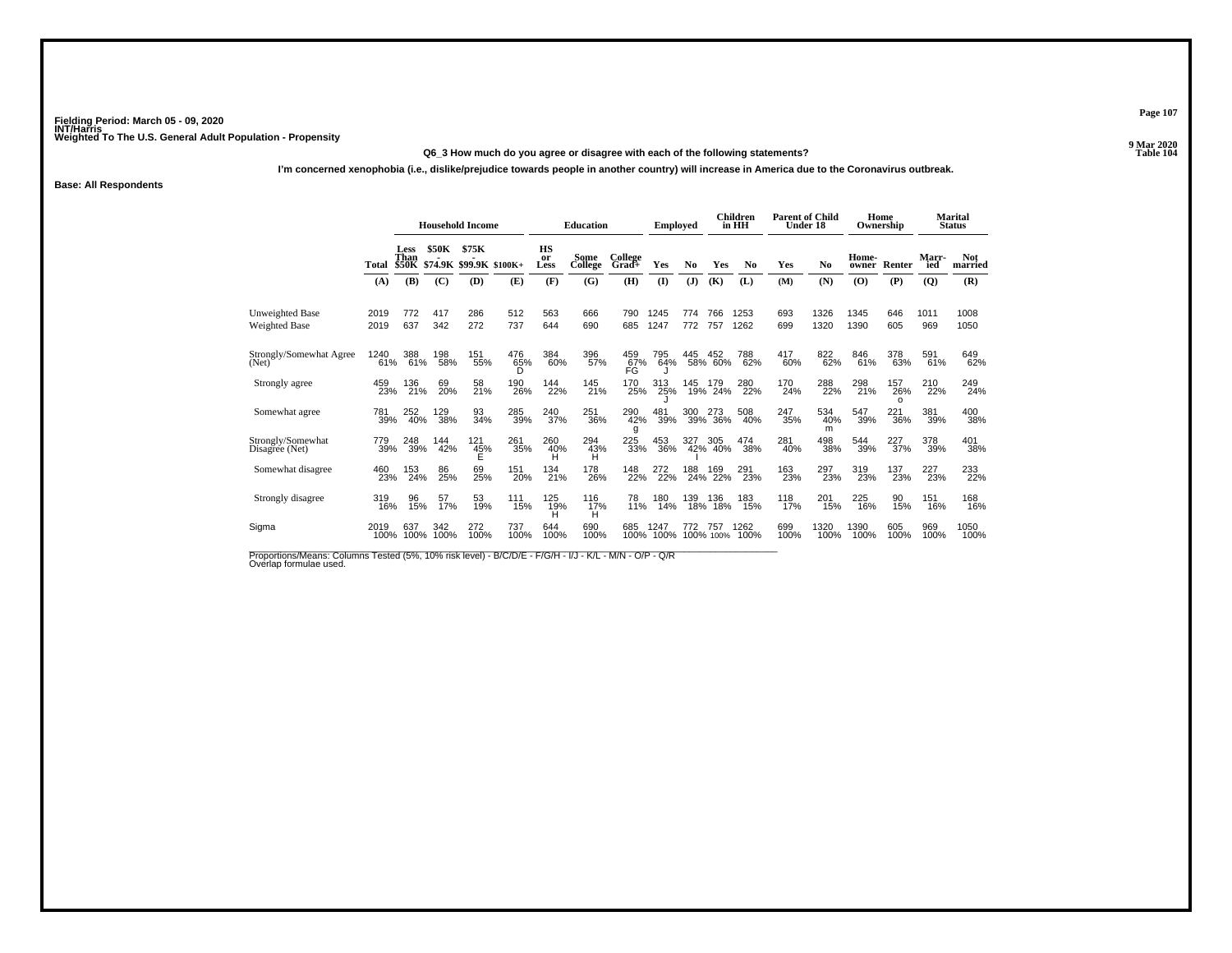### **Q6\_3 How much do you agree or disagree with each of the following statements?**

**I'm concerned xenophobia (i.e., dislike/prejudice towards people in another country) will increase in America due to the Coronavirus outbreak.**

**Base: All Respondents**

| <b>Total</b> | <b>Feel Know-</b><br>ledgeable<br><b>About Coro-</b><br>navirus | Do Not<br><b>Feel Know-</b><br>ledgeable<br>About Coro-<br>navirus |
|--------------|-----------------------------------------------------------------|--------------------------------------------------------------------|
| (A)          | (B)                                                             | (C)                                                                |
| 2019         | 1541                                                            | 478                                                                |
| 2019         | 1536                                                            | 483                                                                |
| 1240         | 954                                                             | 286                                                                |
| 61%          | 62%                                                             | 59%                                                                |
| 459          | 362                                                             | 96                                                                 |
| 23%          | 24%                                                             | 20%                                                                |
| 781          | 592                                                             | 189                                                                |
| 39%          | 39%                                                             | 39%                                                                |
| 779<br>39%   | 582<br>38%                                                      | 198<br>41%                                                         |
| 460          | 340                                                             | 120                                                                |
| 23%          | 22%                                                             | 25%                                                                |
| 319          | 241                                                             | 78                                                                 |
| 16%          | 16%                                                             | 16%                                                                |
| 2019         | 1536                                                            | 483                                                                |
| 100%         | 100%                                                            | 100%                                                               |
|              |                                                                 |                                                                    |

Proportions/Means: Columns Tested (5%, 10% risk level) - B/C<br>Overlap formulae used.

**Page 108**

9 Mar 2020<br>Table 105 **Properties and the contract of the Contract of Table 105**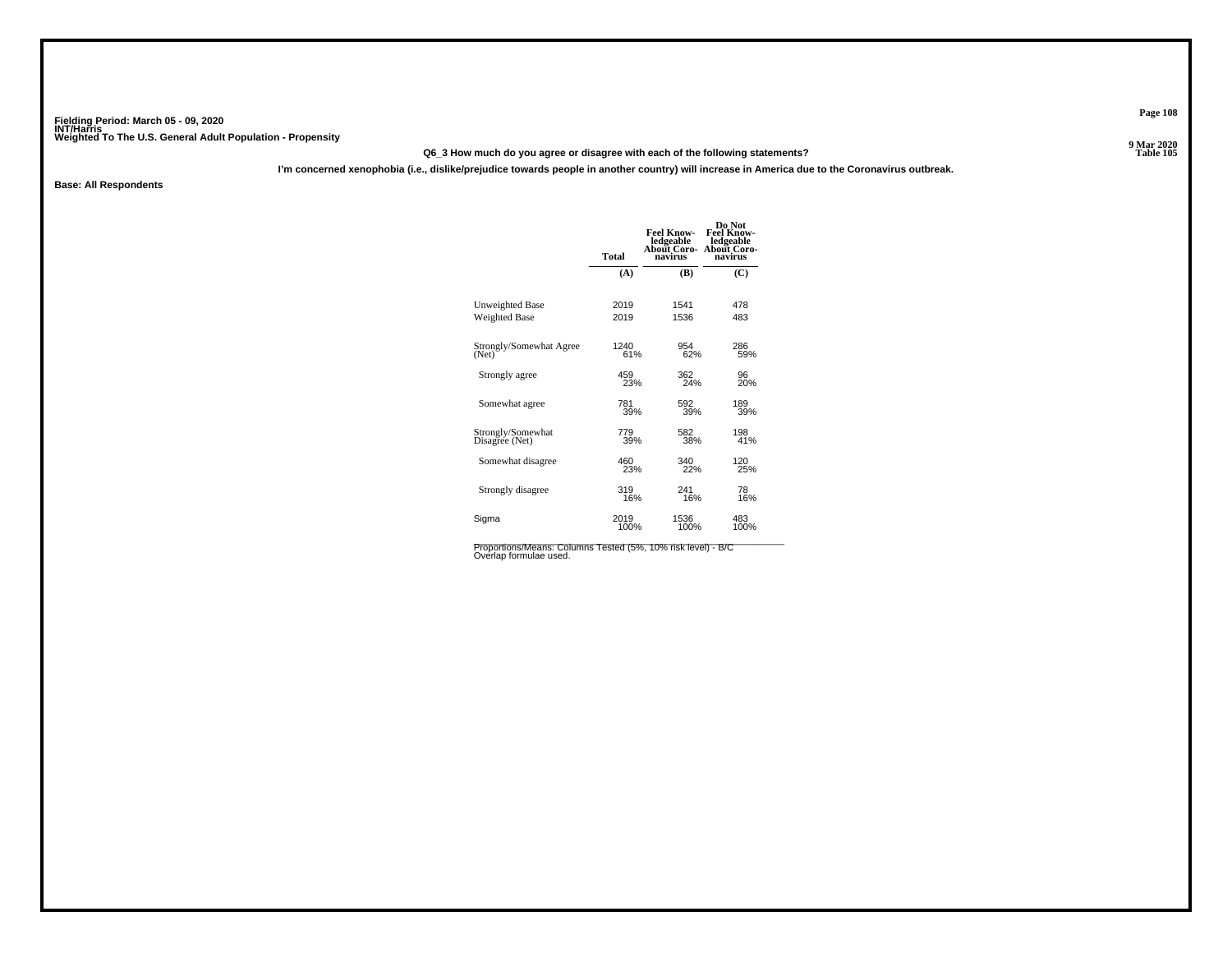#### **Q6\_4 How much do you agree or disagree with each of the following statements?Properties and the Contract of the Contract of Table 106 I would hesitate visiting China in the future.**

#### **Base: All Respondents**

|                                     |              | Gender          |                      |                  |                        | Age                  |                         |                    |                 |                        | Male Age        |                   |                     | <b>Female Age</b>  |                 |                       |                          |                        | Region         |             |                  |                 |
|-------------------------------------|--------------|-----------------|----------------------|------------------|------------------------|----------------------|-------------------------|--------------------|-----------------|------------------------|-----------------|-------------------|---------------------|--------------------|-----------------|-----------------------|--------------------------|------------------------|----------------|-------------|------------------|-----------------|
|                                     | <b>Total</b> | Male            | Female               | 18-34            | 35.44                  | 45-54                | 55-64                   | $65+$              | 18-34           | 35.44                  | 45-54           | 55-64             | $65+$               | 18-34              | 35-44           | 45-54                 | 55-64                    | $65+$                  | North-<br>east | South       | Mid-<br>west     | West            |
|                                     | (A)          | (B)             | (C)                  | (D)              | (E)                    | (F)                  | (G)                     | (H)                | $\mathbf{I}$    | $\mathbf{J}$           | (K)             | (L)               | (M)                 | (N)                | (0)             | (P)                   | $\overline{Q}$           | (R)                    | (S)            | (T)         | (U)              | (V)             |
| Unweighted Base<br>Weighted Base    | 2019<br>2019 | 907<br>971      | 1112<br>1048         | 622<br>593       | 341<br>331             | 318<br>329           | 345<br>338              | 393<br>428         | 272<br>291      | 161<br>165'            | 139<br>158*     | 147<br>$162*$     | 188<br>194          | 350<br>302         | 180<br>165      | 179<br>170            | 198<br>176               | 205<br>235             | 457<br>354     | 822<br>772  | 402<br>423       | 338<br>469      |
| Strongly/Somewhat Agree<br>(Net)    | 1605<br>79%  | 755<br>78%      | 850<br>81%           | 453<br>76%       | 238<br>72%             | 259<br>79%           | 294<br>87%<br>DEF       | 360<br>84%<br>DE.  | 220<br>75%      | 115<br>70%             | 123<br>78%      | 136<br>84%        | 161<br>83%          | <sup>234</sup> 78% | 123<br>74%      | 136<br>80%            | 158<br>90%<br><b>NOP</b> | 199<br>85%<br>$\Omega$ | 272<br>77%     | 618<br>80%  | 356<br>84%<br>SV | 359<br>76%      |
| Strongly agree                      | 1081<br>54%  | 490<br>50%      | 592<br>56%           | 271<br>46%       | 134<br>41%             | $^{172}_{52\%}$      | 236<br>DEF <sup>%</sup> | 269<br>063%<br>DEF | 122<br>42%      | 62<br>37%              | 76<br>48%       | 103<br>63%<br>IJk | 127<br>. 66%<br>IJK | 148<br>49%         | 73<br>44%       | 95<br>56%<br>$\Omega$ | 133<br>76%<br>NOPRI      | $\frac{142}{60\%}$     | 206<br>$-58%$  | 416<br>54%  | $^{240}_{57\%}$  | 220<br>47%      |
| Somewhat agree                      | 523<br>26%   | 265<br>27%      | 258<br>25%           | 183<br>31%<br>GH | 104<br>32%<br>GΗ       | 87 <sub>%</sub><br>G | 58<br>17%               | 91 <sub>%</sub>    | 97<br>33%<br>ĹМ | 54<br>32%<br><b>IM</b> | 47<br>30%<br>m  | 33<br>20%         | 34<br>17%           | 85<br>28%<br>Q     | 51<br>31%<br>Q  | 40<br>24%<br>q        | 25<br>14%                | 57<br>24%<br>Q         | 66<br>19%      | 202<br>26%  | 116<br>27%<br>S  | $^{139}_{30\%}$ |
| Strongly/Somewhat<br>Disagree (Net) | 414<br>21%   | 216<br>22%      | 198<br>19%           | 139<br>24%<br>GH | 92 <sub>8%</sub><br>GĤ | 70<br>21%<br>G       | 44<br>13%               | 69<br>16%          | 72<br>25%       | 50 <sub>%</sub><br>LM  | 35<br>22%       | 26<br>16%         | 33<br>17%           | 68<br>22%          | 42<br>26%<br>QR | 35<br>20%<br>Q        | 18<br>10%                | 36<br>15%              | 82<br>23%      | 154<br>20%  | 67<br>16%        | 110<br>24%<br>U |
| Somewhat disagree                   | 252<br>13%   | 134<br>14%      | 118<br>11%           | 82<br>14%        | 58<br>18%<br>GH        | 44<br>13%<br>g       | $^{25}_{7\%}$           | 42<br>10%          | 41<br>14%       | 29<br>18%              | 23<br>15%       | $^{21}_{13\%}$    | 20<br>10%           | 41<br>14%          | 29<br>18%<br>Qr | $^{21}_{12\%}$        | $\frac{4}{2%}$           | 23<br>10%              | 51<br>14%      | 88<br>11%   | 42<br>10%        | 71<br>15%       |
| Strongly disagree                   | 162<br>8%    | $\frac{82}{8%}$ | $\substack{80\\8\%}$ | 57<br>10%        | 34<br>10%              | $^{25}_{8\%}$        | $^{19}_{6\%}$           | 26<br>6%           | 30<br>10%       | 21<br>13%              | $\frac{12}{8%}$ | $\frac{5}{3%}$    | $^{13}_{7\%}$       | $^{27}_{9\%}$      | $\frac{13}{8%}$ | $^{14}_{8\%}$         | $^{14}_{8\%}$            | $^{13}_{6\%}$          | 31<br>9%       | 66<br>9%    | $^{26}_{6\%}$    | 39<br>8%        |
| Sigma                               | 2019<br>100% | 971<br>100%     | 1048<br>100%         | 593<br>100%      | 331<br>100%            | 329<br>100%          | 338<br>100%             | 428<br>100%        | 291<br>100%     | 165<br>100%            | 158<br>100%     | 162<br>100%       | 194<br>100%         | 302<br>100%        | 165<br>100%     | 170<br>100%           | 176<br>100%              | 235<br>100%            | 354<br>100%    | 772<br>100% | 423<br>100%      | 469<br>100%     |

Proportions/Means: Columns Tested (5%, 10% risk level) - B/C - D/E/F/G/H - I/J/K/L/M - N/O/P/Q/R - I/N - J/O - K/P - L/Q - M/R - S/T/U/V<br>Overlap formulae used. \*small base

**Page 109**

**9 Mar 2020<br>Table 106**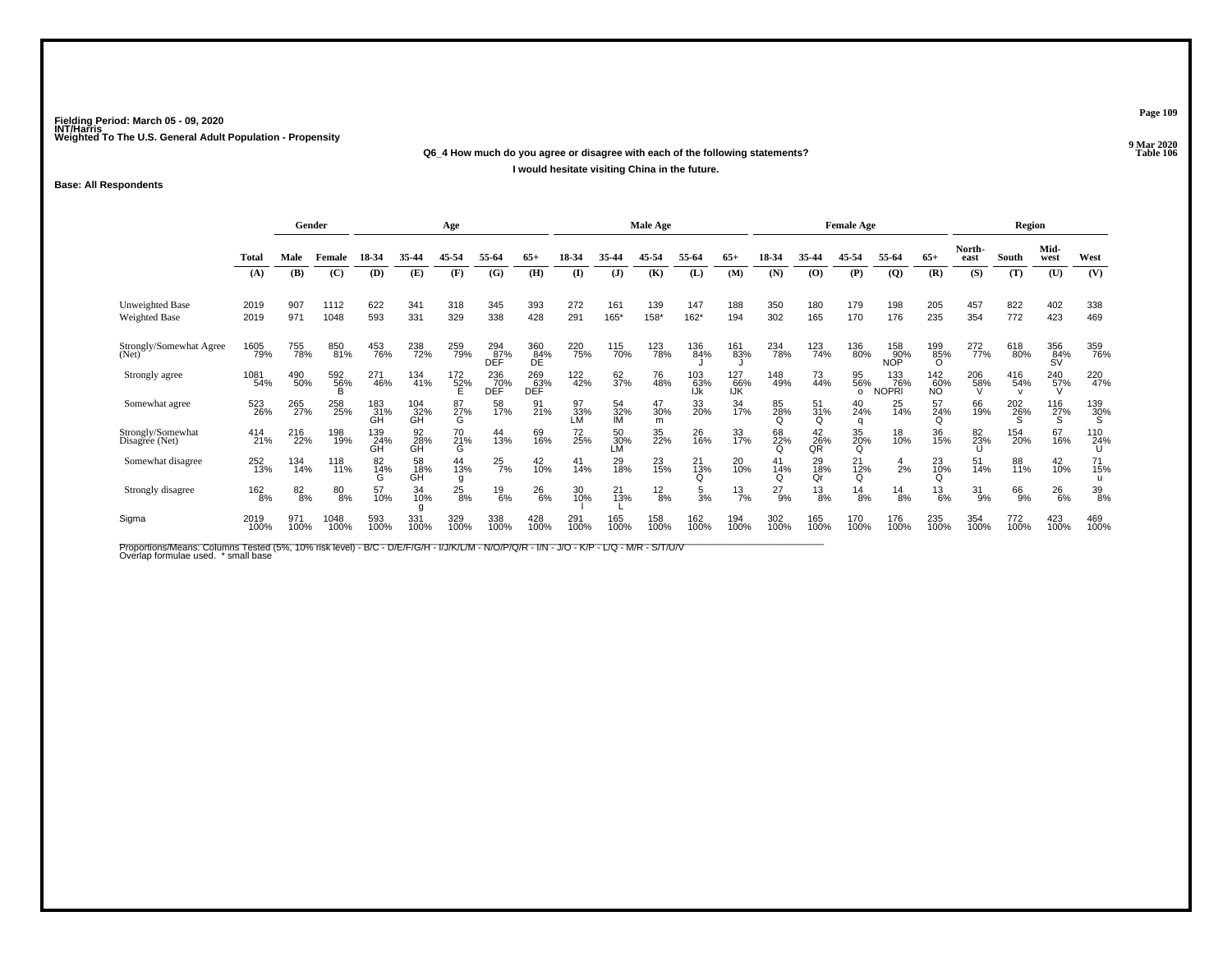#### **Q6\_4 How much do you agree or disagree with each of the following statements?**

#### **I would hesitate visiting China in the future.**

#### **Base: All Respondents**

|                                     |              | <b>Household Income</b>      |               |                                  | <b>Education</b> |                  | Emploved        |                  |              | Children<br>in HH | <b>Parent of Child</b><br>Under 18 |                  |                 | Home<br>Ownership |                | <b>Marital</b><br><b>Status</b> |               |                         |
|-------------------------------------|--------------|------------------------------|---------------|----------------------------------|------------------|------------------|-----------------|------------------|--------------|-------------------|------------------------------------|------------------|-----------------|-------------------|----------------|---------------------------------|---------------|-------------------------|
|                                     | Total        | Less<br>Than<br><b>\$50K</b> | \$50K         | \$75K<br>\$74.9K \$99.9K \$100K+ |                  | HS<br>or<br>Less | Some<br>College | College<br>Grad+ | Yes          | No                | Yes                                | N <sub>0</sub>   | Yes             | N <sub>0</sub>    | Home-<br>owner | Renter                          | Marr-<br>ied  | <b>Not</b><br>married   |
|                                     | (A)          | (B)                          | (C)           | <b>(D)</b>                       | (E)              | (F)              | (G)             | (H)              | $\mathbf{I}$ | (J)               | (K)                                | (L)              | (M)             | (N)               | (O)            | (P)                             | (Q)           | (R)                     |
| Unweighted Base<br>Weighted Base    | 2019<br>2019 | 772<br>637                   | 417<br>342    | 286<br>272                       | 512<br>737       | 563<br>644       | 666<br>690      | 790<br>685       | 1245<br>1247 | 774<br>772        | 766<br>757                         | 1253<br>1262     | 693<br>699      | 1326<br>1320      | 1345<br>1390   | 646<br>605                      | 1011<br>969   | 1008<br>1050            |
| Strongly/Somewhat Agree<br>(Net)    | 1605<br>79%  | 511<br>80%                   | 282<br>83%    | 211<br>78%                       | 572<br>78%       | 520<br>81%       | 545<br>79%      | 539<br>79%       | 984<br>79%   | 621<br>81%        | 570<br>75%                         | 1035<br>82%<br>ĸ | 533<br>76%      | 1072<br>81%<br>m  | 1112<br>80%    | 474<br>78%                      | 776<br>80%    | 828<br>79%              |
| Strongly agree                      | 1081<br>54%  | 356<br>56%                   | 188<br>55%    | 138<br>51%                       | 379<br>51%       | 373<br>58%       | 383<br>56%<br>н | 325<br>47%       | 624<br>50%   | 458               | 360<br>59% 48%                     | 722<br>57%<br>κ  | 351<br>50%      | 731<br>55%<br>m   | 760<br>55%     | 312<br>52%                      | 572<br>59%    | 509<br>49%              |
| Somewhat agree                      | 523<br>26%   | 156<br>24%                   | 94<br>27%     | 73<br>27%                        | 193<br>26%       | 147<br>23%       | 162<br>23%      | 214<br>31%<br>FG | 360<br>29%   | 164<br>21%        | 210<br>28%                         | 313<br>25%       | 182<br>26%      | 341<br>26%        | 352<br>25%     | 163<br>27%                      | 204<br>21%    | 319<br>$\frac{30\%}{9}$ |
| Strongly/Somewhat<br>Disagree (Net) | 414<br>21%   | 125<br>20%                   | 59<br>17%     | 61<br>22%                        | 165<br>22%       | 123<br>19%       | 145<br>21%      | 146<br>21%       | 264<br>21%   | 150<br>19%        | 187<br>25%                         | 227<br>18%       | 166<br>24%<br>n | 249<br>19%        | 278<br>20%     | 130<br>22%                      | 192<br>20%    | 222<br>21%              |
| Somewhat disagree                   | 252<br>13%   | 73<br>12%                    | 34<br>10%     | 34<br>12%                        | 110<br>15%<br>c  | $^{53}_{8\%}$    | 96<br>14%       | $^{104}_{15\%}$  | 160<br>13%   | 93<br>12%         | 107<br>14%                         | 145<br>11%       | 100<br>14%      | 153<br>12%        | 163<br>12%     | 88<br>14%                       | 123<br>13%    | 130<br>12%              |
| Strongly disagree                   | 162<br>8%    | $\frac{52}{8\%}$             | $^{25}_{7\%}$ | 27<br>10%                        | $\frac{55}{7\%}$ | 71<br>11%<br>gН  | $^{49}_{7\%}$   | $^{42}_{6\%}$    | 104<br>8%    | 58<br>8%          | 79<br>10%                          | $\frac{82}{7%}$  | $^{66}_{9\%}$   | $\frac{96}{7%}$   | 115<br>8%      | $^{43}_{7\%}$                   | $^{70}_{7\%}$ | $\frac{92}{9\%}$        |
| Sigma                               | 2019<br>100% | 637<br>100%                  | 342<br>100%   | 272<br>100%                      | 737<br>100%      | 644<br>100%      | 690<br>100%     | 685<br>100%      | 1247<br>100% | 772               | 757<br>100% 100%                   | 1262<br>100%     | 699<br>100%     | 1320<br>100%      | 1390<br>100%   | 605<br>100%                     | 969<br>100%   | 1050<br>100%            |

Proportions/Means: Columns Tested (5%, 10% risk level) - B/C/D/E - F/G/H - I/J - K/L - M/N - O/P - Q/R<br>Overlap formulae used.

**Page 110**

**9 Mar 2020<br>Table 107 Table 107**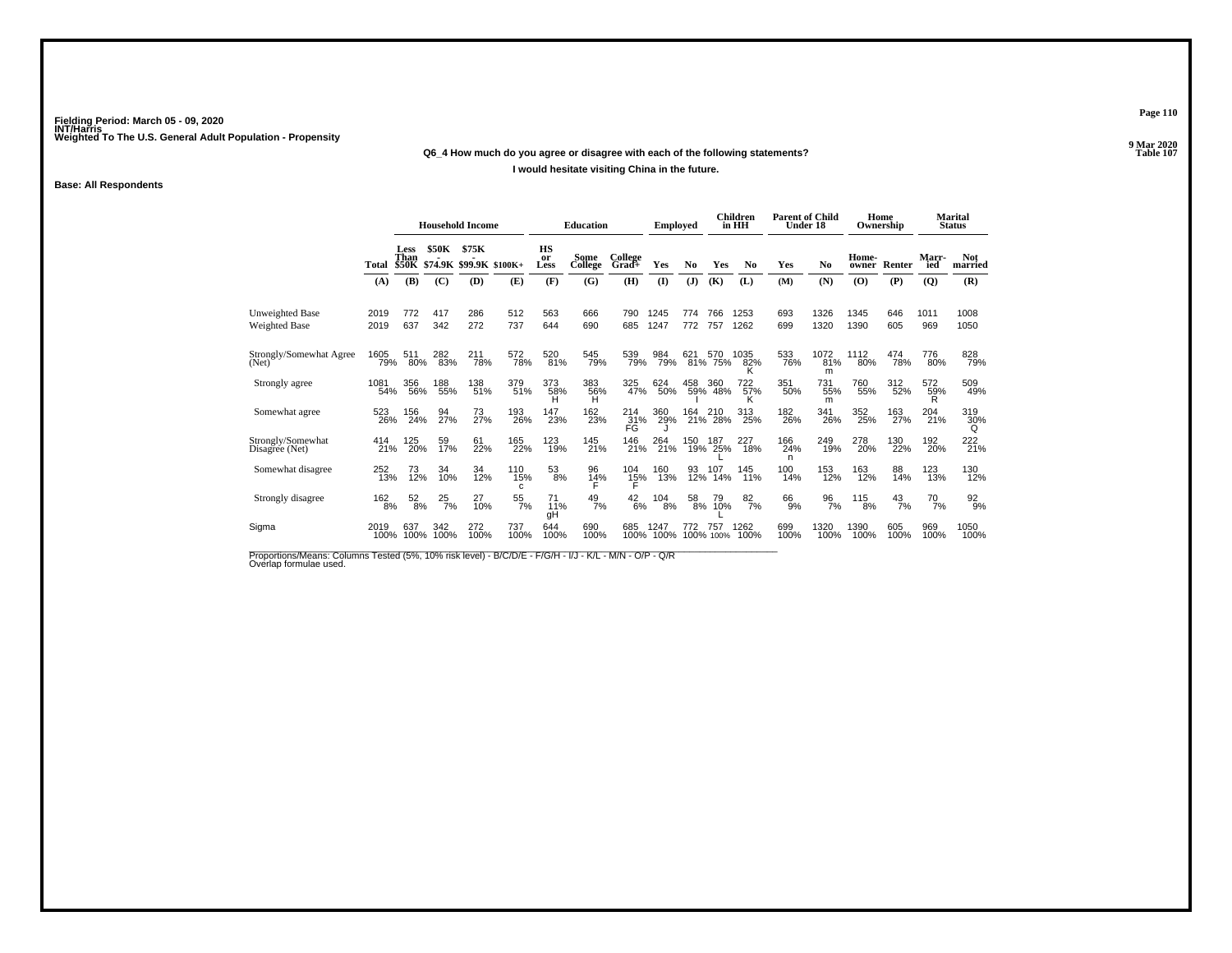#### **Q6\_4 How much do you agree or disagree with each of the following statements?**

#### **I would hesitate visiting China in the future.**

#### **Base: All Respondents**

|                                     | Total       | <b>Feel Know-</b><br>ledgeable<br>About Coro-<br>navirus | Do Not<br><b>Feel Know-</b><br>ledgeable<br>About Coro-<br>navirus |
|-------------------------------------|-------------|----------------------------------------------------------|--------------------------------------------------------------------|
|                                     | (A)         | (B)                                                      | (C)                                                                |
| Unweighted Base                     | 2019        | 1541                                                     | 478                                                                |
| <b>Weighted Base</b>                | 2019        | 1536                                                     | 483                                                                |
| Strongly/Somewhat Agree<br>(Net)    | 1605<br>79% | 1231<br>80%                                              | 374 <sub>%</sub>                                                   |
| Strongly agree                      | 1081        | 827                                                      | 255                                                                |
|                                     | 54%         | 54%                                                      | 53%                                                                |
| Somewhat agree                      | 523         | 404                                                      | 119                                                                |
|                                     | 26%         | 26%                                                      | 25%                                                                |
| Strongly/Somewhat<br>Disagree (Net) | 414<br>21%  | 305<br>20%                                               | 109<br>23%                                                         |
| Somewhat disagree                   | 252         | 199                                                      | 54                                                                 |
|                                     | 13%         | 13%                                                      | 11%                                                                |
| Strongly disagree                   | 162<br>8%   | 106<br>7%                                                | 56<br>11%<br>в                                                     |
| Sigma                               | 2019        | 1536                                                     | 483                                                                |
|                                     | 100%        | 100%                                                     | 100%                                                               |

Proportions/Means: Columns Tested (5%, 10% risk level) - B/C<br>Overlap formulae used.

**Page 111**

**Table 108**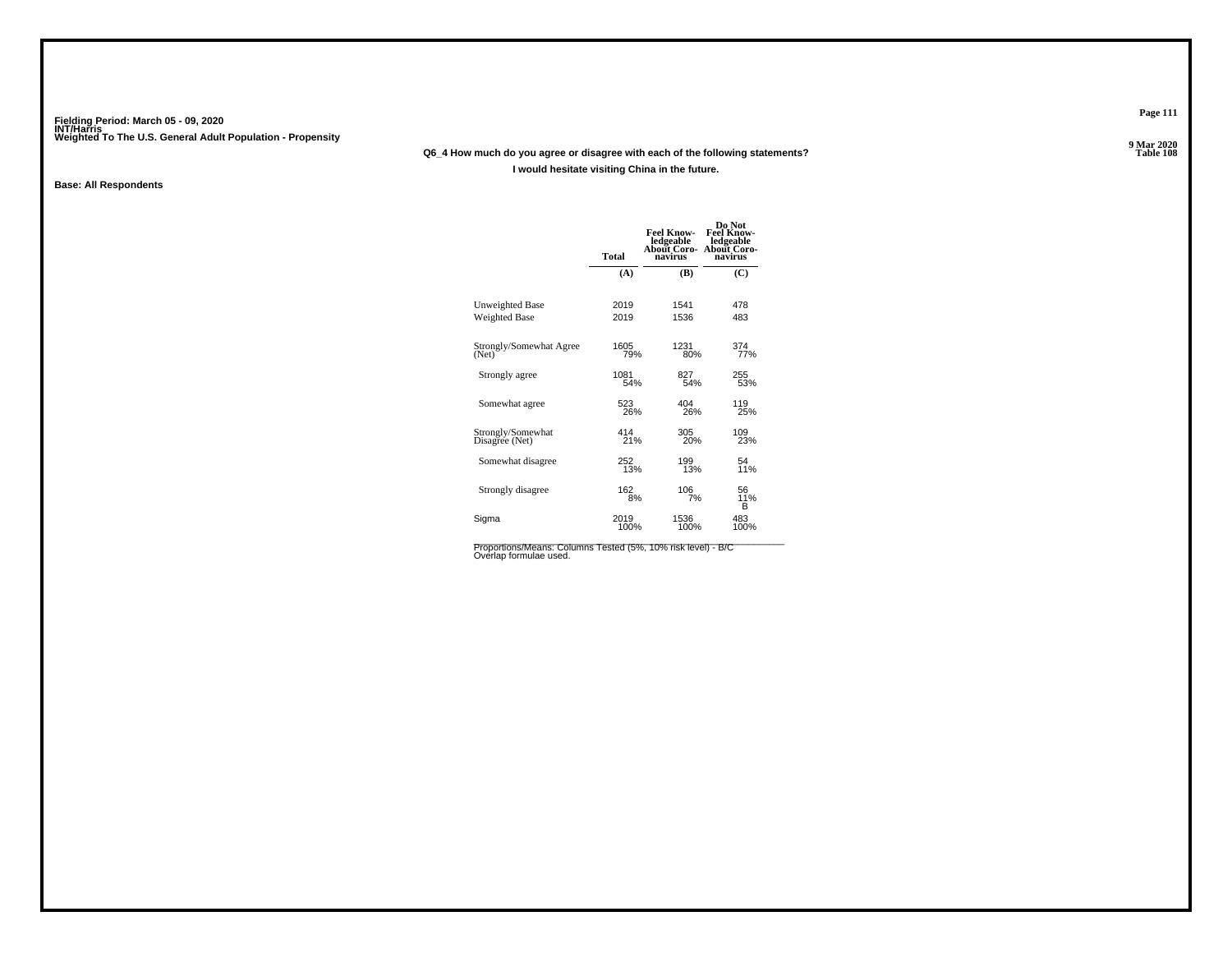#### **Q6\_5 How much do you agree or disagree with each of the following statements?Properties and the contract of the Contract of Table 109**

**I think politicians are downplaying (i.e., making something appear less important than it really is) the risk of the Coronavirus in the U.S.**

#### **Base: All Respondents**

|                                     |              | Gender      |              |             |             | Age         |             |             |             |              | Male Age    |                |             | <b>Female Age</b> |                 |             |                  |             | <b>Region</b>  |             |                       |             |
|-------------------------------------|--------------|-------------|--------------|-------------|-------------|-------------|-------------|-------------|-------------|--------------|-------------|----------------|-------------|-------------------|-----------------|-------------|------------------|-------------|----------------|-------------|-----------------------|-------------|
|                                     | <b>Total</b> | Male        | Female       | 18-34       | 35-44       | 45-54       | 55-64       | $65+$       | 18-34       | 35.44        | 45.54       | 55-64          | $65+$       | 18-34             | 35-44           | 45-54       | 55-64            | $65+$       | North-<br>east | South       | Mid-<br>west          | West        |
|                                     | (A)          | (B)         | (C)          | (D)         | (E)         | (F)         | (G)         | (H)         | $\Omega$    | $\mathbf{J}$ | (K)         | (L)            | (M)         | (N)               | (0)             | (P)         | $\overline{Q}$   | (R)         | (S)            | (T)         | (U)                   | (V)         |
| Unweighted Base<br>Weighted Base    | 2019<br>2019 | 907<br>971  | 1112<br>1048 | 622<br>593  | 341<br>331  | 318<br>329  | 345<br>338  | 393<br>428  | 272<br>291  | 161<br>165*  | 139<br>158* | 147<br>162*    | 188<br>194  | 350<br>302        | 180<br>165      | 179<br>170  | 198<br>176       | 205<br>235  | 457<br>354     | 822<br>772  | 402<br>423            | 338<br>469  |
| Strongly/Somewhat Agree<br>(Net)    | 1176<br>58%  | 576<br>59%  | 600<br>57%   | 353<br>60%  | 195<br>59%  | 186<br>56%  | 201<br>59%  | 241<br>56%  | 175<br>60%  | 102<br>62%   | 96<br>61%   | 94<br>58%      | 109<br>56%  | 178<br>59%        | 93<br>56%       | 90<br>53%   | 107<br>61%       | 132<br>56%  | 205<br>58%     | 457<br>59%  | 218<br>52%            | 296<br>63%  |
| Strongly agree                      | 469<br>23%   | 254<br>26%  | 215<br>21%   | 142<br>24%  | 68<br>20%   | 80<br>24%   | 91<br>27%   | 90<br>21%   | 78<br>27%   | 39<br>24%    | 50<br>32%   | $^{41}_{25\%}$ | 46<br>24%   | 63<br>21%         | 28<br>17%       | 30<br>17%   | 49<br>28%<br>Opr | 44<br>19%   | 66<br>19%      | 193<br>25%  | 90<br>21%             | 119<br>25%  |
| Somewhat agree                      | 707<br>35%   | 321<br>33%  | 386<br>37%   | 211<br>36%  | 127<br>39%  | 106<br>32%  | 110<br>33%  | 152<br>35%  | 96<br>33%   | 63<br>38%    | 46<br>29%   | 53<br>33%      | 64<br>33%   | 115<br>38%        | 65<br>39%       | 60<br>35%   | 57<br>33%        | 88<br>38%   | 138<br>39%     | 264<br>34%  | 128<br>30%            | 176<br>38%  |
| Strongly/Somewhat<br>Disagree (Net) | 843<br>42%   | 395<br>41%  | 448<br>43%   | 240<br>40%  | 136<br>41%  | 143<br>44%  | 137<br>41%  | 187<br>44%  | 117<br>40%  | 63<br>38%    | 63<br>39%   | 68<br>42%      | 84<br>44%   | 123<br>41%        | 72 <sub>%</sub> | 81<br>47%   | 69<br>39%        | 102<br>44%  | 150<br>42%     | 315<br>41%  | 205<br>48%<br>tV      | 174<br>37%  |
| Somewhat disagree                   | 560<br>28%   | 252<br>26%  | 307<br>29%   | 170<br>29%  | 95<br>29%   | 93<br>28%   | 81<br>24%   | 120<br>28%  | 84<br>29%   | 40<br>24%    | 43<br>27%   | 36<br>22%      | 50<br>26%   | 87<br>29%         | 55<br>33%       | 51<br>30%   | 45<br>25%        | 71<br>30%   | 102<br>29%     | 196<br>25%  | $\frac{140}{33\%}$ Tv | 121<br>26%  |
| Strongly disagree                   | 283<br>14%   | 143<br>15%  | 141<br>13%   | 70<br>12%   | 41<br>12%   | 50<br>15%   | 57<br>17%   | 67<br>16%   | 33<br>11%   | 23<br>14%    | 20<br>12%   | 32<br>20%      | 35<br>18%   | 37<br>12%         | 18<br>11%       | 30<br>18%   | $^{25}_{14\%}$   | 32<br>14%   | 48<br>13%      | 118<br>15%  | 64<br>15%             | 53<br>11%   |
| Sigma                               | 2019<br>100% | 971<br>100% | 1048<br>100% | 593<br>100% | 331<br>100% | 329<br>100% | 338<br>100% | 428<br>100% | 291<br>100% | 165<br>100%  | 158<br>100% | 162<br>100%    | 194<br>100% | 302<br>100%       | 165<br>100%     | 170<br>100% | 176<br>100%      | 235<br>100% | 354<br>100%    | 772<br>100% | 423<br>100%           | 469<br>100% |

Proportions/Means: Columns Tested (5%, 10% risk level) - B/C - D/E/F/G/H - I/J/K/L/M - N/O/P/Q/R - I/N - J/O - K/P - L/Q - M/R - S/T/U/V<br>Overlap formulae used. \*small base

**Page 112**

**9 Mar 2020<br>Table 109**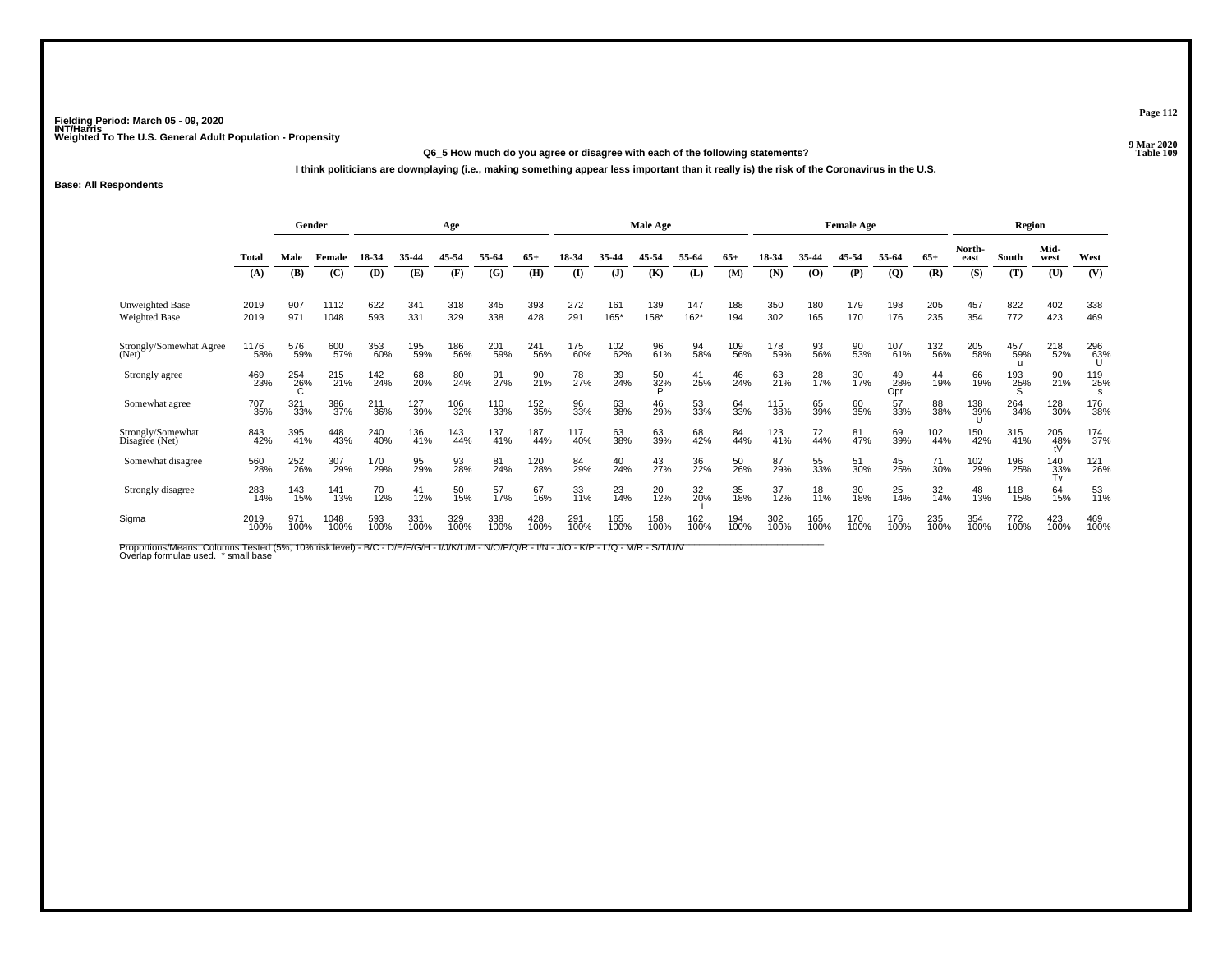#### **Q6\_5 How much do you agree or disagree with each of the following statements?**

**I think politicians are downplaying (i.e., making something appear less important than it really is) the risk of the Coronavirus in the U.S.**

**Base: All Respondents**

|                                                                                                                                  |              | <b>Household Income</b> |              |                                        |                 |                  | <b>Education</b>       |                  | Emploved     |            |                    | <b>Children</b><br>in HH | <b>Parent of Child</b><br>Under 18 |                |                | Home<br>Ownership |                  | <b>Marital</b><br><b>Status</b> |
|----------------------------------------------------------------------------------------------------------------------------------|--------------|-------------------------|--------------|----------------------------------------|-----------------|------------------|------------------------|------------------|--------------|------------|--------------------|--------------------------|------------------------------------|----------------|----------------|-------------------|------------------|---------------------------------|
|                                                                                                                                  | Total        | Less<br>Than            | <b>\$50K</b> | \$75K<br>\$50K \$74.9K \$99.9K \$100K+ |                 | HS<br>or<br>Less | <b>Some</b><br>College | College<br>Grad+ | Yes          | No         | Yes                | No                       | Yes                                | N <sub>0</sub> | Home-<br>owner | Renter            | Marr-<br>ied     | <b>Not</b><br>married           |
|                                                                                                                                  | (A)          | (B)                     | (C)          | (D)                                    | (E)             | (F)              | (G)                    | (H)              | $\mathbf{I}$ | (J)        | (K)                | (L)                      | (M)                                | (N)            | (0)            | (P)               | (Q)              | (R)                             |
| Unweighted Base<br>Weighted Base                                                                                                 | 2019<br>2019 | 772<br>637              | 417<br>342   | 286<br>272                             | 512<br>737      | 563<br>644       | 666<br>690             | 790<br>685       | 1245<br>1247 | 774<br>772 | 766<br>757         | 1253<br>1262             | 693<br>699                         | 1326<br>1320   | 1345<br>1390   | 646<br>605        | 1011<br>969      | 1008<br>1050                    |
| Strongly/Somewhat Agree<br>(Net)                                                                                                 | 1176<br>58%  | 397<br>62%<br>Сe        | 185<br>54%   | 156<br>57%                             | 415<br>56%      | 392<br>61%<br>G  | 358<br>52%             | 426<br>62%<br>G  | 733<br>59%   | 443        | 442<br>57% 58%     | 734<br>58%               | 420<br>60%                         | 756<br>57%     | 779<br>56%     | 381<br>63%        | 558<br>58%       | 619<br>59%                      |
| Strongly agree                                                                                                                   | 469<br>23%   | 157<br>25%              | 64<br>19%    | 58<br>21%                              | 185<br>25%<br>c | 166<br>26%<br>g  | 136<br>20%             | 167<br>24%       | 295<br>24%   | 175<br>23% | $^{161}_{21\%}$    | 308<br>24%               | 158<br>23%                         | 311<br>24%     | 323<br>23%     | 139<br>23%        | 213<br>22%       | 256<br>24%                      |
| Somewhat agree                                                                                                                   | 707<br>35%   | 241<br>38%              | 121<br>35%   | 98<br>36%                              | 231<br>31%      | 226<br>35%       | 222<br>32%             | 259<br>38%<br>g  | 438<br>35%   |            | 269 281<br>35% 37% | 426<br>34%               | 262<br>38%                         | 445<br>34%     | 457<br>33%     | 243<br>40%        | 344<br>36%       | 362<br>35%                      |
| Strongly/Somewhat<br>Disagree (Net)                                                                                              | 843<br>42%   | 239<br>38%              | 156<br>46%   | 116<br>43%                             | 322<br>44%<br>b | 252<br>39%       | 332<br>48%<br>FH       | 259<br>38%       | 515<br>41%   | 328        | 315<br>43% 42%     | 528<br>42%               | 278<br>40%                         | 565<br>43%     | 610<br>44%     | 223<br>37%        | 411<br>42%       | 432<br>41%                      |
| Somewhat disagree                                                                                                                | 560<br>28%   | 160<br>25%              | 106<br>31%   | 71<br>26%                              | 217<br>30%      | 157<br>24%       | 236<br>34%<br>FH       | 167<br>24%       | 347<br>28%   | 213<br>28% | 209<br>28%         | 351<br>28%               | 189<br>27%                         | 371<br>28%     | 396<br>29%     | 159<br>26%        | 262 <sub>%</sub> | 298<br>28%                      |
| Strongly disagree                                                                                                                | 283<br>14%   | 79<br>12%               | 51<br>15%    | 45<br>16%                              | 104<br>14%      | 95<br>15%        | 96<br>14%              | 92<br>13%        | 168<br>13%   | 115<br>15% | 106<br>14%         | 177<br>14%               | 90<br>13%                          | 194<br>15%     | 214<br>15%     | 65<br>11%         | 150<br>15%       | 134<br>13%                      |
| Sigma                                                                                                                            | 2019<br>100% | 637<br>100%             | 342<br>100%  | 272<br>100%                            | 737<br>100%     | 644<br>100%      | 690<br>100%            | 685<br>100%      | 1247<br>100% |            | 757<br>100% 100%   | 1262<br>100%             | 699<br>100%                        | 1320<br>100%   | 1390<br>100%   | 605<br>100%       | 969<br>100%      | 1050<br>100%                    |
| Proportions/Means: Columns Tested (5%, 10% risk level) - B/C/D/E - F/G/H - I/J - K/L - M/N - O/P - Q/R<br>Overlap formulae used. |              |                         |              |                                        |                 |                  |                        |                  |              |            |                    |                          |                                    |                |                |                   |                  |                                 |

**Page 113**

**9 Mar 2020<br>Table 110 Properties and the contract of the Contract of Table 110**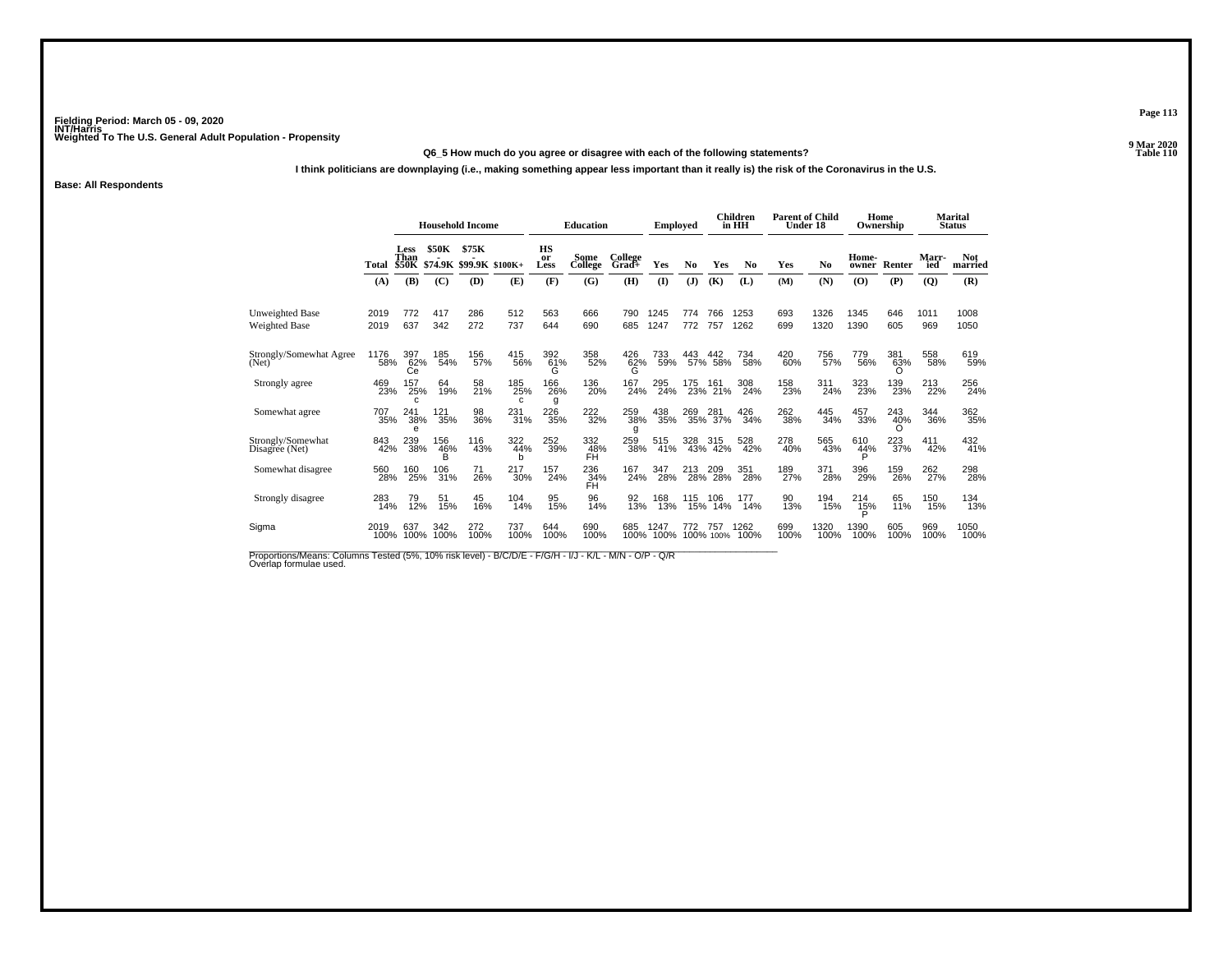#### **Q6\_5 How much do you agree or disagree with each of the following statements?**

**I think politicians are downplaying (i.e., making something appear less important than it really is) the risk of the Coronavirus in the U.S.**

**Base: All Respondents**

|                                     | <b>Total</b> | <b>Feel Know-</b><br>ledgeable<br><b>About Coro-</b><br>navirus | Do Not<br><b>Feel Know-</b><br>ledgeable<br>About Coro<br>navirus |
|-------------------------------------|--------------|-----------------------------------------------------------------|-------------------------------------------------------------------|
|                                     | (A)          | (B)                                                             | (C)                                                               |
| Unweighted Base                     | 2019         | 1541                                                            | 478                                                               |
| Weighted Base                       | 2019         | 1536                                                            | 483                                                               |
| Strongly/Somewhat Agree             | 1176         | 898                                                             | 278<br>58%                                                        |
| (Net)                               | 58%          | 58%                                                             |                                                                   |
| Strongly agree                      | 469          | 366                                                             | 103                                                               |
|                                     | 23%          | 24%                                                             | 21%                                                               |
| Somewhat agree                      | 707          | 532                                                             | 175                                                               |
|                                     | 35%          | 35%                                                             | 36%                                                               |
| Strongly/Somewhat<br>Disagree (Net) | 843<br>42%   | 638<br>42%                                                      | 205<br>42%                                                        |
| Somewhat disagree                   | 560          | 416                                                             | 143                                                               |
|                                     | 28%          | 27%                                                             | 30%                                                               |
| Strongly disagree                   | 283          | 221                                                             | 62                                                                |
|                                     | 14%          | 14%                                                             | 13%                                                               |
| Sigma                               | 2019         | 1536                                                            | 483                                                               |
|                                     | 100%         | 100%                                                            | 100%                                                              |
|                                     |              |                                                                 |                                                                   |

Proportions/Means: Columns Tested (5%, 10% risk level) - B/C<br>Overlap formulae used.

**Page 114**

9 Mar 2020<br>Table 111 **Properties and the Contract of the Contract of Table 111**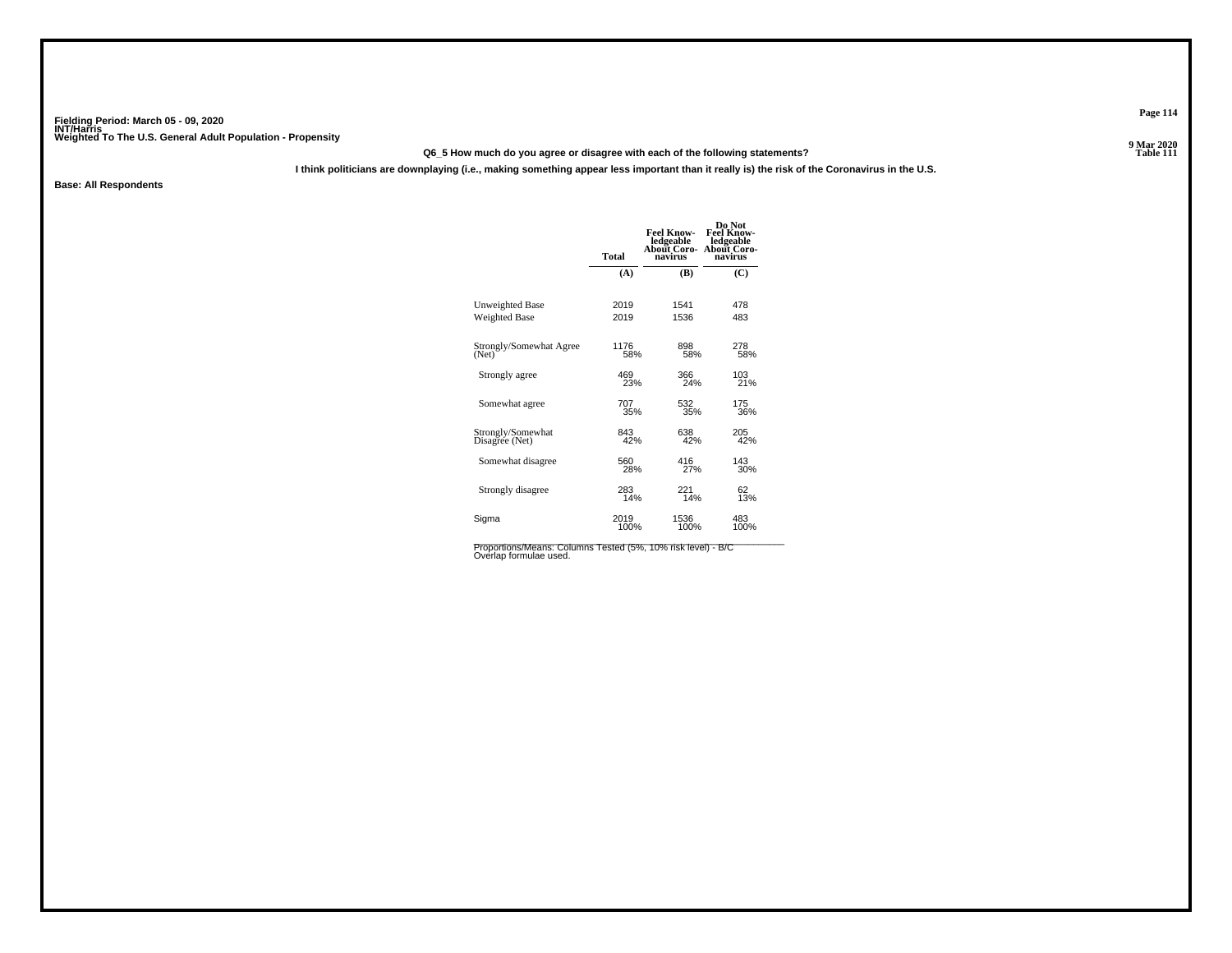**Q6\_6 How much do you agree or disagree with each of the following statements?**

**Only people with pre-existing health conditions are at risk of dying from the Coronavirus.**

#### **Base: All Respondents**

|                                         |              | Gender          |              |                 |                 | Age             |                    |                         |              |              | Male Age       |                  |             | <b>Female Age</b> |                |             |                          |                   | <b>Region</b>    |                  |                  |                  |
|-----------------------------------------|--------------|-----------------|--------------|-----------------|-----------------|-----------------|--------------------|-------------------------|--------------|--------------|----------------|------------------|-------------|-------------------|----------------|-------------|--------------------------|-------------------|------------------|------------------|------------------|------------------|
|                                         | Total        | Male            | Female       | 18-34           | 35.44           | 45-54           | 55-64              | $65+$                   | 18-34        | 35.44        | 45-54          | 55-64            | $65+$       | 18-34             | 35-44          | 45-54       | 55-64                    | $65+$             | North-<br>east   | South            | Mid-<br>west     | West             |
|                                         | (A)          | (B)             | (C)          | (D)             | (E)             | (F)             | (G)                | (H)                     | $\mathbf{I}$ | $\mathbf{J}$ | (K)            | (L)              | (M)         | (N)               | (0)            | (P)         | $\overline{Q}$           | (R)               | (S)              | (T)              | (U)              | (V)              |
| <b>Unweighted Base</b><br>Weighted Base | 2019<br>2019 | 907<br>971      | 1112<br>1048 | 622<br>593      | 341<br>331      | 318<br>329      | 345<br>338         | 393<br>428              | 272<br>291   | 161<br>165*  | 139<br>158*    | 147<br>$162*$    | 188<br>194  | 350<br>302        | 180<br>165     | 179<br>170  | 198<br>176               | 205<br>235        | 457<br>354       | 822<br>772       | 402<br>423       | 338<br>469       |
| Strongly/Somewhat Agree<br>(Net)        | 952<br>47%   | 468<br>48%      | 483<br>46%   | 300<br>51%<br>G | 152<br>46%      | 166<br>51%<br>G | 127<br>38%         | 206<br>48%<br>G         | 156<br>53%   | 76<br>46%    | 88<br>56%      | 64<br>40%        | 84<br>44%   | 144<br>48%        | 77<br>46%<br>a | 78<br>46%   | 63<br>36%                | 121<br>52%<br>O   | 197<br>56%<br>ŤÚ | 336<br>43%       | 175<br>41%       | 244<br>52%<br>ŤU |
| Strongly agree                          | 291<br>14%   | 169<br>17%<br>C | 121<br>12%   | 94<br>16%       | 50<br>15%       | 50<br>15%       | 48<br>14%          | 49<br>11%               | 50<br>17%    | 31<br>19%    | 30<br>19%      | 30<br>18%        | 29<br>15%   | 44<br>15%         | 19<br>12%      | 20<br>12%   | 18<br>10%                | 20<br>9%          | 58<br>16%        | 99<br>13%        | 58<br>14%        | 75<br>16%        |
| Somewhat agree                          | 661<br>33%   | 299<br>31%      | 362<br>35%   | 206<br>35%      | 103<br>31%<br>a | 117<br>35%<br>Ġ | 79<br>23%          | $\frac{157}{37\%}$<br>G | 105<br>36%   | 45<br>27%    | 58<br>37%      | 35<br>21%        | 56<br>29%   | 100<br>33%        | 58<br>35%      | 58<br>34%   | 44<br>25%                | 102<br>43%<br>nQM | 139<br>39%<br>ŤÚ | 236<br>31%       | 117<br>28%       | 169<br>36%       |
| Strongly/Somewhat<br>Disagree (Net)     | 1067<br>53%  | 502<br>52%      | 565<br>54%   | 293<br>49%      | 178<br>54%      | 162<br>49%      | 211<br>62%<br>DeFH | 223<br>52%              | 136<br>47%   | 90<br>54%    | 70<br>44%      | 98<br>60%<br>IK  | 109<br>56%  | 158<br>52%        | 89<br>54%      | 92<br>54%   | 113<br>64%<br><b>NoR</b> | 113<br>48%        | 157<br>44%       | 436<br>57%<br>SV | 248<br>59%<br>SV | 226<br>48%       |
| Somewhat disagree                       | 594<br>29%   | 269<br>28%      | 325<br>31%   | 152<br>26%      | 104<br>32%      | 104<br>32%      | 103<br>30%         | 130<br>30%              | 61<br>21%    | 49<br>30%    | 47<br>30%      | 40<br>25%        | 71<br>37%   | 91<br>30%         | 55<br>33%      | 57<br>33%   | 63<br>36%                | 59<br>25%         | 89<br>25%        | 223<br>29%       | 146<br>34%       | 136<br>29%       |
| Strongly disagree                       | 473<br>23%   | 233<br>24%      | 240<br>23%   | 141<br>24%      | 74<br>22%       | 58<br>18%       | 108<br>32%<br>DEFH | 92<br>22%               | 74<br>26%    | 40<br>24%    | $^{23}_{14\%}$ | 58<br>36%<br>iKM | 38<br>20%   | 66<br>22%         | 34<br>20%      | 36<br>21%   | 50<br>29%                | 54<br>23%         | 68<br>19%        | 213<br>28%<br>SV | 103<br>24%       | 90<br>19%        |
| Sigma                                   | 2019<br>100% | 971<br>100%     | 1048<br>100% | 593<br>100%     | 331<br>100%     | 329<br>100%     | 338<br>100%        | 428<br>100%             | 291<br>100%  | 165<br>100%  | 158<br>100%    | 162<br>100%      | 194<br>100% | 302<br>100%       | 165<br>100%    | 170<br>100% | 176<br>100%              | 235<br>100%       | 354<br>100%      | 772<br>100%      | 423<br>100%      | 469<br>100%      |

Proportions/Means: Columns Tested (5%, 10% risk level) - B/C - D/E/F/G/H - I/J/K/L/M - N/O/P/Q/R - I/N - J/O - K/P - L/Q - M/R - S/T/U/V<br>Overlap formulae used. \*small base

**Page 115**

**9 Mar 2020<br>Table 112 Properties and the Contract of the Contract of Table 112**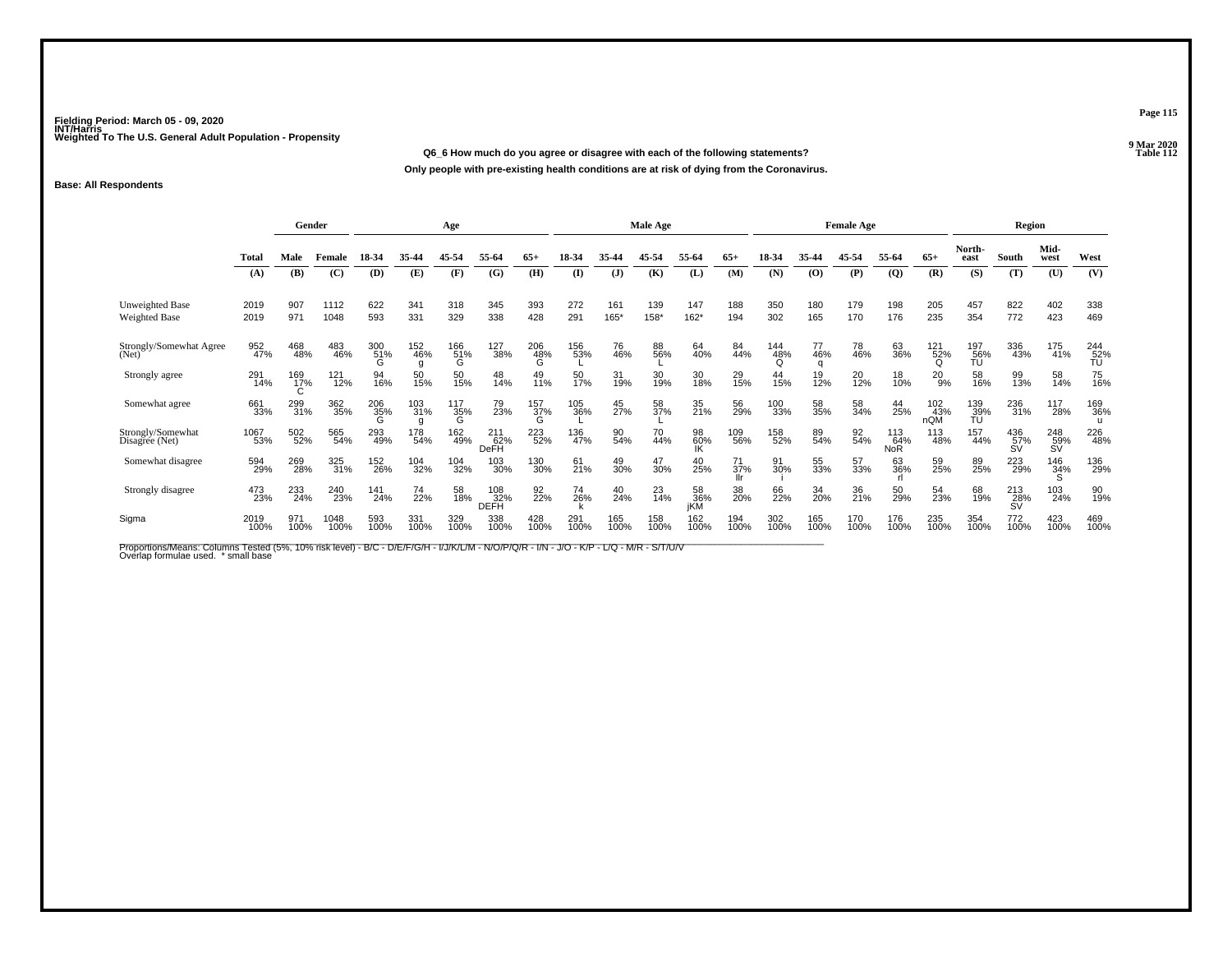#### **Q6\_6 How much do you agree or disagree with each of the following statements?**

**Only people with pre-existing health conditions are at risk of dying from the Coronavirus.**

#### **Base: All Respondents**

|              |                     |                                                                              |                                                                  |                                                             |                                                                                                            |                                                                  |                                                                   |                                                                                                    |                                                                     |                                                                    |                                       |                                                                     |              |                                    |                               |                                           | Marital<br><b>Status</b>     |
|--------------|---------------------|------------------------------------------------------------------------------|------------------------------------------------------------------|-------------------------------------------------------------|------------------------------------------------------------------------------------------------------------|------------------------------------------------------------------|-------------------------------------------------------------------|----------------------------------------------------------------------------------------------------|---------------------------------------------------------------------|--------------------------------------------------------------------|---------------------------------------|---------------------------------------------------------------------|--------------|------------------------------------|-------------------------------|-------------------------------------------|------------------------------|
| Total<br>(A) | Less<br>Than<br>(B) | \$50K<br>(C)                                                                 | \$75K<br>(D)                                                     | (E)                                                         | HS<br>or<br>Less<br>(F)                                                                                    | Some<br>College<br>(G)                                           | College<br>Grad+<br>(H)                                           | <b>Yes</b><br>$($ $\Gamma$                                                                         | N <sub>0</sub><br>(J)                                               | Yes<br>(K)                                                         | N <sub>0</sub><br>(L)                 | Yes<br>(M)                                                          | No<br>(N)    | Home-<br>owner<br>(O)              | (P)                           | Marr-<br>ied<br>(Q)                       | <b>Not</b><br>married<br>(R) |
|              |                     |                                                                              |                                                                  |                                                             |                                                                                                            |                                                                  |                                                                   |                                                                                                    |                                                                     |                                                                    |                                       |                                                                     |              |                                    |                               |                                           |                              |
| 2019<br>2019 | 772<br>637          | 417<br>342                                                                   | 286<br>272                                                       | 512<br>737                                                  | 563<br>644                                                                                                 | 666<br>690                                                       | 790<br>685                                                        | 1245<br>1247                                                                                       | 774<br>772                                                          | 766<br>757                                                         | 1253<br>1262                          | 693<br>699                                                          | 1326<br>1320 | 1345<br>1390                       | 646<br>605                    | 1011<br>969                               | 1008<br>1050                 |
| 952          | 264                 | 151                                                                          | 134<br>b                                                         | Bc                                                          |                                                                                                            | 311                                                              | 337                                                               | 615                                                                                                | 337                                                                 | 359                                                                | 592<br>47%                            | 340<br>49%                                                          |              | 685<br>49%<br>P                    | 256<br>42%                    | R                                         | 438<br>42%                   |
|              |                     |                                                                              | 37                                                               | B                                                           |                                                                                                            |                                                                  | 111                                                               | 193<br>15%                                                                                         | 97                                                                  | 108                                                                | 183<br>14%                            | $^{121}_{17\%}$<br>N                                                |              |                                    | 71<br>12%                     | 171<br>18%<br>R                           | 119<br>11%                   |
| 661          | 193                 | 104                                                                          | 97                                                               |                                                             | 211                                                                                                        |                                                                  |                                                                   |                                                                                                    | 239                                                                 | 251                                                                | 410<br>32%                            | 218<br>31%                                                          | 443<br>34%   | 469<br>34%                         | 185<br>31%                    | 342<br>35%                                | 319<br>30%                   |
| 1067         | 372<br>dÉ           | 191<br>e                                                                     | 138                                                              | 350                                                         |                                                                                                            |                                                                  |                                                                   | 632                                                                                                | 435                                                                 | 398                                                                | 670<br>53%                            | 359<br>51%                                                          | 708<br>54%   | 704<br>51%                         | 349<br>58%<br>∩               | 456<br>47%                                | 612<br>58%<br>Q              |
|              |                     | 102                                                                          |                                                                  | 218                                                         |                                                                                                            |                                                                  |                                                                   | 354                                                                                                | 240                                                                 | 240                                                                | 354<br>28%                            | 214<br>31%                                                          | 379<br>29%   | 402<br>29%                         | 184<br>30%                    | 252<br>26%                                | $\frac{342}{32\%}$<br>Q      |
| 473          | 177                 | 89                                                                           | 64                                                               | 132                                                         | 168                                                                                                        | 162                                                              | 143                                                               | 278<br>22%                                                                                         | 195                                                                 | 158                                                                | 316<br>25%                            | 145<br>21%                                                          | 329<br>25%   | 302<br>22%                         | 165<br>27%                    | 203<br>21%                                | 270<br>26%<br>q              |
| 2019         | 637                 | 342                                                                          | 272                                                              | 737<br>100%                                                 | 644<br>100%                                                                                                | 690                                                              | 685                                                               | 1247                                                                                               | 772                                                                 | 757                                                                | 1262<br>100%                          | 699<br>100%                                                         | 1320<br>100% | 1390<br>100%                       | 605<br>100%                   | 969<br>100%                               | 1050<br>100%                 |
|              |                     | <b>\$50K</b><br>47%<br>291<br>14%<br>33%<br>53%<br>594<br>29%<br>23%<br>100% | 42%<br>$^{72}_{11\%}$<br>30%<br>58%<br>195<br>31%<br>28%<br>100% | 44%<br>14%<br>30%<br>56%<br>30%<br>$\frac{26}{5}$ %<br>100% | <b>Household Income</b><br>\$74.9K \$99.9K \$100K+<br>49%<br>14%<br>36%<br>51%<br>73<br>27%<br>24%<br>100% | 387<br>52%<br>$^{127}_{17\%}$<br>260<br>35%<br>48%<br>30%<br>18% | 303<br>47%<br>93<br>14%<br>33%<br>340<br>53%<br>172<br>27%<br>26% | <b>Education</b><br>45%<br>87<br>13%<br>224<br>32%<br>379<br>55%<br>$^{218}_{32\%}$<br>23%<br>100% | 49%<br>16%<br>226<br>33%<br>348<br>51%<br>204<br>30%<br>21%<br>100% | <b>Employed</b><br>49%<br>$\frac{422}{34\%}$<br>51%<br>28%<br>100% | 44%<br>13%<br>31%<br>25%<br>100% 100% | Children<br>in HH<br>47%<br>14%<br>33%<br>56% 53%<br>31% 32%<br>21% |              | <b>Parent of Child</b><br>Under 18 | 612<br>46%<br>169<br>13%<br>p | Home<br>Ownership<br>Renter<br>216<br>16% | 513<br>53%                   |

Proportions/Means: Columns Tested (5%, 10% risk level) - B/C/D/E - F/G/H - I/J - K/L - M/N - O/P - Q/R<br>Overlap formulae used.

**Page 116**

9 Mar 2020<br>Table 113 **P** Table 113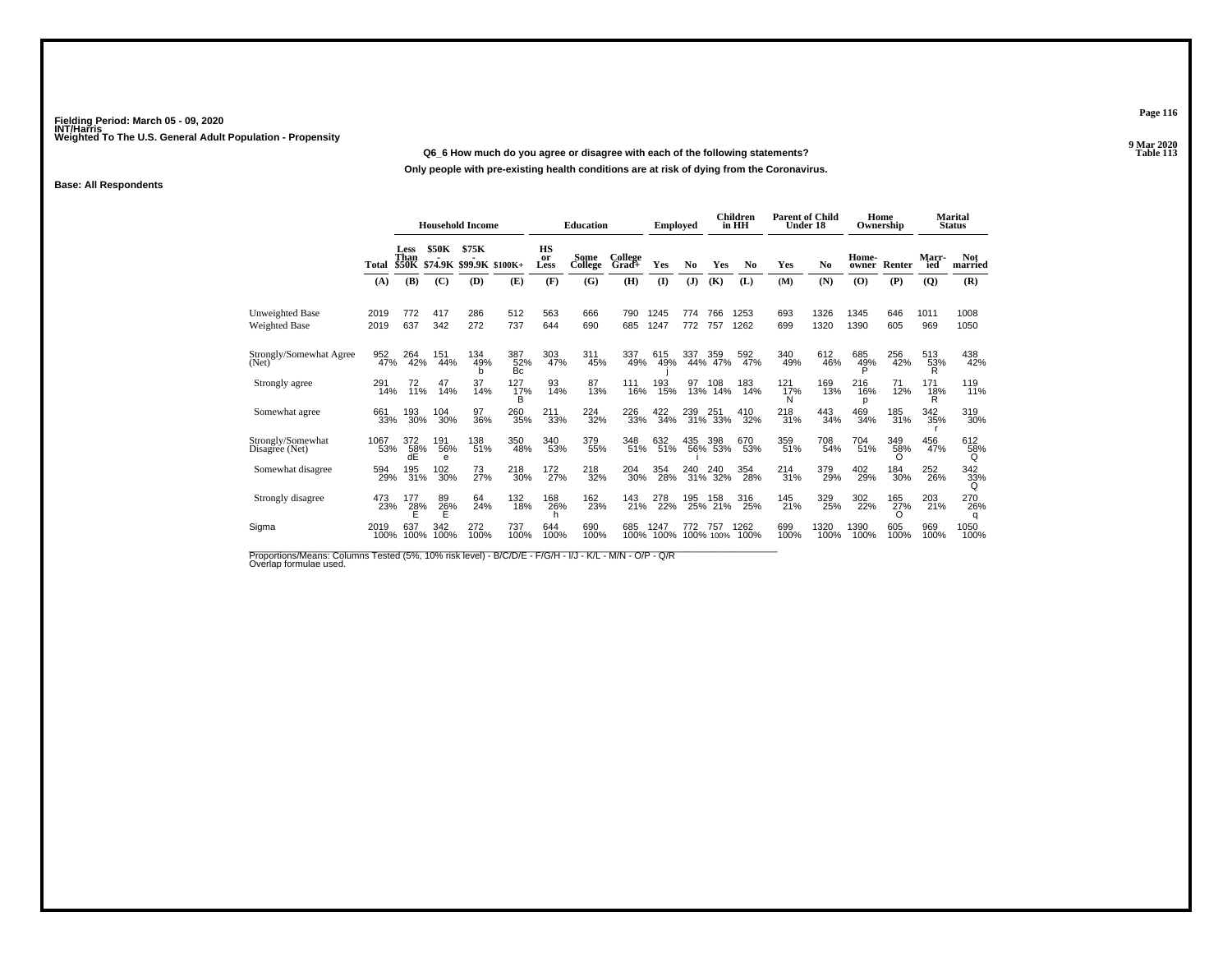#### **Q6\_6 How much do you agree or disagree with each of the following statements?**

**Only people with pre-existing health conditions are at risk of dying from the Coronavirus.**

#### **Base: All Respondents**

|                                     | <b>Total</b> | <b>Feel Know-</b><br>ledgeable<br>About Coro-<br>navirus | Do Not<br>Feel Know-<br>ledgeable<br>About Coro-<br>navirus |
|-------------------------------------|--------------|----------------------------------------------------------|-------------------------------------------------------------|
|                                     | (A)          | (B)                                                      | (C)                                                         |
| Unweighted Base                     | 2019         | 1541                                                     | 478                                                         |
| Weighted Base                       | 2019         | 1536                                                     | 483                                                         |
| Strongly/Somewhat Agree<br>(Net)    | 952<br>47%   | 805<br>52%                                               | 147<br>30%                                                  |
| Strongly agree                      | 291<br>14%   | 253<br>16%                                               | 37<br>8%                                                    |
| Somewhat agree                      | 661<br>33%   | 551<br>36%<br>C                                          | 110<br>23%                                                  |
| Strongly/Somewhat<br>Disagree (Net) | 1067<br>53%  | 731<br>48%                                               | 336<br>70%<br>в                                             |
| Somewhat disagree                   | 594<br>29%   | 410<br>27%                                               | 184<br>38%<br>B                                             |
| Strongly disagree                   | 473<br>23%   | 321<br>21%                                               | 153<br>32%<br>B                                             |
| Sigma                               | 2019<br>100% | 1536<br>100%                                             | 483<br>100%                                                 |

Proportions/Means: Columns Tested (5%, 10% risk level) - B/C<br>Overlap formulae used.

**Page 117**

9 Mar 2020<br>Table 114 **Properties and the Contract of the Contract of Table 114**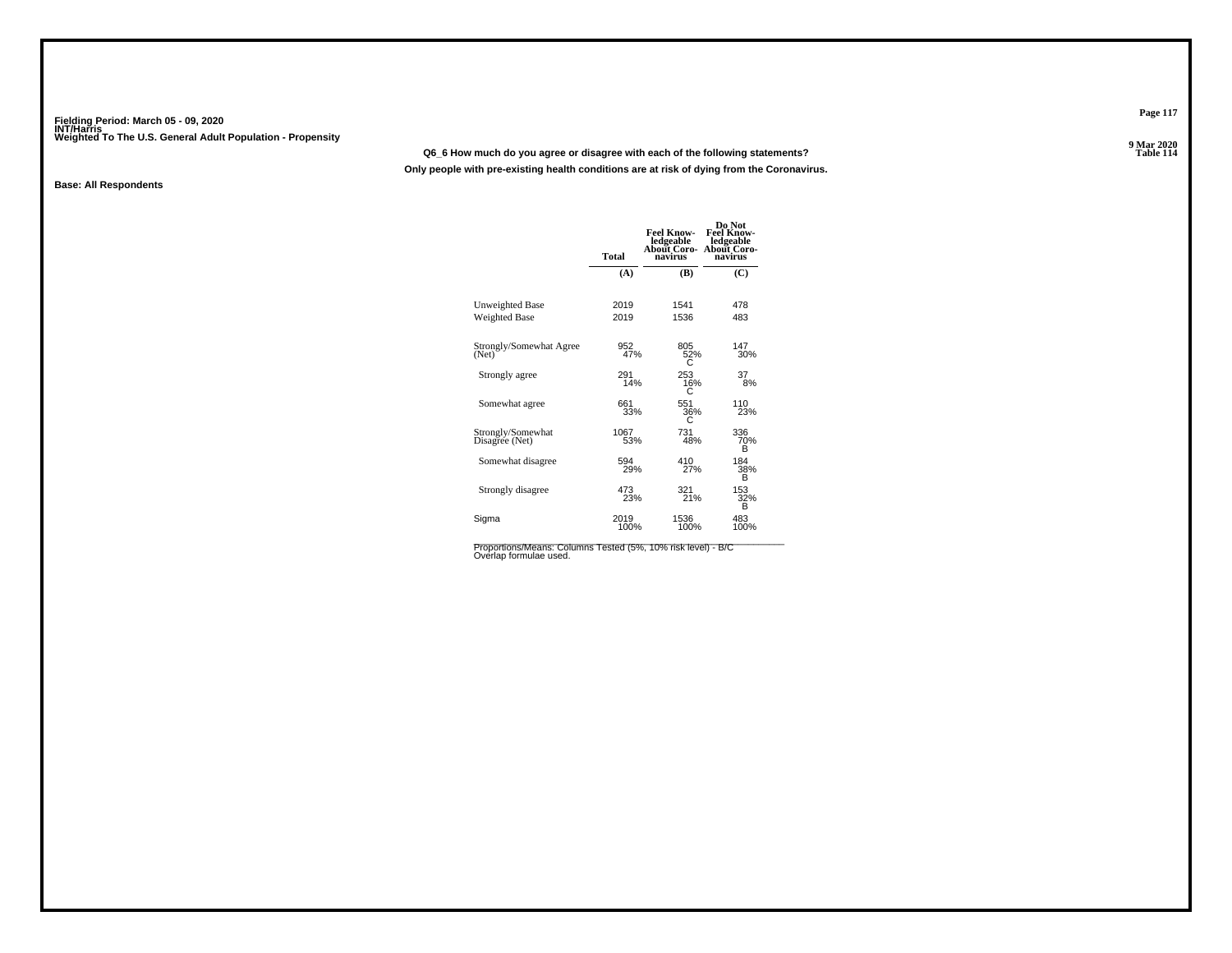**Q6\_7 How much do you agree or disagree with each of the following statements?Given my personal day-to-day habits, I believe that I am unlikely to catch the Coronavirus.**

#### **Base: All Respondents**

|                                         |              | Gender          |              |             |                 | Age             |                 |                    |                   |                | Male Age        |                     |                    | <b>Female Age</b> |                  |                 |                |                  |                | Region      |               |             |
|-----------------------------------------|--------------|-----------------|--------------|-------------|-----------------|-----------------|-----------------|--------------------|-------------------|----------------|-----------------|---------------------|--------------------|-------------------|------------------|-----------------|----------------|------------------|----------------|-------------|---------------|-------------|
|                                         | <b>Total</b> | Male            | Female       | 18-34       | 35-44           | 45-54           | 55-64           | $65+$              | 18-34             | 35-44          | 45-54           | 55-64               | $65+$              | 18-34             | 35-44            | 45-54           | 55-64          | $65+$            | North-<br>east | South       | Mid-<br>west  | West        |
|                                         | (A)          | (B)             | (C)          | (D)         | (E)             | (F)             | (G)             | (H)                | $\mathbf{I}$      | ( <b>J</b> )   | (K)             | (L)                 | (M)                | (N)               | (0)              | (P)             | $\overline{Q}$ | (R)              | (S)            | (T)         | (U)           | (V)         |
| <b>Unweighted Base</b><br>Weighted Base | 2019<br>2019 | 907<br>971      | 1112<br>1048 | 622<br>593  | 341<br>331      | 318<br>329      | 345<br>338      | 393<br>428         | 272<br>291        | 161<br>165*    | 139<br>158*     | 147<br>162*         | 188<br>194         | 350<br>302        | 180<br>165       | 179<br>170      | 198<br>176     | 205<br>235       | 457<br>354     | 822<br>772  | 402<br>423    | 338<br>469  |
| Strongly/Somewhat Agree<br>(Net)        | 1405<br>70%  | 700<br>72%<br>C | 705<br>67%   | 399<br>67%  | 222<br>67%      | 225<br>69%      | 231<br>68%      | 328<br>77%<br>DEfG | 203<br>70%        | 107<br>65%     | $^{120}_{76\%}$ | 111<br>68%          | 159<br>82%<br>IJLr | 196<br>65%        | 115<br>70%       | 105<br>62%      | 120<br>68%     | 169<br>72%       | 259<br>73%     | 530<br>69%  | 288<br>68%    | 328<br>70%  |
| Strongly agree                          | 503<br>25%   | 270<br>28%      | 233<br>22%   | 170<br>29%  | 92<br>28%       | 80<br>24%       | 77<br>23%       | 85<br>20%          | 88<br>30%         | 44<br>27%      | 50<br>31%       | 46<br>29%<br>a      | 42<br>22%          | 83<br>27%<br>pQr  | 48<br>29%<br>pQR | 30<br>18%       | 30<br>17%      | 42<br>18%        | 83<br>23%      | 192<br>25%  | 109<br>26%    | 119<br>25%  |
| Somewhat agree                          | 902<br>45%   | 431<br>44%      | 471<br>45%   | 228<br>39%  | 130<br>39%      | 145<br>44%      | 154<br>46%      | 244<br>57%<br>DEFG | 116<br>40%        | 63<br>38%      | 71<br>45%       | 64<br>40%           | 117<br>60%<br>IJKL | 113<br>37%        | 67<br>41%        | 75<br>44%       | 90<br>51%      | 127<br>54%<br>NO | 175<br>50%     | 339<br>44%  | 179<br>42%    | 209<br>44%  |
| Strongly/Somewhat<br>Disagree (Net)     | 614<br>30%   | 271<br>28%      | 344<br>33%   | 194<br>33%  | 109<br>33%<br>н | 103<br>31%<br>h | 107<br>32%<br>н | 100<br>23%         | 88<br>30%         | 59<br>35%<br>м | 38<br>24%       | 51<br>32%<br>М      | 34<br>18%          | 106<br>35%        | 50<br>30%        | 65<br>38%<br>rK | 56<br>32%      | 66<br>28%<br>m   | 96<br>27%      | 242<br>31%  | 135<br>32%    | 142<br>30%  |
| Somewhat disagree                       | 414<br>21%   | 170<br>18%      | 244<br>23%   | 129<br>22%  | 73<br>22%       | 67<br>20%       | 65<br>19%       | 79<br>19%          | 57<br>20%         | 36<br>22%<br>m | 24<br>15%       | 29<br>18%           | 24<br>13%          | 72<br>24%         | 37<br>22%        | 44<br>26%       | 36<br>20%      | 55<br>24%<br>M   | 68<br>19%      | 160<br>21%  | 95<br>22%     | 91<br>19%   |
| Strongly disagree                       | 200<br>10%   | 100<br>10%      | 100<br>10%   | 65<br>11%   | 36<br>11%       | 36<br>11%       | 42<br>12%<br>н  | $^{21}_{5\%}$      | $\frac{31}{11\%}$ | 22<br>13%      | $^{15}_{9\%}$   | $^{22}_{14\%}$<br>М | $^{10}_{\ 5\%}$    | 34<br>11%<br>R    | $\frac{14}{8%}$  | $^{22}_{13\%}$  | 20<br>12%<br>R | 11<br>4%         | $^{28}_{8\%}$  | 81<br>11%   | $^{40}_{9\%}$ | 51<br>11%   |
| Sigma                                   | 2019<br>100% | 971<br>100%     | 1048<br>100% | 593<br>100% | 331<br>100%     | 329<br>100%     | 338<br>100%     | 428<br>100%        | 291<br>100%       | 165<br>100%    | 158<br>100%     | 162<br>100%         | 194<br>100%        | 302<br>100%       | 165<br>100%      | 170<br>100%     | 176<br>100%    | 235<br>100%      | 354<br>100%    | 772<br>100% | 423<br>100%   | 469<br>100% |

Proportions/Means: Columns Tested (5%, 10% risk level) - B/C - D/E/F/G/H - I/J/K/L/M - N/O/P/Q/R - I/N - J/O - K/P - L/Q - M/R - S/T/U/V<br>Overlap formulae used. \*small base

**Page 118**

9 Mar 2020<br>Table 115 **P** Table 115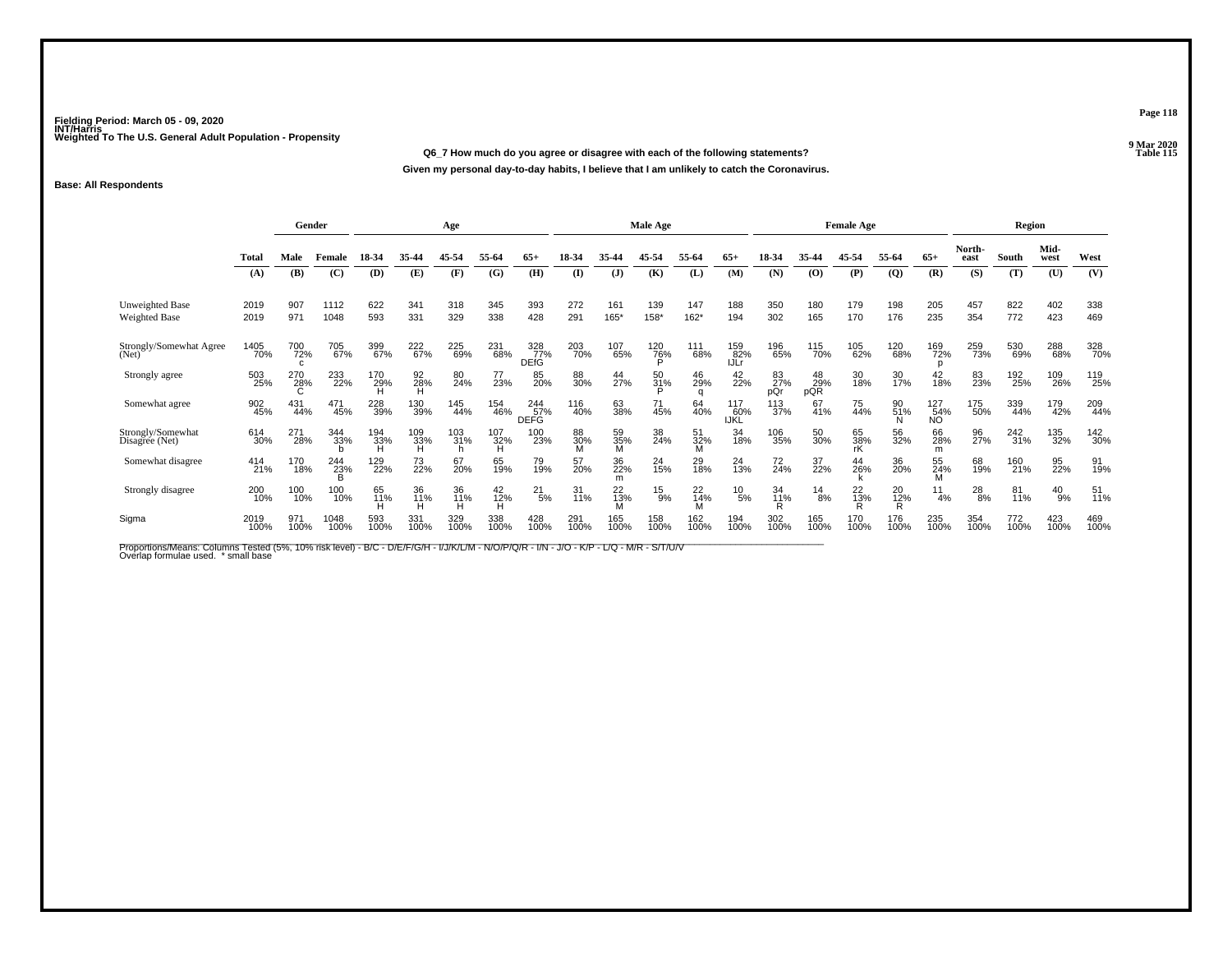#### **Q6\_7 How much do you agree or disagree with each of the following statements?**

**Given my personal day-to-day habits, I believe that I am unlikely to catch the Coronavirus.**

#### **Base: All Respondents**

|                                     |              |                              |                  | <b>Household Income</b>          |             |                  | <b>Education</b> |                       | <b>Employed</b> |                |                    | <b>Children</b><br>in HH | <b>Parent of Child</b><br>Under 18 |                      | Home<br>Ownership |                 |              | <b>Marital</b><br><b>Status</b> |
|-------------------------------------|--------------|------------------------------|------------------|----------------------------------|-------------|------------------|------------------|-----------------------|-----------------|----------------|--------------------|--------------------------|------------------------------------|----------------------|-------------------|-----------------|--------------|---------------------------------|
|                                     | Total        | Less<br>Than<br><b>\$50K</b> | <b>\$50K</b>     | \$75K<br>\$74.9K \$99.9K \$100K+ |             | HS<br>or<br>Less | Some<br>College  | College<br>Grad+      | Yes             | N <sub>0</sub> | Yes                | N <sub>0</sub>           | Yes                                | No                   | Home-<br>owner    | Renter          | Marr-<br>ied | <b>Not</b><br>married           |
|                                     | (A)          | (B)                          | (C)              | (D)                              | (E)         | (F)              | (G)              | (H)                   | $\mathbf{I}$    | (J)            | (K)                | (L)                      | (M)                                | (N)                  | $\bf{(O)}$        | (P)             | $\mathbf{Q}$ | (R)                             |
| Unweighted Base<br>Weighted Base    | 2019<br>2019 | 772<br>637                   | 417<br>342       | 286<br>272                       | 512<br>737  | 563<br>644       | 666<br>690       | 790<br>685            | 1245<br>1247    | 774<br>772     | 766<br>757         | 1253<br>1262             | 693<br>699                         | 1326<br>1320         | 1345<br>1390      | 646<br>605      | 1011<br>969  | 1008<br>1050                    |
| Strongly/Somewhat Agree<br>(Net)    | 1405<br>70%  | 437<br>69%                   | 256<br>75%<br>bd | 182<br>67%                       | 512<br>69%  | 427<br>66%       | 497<br>72%       | 482<br>70%            | 855<br>69%      | 550            | 516<br>71% 68%     | 889<br>70%               | 466<br>67%                         | 939<br>71%           | 997<br>72%        | 394<br>65%      | 689<br>71%   | 716<br>68%                      |
| Strongly agree                      | 503<br>25%   | 152<br>24%                   | 91 <sub>%</sub>  | 77<br>28%                        | 181<br>25%  | 169<br>26%       | 176<br>26%       | 158<br>23%            | 316<br>25%      | 187            | 212<br>24% 28%     | 291<br>23%               | 199 <sub>%</sub><br>N              | 304<br>23%           | 359<br>26%        | 137<br>23%      | 216<br>22%   | 287<br>27%<br>q                 |
| Somewhat agree                      | 902<br>45%   | 285<br>45%                   | 165<br>48%       | 105<br>39%                       | 331<br>45%  | 258<br>40%       | 320<br>46%       | 324<br>$\frac{47}{5}$ | 539<br>43%      | 363<br>47%     | 304<br>40%         | 597<br>47%               | 266<br>38%                         | 636<br>$^{48\%}_{M}$ | 638<br>46%        | 257<br>42%      | 472<br>49%   | 430<br>41%                      |
| Strongly/Somewhat<br>Disagree (Net) | 614<br>30%   | 200<br>31%<br>C.             | 86<br>25%        | 90<br>33%<br>c                   | 225<br>31%  | 217<br>34%       | 194<br>28%       | 203<br>30%            | 392<br>31%      | 222            | 22 241<br>29% 32%  | 373<br>30%               | 233<br>33%                         | 381<br>29%           | 393<br>28%        | 211<br>35%<br>∩ | 280<br>29%   | 334<br>32%                      |
| Somewhat disagree                   | 414<br>21%   | 131<br>21%                   | 68<br>20%        | 60<br>22%                        | 146<br>20%  | 124<br>19%       | 135<br>20%       | 155<br>23%            | 258<br>21%      |                | 156 159<br>20% 21% | 255<br>20%               | 150<br>21%                         | 264<br>20%           | 263<br>19%        | 145<br>24%<br>O | 193<br>20%   | 221 <sub>%</sub>                |
| Strongly disagree                   | 200<br>10%   | 69<br>11%                    | 18<br>5%         | 30<br>11%                        | 79<br>11%   | 93<br>14%<br>GH  | $^{58}_{\ 8\%}$  | $^{48}_{7\%}$         | 134<br>11%      | 66<br>8%       | 82<br>11%          | 118<br>9%                | 83<br>12%<br>n                     | 117<br>9%            | 130<br>9%         | 66<br>11%       | $^{88}_{9%}$ | 112<br>11%                      |
| Sigma                               | 2019<br>100% | 637<br>100%                  | 342<br>100%      | 272<br>100%                      | 737<br>100% | 644<br>100%      | 690<br>100%      | 685<br>100%           | 1247<br>100%    | 772            | 757<br>100% 100%   | 1262<br>100%             | 699<br>100%                        | 1320<br>100%         | 1390<br>100%      | 605<br>100%     | 969<br>100%  | 1050<br>100%                    |

Proportions/Means: Columns Tested (5%, 10% risk level) - B/C/D/E - F/G/H - I/J - K/L - M/N - O/P - Q/R<br>Overlap formulae used.

**Page 119**

**9 Mar 2020<br>Table 116 Properties and the Contract of the Contract of Table 116**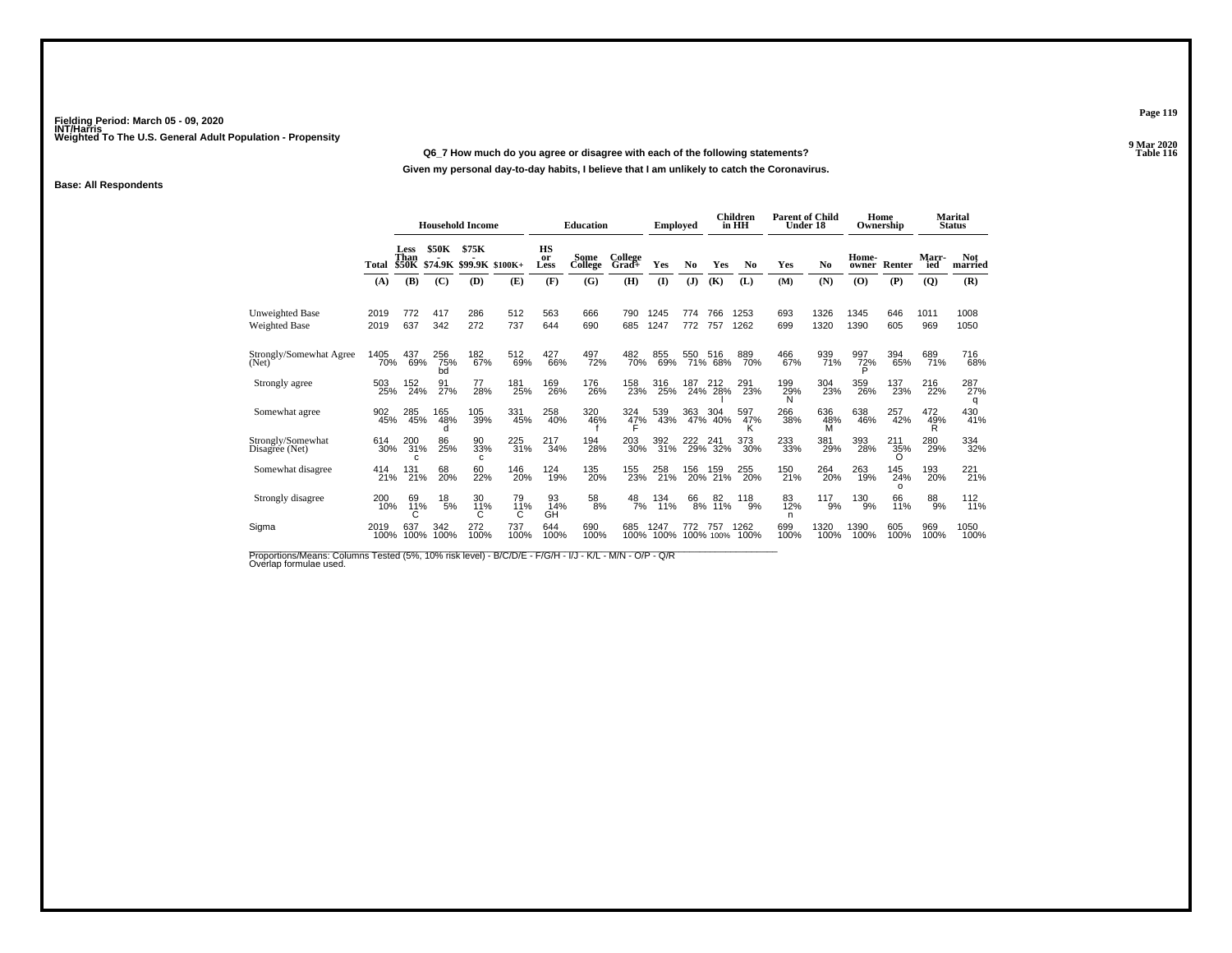#### **Q6\_7 How much do you agree or disagree with each of the following statements?**

**Given my personal day-to-day habits, I believe that I am unlikely to catch the Coronavirus.**

#### **Base: All Respondents**

|                                     | <b>Total</b> | <b>Feel Know-</b><br>ledgeable<br>About Coro-<br>navirus | Do Not<br><b>Feel Know-</b><br>ledgeable<br>About Coro-<br>navirus |
|-------------------------------------|--------------|----------------------------------------------------------|--------------------------------------------------------------------|
|                                     | (A)          | (B)                                                      | (C)                                                                |
| Unweighted Base                     | 2019         | 1541                                                     | 478                                                                |
| Weighted Base                       | 2019         | 1536                                                     | 483                                                                |
| Strongly/Somewhat Agree<br>(Net)    | 1405<br>70%  | 1099<br>72%                                              | 306<br>63%                                                         |
| Strongly agree                      | 503<br>25%   | 409<br>$^{27\%}_{C}$                                     | 94<br>19%                                                          |
| Somewhat agree                      | 902<br>45%   | 690<br>45%                                               | 212<br>44%                                                         |
| Strongly/Somewhat<br>Disagree (Net) | 614<br>30%   | 436<br>28%                                               | 178<br>37%<br>в                                                    |
| Somewhat disagree                   | 414<br>21%   | 297<br>19%                                               | 118<br>24%<br>b                                                    |
| Strongly disagree                   | 200<br>10%   | 140<br>9%                                                | 60<br>12%                                                          |
| Sigma                               | 2019<br>100% | 1536<br>100%                                             | 483<br>100%                                                        |

Proportions/Means: Columns Tested (5%, 10% risk level) - B/C<br>Overlap formulae used.

**Page 120**

9 Mar 2020<br>Table 117 **Properties and the contract of the Contract of Table 117**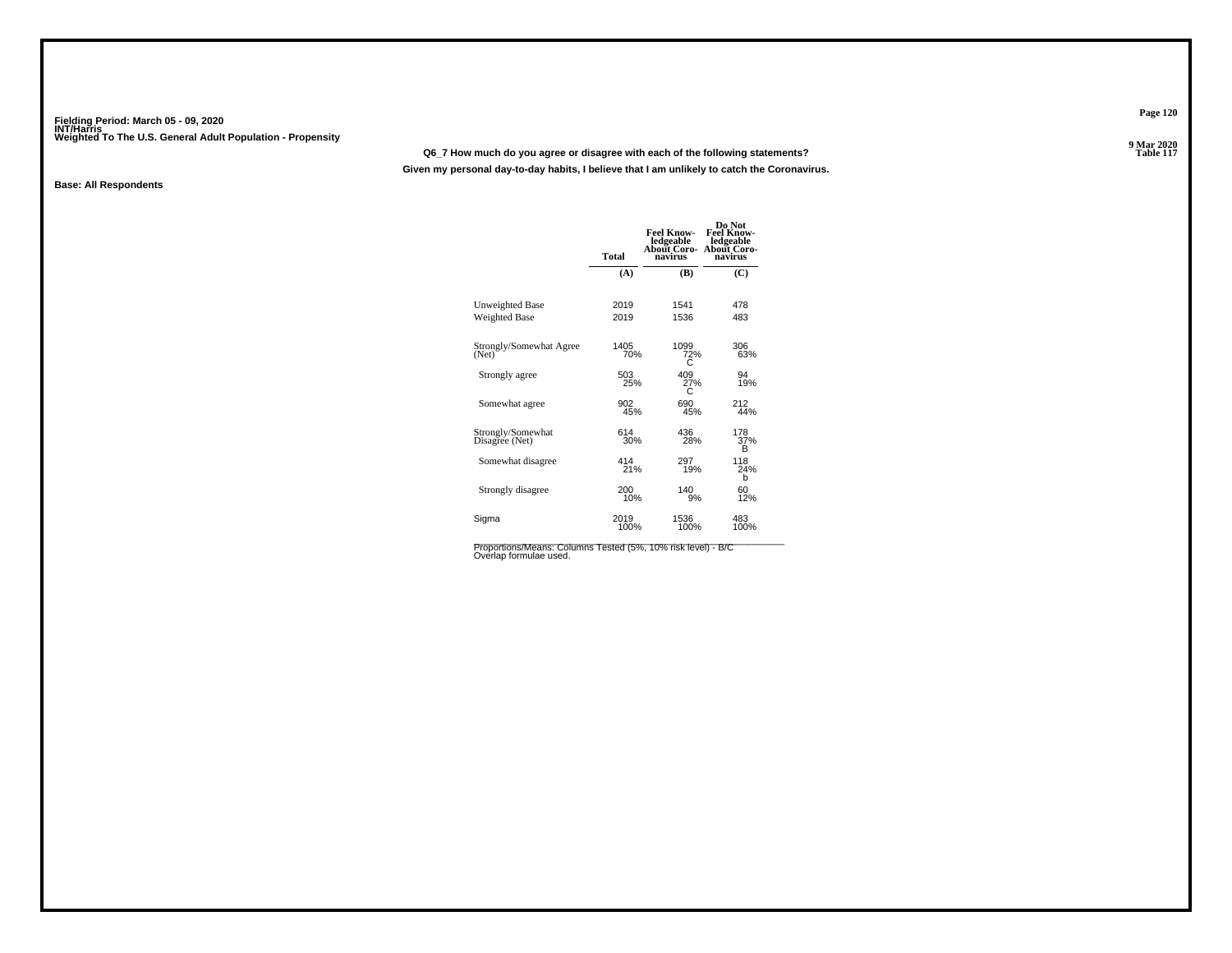| INT/Har̃ris |                | Fielding Period: March 05 - 09, 2020<br>Weighted To The U.S. General Adult Population - Propensity<br>Page Table Title                                                                           |
|-------------|----------------|--------------------------------------------------------------------------------------------------------------------------------------------------------------------------------------------------|
|             |                |                                                                                                                                                                                                  |
| 1           | $\mathbf{1}$   | Q1 How concerned are you about each of the following regarding the Coronavirus (COVID-19)?<br>Summary Of Very/Somewhat Concerned                                                                 |
| 2           | 2              | Q1 How concerned are you about each of the following regarding the Coronavirus (COVID-19)?<br>Summary Of Very/Somewhat Concerned                                                                 |
| 3           | 3              | Q1 How concerned are you about each of the following regarding the Coronavirus (COVID-19)?<br>Summary Of Very/Somewhat Concerned                                                                 |
| 4           | $\overline{4}$ | Q1 How concerned are you about each of the following regarding the Coronavirus (COVID-19)?<br>Summary Of Not At All/Not Very Concerned                                                           |
| 5           | 5              | Q1 How concerned are you about each of the following regarding the Coronavirus (COVID-19)?<br>Summary Of Not At All/Not Very Concerned                                                           |
| 6           | 6              | Q1 How concerned are you about each of the following regarding the Coronavirus (COVID-19)?<br>Summary Of Not At All/Not Very Concerned                                                           |
| 7           | 7              | Q1_1 How concerned are you about each of the following regarding the Coronavirus (COVID-19)?                                                                                                     |
| 8           | 8              | Contracting the virus<br>Q1_1 How concerned are you about each of the following regarding the Coronavirus (COVID-19)?                                                                            |
| 9           | 9              | Contracting the virus<br>Q1_1 How concerned are you about each of the following regarding the Coronavirus (COVID-19)?                                                                            |
| 10          | 10             | Contracting the virus                                                                                                                                                                            |
|             |                | Q1_2 How concerned are you about each of the following regarding the Coronavirus (COVID-19)?<br>The spread of the virus within the US                                                            |
| 11          | 11             | Q1_2 How concerned are you about each of the following regarding the Coronavirus (COVID-19)?<br>The spread of the virus within the US                                                            |
| 12          | 12             | Q1_2 How concerned are you about each of the following regarding the Coronavirus (COVID-19)?<br>The spread of the virus within the US                                                            |
| 13          | 13             | $Q1_3$ How concerned are you about each of the following regarding the Coronavirus (COVID-19)?<br>The spread of the virus reaching my local area                                                 |
| 14          | 14             | Q1_3 How concerned are you about each of the following regarding the Coronavirus (COVID-19)?<br>The spread of the virus reaching my local area                                                   |
| 15          | 15.            | Q1_3 How concerned are you about each of the following regarding the Coronavirus (COVID-19)?<br>The spread of the virus reaching my local area                                                   |
| 16          | 16             | Q1_4 How concerned are you about each of the following regarding the Coronavirus (COVID-19)?<br>Dying due to contracting the virus                                                               |
| 17          | 17             | Q1_4 How concerned are you about each of the following regarding the Coronavirus (COVID-19)?<br>Dying due to contracting the virus                                                               |
| 18          | 18             | Q1_4 How concerned are you about each of the following regarding the Coronavirus (COVID-19)?<br>Dying due to contracting the virus                                                               |
| 19          | 19             | Q1_5 How concerned are you about each of the following regarding the Coronavirus (COVID-19)?<br>US government being able to effectively respond to the Coronavirus                               |
| 20          | 20             | Q1_5 How concerned are you about each of the following regarding the Coronavirus (COVID-19)?<br>US government being able to effectively respond to the Coronavirus                               |
| 21          | 21             | Q1_5 How concerned are you about each of the following regarding the Coronavirus (COVID-19)?                                                                                                     |
| 22          | 22             | US government being able to effectively respond to the Coronavirus<br>Q2 Which of the following have you done since learning about the outbreak of the Coronavirus (COVID-19)? Please select all |
|             |                | that apply<br>Since learning about the outbreak of the Coronavirus I have                                                                                                                        |
| 24          | 23.            | Q2 Which of the following have you done since learning about the outbreak of the Coronavirus (COVID-19)? Please select all<br>that apply                                                         |
| 26          | 24             | Since learning about the outbreak of the Coronavirus I have<br>Q2 Which of the following have you done since learning about the outbreak of the Coronavirus (COVID-19)? Please select all        |
|             |                | that apply.<br>Since learning about the outbreak of the Coronavirus I have                                                                                                                       |
| 28          | 25             | Q3 How willing would you be to go to each of the following with the current outbreak of the Coronavirus (COVID-19)?<br>Summary Of Very/Somewhat Willing                                          |
| 29          | 26             | Q3 How willing would you be to go to each of the following with the current outbreak of the Coronavirus (COVID-19)?<br>Summary Of Very/Somewhat Willing                                          |
| 30          | 27             | Q3 How willing would you be to go to each of the following with the current outbreak of the Coronavirus (COVID-19)?<br>Summary Of Very/Somewhat Willing                                          |
| 31          | 28             | Q3 How willing would you be to go to each of the following with the current outbreak of the Coronavirus (COVID-19)?<br>Summary Of Not At All/Not Very Willing                                    |
| 32          | 29             | Q3 How willing would you be to go to each of the following with the current outbreak of the Coronavirus (COVID-19)?<br>Summary Of Not At All/Not Very Willing                                    |
| 33          | 30             | Q3 How willing would you be to go to each of the following with the current outbreak of the Coronavirus (COVID-19)?<br>Summary Of Not At All/Not Very Willing                                    |
| 34          | 31             | Q3_1 How willing would you be to go to each of the following with the current outbreak of the Coronavirus (COVID-19)?                                                                            |
|             |                | Sporting event(s)/arena(s)                                                                                                                                                                       |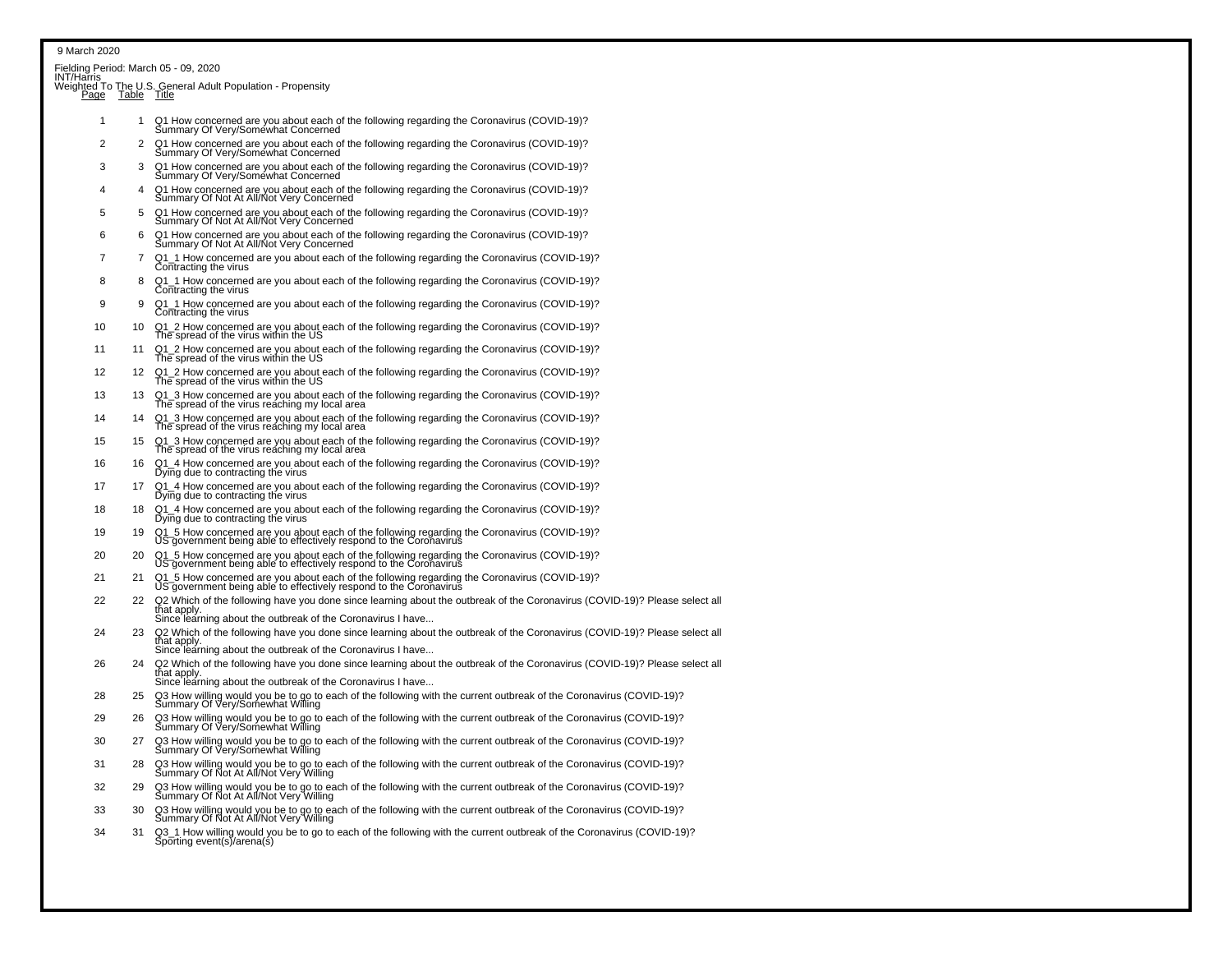| INT/Har̃ris |    | Fielding Period: March 05 - 09, 2020                                                                                                                |
|-------------|----|-----------------------------------------------------------------------------------------------------------------------------------------------------|
|             |    | Weighted To The U.S. General Adult Population - Propensity<br>Page Table Title                                                                      |
| 35          | 32 | Q3_1 How willing would you be to go to each of the following with the current outbreak of the Coronavirus (COVID-19)?<br>Sporting event(s)/arena(s) |
| 36          | 33 | Q3_1 How willing would you be to go to each of the following with the current outbreak of the Coronavirus (COVID-19)?<br>Sporting event(s)/arena(s) |
| 37          | 34 | Q3_2 How willing would you be to go to each of the following with the current outbreak of the Coronavirus (COVID-19)?<br>Restaurant(s)              |
| 38          | 35 | Q3_2 How willing would you be to go to each of the following with the current outbreak of the Coronavirus (COVID-19)?<br>Restaurant(s)              |
| 39          | 36 | Q3_2 How willing would you be to go to each of the following with the current outbreak of the Coronavirus (COVID-19)?<br>Restaurant(s)              |
| 40          | 37 | Q3_3 How willing would you be to go to each of the following with the current outbreak of the Coronavirus (COVID-19)?<br>Bar(s)                     |
| 41          | 38 | Q3_3 How willing would you be to go to each of the following with the current outbreak of the Coronavirus (COVID-19)?<br>Bar(s)                     |
| 42          | 39 | Q3 3 How willing would you be to go to each of the following with the current outbreak of the Coronavirus (COVID-19)?<br>Bar(s)                     |
| 43          | 40 | Q3_4 How willing would you be to go to each of the following with the current outbreak of the Coronavirus (COVID-19)?<br>Grocery store(s)           |
| 44          | 41 | Q3_4 How willing would you be to go to each of the following with the current outbreak of the Coronavirus (COVID-19)?<br>Grocery store(s)           |
| 45          | 42 | Q3 4 How willing would you be to go to each of the following with the current outbreak of the Coronavirus (COVID-19)?<br>Grocery store(s)           |
| 46          | 43 | 5 How willing would you be to go to each of the following with the current outbreak of the Coronavirus (COVID-19)?<br>$MaI(s)/Retai$ outlet(s)      |
| 47          | 44 | Q3_5 How willing would you be to go to each of the following with the current outbreak of the Coronavirus (COVID-19)?<br>Mall(s)/Retail outlet(s)   |
| 48          | 45 | Q3_5 How willing would you be to go to each of the following with the current outbreak of the Coronavirus (COVID-19)?<br>$MaI(s)/Retai$ outlet(s)   |
| 49          | 46 | Q3_6 How willing would you be to go to each of the following with the current outbreak of the Coronavirus (COVID-19)?<br>Movie theatre(s)           |
| 50          | 47 | Q3 6 How willing would you be to go to each of the following with the current outbreak of the Coronavirus (COVID-19)?<br>$Mo\bar{v}$ ie theatre(s)  |
| 51          | 48 | Q3_6 How willing would you be to go to each of the following with the current outbreak of the Coronavirus (COVID-19)?<br>$Mo\bar{v}$ ie theatre(s)  |
| 52          | 49 | Q3_7 How willing would you be to go to each of the following with the current outbreak of the Coronavirus (COVID-19)?<br>Church(es)                 |
| 53          | 50 | Q3_7 How willing would you be to go to each of the following with the current outbreak of the Coronavirus (COVID-19)?<br>Church(es)                 |
| 54          | 51 | Q3_7 How willing would you be to go to each of the following with the current outbreak of the Coronavirus (COVID-19)?<br>Church(es)                 |
| 55          | 52 | Q3_8 How willing would you be to go to each of the following with the current outbreak of the Coronavirus (COVID-19)?<br>Work                       |
| 56          | 53 | Q3_8 How willing would you be to go to each of the following with the current outbreak of the Coronavirus (COVID-19)?<br>Work                       |
| 57          | 54 | Q3_8 How willing would you be to go to each of the following with the current outbreak of the Coronavirus (COVID-19)?<br>Work                       |
| 58          | 55 | Q3_9 How willing would you be to go to each of the following with the current outbreak of the Coronavirus (COVID-19)?<br>School(s)                  |
| 59          | 56 | Q3_9 How willing would you be to go to each of the following with the current outbreak of the Coronavirus (COVID-19)?<br>School(s)                  |
| 60          | 57 | Q3_9 How willing would you be to go to each of the following with the current outbreak of the Coronavirus (COVID-19)?<br>School(s)                  |
| 61          | 58 | Q3_10 How willing would you be to go to each of the following with the current outbreak of the Coronavirus (COVID-19)?<br>Hospital(s)/Clinic(s)     |
| 62          | 59 | Q3_10 How willing would you be to go to each of the following with the current outbreak of the Coronavirus (COVID-19)?<br>Hospital(s)/Clinic(s)     |
| 63          | 60 | Q3_10 How willing would you be to go to each of the following with the current outbreak of the Coronavirus (COVID-19)?<br>Hospital(s)/Clinic(s)     |
| 64          | 61 | Q3_11 How willing would you be to go to each of the following with the current outbreak of the Coronavirus (COVID-19)?<br>Pharmacy(ies)             |
| 65          | 62 | Q3_11 How willing would you be to go to each of the following with the current outbreak of the Coronavirus (COVID-19)?<br>Pharmacy(ies)             |

Pharmacy(ies)<br>63 Q3\_11 How willing would you be to go to each of the following with the current outbreak of the Coronavirus (COVID-19)?<br>Pharmacy(ies)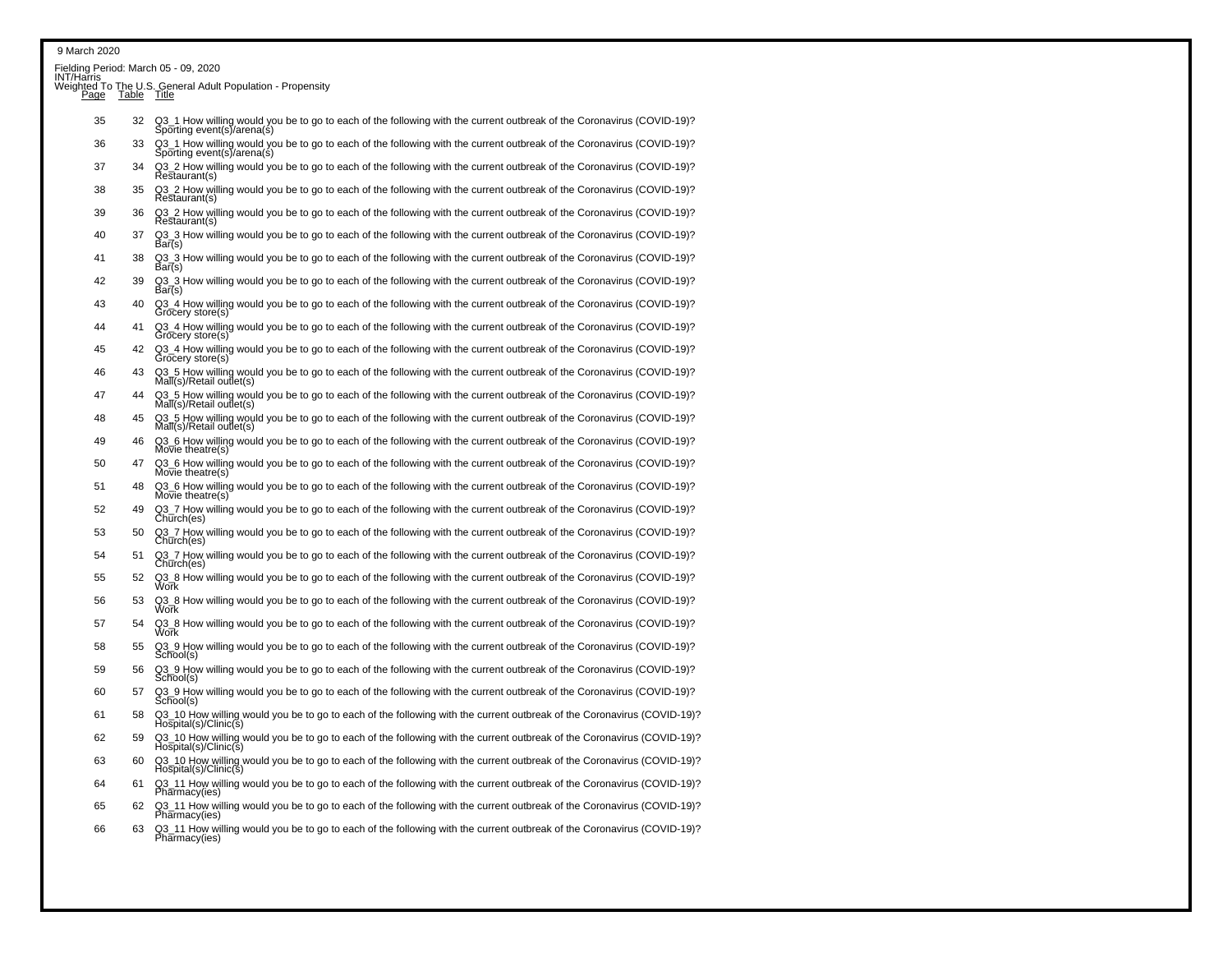|             |                  | Fielding Period: March 05 - 09, 2020                                                                                                                                                                                                                                  |
|-------------|------------------|-----------------------------------------------------------------------------------------------------------------------------------------------------------------------------------------------------------------------------------------------------------------------|
| INT/Har̃ris | Page Table Title | Weighted To The U.S. General Adult Population - Propensity                                                                                                                                                                                                            |
| 67          | 64               | Q3_12 How willing would you be to go to each of the following with the current outbreak of the Coronavirus (COVID-19)?<br>Family social gathering(s)                                                                                                                  |
| 68          | 65               | Q3_12 How willing would you be to go to each of the following with the current outbreak of the Coronavirus (COVID-19)?<br>Family social gathering(s)                                                                                                                  |
| 69          | 66               | Q3_12 How willing would you be to go to each of the following with the current outbreak of the Coronavirus (COVID-19)?<br>Family social gathering(s)                                                                                                                  |
| 70          | 67               | Q3_13 How willing would you be to go to each of the following with the current outbreak of the Coronavirus (COVID-19)?<br>Gym(s)                                                                                                                                      |
| 71          | 68               | Q3_13 How willing would you be to go to each of the following with the current outbreak of the Coronavirus (COVID-19)?<br>Gym(s)                                                                                                                                      |
| 72          | 69               | Q3_13 How willing would you be to go to each of the following with the current outbreak of the Coronavirus (COVID-19)?<br>Gym(s)                                                                                                                                      |
| 73          | 70               | Q4 How knowledgeable do feel about the Coronavirus (COVID-19)?                                                                                                                                                                                                        |
| 74          | 71               | Q4 How knowledgeable do feel about the Coronavirus (COVID-19)?                                                                                                                                                                                                        |
| 75          | 72               | Q4 How knowledgeable do feel about the Coronavirus (COVID-19)?                                                                                                                                                                                                        |
| 76          | 73               | Q5_1 Please indicate whether you believe the following statements about the Coronavirus (COVID-19) are true or false.<br>Symptoms of the Coronavirus include coughing, shortness of breath, and fever.                                                                |
| 77          | 74               | Q5_1 Please indicate whether you believe the following statements about the Coronavirus (COVID-19) are true or false.<br>Symptoms of the Coronavirus include coughing, shortness of breath, and fever.                                                                |
| 78          | 75               | Q5_1 Please indicate whether you believe the following statements about the Coronavirus (COVID-19) are true or false.<br>Symptoms of the Coronavirus include coughing, shortness of breath, and fever.                                                                |
| 79          | 76               | Q5_2 Please indicate whether you believe the following statements about the Coronavirus (COVID-19) are true or false.<br>Touching a surface or object that has the Coronavirus on it and then touching one's mouth, nose or eyes is the main way the virus is spread. |
| 80          | 77               | Q5_2 Please indicate whether you believe the following statements about the Coronavirus (COVID-19) are true or false.<br>Touching a surface or object that has the Coronavirus on it and then touching one's mouth, nose or eyes is the main way the virus is spread. |
| 81          | 78               | Q5_2 Please indicate whether you believe the following statements about the Coronavirus (COVID-19) are true or false.<br>Touching a surface or object that has the Coronavirus on it and then touching one's mouth, nose or eyes                                      |
| 82          | 79               | Q5_3 Please indicate whether you believe the following statements about the Coronavirus (COVID-19) are true or false.<br>Receiving a flu vaccine can help protect me from contracting the Coronavirus.                                                                |
| 83          | 80               | Q5_3 Please indicate whether you believe the following statements about the Coronavirus (COVID-19) are true or false.<br>Receiving a flu vaccine can help protect me from contracting the Coronavirus.                                                                |
| 84          | 81               | Q5_3 Please indicate whether you believe the following statements about the Coronavirus (COVID-19) are true or false.<br>Receiving a flu vaccine can help protect me from contracting the Coronavirus.                                                                |
| 85          | 82               | Q5_4 Please indicate whether you believe the following statements about the Coronavirus (COVID-19) are true or false.<br>Receiving a pneumonia vaccine can help protect me from contracting the Coronavirus.                                                          |
| 86          | 83               | Q5_4 Please indicate whether you believe the following statements about the Coronavirus (COVID-19) are true or false.<br>Receiving a pneumonia vaccine can help protect me from contracting the Coronavirus.                                                          |
| 87          | 84               | Q5_4 Please indicate whether you believe the following statements about the Coronavirus (COVID-19) are true or false.<br>Receiving a pneumonia vaccine can help protect me from contracting the Coronavirus.                                                          |
| 88          | 85               | Q5_5 Please indicate whether you believe the following statements about the Coronavirus (COVID-19) are true or false.<br>Face masks cannot protect me from contracting the Coronavirus.                                                                               |
| 89          | 86               | Q5_5 Please indicate whether you believe the following statements about the Coronavirus (COVID-19) are true or false.<br>Face masks cannot protect me from contracting the Coronavirus.                                                                               |
| 90          | 87               | Q5_5 Please indicate whether you believe the following statements about the Coronavirus (COVID-19) are true or false.<br>Face masks cannot protect me from contracting the Coronavirus.                                                                               |
| 91          | 88               | Q5_6 Please indicate whether you believe the following statements about the Coronavirus (COVID-19) are true or false.<br>The most common symptom of the Coronavirus is vomiting.                                                                                      |
| 92          | 89               | Q5_6 Please indicate whether you believe the following statements about the Coronavirus (COVID-19) are true or false.<br>The most common symptom of the Coronavirus is vomiting.                                                                                      |
| 93          | 90               | Q5_6 Please indicate whether you believe the following statements about the Coronavirus (COVID-19) are true or false.<br>The most common symptom of the Coronavirus is vomiting.                                                                                      |
| 94          | 91               | Q6 How much do you agree or disagree with each of the following statements?<br>Summary Of Strongly/Somewhat Agree                                                                                                                                                     |
| 95          | 92               | Q6 How much do you agree or disagree with each of the following statements?<br>Summary Of Strongly/Somewhat Agree                                                                                                                                                     |
| 96          | 93               | Q6 How much do you agree or disagree with each of the following statements?<br>Summary Of Strongly/Somewhat Agree                                                                                                                                                     |
| 97          | 94               | Q6 How much do you agree or disagree with each of the following statements?<br>Summary Of Strongly/Somewhat Disagree                                                                                                                                                  |
| 98          | 95               | Q6 How much do you agree or disagree with each of the following statements?<br>Summary Of Strongly/Somewhat Disagree                                                                                                                                                  |
| 99          | 96               | Q6 How much do you agree or disagree with each of the following statements?<br>Summary Of Strongly/Somewhat Disagree                                                                                                                                                  |